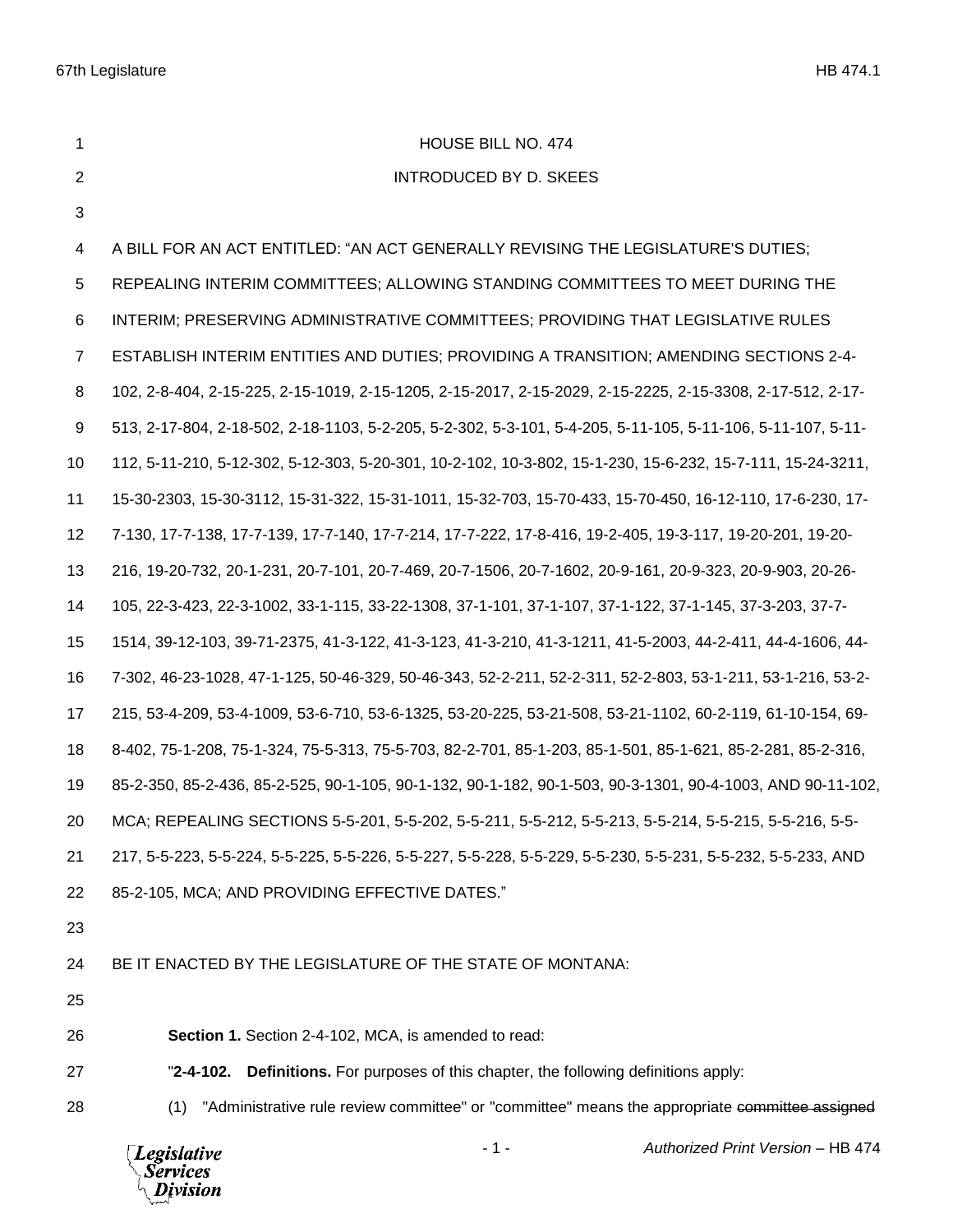| 1  |                           | subject matter jurisdiction in Title 5, chapter 5, part 2. standing committee or interim entity established by the |
|----|---------------------------|--------------------------------------------------------------------------------------------------------------------|
| 2  |                           | legislature in its rules and assigned subject matter jurisdiction.                                                 |
| 3  | (2)                       | (a) "Agency" means an agency, as defined in 2-3-102, of state government, except that the                          |
| 4  |                           | provisions of this chapter do not apply to the following:                                                          |
| 5  | (i)                       | the state board of pardons and parole, which is exempt from the contested case and judicial review                 |
| 6  |                           | of contested cases provisions contained in this chapter. However, the board is subject to the remainder of the     |
| 7  |                           | provisions of this chapter.                                                                                        |
| 8  |                           | (ii) the supervision and administration of a penal institution with regard to the institutional supervision,       |
| 9  |                           | custody, control, care, or treatment of youth or prisoners;                                                        |
| 10 |                           | (iii) the board of regents and the Montana university system;                                                      |
| 11 |                           | (iv) the financing, construction, and maintenance of public works;                                                 |
| 12 | (v)                       | the public service commission when conducting arbitration proceedings pursuant to 47 U.S.C. 252                    |
| 13 | and 69-3-837.             |                                                                                                                    |
| 14 | (b)                       | The term does not include a school district, a unit of local government, or any other political                    |
| 15 | subdivision of the state. |                                                                                                                    |
| 16 | (3)                       | "ARM" means the Administrative Rules of Montana.                                                                   |
| 17 | (4)                       | "Contested case" means a proceeding before an agency in which a determination of legal rights,                     |
| 18 |                           | duties, or privileges of a party is required by law to be made after an opportunity for hearing. The term includes |
| 19 |                           | but is not restricted to ratemaking, price fixing, and licensing.                                                  |
| 20 | (5)                       | (a) "Interested person" means a person who has expressed to the agency an interest concerning                      |
| 21 |                           | agency actions under this chapter and has requested to be placed on the agency's list of interested persons as     |
| 22 |                           | to matters of which the person desires to be given notice.                                                         |
| 23 | (b)                       | The term does not extend to contested cases.                                                                       |
| 24 | (6)                       | "License" includes the whole or part of an agency permit, certificate, approval, registration, charter,            |
| 25 |                           | or other form of permission required by law but does not include a license required solely for revenue purposes.   |
| 26 | (7)                       | "Licensing" includes an agency process respecting the grant, denial, renewal, revocation,                          |
| 27 |                           | suspension, annulment, withdrawal, limitation, transfer, or amendment of a license.                                |
| 28 | (8)                       | "Party" means a person named or admitted as a party or properly seeking and entitled as of right                   |

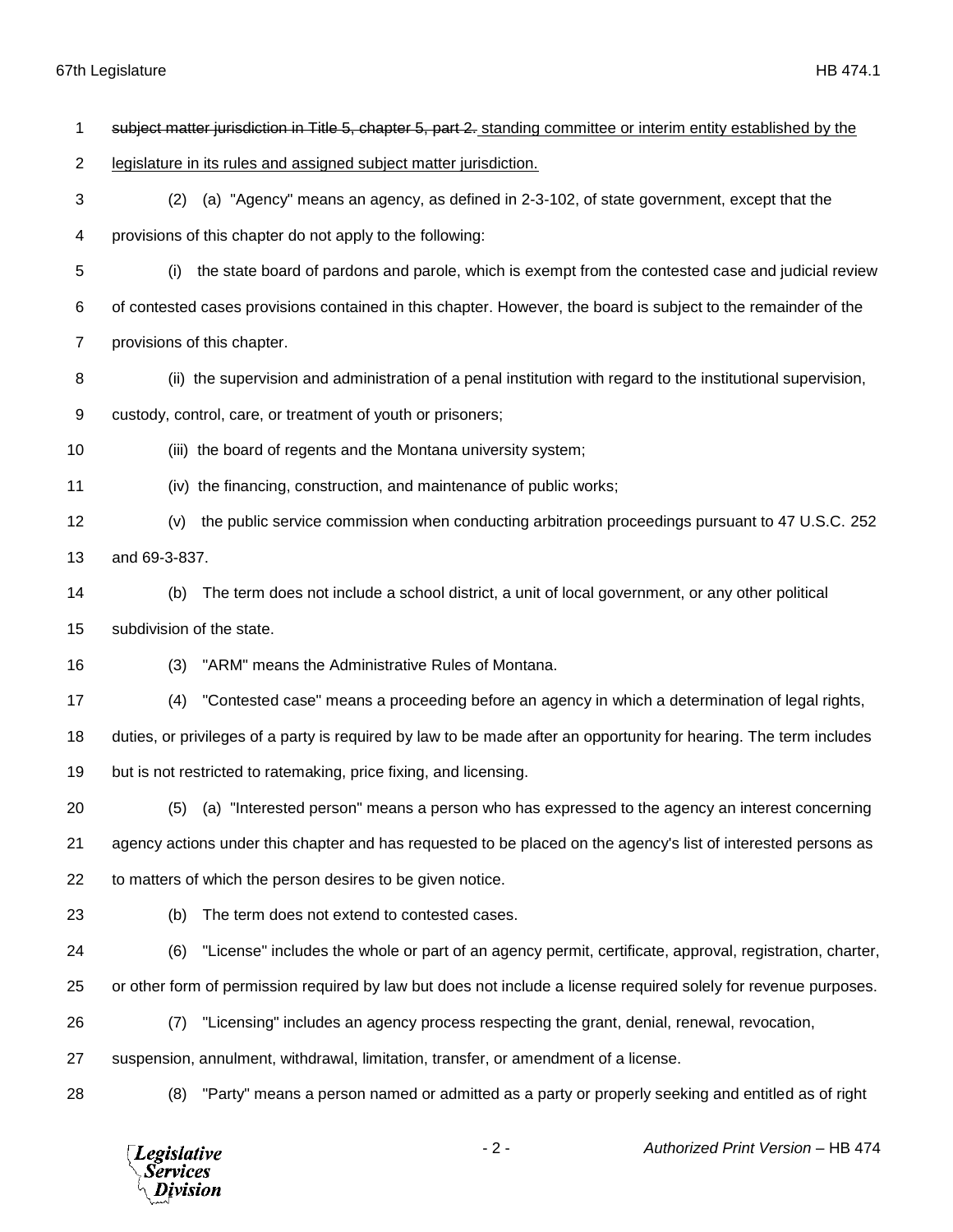to be admitted as a party, but this chapter may not be construed to prevent an agency from admitting any

person as a party for limited purposes.

 (9) "Person" means an individual, partnership, corporation, association, governmental subdivision, agency, or public organization of any character.

(10) "Register" means the Montana Administrative Register.

 (11) (a) "Rule" means each agency regulation, standard, or statement of general applicability that implements, interprets, or prescribes law or policy or describes the organization, procedures, or practice requirements of an agency. The term includes the amendment or repeal of a prior rule.

(b) The term does not include:

 (i) statements concerning only the internal management of an agency or state government and not affecting private rights or procedures available to the public, including rules implementing the state personnel classification plan, the state wage and salary plan, or the statewide accounting, budgeting, and human resource system;

(ii) formal opinions of the attorney general and declaratory rulings issued pursuant to 2-4-501;

 (iii) rules relating to the use of public works, facilities, streets, and highways when the substance of the rules is indicated to the public by means of signs or signals;

 (iv) seasonal rules adopted annually or biennially relating to hunting, fishing, and trapping when there is a statutory requirement for the publication of the rules and rules adopted annually or biennially relating to the seasonal recreational use of lands and waters owned or controlled by the state when the substance of the rules

is indicated to the public by means of signs or signals;

 (v) uniform rules adopted pursuant to interstate compact, except that the rules must be filed in accordance with 2-4-306 and must be published in the ARM; or

(vi) game parameters approved by the state lottery commission relating to a specific lottery game. This

subsection (11)(b)(vi) does not exempt generally applicable policies governing the state lottery that are

otherwise subject to the Montana Administrative Procedure Act.

 (12) (a) "Significant interest to the public" means agency actions under this chapter regarding matters that the agency knows to be of widespread citizen interest. These matters include issues involving a substantial fiscal impact to or controversy involving a particular class or group of individuals.

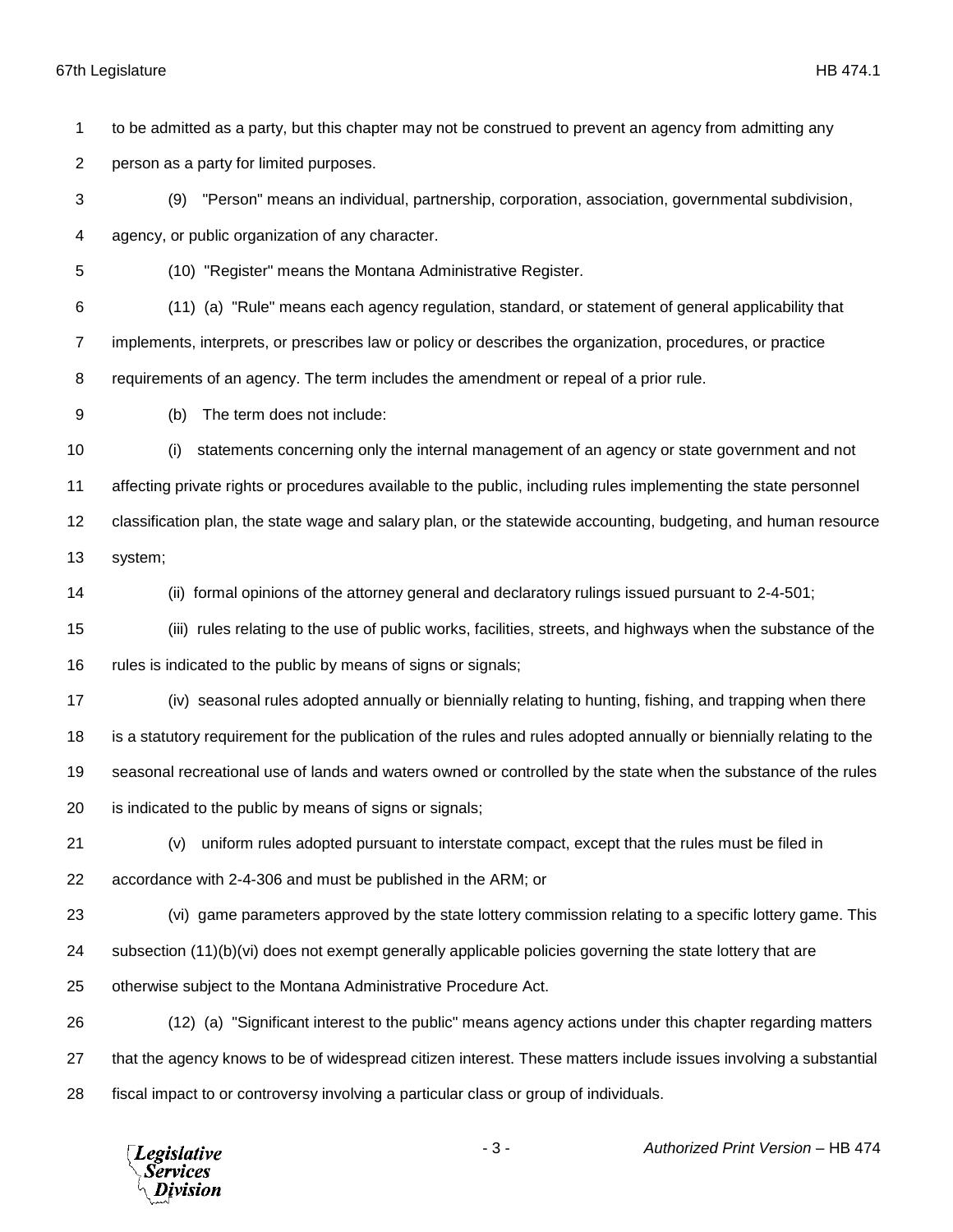*Legislative*<br>Services<br>*Division* 

| 1  | The term does not extend to contested cases.<br>(b)                                                               |
|----|-------------------------------------------------------------------------------------------------------------------|
| 2  | (13) "Small business" means a business entity, including its affiliates, that is independently owned and          |
| 3  | operated and that employs fewer than 50 full-time employees.                                                      |
| 4  | (14) "Substantive rules" are either:                                                                              |
| 5  | legislative rules, which if adopted in accordance with this chapter and under expressly delegated<br>(a)          |
| 6  | authority to promulgate rules to implement a statute have the force of law and when not so adopted are invalid;   |
| 7  | or                                                                                                                |
| 8  | adjective or interpretive rules, which may be adopted in accordance with this chapter and under<br>(b)            |
| 9  | express or implied authority to codify an interpretation of a statute. The interpretation lacks the force of law. |
| 10 | (15) "Supplemental notice" means a notice that amends the proposed rules or changes the timeline for              |
| 11 | public participation."                                                                                            |
| 12 |                                                                                                                   |
| 13 | Section 2. Section 2-8-404, MCA, is amended to read:                                                              |
| 14 | "2-8-404. Interim committee review Review of licensing boards and programs -- criteria --                         |
| 15 | repeal -- consolidation. (1) (a) Before January 1 of each even-numbered year, a legislative interim committee     |
| 16 | responsible for monitoring licensing boards and programs the appropriate standing committee or interim entity     |
| 17 | established by the legislature in its rules shall notify the department to which licensing boards or programs are |
| 18 | administratively attached if the committee plans to review one or more licensing boards or programs to            |
| 19 | determine the need for a board or a program and the financial solvency or appropriate administrative              |
| 20 | attachment of the board or program.                                                                               |
| 21 | A review under subsection $(1)(a)$ is separate from a performance audit conducted by the<br>(b)                   |
| 22 | legislative audit committee.                                                                                      |
| 23 | The focus of a review under subsection $(1)(a)$ is:<br>(2)                                                        |
| 24 | to determine whether a board or program continues to be needed to protect public health, safety,<br>(a)           |
| 25 | or welfare or the common good by addressing the following questions:                                              |
| 26 | does the improper practice of the profession or occupation pose a physical, financial, or emotional<br>(i)        |
| 27 | threat to public health, safety, or welfare and is there evidence of harm from improper practice; and             |
| 28 | (ii) does the practice of the profession or occupation require specific training or skills that make              |
|    |                                                                                                                   |

- 4 - *Authorized Print Version* – HB 474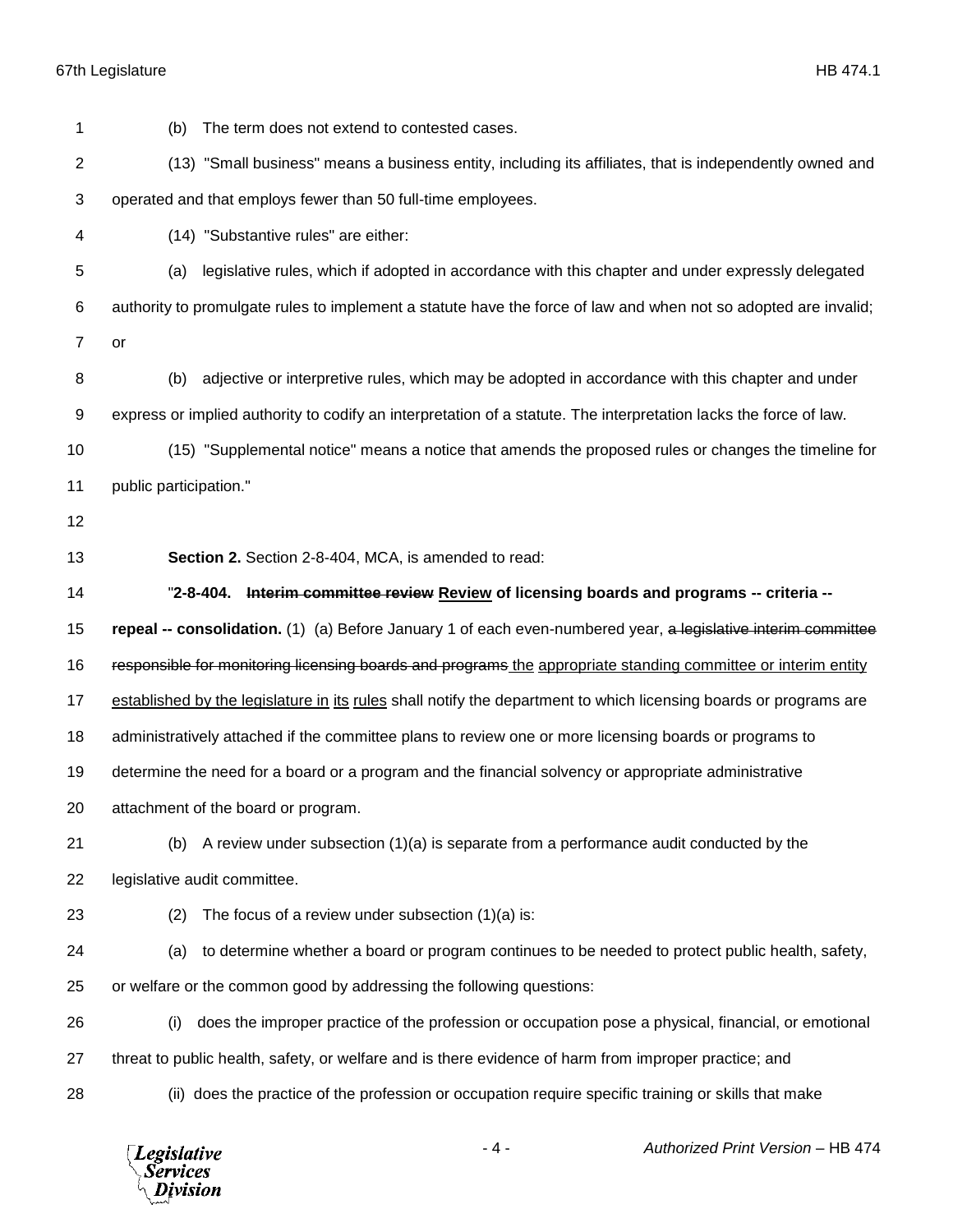| 1  | evaluation of competency difficult for the consumer; or                                                          |  |
|----|------------------------------------------------------------------------------------------------------------------|--|
| 2  | (b) to assess the financial solvency of the board or program and the impact on consumers and on                  |  |
| 3  | licensees if higher fees are projected for the next biennium.                                                    |  |
| 4  | After the review, the legislative interim committee appropriate standing committee or interim entity<br>(3)      |  |
| 5  | established by the legislature in its rules may draft legislation to:                                            |  |
| 6  | repeal the board or program if the board or program is no longer needed for public health, safety,<br>(a)        |  |
| 7  | or welfare or the common good; or                                                                                |  |
| 8  | combine a board with other licensing boards if a board meets the criteria in subsection (2)(a) but<br>(b)        |  |
| 9  | has one of the following criteria:                                                                               |  |
| 10 | is expected to have higher fees than if the board operates in combination with another board with<br>(i)         |  |
| 11 | similar interests;                                                                                               |  |
| 12 | (ii) has fewer than 200 licensees; or                                                                            |  |
| 13 | (iii) has no or a limited number of complaints each year.                                                        |  |
| 14 | The legislative interim committee appropriate standing committee or interim entity established by<br>(4)         |  |
| 15 | the legislature in its rules, after a review of the administrative attachment of a board or program, may propose |  |
| 16 | legislation to administratively attach the board or program to a department that has responsibilities related to |  |
| 17 | the board or program."                                                                                           |  |
| 18 |                                                                                                                  |  |
| 19 | Section 3. Section 2-15-225, MCA, is amended to read:                                                            |  |
| 20 | "2-15-225. Interagency coordinating council for state prevention programs. (1) There is an                       |  |
| 21 | interagency coordinating council for state prevention programs consisting of the following members:              |  |
| 22 | the attorney general provided for in 2-15-501;<br>(a)                                                            |  |
| 23 | the director of the department of public health and human services provided for in 2-15-2201;<br>(b)             |  |
| 24 | the superintendent of public instruction provided for in 2-15-701;<br>(c)                                        |  |
| 25 | the presiding officer of the Montana children's trust fund board;<br>(d)                                         |  |
| 26 | two persons appointed by the governor who have experiences related to the private or nonprofit<br>(e)            |  |
| 27 | provision of prevention programs and services;                                                                   |  |
| 28 | the administrator of the board of crime control provided for in 2-15-2306;<br>(f)                                |  |
|    |                                                                                                                  |  |

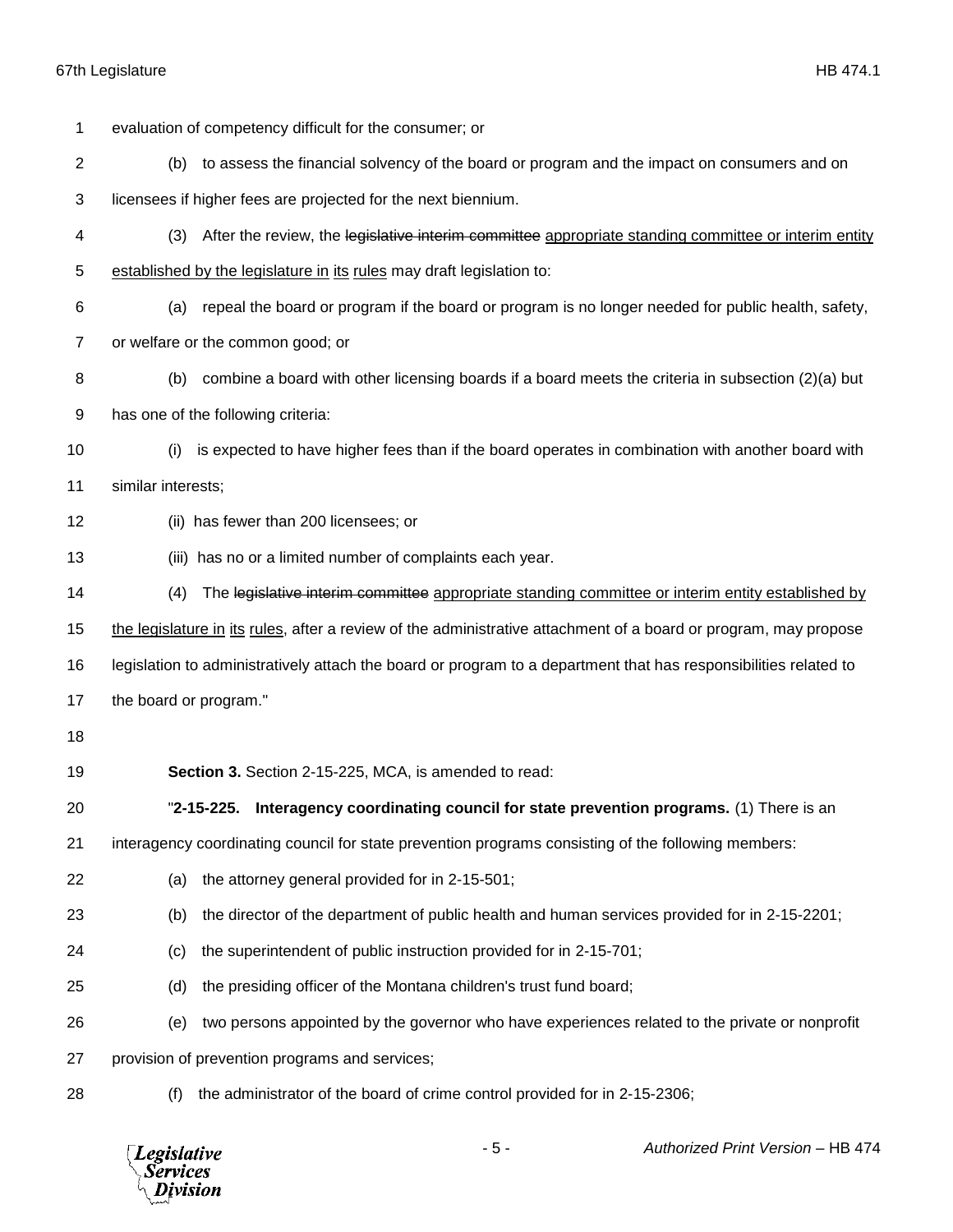| 1              | the commissioner of labor and industry provided for in 2-15-1701;<br>(g)                                           |
|----------------|--------------------------------------------------------------------------------------------------------------------|
| 2              | (h)<br>the director of the department of corrections provided for in 2-15-2301;                                    |
| 3              | the state director of Indian affairs provided for in 2-15-217;<br>(i)                                              |
| 4              | (j)<br>the adjutant general of the department of military affairs provided for in 2-15-1202;                       |
| 5              | (k)<br>the director of the department of transportation provided for in 2-15-2501;                                 |
| 6              | (1)<br>the commissioner of higher education provided for in 2-15-1506; and                                         |
| $\overline{7}$ | the designated representative of a state agency desiring to participate who is accepted as a<br>(m)                |
| 8              | member by a majority of the current coordinating council members.                                                  |
| 9              | The coordinating council shall perform the following duties:<br>(2)                                                |
| 10             | develop, through interagency planning efforts, a comprehensive and coordinated prevention<br>(a)                   |
| 11             | program delivery system that will strengthen the healthy development, well-being, and safety of children,          |
| 12             | families, individuals, and communities;                                                                            |
| 13             | develop appropriate interagency prevention programs and services that address the problems of<br>(b)               |
| 14             | at-risk children and families and that can be provided in a flexible manner to meet the needs of those children    |
| 15             | and families;                                                                                                      |
| 16             | study various financing options for prevention programs and services;<br>(c)                                       |
| 17             | ensure that a balanced and comprehensive range of prevention services is available to children<br>(d)              |
| 18             | and families with specific or multiagency needs;                                                                   |
| 19             | assist in development of cooperative partnerships among state agencies and community-based<br>(e)                  |
| 20             |                                                                                                                    |
|                | public and private providers of prevention programs; and                                                           |
| 21             | develop, maintain, and implement benchmarks for state prevention programs. As used in this<br>(f)                  |
| 22             | subsection, "benchmark" means a specified reference point in the future that is used to measure the state of       |
| 23             | affairs at that point in time and to determine progress toward or the attainment of an ultimate goal, which is an  |
| 24             | outcome reflecting the desired state of affairs.                                                                   |
| 25             | The coordinating council shall cooperate with and report to any standing or interim legislative<br>(3)             |
| 26             | committee or interim entity established by the legislature in its rules that is assigned to study the policies and |
| 27             | funding for prevention programs or other state programs and policies related to children and families.             |

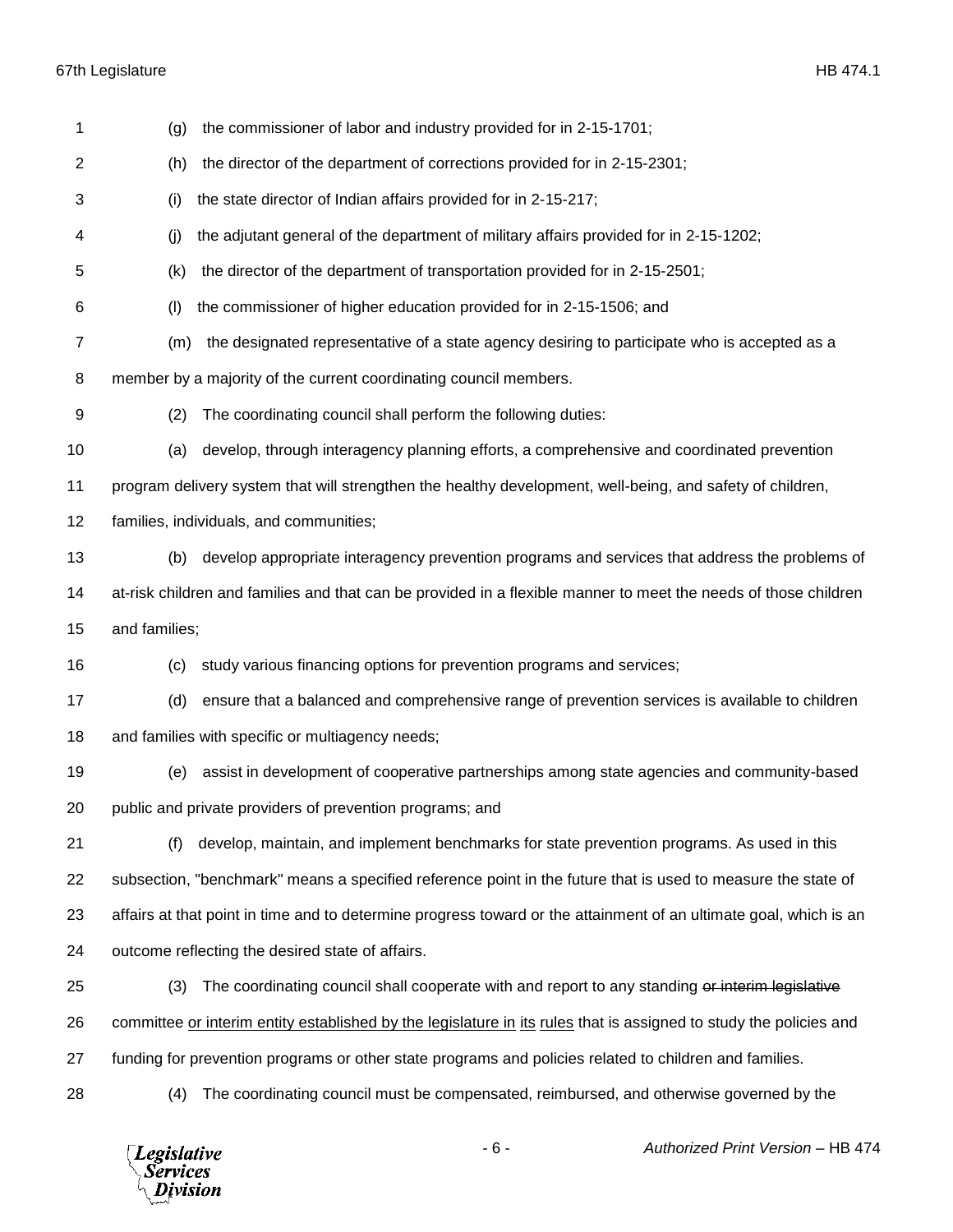| 1              | provisions of 2-15-122.                                                                                        |
|----------------|----------------------------------------------------------------------------------------------------------------|
| $\overline{c}$ | The coordinating council is attached for administrative purposes only to the governor's office,<br>(5)         |
| 3              | which may assist the council by providing staff and budgetary, administrative, and clerical services that the  |
| 4              | council or its presiding officer requests.                                                                     |
| 5              | Staffing and other resources may be provided to the coordinating council only from state and<br>(6)            |
| 6              | nonstate resources donated to the council and from direct appropriations by each legislature."                 |
| $\overline{7}$ |                                                                                                                |
| 8              | Section 4. Section 2-15-1019, MCA, is amended to read:                                                         |
| 9              | "2-15-1019. Board of directors of state compensation insurance fund -- legislative liaisons. (1)               |
| 10             | There is a board of directors of the state compensation insurance fund.                                        |
| 11             | The board is allocated to the department for administrative purposes only as prescribed in 2-15-<br>(2)        |
| 12             | 121. However, the board may employ its own staff.                                                              |
| 13             | The board may provide for its own office space and the office space of the state fund.<br>(3)                  |
| 14             | The board consists of seven members appointed by the governor. The executive director of the<br>(4)            |
| 15             | state fund is an ex officio nonvoting member.                                                                  |
| 16             | (a) At least four of the seven members shall represent state fund policyholders and may be<br>(5)              |
| 17             | employees of state fund policyholders. At least four members of the board shall represent private enterprises. |
| 18             | One of the seven members may be a licensed insurance producer. One of the seven members must be a              |
| 19             | person with executive management experience in an insurance company or executive level experience in           |
| 20             | insurance financial accounting.                                                                                |
| 21             | A member of the board may not:<br>(b)                                                                          |
| 22             | except for the licensed insurance producer member, represent or be an employee of an insurance<br>(i)          |
| 23             | company that is licensed to transact workers' compensation insurance under compensation plan No. 2; or         |
| 24             | (ii) be an employee of a self-insured employer under compensation plan No. 1.                                  |
| 25             | A member is appointed for a term of 4 years. A term begins April 1 of odd-numbered years and<br>(6)            |
| 26             | ends March 31. The governor shall appoint board members on or before February 1 of the odd-numbered years      |
| 27             | that coincide with the expiration of the board members' terms. The terms of board members must be staggered.   |
| 28             | A member of the board may serve no more than two 4-year terms. A member shall hold office until the end of     |
|                |                                                                                                                |

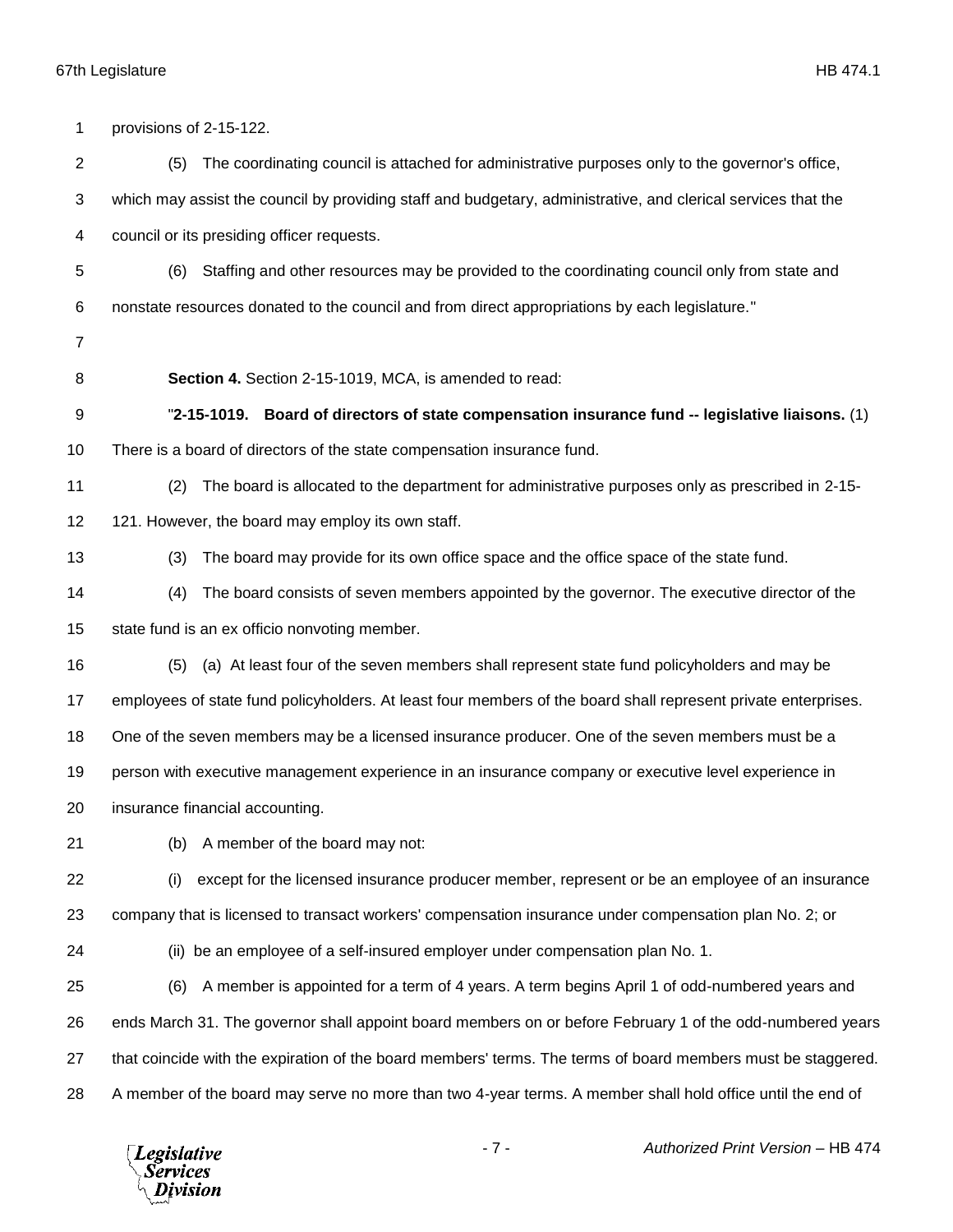| 1              | the term.                                                                                                      |
|----------------|----------------------------------------------------------------------------------------------------------------|
| $\overline{2}$ | (7)<br>The members must be appointed and compensated in the same manner as members of a quasi-                 |
| 3              | judicial board as provided in 2-15-124, except as otherwise provided in this section and except that the       |
| 4              | requirement that at least one member be an attorney does not apply.                                            |
| 5              | There must be two legislative liaisons to the board consisting of members of the economic affairs<br>(8)       |
| 6              | interim committee provided for in 5-5-223. Subject to 5-5-234, the presiding officer of the economic affairs   |
| $\overline{7}$ | interim committee president of the senate and the speaker of the house of representatives shall appoint the    |
| 8              | liaisons from the majority party and the minority party at the first interim committee meeting.                |
| 9              | Legislative liaisons shall serve from appointment through each even-numbered calendar year.<br>(9)             |
| 10             | (10) A legislative liaison may:                                                                                |
| 11             | attend board meetings; and<br>(a)                                                                              |
| 12             | receive board meeting agendas and information relating to agenda items from the staff of the state<br>(b)      |
| 13             | fund.                                                                                                          |
| 14             | (11) Legislative liaisons appointed pursuant to subsection (8) are entitled to compensation and                |
| 15             | expenses, as provided in 5-2-302, to be paid by the economic affairs interim committee and the state fund from |
| 16             | a \$100 annual fee paid by the state fund into the general fund."                                              |
| 17             |                                                                                                                |
| 18             | Section 5. Section 2-15-1205, MCA, is amended to read:                                                         |
| 19             | "2-15-1205. Board of veterans' affairs -- composition -- quorum -- voting -- compensation --                   |
| 20             | allocation. (1) There is a board of veterans' affairs.                                                         |
| 21             | (a) The board consists of 20 members. All members must be residents of this state. Eleven<br>(2)               |
| 22             | members are voting members, who must be confirmed by the senate, and nine members are nonvoting, ex            |
| 23             | officio members.                                                                                               |
| 24             | The governor shall appoint 19 members in a manner that provides for staggered terms. The<br>(b)                |
| 25             | members are:                                                                                                   |
| 26             | five regional representatives, who must be voting members and who must have been honorably<br>(i)              |
| 27             | discharged from service in the military forces of the United States. Each must be appointed to represent a     |
| 28             | different geographic region of the state and must be a resident of that geographic region. The board shall     |
|                |                                                                                                                |

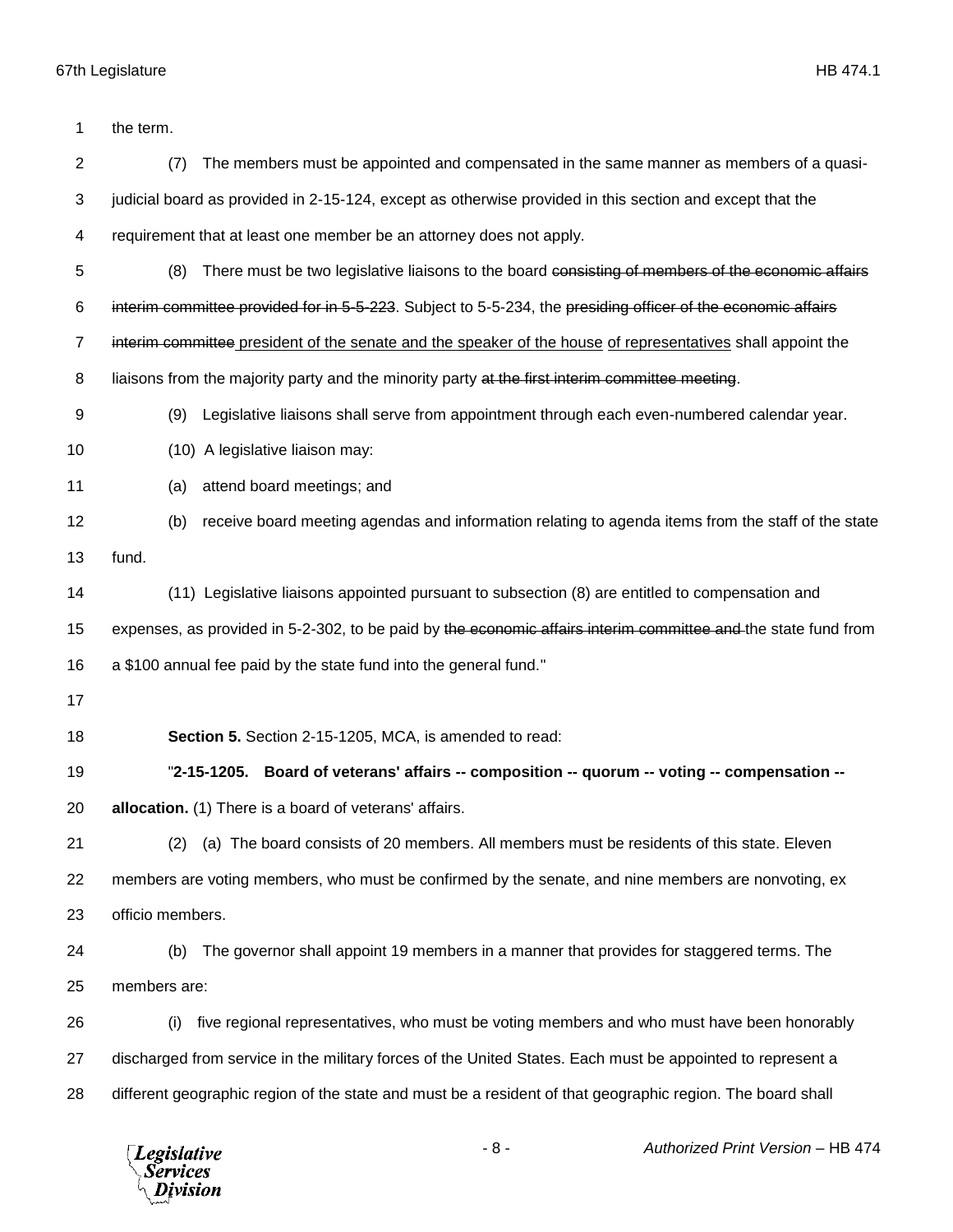*Services* Division

 establish the geographic regions by rule. A member who represents a geographic region and who changes residence to a different geographic region may no longer serve on the board unless appointed as a representative for the new location or as a representative meeting other criteria. (ii) one honorably discharged veteran, who must be a voting member and serve as a representative of veterans at large; (iii) one tribal member, who must be an honorably discharged veteran and who is a voting member; (iv) three members who must have training, education, or experience related to veterans' issues, including but not limited to health and medical care, mental health care, chemical or drug dependency, homelessness, or job training and placement. These three members are voting members. (v) a representative of the office of state director of Indian affairs, who is a nonvoting member; (vi) a representative from the department of public health and human services, who is a nonvoting member; (vii) a representative of the United States department of veterans affairs, who is a nonvoting member; (viii) a representative of the veterans' employment and training service office in the United States department of labor, who is a nonvoting member; 16 (ix) a representative of the state administration and veterans' affairs interim committee legislature, who is a nonvoting member; (x) three members, one representing each house and senate member of Montana's congressional delegation, who are nonvoting members; and (xi) the director of the department of military affairs, who is a nonvoting member. (c) The tribal leaders of the eight tribal councils in Montana may appoint one voting member who is affiliated with a Montana tribe and is an honorably discharged veteran. If a tribal member is not appointed by the Montana tribal leaders, the governor shall choose this member by lot from a pool of names submitted by the eight tribal councils in the state, with each tribal council submitting one name. (3) A vacancy occurring on the board must be filled by the governor, subject to the conditions of subsection (2). (4) A quorum is six voting members. (5) A vote resulting in a tie is the same as a negative vote.- 9 - *Authorized Print Version* – HB 474 **Legislative**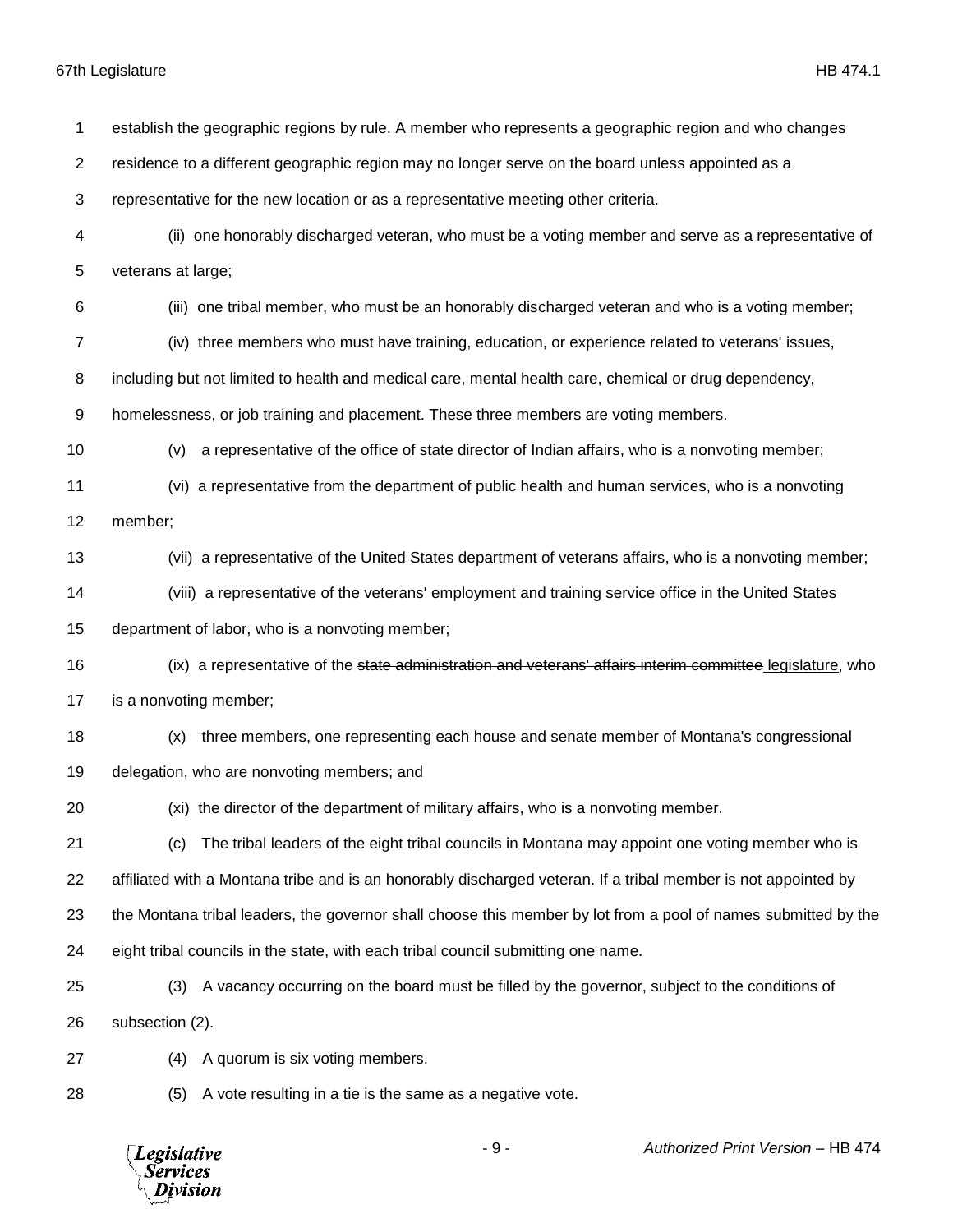*Legislative*<br>Services<br>*Division* 

| 1              | (6)                                                                                | Each voting member must receive meals, lodging, and travel expenses as provided for in 2-18-                            |
|----------------|------------------------------------------------------------------------------------|-------------------------------------------------------------------------------------------------------------------------|
| $\overline{c}$ |                                                                                    | 501 through 2-18-503. Compensation for the legislator who represents the state administration and veterans <sup>1</sup> |
| 3              | affairs interim committee must be paid from the board of veterans' affairs budget. |                                                                                                                         |
| 4              | (7)                                                                                | The board shall meet at least three times a year. Special meetings may be called by the                                 |
| 5              |                                                                                    | administrator or by a majority of voting members. Meetings may be held at different locations around the state          |
| 6              |                                                                                    | to give local veterans an opportunity to attend. Advance notice of meetings must be provided to all veterans'           |
| $\overline{7}$ | groups and to any individual who requests notification.                            |                                                                                                                         |
| 8              | (8)                                                                                | Each voting member may serve for a maximum of two terms. Each term is for 4 years.                                      |
| 9              | (9)                                                                                | A member may be removed by the governor only for incompetence, malfeasance, or neglect of                               |
| 10             | duty.                                                                              |                                                                                                                         |
| 11             |                                                                                    | (10) The board is allocated to the department for administrative purposes only as prescribed in 2-15-                   |
| 12             |                                                                                    | 121. However, the board may hire its own personnel, including an administrator. The administrator shall serve           |
| 13             |                                                                                    | as the secretary of the board and may represent the board in communications with the governor and with other            |
| 14             | state agencies, notwithstanding the provisions of 2-15-121(3)(a)."                 |                                                                                                                         |
|                |                                                                                    |                                                                                                                         |
| 15             |                                                                                    |                                                                                                                         |
| 16             | Section 6. Section 2-15-2017, MCA, is amended to read:                             |                                                                                                                         |
| 17             | $"2-15-2017.$                                                                      | Domestic violence fatality review commission -- confidentiality of meetings and                                         |
| 18             |                                                                                    | records -- criminal liability for unauthorized disclosure -- report to legislature. (1) There is a domestic             |
| 19             | violence fatality review commission in the department of justice.                  |                                                                                                                         |
| 20             | (2)<br>The commission shall:                                                       |                                                                                                                         |
| 21             | (a)                                                                                | examine the trends and patterns of domestic violence-related fatalities in Montana;                                     |
| 22             | (b)                                                                                | educate the public, service providers, and policymakers about domestic violence fatalities and                          |
| 23             | strategies for intervention and prevention; and                                    |                                                                                                                         |
| 24             | (c)                                                                                | recommend policies, practices, and services that may encourage collaboration and reduce                                 |
| 25             | fatalities due to domestic violence.                                               |                                                                                                                         |
| 26             | (3)                                                                                | The members of the commission, not to exceed 18, are appointed by the attorney general from                             |
| 27             | among the following disciplines:                                                   |                                                                                                                         |
| 28             | (a)                                                                                | representatives from state departments that are involved in issues of domestic abuse;                                   |

- 10 - *Authorized Print Version* – HB 474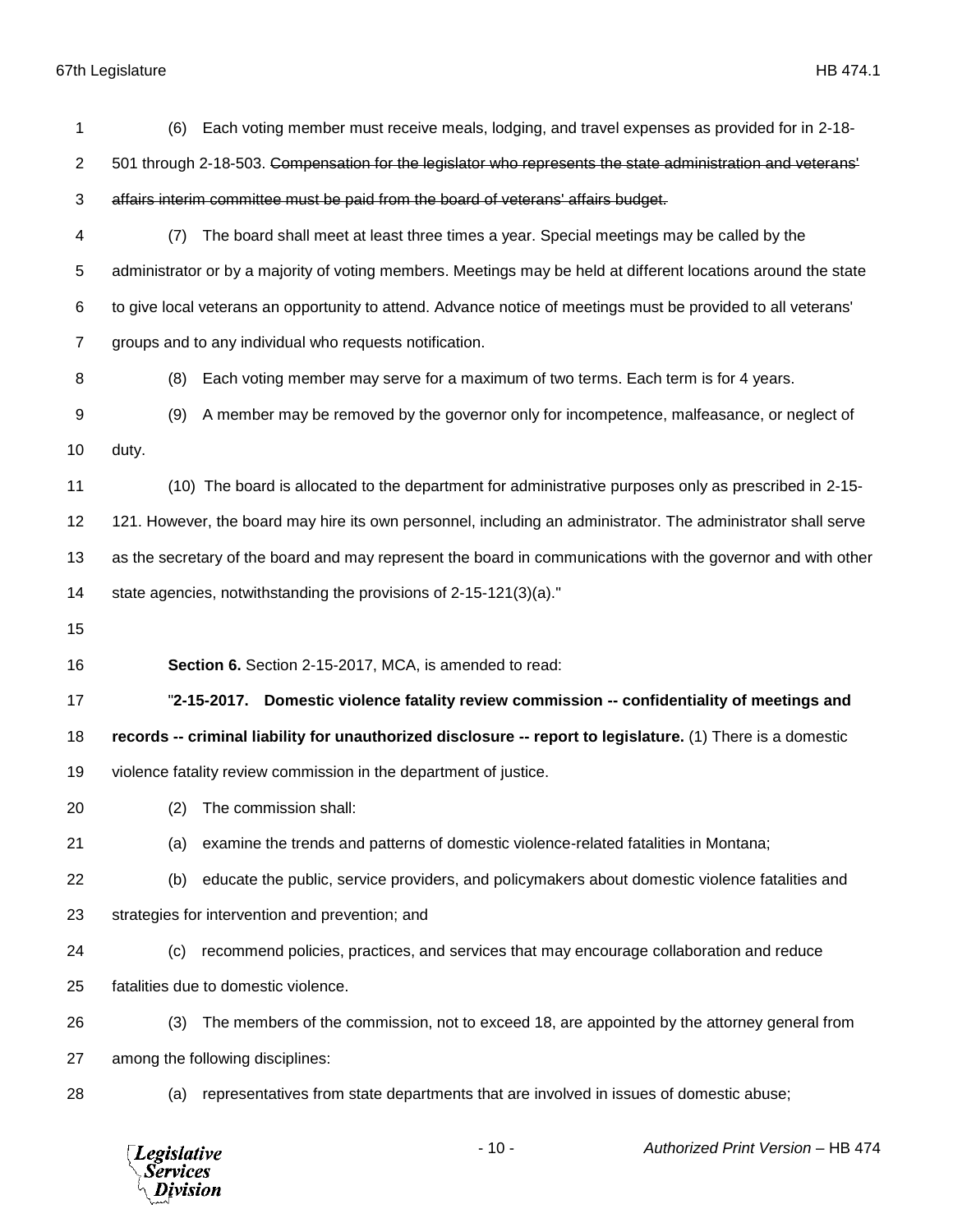| 1              | (b)                  | representatives of private organizations that are involved in issues of domestic abuse;                                  |
|----------------|----------------------|--------------------------------------------------------------------------------------------------------------------------|
| $\overline{2}$ | (c)                  | medical and mental health care providers who are involved in issues of domestic abuse;                                   |
| 3              | (d)                  | representatives from law enforcement, the judiciary, and the state bar of Montana;                                       |
| 4              | (e)                  | representatives of Montana Indian tribes;                                                                                |
| 5              | (f)                  | other concerned citizens; and                                                                                            |
| 6              | (g)                  | a member of the legislature who serves on either the house judiciary committee or the senate                             |
| 7              | judiciary committee. |                                                                                                                          |
| 8              | (4)                  | The members shall serve without compensation by the commission but are entitled to be                                    |
| 9              |                      | reimbursed for travel expenses as provided for in 2-18-501 through 2-18-503, and members who are full-time               |
| 10             |                      | salaried officers or employees of this state or of any political subdivision of this state are entitled to their regular |
| 11             |                      | compensation. The provisions of 2-15-122 do not apply to the commission.                                                 |
| 12             | (5)                  | The commission shall review closed domestic homicide cases selected by the attorney general to                           |
| 13             |                      | provide the commission with the best opportunity to fulfill its duties under this section.                               |
| 14             | (6)                  | Upon written request from the commission, a person who possesses information or records that                             |
| 15             |                      | are necessary and relevant to a domestic violence fatality review shall, as soon as practicable, provide the             |
| 16             |                      | commission with the information and records. A person who provides information or records upon request of                |
| 17             |                      | the commission is not criminally or civilly liable for providing information or records in compliance with this          |
| 18             | section.             |                                                                                                                          |
| 19             | (7)                  | The meetings and proceedings of the commission are confidential and are exempt from the                                  |
| 20             |                      | provisions of Title 2, chapter 3.                                                                                        |
| 21             | (8)                  | The records of the commission are confidential information as defined in 2-6-1002 and are                                |
| 22             |                      | protected from disclosure. The records are not subject to subpoena, discovery, or introduction into evidence in          |
| 23             |                      | a civil or criminal action unless the records are reviewed by a district court judge and ordered to be provided to       |
| 24             |                      | the person seeking access. The commission shall disclose conclusions and recommendations upon request but                |
| 25             |                      | may not disclose information, records, or data that are otherwise confidential. The commission may not use the           |
| 26             |                      | information, records, or data for purposes other than those designated by subsections $(2)(a)$ and $(2)(c)$ .            |
| 27             | (9)                  | The commission may require any person appearing before it to sign a confidentiality agreement                            |
| 28             |                      | created by the commission in order to maintain the confidentiality of the proceedings. In addition, the                  |

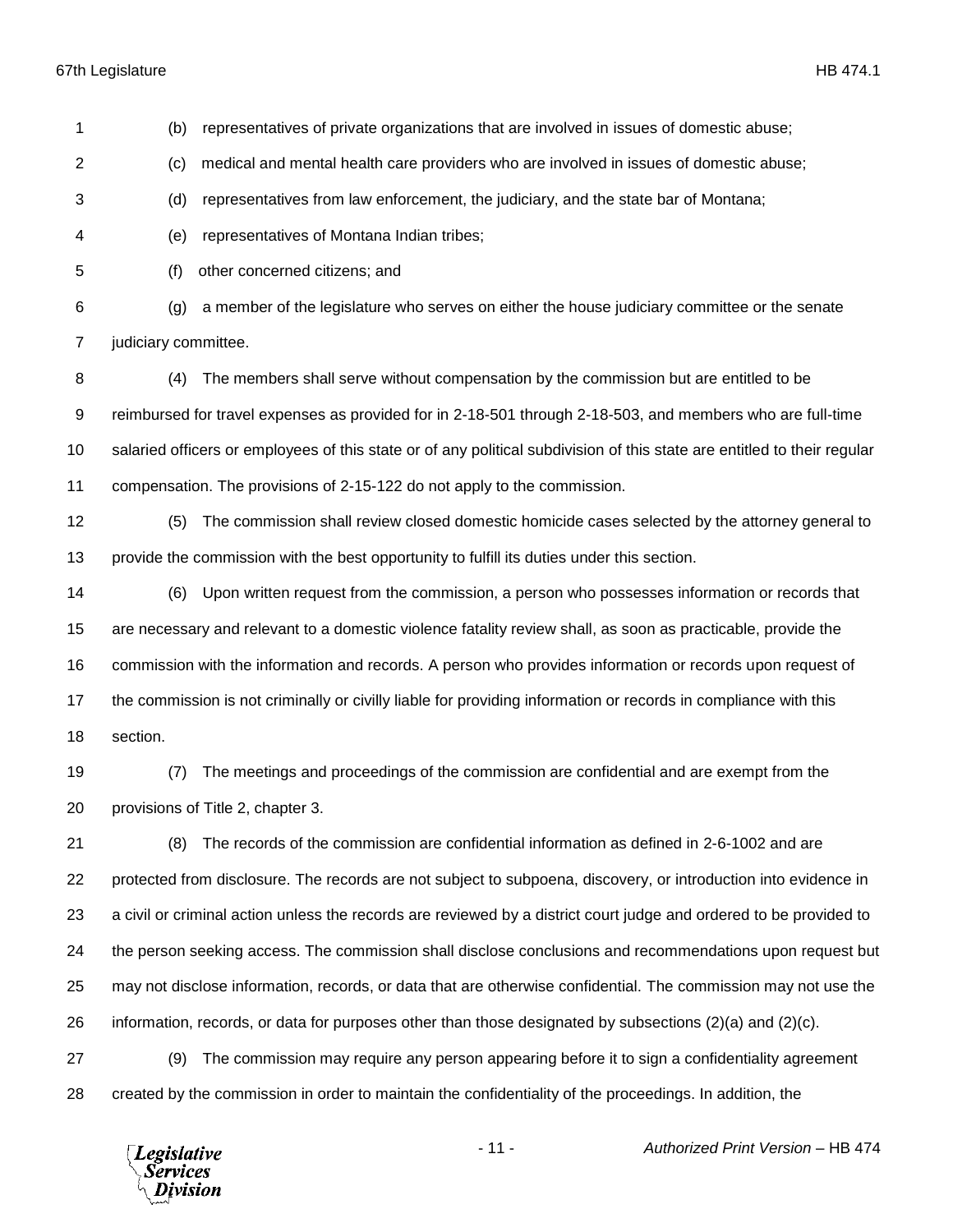commission may enter into agreements with nonprofit organizations and private agencies to obtain otherwise confidential information. (10) A member of the commission who knowingly uses information obtained pursuant to subsection (6) for a purpose not authorized in subsection (2) or who discloses information in violation of subsection (8) is subject to a civil penalty of not more than \$500. 6 (11) The commission shall report its findings and recommendations in writing to the law and justice 7 interim committee legislature in accordance with 5-11-210, the attorney general, the governor, and the chief justice of the Montana supreme court prior to each regular legislative session. The report must be made available to the public through the office of the attorney general. The commission may issue data or other information periodically, in addition to the biennial report." **Section 7.** Section 2-15-2029, MCA, is amended to read: "**2-15-2029. (Temporary) Montana public safety officer standards and training council -- rulemaking -- report to law and justice interim committee legislature.** (1) (a) There is a Montana public safety officer standards and training council. The council is a quasi-judicial board, as provided for in 2-15-124, and is allocated to the department of justice established in 2-15-2001, except as provided in subsections (1)(b) and (1)(c) of this section. (b) The council shall coordinate with the department of justice to hire the bureau chief of the public safety officer standards and training bureau. (c) The council maintains its independent and quasi-judicial authority and duties provided for in 44-4- 403. (2) The council may adopt rules to implement the provisions of Title 44, chapter 4, part 4. Rules must be adopted pursuant to the Montana Administrative Procedure Act. (3) The department of justice and the public safety officer standards and training council shall report 25 to the law and justice interim committee appropriate standing committee or interim entity established by the legislature in its rules. (Terminates June 30, 2021--sec. 23, Ch. 456, L. 2019.) **2-15-2029. (Effective July 1, 2021) Montana public safety officer standards and training council -- administrative attachment -- rulemaking.** (1) (a) There is a Montana public safety officer standards and

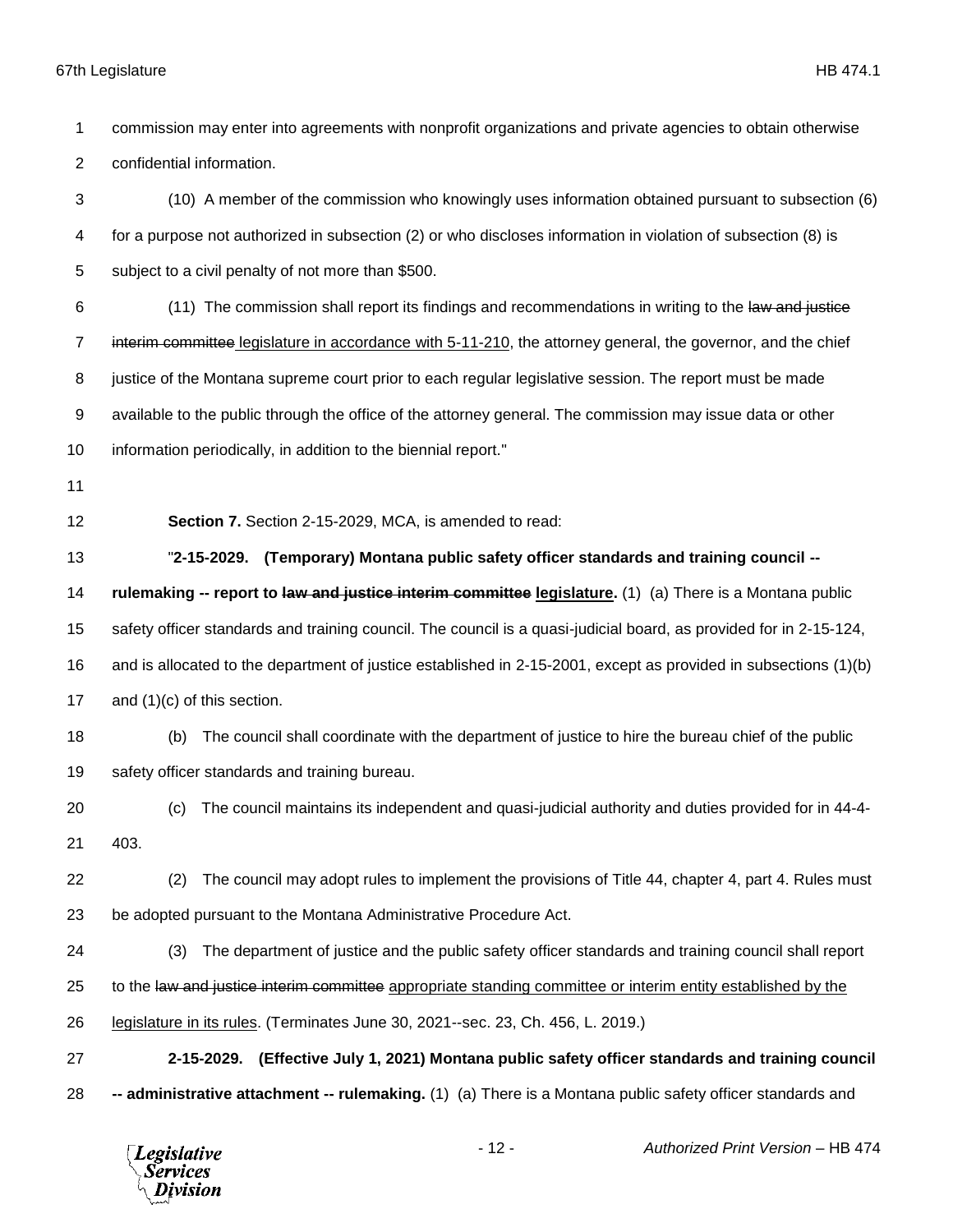| 1              | training council. The council is a quasi-judicial board, as provided for in 2-15-124, and is allocated to the     |
|----------------|-------------------------------------------------------------------------------------------------------------------|
| $\overline{2}$ | department of justice, established in 2-15-2001, for administrative purposes only as provided in 2-15-121,        |
| 3              | except as provided in subsection (1)(b) of this section.                                                          |
| 4              | The council may hire its own personnel and independently administer the conduct of its business,<br>(b)           |
| 5              | and $2-15-121(2)(a)$ , $(2)(d)$ , and $(3)(a)$ do not apply.                                                      |
| 6              | The council may adopt rules to implement the provisions of Title 44, chapter 4, part 4. Rules must<br>(2)         |
| 7              | be adopted pursuant to the Montana Administrative Procedure Act."                                                 |
| 8              |                                                                                                                   |
| 9              | Section 8. Section 2-15-2225, MCA, is amended to read:                                                            |
| 10             | "2-15-2225. Legislative use of performance measures. (1) During an interim, the department shall                  |
| 11             | report performance data to the appropriate interim committee as provided for in Title 5, chapter 5, part 2        |
| 12             | standing committee or interim entity established by the legislature in its rules, and to the office of budget and |
| 13             | program planning. Interim-Standing committees or an interim entity established by the legislature in its rules    |
| 14             | shall use performance data in reviewing the department's strategic planning documents as they relate to           |
| 15             | prospective legislation.                                                                                          |
| 16             | When reviewing the strategies of department or agency management in implementing programs<br>(2)                  |
| 17             | authorized by the legislature, the committees may provide input on:                                               |
| 18             | the direct effects of each strategy on department and agency customers;<br>(a)                                    |
| 19             | the information that management needs to track progress toward achieving key goals and<br>(b)                     |
| 20             | objectives;                                                                                                       |
| 21             | the performance measures that best reflect the expenditure of the department's and the agencies'<br>(c)           |
| 22             | budgets; and                                                                                                      |
| 23             | whether the performance measures clearly relate to the department's and the agencies' missions,<br>(d)            |
| 24             | goals, objectives, and strategic plan."                                                                           |
| 25             |                                                                                                                   |
| 26             | Section 9. Section 2-15-3308, MCA, is amended to read:                                                            |
| 27             | "2-15-3308.<br>(Temporary) Drought and water supply advisory committee -- stream gauge                            |
| 28             | oversight work group. (1) There is a drought and water supply advisory committee in the department of             |
|                |                                                                                                                   |

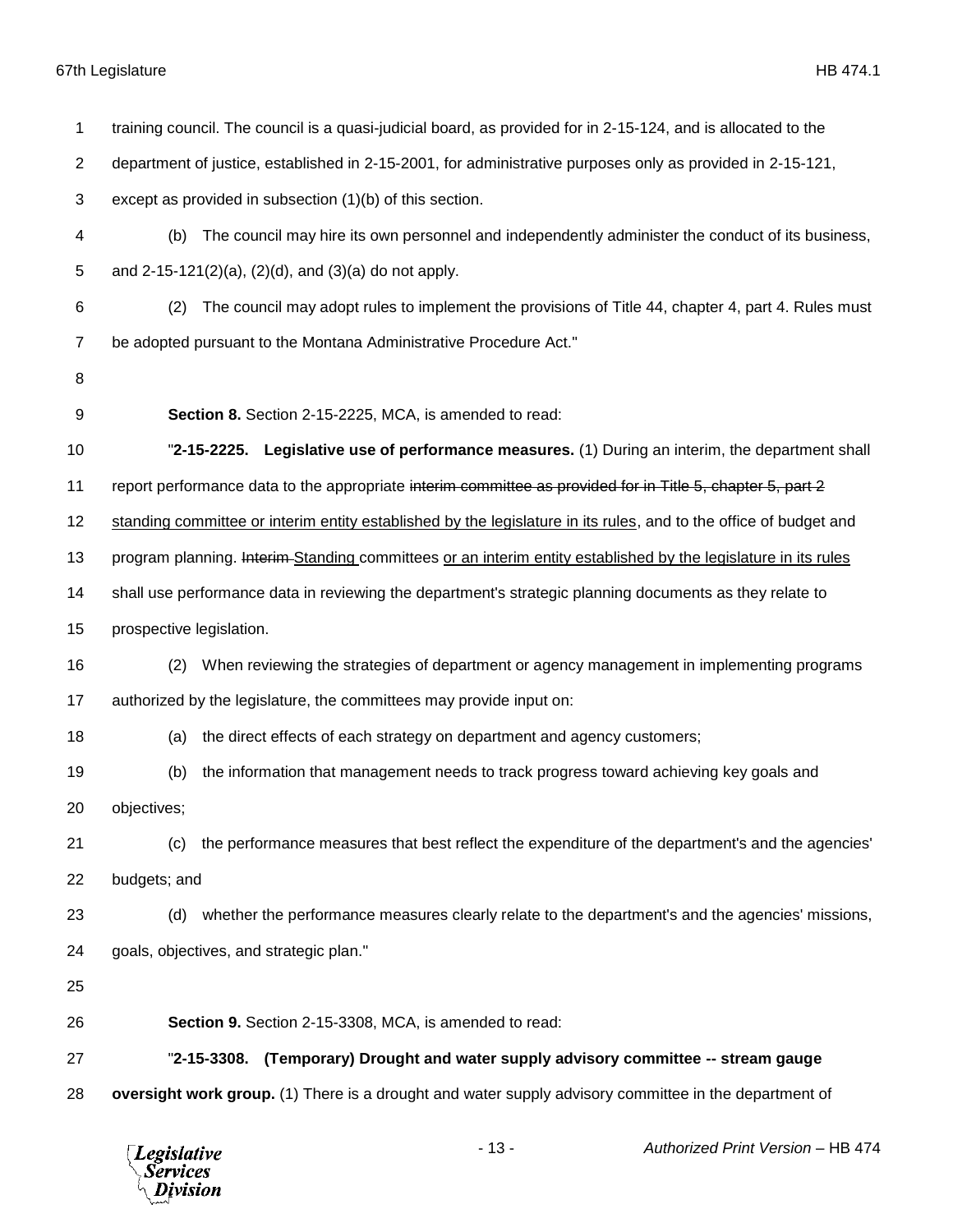natural resources and conservation.

 (2) The drought and water supply advisory committee is chaired by a representative of the governor and consists of representatives of the departments of natural resources and conservation; agriculture; commerce; fish, wildlife, and parks; military affairs; environmental quality; and livestock. The governor's representative must be appointed by the governor, and the representative of each department must be appointed by the head of that department. Additional, nonvoting members who represent federal and local government agencies and public and private interests affected by drought, flooding, or water supply may also be appointed by the governor.

(3) The drought and water supply advisory committee shall:

 (a) with the approval of the governor, develop and implement a state plan that considers drought and flooding, mitigation, and response;

(b) review and report drought and water supply monitoring information to the public;

 (c) coordinate timely drought and flooding impact assessments and maintain regular communication with the United States drought monitor, the national drought mitigation center, the division of disaster and emergency services, the national weather service, and other appropriate local, state, tribal, and federal

partners;

 (d) identify areas of the state with a high probability of drought or flooding and target reporting and assistance efforts to those areas in coordination with local, state, tribal, and federal agencies;

 (e) upon request, assist in organizing local advisory committees for the areas identified under subsection (3)(d);

(f) request state agency staff to provide technical assistance to local advisory committees;

(g) promote ideas and activities for groups and individuals to consider that may reduce vulnerability to

drought or flooding and improve seasonal forecasting of water supply; and

(h) select members of the committee to serve on a stream gauge oversight work group.

(4) The drought and water supply advisory committee shall meet, at a minimum, on or around

October 15 and March 15 of each year to assess moisture conditions and forecasts and, as appropriate, begin

preparations for drought or flood mitigation.

(5) By April 15 of each year, the drought and water supply advisory committee shall submit a report to

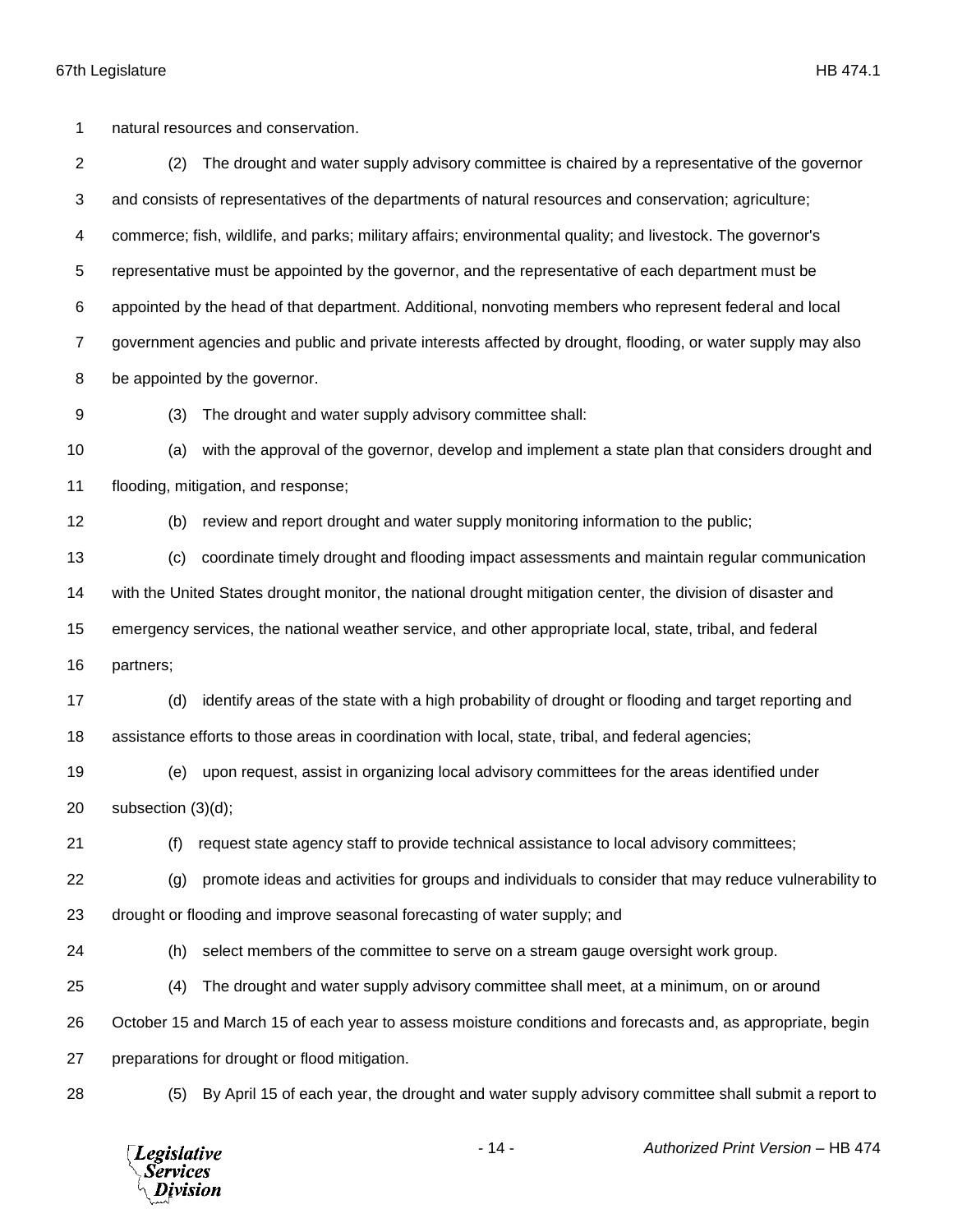the governor's office that, to the extent possible, describes the potential for drought or flooding in the coming year, describes the current water supply conditions of the state, taking into consideration winter precipitation, and provides an assessment of the cumulative water supply status. (6) By July 1 of each year, the drought and water supply advisory committee shall submit a report to the governor's office evaluating the potential for drought for the remainder of the calendar year. If the report identifies a potential for drought that is likely to cause adverse impacts to human health and safety, environmental quality, or both, the committee shall notify the division of disaster and emergency services and county commissioners, tribal governments, conservation districts, and local watershed groups in the geographic location potentially impacted by drought and the types of impacts likely to occur. (7) (a) The stream gauge oversight work group shall meet at least semiannually to review: (i) locations, uses, and funding arrangements for the stream gauge network of the U.S. geological survey; and (ii) priorities, needs, and expectations of those funding the maintenance and operations of these stream gauges and those using data measured by these stream gauges. (b) The work group shall create annually a stream gauge infrastructure work plan, which may include: (i) a comprehensive overview of the existing stream gauge network; (ii) a review of options for funding the maintenance and operations of the stream gauge network, including use of private funds, consolidated agreements, or multipayer payments; (iii) a proposal for stream gauge priorities; (iv) cost-effective and reasonable alternatives to stream gauges, including gauges that are not part of the U.S. geological survey's stream gauge network, if applicable; (v) oversight of recommendations and activities related to any legislative study of stream gauges; and (vi) coordination of information regarding stream gauge funding recommendations and requests from state and federal agencies. 25 (c) The work group shall report to the water policy interim committee established in 5-5-231 the appropriate standing committee or interim entity established by the legislature in its rules. (8) Nothing in this section is intended to remove or interfere with the duties and responsibilities of the governor or the division of disaster and emergency services for disaster coordination and emergency response,

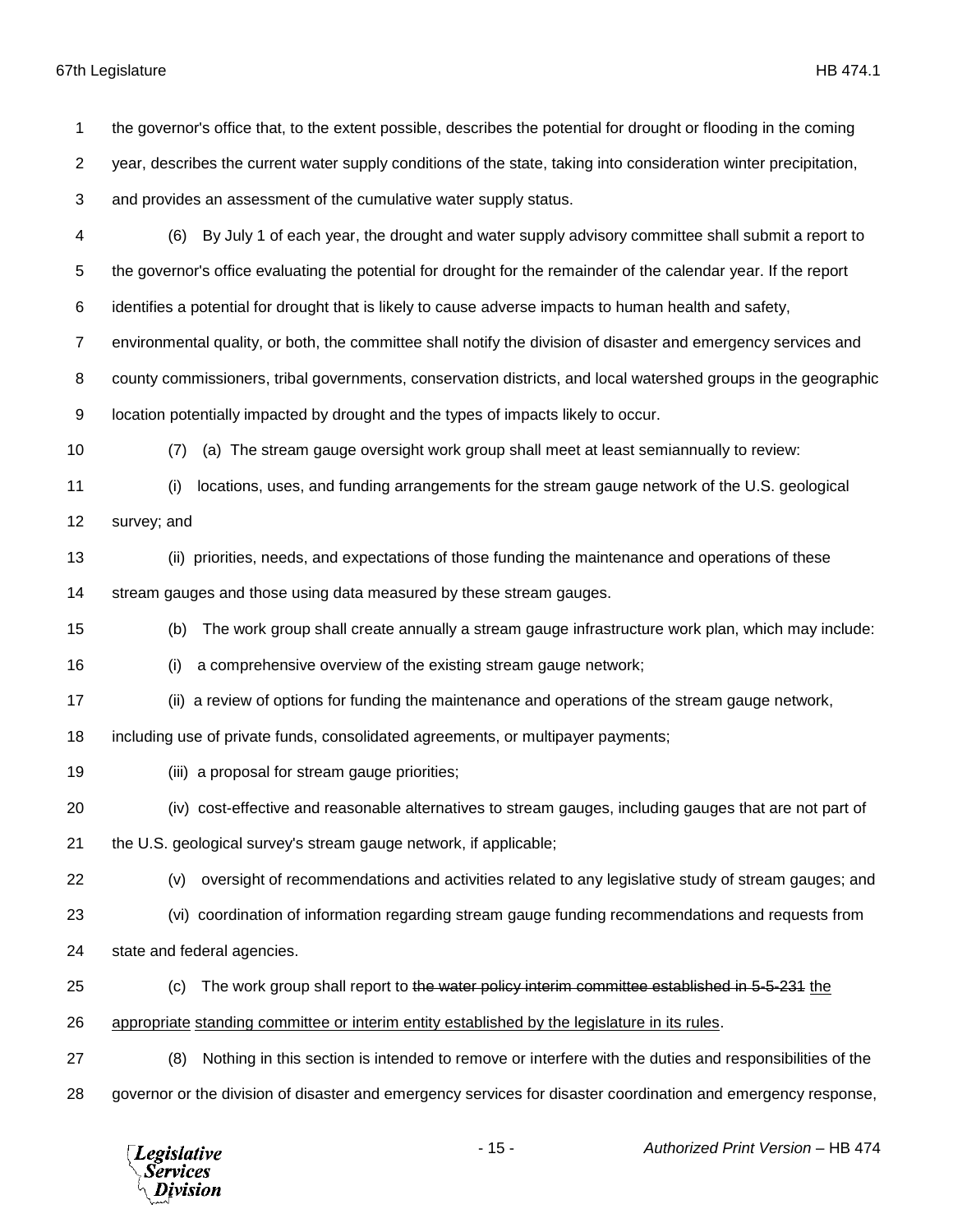as provided in Title 10, chapter 3, part 1. The duties and responsibilities of the drought and water supply advisory committee supplement and are consistent with those of the division of disaster and emergency services for drought or flood planning, preparation, coordination, and mitigation. (Terminates June 30, 2023-- sec. 7, Ch. 298, L. 2019.) **2-15-3308. (Effective July 1, 2023) Drought and water supply advisory committee.** (1) There is a drought and water supply advisory committee in the department of natural resources and conservation. (2) The drought and water supply advisory committee is chaired by a representative of the governor and consists of representatives of the departments of natural resources and conservation; agriculture; commerce; fish, wildlife, and parks; military affairs; environmental quality; and livestock. The governor's representative must be appointed by the governor, and the representative of each department must be appointed by the head of that department. Additional, nonvoting members who represent federal and local government agencies and public and private interests affected by drought, flooding, or water supply may also be appointed by the governor. (3) The drought and water supply advisory committee shall: (a) with the approval of the governor, develop and implement a state plan that considers drought and flooding, mitigation, and response; (b) review and report drought and water supply monitoring information to the public; (c) coordinate timely drought and flooding impact assessments and maintain regular communication with the United States drought monitor, the national drought mitigation center, the division of disaster and emergency services, the national weather service, and other appropriate local, state, tribal, and federal partners; (d) identify areas of the state with a high probability of drought or flooding and target reporting and assistance efforts to those areas in coordination with local, state, tribal, and federal agencies; (e) upon request, assist in organizing local advisory committees for the areas identified under subsection (3)(d); (f) request state agency staff to provide technical assistance to local advisory committees; and (g) promote ideas and activities for groups and individuals to consider that may reduce vulnerability to drought or flooding and improve seasonal forecasting of water supply.

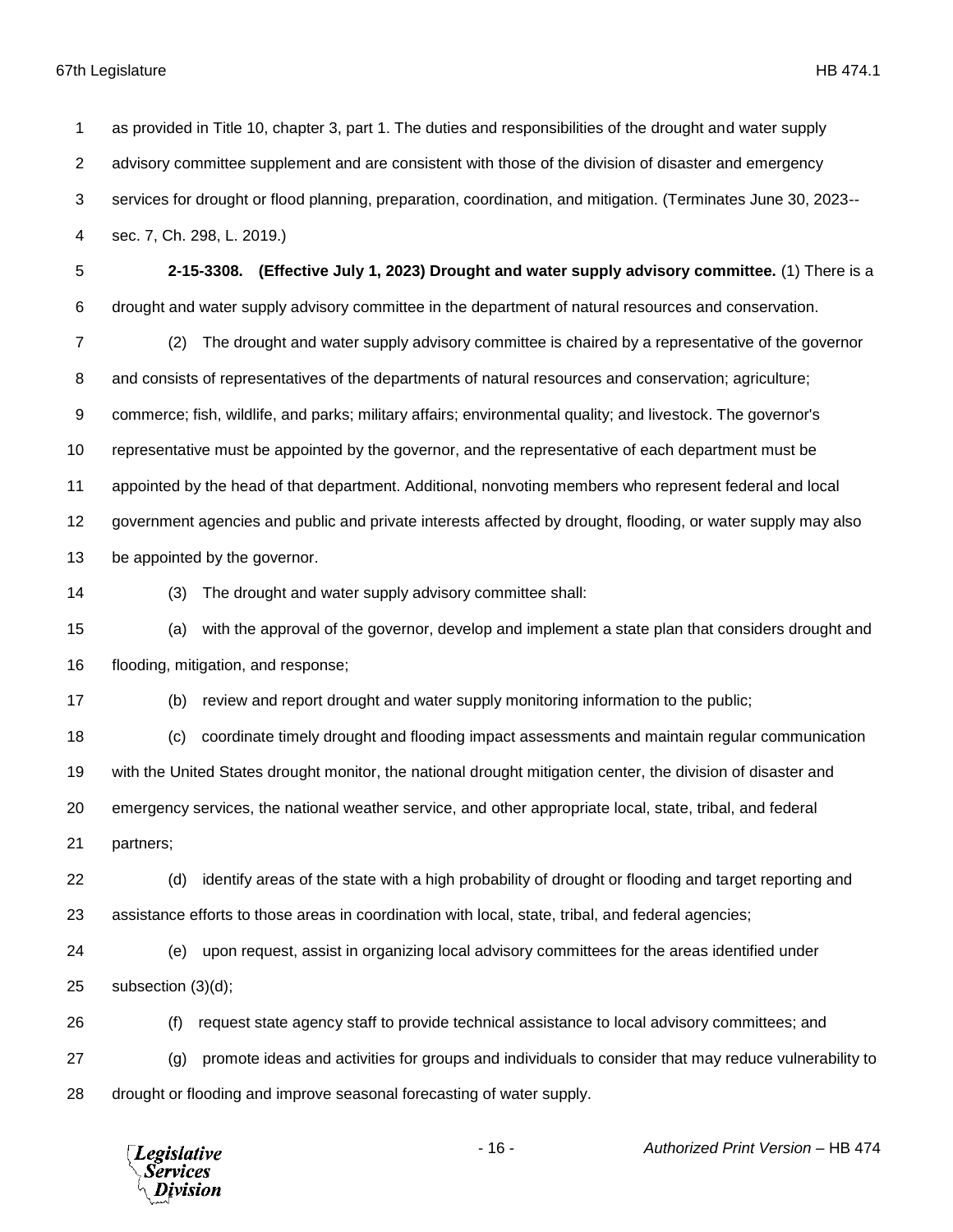(4) The drought and water supply advisory committee shall meet, at a minimum, on or around October 15 and March 15 of each year to assess moisture conditions and forecasts and, as appropriate, begin preparations for drought or flood mitigation.

 (5) By April 15 of each year, the drought and water supply advisory committee shall submit a report to the governor's office that, to the extent possible, describes the potential for drought or flooding in the coming year, describes the current water supply conditions of the state, taking into consideration winter precipitation, and provides an assessment of the cumulative water supply status.

 (6) By July 1 of each year, the drought and water supply advisory committee shall submit a report to the governor's office evaluating the potential for drought for the remainder of the calendar year. If the report identifies a potential for drought that is likely to cause adverse impacts to human health and safety,

 environmental quality, or both, the committee shall notify the division of disaster and emergency services and county commissioners, tribal governments, conservation districts, and local watershed groups in the geographic

location potentially impacted by drought and the types of impacts likely to occur.

 (7) Nothing in this section is intended to remove or interfere with the duties and responsibilities of the governor or the division of disaster and emergency services for disaster coordination and emergency response, as provided in Title 10, chapter 3, part 1. The duties and responsibilities of the drought and water supply advisory committee supplement and are consistent with those of the division of disaster and emergency services for drought or flood planning, preparation, coordination, and mitigation."

**Section 10.** Section 2-17-512, MCA, is amended to read:

 "**2-17-512. Powers and duties of department.** (1) The department is responsible for carrying out the planning and program responsibilities for information technology for state government, except the national guard. The department shall:

 (a) encourage and foster the development of new and innovative information technology within state government;

 (b) promote, coordinate, and approve the development and sharing of shared information technology application software, management systems, and information that provide similar functions for multiple state agencies;

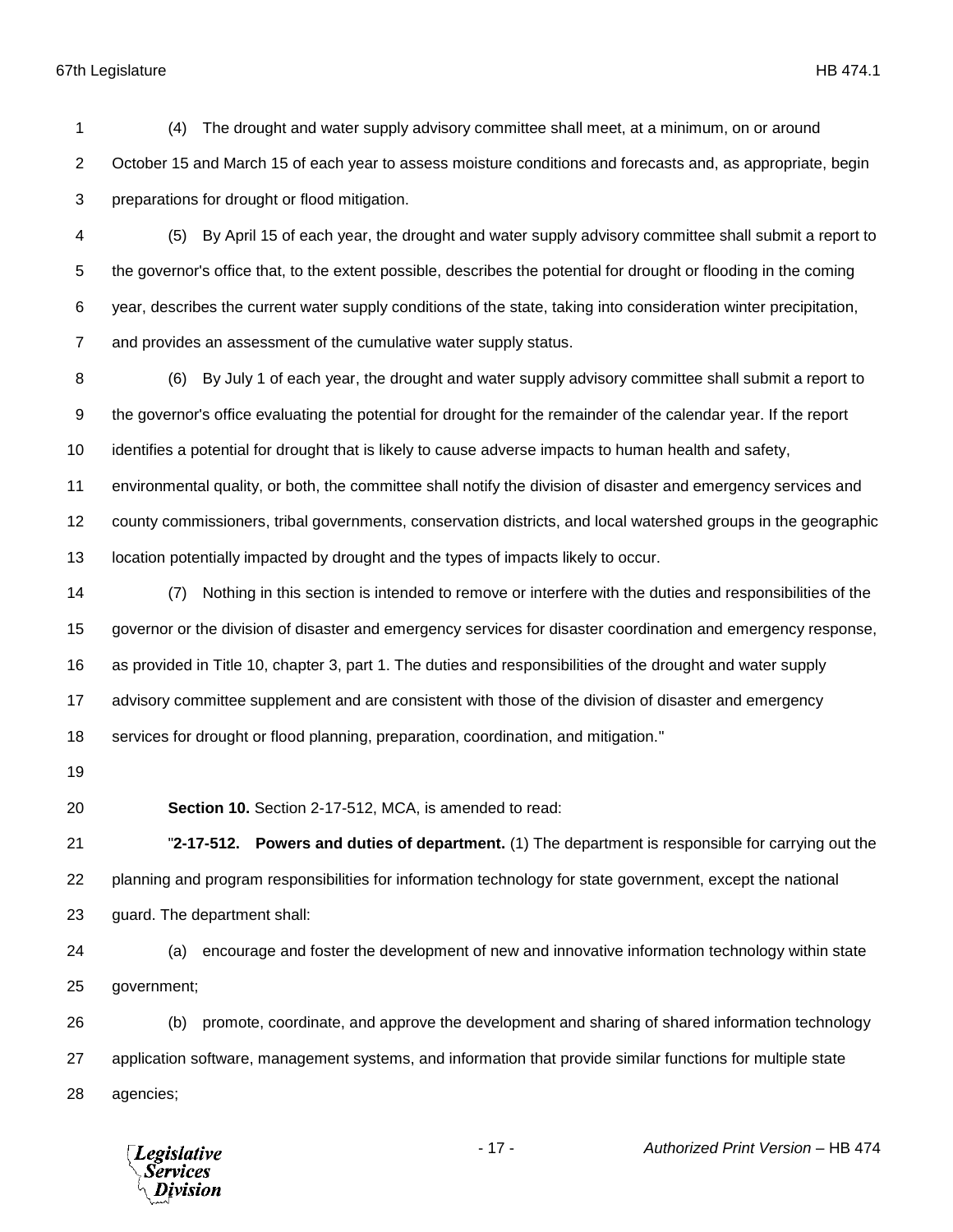| 1              | (c) | cooperate with the office of economic development to promote economic development initiatives                      |
|----------------|-----|--------------------------------------------------------------------------------------------------------------------|
| $\overline{2}$ |     | based on information technology;                                                                                   |
| 3              | (d) | establish and enforce a state strategic information technology plan as provided for in 2-17-521;                   |
| 4              | (e) | establish and enforce statewide information technology policies and standards;                                     |
| 5              | (f) | review and approve state agency information technology plans provided for in 2-17-523;                             |
| 6              | (g) | coordinate with the office of budget and program planning to evaluate budget requests that include                 |
| 7              |     | information technology resources. The department shall make recommendations to the office of budget and            |
| 8              |     | program planning for the approval or disapproval of information technology budget requests, including an           |
| 9              |     | estimate of the useful life of the asset proposed for purchase and whether the amount should be expensed or        |
| 10             |     | capitalized, based on state accounting policy established by the department. An unfavorable recommendation         |
| 11             |     | must be based on a determination that the request is not provided for in the approved agency information           |
| 12             |     | technology plan provided for in 2-17-523.                                                                          |
| 13             | (h) | staff the information technology board provided for in 2-15-1021;                                                  |
| 14             | (i) | fund the administrative costs of the information technology board provided for in 2-15-1021;                       |
| 15             | (i) | review the use of information technology resources for all state agencies;                                         |
| 16             | (k) | review and approve state agency specifications and procurement methods for the acquisition of                      |
| 17             |     | information technology resources;                                                                                  |
| 18             | (1) | review, approve, and sign all state agency contracts and shall review and approve other formal                     |
| 19             |     | agreements for information technology resources provided by the private sector and other government entities;      |
| 20             | (m) | operate and maintain a central computer center for the use of state government, political                          |
| 21             |     | subdivisions, and other participating entities under terms and conditions established by the department;           |
| 22             | (n) | operate and maintain a statewide telecommunications network for the use of state government,                       |
| 23             |     | political subdivisions, and other participating entities under terms and conditions established by the department; |
| 24             | (o) | ensure that the statewide telecommunications network is properly maintained. The department                        |
| 25             |     | may establish a centralized maintenance program for the statewide telecommunications network.                      |
| 26             | (p) | coordinate public safety communications on behalf of public and private safety agencies as                         |
| 27             |     | provided for in 2-17-543 through 2-17-545;                                                                         |
| 28             | (q) | manage the state 9-1-1 program as provided for in Title 10, chapter 4, part 3;                                     |

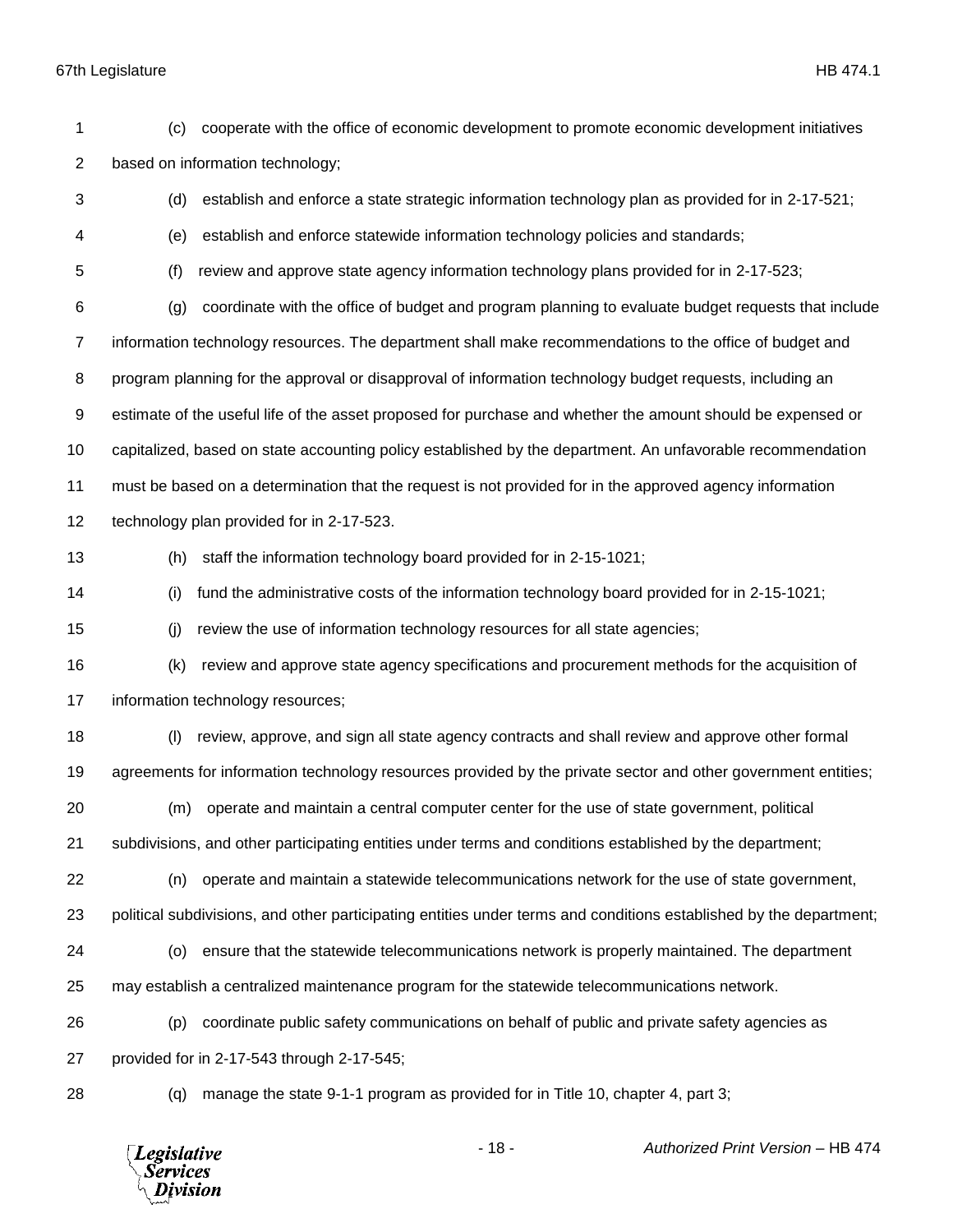| 1              | (r) | provide electronic access to information and services of the state as provided for in 2-17-532;                 |
|----------------|-----|-----------------------------------------------------------------------------------------------------------------|
| 2              | (s) | provide assistance to the legislature, the judiciary, the governor, and state agencies relative to              |
| 3              |     | state and interstate information technology matters;                                                            |
| 4              | (t) | establish rates and other charges for services provided by the department;                                      |
| 5              | (u) | accept federal funds granted by congress or by executive order and gifts, grants, and donations                 |
| 6              |     | for any purpose of this section;                                                                                |
| $\overline{7}$ | (v) | dispose of personal property owned by it in a manner provided by law when, in the judgment of the               |
| 8              |     | department, the disposal best promotes the purposes for which the department is established;                    |
| 9              | (w) | implement this part and all other laws for the use of information technology in state government;               |
| 10             | (x) | report to the appropriate interim committee on a regular basis and to the legislature as provided               |
| 11             |     | in 5-11-210 standing committee or interim entity established by the legislature in its rules on the information |
| 12             |     | technology activities of the department; and                                                                    |
| 13             | (y) | represent the state with public and private entities on matters of information technology.                      |
| 14             | (2) | If it is in the state's best interest, the department may contract with qualified private organizations,        |
| 15             |     | foundations, or individuals to carry out the purposes of this section.                                          |
| 16             | (3) | The director of the department shall appoint the chief information officer to assist in carrying out            |
| 17             |     | the department's information technology duties."                                                                |
| 18             |     |                                                                                                                 |
| 19             |     | Section 11. Section 2-17-513, MCA, is amended to read:                                                          |
| 20             |     | "2-17-513. Duties of board. The board shall:                                                                    |
| 21             | (1) | provide a forum to:                                                                                             |
| 22             | (a) | guide state agencies, the legislative branch, the judicial branch, and local governments in the                 |
| 23             |     | development and deployment of intergovernmental information technology resources;                               |
| 24             | (b) | share information among state agencies, local governments, and federal agencies regarding the                   |
| 25             |     | development of information technology resources;                                                                |
| 26             | (2) | advise the department:                                                                                          |
| 27             | (a) | in the development of cooperative contracts for the purchase of information technology resources;               |
| 28             | (b) | regarding the creation, management, and administration of electronic government services and                    |

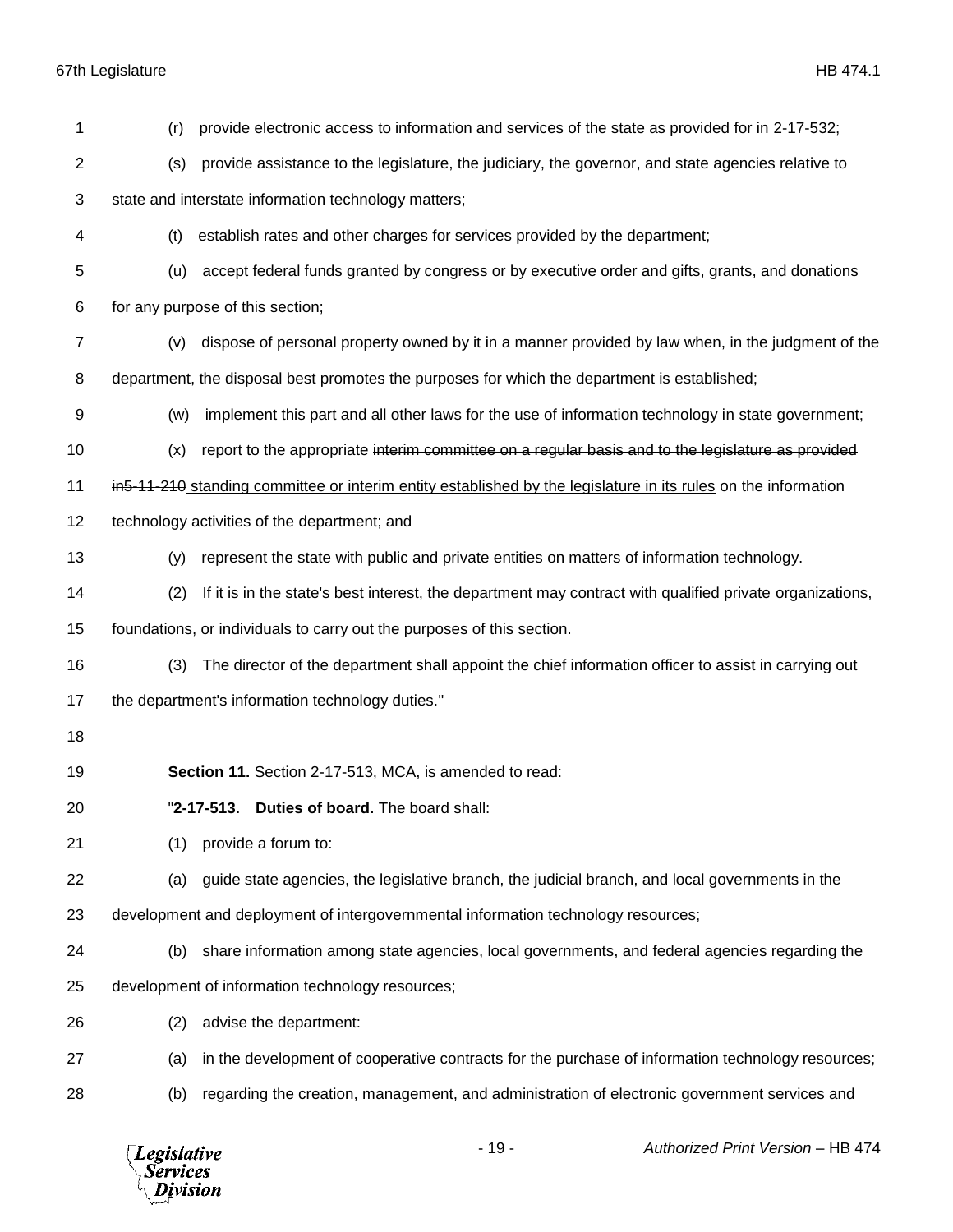| 1<br>$\overline{c}$ | (c)                                        | information on the internet;<br>regarding the administration of electronic government services contracts; |
|---------------------|--------------------------------------------|-----------------------------------------------------------------------------------------------------------|
| 3                   | (d)                                        | on the priority of government services to be provided electronically;                                     |
|                     |                                            |                                                                                                           |
| 4                   | (e)                                        | on convenience fees prescribed in 2-17-1102 and 2-17-1103, if needed, for electronic government           |
| 5                   | services; and                              |                                                                                                           |
| 6                   | (f)                                        | on any other aspect of providing electronic government services;                                          |
| 7                   | (3)                                        | review and advise the department on:                                                                      |
| 8                   | (a)                                        | statewide information technology standards and policies;                                                  |
| 9                   | (b)                                        | the state strategic information technology plan;                                                          |
| 10                  | (c)                                        | major information technology budget requests;                                                             |
| 11                  | (d)                                        | rates and other charges for services established by the department as provided in 2-17-512(1)(t);         |
| 12                  | (e)                                        | requests for exceptions as provided for in 2-17-515;                                                      |
| 13                  | (f)                                        | notification of proposed exemptions by the university system and office of public instruction as          |
| 14                  |                                            | provided for in 2-17-516;                                                                                 |
| 15                  | (g)                                        | action taken by the department as provided in 2-17-514(1) for any activity that is not in compliance      |
| 16                  | with this part;                            |                                                                                                           |
| 17                  | (h)                                        | the implementation of major information technology projects and advise the respective governing           |
| 18                  |                                            | authority of any issue of concern to the board relating to implementation of the project; and             |
| 19                  | (i)                                        | financial reports, management reports, and other data as requested by the department;                     |
| 20                  | (4)                                        | study state government's present and future information technology needs and advise the                   |
| 21                  |                                            | department on the use of emerging technology in state government;                                         |
| 22                  | (5)                                        | request information and reports that it considers necessary from any entity using or having access        |
| 23                  |                                            | to the statewide telecommunications network or central computer center;                                   |
| 24                  | (6)                                        | assist in identifying, evaluating, and prioritizing potential departmental and interagency electronic     |
| 25                  | government services;                       |                                                                                                           |
| 26                  | (7)                                        | serve as a central coordination point for electronic government services provided by the                  |
| 27                  |                                            | department and other state agencies;                                                                      |
| 28                  | (8)                                        | study, propose, develop, or coordinate any other activity in furtherance of electronic government         |
|                     | Legislative<br><b>Services</b><br>Division | $-20-$<br>Authorized Print Version - HB 474                                                               |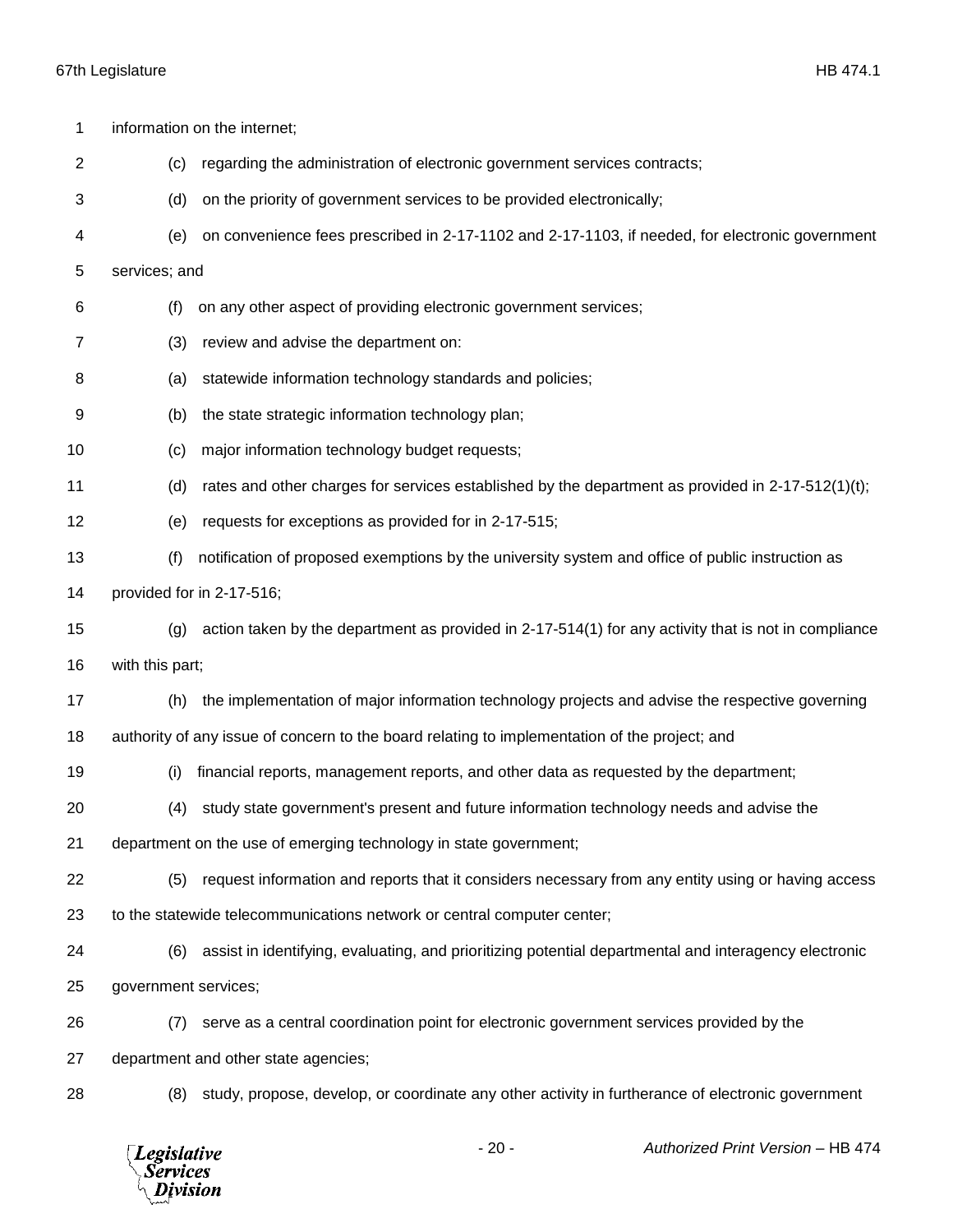services as requested by the governor or the legislature; and (9) prepare and submit to the state administration and veterans' affairs interim committee by September 15 in the year preceding the regular legislative session and in the manner provided in legislature in accordance with 5-11-210 a report including but not necessarily limited to a summary of the board's activities, a review of the electronic government program established under part 11 of this chapter, and any key findings and recommendations that the board presented to the department." **Section 12.** Section 2-17-804, MCA, is amended to read: "**2-17-804. Council duties and responsibilities.** (1) The council shall: (a) adopt an art and memorial plan for the placement of art and memorials in the capitol complex and on the capitol complex grounds; (b) review proposals for long-term displays of up to 50 years, subject to renewal, in the capitol complex and on the capitol complex grounds and for the naming of state buildings, spaces, and rooms in the capitol complex; (c) advise the legislature on the placement of busts, plaques, statues, memorials, monuments, or art displays of a long-term nature in public areas of the capitol complex and on the capitol complex grounds, including the executive residence and the original governor's mansion; and (d) advise the department of administration on interior decoration of the capitol, grounds maintenance, and grounds displays. (2) In advising the legislature on long-term displays, the council shall consider whether the bust, plaque, statue, memorial, monument, or art display: (a) reasonably fits the long-range master plan for the capitol and adjacent grounds developed under 2-17-805; (b) adversely alters the appearance of the capitol complex; (c) unreasonably affects foot traffic on the capitol complex; (d) adversely impacts existing maintenance programs or the utility infrastructure; (e) recognizes a person or event of statewide significance and relevance; (f) has artistic merit in design and construction;

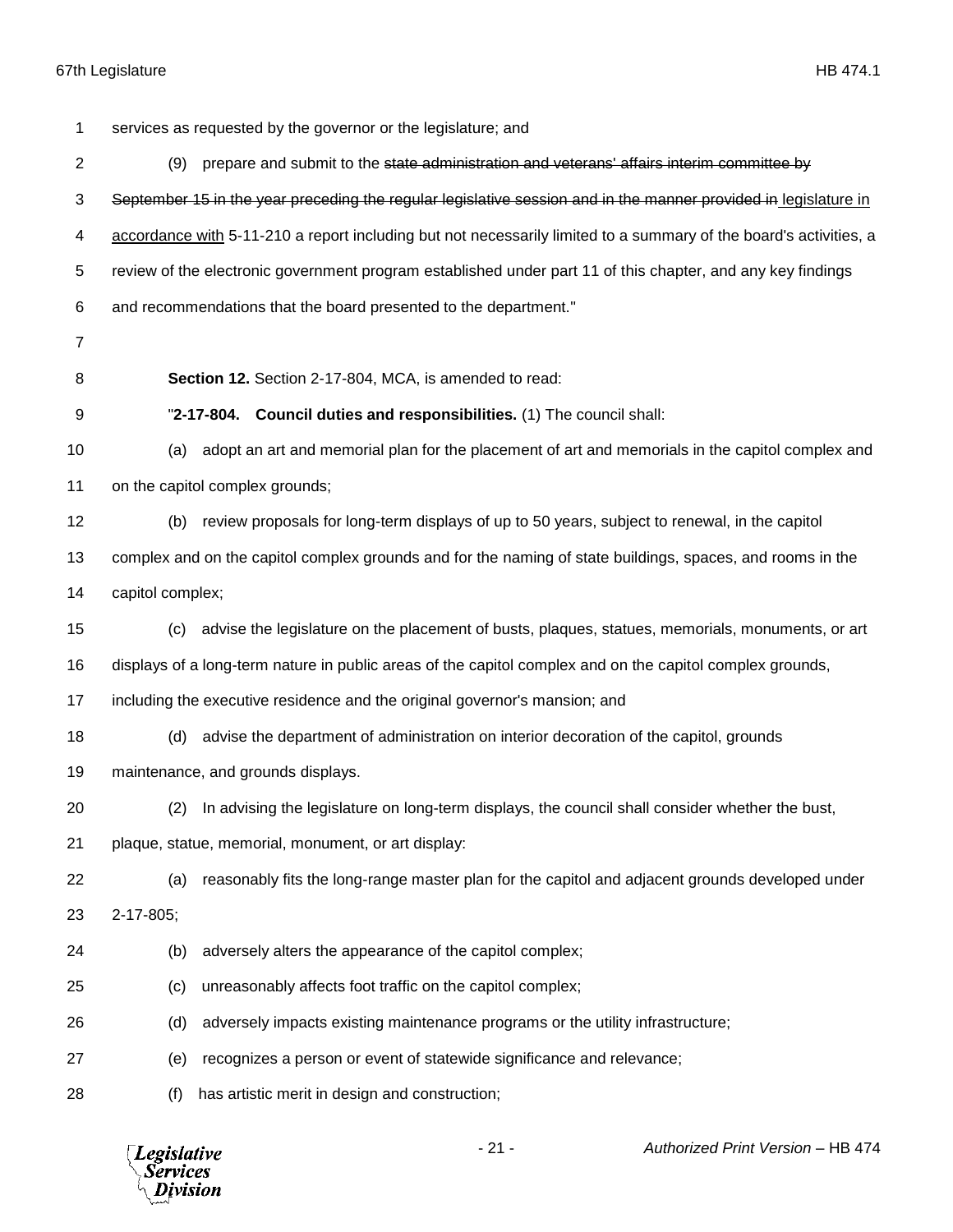*Legislative*<br>Services<br>*Division* 

| 1              | will be safely and aesthetically suited to the installation site; and<br>(g)                                     |  |  |  |
|----------------|------------------------------------------------------------------------------------------------------------------|--|--|--|
| $\overline{2}$ | has adequate funding for design, installation, and maintenance.<br>(h)                                           |  |  |  |
| 3              | By September 15 of each year preceding a regular legislative session, the council shall report to<br>(3)         |  |  |  |
| 4              | the state administration and veterans' affairs interim committee legislature in accordance with 5-11-210 on      |  |  |  |
| 5              | requests that the council has reviewed for naming buildings, spaces, and rooms and for placing items in the      |  |  |  |
| 6              | capitol complex or on the capitol complex grounds. The report must include a recommendation to the               |  |  |  |
| $\overline{7}$ | committee on whether reviewed requests meet the criteria established by this part and whether legislation is     |  |  |  |
| 8              | needed. If a request meets the criteria, the council shall recommend a timeframe during which the project        |  |  |  |
| 9              | should be authorized."                                                                                           |  |  |  |
| 10             |                                                                                                                  |  |  |  |
| 11             | Section 13. Section 2-18-502, MCA, is amended to read:                                                           |  |  |  |
| 12             | "2-18-502. Computation of meal allowance. (1) Except as provided in subsections (2) and (4), an                  |  |  |  |
| 13             | employee is eligible for the meal allowance provided in 2-18-501, only if the employee is in a travel status for |  |  |  |
| 14             | more than 3 continuous hours during the following hours:                                                         |  |  |  |
| 15             | for the morning meal allowance, between the hours of 12:01 a.m. and 10 a.m.;<br>(a)                              |  |  |  |
| 16             | for the midday meal allowance, between the hours of 10:01 a.m. and 3 p.m.; and<br>(b)                            |  |  |  |
| 17             | for the evening meal allowance, between the hours of 3:01 p.m. and 12 midnight.<br>(c)                           |  |  |  |
| 18             | An eligible employee may receive:<br>(2)                                                                         |  |  |  |
| 19             | only one of the three meal allowances provided, if the travel was performed within the employee's<br>(a)         |  |  |  |
| 20             | assigned travel shift; or                                                                                        |  |  |  |
| 21             | a maximum of two meal allowances if the travel begins before or was completed after the<br>(b)                   |  |  |  |
| 22             | employee's assigned travel shift and the travel did not exceed 24 hours.                                         |  |  |  |
| 23             | "Travel shift" is that period of time beginning 1 hour before and terminating 1 hour after the<br>(3)            |  |  |  |
| 24             | employee's normally assigned work shift.                                                                         |  |  |  |
| 25             | An appointed member of a state board, commission, or council or a member of a legislative<br>(4)                 |  |  |  |
| 26             | subcommittee or, select or interim committee committees, or interim entity established by the legislature in its |  |  |  |
| 27             | rules is entitled to a midday meal allowance on a day the individual is attending a meeting of the board,        |  |  |  |
| 28             | commission, council, or committee, regardless of proximity of the meeting place to the individual's residence or |  |  |  |
|                |                                                                                                                  |  |  |  |

- 22 - *Authorized Print Version* – HB 474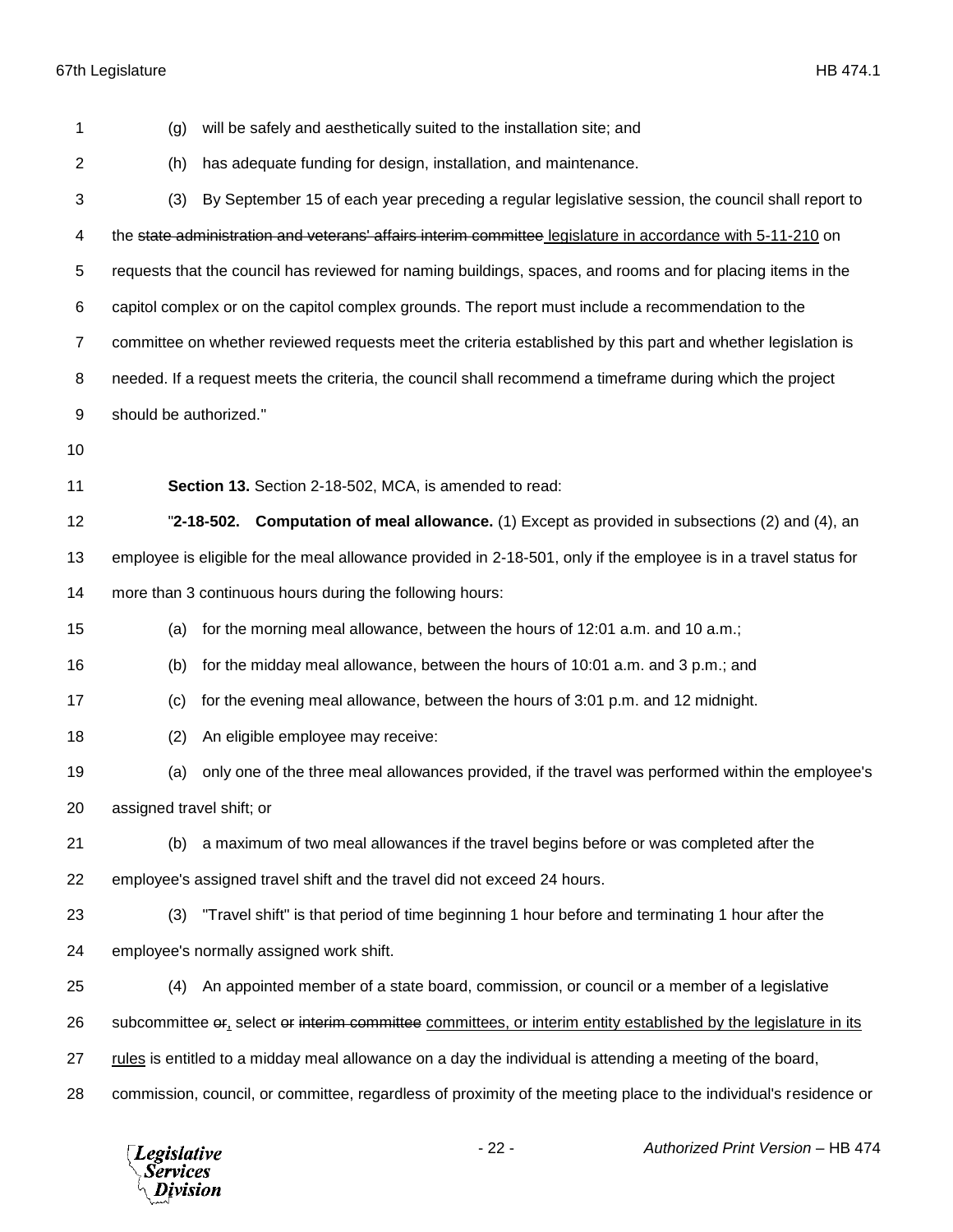| 1              | headquarters. This subsection does not apply to a member of a legislative committee during a legislative          |  |
|----------------|-------------------------------------------------------------------------------------------------------------------|--|
| $\overline{2}$ | session.                                                                                                          |  |
| 3              | The department of administration shall prescribe policies necessary to effectively administer this<br>(5)         |  |
| 4              | section for state government."                                                                                    |  |
| 5              |                                                                                                                   |  |
| 6              | Section 14. Section 2-18-1103, MCA, is amended to read:                                                           |  |
| 7              | "2-18-1103. Powers and duties of department. The department shall:                                                |  |
| 8              | adopt rules to implement this part;<br>(1)                                                                        |  |
| 9              | develop model guidelines and promotional materials to assist agencies in implementing this part;<br>(2)           |  |
| 10             | and                                                                                                               |  |
| 11             | prepare and submit to the state administration and veterans' affairs interim committee by<br>(3)                  |  |
| 12             | September 15 in the year preceding the regular legislative session and in the manner provided in legislature in   |  |
| 13             | accordance with 5-11-210 a list of awards granted under 2-18-1106 and the corresponding savings to the state      |  |
| 14             | and improvements in the effectiveness of state government."                                                       |  |
| 15             |                                                                                                                   |  |
| 16             | Section 15. Section 5-2-205, MCA, is amended to read:                                                             |  |
| 17             | "5-2-205. Authority for standing committees to meet during interim. (1) Except as provided in 5-                  |  |
| 18             | 2-202 and subsection (2) subsections (2) through (4) of this section, a standing committee of the legislature, as |  |
| 19             | provided for in legislative rules, may not meet during the interim between regular legislative sessions.          |  |
| 20             | (2) Upon approval of the president of the senate or the speaker of the house of representatives, a                |  |
| 21             | standing committee may meet before a special session, as provided in 5-3-101, or during a special session.        |  |
| 22             | If the legislature adopts legislative rules providing for a standing committee to meet during the<br>(3)          |  |
| 23             | interim, the committee or entity:                                                                                 |  |
| 24             | may meet and complete duties as established in rule; and<br><u>(a)</u>                                            |  |
| 25             | may review appropriate administrative rules and proposed draft legislation as established in rule.<br>(b)         |  |
| 26             | Legislative rules may provide the process for a standing committee or interim entity to use in<br>(4)             |  |
| 27             | establishing a revenue estimate."                                                                                 |  |
| 28             |                                                                                                                   |  |

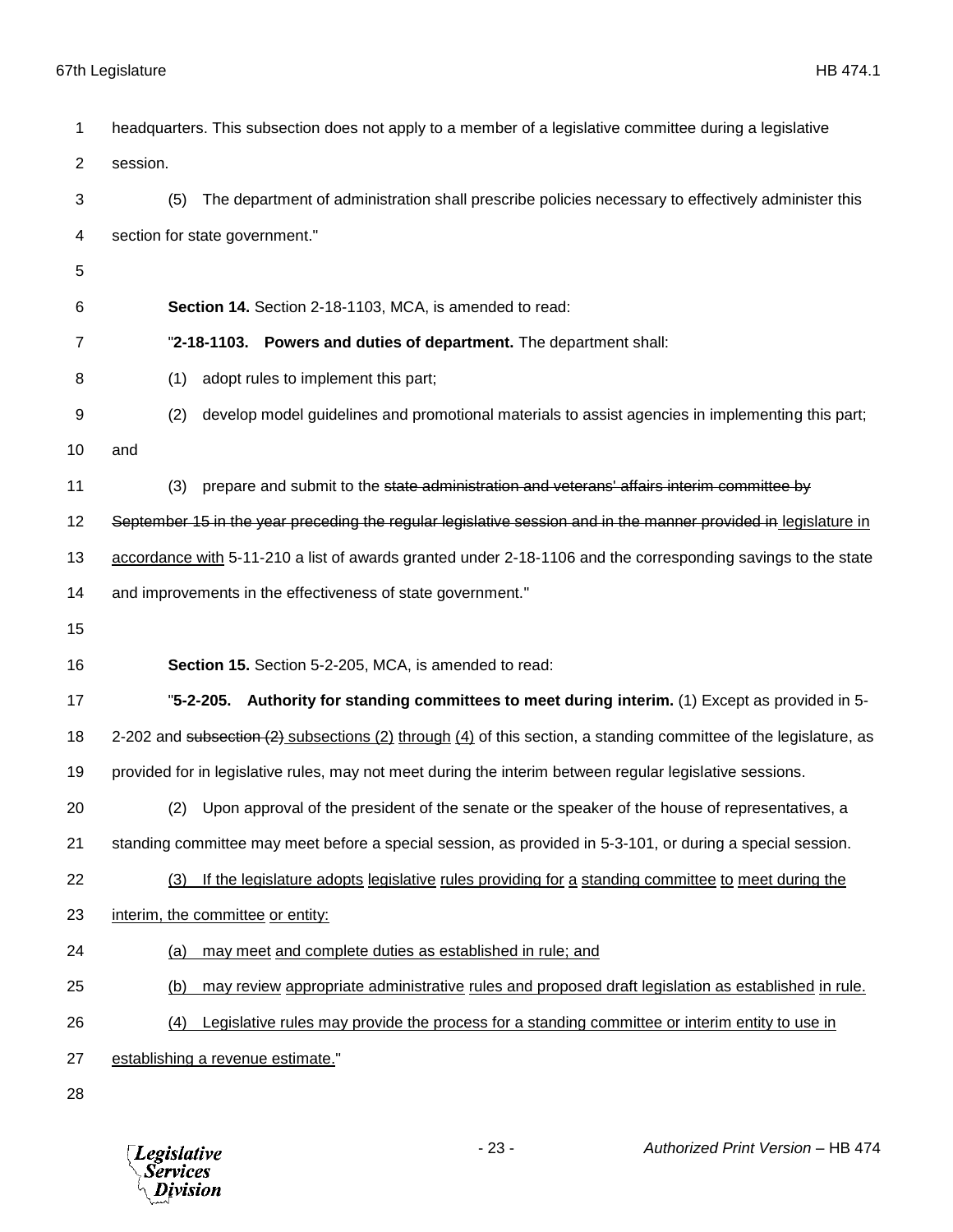| 1              | Section 16. Section 5-2-302, MCA, is amended to read:                                                               |  |  |
|----------------|---------------------------------------------------------------------------------------------------------------------|--|--|
| $\overline{c}$ | "5-2-302. Compensation and expenses when legislature not in session. When the legislature is                        |  |  |
| 3              | not in session, a member of the legislature, while engaged in legislative business with prior authorization of the  |  |  |
| 4              | appropriate funding authority, is entitled to:                                                                      |  |  |
| 5              | (1)<br>a mileage allowance as provided in 2-18-503;                                                                 |  |  |
| 6              | (2)<br>expenses as provided in 2-18-501 and 2-18-502; and                                                           |  |  |
| $\overline{7}$ | (3)<br>a salary equal to one full day's pay at the rate described in 5-2-301(1) for each 24-hour period of          |  |  |
| 8              | time (from midnight to midnight), or portion of a 24-hour period, spent on authorized interim or administrative     |  |  |
| 9              | committee business or interim work established by the legislature in its rules legislative business or as           |  |  |
| 10             | otherwise provided by law. However, if time spent for business other than authorized legislative interim or         |  |  |
| 11             | administrative committee business, interim work established by the legislature in its rules, or business related to |  |  |
| 12             | 5-11-305 results in lengthening a legislator's stay away from home into an additional 24-hour period, the           |  |  |
| 13             | legislator may not be compensated for the additional day."                                                          |  |  |
| 14             |                                                                                                                     |  |  |
| 15             | Section 17. Section 5-3-101, MCA, is amended to read:                                                               |  |  |
| 16             | "5-3-101. Convening of special session -- limiting subjects -- committee meetings --                                |  |  |
| 17             | compensation. (1) The legislature may be convened in special session by the governor or at the written              |  |  |
| 18             | request of a majority of the members. Subject to 5-5-227, the The governor or the legislature may limit the         |  |  |
| 19             | special session to the subjects specified in the call.                                                              |  |  |
| 20             | (2) (a) A standing committee of the legislature may meet prior to a special session for the purpose of              |  |  |
| 21             | holding hearings and taking action on preintroduced legislation that has been referred to that committee.           |  |  |
| 22             | Public notice of a hearing to be held by a standing committee prior to a special session must be<br>(b)             |  |  |
| 23             | given at least 7 days before the hearing.                                                                           |  |  |
| 24             | Members of the legislature engaged in presession business for a special session are entitled to<br>(3)              |  |  |
| 25             | receive compensation and expenses as provided in 5-2-302. Members of the legislature are entitled to receive        |  |  |
| 26             | compensation and expenses, as provided in 5-2-301, for the day prior to the convening of a special session."        |  |  |
| 27             |                                                                                                                     |  |  |
| 28             | Section 18. Section 5-4-205, MCA, is amended to read:                                                               |  |  |

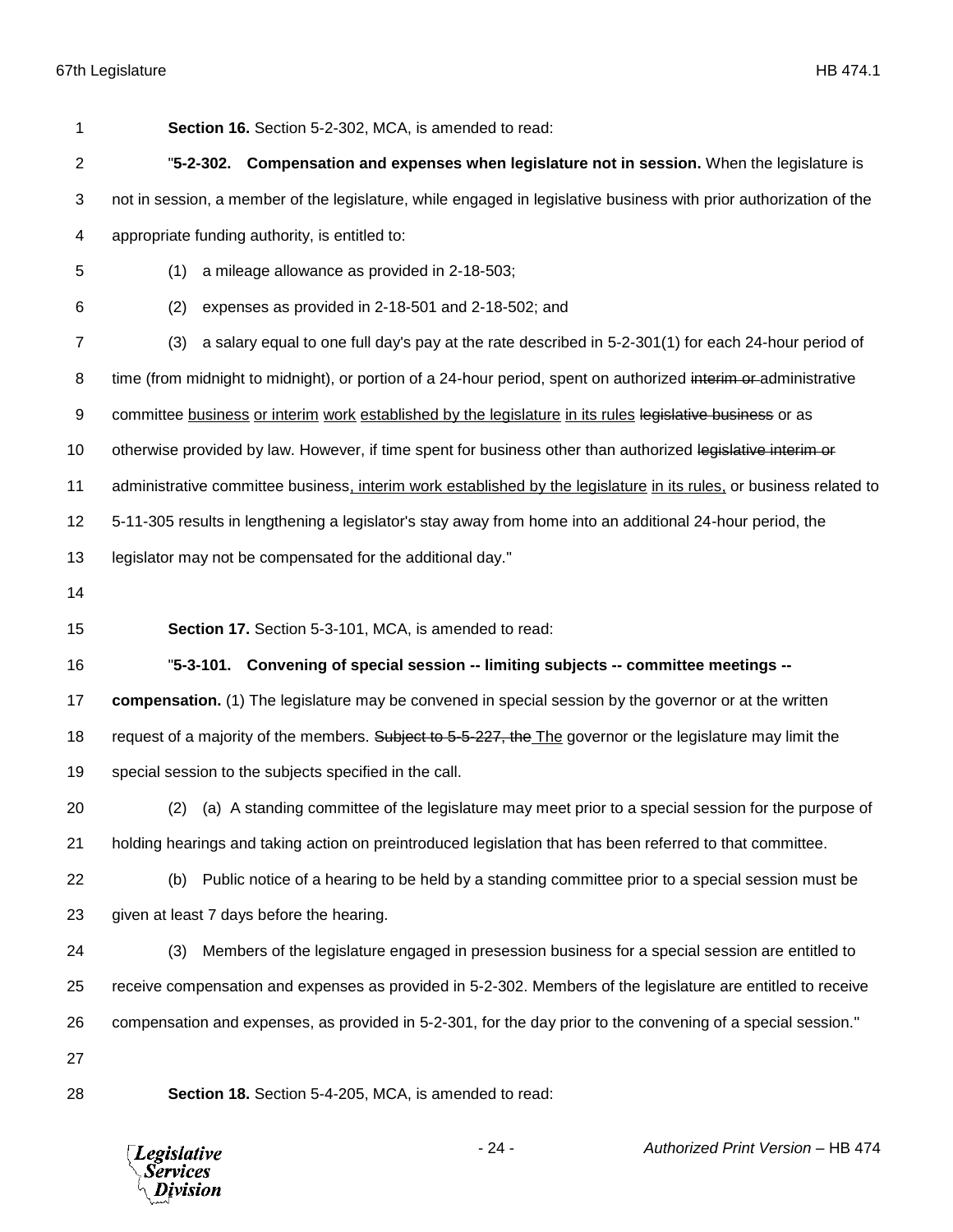|                | "5-4-205. Contents of notes. (1) Fiscal notes must, when possible, show in dollar amounts the                      |
|----------------|--------------------------------------------------------------------------------------------------------------------|
| 2              | estimated increase or decrease in revenue or expenditures, costs that may be absorbed without additional           |
| 3              | funds, and long-range financial implications. A comment or opinion relative to the merits of the bill may not be   |
| 4              | included in the fiscal note. However, technical or mechanical defects may be noted.                                |
| 5              | It is the legislature's intent that a fiscal note be prepared as an objective analysis of the fiscal<br>(2)        |
| 6              | impact of legislation. The fiscal note should represent only the estimate of the revenue and expenditures that     |
| $\overline{7}$ | would result from the implementation of the legislation, if enacted, and may not in any way reflect the views or   |
| 8              | opinions of the preparing agencies, the sponsor, or other interested parties. Changes in revenue must be           |
| 9              | estimated for each reported year based upon appropriate revenue estimating methodologies for the source of         |
| 10             | revenue described and should reflect a change from the official revenue estimate provided for in 5-5-227 by the    |
| 11             | appropriate standing committee or interim entity established by the legislature in its rules. Expenditures must be |
|                |                                                                                                                    |

the present law base level of expenditures in each reported year regardless of whether or not the preparing

estimated as the amount required for implementing the legislation, if enacted, in excess of or as a reduction to

14 agency determines that it can absorb the costs in its proposed budget.

 (3) The fiscal note must clearly differentiate between facts and assumptions made in the preparation of the fiscal note while maintaining a logical flow of both fact and assumption in presenting how the fiscal impact is determined."

**Section 19.** Section 5-11-105, MCA, is amended to read:

"**5-11-105. Powers and duties of council.** (1) The legislative council shall:

 (a) employ and, in accordance with the rules for classification and pay established as provided in this section, set the salary of an executive director of the legislative services division, who serves at the pleasure of and is responsible to the legislative council;

(b) with the concurrence of the legislative audit committee and the legislative finance committee,

adopt rules for classification and pay of legislative branch employees, other than those of the office of

consumer counsel;

 (c) with the concurrence of the legislative audit committee and the legislative finance committee, adopt rules governing personnel management of branch employees, other than those of the office of consumer

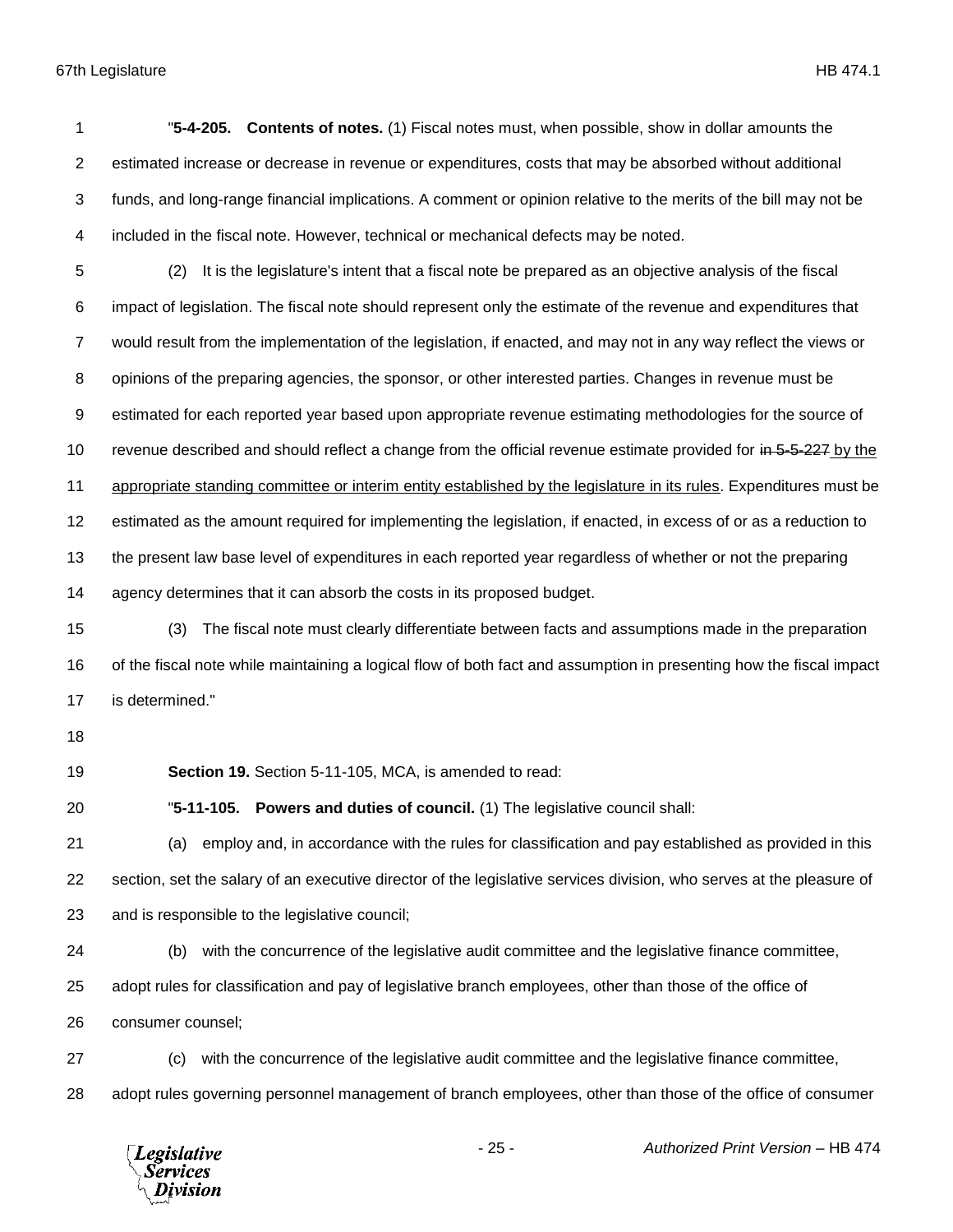| 1              | counsel;                                                                                                         |  |  |  |
|----------------|------------------------------------------------------------------------------------------------------------------|--|--|--|
| $\overline{2}$ | adopt procedures to administer legislator claims for reimbursements authorized by law for interim<br>(d)         |  |  |  |
| 3              | activity;                                                                                                        |  |  |  |
| 4              | establish time schedules and deadlines for the interim committees work conducted by of the<br>(e)                |  |  |  |
| 5              | legislature, including dates for requesting bills and completing interim work;                                   |  |  |  |
| 6              | review proposed legislation for agencies or entities that are not assigned to an interim committee,<br>(f)       |  |  |  |
| $\overline{7}$ | as provided in 5-5-223 through 5-5-228 an appropriate standing committee or interim entity established by the    |  |  |  |
| 8              | legislature in its rules, or to the environmental quality council, as provided in 75-1-324; and                  |  |  |  |
| 9              | designate the appropriate standing committee, administrative committee, or interim entity<br>(q)                 |  |  |  |
| 10             | established by the legislature in its rules to be assigned interim studies; and                                  |  |  |  |
| 11             | perform other duties assigned by law.<br>$\Theta(h)$                                                             |  |  |  |
| 12             | If a question of statewide importance arises when the legislature is not in session and a legislative<br>(2)     |  |  |  |
| 13             | interim committee has not been assigned to consider the question, the legislative council shall assign the       |  |  |  |
| 14             | question to an appropriate interim committee, as provided in5-5-202, or to the appropriate statutorily created   |  |  |  |
| 15             | committee determine how best to address the question."                                                           |  |  |  |
| 16             |                                                                                                                  |  |  |  |
| 17             | Section 20. Section 5-11-106, MCA, is amended to read:                                                           |  |  |  |
| 18             | "5-11-106. Authority to investigate and examine. The legislative services division, on behalf of                 |  |  |  |
| 19             | standing committees, committees or select committees, or interim committees and any subcommittees of those       |  |  |  |
| 20             | committees, in accordance with interim work established by the legislature in its rules, may investigate and     |  |  |  |
| 21             | examine state governmental activities and may examine and inspect all records, books, and files of any           |  |  |  |
| 22             | department, agency, commission, board, or institution of the state of Montana."                                  |  |  |  |
| 23             |                                                                                                                  |  |  |  |
|                |                                                                                                                  |  |  |  |
| 24             | Section 21. Section 5-11-107, MCA, is amended to read:                                                           |  |  |  |
| 25             | "5-11-107. Powers relating to hearings. (1) In the discharge of its duties, a statutory committee or             |  |  |  |
| 26             | an interim committee an interim entity established by the legislature in its rules may hold hearings, administer |  |  |  |
| 27             | oaths, issue subpoenas, compel the attendance of witnesses and the production of papers, books, accounts,        |  |  |  |

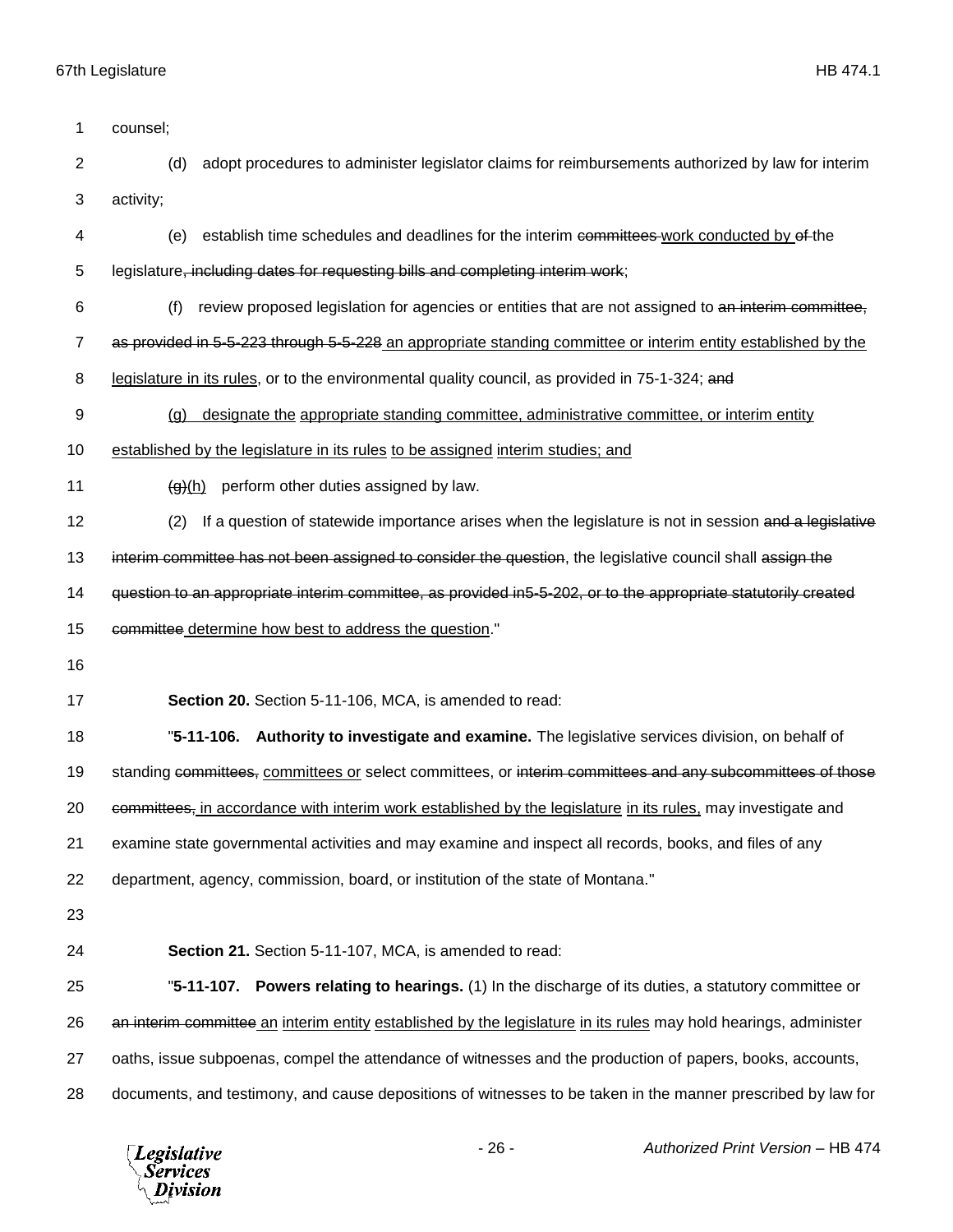| 1              | taking depositions in civil actions in district court.                                                                    |  |  |
|----------------|---------------------------------------------------------------------------------------------------------------------------|--|--|
| $\overline{c}$ | If a person disobeys a subpoena issued by a statutory committee or an interim committee interim<br>(2)                    |  |  |
| 3              | entity established by the legislature in its rules, or if a witness refuses to testify on any matters regarding which     |  |  |
| 4              | the witness may be lawfully interrogated, the district court of any county shall, on application of the committee,        |  |  |
| 5              | compel obedience by proceedings for contempt as in the case of disobedience of the requirements of a                      |  |  |
| 6              | subpoena issued from a district court or a refusal to testify in the district court."                                     |  |  |
| $\overline{7}$ |                                                                                                                           |  |  |
| 8              | Section 22. Section 5-11-112, MCA, is amended to read:                                                                    |  |  |
| 9              | "5-11-112. Functional organization and responsibilities. (1) The legislative council may establish a                      |  |  |
| 10             | functional organization within the legislative services division in order to effectively and efficiently carry out all of |  |  |
| 11             | the responsibilities delegated to the division by law or legislative rule. The responsibilities of the legislative        |  |  |
| 12             | services division include the following:                                                                                  |  |  |
| 13             | document services:<br>(a)                                                                                                 |  |  |
| 14             | bill drafting and preparation for introduction;<br>(i)                                                                    |  |  |
| 15             | engrossing and enrolling;<br>(ii)                                                                                         |  |  |
| 16             | distribution of legislative bills and information;<br>(iii)                                                               |  |  |
| 17             | coordination of legislative printing; and<br>(iv)                                                                         |  |  |
| 18             | publication of legislative records;<br>(v)                                                                                |  |  |
| 19             | research and reference services:<br>(b)                                                                                   |  |  |
| 20             | general and specialized legislative research; and<br>(i)                                                                  |  |  |
| 21             | legislative reference and information;<br>(ii)                                                                            |  |  |
| 22             | legal services:<br>(c)                                                                                                    |  |  |
| 23             | legal review of draft bills;<br>(i)                                                                                       |  |  |
| 24             | legal counseling on legislative matters;<br>(ii)                                                                          |  |  |
| 25             | legal support for consolidated entities; and<br>(iii)                                                                     |  |  |
| 26             | (iv) support for the functions of the code commissioner provided in 1-11-201;                                             |  |  |
| 27             | committee services:<br>(d)                                                                                                |  |  |
| 28             | research, legal, and administrative staff support for consolidated committees as assigned, including<br>(i)               |  |  |

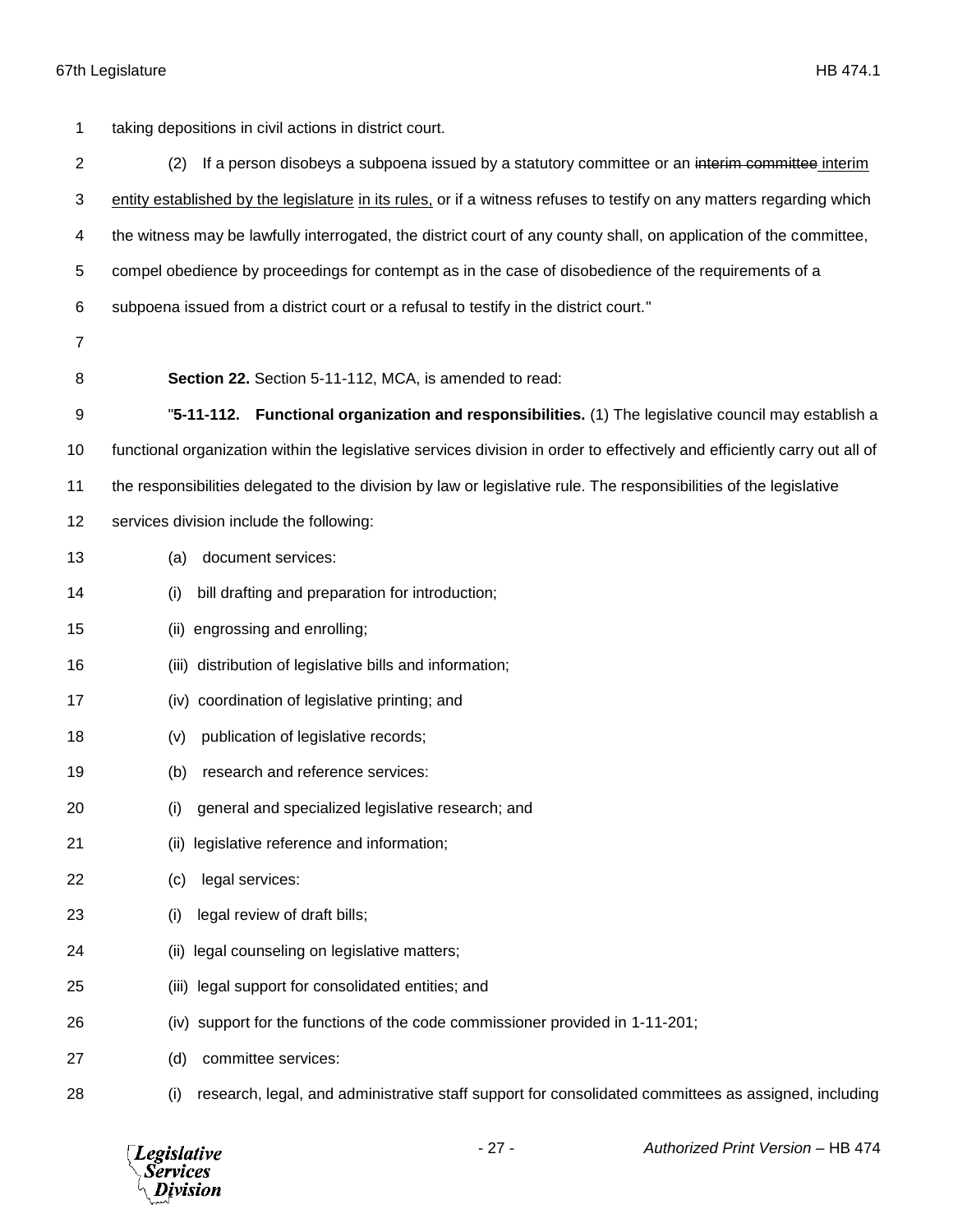*Legislative*<br>Services<br>*Division* 

| 1              | support for interim committees organized under Title 5, chapter 5, part 2 entities established by the legislature         |  |  |
|----------------|---------------------------------------------------------------------------------------------------------------------------|--|--|
| $\overline{2}$ | in its rules; and                                                                                                         |  |  |
| 3              | (ii) research and legal support for legislative standing and select committees;                                           |  |  |
| 4              | broadcasting services, in accordance with Title 5, chapter 11, part 11;<br>(e)                                            |  |  |
| 5              | management and business services:<br>(f)                                                                                  |  |  |
| 6              | financial records;<br>(i)                                                                                                 |  |  |
| 7              | claims and payrolls;<br>(ii)                                                                                              |  |  |
| 8              | (iii) coordination of procurement of printing, supplies, and equipment; and                                               |  |  |
| 9              | (iv) maintenance of property inventories;                                                                                 |  |  |
| 10             | personnel and administrative services:<br>(g)                                                                             |  |  |
| 11             | rules for classification and pay; and<br>(i)                                                                              |  |  |
| 12             | personnel and administrative policies; and<br>(ii)                                                                        |  |  |
| 13             | information technology services:<br>(h)                                                                                   |  |  |
| 14             | legislative branch network support services;<br>(i)                                                                       |  |  |
| 15             | application support and development;<br>(ii)                                                                              |  |  |
| 16             | (iii) communications support and coordination; and                                                                        |  |  |
| 17             | (iv) information technology planning.                                                                                     |  |  |
| 18             | (2)<br>The responsibilities of the legislative services division must be fulfilled collaboratively with                   |  |  |
| 19             | consolidated entities whenever the efficient operation of the legislative branch is served."                              |  |  |
| 20             |                                                                                                                           |  |  |
| 21             | Section 23. Section 5-11-210, MCA, is amended to read:                                                                    |  |  |
| 22             | "5-11-210. Clearinghouse for reports to legislature. (1) For the purposes of this section, "report"                       |  |  |
| 23             | means a written report required by law to be given to or filed with the legislature.                                      |  |  |
| 24             | On or before September 1 of each year preceding the convening of a regular session of the<br>(2)                          |  |  |
| 25             | legislature, an entity required to report to the legislature shall provide, in writing, to the executive director, to the |  |  |
| 26             | appropriate interim or statutory committee:                                                                               |  |  |
| 27             | the final title of the report;<br>(a)                                                                                     |  |  |
| 28             | an abstract or description of the contents of the report, not to exceed 100 words;<br>(b)                                 |  |  |
|                |                                                                                                                           |  |  |

- 28 - *Authorized Print Version* – HB 474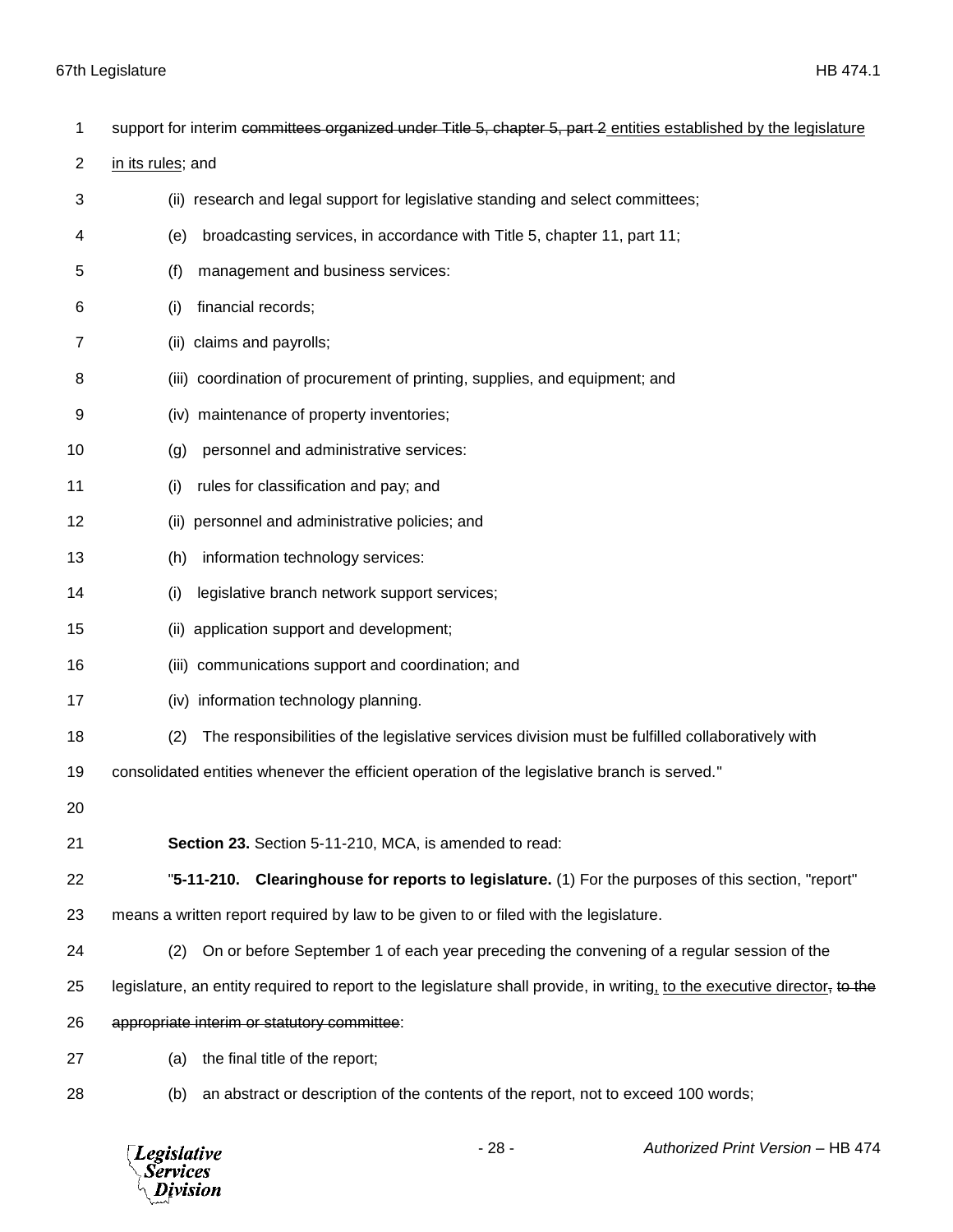(c) if the report is available electronically, its location on the internet; and

 (d) a recommendation on how many paper copies of the report, if any, should be provided to the legislature.

 (3) After considering all of the information available about the report, including the number of 5 legislators requesting copies of the report pursuant to subsection (7), the appropriate interim or statutory committee executive director shall, in writing, direct the reporting entity to provide a specific number of paper 7 copies. The number of copies required is at the sole discretion of the appropriate interim or statutory committee 8 executive director. The appropriate interim or statutory committee executive director may require the reporting entity to mail the copies of the report.

 (4) The appropriate interim or statutory committee executive director may require that the report be submitted in an electronic format that is usable on the legislature's current computer hardware or in a digital form.

 (5) Costs of preparing and distributing a report to the legislature, including writing, printing, postage, distribution, and all other costs, accrue to the reporting agency. Costs incurred in meeting the requirements of this section may not accrue to the legislative services division.

 (6) The executive director of the legislative services division shall cause to be prepared a list of all reports required to be presented to the legislature from the list of titles received under subsection (2).

 (7) The executive director shall, as soon as possible following a general election, provide to each holdover senator, senator-elect, and representative-elect a list of the titles of the reports, along with the abstracts prepared pursuant to subsection (2)(b), and the location of electronic copies.

 (8) The executive director of the legislative services division shall provide copies of reports requested pursuant to subsection (7) to those members or members-elect by either requiring that copies be mailed pursuant to subsection (3) or by delivering copies of the reports during the first week of the legislative session.

 (9) The executive director of the legislative services division may keep as many copies of a report as are necessary and discard the rest or return them to the agency.

 (10) The procedure outlined in this section may also be used for a report required to be made to the legislature under the Multistate Tax Compact contained in 15-1-601, the Vehicle Equipment Safety Compact contained in 61-2-201, the Multistate Highway Transportation Agreement contained in 61-10-1101, or the

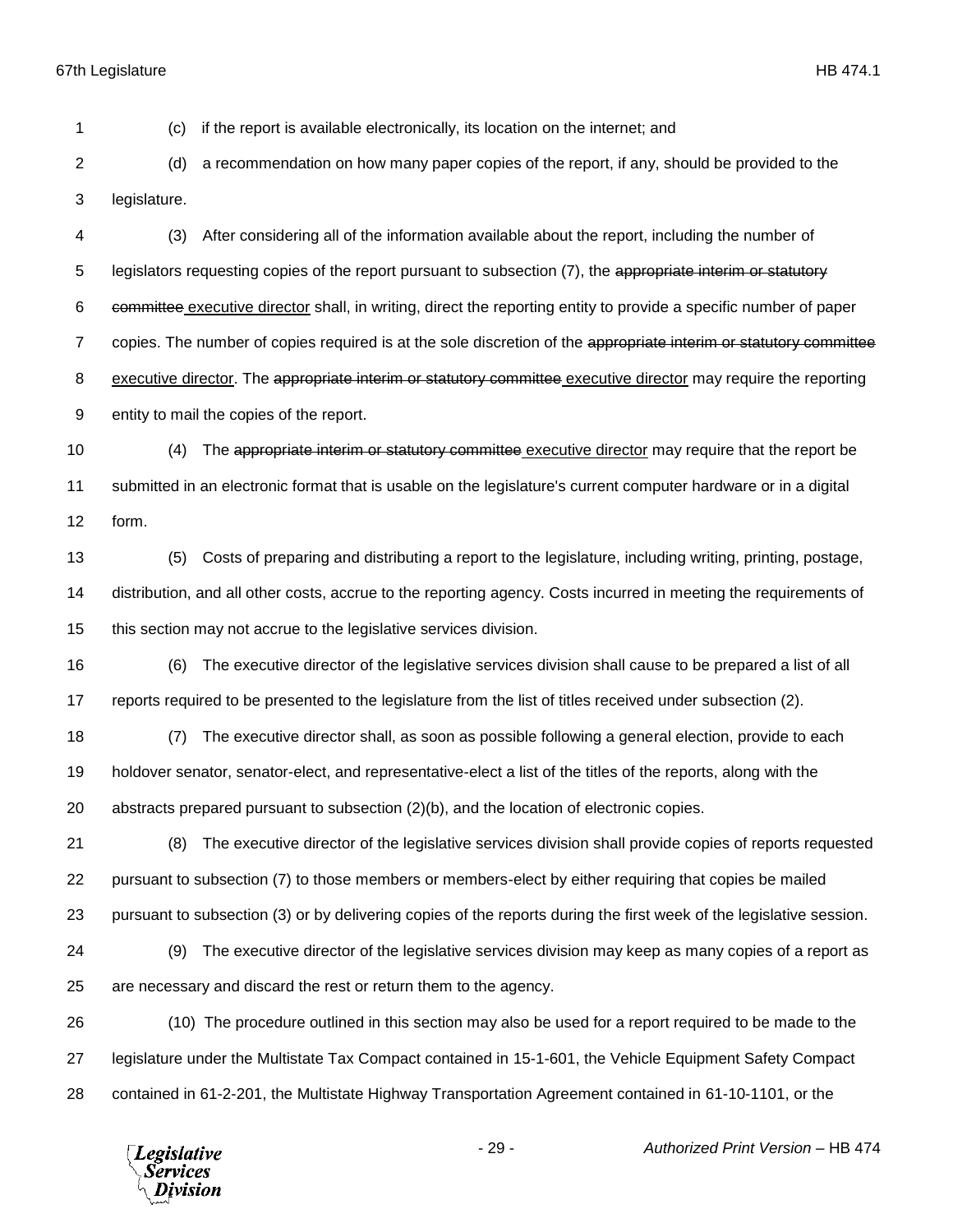Western Interstate Nuclear Compact contained in 90-5-201. (11) Each report to the legislature required under 17-6-230, 19-2-405, 19-2-407, and 19-20-201 must be provided to the legislative services division as soon as the report is published. The legislative services division shall ensure that legislators are notified pursuant to this section of the report's availability. During the 5 interim, the legislative services division shall ensure that members of the state administration and veterans 6 affairs interim committee appropriate interim entity established by the legislature in its rules and the legislative finance committee receive copies of the reports." **Section 24.** Section 5-12-302, MCA, is amended to read: "**5-12-302. Fiscal analyst's duties.** The legislative fiscal analyst shall: (1) provide for fiscal analysis of state government and accumulate, compile, analyze, and furnish information bearing upon the financial matters of the state that is relevant to issues of policy and questions of statewide importance, including but not limited to investigation and study of the possibilities of effecting economy and efficiency in state government; (2) estimate revenue from existing and proposed taxes; (3) analyze the executive budget and budget requests of selected state agencies and institutions, including proposals for the construction of capital improvements; (4) make the reports and recommendations that the legislative fiscal analyst considers desirable to the legislature and make reports and recommendations as requested by the legislative finance committee and the legislature; (5) assist committees of the legislature and individual legislators in compiling and analyzing financial information; 23 (6) assist the revenue interim committee an appropriate interim entity established by the legislature in its rules in performing its revenue estimating duties; and (7) review all reports submitted to the legislative fiscal analyst and notify the legislative finance committee of any concerns the fiscal analyst identifies in a report." **Section 25.** Section 5-12-303, MCA, is amended to read:

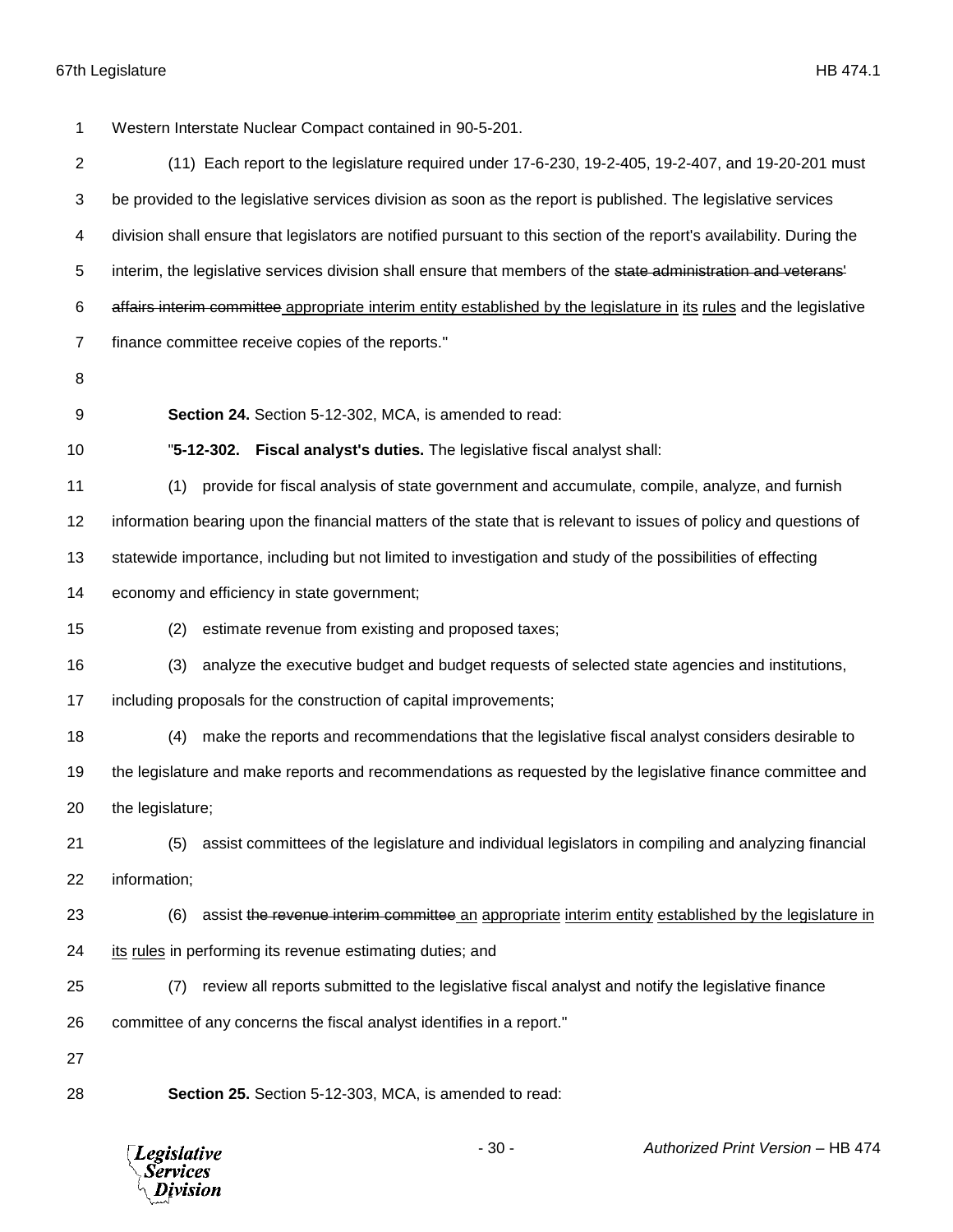"**5-12-303. Fiscal analysis information from state agencies.** (1) The legislative fiscal analyst may investigate and examine the costs and revenue of state government activities and may examine and obtain copies of the records, books, and files of any state agency, including confidential records.

 (2) When confidential records and information are obtained from a state agency, the legislative fiscal analyst and staff must be subject to the same penalties for unauthorized disclosure of the confidential records and information provided for under the laws administered by the state agency. The legislative fiscal analyst shall develop policies to prevent the unauthorized disclosure of confidential records and information obtained from state agencies and may not disclose confidential records or information to legislators.

 (3) (a) The department of revenue shall make Montana individual income tax information available by removing names, addresses, and social security numbers and substituting in their place a state accounting record identifier number. Except for the purposes of complying with federal law, the department may not alter the data in any other way.

 (b) The department of revenue shall provide the name and address of a taxpayer on written request of the legislative fiscal analyst when the values on the requested return, including estimated payments, are considered necessary by the legislative fiscal analyst to properly analyze state revenue and are of a sufficient magnitude to materially affect the analysis and when the identity of the taxpayer is necessary to evaluate the effect of the return or payments on the analysis being performed.

 (4) (a) The department of public health and human services shall provide the legislative fiscal analyst direct access to the department's secure data warehouse as the phases of the secure data warehouse project are implemented.

 (b) The department of public health and human services shall consult with the legislative fiscal analyst and shall establish user requirements to ensure the legislative fiscal analyst does not have access to direct identifiers stored on the secure data warehouse. The department of public health and human services shall consult with the legislative fiscal analyst and shall establish requirements to ensure the legislative fiscal analyst does not have access to direct identifiers stored in other data systems where the data is not available through the secure data warehouse after the phases of the secure data warehouse project are implemented.

 (c) The data must be made available to the legislative fiscal analyst in a format that complies with the regulations of the respective federal programs.

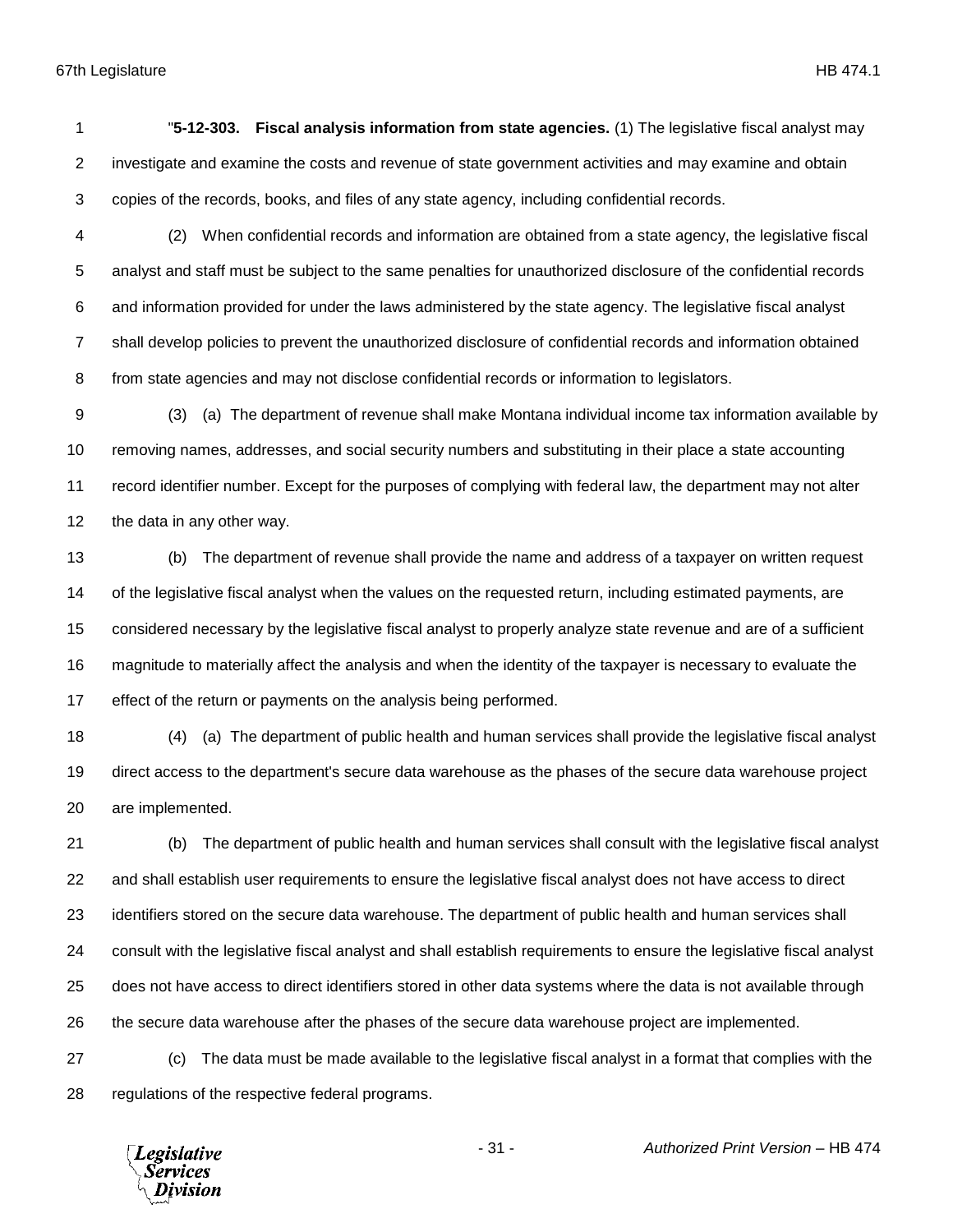| 1  | The department of public health and human services shall submit quarterly reports in an electronic<br>(d)             |  |  |
|----|-----------------------------------------------------------------------------------------------------------------------|--|--|
| 2  | format to the legislative finance committee and the children, families, health, and human services interim            |  |  |
| 3  | committee, if applicable, an appropriate interim entity established by the legislature in its rules that oversees the |  |  |
| 4  | department, on the following:                                                                                         |  |  |
| 5  | the implementation of the phases of the secure data warehouse project;<br>(i)                                         |  |  |
| 6  | the user requirements established by the department and the legislative fiscal analyst; and<br>(ii)                   |  |  |
| 7  | (iii) the status of the legislative fiscal analyst's access to the secure data warehouse.                             |  |  |
| 8  | Within 1 day after the legislative finance committee presents its budget analysis to the legislature,<br>(5)          |  |  |
| 9  | the budget director and the legislative fiscal analyst shall exchange expenditure and disbursement                    |  |  |
| 10 | recommendations by second-level expenditure detail and by funding sources detailed by accounting entity. This         |  |  |
| 11 | information must be filed in the respective offices and be made available to the legislature and the public. In       |  |  |
| 12 | preparing the budget analysis for the next biennium for submission to the legislature, the legislative fiscal         |  |  |
| 13 | analyst shall use the base budget, the present law base, and new proposals as defined in 17-7-102.                    |  |  |
| 14 | This section does not authorize publication or public disclosure of information if the law prohibits<br>(6)           |  |  |
| 15 | publication or disclosure or if the department of revenue notifies the fiscal analyst that specified records or       |  |  |
| 16 | information may contain confidential information."                                                                    |  |  |
| 17 |                                                                                                                       |  |  |
| 18 | Section 26. Section 5-20-301, MCA, is amended to read:                                                                |  |  |
| 19 | "5-20-301. School funding interim commission. (1) There is a school funding interim commission                        |  |  |
| 20 | that must be formed during the 2015-2016 interim and each successive fifth interim pursuant to 20-9-309. The          |  |  |
| 21 | commission shall:                                                                                                     |  |  |
| 22 | conduct a study to reassess the educational needs and costs related to the basic system of free<br>(a)                |  |  |
| 23 | quality public elementary and secondary schools; and                                                                  |  |  |
| 24 | if necessary, recommend to the following legislature changes to the state's funding formula.<br>(b)                   |  |  |
| 25 | In conducting the study, the commission may:<br>(2)                                                                   |  |  |
| 26 | review the work of previous studies and commissions;<br>(a)                                                           |  |  |
| 27 | consider recommendations and topics provided by other interim or standing legislative committees<br>(b)               |  |  |
| 28 | or interim entities established by the legislature in its rules, the board of public education, the office of public  |  |  |
|    |                                                                                                                       |  |  |

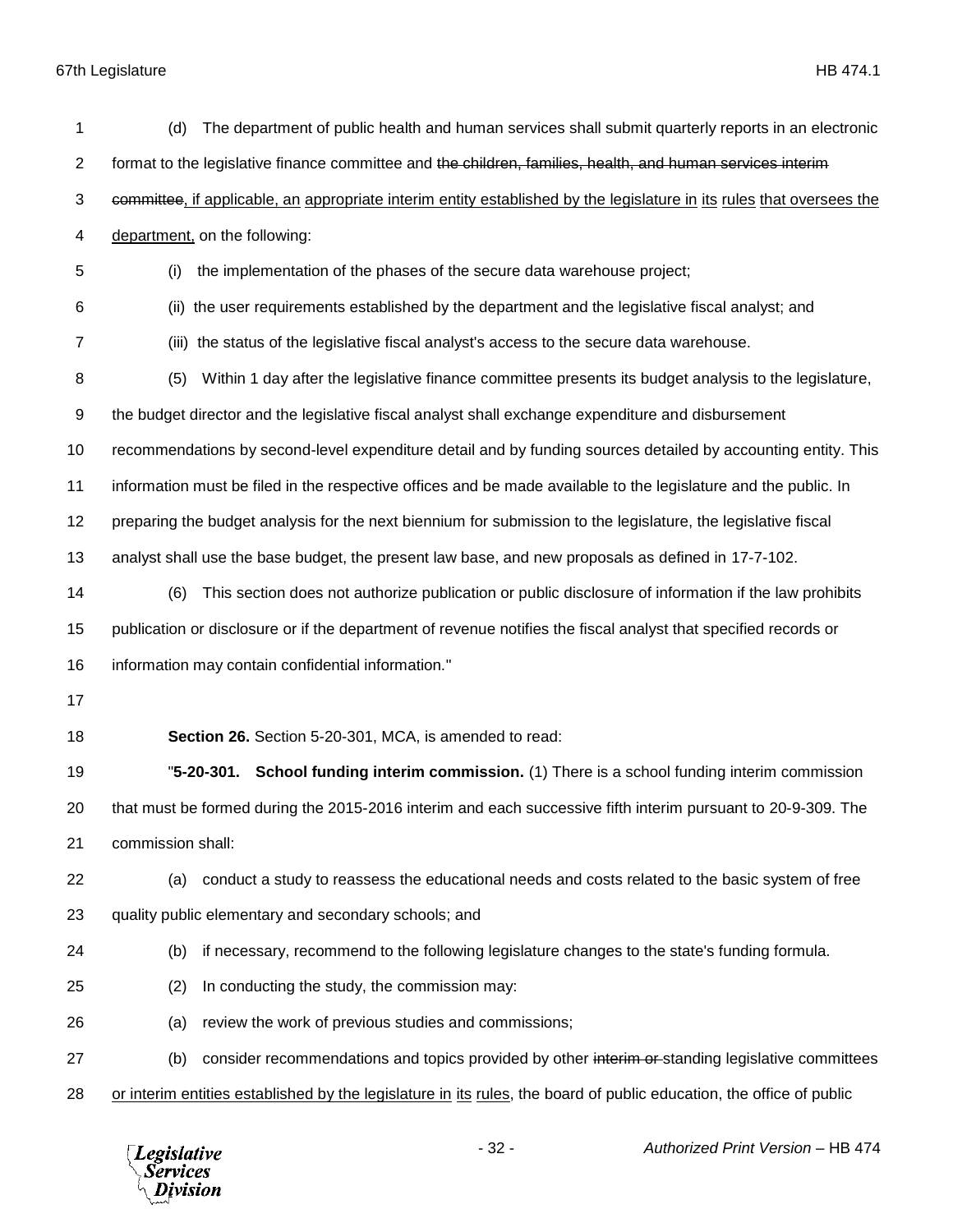instruction, the governor's office, private organizations, professional educators, school trustees, and members of the public; (c) review how the state's education funding policy has evolved as a result of litigation; (d) seek input from representatives from the board of public education, the office of public instruction, the governor's office, private organizations, professional educators, school trustees, and members of the public; (e) consider the state's existing and projected financial resources as well as the needs and concerns of Montana taxpayers; (f) authorize research and studies to be conducted by reputable and reliable experts in the public or private sectors; and (g) request research and analysis from the legislative fiscal division, the office of public instruction, the department of revenue, and any other state agency or entity that maintains information or data relevant to the study. (3) The members of the commission are: (a) six members of the house of representatives, three from the majority party and three from the minority party, appointed by the speaker of the house in consultation with the house majority leader and the house minority leader; (b) six members of the senate, three from the majority party and three from the minority party, appointed by the president of the senate in consultation with the senate majority leader and the senate minority leader; and (c) four members of the public to be appointed as follows: (i) two public members appointed by the speaker of the house with the consent of the house minority leader; and (ii) two public members appointed by the president of the senate with the consent of the senate minority leader. (4) The commission shall select its presiding officer at the first meeting of the commission. (5) The commission is attached for administrative purposes to the legislative services division, and the legislative services division shall provide sufficient and appropriate support to the commission in order that it may carry out its statutory duties, within the limitations of legislative appropriations.

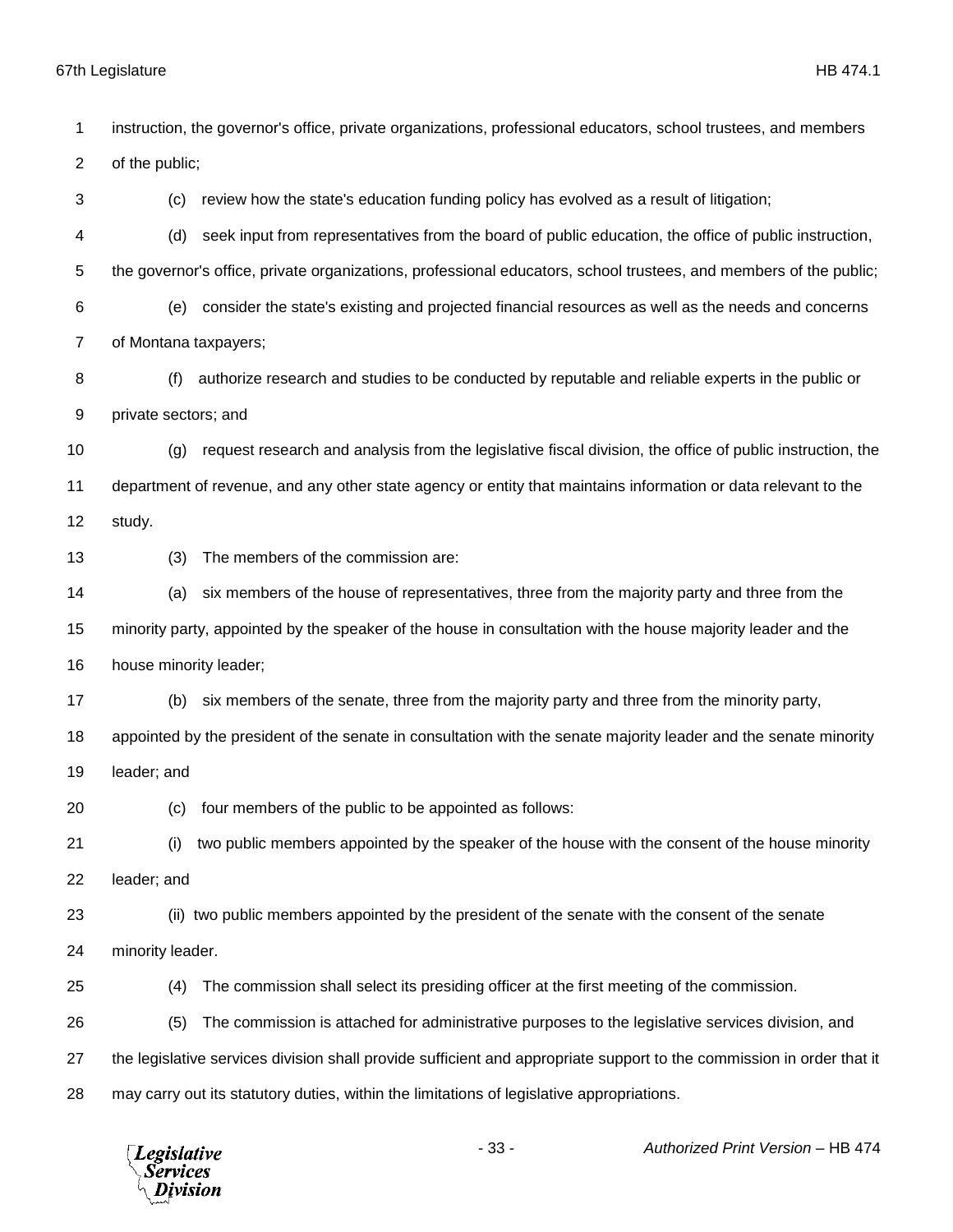assign staff to assist the commission. (7) The commission shall issue a report on the commission's findings and recommendations, including any draft legislation for amending the state school funding formula, by no later than September 15 preceding the next regular legislative session. (8) Unless the person is a full-time salaried officer or employee of the state or a political subdivision of the state, a nonlegislative member appointed to the commission is entitled to salary and expenses to the same extent as a legislative member. If the appointee is a full-time salaried officer or employee of the state or of a political subdivision of the state, the appointee is entitled to reimbursement for travel expenses as provided for in 2-18-501 through 2-18-503." **Section 27.** Section 10-2-102, MCA, is amended to read: "**10-2-102. Duties of board -- employee qualifications.** (1) The board shall establish a statewide service for veterans and their families as provided in this section. The board shall: (a) actively cooperate with local, state, and federal agencies whose services encompass the affairs of veterans and their families; (b) promote the general welfare of all veterans and their families; (c) assist veterans and their families who are residents of this state in filing claims for the benefits to which they are entitled. In carrying out this duty, the board and its accredited employees shall, upon the request of an eligible claimant, act as agents for the claimant in developing and presenting claims for benefits provided under Title 38 of the United States Code. The board shall seek to secure speedy and just action for each claimant. A board employee officially acting as an agent on behalf of a claimant must be properly accredited and recognized pursuant to 38 CFR 14.628 and 14.629. (d) officially advocate for the fair treatment of Montana's veterans and their families by the U.S. department of veterans affairs with respect to claims processing, health care services, and other veteran- related programs and inform veterans and their family members of all available grievance procedures; (e) develop and implement an information and communication program to keep veterans and their family members informed about available federal, state, and community-based services and benefits. The - 34 - *Authorized Print Version* – HB 474 **Legislative** Services Division

(6) The commission is staffed by the legislative services division. The legislative fiscal analyst shall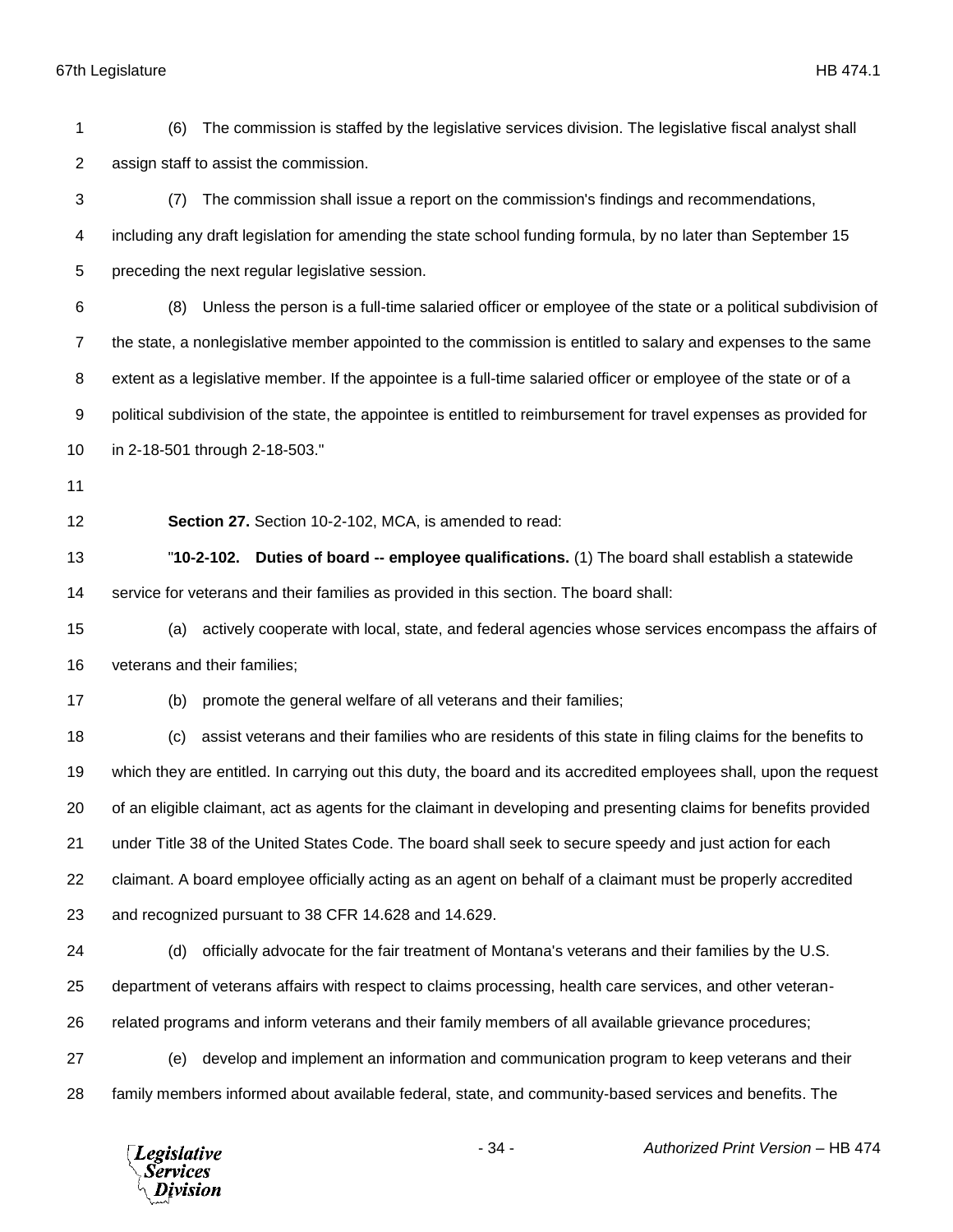| 1              |                                                                                  | program may include but is not limited to:                                                                         |
|----------------|----------------------------------------------------------------------------------|--------------------------------------------------------------------------------------------------------------------|
| $\overline{2}$ | (i)                                                                              | development and distribution of a services and benefits directory;                                                 |
| 3              |                                                                                  | (ii) regular public service announcements through various media;                                                   |
| 4              |                                                                                  | (iii) information to assist veterans and their family members in obtaining federal benefits and treatment          |
| 5              |                                                                                  | services related to depleted uranium exposure, including a best practice health screening of any veteran who:      |
| 6              | (A)                                                                              | has been identified pursuant to department of defense policy as having possible level I, II, or III                |
| 7              |                                                                                  | exposure to depleted uranium;                                                                                      |
| 8              | (B)                                                                              | is referred for a health screening by a military physician; or                                                     |
| 9              | (C)                                                                              | may have been exposed to depleted uranium during service in a combat zone.                                         |
| 10             |                                                                                  | (iv) an internet website with information and links relevant to veterans and their families and including          |
| 11             |                                                                                  | information about board meetings and activities related to veterans' affairs; and                                  |
| 12             | (v)                                                                              | a quarterly newsletter, which may be printed or electronically distributed by e-mail or by posting it              |
| 13             |                                                                                  | to an appropriate website.                                                                                         |
| 14             | (f)                                                                              | seek grants to help fund veterans' programs established pursuant to this section;                                  |
| 15             | (g)                                                                              | develop a memorandum of understanding with the federal veterans' employment and training                           |
| 16             |                                                                                  | service and with other appropriate entities to facilitate interagency cooperation, such as resource sharing,       |
| 17             | cross-training, data and information sharing, and service delivery coordination; |                                                                                                                    |
| 18             | (h)                                                                              | establish management tools, including but not limited to needs assessments, policy statements,                     |
| 19             |                                                                                  | program goals and objectives, performance measures, and program evaluation criteria;                               |
| 20             |                                                                                  | (i) prepare a biennial report to the governor, the department of military affairs, the appropriate                 |
| 21             |                                                                                  | legislative interim committee legislature in accordance with 5-11-210, and veterans' service organizations. The    |
| 22             |                                                                                  | report must include but is not limited to Montana veteran demographic information, the financial impact of         |
| 23             |                                                                                  | division benefit claim services received by Montana veterans, and a summary of the general and special             |
| 24             |                                                                                  | revenue budgets and expenditures for veterans' affairs.                                                            |
| 25             | (i)                                                                              | request legislation responsive to identified needs.                                                                |
| 26             | (2)                                                                              | Employees of the board must be residents of this state. Whenever possible, all employees of the                    |
| 27             |                                                                                  | board must have served in the military forces of the United States during World War I, World War II, the Korean    |
| 28             |                                                                                  | war, the Vietnam conflict, or other period of conflict involving the United States military overseas and must have |
|                |                                                                                  |                                                                                                                    |

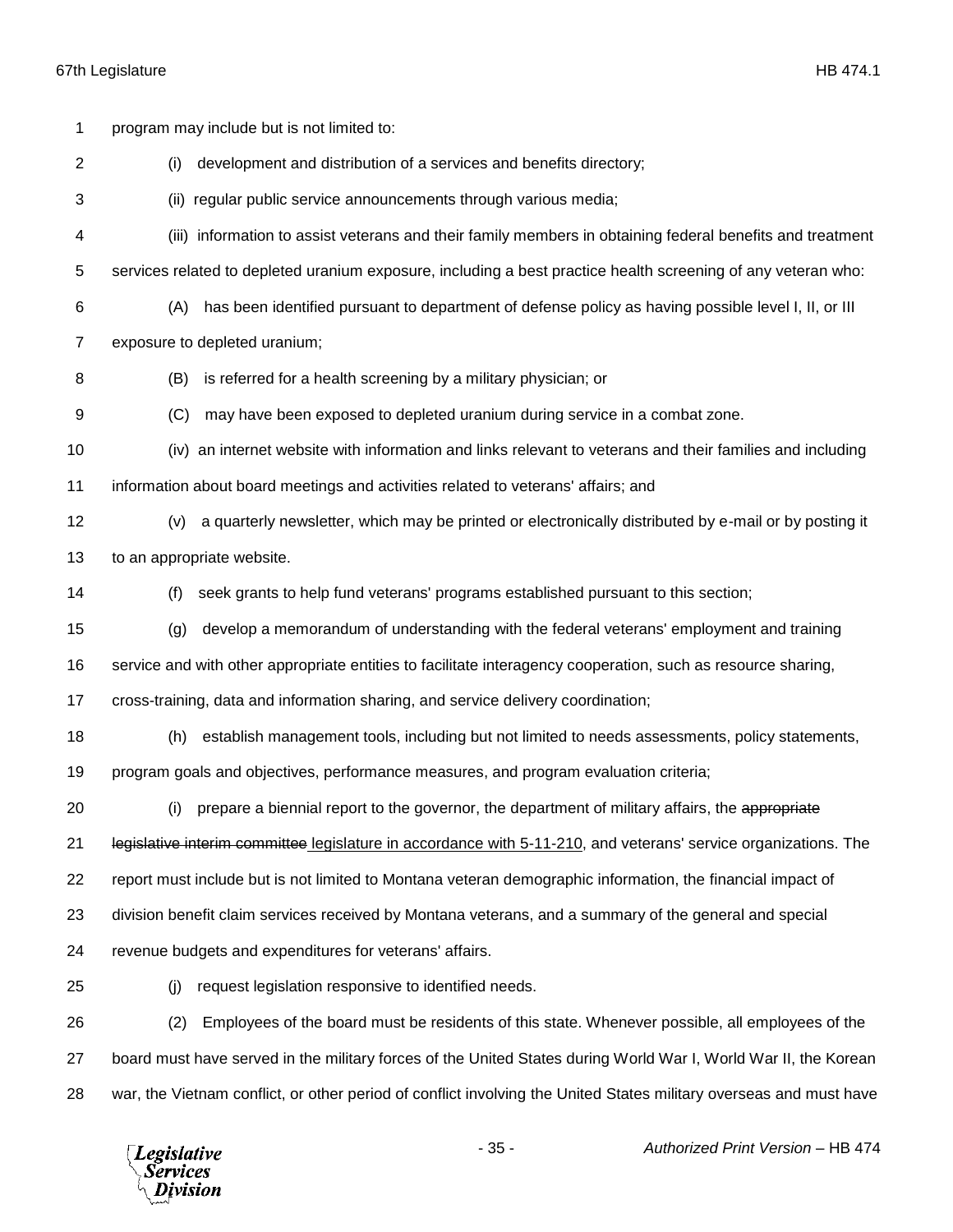been honorably discharged. Preference for employment must be given to disabled veterans. (3) The board shall hire an administrator to implement board policy and carry out the duties of the board." **Section 28.** Section 10-3-802, MCA, is amended to read: "**10-3-802. (Temporary) Grants -- civil air patrol -- reporting requirements.** (1) The department of military affairs shall distribute grants to the Montana civil air patrol on an annual basis to provide training to civil air patrol members. (2) The amount of \$45,000 is statutorily appropriated on an annual basis, as provided in 17-7-502, from the general fund to the department of military affairs for the purposes outlined in subsection (1). (3) The department of military affairs shall report to the house appropriations committee at each 12 legislative session and to the state administration and veterans' affairs interim committee during each interim legislature in accordance with 5-11-210 on the distribution of grants and the following metrics: (a) the extent to which counties are informed of the services provided by the civil air patrol; (b) the extent to which the civil air patrol is used by counties for search and rescue operations; and (c) the amount of savings realized by counties who have used the civil air patrol for search and rescue operations. (Terminates June 30, 2023--sec. 5. Ch. 477, L. 2019.)" **Section 29.** Section 15-1-230, MCA, is amended to read: "**15-1-230. (Temporary) Report on income tax credit to committee.** The department shall report to 21 the revenue interim committee biennially legislature, in accordance with 5-11-210, the number and type of taxpayers claiming the credit under 15-30-2328, the total amount of the credit claimed, the total amount of the credit recaptured, and the department's cost associated with administering the credit. (Terminates December 31, 2025--secs. 1 through 15, Ch. 254, L. 2019.)" **Section 30.** Section 15-6-232, MCA, is amended to read: "**15-6-232. (Temporary) Public listing of exempt property.** (1) The department shall maintain a public listing of real property that is exempt from property taxation under the provisions of 15-6-201(1)(b), (1)(e)

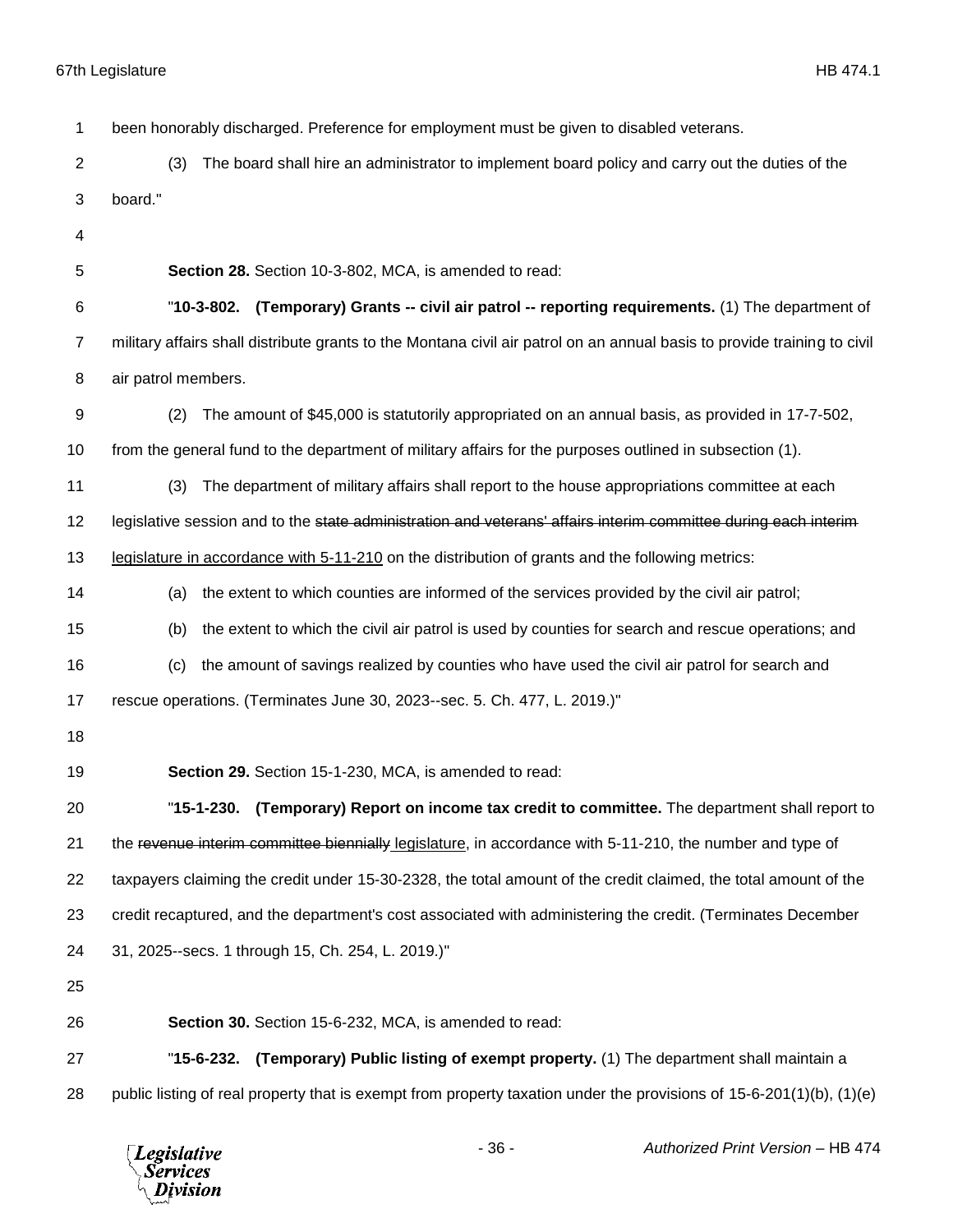| 1              | through (1)(g), (1)(i), (1)(k), (1)(l), (1)(n), and (1)(o), 15-6-203, 15-6-209, 15-6-221, and 15-6-227 by utilizing |
|----------------|---------------------------------------------------------------------------------------------------------------------|
| $\overline{2}$ | information that is obtained during the application process in 15-6-231 and from new applications for property      |
| 3              | tax exemptions.                                                                                                     |
| 4              | The public listing must be a free internet database of tax-exempt parcels that is organized by<br>(2)               |
| 5              | county and type of exemption and includes the following information:                                                |
| 6              | the county in which the exempt real property is located;<br>(a)                                                     |
| 7              | the name of the owner or entity utilizing the exemption;<br>(b)                                                     |
| 8              | the mailing address of the owner or entity utilizing the exemption;<br>(c)                                          |
| 9              | the exempt real property's legal description and total exempt area, including the square footage or<br>(d)          |
| 10             | acreage of the parcel and the square footage of any buildings;                                                      |
| 11             | the property address of the exempt real property;<br>(e)                                                            |
| 12             | the type of exemption; and<br>(f)                                                                                   |
| 13             | any additional information considered relevant by the department.<br>(g)                                            |
| 14             | The department shall report biennially to the revenue interim committee legislature, in accordance<br>(3)           |
| 15             | with 5-11-210, with an update of the review and determination process under 15-6-231 and this section.              |
| 16             | (Terminates December 31, 2021--sec. 8, Ch. 372, L. 2015.)"                                                          |
| 17             |                                                                                                                     |
| 18             | Section 31. Section 15-7-111, MCA, is amended to read:                                                              |
| 19             | Periodic reappraisal of certain taxable property. (1) The department shall administer<br>"15-7-111.                 |
| 20             | and supervise a program for the reappraisal of all taxable property within class three under 15-6-133, class four   |
| 21             | under 15-6-134, and class ten under 15-6-143 as provided in this section. All other property must be revalued       |
| 22             | annually. Beginning January 1, 2015, all property within class three and class four must be revalued every 2        |
| 23             | years, and all property within class ten must be revalued every 6 years.                                            |
| 24             | The department shall value newly constructed, remodeled, or reclassified property in a manner<br>(2)                |
| 25             | consistent with the valuation within the same class and the values established pursuant to subsection (1) and       |
| 26             | shall phase in the value of class ten property. The department shall adopt rules for determining the assessed       |
| 27             | valuation of new, remodeled, or reclassified property within the same class and the phased-in value of class ten    |
| 28             | property.                                                                                                           |

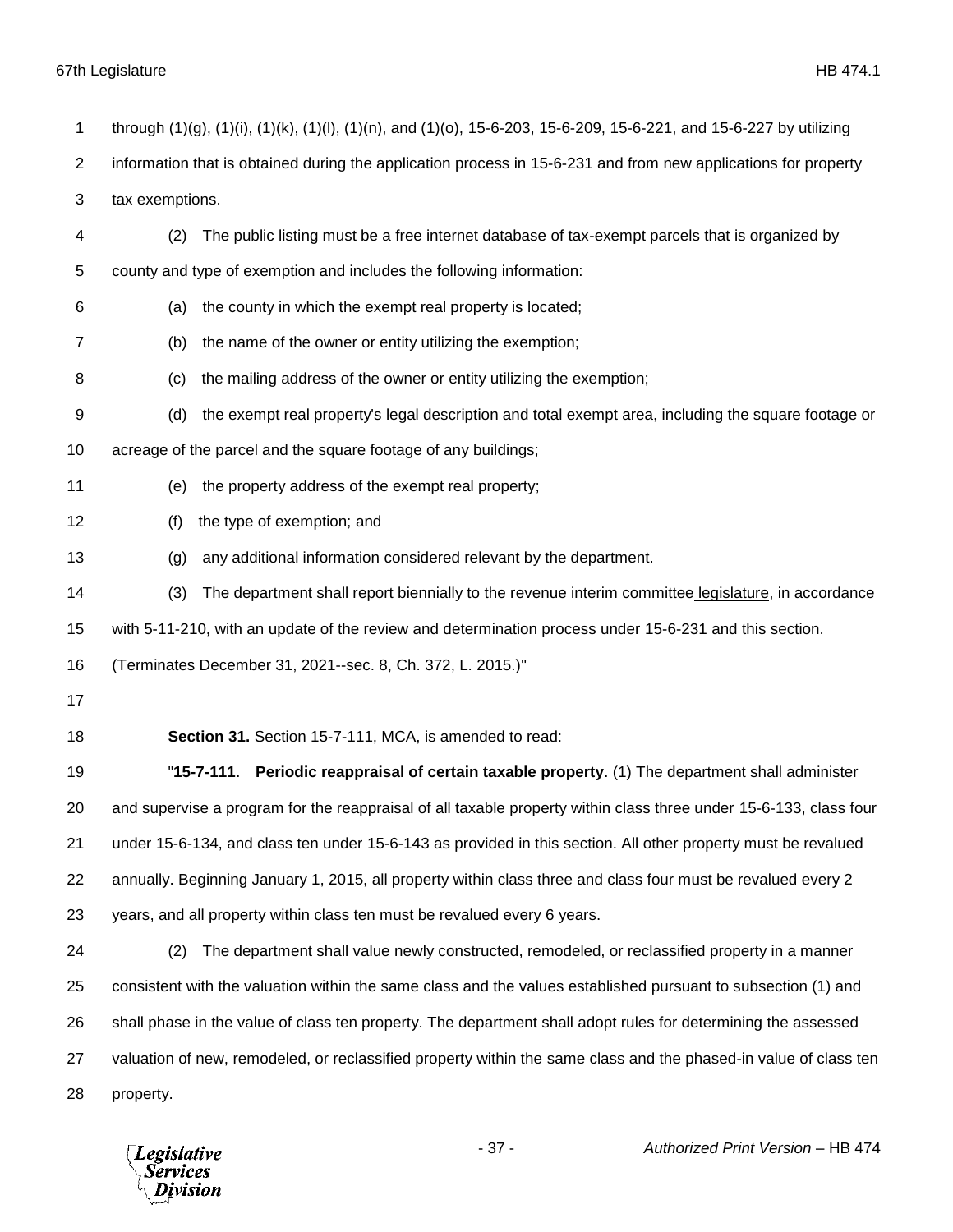(3) The reappraisal of class three and class four property is complete on December 31 of every second year of the reappraisal cycle, and the reappraisal of class ten property is complete on December 31 of the sixth year of the reappraisal cycle. The amount of the change in valuation from the base year for class ten property must be phased in each year at the rate of 16.66% of the change in valuation.

5 (4) During the second year of each reappraisal cycle, the department shall provide the revenue 6 interim committee legislature with a report, in accordance with 5-11-210, of tax rates for the upcoming reappraisal cycle that will result in taxable value neutrality for each property class.

 (5) The department shall administer and supervise a program for the reappraisal of all taxable property within classes three and four. The department shall adopt a reappraisal plan by rule. The reappraisal plan adopted must provide that all class three and class four property in each county is revalued by January 1 of the second year of the reappraisal cycle, effective for January 1 of the following year, and each succeeding 2 years, and must provide that all class ten property in each county is revalued by January 1, 2015, effective for January 1, 2015, and each succeeding 6 years. The resulting valuation changes for class ten property must be phased in for each year until the next reappraisal. If a percentage of change for each year is not established, then the percentage of phasein for class ten property each year is 16.66%.

 (6) (a) In completing the appraisal or adjustments under subsection (5), the department shall, as provided in the reappraisal plan, conduct individual property inspections, building permit reviews, sales data verification reviews, and electronic data reviews. The department may adopt new technologies for recognizing changes to property.

- (b) The department shall conduct a field inspection of a sufficient number of taxable properties to meet the requirements of subsection (5)."
- 

**Section 32.** Section 15-24-3211, MCA, is amended to read:

 "**15-24-3211. Report to interim committee legislature.** The department shall report to the revenue 25 interim committee legislature biennially, in accordance with 5-11-210, on the use of property tax abatements under 15-24-3202 and 15-24-3203. The committee shall, based on information contained in the report, make recommendations to the next legislature on the continuation or structure of the abatement."

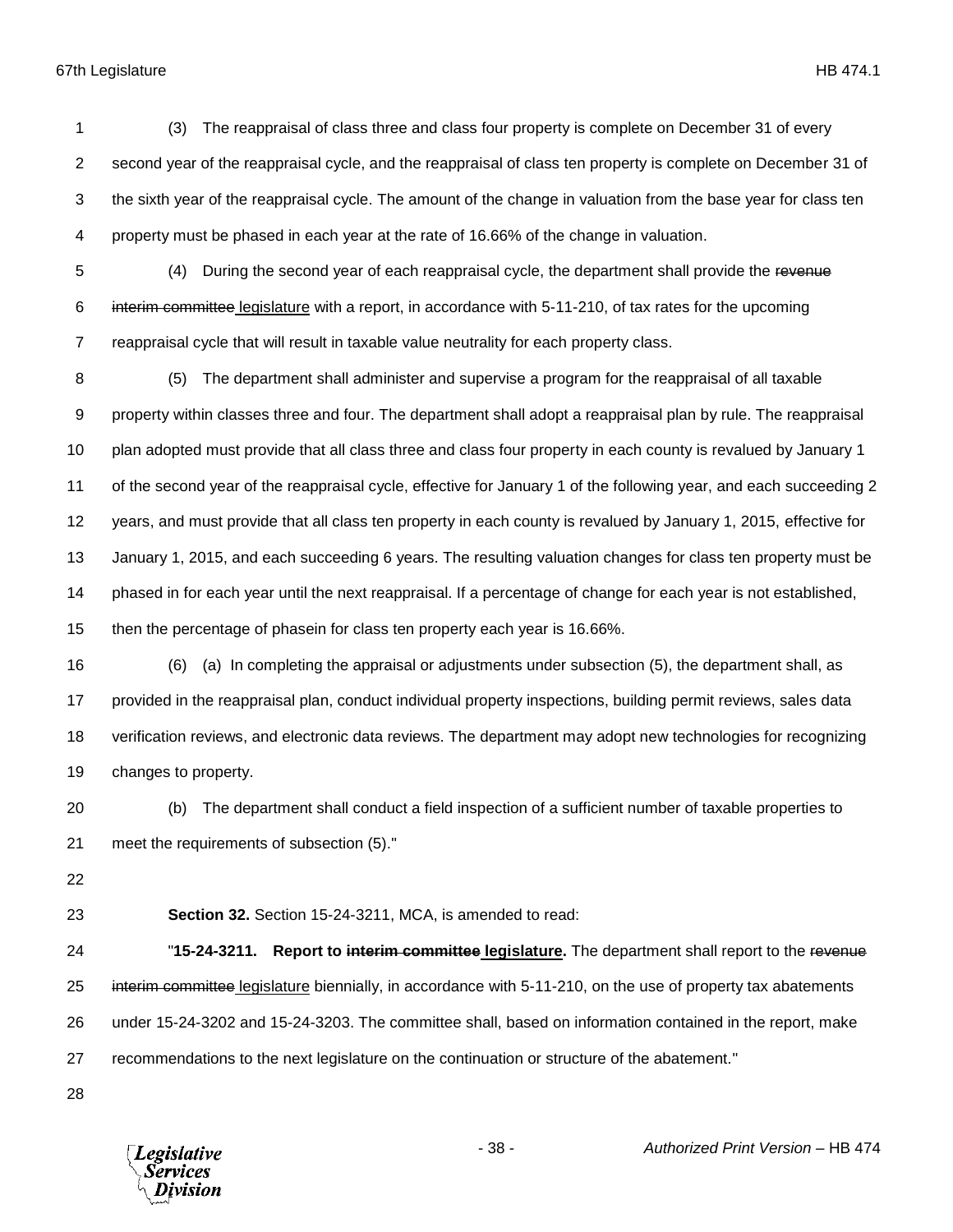| 1              | Section 33. Section 15-30-2303, MCA, is amended to read:                                                   |
|----------------|------------------------------------------------------------------------------------------------------------|
| $\overline{2}$ | "15-30-2303. Tax credits subject to review by interim committee legislature. (1) The following tax         |
| 3              | credits must be reviewed during the biennium commencing July 1, 2019:                                      |
| 4              | the credit for income taxes imposed by foreign states or countries provided for in 15-30-2302;<br>(a)      |
| 5              | (b)<br>the credit for contractor's gross receipts provided for in 15-50-207;                               |
| 6              | the credit for new or expanded manufacturing provided for in 15-31-124 through 15-31-127;<br>(c)           |
| 7              | the credit for installing an alternative energy system provided for in 15-32-201 through 15-32-203;<br>(d) |
| 8              | the credit for energy-conserving expenditures provided for in 15-30-2319 and 15-32-109; and<br>(e)         |
| 9              | (f)<br>the credit for elderly homeowners and renters provided for in 15-30-2337 through 15-30-2341.        |
| 10             | (2)<br>The following tax credits must be reviewed during the biennium commencing July 1, 2021:             |
| 11             | the credit for commercial or net metering system investment provided for in Title 15, chapter 32,<br>(a)   |
| 12             | part 4;                                                                                                    |
| 13             | the credit for qualified elderly care expenses provided for in 15-30-2366;<br>(b)                          |
| 14             | the credit for dependent care assistance and referral services provided for in 15-30-2373 and 15-<br>(c)   |
| 15             | $31 - 131;$                                                                                                |
| 16             | the credit for contributions to a university or college foundation or endowment provided for in 15-<br>(d) |
| 17             | 30-2326, 15-31-135, and 15-31-136;                                                                         |
| 18             | the credit for donations to an educational improvement account provided for in 15-30-2334, 15-30-<br>(e)   |
| 19             | 3110, and 15-31-158; and                                                                                   |
| 20             | (f) the credit for donations to a student scholarship organization provided for in 15-30-2335, 15-30-      |
| 21             | 3111, and 15-31-159.                                                                                       |
| 22             | The following tax credits must be reviewed during the biennium commencing July 1, 2023:<br>(3)             |
| 23             | the credit for providing disability insurance for employees provided for in 15-30-2367 and 15-31-<br>(a)   |
| 24             | 132;                                                                                                       |
| 25             | the credit for installation of a geothermal system provided for in 15-32-115;<br>(b)                       |
| 26             | the credit for property to recycle or manufacture using recycled material provided for in Title 15,<br>(c) |
| 27             | chapter 32, part 6;                                                                                        |
| 28             | the credit for converting a motor vehicle to alternative fuel provided for in 15-30-2320 and 15-31-<br>(d) |

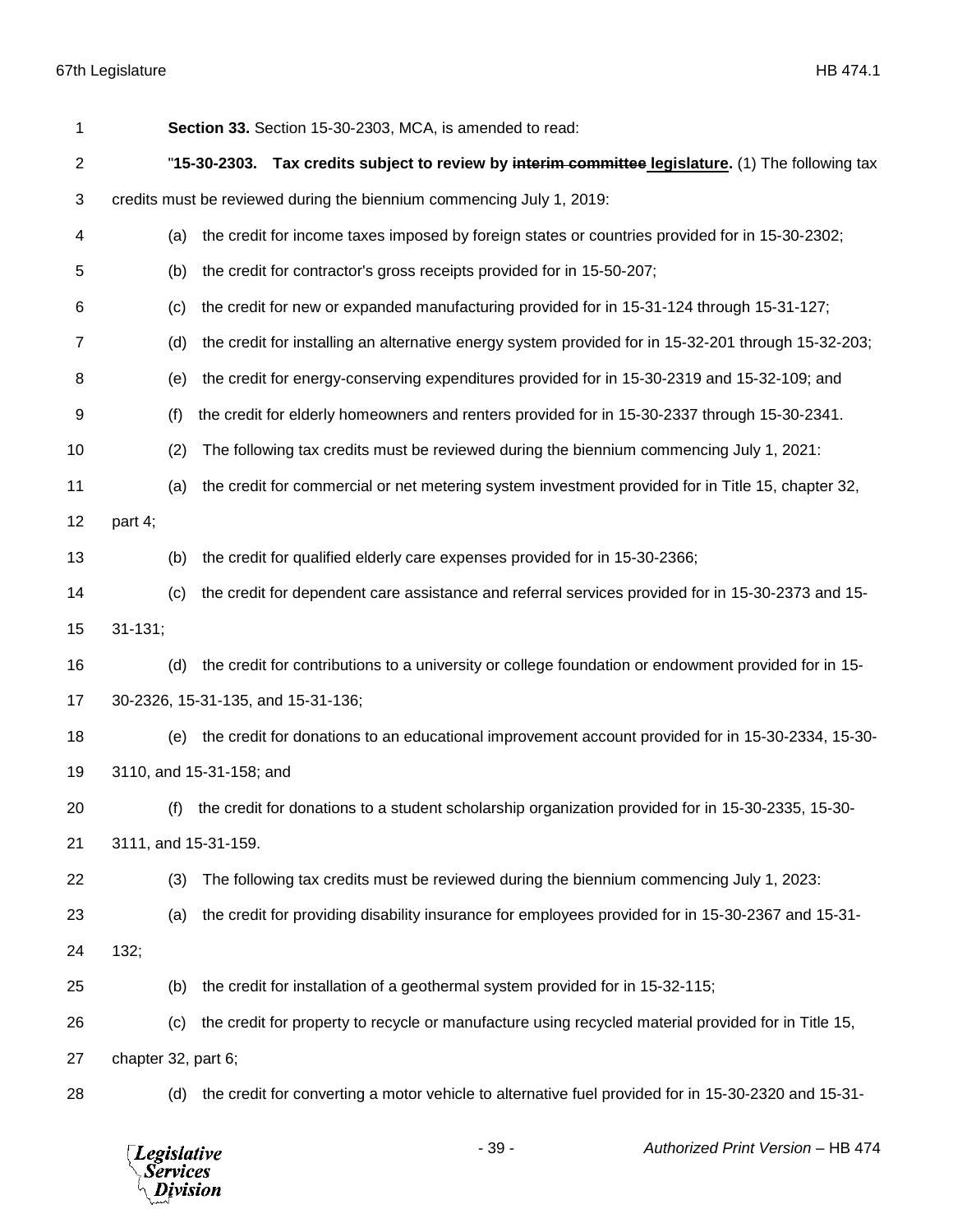| 1              | 137;       |                                                                                                                  |
|----------------|------------|------------------------------------------------------------------------------------------------------------------|
| $\overline{c}$ | (e)        | the credit for infrastructure use fees provided for in 17-6-316; and                                             |
| 3              | (f)        | the credit for contributions to a qualified endowment provided for in 15-30-2327 through 15-30-                  |
| 4              |            | 2329, 15-31-161, and 15-31-162.                                                                                  |
| 5              | (4)        | The following tax credits must be reviewed during the biennium commencing July 1, 2025:                          |
| 6              | (a)        | the credit for preservation of historic buildings provided for in 15-30-2342 and 15-31-151;                      |
| 7              | (b)        | the credit for mineral or coal exploration provided for in Title 15, chapter 32, part 5;                         |
| 8              | (c)        | the credit for capital gains provided for in 15-30-2301;                                                         |
| 9              | (d)        | the credit for a new employee in an empowerment zone provided for in 15-30-2356 and 15-31-                       |
| 10             | 134;       |                                                                                                                  |
| 11             | (e)        | the credit for an oilseed crush facility provided for in 15-32-701; and                                          |
| 12             | (f)        | the credit for unlocking state lands provided for in 15-30-2380.                                                 |
| 13             | (5)        | The following tax credits must be reviewed during the biennium commencing July 1, 2027:                          |
| 14             | (a)        | the biodiesel or biolubricant production facility credit provided for in 15-32-702;                              |
| 15             | (b)        | the biodiesel blending and storage credit provided for in 15-32-703;                                             |
| 16             | (c)        | the adoption tax credit provided for in 15-30-2364;                                                              |
| 17             | (d)        | the credit for providing temporary emergency lodging provided for in 15-30-2381 and 15-31-171;                   |
| 18             | (e)        | the credit for hiring a registered apprentice or veteran apprentice provided for in 15-30-2357 and               |
| 19             | 15-31-173; |                                                                                                                  |
| 20             | (f)        | the earned income tax credit provided for in 15-30-2318; and                                                     |
| 21             | (g)        | the media production and postproduction credits provided for in 15-31-1007 and 15-31-1009.                       |
| 22             | (6)        | The revenue interim committee appropriate standing committee or interim entity established by the                |
| 23             |            | legislature in its rules shall review the tax credits scheduled for review in the biennium of the next regular   |
| 24             |            | legislative session, including any individual or corporate income tax credits with an expiration or termination  |
| 25             |            | date that are not listed in this section, and make recommendations to the legislature about whether to eliminate |
| 26             |            | or revise the credits. The legislature may extend the review dates by amending this section. The revenue         |
| 27             |            | interim committee appropriate standing committee or interim entity established by the legislature in its rules   |
| 28             |            | shall review the credits using the following criteria:                                                           |

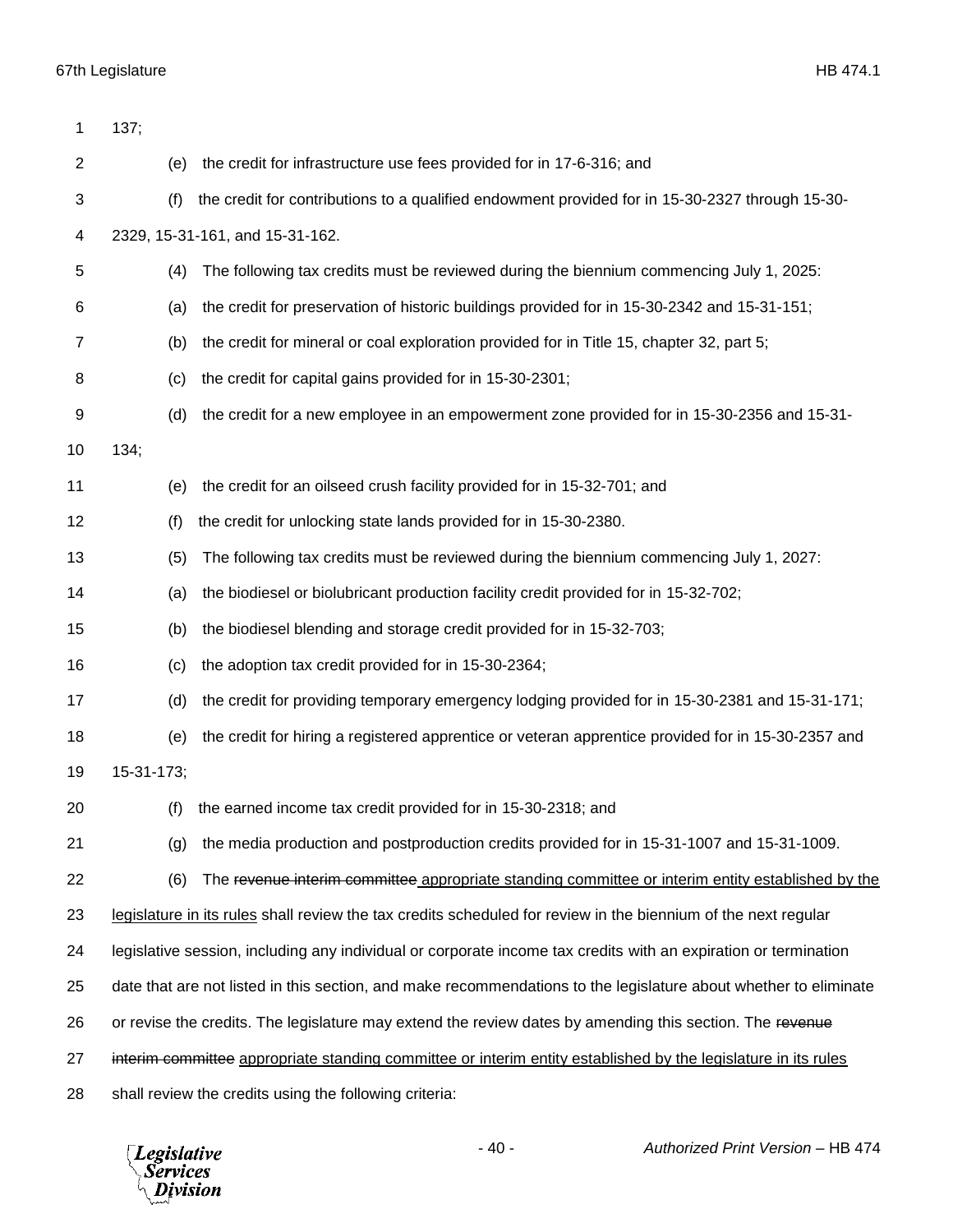| 1  | (a) | whether the credit changes taxpayer decisions, including whether the credit rewards decisions that                 |
|----|-----|--------------------------------------------------------------------------------------------------------------------|
| 2  |     | may have been made regardless of the existence of the tax credit;                                                  |
| 3  | (b) | to what extent the credit benefits some taxpayers at the expense of other taxpayers;                               |
| 4  | (c) | whether the credit has out-of-state beneficiaries;                                                                 |
| 5  | (d) | the timing of costs and benefits of the credit and how long the credit is effective;                               |
| 6  | (e) | any adverse impacts of the credit or its elimination and whether the benefits of continuance or                    |
| 7  |     | elimination outweigh adverse impacts; and                                                                          |
| 8  | (f) | the extent to which benefits of the credit affect the larger economy."                                             |
| 9  |     |                                                                                                                    |
| 10 |     | Section 34. Section 15-30-3112, MCA, is amended to read:                                                           |
| 11 |     | "15-30-3112. (Temporary) Report to revenue interim committee legislature -- student                                |
| 12 |     | scholarship organizations. Each biennium, the department shall provide to the revenue interim committee            |
| 13 |     | legislature, in accordance with 5-11-210, a list of student scholarship organizations receiving contributions from |
| 14 |     | businesses and individuals that are granted tax credits under 15-30-3111. The listing must detail the tax credits  |
| 15 |     | claimed under the individual income tax in chapter 30 and the corporate income tax in chapter 31. (Terminates      |
| 16 |     | December 31, 2023--sec. 33, Ch. 457, L. 2015.)"                                                                    |
| 17 |     |                                                                                                                    |
| 18 |     | Section 35. Section 15-31-322, MCA, is amended to read:                                                            |
| 19 |     | "15-31-322. Water's-edge election -- inclusion of tax havens. (1) Notwithstanding any other                        |
| 20 |     | provisions of law, a taxpayer subject to the taxes imposed under this chapter may apportion its income under       |
| 21 |     | this section. A return under a water's-edge election must include the income and apportionment factors of the      |
| 22 |     | following affiliated corporations only:                                                                            |
| 23 | (a) | a corporation incorporated in the United States in a unitary relationship with the taxpayer and                    |
| 24 |     | eligible to be included in a federal consolidated return as described in 26 U.S.C. 1501 through 1505 that has      |
| 25 |     | more than 20% of its payroll and property assignable to locations inside the United States. For purposes of        |
| 26 |     | determining eligibility for inclusion in a federal consolidated return under this subsection (1)(a), the 80% stock |
| 27 |     | ownership requirements of 26 U.S.C. 1504 must be reduced to ownership of over 50% of the voting stock              |
| 28 |     | directly or indirectly owned or controlled by an includable corporation.                                           |

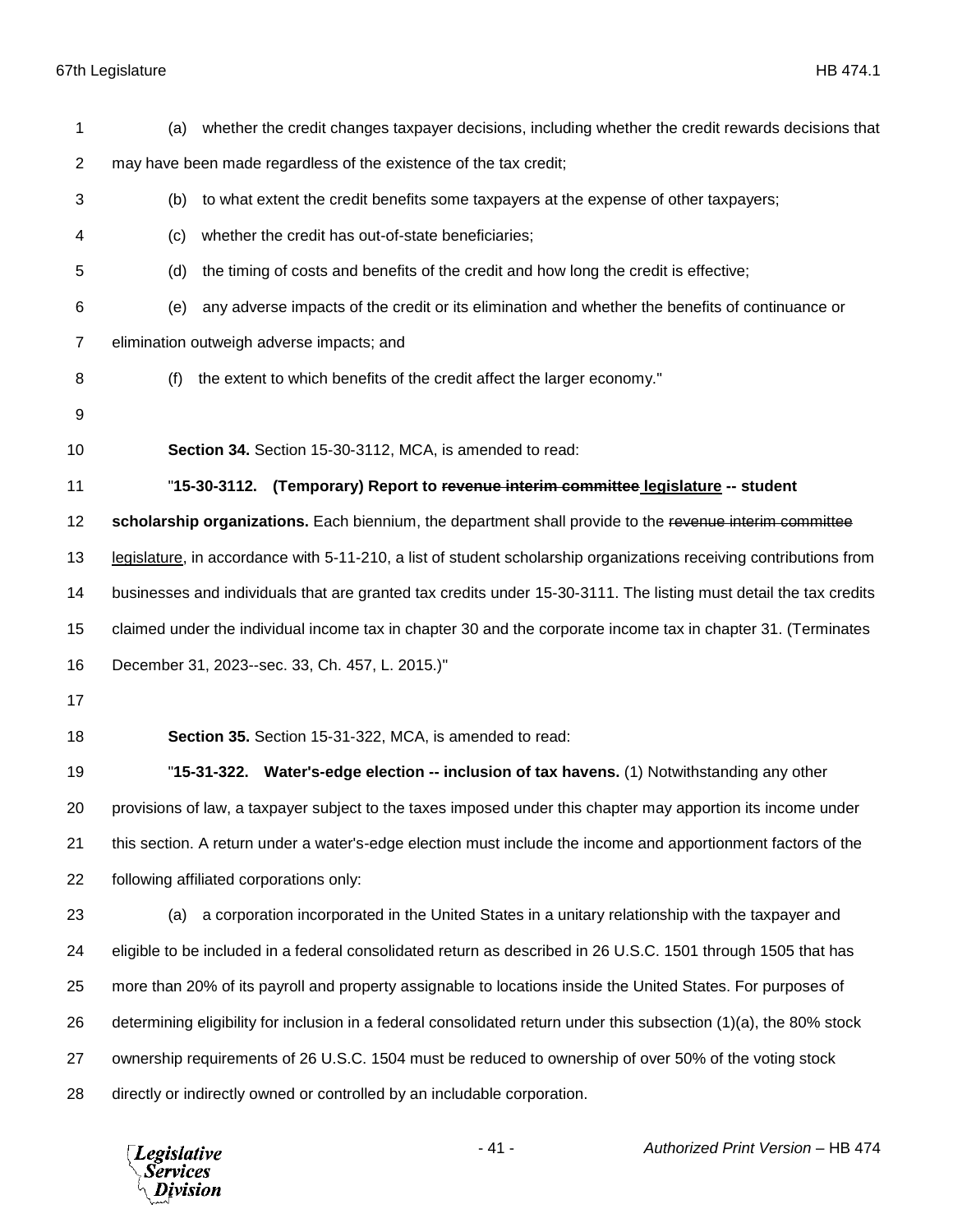| 1              | domestic international sales corporations, as described in 26 U.S.C. 991 through 994, and foreign<br>(b)          |
|----------------|-------------------------------------------------------------------------------------------------------------------|
| $\overline{2}$ | sales corporations, as described in 26 U.S.C. 921 through 927;                                                    |
| 3              | export trade corporations, as described in 26 U.S.C. 970 and 971;<br>(c)                                          |
| 4              | foreign corporations deriving gain or loss from disposition of a United States real property interest<br>(d)      |
| 5              | to the extent recognized under 26 U.S.C. 897;                                                                     |
| 6              | a corporation incorporated outside the United States if over 50% of its voting stock is owned<br>(e)              |
| 7              | directly or indirectly by the taxpayer and if more than 20% of the average of its payroll and property is         |
| 8              | assignable to a location inside the United States; or                                                             |
| 9              | a corporation that is in a unitary relationship with the taxpayer and that is incorporated in a tax<br>(f)        |
| 10             | haven, including Andorra, Anguilla, Antigua and Barbuda, Aruba, the Bahamas, Bahrain, Barbados, Belize,           |
| 11             | Bermuda, British Virgin Islands, Cayman Islands, Cook Islands, Cyprus, Dominica, Gibraltar, Grenada,              |
| 12             | Guernsey-Sark-Alderney, Isle of Man, Jersey, Liberia, Liechtenstein, Luxembourg, Malta, Marshall Islands,         |
| 13             | Mauritius, Monaco, Montserrat, Nauru, Netherlands Antilles, Niue, Panama, Samoa, San Marino, Seychelles,          |
| 14             | St. Kitts and Nevis, St. Lucia, St. Vincent and the Grenadines, Turks and Caicos Islands, U.S. Virgin Islands,    |
| 15             | and Vanuatu.                                                                                                      |
| 16             | The department shall report biennially, in accordance with 5-11-210, to the revenue interim<br>(2)                |
| 17             | eommittee legislature with an update of countries that may be considered a tax haven under subsection (1)(f)."    |
| 18             |                                                                                                                   |
| 19             | Section 36. Section 15-31-1011, MCA, is amended to read:                                                          |
| 20             | "15-31-1011. Report to legislature. (1) The department of commerce shall provide a written report                 |
| 21             | about the economic impact of the tax credits provided for in 15-31-1007 through 15-31-1009 to the revenue         |
| 22             | interim committee provided for in 5-5-227 legislature. The report must be provided no less than 6 months before   |
| 23             | the start of the 2021 regular legislative session and, pursuant to 5-11-210, every 2 years thereafter after that, |
| 24             | and must be posted on the department of commerce's website.                                                       |
| 25             | The report must include:<br>(2)                                                                                   |
| 26             | the overall impact of the tax credits;<br>(a)                                                                     |
| 27             | the dollar amount of tax credits issued;<br>(b)                                                                   |
| 28             | the number of net new jobs created;<br>(c)                                                                        |
|                |                                                                                                                   |

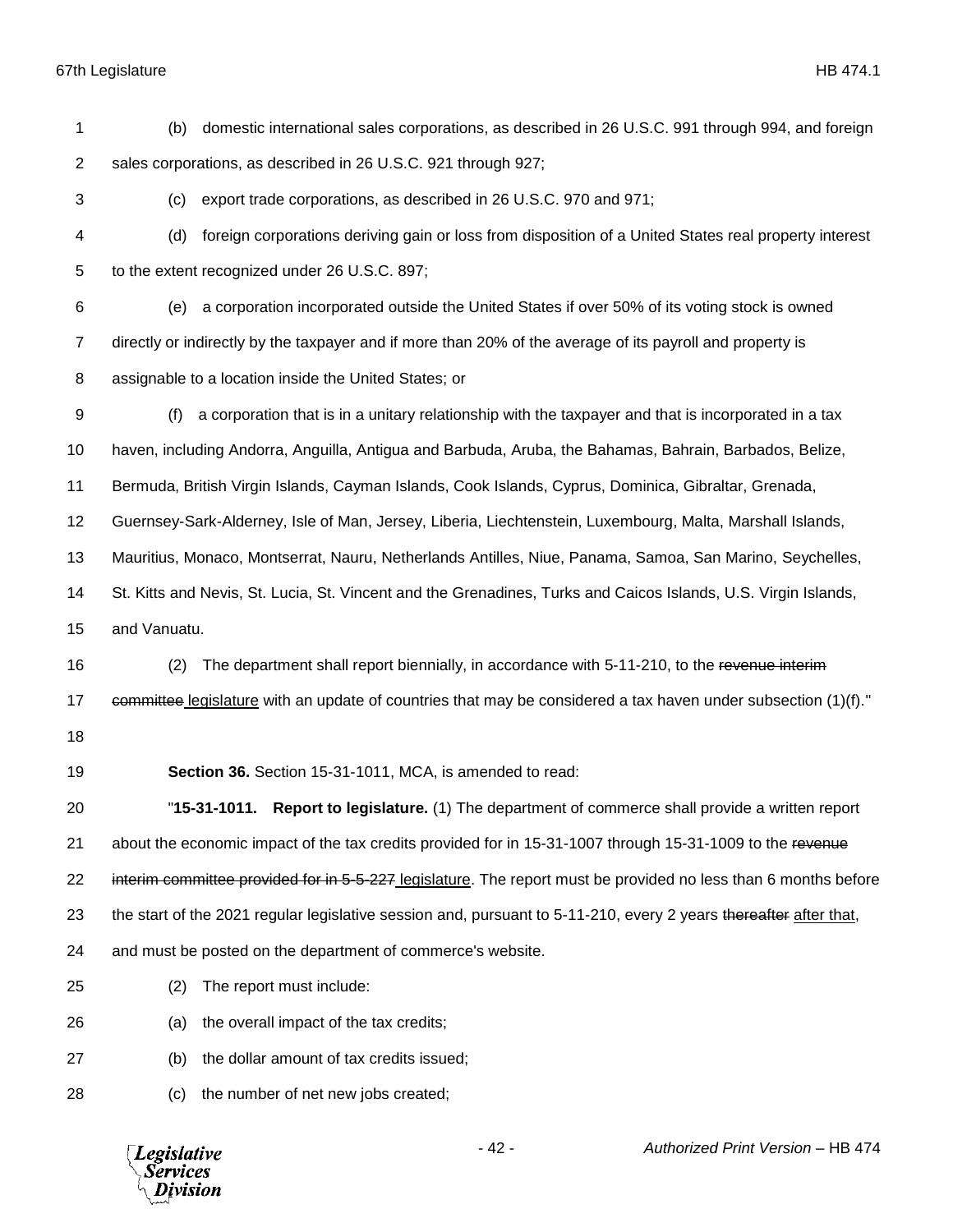| 1  | the amount of compensation paid;<br>(d)                                                                                |
|----|------------------------------------------------------------------------------------------------------------------------|
| 2  | the economic impact of the film industry in the state;<br>(e)                                                          |
| 3  | the names of all state certified productions eligible to claim tax credits; and<br>(f)                                 |
| 4  | any other information that describes the impact of the tax credits.<br>(g)                                             |
| 5  | (3)<br>The department of commerce shall contract with a research organization to prepare the report                    |
| 6  | required by this section. The research organization may not be affiliated with the film industry or with the           |
| 7  | department of commerce. The department of commerce may use the fees collected pursuant to 15-31-1004 or                |
| 8  | other funding to pay for the report.                                                                                   |
| 9  | The department of commerce shall make recommendations to the revenue interim committee<br>(4)                          |
| 10 | appropriate standing committee or interim entity established by the legislature in its rules on whether to make        |
| 11 | changes to the tax credits provided for in 15-31-1007 through 15-31-1009, including changes to the cap                 |
| 12 | provided for in 15-31-1010. The revenue interim committee appropriate standing committee or interim entity             |
| 13 | established by the legislature in its rules may make recommendations to the legislature based on the                   |
| 14 | information contained in the report and the department of commerce's recommendations."                                 |
| 15 |                                                                                                                        |
| 16 | Section 37. Section 15-32-703, MCA, is amended to read:                                                                |
| 17 | "15-32-703. Biodiesel blending and storage tax credit -- recapture -- report to interim committee                      |
| 18 |                                                                                                                        |
|    | legislature. (1) An individual, corporation, partnership, or small business corporation, as defined in 15-30-3301,     |
| 19 | may receive a credit against taxes imposed by Title 15, chapter 30 or 31, for the costs of investments in              |
| 20 | depreciable property used for storing or blending biodiesel with petroleum diesel for sale.                            |
| 21 | Subject to subsection (4), a special fuel distributor or an owner or operator of a motor fuel outlet<br>(2)            |
| 22 | qualifying for a credit under this section is entitled to claim a credit, as provided in subsection (3), for the costs |
| 23 | described in subsection (1) incurred in the 2 tax years before the taxpayer begins blending biodiesel fuel for         |
| 24 | sale or in any tax year in which the taxpayer is blending biodiesel fuel for sale.                                     |
| 25 | (a) The total amount of the credits for all years that may be claimed by a distributor under this<br>(3)               |
| 26 | section is 15% of the costs described in subsection (1), up to a total of \$52,500.                                    |
| 27 | The total amount of the credits for all years that may be claimed by an owner or operator of a<br>(b)                  |

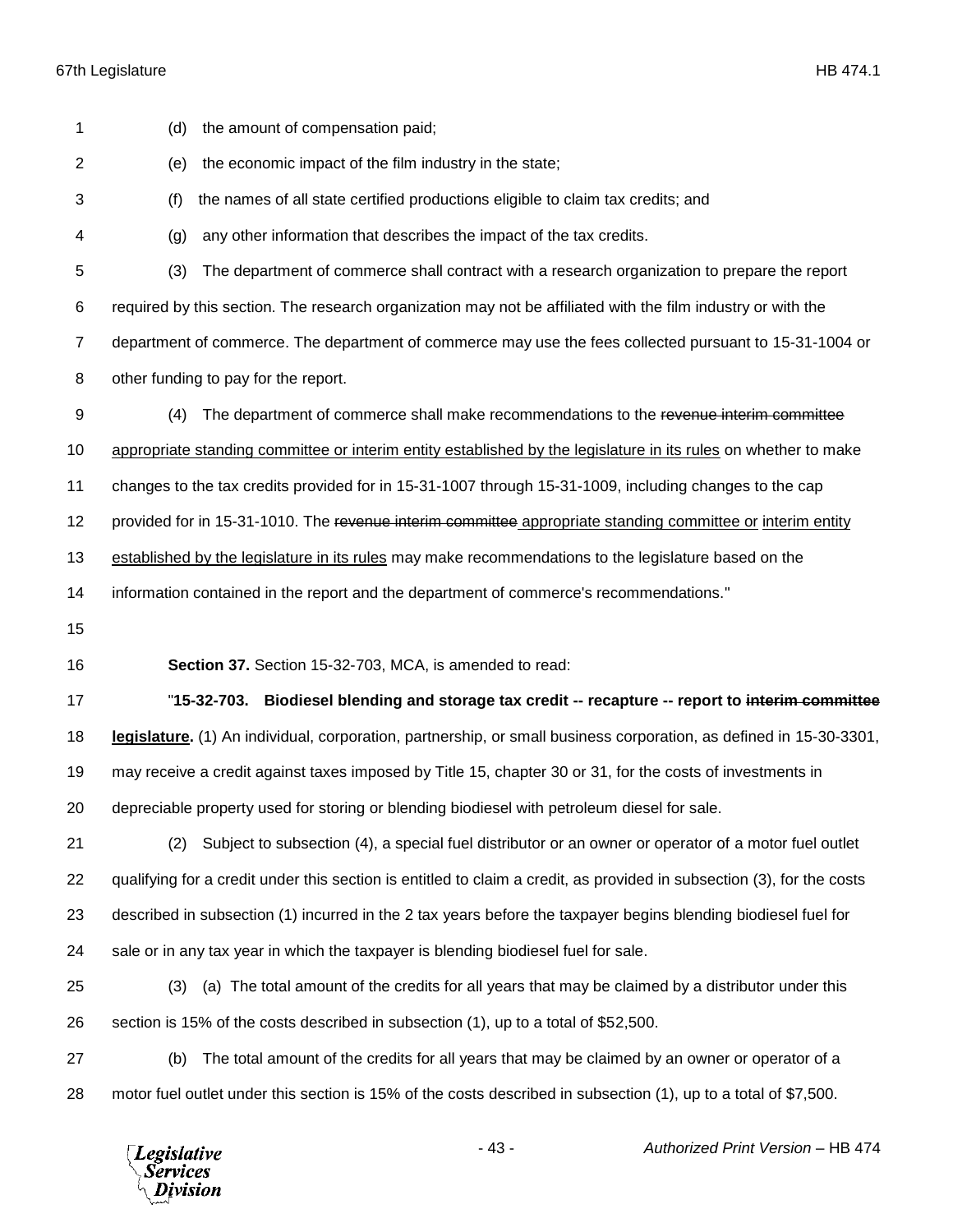(4) The following requirements must also be met for a taxpayer to be entitled to a tax credit under this section: (a) The investment must be for depreciable property used primarily to blend petroleum diesel with biodiesel made entirely from Montana-produced feedstocks. (b) Sales of biodiesel must be at least 2% of the taxpayer's total diesel sales by the end of the third

year following the initial tax year in which the credit is initially claimed.

 (c) (i) The taxpayer claiming a credit must be a person who as an owner, including a contract purchaser or lessee, or who pursuant to an agreement owns, leases, or has a beneficial interest in a business that blends biodiesel.

 (ii) If more than one person has an interest in a business with qualifying property, they may allocate all or any part of the investment cost among themselves and their successors or assigns.

 (d) The business must be owned or leased during the tax year by the taxpayer claiming the credit, except as otherwise provided in subsection (4)(c), and, except for the 2 tax-year period claimed in subsection (2), must have been blending biodiesel during the tax year for which the credit is claimed.

 (5) The credit provided by this section is not in lieu of any depreciation or amortization deduction for the investment or other tax incentive to which the taxpayer otherwise may be entitled under Title 15.

 (6) A tax credit allowable under this section that is not completely used by the taxpayer in the tax year in which the credit is initially claimed may be carried forward for credit against the taxpayer's tax liability for any succeeding tax year until the total amount of the credit has been deducted from tax liability. However, a credit may not be carried forward to any tax year in which the facility is not blending biodiesel or storing biodiesel for blending or beyond the 7th tax year after the tax year for which the credit was initially claimed. If a facility for which a credit is claimed ceases blending of biodiesel with petroleum diesel for sale for a period of 12 continuous months within 5 years after the initial claiming of a credit under this section or within 5 years after a year in which the credit was carried forward or if the taxpayer claiming the credit fails to satisfy the conditions of subsection (4)(b), the total credit is subject to recapture. The person claiming the credit is liable for the total amount of the credit in the event of recapture.

 (7) The taxpayer's adjusted basis for determining gain or loss may not be further decreased by any tax credits allowed under this section.

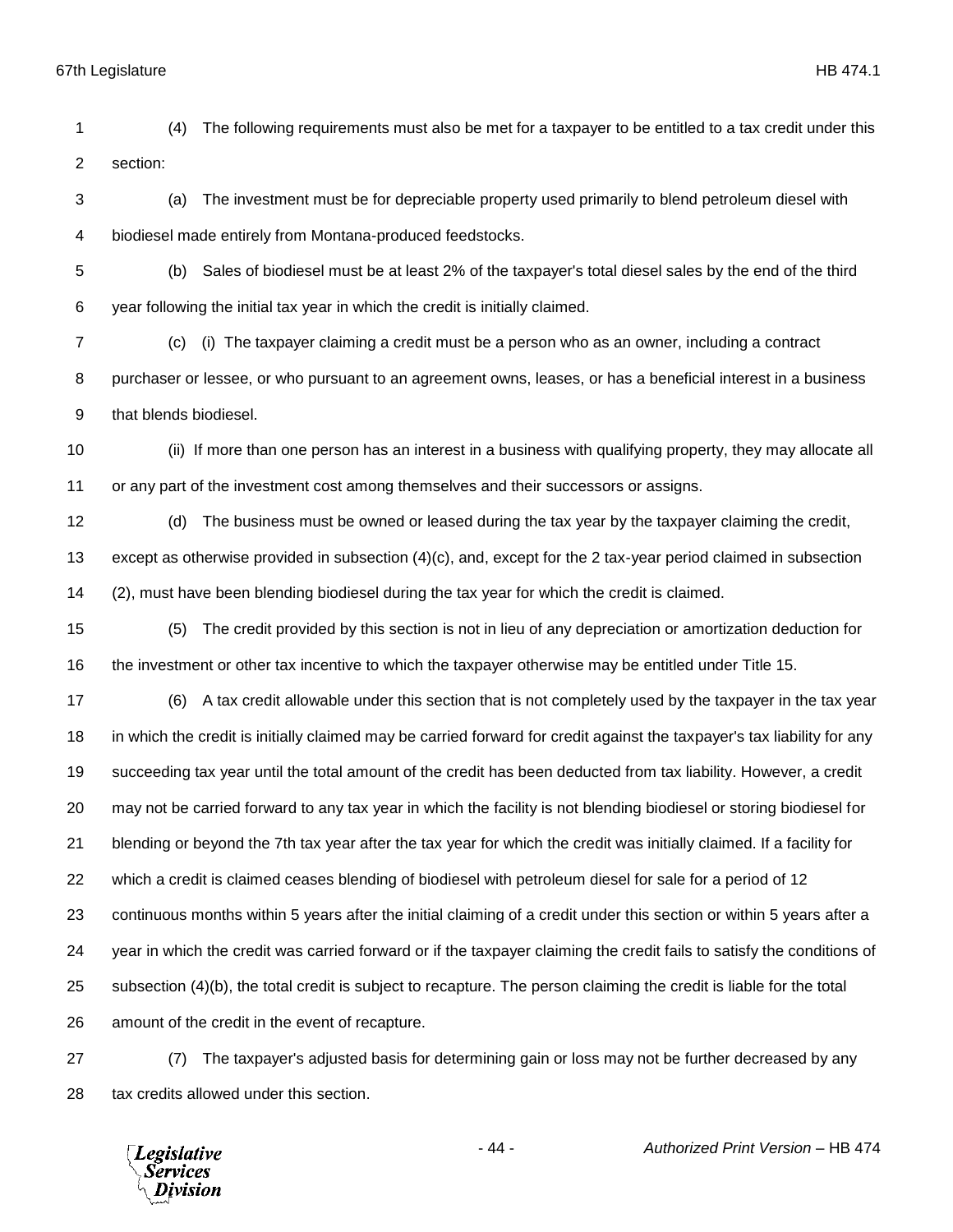| 1              | If the taxpayer is a shareholder of an electing small business corporation, the credit must be<br>(8)                  |
|----------------|------------------------------------------------------------------------------------------------------------------------|
| $\overline{2}$ | computed using the shareholder's pro rata share of the corporation's cost of investing in the biodiesel blending       |
| 3              | facility. In all other respects, the allowance and effect of the tax credit apply to the corporation as otherwise      |
| 4              | provided by law.                                                                                                       |
| 5              | (9) As used in this section, "biodiesel" has the meaning provided in 15-70-401.                                        |
| 6              | (10) The department shall report to the transportation interim committee biennially legislature, in                    |
| $\overline{7}$ | accordance with 5-11-210, regarding the number and type of taxpayers claiming the credit under this section,           |
| 8              | the total amount of the credit claimed, and the department's cost associated with administering the credit."           |
| 9              |                                                                                                                        |
| 10             | Section 38. Section 15-70-433, MCA, is amended to read:                                                                |
| 11             | "15-70-433. Refund for taxes paid on biodiesel by distributor or retailer -- statement -- payment                      |
| 12             | -- appropriation -- records -- report to interim committee legislature. (1) A licensed distributor who pays the        |
| 13             | special fuel tax under 15-70-403 on biodiesel, as defined in 15-70-401, may claim a refund equal to 2 cents a          |
| 14             | gallon on biodiesel sold during the previous calendar quarter if the biodiesel is produced entirely from biodiesel     |
| 15             | ingredients produced in Montana.                                                                                       |
| 16             | The owner or operator of a retail motor fuel outlet may claim a refund equal to 1 cent a gallon on<br>(2)              |
| 17             | biodiesel on which the special fuel tax has been paid and that is purchased from a licensed distributor if the         |
| 18             | biodiesel is produced entirely from biodiesel ingredients produced in Montana.                                         |
| 19             | (a) To receive the refund allowed under subsection (1) or (2), the licensed distributor or the owner<br>(3)            |
| 20             | or operator of a motor fuel outlet shall file a statement within 30 days after the end of each calendar quarter on     |
| 21             | a form provided by the department.                                                                                     |
| 22             | The statement provided by a licensed distributor must set forth information required by the<br>(b)                     |
| 23             | department, including the gallons of biodiesel sold and the source of ingredients used to produce biodiesel.           |
| 24             | The statement provided by the owner or operator of a retail motor fuel outlet must set forth<br>(c)                    |
| 25             | information required by the department, including the gallons of biodiesel purchased.                                  |
| 26             | The payment of the refund allowed by this section must be made by the department within 90<br>(4)                      |
| 27             | days after the claim for a refund is filed by the licensed distributor or the owner or operator of a retail motor fuel |
| 28             | outlet. Tax refund payments under this section are statutorily appropriated, as provided in 17-7-502, from the         |
|                | $-45-$<br>Authorized Print Version - HB 474<br><b>Legislative</b><br><b>Services</b><br>ivision                        |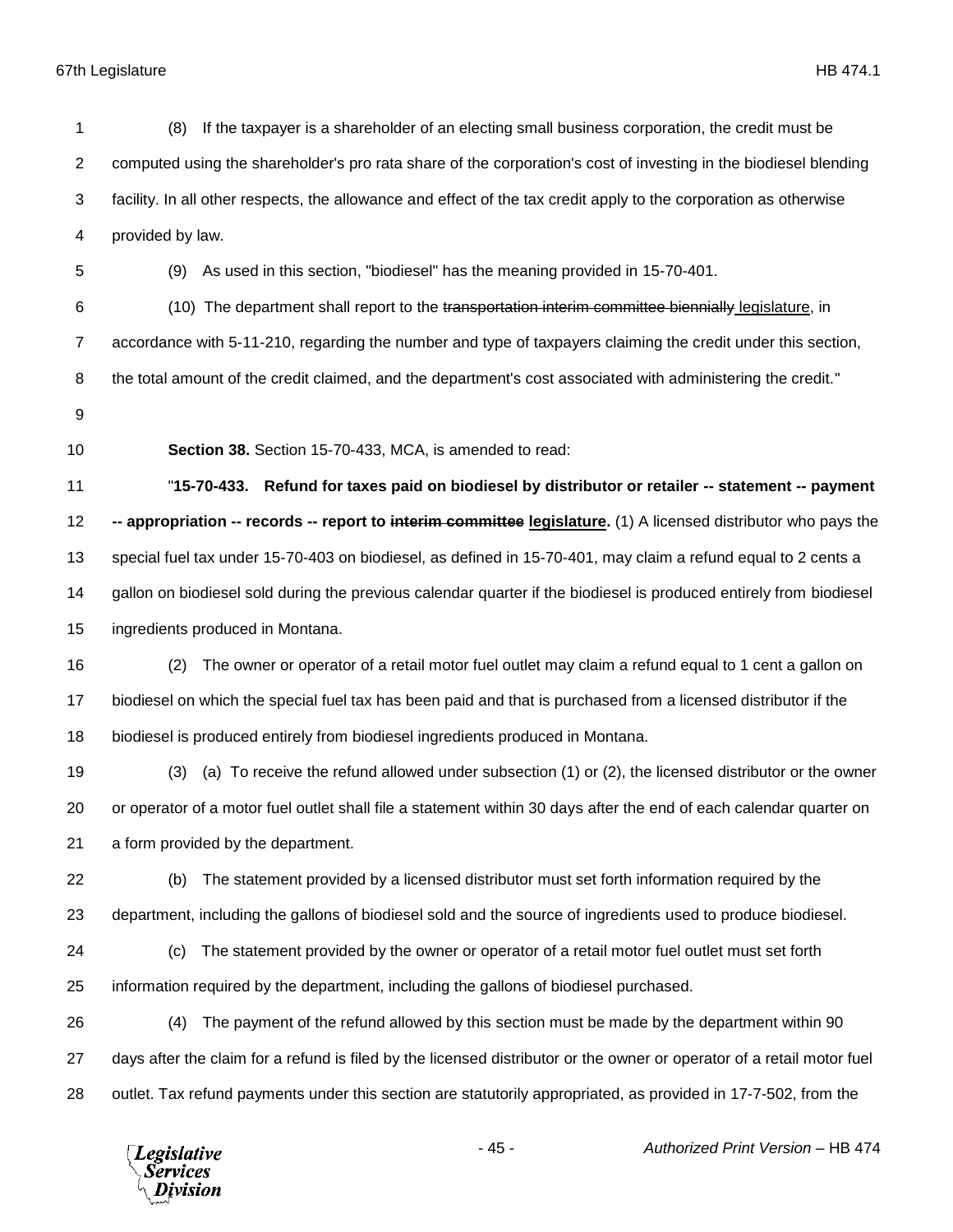**Legislative** *Services* ivision

- 46 - *Authorized Print Version* – HB 474 state general fund. (5) The records of each licensed distributor or owner or operator of a retail motor fuel outlet must be kept for a period of not more than 3 years and must include receipts, invoices, and other information as the department may require. (6) The department or its authorized representative may examine the books, papers, or records of any licensed distributor or owner or operator of a retail motor fuel outlet. 7 (7) The department shall report to the transportation interim committee biennially legislature, in accordance with 5-11-210, the number and type of taxpayers claiming the refund under this section, the total 9 amount of the refund claimed, and the department's cost associated with administering the refund." **Section 39.** Section 15-70-450, MCA, is amended to read: "**15-70-450. Cooperative agreement -- motor fuels taxes.** In order to prevent the possibility of dual taxation of motor fuels purchased by Montana citizens and businesses on Indian reservations, the department and an Indian tribe may enter into a cooperative agreement. The department may, with the concurrence of the attorney general, include as a member of the negotiating team a representative of the department of justice who has expertise in Indian matters. The department of transportation shall report the status of cooperative 17 agreement negotiations to the transportation interim committee legislature in accordance with 5-11-210. After negotiations are complete and if the legislature is not in session, the agreement must be presented to the committee for review and comment before the final agreement is submitted to the attorney general for approval pursuant to 18-11-105." **Section 40.** Section 16-12-110, MCA, is amended to read: "**16-12-110. (Effective October 1, 2021) Legislative monitoring.** (1) The revenue interim committee appropriate standing committee or interim entity established by the legislature in its rules shall provide oversight of the department's activities pursuant to this chapter, including but not limited to monitoring of: (a) the number of licensees; (b) issues related to the cultivation, manufacture, sale, testing, and use of marijuana; and (c) the development, implementation, and use of the seed-to-sale tracking system established in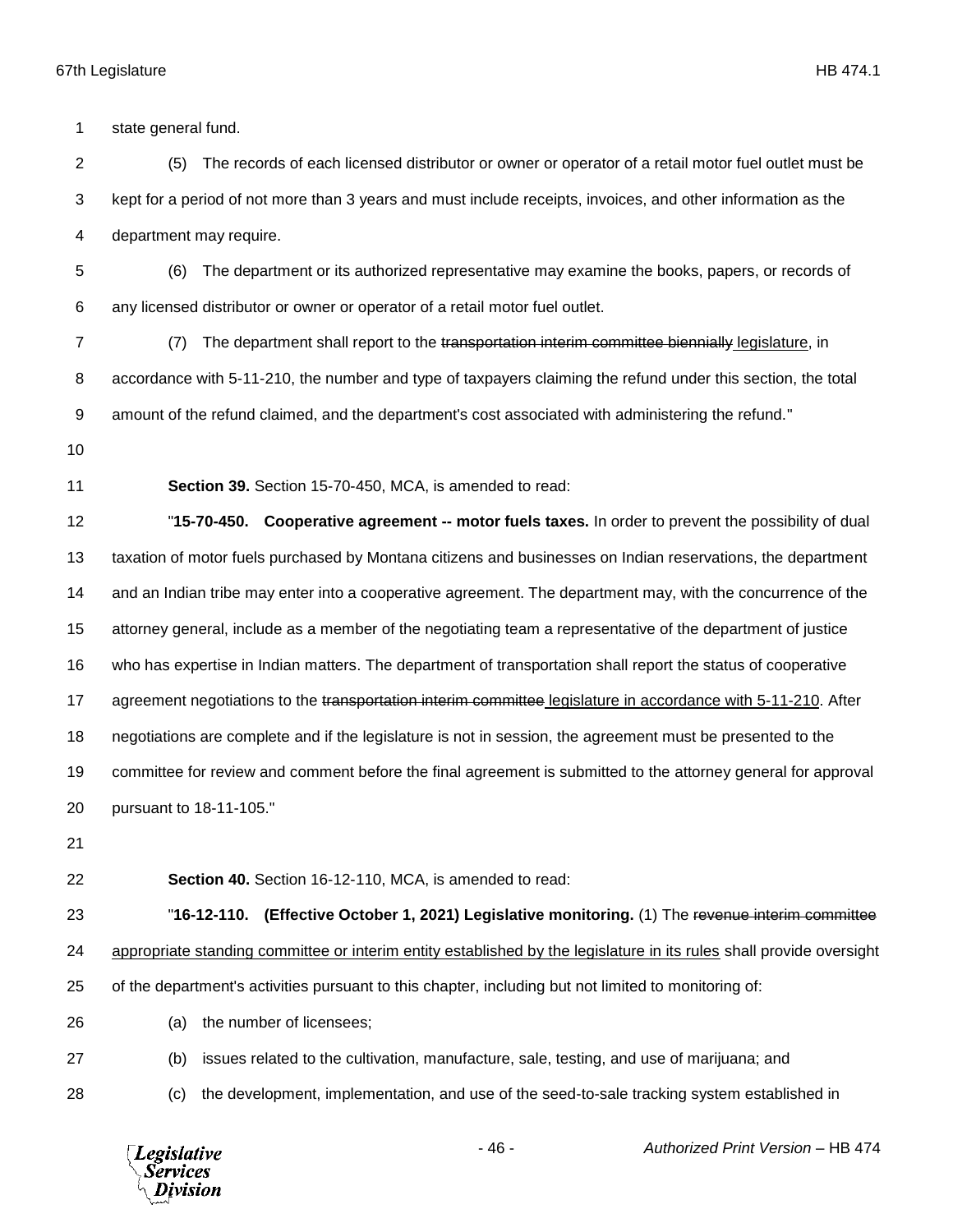| 1              | accordance with 16-12-105.                                                                                               |
|----------------|--------------------------------------------------------------------------------------------------------------------------|
| $\overline{c}$ | (2)<br>The revenue interim committee appropriate standing committee or interim entity established by the                 |
| 3              | legislature in its rules shall identify issues likely to require future legislative attention and develop legislation to |
| 4              | present to the next regular session of the legislature.                                                                  |
| 5              | (a) The department shall periodically report to the revenue interim committee an appropriate<br>(3)                      |
| 6              | standing committee or interim entity established by the legislature in its rules and submit a report to the              |
| 7              | legislative clearinghouse, as provided in 5-11-210, on persons who are licensed or registered pursuant to 16-            |
| 8              | 12-203. The report must include:                                                                                         |
| 9              | the number of adult-use providers, adult-use marijuana-infused products providers, and adult-use<br>(i)                  |
| 10             | dispensaries licensed pursuant to this chapter;                                                                          |
| 11             | (ii) the number of endorsements approved for manufacturing;                                                              |
| 12             | (iii) the number of licenses revoked; and                                                                                |
| 13             | (iv) the amount of marijuana cultivated and sold pursuant to this chapter.                                               |
| 14             | The report may not provide any identifying information of adult-use providers, adult-use marijuana-<br>(b)               |
| 15             | infused products providers, or adult-use dispensaries.                                                                   |
| 16             | The report on inspections required under 16-12-210 must include, at a minimum, the following<br>(4)                      |
| 17             | information for both announced and unannounced inspections:                                                              |
| 18             | the number of inspections conducted, by canopy licensure tier;<br>(a)                                                    |
| 19             | the number of adult-use providers or adult-use marijuana-infused products providers that were<br>(b)                     |
| 20             | inspected more than once during the year;                                                                                |
| 21             | the number of inspections that were conducted because of complaints made to the department;<br>(c)                       |
| 22             | and                                                                                                                      |
| 23             | (d)<br>the types of enforcement actions taken as a result of the inspections.                                            |
| 24             | (5) The reports provided for in this section must also be provided to the transportation interim-                        |
| 25             | committee provided for in5-5-233."                                                                                       |
| 26             |                                                                                                                          |
| 27             | Section 41. Section 17-6-230, MCA, is amended to read:                                                                   |
| 28             | Reports on retirement system trust fund investments and benefits. (1) As soon as<br>"17-6-230.                           |
|                |                                                                                                                          |

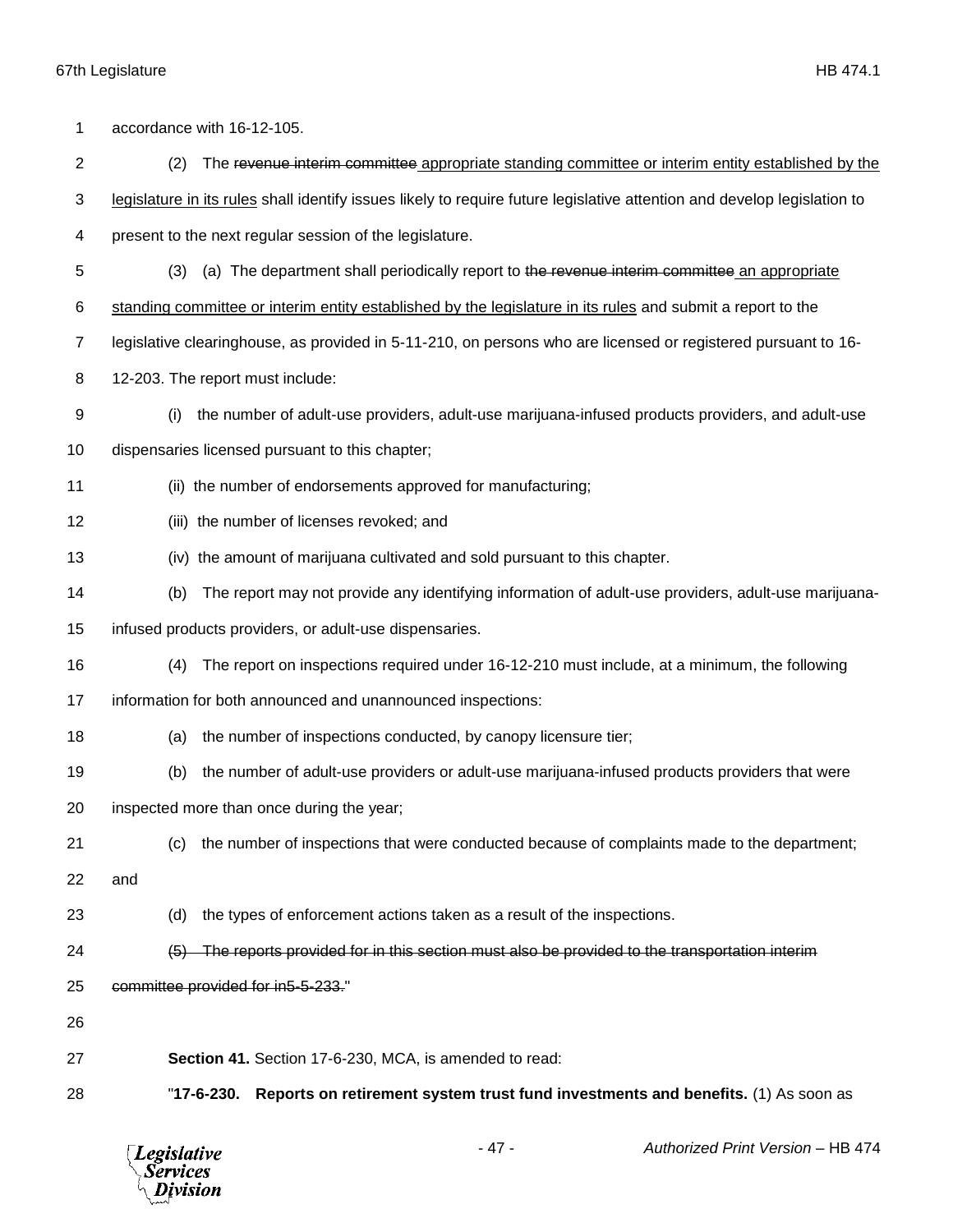| 1              | practical after the end of each calendar year, the board of investments shall publish a report on each retirement |
|----------------|-------------------------------------------------------------------------------------------------------------------|
| $\overline{2}$ | system trust fund invested by the board. The report may be part of an annual report required pursuant to Article  |
| 3              | VIII, section 13, of the Montana constitution or 17-5-1650 but must summarize the following with respect to       |
| 4              | each retirement system trust fund:                                                                                |
| 5              | asset allocation;<br>(a)                                                                                          |
| 6              | past and expected investment performance;<br>(b)                                                                  |
| $\overline{7}$ | investment goals and strategies; and<br>(c)                                                                       |
| 8              | Montana public employees' retirement system investments and performance compared with the<br>(d)                  |
| 9              | public employees' retirement system investments and performance in other states.                                  |
| 10             | The board of investments shall annually at a public meeting present the report described in<br>(2)                |
| 11             | subsection (1) to the public employees' retirement board provided for in 2-15-1009 and the teachers' retirement   |
| 12             | board provided for in 2-15-1010. The board shall also provide the report to the legislature pursuant to in        |
| 13             | accordance with 5-11-210 and to the state administration and veterans' affairs interim committee."                |
| 14             |                                                                                                                   |
|                |                                                                                                                   |
| 15             | Section 42. Section 17-7-130, MCA, is amended to read:                                                            |
| 16             | "17-7-130.<br>Budget stabilization reserve fund -- rules for deposits and transfers -- purpose. (1)               |
| 17             | There is an account in the state special revenue fund established by 17-2-102 known as the budget                 |
| 18             | stabilization reserve fund.                                                                                       |
| 19             | The purpose of the budget stabilization reserve fund is:<br>(2)                                                   |
| 20             | (a) to mitigate budget reductions when there is a revenue shortfall; and                                          |
| 21             | when there are funds in excess of the reserve level, to:<br>(b)                                                   |
| 22             | pay down the debt service on bonds for capital projects previously authorized by the legislature if<br>(i)        |
| 23             | allowed without penalty by the terms of the bond issuance; and                                                    |
| 24             | (ii) delay, forego, or reduce the amount of an issuance of bonds authorized by the legislature.                   |
| 25             | By August 1 of each year, the department of administration shall certify to the legislative fiscal<br>(3)         |
| 26             | analyst and the budget director the following:                                                                    |
| 27             | the unaudited, unassigned ending fund balance of the general fund for the prior fiscal year; and<br>(a)           |

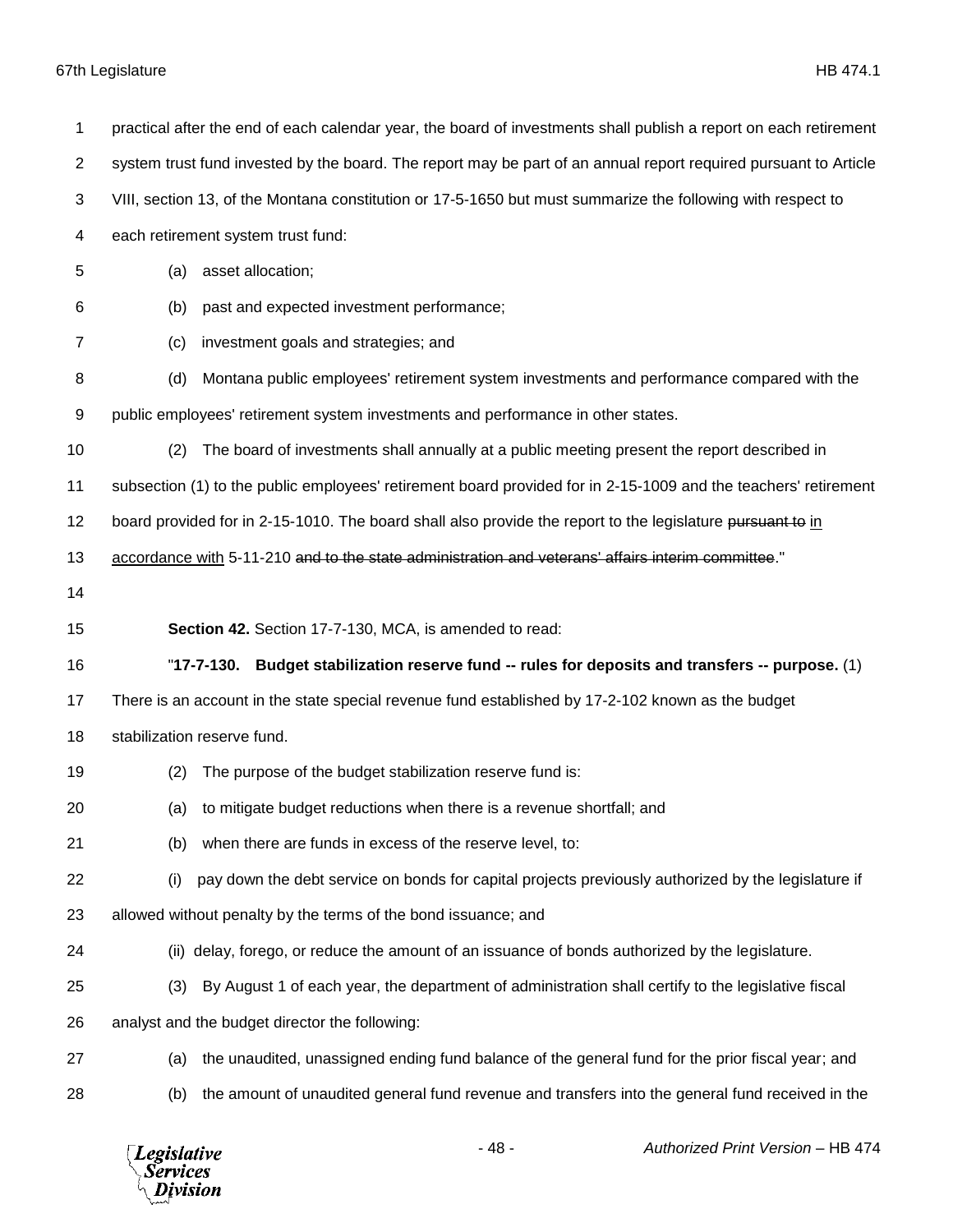prior fiscal year recorded when that fiscal year's statewide accounting, budgeting, and human resource system records are closed. General fund revenue and transfers into the general fund are those recorded in the statewide accounting, budgeting, and human resource system using generally accepted accounting principles in accordance with 17-1-102. (4) For the fiscal years beginning July 1, 2016, through July 1, 2020, if actual general fund revenue 6 exceeds the revenue estimate established pursuant to 5-5-227 by the appropriate standing committee or interim entity established by the legislature in its rules for that fiscal year, excess revenue over the amount of revenue that exceeds the revenue estimate by \$15 million is allocated as follows: (a) 50% remains in the general fund; and (b) 50% is transferred into the budget stabilization reserve fund on or before August 15 of the following fiscal year. (5) Starting in the fiscal year beginning July 1, 2021, the state treasurer shall transfer, by August 15 of the following fiscal year, from the general fund to the budget stabilization reserve fund an amount equal to 50% of the excess revenue for the fiscal year. (6) After a transfer is made pursuant to subsection (4) or (5), if the balance of the fund exceeds an amount equal to 4.5% of all general fund appropriations in the second year of the biennium in the subsequent fiscal year, any funds in excess of that amount must be transferred to the account established in 17-7-208 by August 16 of each fiscal year. (7) For the purposes of this section, the following definitions apply: (a) "Adjusted revenue" means general fund revenue for the prior fiscal year plus the growth amount. (b) "Excess revenue" means the amount of general fund revenue, including transfers in, for the most recently completed fiscal year minus adjusted revenue. (c) "Growth amount" means general fund revenue for the prior fiscal year multiplied by the growth rate. (d) "Growth rate" means the average compound rate of growth of general fund revenue for the most recently completed 6 fiscal years." **Section 43.** Section 17-7-138, MCA, is amended to read:

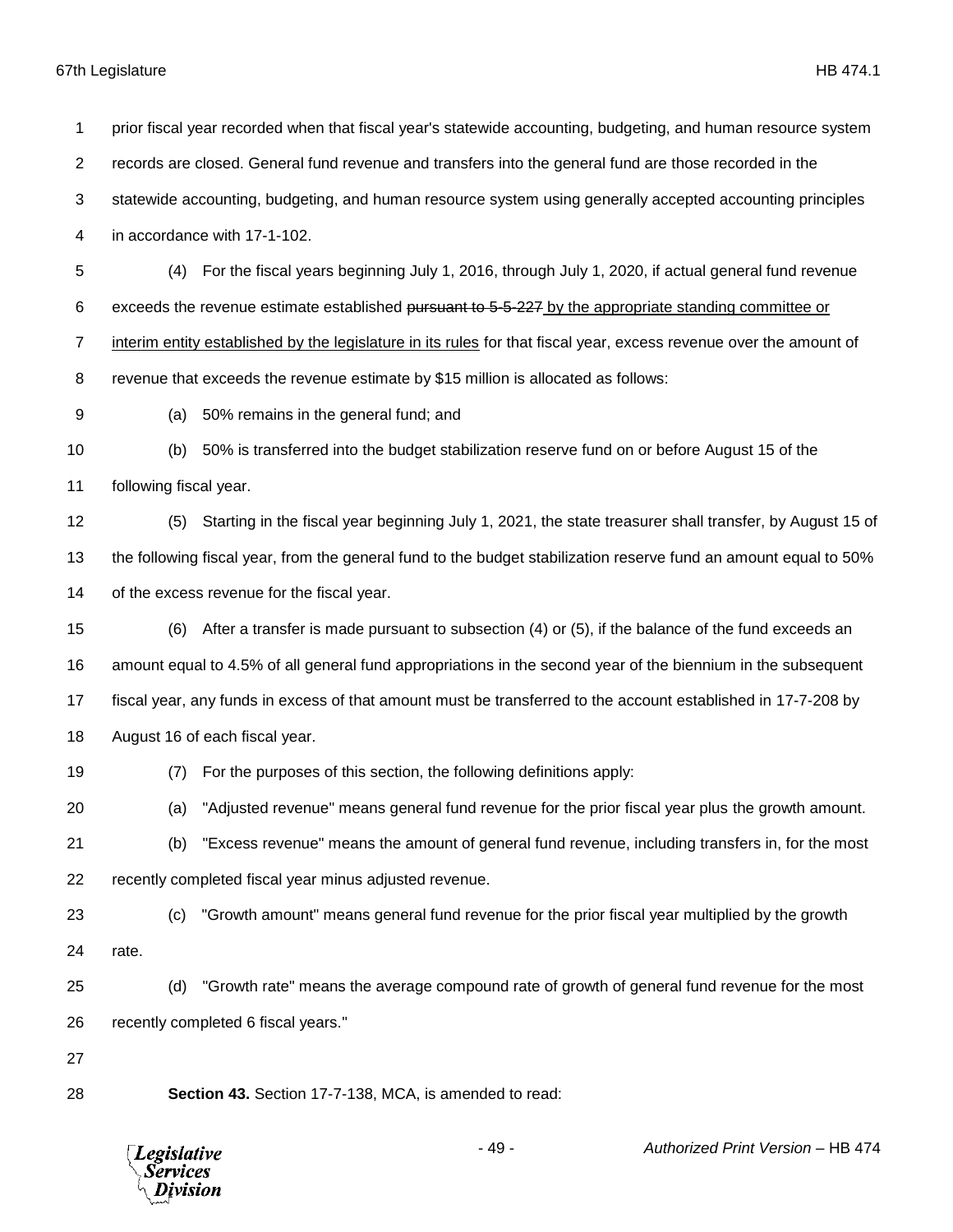"**17-7-138. Operating budget.** (1) (a) Expenditures by a state agency must be made in substantial compliance with the budget approved by the legislature. Substantial compliance may be determined by conformity to the conditions contained in the general appropriations act and to legislative intent as established in the narrative accompanying the general appropriations act. An explanation of any significant change in 5 agency or program scope must be submitted on a regular basis to the interim committee appropriate standing committee or interim entity established by the legislature in its rules that has program evaluation and monitoring 7 functions for the agency pursuant to Title 5, chapter 5, part 2. An explanation of any significant change in agency or program scope, objectives, activities, or expenditures must be submitted to the legislative fiscal analyst for review and comment by the legislative finance committee prior to any implementation of the change. A significant change may not conflict with a condition contained in the general appropriations act. If the approving authority certifies that a change is time-sensitive, the approving authority may approve the change prior to the next regularly scheduled meeting of the legislative finance committee. The approving authority shall submit all proposed time-sensitive changes to the legislative fiscal analyst prior to approval. If the legislative fiscal analyst determines that notification of the legislative finance committee is warranted, the legislative fiscal analyst shall immediately notify as many members as possible of the proposed change and communicate any concerns expressed to the approving authority. The approving authority shall present a report fully explaining the reasons for the action to the next meeting of the legislative finance committee. Except as provided in subsection (2), the expenditure of money appropriated in the general appropriations act is contingent upon approval of an operating budget by August 1 of each fiscal year. An approved original operating budget must comply with state law and conditions contained in the general appropriations act.

 (b) For the purposes of this subsection (1), an agency or program is considered to have a significant change in its scope, objectives, activities, or expenditures if:

(i) the operating budget change exceeds \$1 million; or

 (ii) the operating budget change exceeds 25% of a budget category and the change is greater than 25 \$75,000. If there have been other changes to the budget category in the current fiscal year, all the changes, including the change under consideration, must be used in determining the 25% and \$75,000 threshold.

 (2) The expenditure of money appropriated in the general appropriations act to the board of regents, on behalf of the university system units, as defined in 17-7-102, is contingent upon approval of a

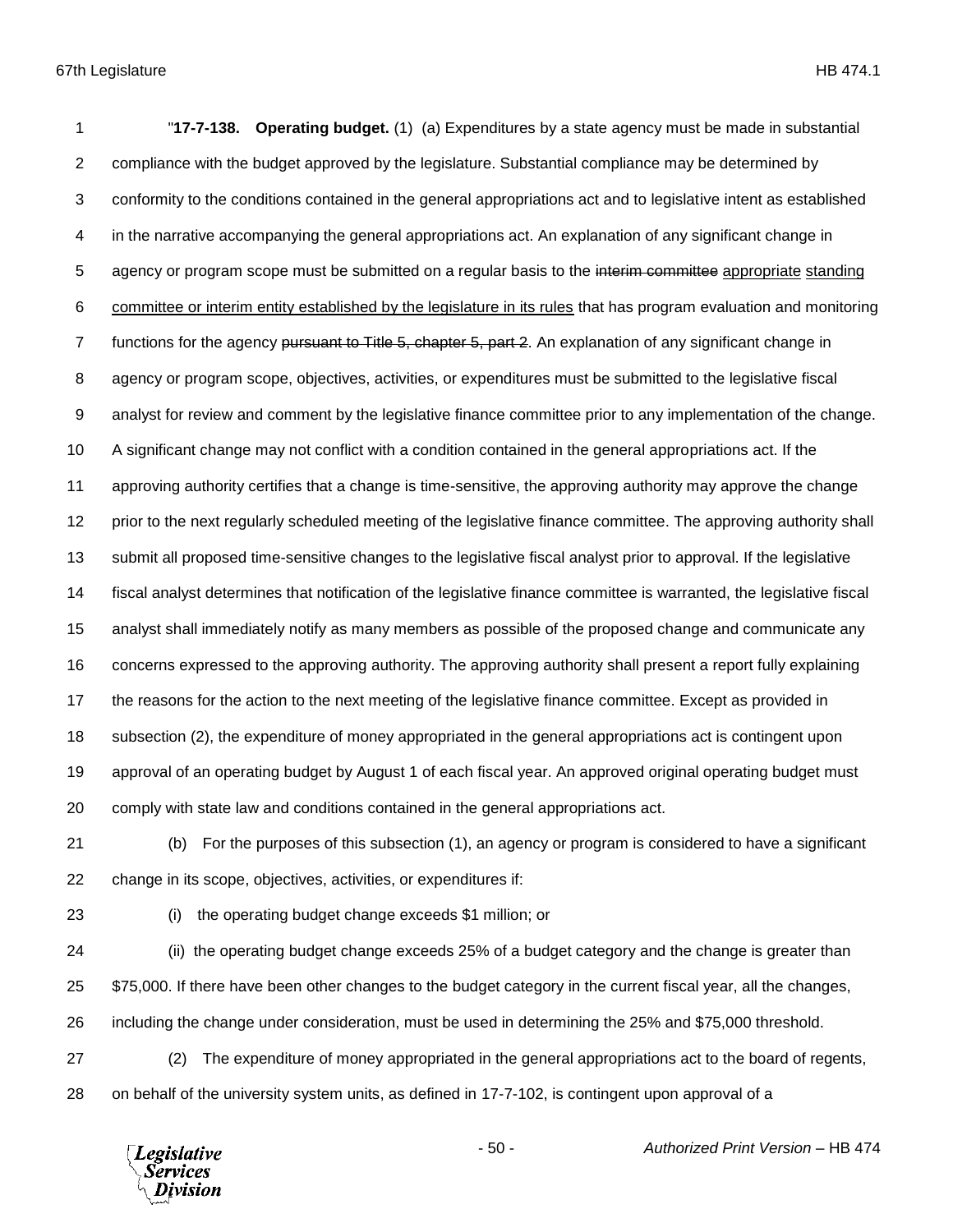comprehensive operating budget by October 1 of each fiscal year. The operating budget must contain detailed revenue and expenditures and anticipated fund balances of current funds, loan funds, endowment funds, and plant funds. After the board of regents approves operating budgets, transfers between units may be made only with the approval of the board of regents. Transfers and related justification must be submitted to the office of budget and program planning and to the legislative fiscal analyst.

 (3) The operating budget for money appropriated by the general appropriations act must be separate from the operating budget for money appropriated by another law except a law appropriating money for the 8 state pay plan or any portion of the state pay plan. The legislature may restrict the use of funds appropriated for personal services to allow use only for the purpose of the appropriation. Each operating budget must include expenditures for each agency program, detailed at least by first-level categories as provided in 17-1-102(3). Each agency shall record its operating budget for all funds, other than higher education funds, and any approved changes on the statewide accounting, budgeting, and human resource system. Documents implementing approved changes must be signed. The operating budget for higher education funds must be recorded on the university financial system, with separate accounting categories for each source or use of state government funds. State sources and university sources of funds may be combined for the general operating portion of the current unrestricted funds."

**Section 44.** Section 17-7-139, MCA, is amended to read:

 "**17-7-139. Program transfers.** (1) Unless prohibited by law or a condition contained in the general appropriations act, the approving authority may approve agency requests to transfer appropriations between programs within each fund type within each fiscal year. The legislature may restrict the use of funds appropriated for personal services to allow use only for the purpose of the appropriation. An explanation of any 23 significant transfer must be submitted on a regular basis to the interim committee appropriate standing committee or interim entity established by the legislature in its rules that has program evaluation and monitoring 25 functions for the agency pursuant to Title 5, chapter 5, part 2. An explanation of any transfer that involves a significant change in agency or program scope, objectives, activities, or expenditures must be submitted to the legislative fiscal analyst for review and comment by the legislative finance committee prior to any implementation of the change. If the approving authority certifies that a request for a transfer representing a

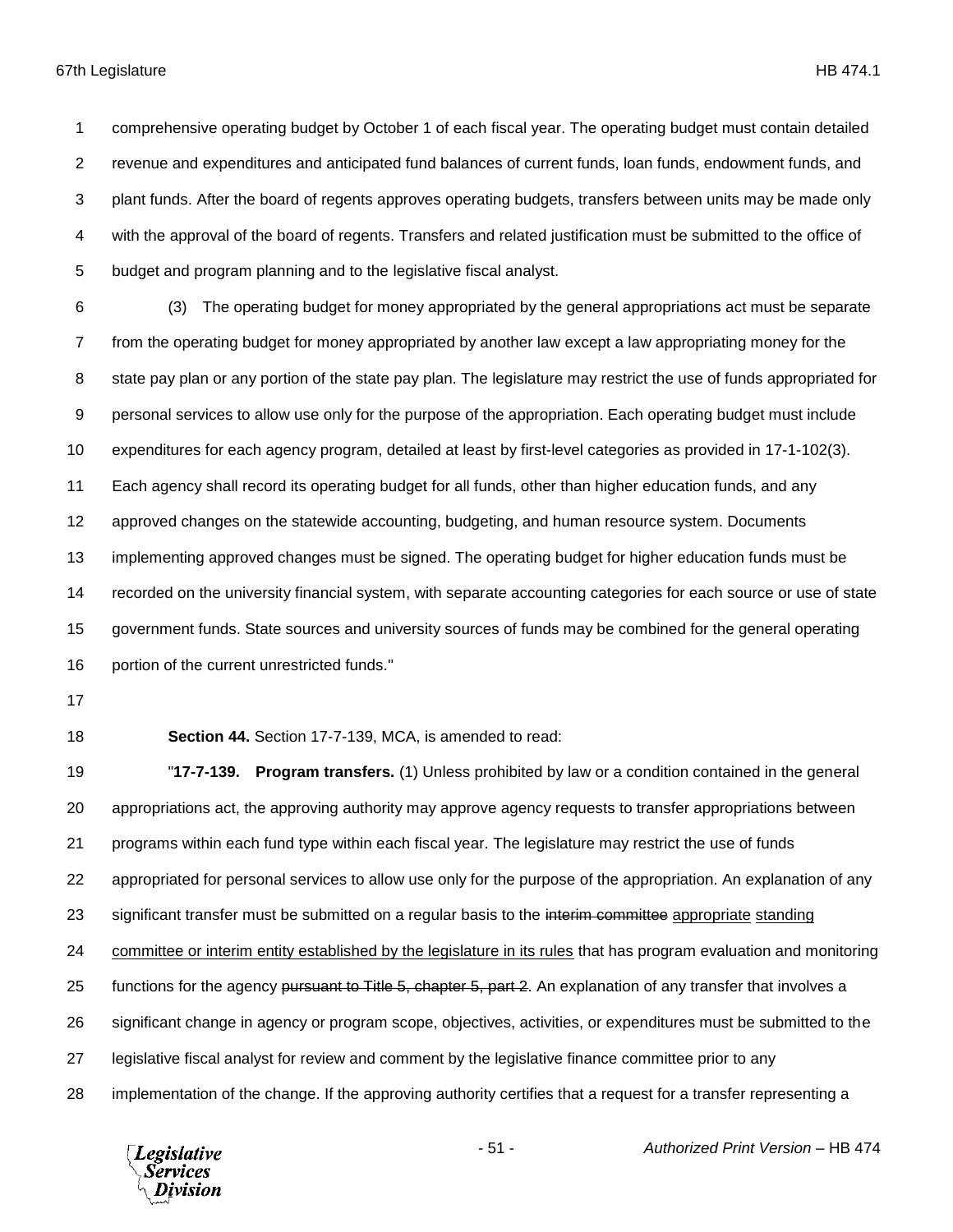significant change in agency or program scope, objectives, activities, or expenditures is time-sensitive, the approving authority may approve the transfer prior to the next regularly scheduled meeting of the legislative finance committee. The approving authority shall submit all proposed time-sensitive changes to the legislative fiscal analyst prior to approval. If the legislative fiscal analyst determines that notification of the legislative finance committee is warranted, the legislative fiscal analyst shall immediately notify as many members as possible of the proposed change and communicate any concerns expressed to the approving authority. The approving authority shall present a report fully explaining the reasons for the action to the next meeting of the legislative finance committee. All program transfers must be completed within the same fund from which the transfer originated. A request for a transfer accompanied by a justification explaining the reason for the transfer must be submitted by the requesting agency to the approving authority and the office of budget and program planning. Upon approval of the transfer in writing, the approving authority shall inform the legislative fiscal analyst of the approved transfer and the justification for the transfer. If money appropriated for a fiscal year is transferred to another fiscal year, the money may not be retransferred, except that money remaining from projected costs for spring fires estimated in the last quarter of the first year of a biennium may be retransferred. (2) For the purposes of subsection (1), an agency or program is considered to have a significant

change in its scope, objectives, activities, or expenditures if:

(a) the budget transfer exceeds \$1 million; or

 (b) the budget transfer exceeds 25% of a program's total operating plan and the transfer is greater than \$75,000. If there have been other transfers to or from the program in the current fiscal year, all the transfers, including the transfer under consideration, must be used in determining the 25% and \$75,000 threshold."

**Section 45.** Section 17-7-140, MCA, is amended to read:

 "**17-7-140. Reduction in spending.** (1) (a) As the chief budget officer of the state, the governor shall ensure that the expenditure of appropriations does not exceed available revenue. Except as provided in subsection (2), in the event of a projected general fund budget deficit, the governor, taking into account the criteria provided in subsection (1)(c), shall direct agencies to reduce spending in an amount that ensures that the projected ending general fund balance for the biennium will be at least:

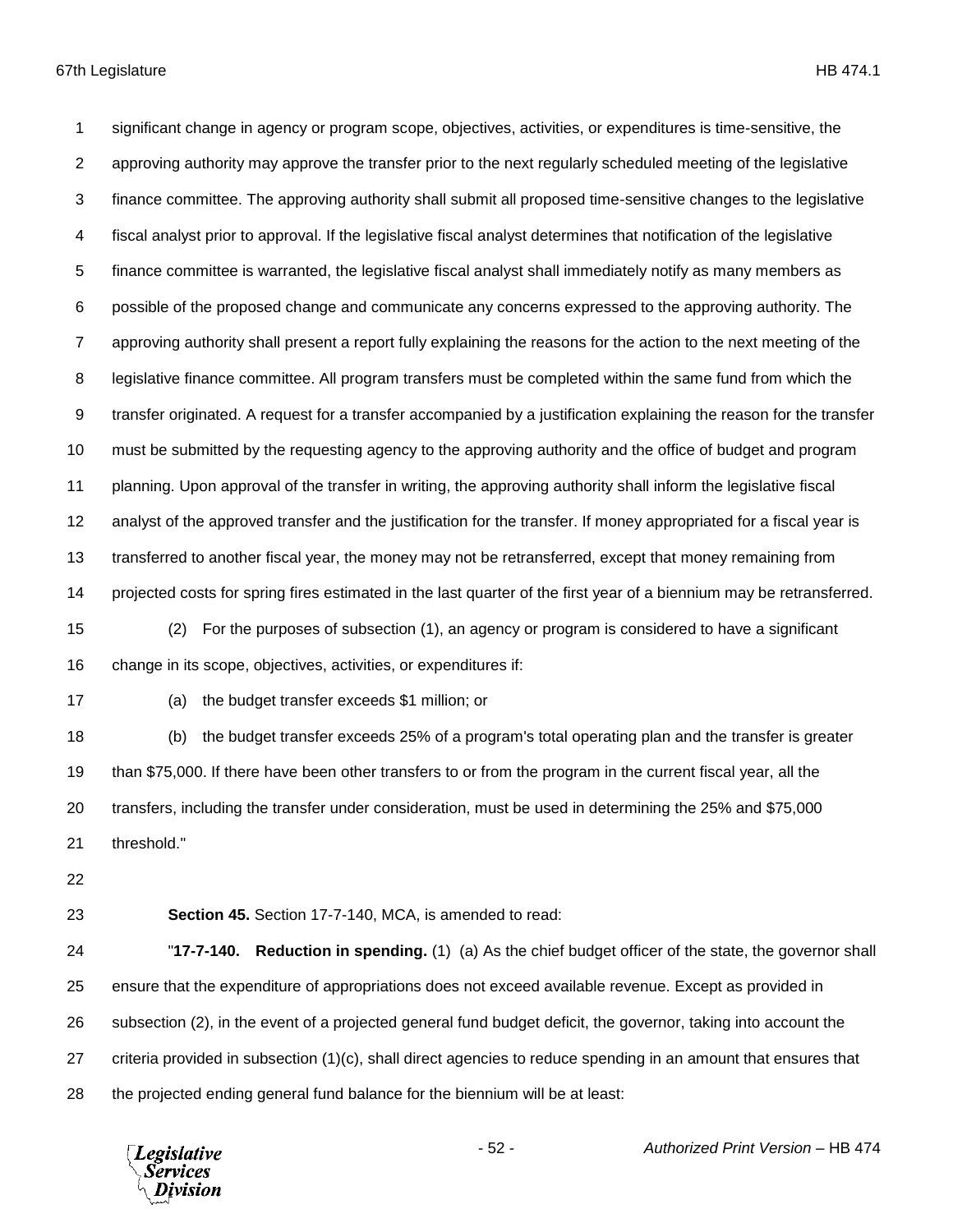(i) 4% of the general fund appropriations for the second fiscal year of the biennium prior to October of the year preceding a legislative session;

 (ii) 3% of the general fund appropriations for the second fiscal year of the biennium in October of the year preceding a legislative session;

 (iii) 2% of the general fund appropriations for the second fiscal year of the biennium in January of the year in which a legislative session is convened; and

 (iv) 1% of the general fund appropriations for the second fiscal year of the biennium in March of the year in which a legislative session is convened.

 (b) An agency may not be required to reduce general fund spending for any program, as defined in each general appropriations act, by more than 10% during a biennium. Starting January 1, 2021, a governor may not reduce total agency spending in the biennium by more than 4% of the second year appropriations for the agency. Departments or agencies headed by elected officials or the board of regents may not be required to reduce general fund spending by a percentage greater than the percentage of general fund spending reductions required for the weighted average of all other executive branch agencies. The legislature may exempt from a reduction an appropriation item within a program or may direct that the appropriation item may not be reduced by more than 10%.

 (c) The governor shall direct agencies to manage their budgets in order to reduce general fund expenditures. Prior to directing agencies to reduce spending as provided in subsection (1)(a), the governor shall direct each agency to analyze the nature of each program that receives a general fund appropriation to determine whether the program is mandatory or permissive and to analyze the impact of the proposed reduction in spending on the purpose of the program. An agency shall submit its analysis to the office of budget and program planning and shall at the same time provide a copy of the analysis to the legislative fiscal analyst. The report must be submitted in an electronic format. The office of budget and program planning shall review each agency's analysis, and the budget director shall submit to the governor a copy of the office of budget and program planning's recommendations for reductions in spending. The budget director shall provide a copy of the recommendations to the legislative fiscal analyst at the time that the recommendations are submitted to the governor and shall provide the legislative fiscal analyst with any proposed changes to the recommendations. The recommendations must be provided in an electronic format. The legislative finance committee shall meet

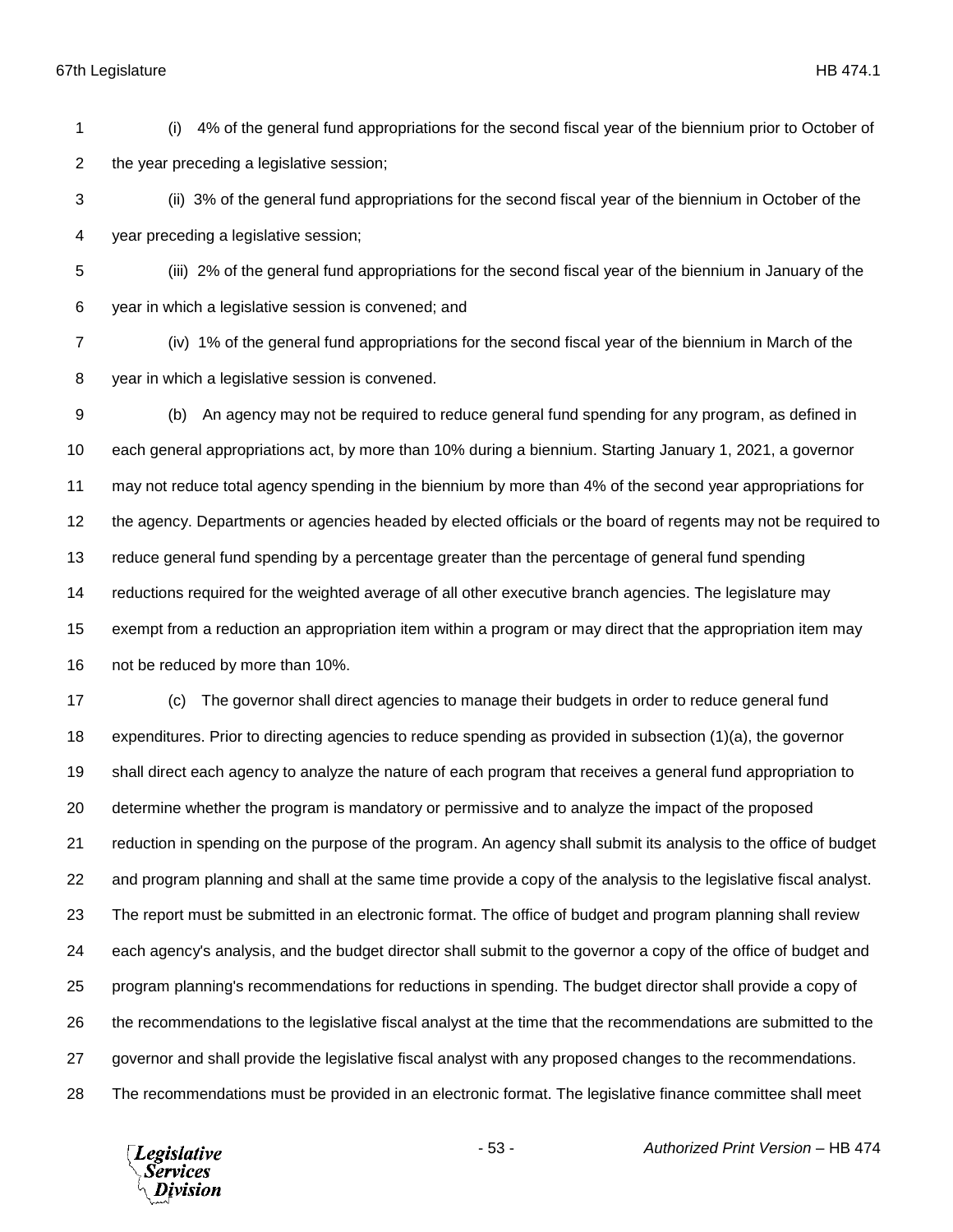| 1              | within 20 days of the date that the proposed changes to the recommendations for reductions in spending are                |
|----------------|---------------------------------------------------------------------------------------------------------------------------|
| $\overline{2}$ | provided to the legislative fiscal analyst. The legislative fiscal analyst shall provide a copy of the legislative fiscal |
| 3              | analyst's review of the proposed reductions in spending to the budget director at least 5 days before the                 |
| 4              | meeting of the legislative finance committee. The committee may make recommendations concerning the                       |
| 5              | proposed reductions in spending. The governor shall consider each agency's analysis and the                               |
| 6              | recommendations of the office of budget and program planning and the legislative finance committee in                     |
| $\overline{7}$ | determining the agency's reduction in spending. Reductions in spending must be designed to have the least                 |
| 8              | adverse impact on the provision of services determined to be most integral to the discharge of the agency's               |
| 9              | statutory responsibilities.                                                                                               |
| 10             | Reductions in spending for the following may not be directed by the governor:<br>(2)                                      |
| 11             | (a)<br>payment of interest and principal on state debt;                                                                   |
| 12             | the legislative branch;<br>(b)                                                                                            |
| 13             | the judicial branch;<br>(c)                                                                                               |
| 14             | the school BASE funding program, including special education;<br>(d)                                                      |
| 15             | salaries of elected officials during their terms of office; and<br>(e)                                                    |
| 16             | the Montana school for the deaf and blind.<br>(f)                                                                         |
| 17             | (a) As used in this section, "projected general fund budget deficit" means an amount, certified by<br>(3)                 |
| 18             | the budget director to the governor, by which the projected ending general fund balance for the biennium is less          |
| 19             | than:                                                                                                                     |
| 20             | (i) 4% of the general fund appropriations for the second fiscal year of the biennium prior to October of                  |
| 21             | the year preceding a legislative session;                                                                                 |
| 22             | (ii) 1.875% in October of the year preceding a legislative session;                                                       |
| 23             | (iii) 1.25% in January of the year in which a legislative session is convened; and                                        |
| 24             | (iv) 0.625% in March of the year in which a legislative session is convened.                                              |
| 25             | In determining the amount of the projected general fund budget deficit, the budget director shall<br>(b)                  |
| 26             | take into account revenue, established levels of appropriation, anticipated supplemental appropriations for               |
| 27             | school equalization aid and the cost of the state's wildland fire suppression activities exceeding the amount             |
| 28             | statutorily appropriated in 10-3-312, and anticipated reversions.                                                         |

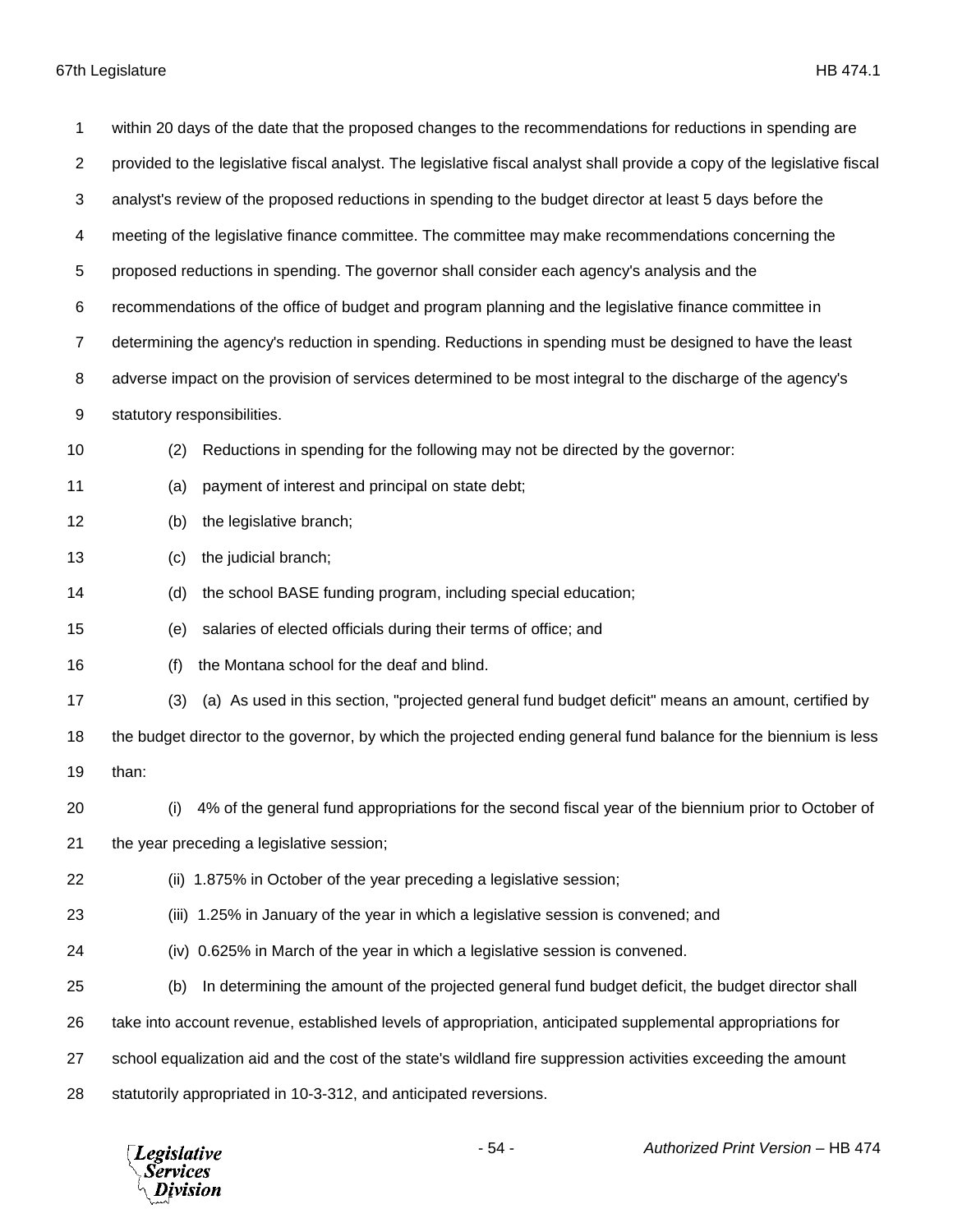| 1              | If the budget director determines that an amount of actual or projected receipts will result in an<br>(4)             |
|----------------|-----------------------------------------------------------------------------------------------------------------------|
| $\overline{2}$ | amount less than the amount projected to be received in the revenue estimate established pursuant to 5-5-227          |
| 3              | by the appropriate standing committee or interim entity established by the legislature in its rules, the budget       |
| 4              | director shall notify the revenue interim committee the appropriate standing committee or interim entity              |
| 5              | established by the legislature in its rules of the estimated amount. Within 20 days of notification, the revenue      |
| 6              | interim committee appropriate standing committee or interim entity established by the legislature in its rules        |
| $\overline{7}$ | shall provide the budget director with any recommendations concerning the amount. The budget director shall           |
| 8              | consider any recommendations of the revenue interim committee appropriate standing committee or interim               |
| 9              | entity established by the legislature in its rules prior to certifying a projected general fund budget deficit to the |
| 10             | governor.                                                                                                             |
| 11             | If the budget director certifies a projected general fund budget deficit, the governor may authorize<br>(5)           |
| 12             | transfers to the general fund from certain accounts as set forth in subsections (6), (7), and (8).                    |
| 13             | Before January 1, 2021, the governor may authorize transfers from the budget stabilization<br>(6)                     |
| 14             | reserve fund prior to making reductions in spending. A transfer under this subsection may not cause the fund          |
| 15             | balance of the budget stabilization reserve fund to be less than 1% of all general fund appropriations in the         |
| 16             | second year of the biennium.                                                                                          |
| 17             | The governor may authorize transfers from the budget stabilization reserve fund provided for in<br>(7)                |
| 18             | 17-7-130. The governor may authorize \$2 of transfers from the fund for each \$1 of reductions in spending.           |
| 19             | If the budget director certifies a projected general fund budget deficit, the governor may authorize<br>(8)           |
| 20             | transfers to the general fund from the fire suppression account established in 76-13-150. The amount of funds         |
| 21             | available for a transfer from this account is up to the sum of the fund balance of the account, plus expected         |
| 22             | current year revenue, minus the sum of 1% of the general fund appropriations for the second fiscal year of the        |
| 23             | biennium, plus estimated expenditures from the account for the fiscal year. The governor may authorize \$1 of         |
| 24             | transfers from the fire suppression account established in 76-13-150 for each \$1 of reductions in spending."         |
| 25             |                                                                                                                       |
| 26             | Section 46. Section 17-7-214, MCA, is amended to read:                                                                |
| 27             | (Temporary) High-performance program for operations and maintenance of existing<br>"17-7-214.                         |
| 28             | buildings. (1) The department of administration, in collaboration with the Montana university system and other        |

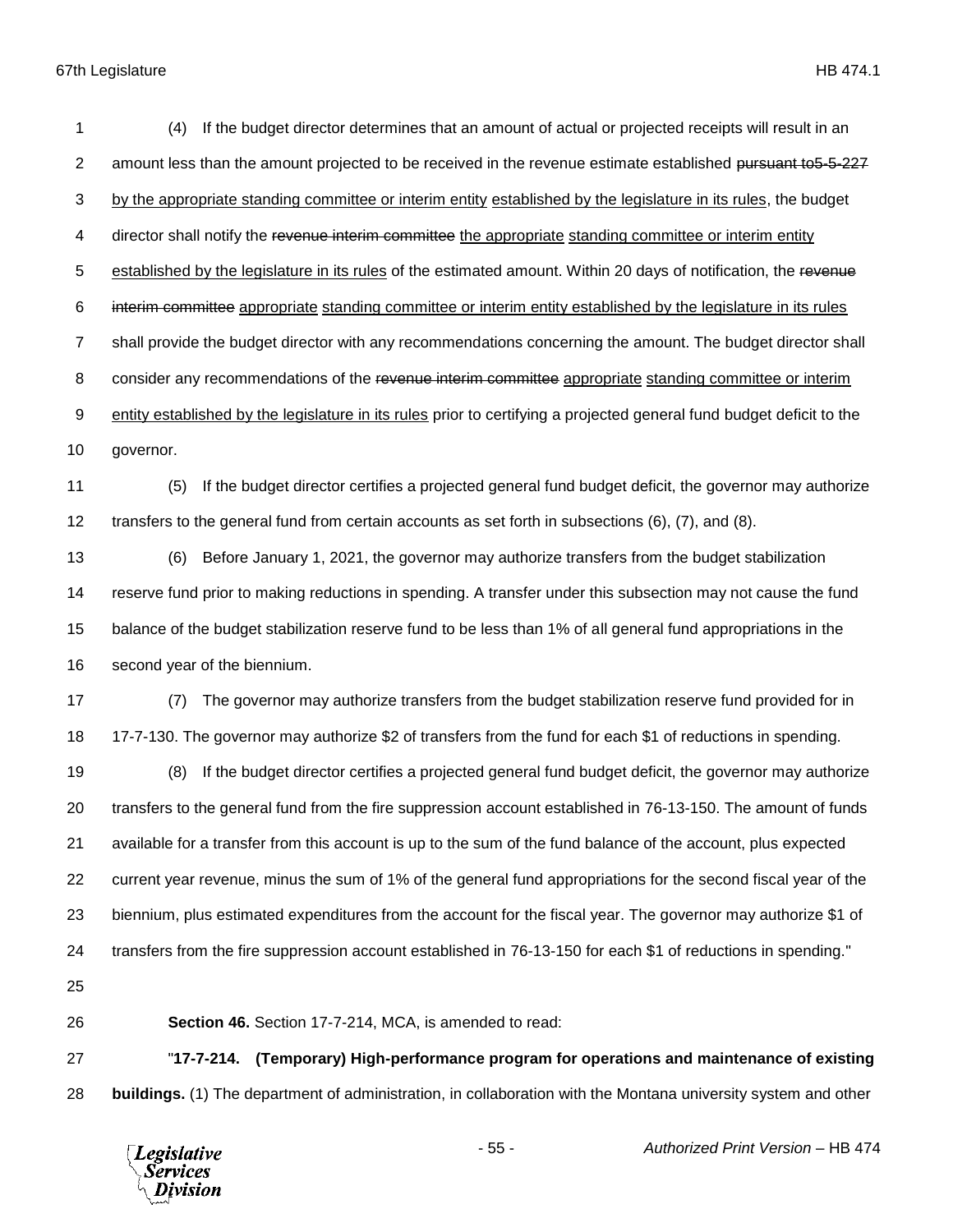| 1  | state agencies, shall develop a voluntary high-performance building program for the operation and maintenance  |
|----|----------------------------------------------------------------------------------------------------------------|
| 2  | of existing buildings. In developing this program, the department of administration shall consider:            |
| 3  | integrated design principles to optimize energy performance, enhance indoor environmental<br>(a)               |
| 4  | quality, and conserve natural resources;                                                                       |
| 5  | cost-effectiveness, including productivity, deferred maintenance, and operational considerations;<br>(b)       |
| 6  | and                                                                                                            |
| 7  | building functionality, durability, and maintenance.<br>(c)                                                    |
| 8  | When economically justified, state agencies may elect to improve the cost-effectiveness of<br>(2)              |
| 9  | existing buildings by participating in the high-performance program for operations and maintenance of existing |
| 10 | buildings established by the department of administration under this section.                                  |
| 11 | Prior to September 1 of each even-numbered year, the department of administration, in<br>(3)                   |
| 12 | collaboration with the Montana university system, shall update-report to the energy and telecommunications     |
| 13 | interim committee legislature in accordance with 5-11-210 on the high-performance building program             |
| 14 | established in subsection (1). The report must include an overview of the state agencies and educational units |
| 15 | participating in the program and an estimate of savings or actual savings in operations and maintenance        |
| 16 | resulting from participation in the program. (Terminates June 30, 2029--sec. 1, Ch. 408, L. 2019.)"            |
| 17 |                                                                                                                |
| 18 | Section 47. Section 17-7-222, MCA, is amended to read:                                                         |
| 19 | Minimum funding for major repair -- restriction of capital developments -- transfer to<br>"17-7-222.           |
| 20 | satisfy minimum as present law base. (1) The minimum level of funding for major repair projects is 0.6% of     |
| 21 | the replacement cost of existing long-range building program-eligible buildings for each fiscal year.          |
| 22 | The legislature may not fund the design or construction of any new capital development projects,<br>(2)        |
| 23 | except to complete the funding of projects for which partial funding has been previously provided, until the   |
| 24 | legislature has estimated and appropriated the amount referred to in subsection (1) to fund major repair       |
| 25 | projects for long-range building program-eligible buildings from the account established in 17-7-221 for each  |
| 26 | fiscal year.                                                                                                   |
| 27 | Sources for funding the amount referred to in subsection (1) are:<br>(3)                                       |
| 28 | revenue allocations into the account established in 17-7-221 of cigarette tax revenue allocated<br>(a)         |
|    |                                                                                                                |

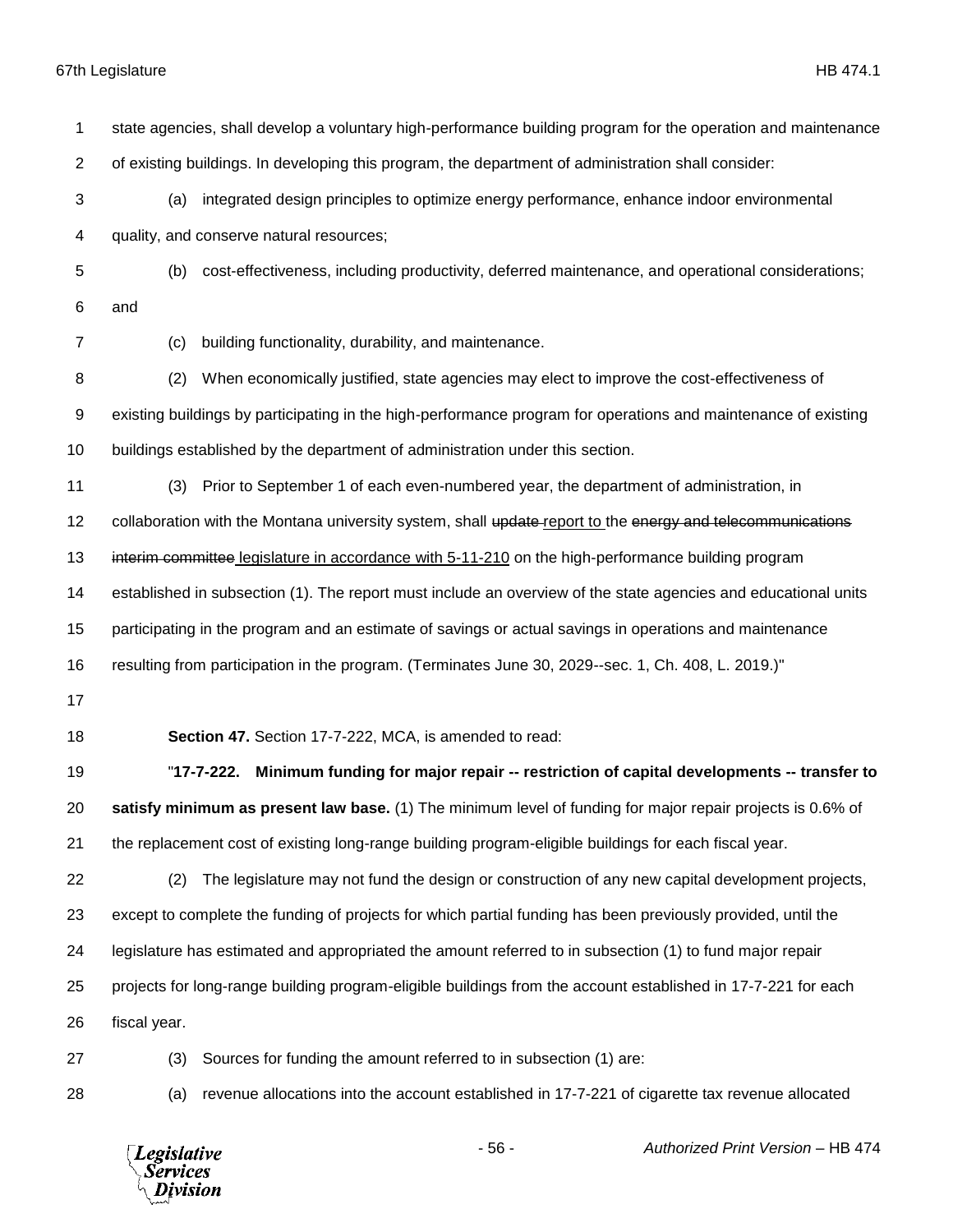| 1              | pursuant to 16-11-119 and coal severance taxes allocated pursuant to 15-35-108, as projected in the official        |
|----------------|---------------------------------------------------------------------------------------------------------------------|
| $\overline{2}$ | revenue estimate provided in 5-5-227 by the appropriate standing committee or interim entity established by the     |
| 3              | legislature in its rules; and                                                                                       |
| 4              | an appropriated transfer into the account from the general fund in the general appropriations act.<br>(b)           |
| 5              | The appropriated transfer in subsection (3)(b) to the account established in 17-7-221 to fund major<br>(4)          |
| 6              | repair projects is part of the present law base for purposes of Title 17, chapter 7, part 1, and must be sufficient |
| $\overline{7}$ | to fund the amount referred to in subsection (1) when added to the account's revenue allocations in subsection      |
| 8              | $(3)(a)$ ."                                                                                                         |
| 9              |                                                                                                                     |
| 10             | Section 48. Section 17-8-416, MCA, is amended to read:                                                              |
| 11             | Reporting. Beginning February 15, 2014, and by February 15 of each Each year, the<br>"17-8-416.                     |
| 12             | attorney general shall submit to the law and justice interim committee the legislature in accordance with 5-11-     |
| 13             | 210 a report containing the following information:                                                                  |
| 14             | the number of cases filed under the Montana False Claims Act, Title 17, chapter 8, part 4, that<br>(1)              |
| 15             | were pending in the state during the previous calendar year;                                                        |
| 16             | the number of cases filed under the Montana False Claims Act that were settled during the<br>(2)                    |
| 17             | previous calendar year;                                                                                             |
| 18             | the number of cases filed under the Montana False Claims Act in which judgment was entered<br>(3)                   |
| 19             | during the previous calendar year;                                                                                  |
| 20             | (4) the total proceeds paid to the state and the total proceeds paid to the qui tam plaintiffs in cases             |
| 21             | filed under the Montana False Claims Act during the previous calendar year; and                                     |
| 22             | the number of qui tam cases pending in other jurisdictions involving the state in the previous<br>(5)               |
| 23             | calendar year."                                                                                                     |
| 24             |                                                                                                                     |
| 25             | Section 49. Section 19-2-405, MCA, is amended to read:                                                              |
| 26             | Employment of actuary -- annual investigation and valuation. (1) The board shall<br>"19-2-405.                      |
| 27             | retain a competent actuary who is an enrolled member of the American academy of actuaries and who is                |
| 28             | familiar with public systems of pensions. The actuary is the technical adviser of the board on matters regarding    |
|                |                                                                                                                     |

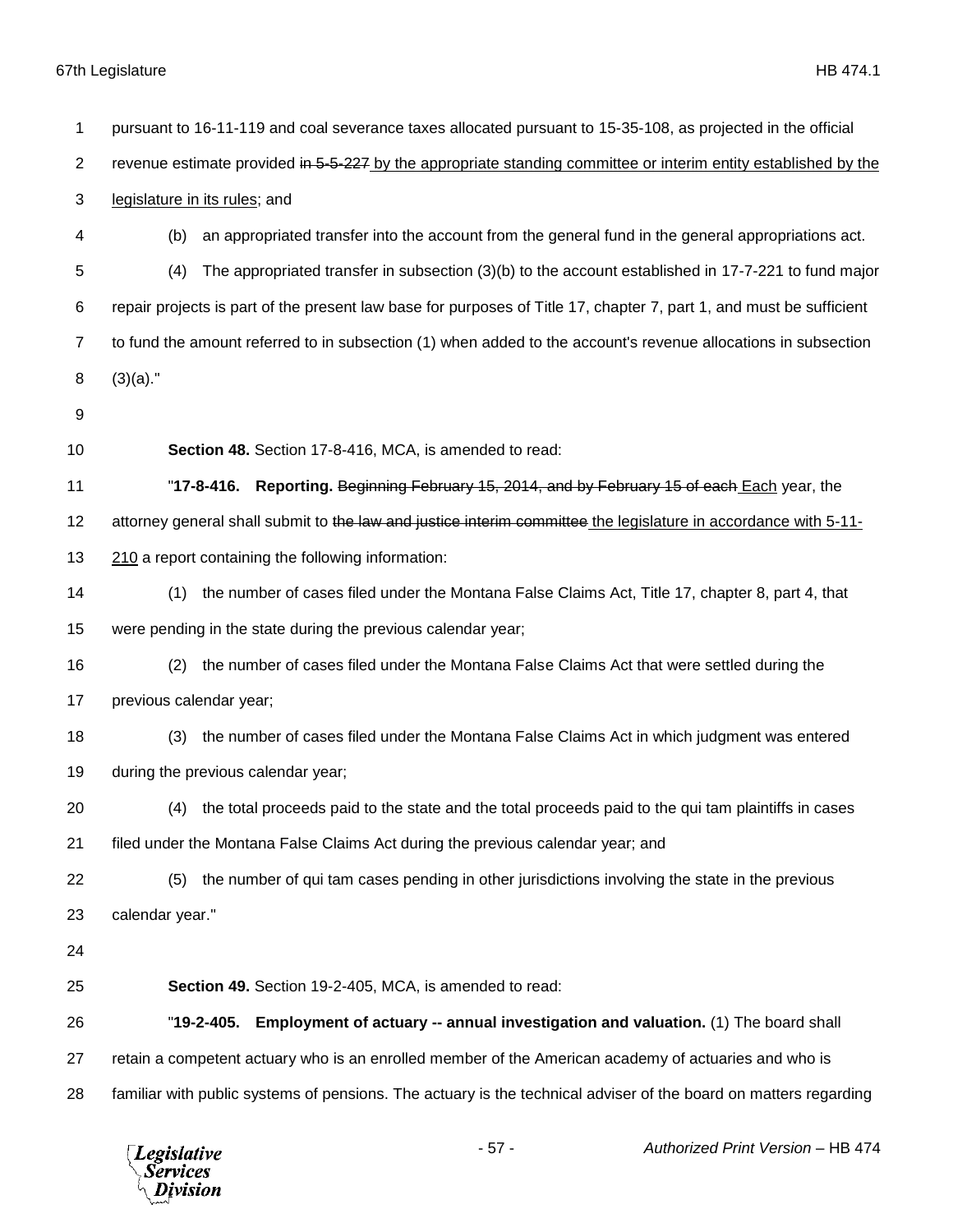the operation of the retirement systems.

 (2) The board shall require the actuary to make and report on an annual actuarial investigation into the suitability of the actuarial tables used by the retirement systems and an actuarial valuation of the assets and liabilities of each defined benefit plan that is a part of the retirement systems.

- (3) The normal cost contribution rate, which is funded by required employee contributions and a portion of the required employer contributions to each defined benefit retirement plan, must be calculated as the level percentage of members' salaries that will actuarially fund benefits payable under a retirement plan as those benefits accrue in the future.
- (4) (a) The unfunded liability contribution rate, which is entirely funded by a portion of the required employer contributions to the retirement plan, must be calculated as the level percentage of current and future defined benefit plan members' salaries that will amortize the unfunded actuarial liabilities of the retirement plan over a reasonable period of time, not to exceed 30 years, as determined by the board.
- (b) In determining the amortization period under subsection (4)(a) for the public employees' retirement system's defined benefit plan, the actuary shall take into account the plan choice rate contributions to be made to the defined benefit plan pursuant to 19-3-2117 and 19-21-214.
- (5) The board shall require the actuary to conduct and report on a periodic actuarial investigation into the actuarial experience of the retirement systems and plans.
- (6) The board may require the actuary to conduct any valuation necessary to administer the retirement systems and the plans subject to this chapter.
- (7) The board shall provide copies of the reports required pursuant to subsections (2) and (5) to the

21 state administration and veterans' affairs interim committee and to the legislature pursuant to legislature in accordance with 5-11-210.

- (8) The board shall require the actuary to prepare for each employer participating in a retirement
- system the disclosures or the information required to be included in the disclosures as required by law and by
- the governmental accounting standards board or its generally recognized successor."
- 

**Section 50.** Section 19-3-117, MCA, is amended to read:

"**19-3-117. Board report required.** As soon as possible after the completion of each annual actuarial

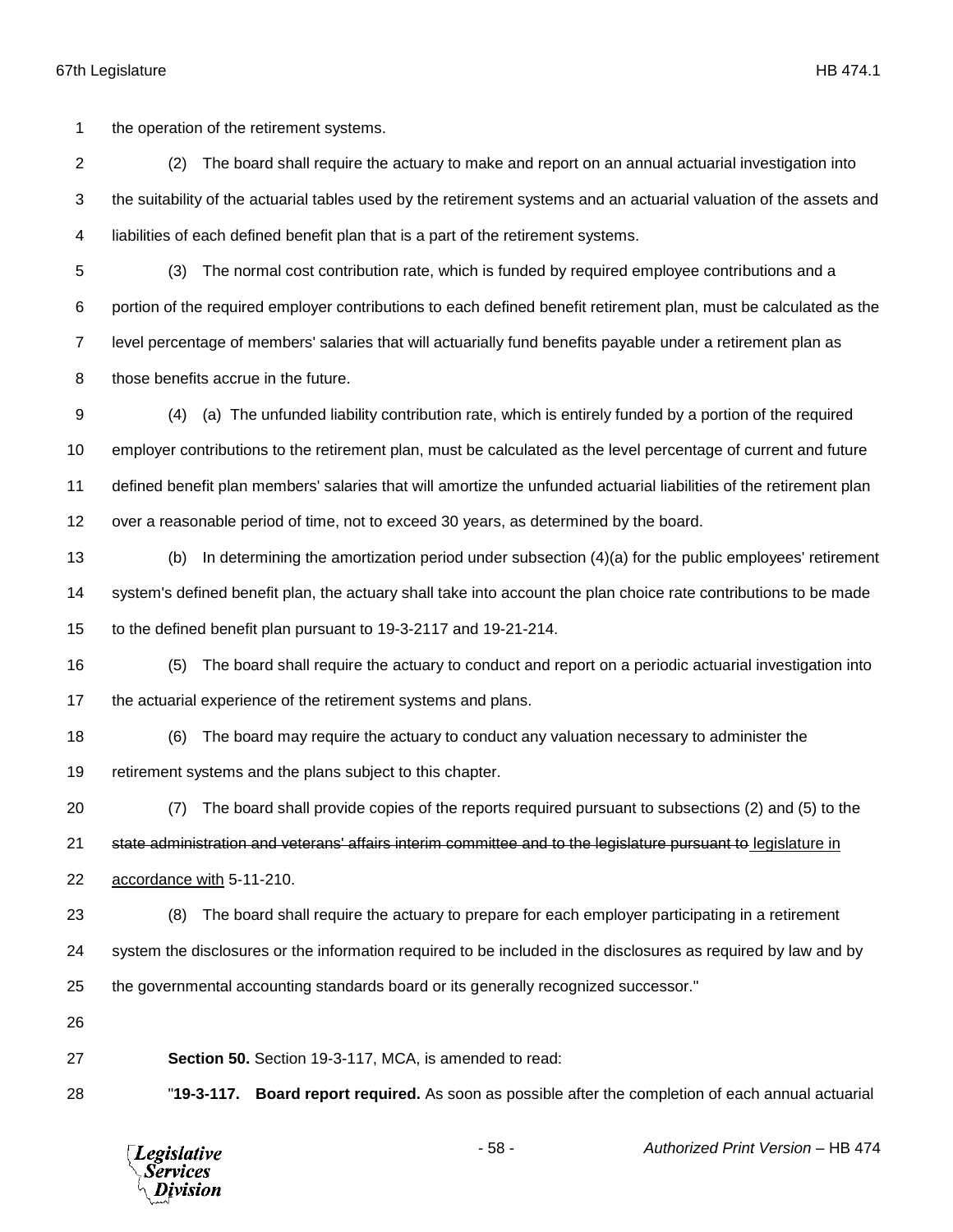| 1              | valuation for the public employees' retirement system, the board shall have its actuary present a detailed        |
|----------------|-------------------------------------------------------------------------------------------------------------------|
| $\overline{c}$ | actuarial report to the legislative finance committee provided for in 5-12-201 and the state administration and   |
| 3              | veterans' affairs interim committee provided for in 5-5-228 legislature in accordance with 5-11-210. The          |
| 4              | actuarial report must provide a trend analysis of the system's progress toward 100% funding."                     |
| 5              |                                                                                                                   |
| 6              | Section 51. Section 19-20-201, MCA, is amended to read:                                                           |
| $\overline{7}$ | "19-20-201. Administration by retirement board -- jurisdiction and venue for judicial review. $(1)$               |
| 8              | The retirement board shall administer and operate the retirement system within the limitations prescribed by      |
| 9              | this chapter, and it is the duty of the retirement board to:                                                      |
| 10             | establish rules necessary for the proper administration and operation of the retirement system;<br>(a)            |
| 11             | approve or disapprove all expenditures necessary for the proper operation of the retirement<br>(b)                |
| 12             | system;                                                                                                           |
| 13             | keep a record of all its proceedings, which must be open to public inspection;<br>(c)                             |
| 14             | submit a report to the office of budget and program planning detailing the fiscal transactions for<br>(d)         |
| 15             | the 2 fiscal years immediately preceding the report due date, the amount of the accumulated cash and              |
| 16             | securities of the retirement system, and the last fiscal year balance sheet showing the assets and liabilities of |
| 17             | the retirement system;                                                                                            |
| 18             | keep in convenient form the data that is necessary for actuarial valuation of the various funds of<br>(e)         |
| 19             | the retirement system and for checking the experience of the retirement system;                                   |
| 20             | (f) prepare an annual valuation of the assets and liabilities of the retirement system that includes an           |
| 21             | analysis of how market performance is affecting the actuarial funding of the retirement system;                   |
| 22             | require the board's actuary to conduct and report on a periodic actuarial investigation into the<br>(g)           |
| 23             | actuarial experience of the retirement system;                                                                    |
| 24             | prescribe a form for membership application that will provide adequate and necessary information<br>(h)           |
| 25             | for the proper operation of the retirement system;                                                                |
| 26             | annually determine the rate of regular interest as prescribed in 19-20-501;<br>(i)                                |
| 27             | establish and maintain the funds of the retirement system in accordance with the provisions of part<br>(i)        |
| 28             | 6 of this chapter; and                                                                                            |
|                |                                                                                                                   |

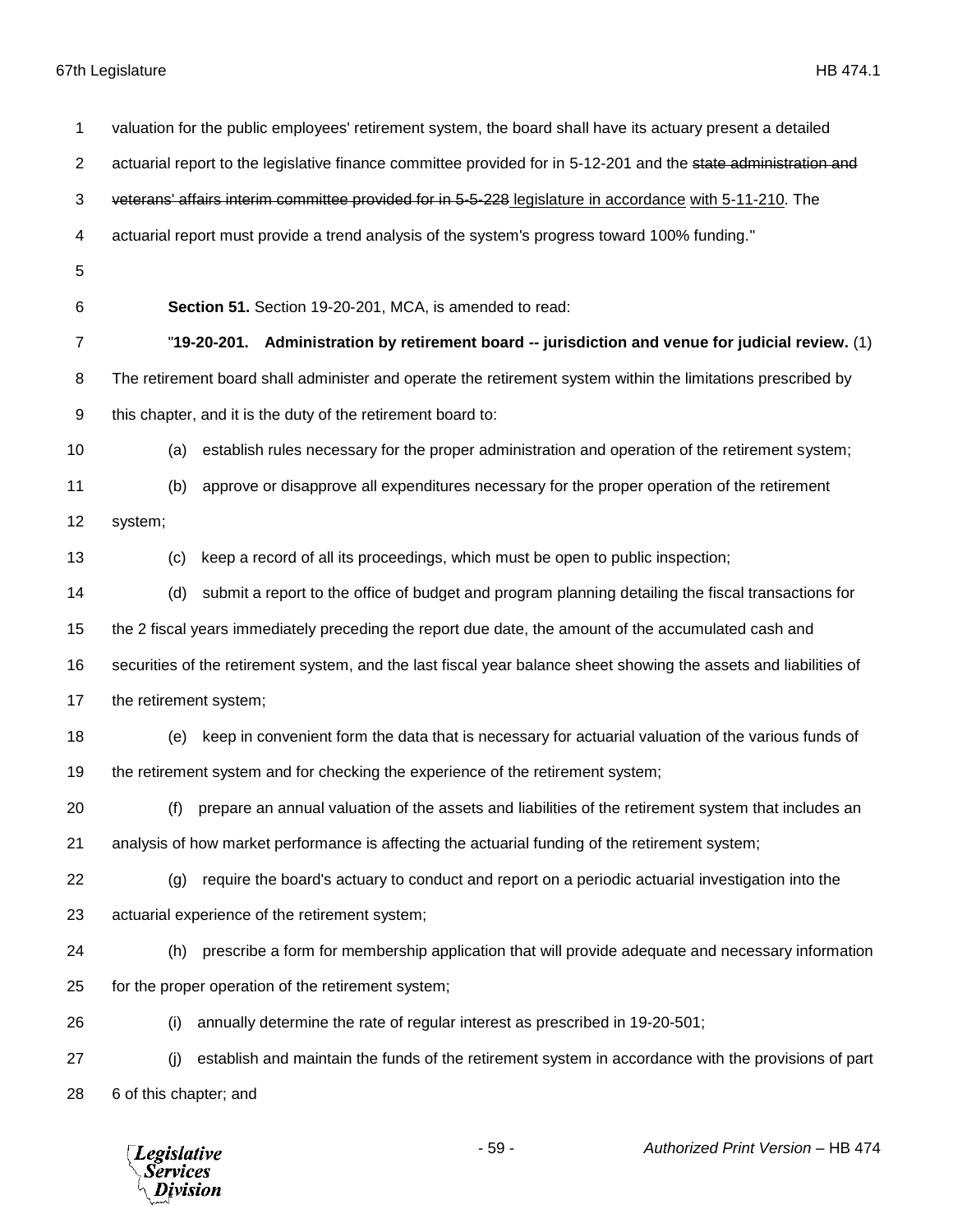| 1              | perform other duties and functions as are required to properly administer and operate the<br>(k)                 |
|----------------|------------------------------------------------------------------------------------------------------------------|
| $\overline{2}$ | retirement system.                                                                                               |
| 3              | In discharging its duties, the board, or an authorized representative of the board, may conduct<br>(2)           |
| 4              | hearings, administer oaths and affirmations, take depositions, certify to official acts and records, and issue   |
| 5              | subpoenas to compel the attendance of witnesses and the production of books, papers, correspondence,             |
| 6              | memoranda, and other records. Subpoenas must be issued and enforced pursuant to 2-4-104.                         |
| $\overline{7}$ | The board may send retirement-related material to employers and the campuses of the Montana<br>(3)               |
| 8              | university system for delivery to employees. To facilitate distribution, employers and those campuses shall each |
| 9              | provide the board with a point of contact who is responsible for distribution of the material provided by the    |
| 10             | board.                                                                                                           |
| 11             | The board shall make available to the state administration and veterans' affairs interim committee<br>(4)        |
| 12             | and to the legislature pursuant to legislature in accordance with 5-11-210 copies of the annual actuarial        |
| 13             | valuation and reports required pursuant to subsections $(1)(d)$ , $(1)(f)$ , and $(1)(g)$ .                      |
| 14             | Jurisdiction and venue for judicial review of the board's final administrative decisions is the first<br>(5)     |
| 15             | judicial district, Lewis and Clark County, unless otherwise stipulated by the parties."                          |
| 16             |                                                                                                                  |
| 17             | Section 52. Section 19-20-216, MCA, is amended to read:                                                          |
| 18             | "19-20-216. Board to make special report. As soon as possible after the completion of each annual                |
| 19             | actuarial valuation for the teachers' retirement system, the board shall have its actuary present a detailed     |
| 20             | actuarial report to the legislative finance committee provided for in 5-12-201 and the state administration and  |
| 21             | veterans' affairs interim committee provided for in 5-5-228 legislature in accordance with 5-11-210. The         |
| 22             | actuarial report must provide a trend analysis of the system's actual and projected progress toward 100%         |
| 23             | funding."                                                                                                        |
| 24             |                                                                                                                  |
| 25             | Section 53. Section 19-20-732, MCA, is amended to read:                                                          |
| 26             | (Temporary) Reemployment of certain retired teachers, specialists, and<br>"19-20-732.                            |
| 27             | administrators -- procedure -- definitions. (1) Subject to the provisions of this section:                       |
| 28             | a teacher, specialist, or administrator who has been receiving a retirement allowance for no less<br>(a)         |
|                | Authorized Print Version - HB 474<br>$-60-$<br><b>Legislative</b><br><b>Services</b><br>Division                 |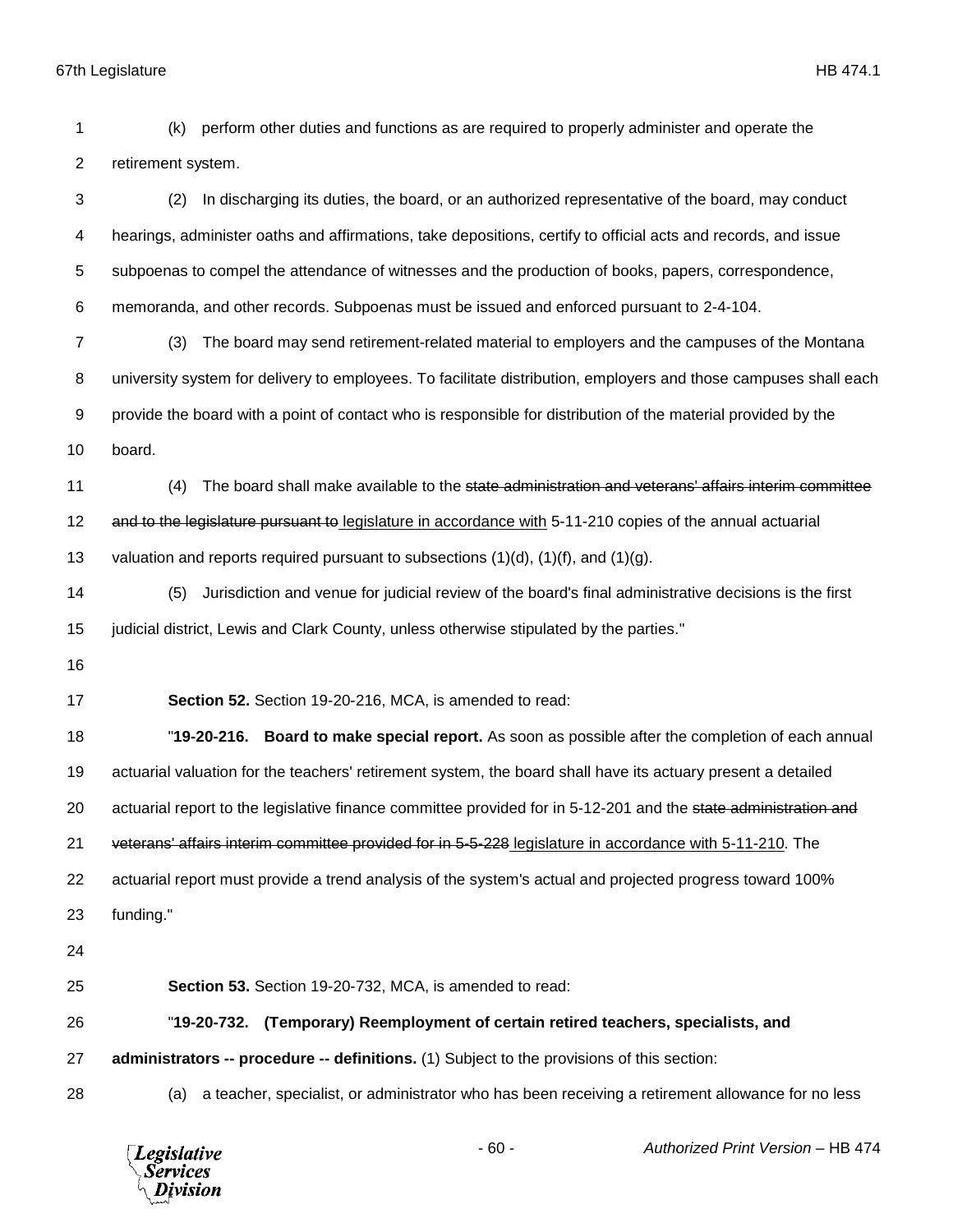than 2 months, except a disability retirement allowance pursuant to part 9 of this chapter, may be employed on a full-time basis by an employer for a maximum of 3 years during the lifetime of the retired member without the loss or interruption of any payments or retirement benefits if:

(i) the retired member completed 27 or more years of creditable service prior to retirement;

(ii) the retired member holds a valid certificate pursuant to the provisions of 20-4-106; and

 (iii) each year, prior to employing a retired member, the employer certifies to the office of public instruction and to the retirement board that after having advertised the position for that year the employer has been unable to fill the position because the employer either has received no qualified applications or has not received an acceptance of an offer of employment made to a nonretired teacher, specialist, or administrator. The office of public instruction shall verify that the employer has advertised the position as required under this subsection (1)(a)(iii).

 (b) the employer certification required by this section must include the retired member's name and social security number and a copy of the proposed contract of employment for the retired member;

 (c) upon receipt of the employer's certification and of the proposed contract of employment, the retirement board shall verify whether the retired member meets the requirements of subsection (1)(a)(i) and shall notify the employer and the retired member of its findings;

(d) a retired member reemployed under this section is ineligible for active membership under 19-20-

302 and is ineligible to receive service credit under any retirement system identified in Title 19; and

(e) by September 15 of each even-numbered year, the retirement board shall report to the education

interim committee and the state administration and veterans' affairs interim committee, as provided in

legislature in accordance with 5-11-210, regarding the implementation of and results arising from this section.

 (2) An employer employing a retired member pursuant to this section shall contribute monthly to the retirement system an amount equal to the sum of the contribution rates required by 19-20-602, 19-20-604, 19- 20-605, 19-20-607, 19-20-608, and 19-20-609.

 (3) A retired member reemployed pursuant to this section is exempt from the earnings and employment limits provided in 19-20-731.

 (4) If reemployed in a position covered by a collective bargaining agreement pursuant to Title 39, chapter 31, the retired member is subject to all the terms and conditions of the agreement and is entitled to all

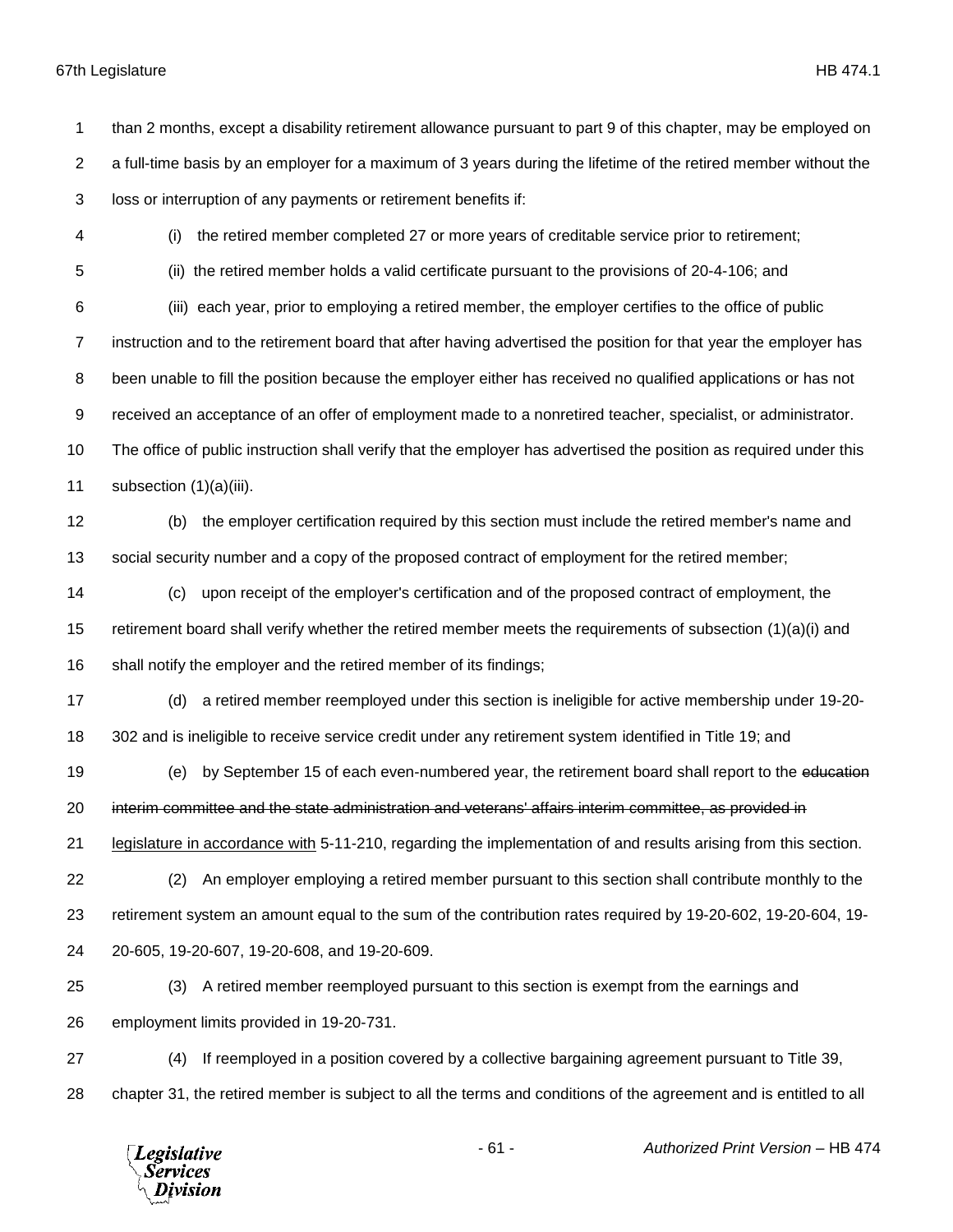| 1              | the benefits and protections of the agreement.                                                                   |
|----------------|------------------------------------------------------------------------------------------------------------------|
| $\overline{2}$ | The board may adopt rules to implement this section.<br>(5)                                                      |
| 3              | As used in this section, the following definitions apply:<br>(6)                                                 |
| 4              | "Administrator" means a school principal or district administrator other than a superintendent.<br>(a)           |
| 5              | "Employer" means a school district as defined in 20-6-101 and 20-6-701 that employs a retired<br>(b)             |
| 6              | member and is a second-class or third-class elementary district under 20-6-201 or a second-class or third-class  |
| 7              | high school district under 20-6-301.                                                                             |
| 8              | "Year" means all or any part of a school year. (Terminates June 30, 2025--sec. 4, Ch. 307, L.<br>(c)             |
| 9              | 2019.                                                                                                            |
| 10             | 19-20-732.<br>(Effective July 1, 2025) Reemployment of certain retired teachers, specialists, and                |
| 11             | administrators -- procedure -- definitions. (1) Subject to the provisions of this section:                       |
| 12             | a teacher, specialist, or administrator who has been receiving a retirement allowance for no less<br>(a)         |
| 13             | than 2 months, except a disability retirement allowance pursuant to part 9 of this chapter, may be employed on   |
| 14             | a full-time basis by an employer for a maximum of 3 years during the lifetime of the retired member without the  |
| 15             | loss or interruption of any payments or retirement benefits if:                                                  |
| 16             | the retired member completed 30 or more years of creditable service prior to retirement;<br>(i)                  |
| 17             | (ii) the retired member holds a valid certificate pursuant to the provisions of 20-4-106; and                    |
| 18             | (iii) each year, prior to employing a retired member, the employer certifies to the office of public             |
| 19             | instruction and to the retirement board that after having advertised the position for that year the employer has |
| 20             | been unable to fill the position because the employer either has received no qualified applications or has not   |
| 21             | received an acceptance of an offer of employment made to a nonretired teacher, specialist, or administrator;     |
| 22             | the employer certification required by this section must include the retired member's name and<br>(b)            |
| 23             | social security number and a copy of the proposed contract of employment for the retired member;                 |
| 24             | upon receipt of the employer's certification and of the proposed contract of employment, the<br>(c)              |
| 25             | retirement board shall verify whether the retired member meets the requirements of subsection (1)(a)(i) and      |
| 26             | shall notify the employer and the retired member of its findings;                                                |
| 27             | a retired member reemployed under this section is ineligible for active membership under 19-20-<br>(d)           |
| 28             | 302 and is ineligible to receive service credit under any retirement system identified in Title 19; and          |
|                |                                                                                                                  |

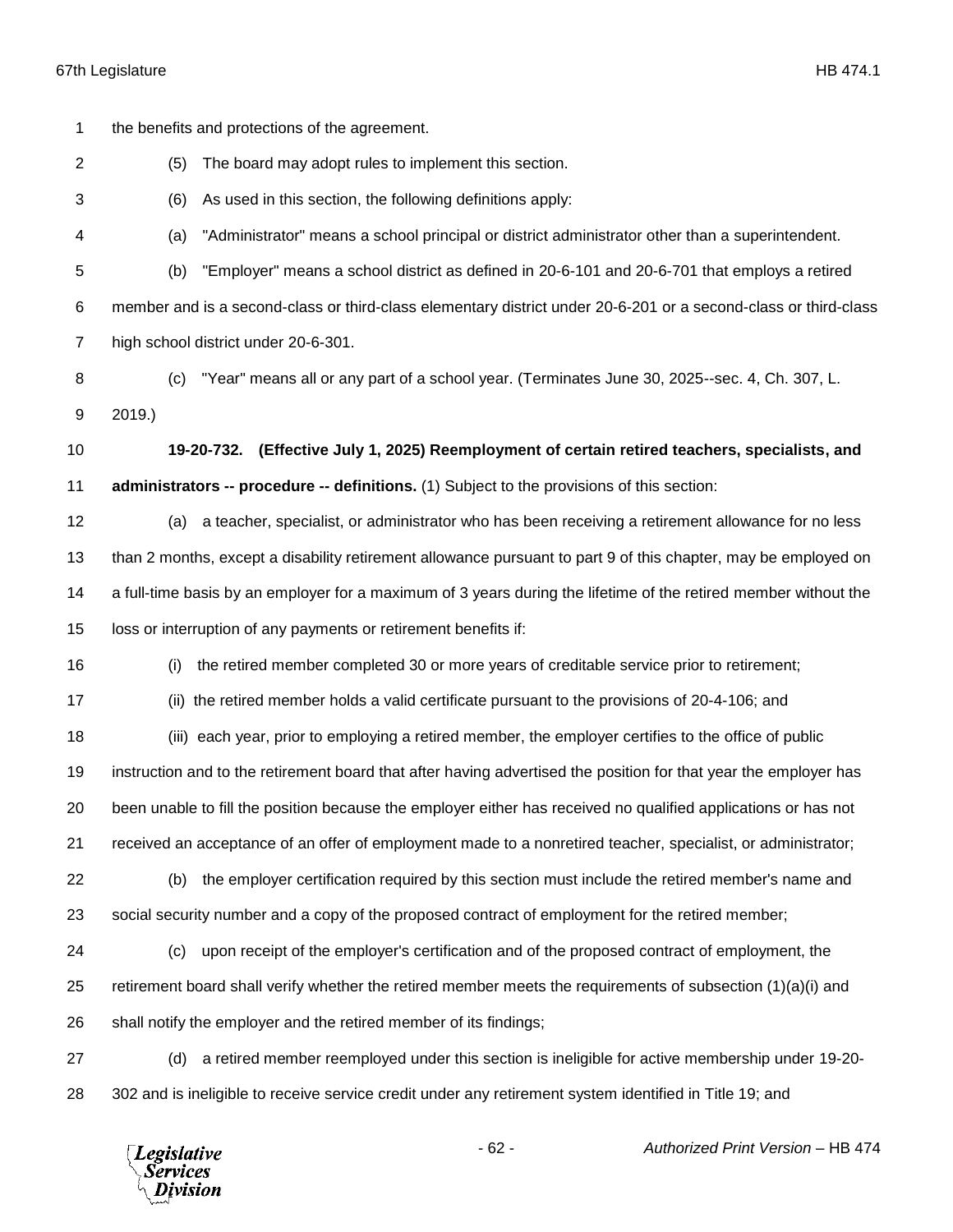| 1  | the retirement board shall report to the appropriate committee each legislative session regarding<br>(e)              |
|----|-----------------------------------------------------------------------------------------------------------------------|
| 2  | the implementation of and results arising from this section.                                                          |
| 3  | An employer employing a retired member pursuant to this section shall contribute monthly to the<br>(2)                |
| 4  | retirement system an amount equal to the sum of the contribution rates required by 19-20-602, 19-20-604, 19-          |
| 5  | 20-605, 19-20-607, 19-20-608, and 19-20-609.                                                                          |
| 6  | A retired member reemployed pursuant to this section is exempt from the earnings and<br>(3)                           |
| 7  | employment limits provided in 19-20-731.                                                                              |
| 8  | If reemployed in a position covered by a collective bargaining agreement pursuant to Title 39,<br>(4)                 |
| 9  | chapter 31, the retired member is subject to all the terms and conditions of the agreement and is entitled to all     |
| 10 | the benefits and protections of the agreement.                                                                        |
| 11 | The board may adopt rules to implement this section.<br>(5)                                                           |
| 12 | As used in this section, the following definitions apply:<br>(6)                                                      |
| 13 | "Employer" means a school district as defined in 20-6-101 and 20-6-701.<br>(a)                                        |
| 14 | "Year" means all or any part of a school year."<br>(b)                                                                |
| 15 |                                                                                                                       |
| 16 | Section 54. Section 20-1-231, MCA, is amended to read:                                                                |
| 17 | "20-1-231. Report to legislature. On or before September 15 of even-numbered years,                                   |
| 18 | representatives of the Great Falls school district, the Helena school district, and a member of the military, as      |
| 19 | specified by the adjutant general, shall provide, singly or jointly, a report to the senate president, the speaker of |
| 20 | the house, and the education interim committee legislature in accordance with 5-11-210 regarding the state's          |
| 21 | participation in the compact on educational opportunity for military children established in 20-1-230."               |
| 22 |                                                                                                                       |
| 23 | Section 55. Section 20-7-101, MCA, is amended to read:                                                                |
| 24 | <b>Standards of accreditation.</b> (1) Standards of accreditation for all schools must be<br>"20-7-101.               |
| 25 | adopted by the board of public education upon the recommendations of the superintendent of public instruction.        |
| 26 | The superintendent shall develop recommendations in accordance with subsection (2). The recommendations               |
| 27 | presented to the board must include an economic impact statement, as described in 2-4-405, prepared in                |
| 28 | consultation with the negotiated rulemaking committee under subsection (2).                                           |

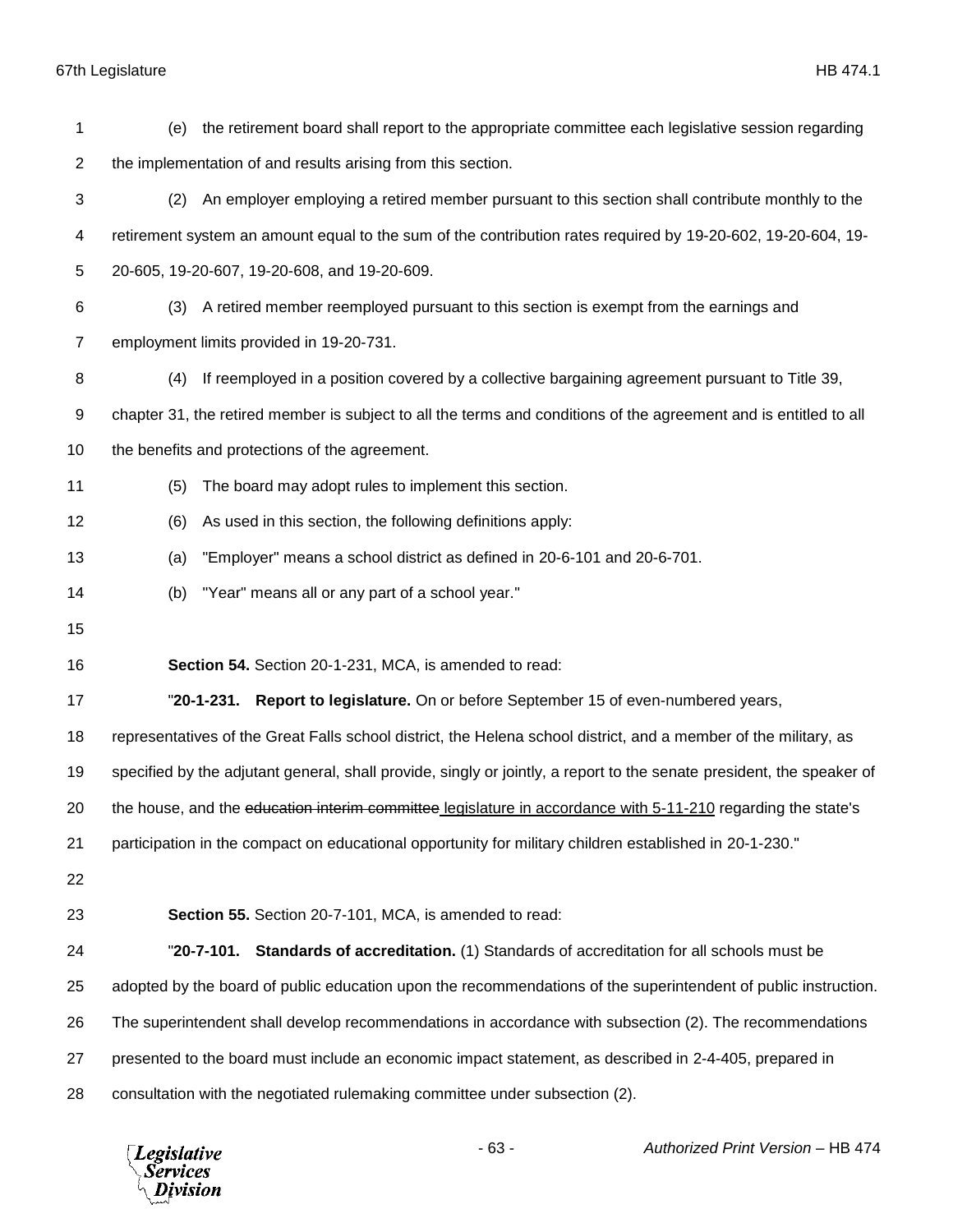| 1              | The accreditation standards recommended by the superintendent of public instruction must be<br>(2)                |
|----------------|-------------------------------------------------------------------------------------------------------------------|
| $\overline{2}$ | developed through the negotiated rulemaking process under Title 2, chapter 5, part 1. The superintendent may      |
| 3              | form a negotiated rulemaking committee for accreditation standards to consider multiple proposals. The            |
| 4              | negotiated rulemaking committee may not exist for longer than 2 years. The committee must represent the           |
| 5              | diverse circumstances of schools of all sizes across the state and must include representatives from the          |
| 6              | following groups:                                                                                                 |
| $\overline{7}$ | school district trustees;<br>(a)                                                                                  |
|                |                                                                                                                   |
| 8              | school administrators;<br>(b)                                                                                     |
| 9              | teachers;<br>(c)                                                                                                  |
| 10             | school business officials;<br>(d)                                                                                 |
| 11             | parents; and<br>(e)                                                                                               |
| 12             | (f)<br>taxpayers.                                                                                                 |
| 13             | Prior to adoption or amendment of any accreditation standard, the board shall submit each<br>(3)                  |
| 14             | proposal, including the economic impact statement required under subsection (1), to the education interim-        |
| 15             | committee appropriate standing committee or interim entity established by the legislature in its rules for review |
| 16             | at least 1 month in advance of a scheduled committee meeting.                                                     |
| 17             | Unless the expenditures by school districts required under the proposal are determined by the<br>(4)              |
| 18             | education interim committee appropriate standing committee or interim entity established by the legislature in    |
| 19             | its rules to be insubstantial expenditures that can be readily absorbed into the budgets of existing district     |
| 20             | programs, the board may not implement the standard until July 1 following the next regular legislative session    |
| 21             | and shall request that the same legislature fund implementation of the proposed standard.                         |
| 22             | Standards for the retention of school records must be as provided in 20-1-212."<br>(5)                            |
| 23             |                                                                                                                   |
| 24             | Section 56. Section 20-7-469, MCA, is amended to read:                                                            |
| 25             | Dyslexia -- definition -- screening -- intervention. (1) This section may be cited as the<br>"20-7-469.           |
| 26             | "Montana Dyslexia Screening and Intervention Act".                                                                |
| 27             | For the purposes of this section, "dyslexia" means a specific learning disability that is neurological<br>(2)     |
| 28             | in origin and characterized by difficulties with accurate or fluent word recognition and by poor spelling and     |

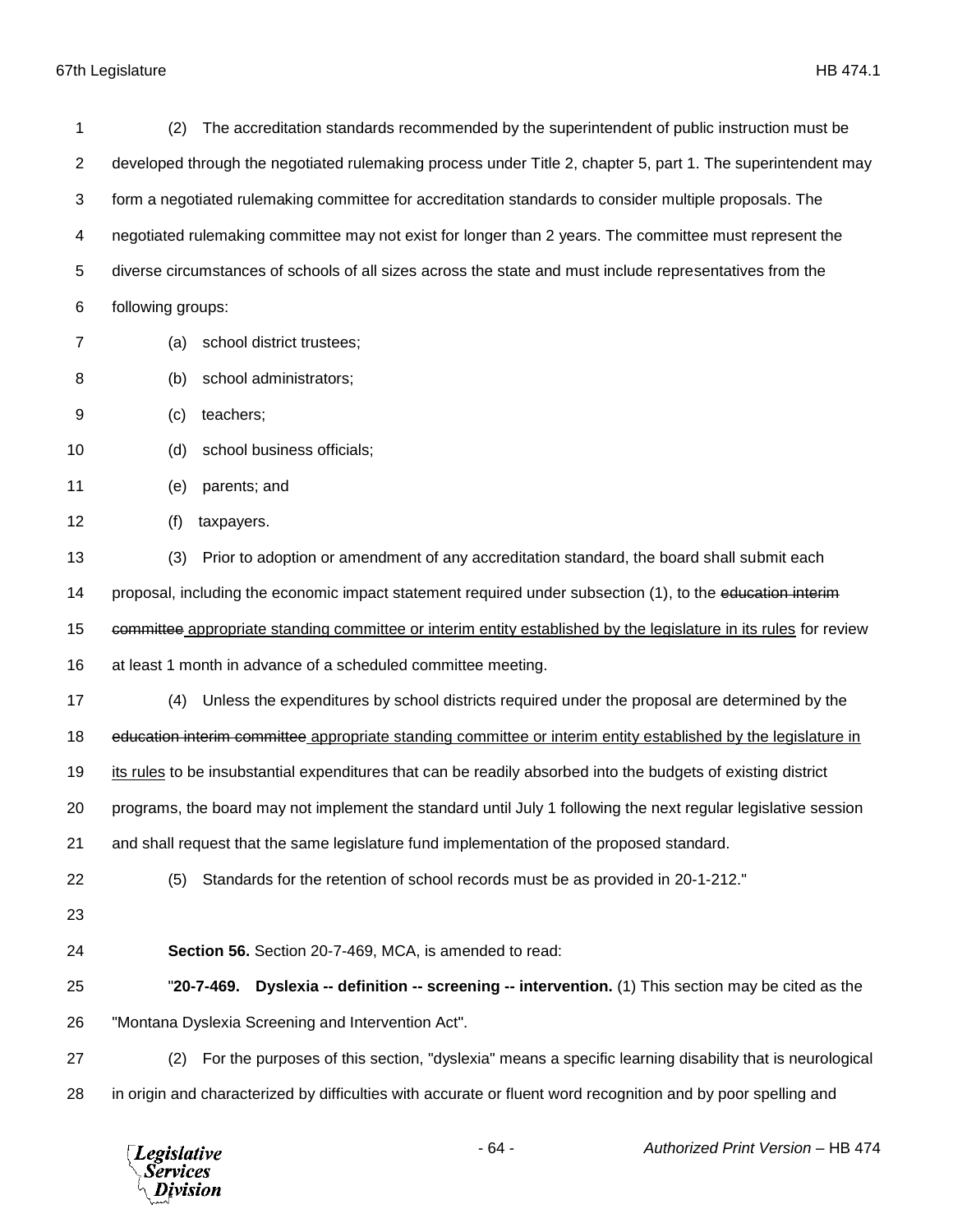decoding abilities. These difficulties typically result from a deficit in the phonological component of language that is often unexpected in relation to other cognitive abilities and the provision of effective classroom instruction. Secondary consequences may include problems in reading comprehension and reduced reading experience that can impede the growth of vocabulary and background knowledge. (3) (a) In alignment with the existing requirements of the Individuals With Disabilities Education Act, rules of the board of public education, and rules of the superintendent of public instruction, school districts shall establish procedures to ensure that all resident children with disabilities, including specific learning disabilities resulting from dyslexia, are identified and evaluated for special education and related services as early as possible. (b) To support the goal of the people of Montana to develop the full educational potential of each person, articulated in Article X, section 1(1), of the Montana constitution, and to ensure early identification and intervention for students with dyslexia, a school district shall utilize a screening instrument aimed at identifying students at risk of not meeting grade-level reading benchmarks. The screening instrument must: (i) be administered to: (A) a child in the first year that the child is admitted to a school of the district up to grade 2; and (B) a child who has not been previously screened by the district and who fails to meet grade-level reading benchmarks in any grade; (ii) be administered by an individual with an understanding of, and training to identify, signs of dyslexia; and (iii) be designed to assess developmentally appropriate phonological and phonemic awareness skills. (c) If a screening under subsection (3)(b) suggests that a child may have dyslexia or a medical professional diagnoses a child with dyslexia, the child's school district shall take steps to identify the specific needs of the child and implement best practice interventions to address those needs. This process may lead to consideration of the child's qualification as a child with a disability under the Individuals With Disabilities Education Act. (4) The office of public instruction shall: (a) endeavor to raise statewide awareness of dyslexia, as well as the attendant rights of students and parents and the responsibilities of school districts related to dyslexia; and- 65 - *Authorized Print Version* – HB 474 **Legislative** Services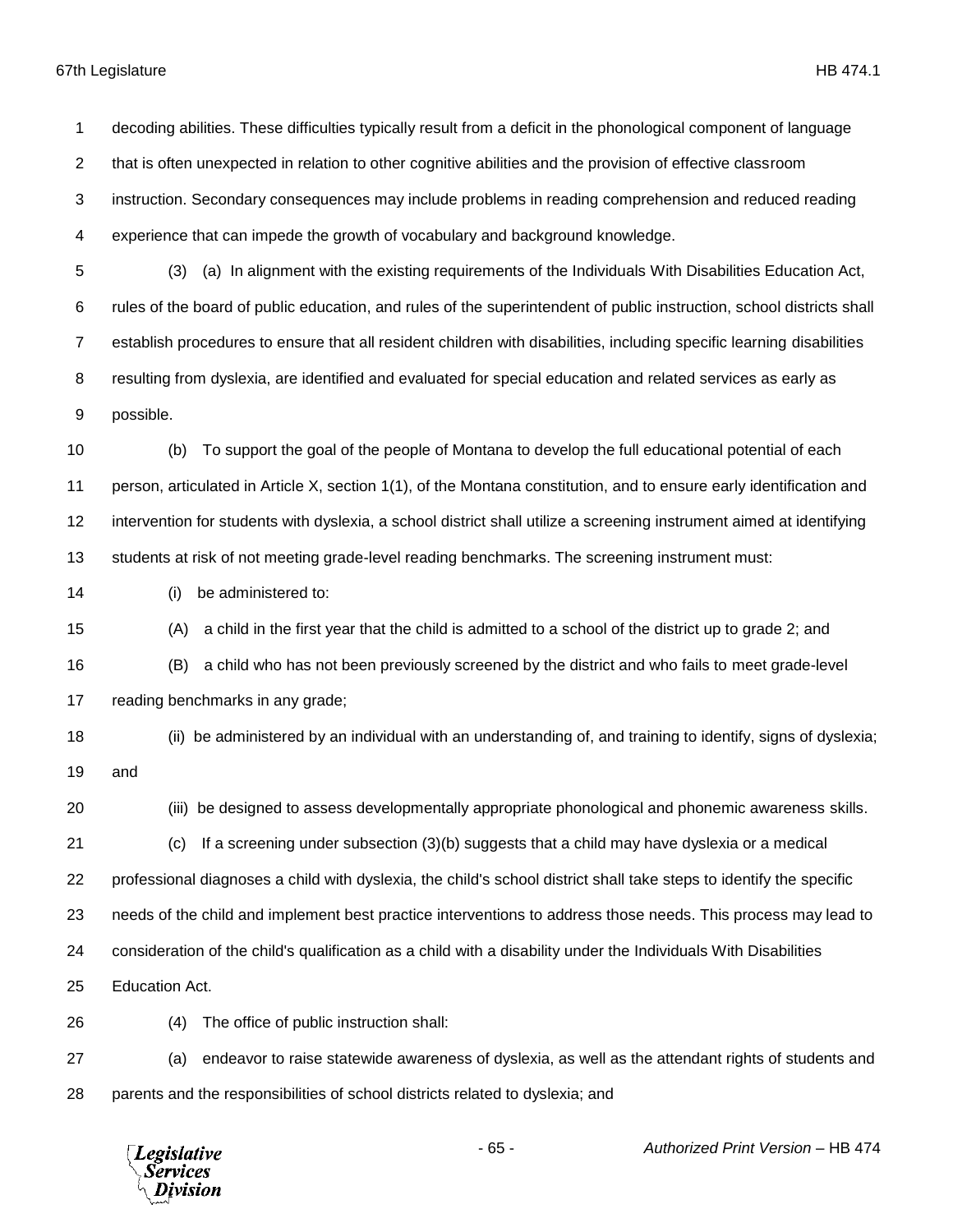| 1  | provide guidance to school districts related to:<br>(b)                                                          |
|----|------------------------------------------------------------------------------------------------------------------|
| 2  | the early identification of students with dyslexia, including best practices for universal, valid, and<br>(i)    |
| 3  | reliable screening methods and other assessments in support of the requirements of subsection (3)(b) that:       |
| 4  | (A)<br>have minimal or no cost to a district; and                                                                |
| 5  | (B)<br>are able to be integrated with a district's existing reading programs;                                    |
| 6  | (ii) best practice interventions to support students with dyslexia as early as possible, including               |
| 7  | interventions for those students with dyslexia evaluated as requiring special education and those students with  |
| 8  | dyslexia evaluated as not requiring special education; and                                                       |
| 9  | (iii) best practices for collaborating with and supporting parents of students with dyslexia.                    |
| 10 | The legislature urges all entities within the state with authority over, or a role to play in, teacher<br>(5)    |
| 11 | preparation and professional development to ensure that teachers and other school personnel, especially those    |
| 12 | in the early grades, are well prepared to identify and serve students with dyslexia.                             |
| 13 | No later than September 15, 2020, the office of public instruction and the board of public<br>(6)                |
| 14 | education shall report to the education interim committee legislature in accordance with 5-11-210 on progress    |
| 15 | made in addressing dyslexia pursuant to this act."                                                               |
| 16 |                                                                                                                  |
| 17 | Section 57. Section 20-7-1506, MCA, is amended to read:                                                          |
| 18 | "20-7-1506. Incentives for creation of advanced opportunity programs. (1) A district that satisfies              |
| 19 | the conditions of subsection (2) and is qualified by the board of public education pursuant to subsection (3) is |
| 20 | eligible for the funding and flexibilities in subsections (4) and (5).                                           |
| 21 | (a) To qualify for the funding and flexibilities in subsections (4) and (5), the board of trustees of a<br>(2)   |
| 22 | district shall submit an application that has been approved by motion of the board and signed by the presiding   |
| 23 | officer to the board of public education for approval of an advanced opportunity program on a form provided by   |
| 24 | the superintendent of public instruction.                                                                        |
| 25 | The school board's application must include a strategic plan with appropriate planning horizons for<br>(b)       |
| 26 | implementation, measurable objectives to ensure accountability, and planned strategies to:                       |
|    |                                                                                                                  |
| 27 | develop an advanced opportunity plan for each participating pupil from grades 6 through 12 that<br>(i)           |

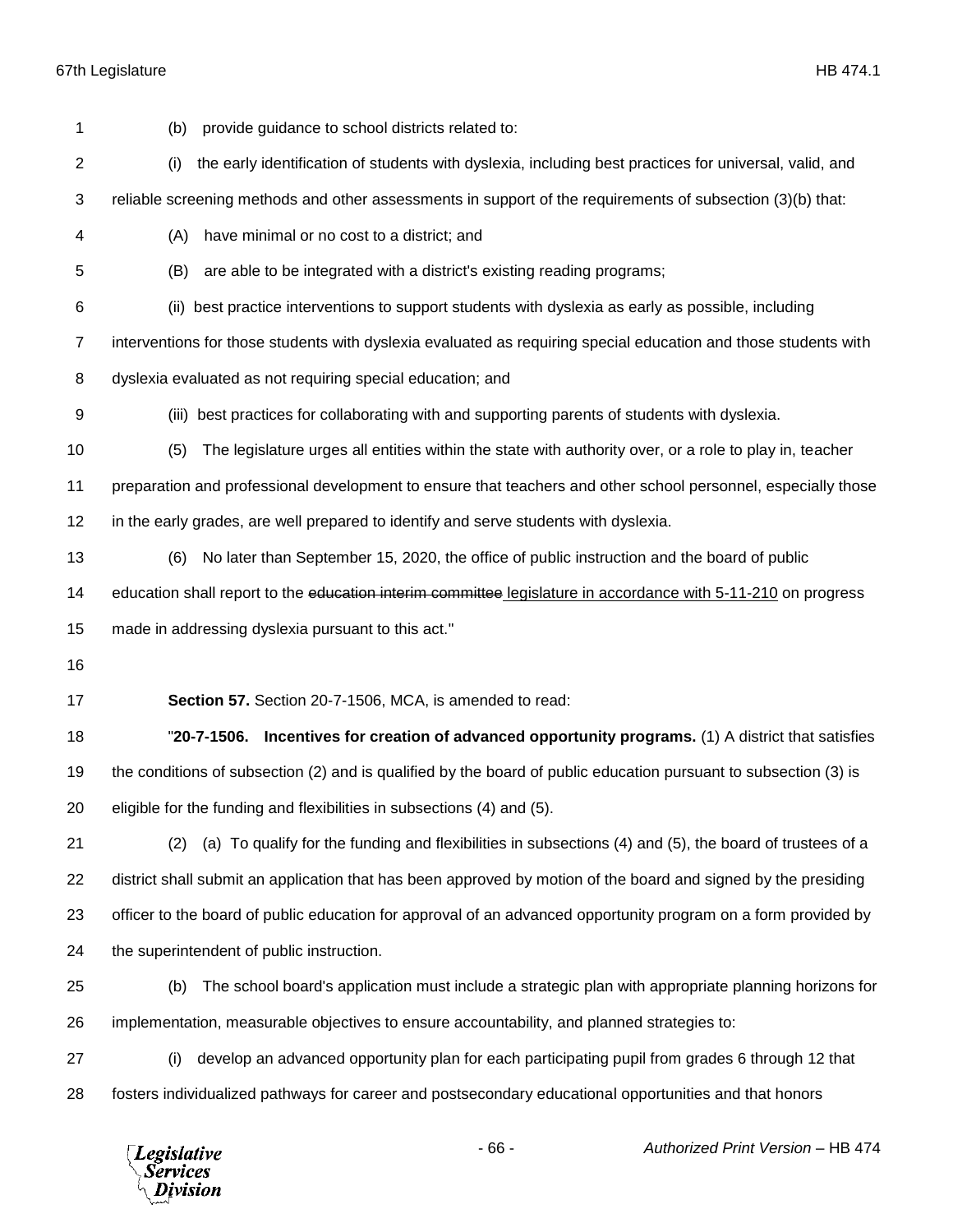individual interests, passions, strengths, needs, and culture and is supported through relationships among teachers, family, peers, the business community, postsecondary education officials, and other community stakeholders;

 (ii) embed community-based, experiential, online, and work-based learning opportunities and foster a learning environment that incorporates both face-to-face and virtual connections; and

(iii) ensure equality of educational opportunity to participate by all qualifying pupils of the district.

- (3) The board of public education shall:
- 8 (a) establish by rule the opening and closing dates for receipt of applications and annual reports;

 (b) no later than January 31, qualify for the subsequent school year nonparticipating districts that submit an application meeting the requirements of subsection (2) for the funding in subsection (4) and the flexibilities in subsection (5);

 (c) no later than January 31, requalify for the subsequent school year participating districts that submit an annual report demonstrating continued qualification for funding under this section and including a report of progress toward measurable objectives under the district's advanced opportunity plan and any updates to the plan;

 (d) limit the districts qualified under subsections (3)(b) and (3)(c) based on the appropriation available in the subsequent year and on the order of date received, after which further applications are to be deferred for consideration in a subsequent year, in the order of date received. An application deferred for consideration in a subsequent year due to lack of funding must be annually updated each year after more than 1 full fiscal year has passed from the date of original submission of the application in order for the application to retain its priority by original date received.

22 (e) on or before September 15 of even-numbered years, report to the education interim committee 23 pursuant to legislature in accordance with 5-11-210 on the progress made by districts operating under approved advanced opportunity plans. The report must address, at a minimum:

(i) the number of pupils benefiting from advanced opportunity aid;

 (ii) the number and type of credits and certifications or credentials earned by pupils that have been paid for by the program;

(iii) projected growth in the program and funding needs for the next biennium; and

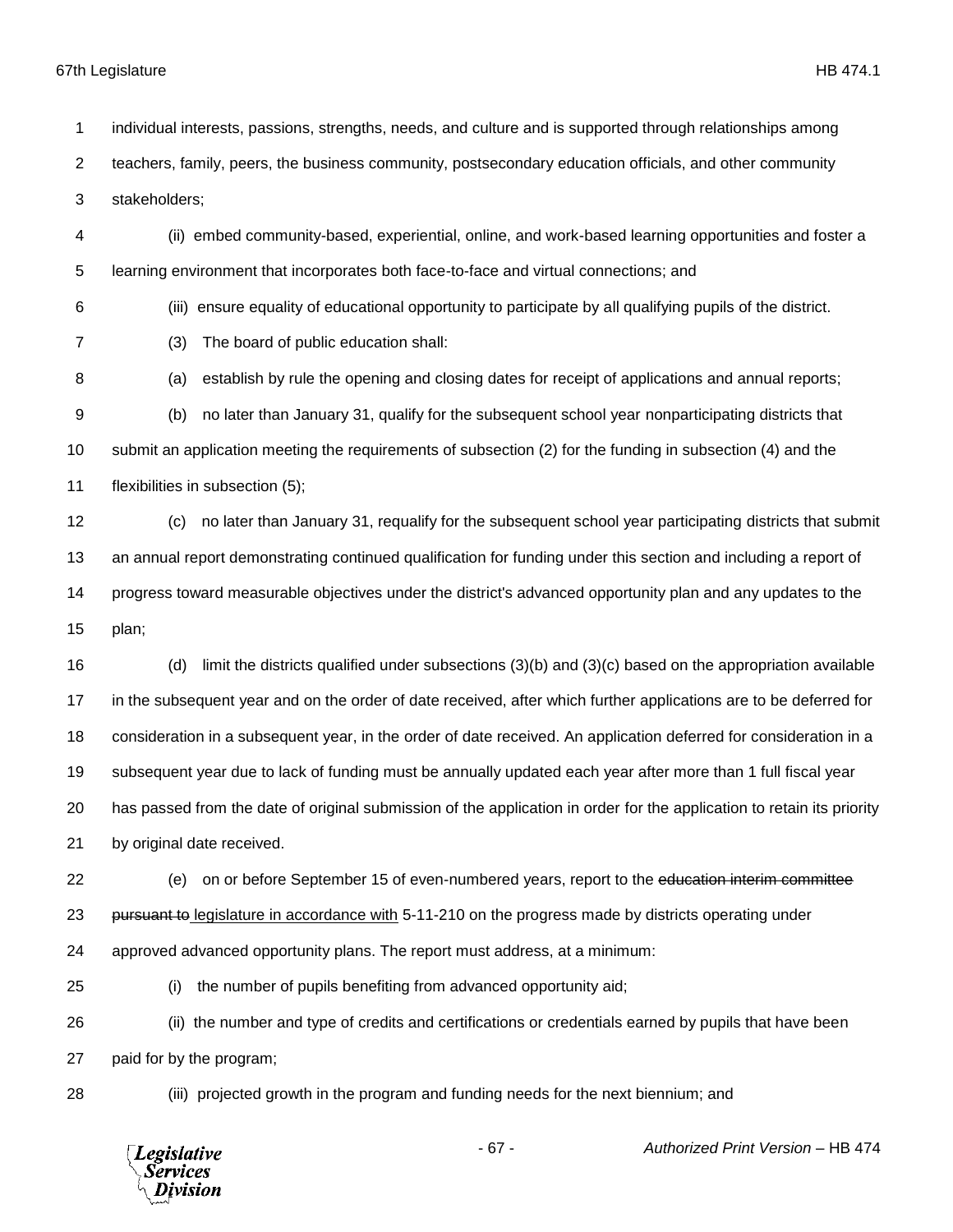(iv) any issues with the program reported by pupils, parents, districts, postsecondary institutions, or examination administrators and how these issues are being addressed and whether the issues require legislative action.

 (4) Beginning in fiscal year 2021, the superintendent of public instruction shall provide advanced opportunity aid to each district qualified by the board of public education under subsection (3) by October 1. The aid under this section must be distributed directly to the school district's flexibility fund under 20-9-543.

 (5) Advanced opportunity aid may be expended on any qualifying pupil by the district subject to the following conditions:

 (a) at least 60% of a district's annual distribution of advanced opportunity aid must be spent or 10 encumbered to address out-of-pocket costs that would otherwise, in the absence of such the expenditure, be assumed by a qualifying pupil or the pupil's family as a result of participation in an advanced opportunity. The trustees have full discretion to allocate expenditures among all pupils of the district or any select group of pupils, using any reasonable method they consider appropriate in their full discretion to meet the individual needs of each pupil who pursues an advanced opportunity. The trustees may create free district initiatives of their own that satisfy the conditions of this subsection (5)(a). Permissible expenditures include:

(i) dual credit tuition at any institution under authority of the board of regents;

 (ii) exam fees used for postsecondary advancement, placement, or credit, including but not limited to exam fees associated with the ACT, SAT, CLEP, career advancement, international baccalaureate, and advanced placement;

 (iii) fees charged by and any out-of-pocket costs of any business providing work-based learning opportunities to a qualifying pupil of the district, including the cost of workers' compensation insurance for work-based learning opportunities;

 (iv) exam and other fees of any industry-recognized credential or license for which a qualifying pupil is eligible as a result of participation in an advanced opportunity; and

 (v) the costs of participation for qualifying pupils that are identified as necessary, in the discretion of the district and upon request of a qualifying pupil, to maximize the benefit of an advanced opportunity for a qualifying pupil;

(b) advanced opportunity aid remaining that is not expended or carried forward for the purposes of

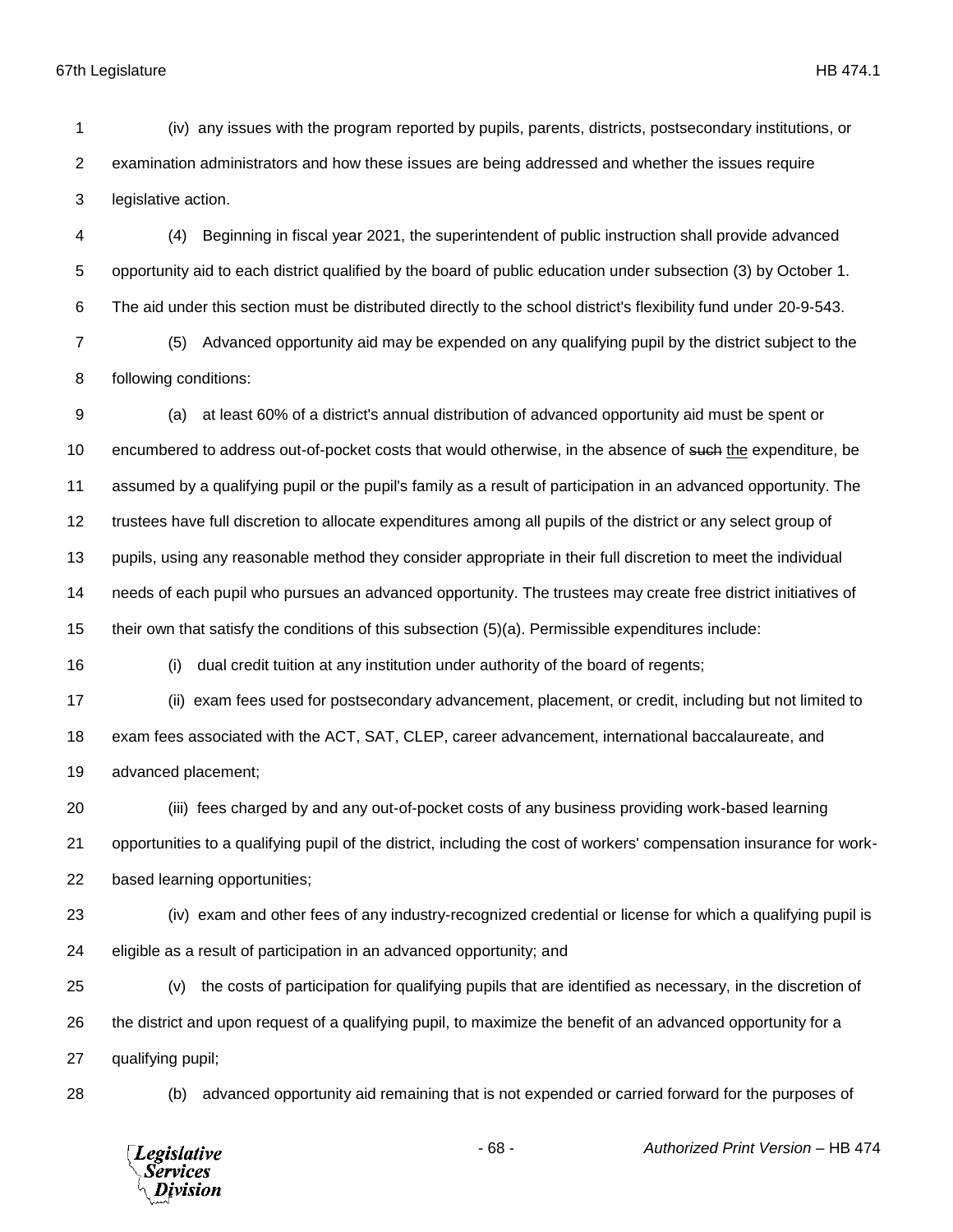subsection (5)(a) may be spent by the district to provide any K-12 career and vocational/technical education course offered by the district. (6) A district qualified for funding under subsection (3) may supplement state funding of advanced opportunity aid with matched expenditures from its adopted adult education budget, not to exceed 25% of the district's advanced opportunity aid. The conditions under subsection (5) apply to any matched expenditures funded under this subsection (6). (7) The present law base calculated for K-12 local assistance under Title 17, chapter 7, part 1, must include advanced opportunity aid as follows: (a) for fiscal year 2022, an amount sufficient to provide advanced opportunity aid to: (i) 50% of all elementary districts; (ii) 50% of all high school districts; and (iii) 50% of all K-12 districts; (b) for fiscal year 2023, an amount sufficient to provide advanced opportunity aid to: (i) 75% of all elementary districts; (ii) 75% of all high school districts; and (iii) 75% of all K-12 districts; (c) for fiscal year 2024 and subsequent fiscal years, an amount sufficient to provide advanced opportunity aid to: (i) 100% of all elementary districts; (ii) 100% of all high school districts; and (iii) 100% of all K-12 districts." **Section 58.** Section 20-7-1602, MCA, is amended to read: "**20-7-1602. (Temporary) Incentives for creation of transformational learning programs.** (1) (a) A school district as defined in 20-6-101 that satisfies the conditions of subsection (2) and is qualified by the board of public education pursuant to subsection (3) is eligible for a 4-consecutive-year provision of the transitional funding and flexibilities in subsections (4) and (5). (b) A school district may be qualified by the board of public education for no more than one 4-

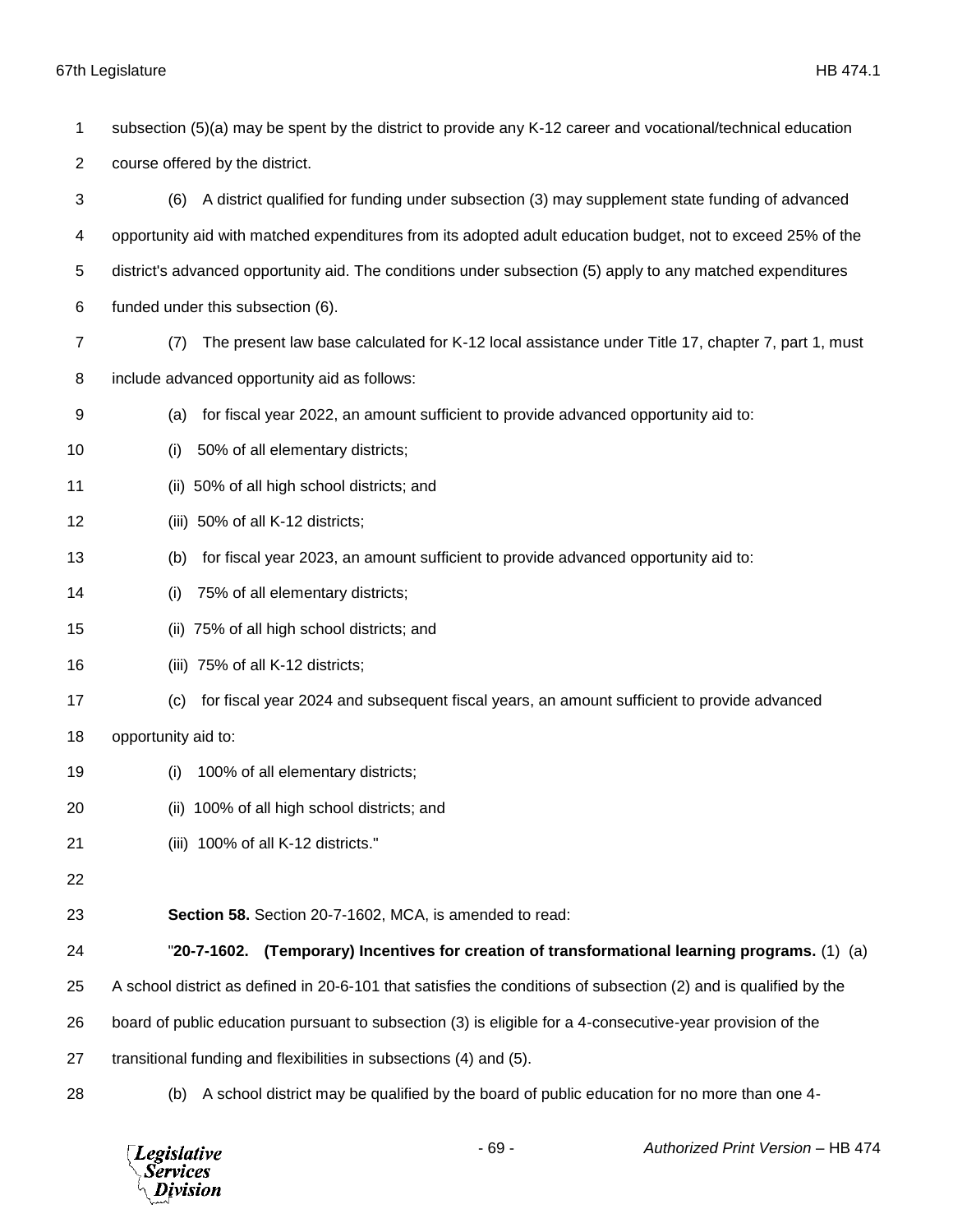consecutive-year provision of transitional funding and flexibilities in any 8-year period.

 (2) To qualify for the transitional funding and flexibilities in subsections (4) and (5), the board of trustees of a district shall submit an application that has been approved by motion of the board of trustees and signed by the presiding officer to the board of public education for approval of a transformational learning program on a form provided by the superintendent of public instruction. The school board's application must: (a) identify the number of full-time equivalent educators meeting the criteria of 20-9-327(3) who will participate in the district's transformational learning program, with full-time equivalence calculated and reported by the district based on the planned portion of each qualifying educator's full-time equivalent assignment that is dedicated to the district's transformational learning program;

(b) include the district's definition of proficiency within the meaning of that term as used in 20-9-

311(4)(d). The definition must not require seat time as a condition or other element of determining proficiency.

The definition must be incorporated in the district's policies and must be used for purposes of determining

content and course mastery and other progress, promotion from grade to grade, grades, and graduation for

pupils enrolled in the district's transformational learning program.

 (c) include a strategic plan with appropriate planning horizons for implementation, measurable objectives to ensure accountability, and planned strategies to:

 (i) develop a transformational learning plan for each participating pupil that honors individual interests, passions, strengths, needs, and culture and that is rooted in relationships with teachers, family, peers, and community members;

(ii) embed community-based, experiential, online, and work-based learning opportunities and foster a

learning environment that incorporates both face-to-face and virtual connections;

(iii) provide effective professional development to assist employees in transitioning to a

transformational learning model; and

(iv) ensure equality of educational opportunity to participate by all pupils of the district.

(3) On an annual basis, the board of public education shall:

(a) establish by rule the opening and closing dates for receipt of applications and annual reports;

- (b) qualify districts that submit an application meeting the requirements of subsection (2) for the
- funding in subsection (4) and the flexibilities in subsection (5) until the annual appropriation is exhausted, after

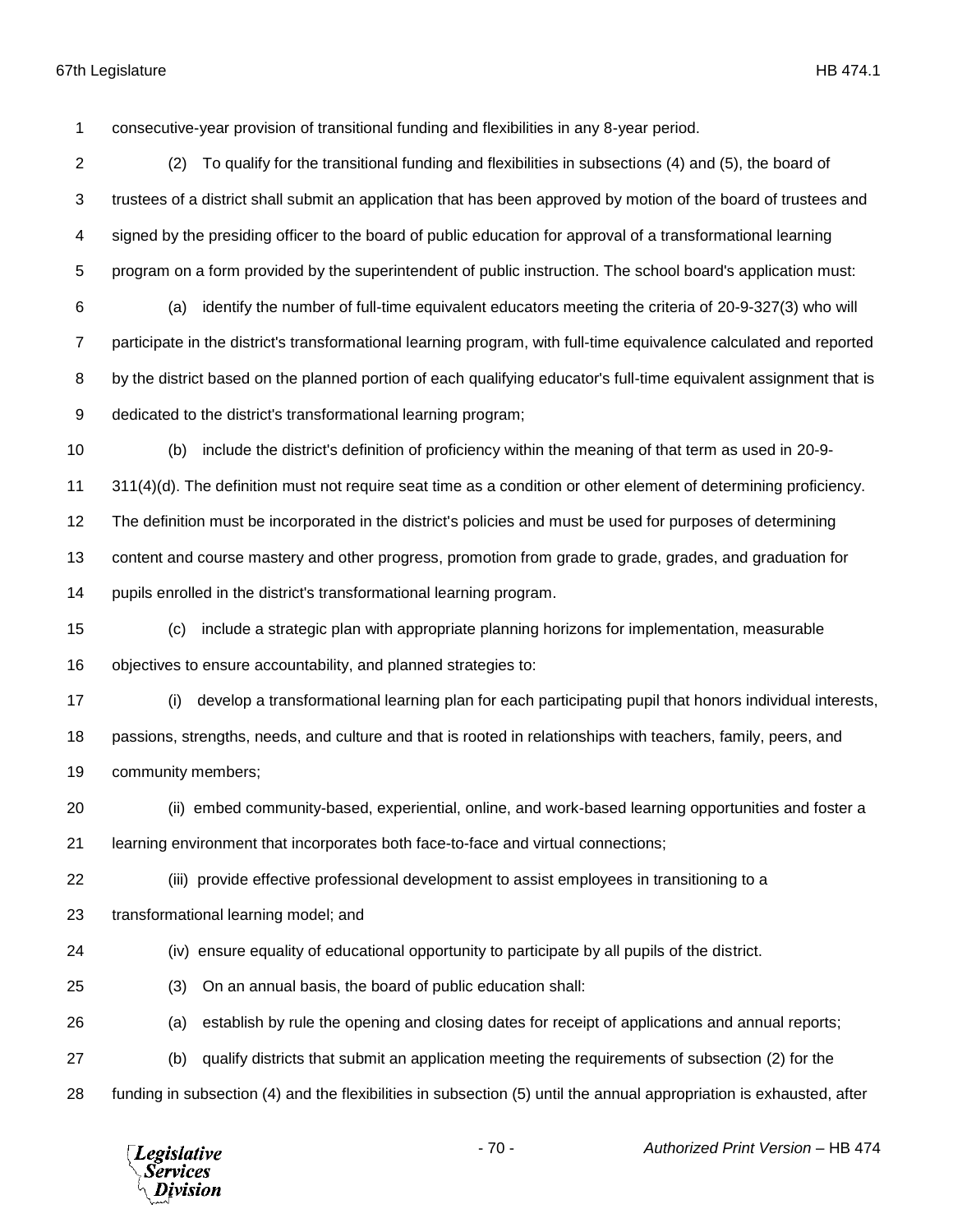which further applications, including first-time applications and annual reports requesting an expansion of a previously approved plan, are to be deferred for consideration in a subsequent year, in the order of date received, if and when additional funds become available for distribution;

 (c) require each participating school district to submit an annual report demonstrating continued qualification for funding under this section and including a report of progress toward measurable objectives under the school district's transformational learning plan. The school district shall include any decrease or requested increase in the number of participating full-time equivalent educators under subsection (2)(a) for adjustments to its funding. Any increase in funding based on requested increased levels of participation under subsection (2)(a) must be determined in the order of date received among all first-time applications and annual reports requesting an expansion of a previously approved plan and must be contingent on the availability of funds within any appropriation of the legislature. An application deferred for consideration in a subsequent year due to lack of funding must be annually updated each year after more than 1 full fiscal year has passed from the date of original submission of the application in order for the application to retain its priority by original date received.

 (d) on or before September 15 of even-numbered years, report to the education interim committee legislature in accordance with 5-11-210 on the progress made by districts operating under approved transformational learning plans.

 (4) (a) Except as provided in subsection (4)(d), for a period of 4 consecutive fiscal years following the fiscal year in which a district is qualified by the board of public education and contingent on continued compliance with annual reporting requirements under subsection (3), the superintendent of public instruction shall provide a transformational learning aid payment to the district equivalent to 50% of the quality educator payment defined in 20-9-306 from the immediate prior fiscal year multiplied by the number of the district's full-time equivalent educators reported under subsection (2)(a) of this section.

 (b) The payment under this subsection (4) must be distributed directly to the school district's flexibility fund established under 20-9-543 no later than June 30 of fiscal year 2020 and by October 1 of each year beginning fiscal year 2021 by the superintendent of public instruction. The money must be expended by the district only for the purposes set forth in the district's approved transformational learning program.

(c) For fiscal years 2020 and 2021, a school district may not receive more than 25% of the total

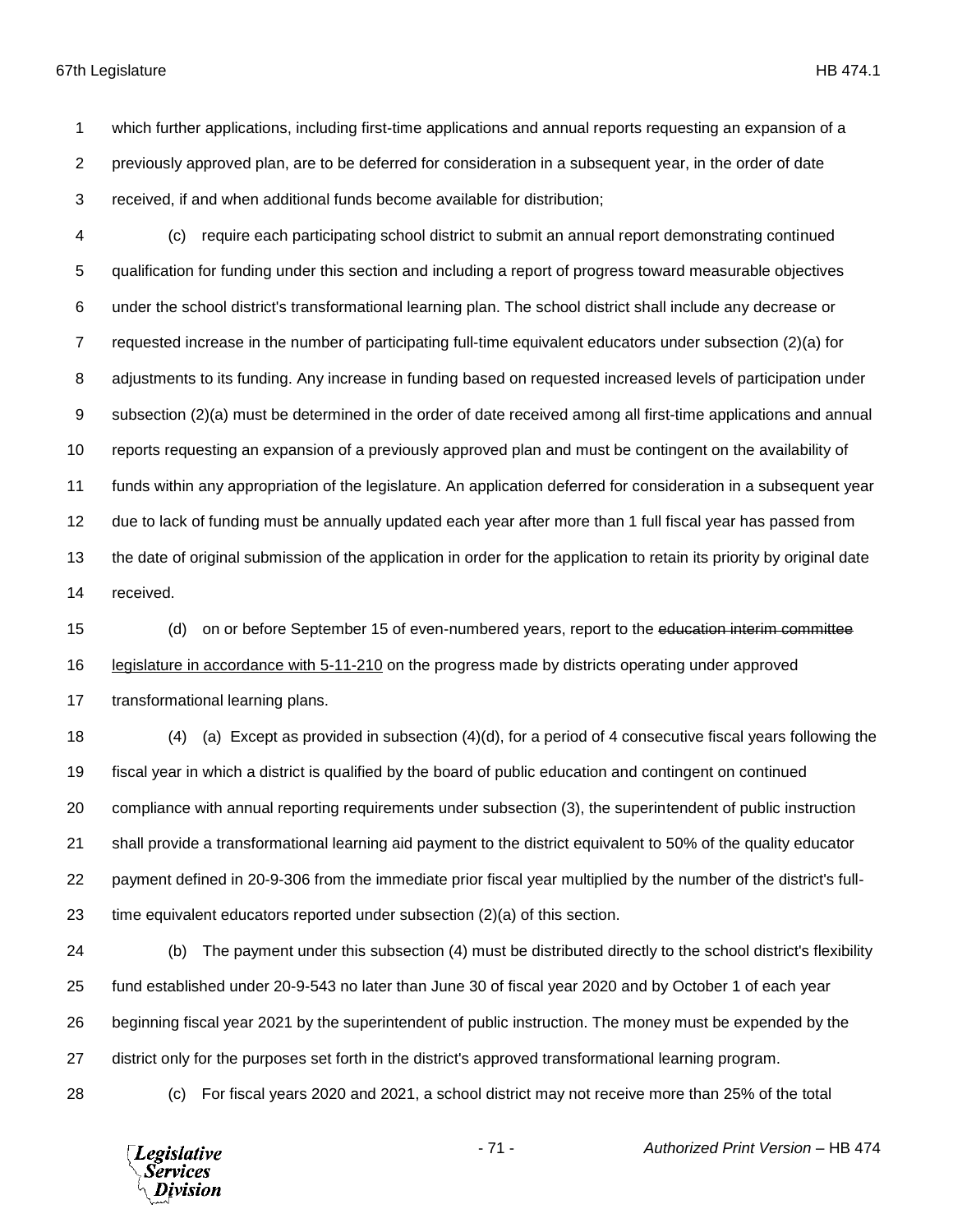amount of payments made under this subsection.

- (d) Applications qualified by the board of public education in fiscal year 2020 must be funded beginning in fiscal year 2020.
- (5) During each year that a school district remains qualified for funding under subsection (4), the district's trustees may:
- (a) if the obligations of transparency set forth in 20-9-116 are met, levy an annual permissive property tax not to exceed 100% of any funds distributed to the district under subsection (4). Proceeds of the levy must 8 be deposited in the district's flexibility fund established under 20-9-543 and must be expended by the district only for the purposes of the district's approved transformational learning plan.
- (b) transfer state or local revenue from any budgeted or nonbudgeted fund, other than the debt service fund or retirement fund, to the district's flexibility fund.
- (6) (a) Any funds transferred pursuant to subsection (5)(b) may be expended by the district solely for the purposes of implementing the district's approved transformational learning plan. Any transfers of funds are not considered expenditures to be applied against budget authority.
- (b) Any transfers that are not expended for the purposes of implementing the district's approved transformational learning plan within 2 full school fiscal years after the funds are transferred must be transferred back to the originating fund from which the revenue was transferred.
- (c) The intent of subsection (5)(b) and this subsection (6) is to increase the flexibility and efficiency of school districts without an increase in local taxes. In furtherance of this intent, if transfers of funds are made from any school district fund supported by a nonvoted levy, the district may not increase its nonvoted levy for
- the purpose of restoring the amount of funds transferred.
- (7) The present law base calculated for K-12 local assistance under Title 17, chapter 7, part 1, must include transformational learning aid as defined in subsection (8).
- 
- (8) For the purposes of this title, the following definitions apply:
- (a) "Transformational learning" means a flexible system of pupil-centered learning that is designed to develop the full educational potential of each pupil that:
- 
- (i) is customized to address each pupil's strengths, needs, and interests;
- 
- (ii) includes continued focus on each pupil's proficiency over content; and

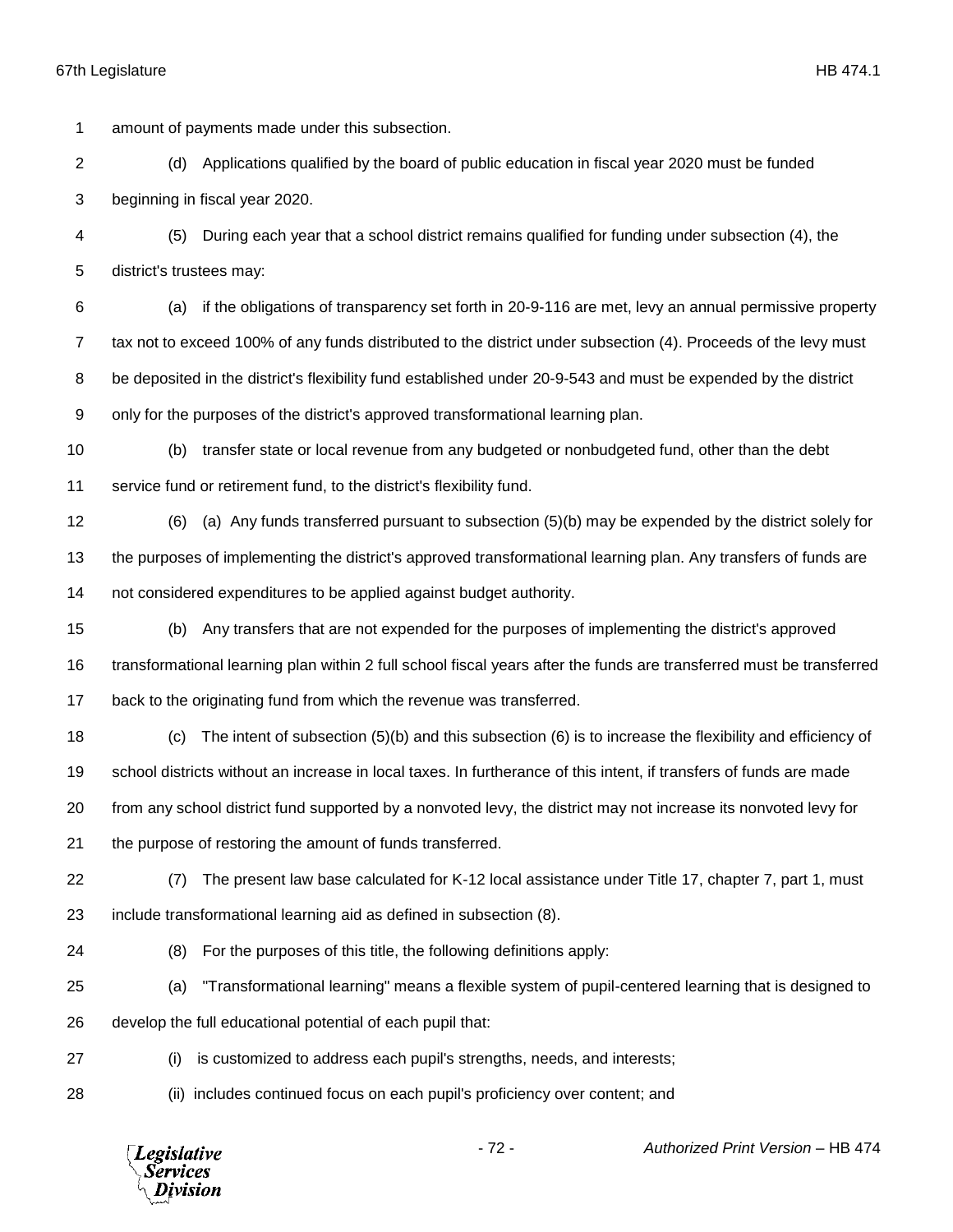(iii) actively engages each pupil in determining what, how, when, and where each pupil learns. (b) "Transformational learning aid" means 50% of the quality educator payment defined in 20-9-306 multiplied by: (i) for fiscal year 2020, 5% of the statewide number of full-time equivalent educators from fiscal year 2019 calculated as provided in 20-9-327; (ii) for fiscal year 2021, 7.5% of the statewide number of full-time equivalent educators from fiscal year 2020 calculated as provided in 20-9-327; and (iii) for fiscal year 2022 and subsequent fiscal years, 10% of the statewide number of full-time equivalent educators from the fiscal year immediately preceding the year to which distribution of transformational aid applies calculated as provided in 20-9-327. (Terminates June 30, 2027--sec. 7, Ch. 402, L. 2019.)" **Section 59.** Section 20-9-161, MCA, is amended to read: "**20-9-161. Definition of budget amendment for budgeting purposes.** As used in this title, unless the context clearly indicates otherwise, the term "budget amendment" for the purpose of school budgeting means an amendment to an adopted budget of the district for the following reasons: (1) an increase in the enrollment of an elementary or high school district that is beyond what could reasonably have been anticipated at the time of the adoption of the budget for the current school fiscal year whenever, because of the enrollment increase, the district's budget for any or all of the regularly budgeted funds does not provide sufficient financing to properly maintain and support the district for the entire current school fiscal year; (2) the destruction or impairment of any school property necessary to the maintenance of the school, by fire, flood, storm, riot, insurrection, or act of God, to an extent rendering school property unfit for its present school use; (3) a judgment for damages against the district issued by a court after the adoption of the budget for the current year; (4) an enactment of legislation after the adoption of the budget for the current year that imposes an additional financial obligation on the district;

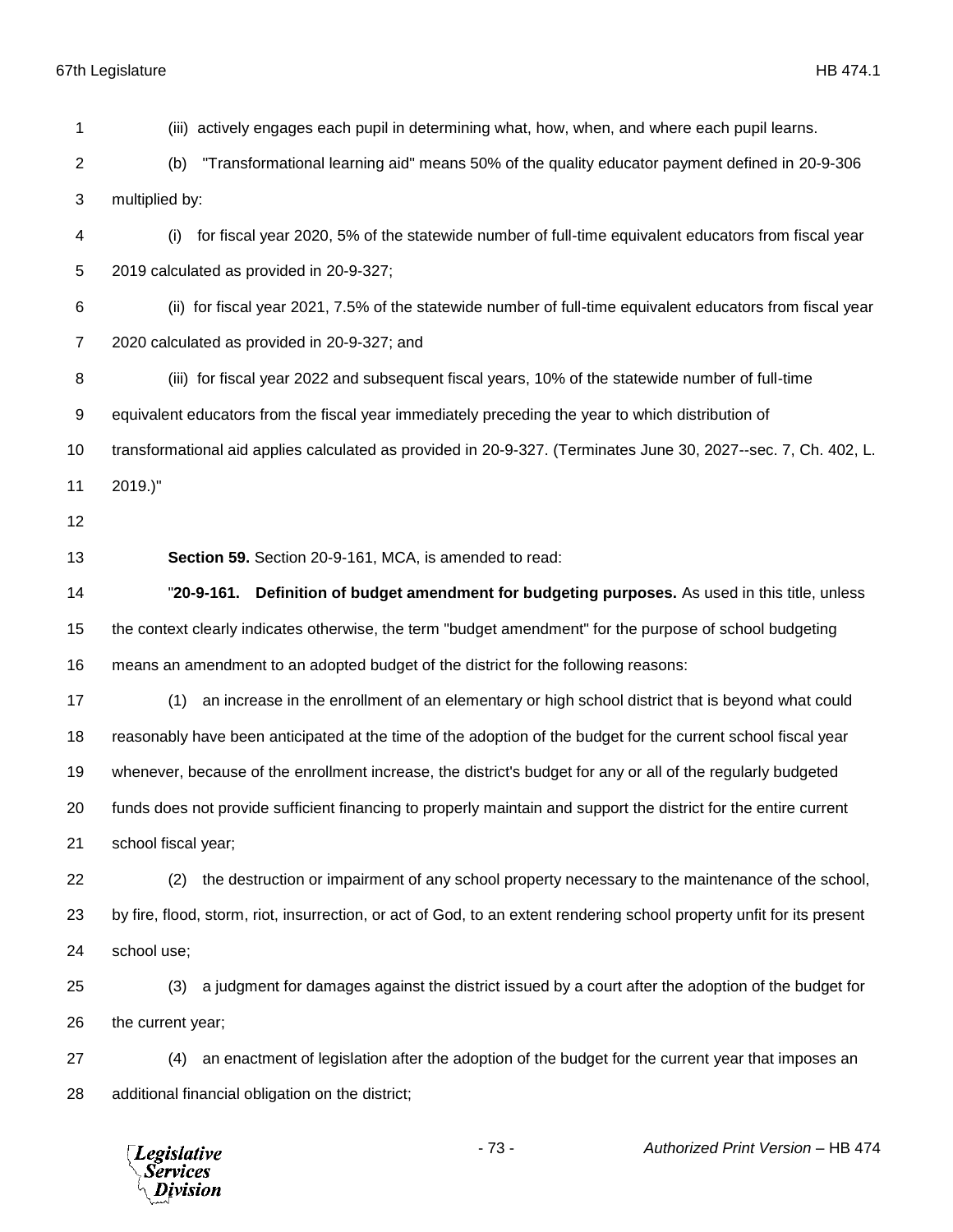| 1              | the receipt of:<br>(5)                                                                                              |
|----------------|---------------------------------------------------------------------------------------------------------------------|
| $\overline{2}$ | a settlement of taxes protested in a prior school fiscal year;<br>(a)                                               |
| 3              | taxes from a prior school fiscal year as the result of a tax audit by the department of revenue or its<br>(b)       |
| 4              | agents;                                                                                                             |
| 5              | delinquent taxes from a prior school fiscal year; and<br>(c)                                                        |
| 6              | a determination by the trustees that it is necessary to expend all or a portion of the taxes received<br>(d)        |
| $\overline{7}$ | under subsection (5)(a), (5)(b), or (5)(c) for a project or projects that were deferred from a previous budget of   |
| 8              | the district; or                                                                                                    |
| 9              | any other unforeseen need of the district that cannot be postponed until the next school year<br>(6)                |
| 10             | without dire consequences affecting:                                                                                |
| 11             | the safety of the students and district employees; or<br>(a)                                                        |
| 12             | the educational functions of the district. Any budget amendment adopted pursuant to this<br>(b)                     |
| 13             | subsection (6)(b) that in combination with other budget amendments within the same school fiscal year exceeds       |
| 14             | 10% of the district's adopted general fund budget must be reported by the school district to the education          |
| 15             | interim committee legislature in accordance with 5-11-210 and the board of public education with an                 |
| 16             | explanation of why the budget amendment is necessary."                                                              |
| 17             |                                                                                                                     |
| 18             | Section 60. Section 20-9-323, MCA, is amended to read:                                                              |
| 19             | Ending fund balance limits. (1) Beginning July 1, 2020, the combined ending fund<br>"20-9-323.                      |
| 20             | balance for all budgeted funds of a school district may not exceed 300% of the maximum general fund budget.         |
| 21             | The 300% limit is not applicable to the building reserve fund, the debt service fund, or the bus depreciation       |
| 22             | reserve fund.                                                                                                       |
| 23             |                                                                                                                     |
|                | The county superintendent shall, upon completion of a school fiscal year, redistribute any amounts<br>(2)           |
| 24             | in excess of the 300% limit among any other school districts in the same county whose combined ending fund          |
| 25             | balance for all budgeted funds included in subsection (1) has not exceeded the 300% limit. The county               |
| 26             | superintendent shall redistribute funds equally to the school districts qualifying for redistribution on a per-     |
| 27             | quality-educator basis, calculated by dividing the total funds by the total number of quality educators, as defined |
| 28             | in 20-4-502, employed by the qualifying school districts in the county in the immediately preceding school fiscal   |

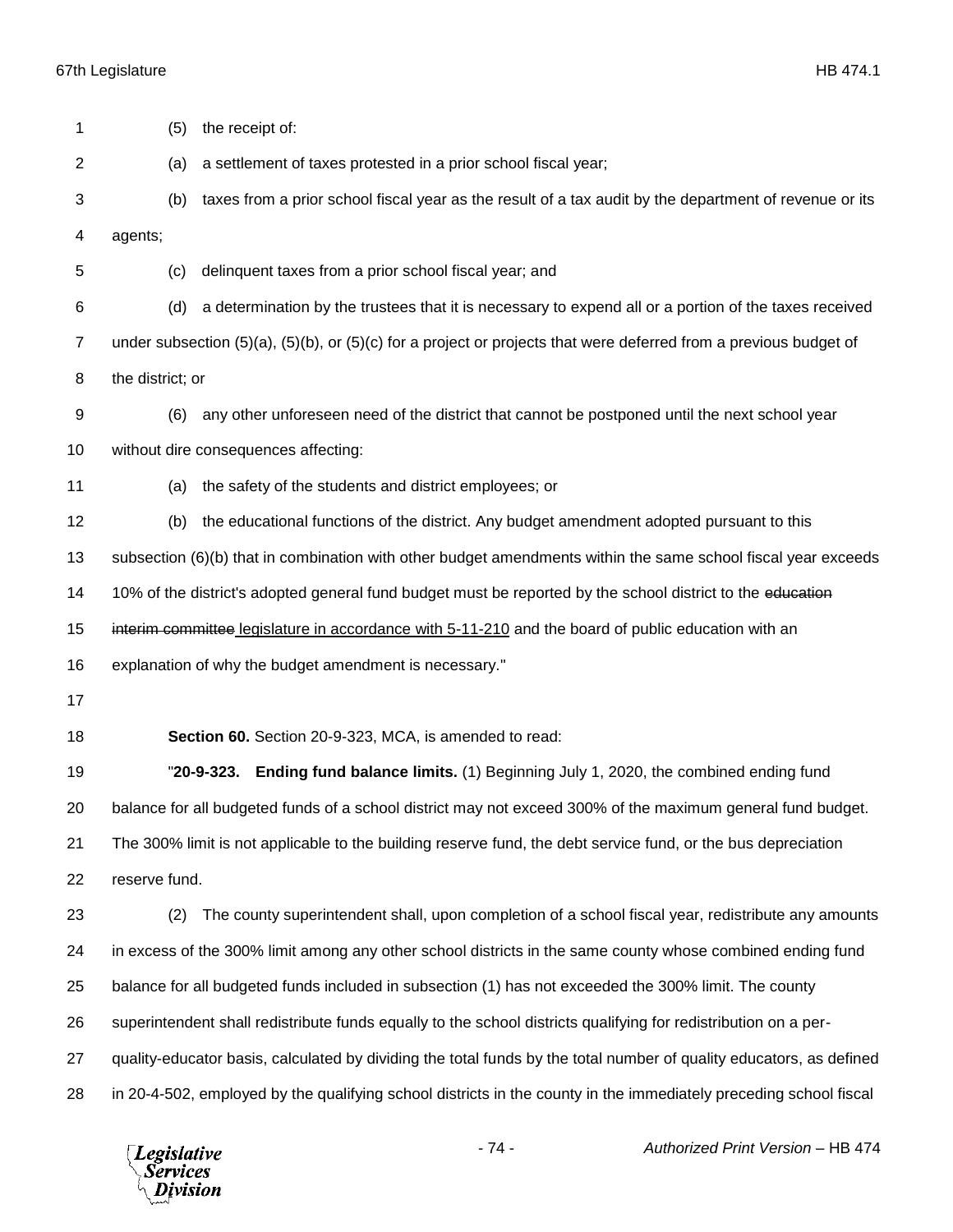year. School districts receiving the funds may place the funds in any budgeted fund of the district at the discretion of the board of trustees of each district.

 (3) Unless an exception is granted under subsection (5), upon completion of a school fiscal year, a school district with combined ending fund balances in excess of the 300% limit shall cooperate with the county superintendent in effectuating the redistribution of excess funds as provided in subsection (2). A school district may make the payment required under this subsection from any fund or funds of the district other than the debt service fund, the building reserve fund, and the bus depreciation reserve fund.

 (4) Any funds that cannot be redistributed within a county without causing a school district in the county to exceed the 300% limit must be remitted by the county treasurer to the state for deposit in the guarantee account and distribution in the same manner as provided in 20-9-622(2).

(5) In accordance with 20-9-161, a school district shall report to the education interim committee

 legislature in accordance with 5-11-210 for any exception taken to the limits prescribed by subsection (1) of this section.

 (6) This section does not apply to school districts that are in a nonoperating status under 20-9-505 or that are in the first year of operation after reopening under 20-6-502 or 20-6-503.

 (7) Beginning July 1, 2020, the balance of a school district's flexibility fund may not exceed 150% of the school district's maximum general fund budget."

**Section 61.** Section 20-9-903, MCA, is amended to read:

 "**20-9-903. (Temporary) Establishment of geographic regions and large districts -- innovative educational program.** (1) (a) Geographic regions are established on the basis of county boundaries and are designed to achieve approximate statewide equity among the 11 regions in terms of the number of trustees on school boards located within the applicable regions. The equity must be reviewed periodically by the superintendent of public instruction by dividing the number of trustees serving on school boards located within the applicable region, including trustees on school boards referenced in subsection (2), by the total number of geographic regions and large districts.

(b) The geographic regions are established as follows:

(i) 1st region: Flathead, Lake, and Lincoln Counties;

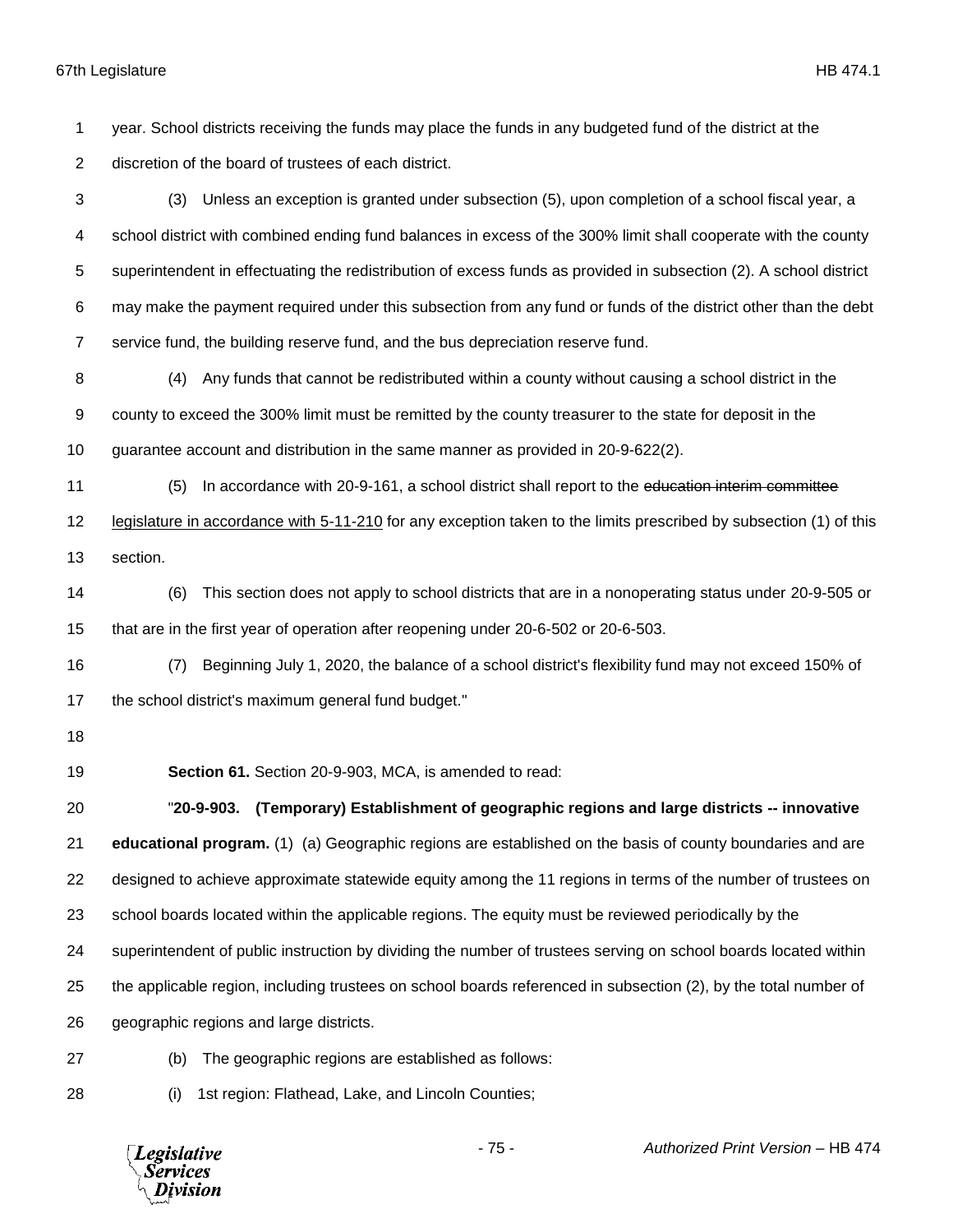| 1  | (ii) 2nd region: Blaine, Hill, and Phillips Counties;                                                            |
|----|------------------------------------------------------------------------------------------------------------------|
| 2  | (iii) 3rd region: Daniels, Roosevelt, Sheridan, and Valley Counties;                                             |
| 3  | 4th region: Dawson, Garfield, McCone, Prairie, Richland, and Wibaux Counties;<br>(iv)                            |
| 4  | 5th region: Cascade, Fergus, Golden Valley, Judith Basin, Musselshell, Petroleum, and Wheatland<br>(v)           |
| 5  | Counties;                                                                                                        |
| 6  | (vi) 6th region: Mineral, Missoula, Ravalli, and Sanders Counties;                                               |
| 7  | (vii) 7th region: Beaverhead, Deer Lodge, Granite, Jefferson, Madison, Powell, and Silver Bow                    |
| 8  | Counties;                                                                                                        |
| 9  | (viii) 8th region: Broadwater, Gallatin, Meagher, Park, and Sweet Grass Counties;                                |
| 10 | (ix) 9th region: Big Horn, Carbon, Stillwater, Treasure, and Yellowstone Counties;                               |
| 11 | 10th region: Carter, Custer, Fallon, Powder River, and Rosebud Counties; and<br>(x)                              |
| 12 | 11th region: Chouteau, Glacier, Lewis and Clark, Liberty, Pondera, Teton, and Toole Counties.<br>(xi)            |
| 13 | (a) Large districts are established as each of the seven largest school districts in the state based<br>(2)      |
| 14 | on combined pupil enrollment from kindergarten through the 12th grade.                                           |
| 15 | The seven largest school districts are established as follows:<br>(b)                                            |
| 16 | Billings;<br>(i)                                                                                                 |
| 17 | (ii) Butte;                                                                                                      |
| 18 | (iii) Bozeman;                                                                                                   |
| 19 | (iv) Great Falls;                                                                                                |
| 20 | Helena;<br>(V)                                                                                                   |
| 21 | (vi) Kalispell; and                                                                                              |
| 22 | (vii) Missoula.                                                                                                  |
| 23 | The superintendent of public instruction shall make recommendations to the education interim<br>(3)              |
| 24 | committee appropriate standing committee or interim entity established by the legislature in its rules regarding |
| 25 | any adjustments to the regions and large districts necessary to preserve equity and fairness. (Terminates        |
| 26 | December 31, 2023--sec. 33, Ch. 457, L. 2015.)"                                                                  |
| 27 |                                                                                                                  |
| 28 | Section 62. Section 20-26-105, MCA, is amended to read:                                                          |

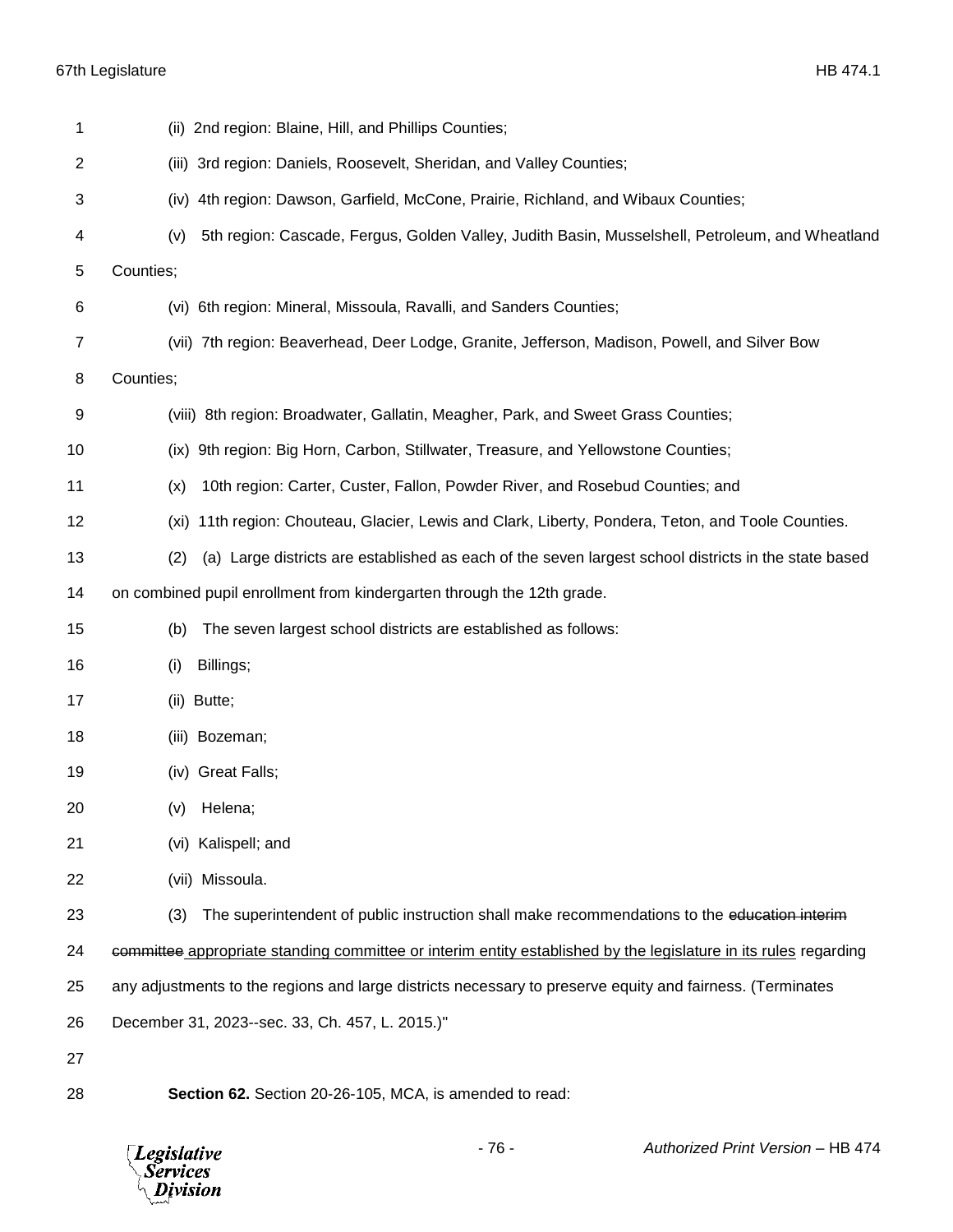| 1              | "20-26-105. Montana resident student financial aid program -- reporting requirements. The                      |
|----------------|----------------------------------------------------------------------------------------------------------------|
| $\overline{2}$ | commissioner of higher education shall submit an annual report to the education interim committee provided for |
| 3              | in 5-5-224 legislature in accordance with 5-11-210 regarding the Montana resident student financial aid        |
| 4              | program. The report must provide information about the previous year and must include the progress and         |
| 5              | results achieved by:                                                                                           |
| 6              | (1)<br>the incentive-based financial aid program pursuant to 20-26-102(2)(a), including but not limited to     |
| $\overline{7}$ | the number of Montana STEM scholarships awarded, the amount of scholarship funds awarded, the workforce        |
| 8              | development needs targeted by the Montana STEM scholarship program, the number and type of                     |
| 9              | postsecondary credentials earned by Montana STEM scholarship recipients, and any measurable impacts on         |
| 10             | the Montana workforce;                                                                                         |
| 11             | the merit-based financial aid program pursuant to 20-26-102(2)(b), including but not limited to the<br>(2)     |
| 12             | recruitment and retention of the highest-achieving Montana resident students, the number of merit-based        |
| 13             | financial aid recipients, the amount and type of merit-based financial aid awarded, the number and type of     |
| 14             | postsecondary credentials awarded to merit-based financial aid recipients, and any measurable impacts on the   |
| 15             | Montana workforce; and                                                                                         |
| 16             | the access-based financial aid program pursuant to 20-26-102(2)(c), including but not limited to<br>(3)        |
| 17             | the number of access-based financial aid recipients, the amount and type of access-based financial aid         |
| 18             | awarded, the effect of access-based financial aid on the retention and credential completion by recipients of  |
| 19             | access-based financial aid, and any measurable impacts on the Montana workforce."                              |
| 20             |                                                                                                                |
| 21             | Section 63. Section 22-3-423, MCA, is amended to read:                                                         |
| 22             | Duties of historic preservation officer. Subject to the supervision of the director of the<br>"22-3-423.       |
| 23             | historical society, the historic preservation officer has the following duties and responsibilities:           |
| 24             | follow necessary procedures to qualify the state for money that is now or will be made available<br>(1)        |
| 25             | under any act of congress of the United States or otherwise for purposes of historic preservation;             |
| 26             | conduct an ongoing statewide survey to identify and document heritage properties and<br>(2)                    |
| 27             | paleontological remains;                                                                                       |
| 28             | maintain a state inventory file of heritage properties and paleontological remains and maintain a<br>(3)       |
|                |                                                                                                                |

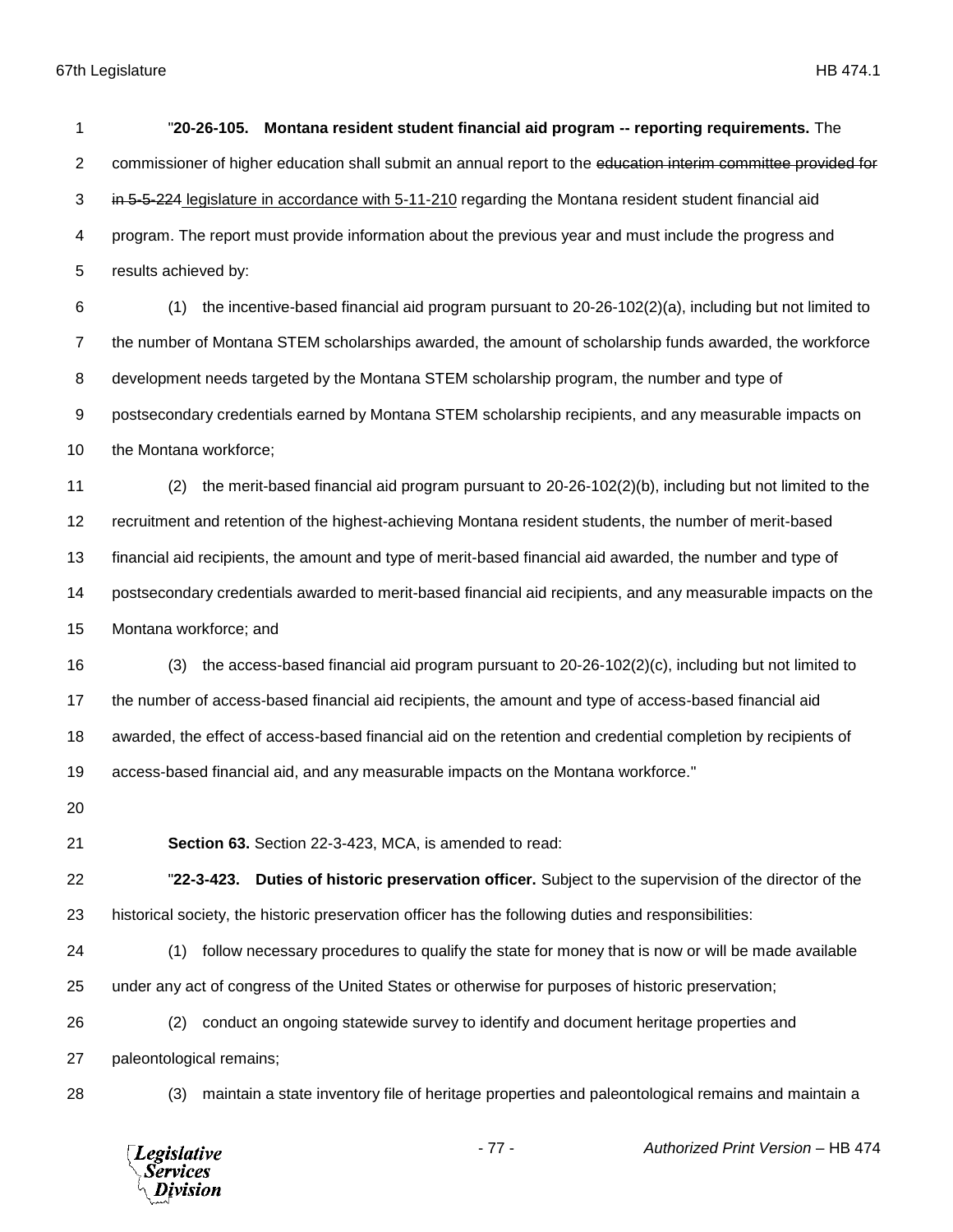repository for all inventory work done in the state; (4) evaluate and formally nominate potential register properties according to the criteria established by the register; (5) prepare and annually review the state preservation plan, register nominations, and historic preservation grant activity; (6) maintain, publish, and disseminate information relating to heritage properties and paleontological remains in the state; (7) cooperate with and assist local, state, and federal government agencies in comprehensive planning that allows for the preservation of heritage properties and paleontological remains; (8) enter into cooperative agreements with the federal government, local governments, and other governmental entities or private landowners or the owners of objects to ensure preservation and protection of registered properties; (9) adopt rules outlining procedures by which a state agency that has no approved rules under 22-3- 424(1) shall systematically consider heritage properties or paleontological remains on lands owned by the state and avoid, whenever feasible, state actions or state assisted or licensed actions that substantially alter the properties; (10) respond to requests for consultation under section 106 of the National Historic Preservation Act, as provided for in 22-3-429; (11) develop procedures and guidelines for the evaluation of heritage property or paleontological remains as provided in 22-3-428; (12) protect from disclosure to the public any information relating to the location or character of heritage properties when disclosure would create a substantial risk of harm, theft, or destruction to the resources or to the area or place where the resources are located; (13) report the information gathered pursuant to 22-3-422(6), along with any recommendations by the 25 historic preservation officer or the review board, to an appropriate legislative interim committee established 26 under Title 5, chapter 5, part 2 the legislature in accordance with 5-11-210. The report required in this subsection must also be incorporated into the biennial report required to be submitted to the governor and the legislature under 22-3-107(8).

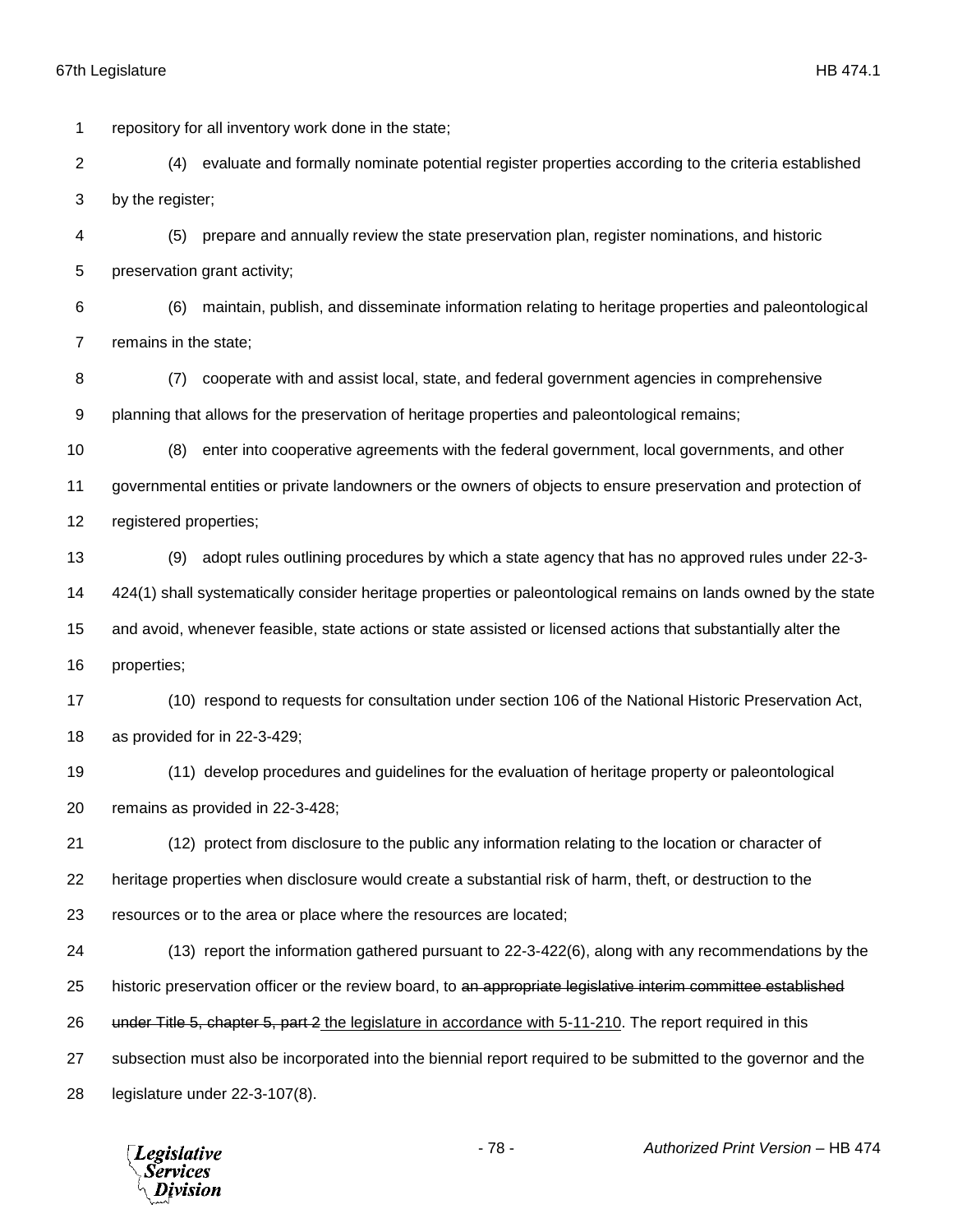(14) any other necessary or appropriate activity permitted by law to carry out and enforce the provisions of this part."

- 
- 

**Section 64.** Section 22-3-1002, MCA, is amended to read:

"**22-3-1002. Montana heritage preservation and development commission.** (1) There is a

Montana heritage preservation and development commission. The commission is attached to the department of

commerce for administrative purposes only, pursuant to 2-15-121. The commission and the department shall

negotiate a specific indirect administrative rate annually, with biennial review by a designated, appropriate

9 legislative interim committee standing committee or interim entity established by the legislature in its rules.

 (2) (a) The commission consists of 14 members. The members shall broadly represent the state. Nine members must be appointed by the governor, one member must be appointed by the president of the

senate, and one member must be appointed by the speaker of the house.

 (b) If the president of the senate and the speaker of the house do not appoint the members for which they are responsible within 6 months of a vacancy having occurred in those positions, the members must be appointed by the governor.

 (c) The director of the Montana historical society, the director of the department of fish, wildlife, and parks, and the director of the department of commerce shall serve as members. Of the members appointed by 18 the governor under subsection  $(2)(a)$ :

 (i) one member must have extensive experience in managing facilities that cater to the needs of tourists;

(ii) one member must have experience in community planning;

(iii) one member must have experience in historic preservation;

- (iv) two members must have broad experience in business;
- (v) one member must be a member of the tourism advisory council established in 2-15-1816;
- (vi) one member must be a Montana historian; and
- (vii) two members must be from the public at large.
- (3) Except for the initial appointments, members appointed by the governor under subsection (2)(a)
- shall serve 3-year terms. Members appointed by the president of the senate and the speaker of the house or by

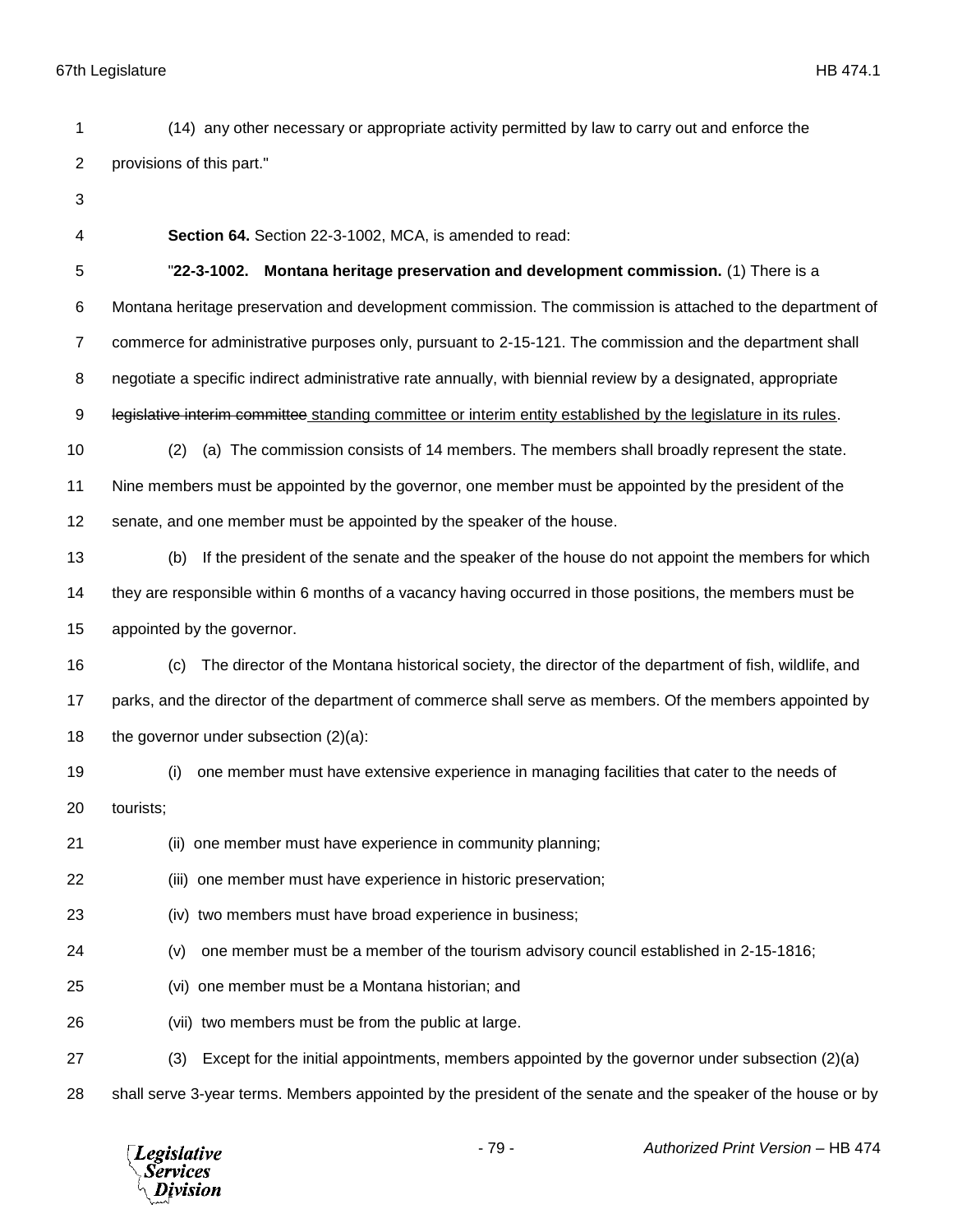the governor under subsection (2)(b) shall serve 2-year terms. If a vacancy occurs, the appointing authority

shall make an appointment for the unexpired portion of the term.

(4) (a) The commission may employ:

 (i) an executive director who has general responsibility for the selection and management of commission staff, developing recommendations for the purchase of property, and overseeing the management of acquired property;

(ii) a curator who is responsible for the display and preservation of the acquired property; and

 (iii) other staff that the commission and the executive director determine are necessary to manage and operate commission properties.

 (b) The commission shall prescribe the duties and annual salary of the executive director, the curator, and other commission staff."

**Section 65.** Section 33-1-115, MCA, is amended to read:

 "**33-1-115. Operation of state fund as authorized insurer -- issuance of certificate of authority -- exceptions -- use of calendar year -- risk-based capital -- reporting requirements.** (1) The state fund provided for in 39-71-2313 is an authorized insurer and, except as provided in this section, is subject to the provisions in Title 33 that are generally applicable to authorized workers' compensation insurers in this state and the provisions of Title 39, chapter 71, part 23.

 (2) (a) The commissioner shall issue a certificate of authority to the state fund to write workers' compensation insurance coverages, as provided in 39-71-2316, and except as otherwise provided in this section the requirements of Title 33, chapter 2, part 1, do not apply. The certificate of authority must be continuously renewed by the commissioner.

 (b) The state fund shall pay the annual fee under 33-2-708, provide the surplus funds required under 33-2-109 and 33-2-110, and provide to the commissioner the available documentation and information that is provided by other insurers when applying for a certificate of authority under 33-2-115.

 (c) The state fund is subject to the reporting requirements under 33-2-705 but is not subject to the tax on net premiums.

(3) (a) The state fund, as the guaranteed market for workers' compensation insurance for employers

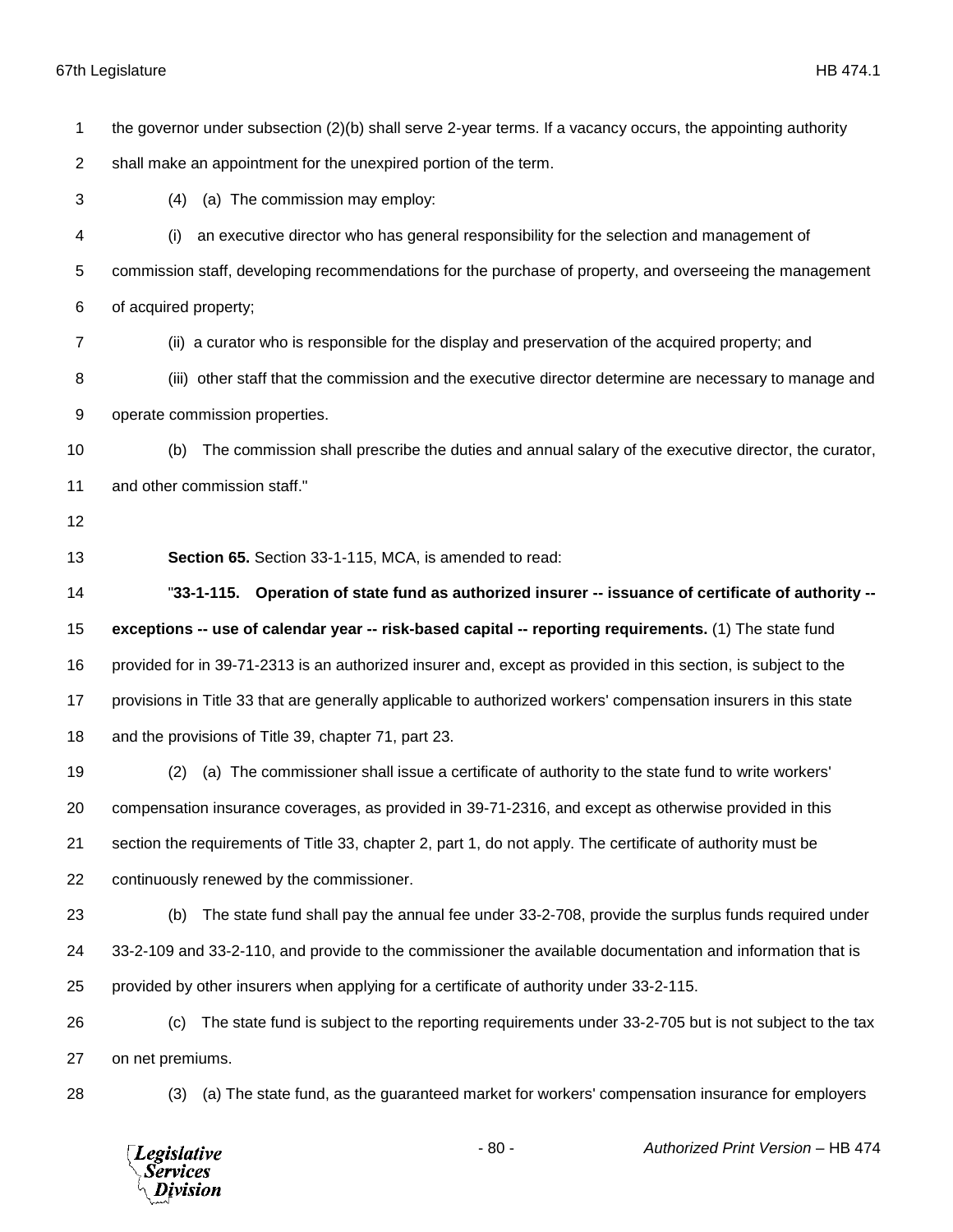| 1  | pursuant to 39-71-2313, is not subject to:                                                                           |
|----|----------------------------------------------------------------------------------------------------------------------|
| 2  | formation requirements of an insurer under Title 33, chapter 3;<br>(i)                                               |
| 3  | (ii) revocation or suspension of its certificate of authority under any provision of Title 33 or any order or        |
| 4  | any provision that requires forfeiture of the state fund's obligation to insure employers as required in 39-71-      |
| 5  | 2313;                                                                                                                |
| 6  | (iii) liquidation or dissolution under Title 33;                                                                     |
| 7  | (iv) participation in the guaranty association provided for in Title 33, chapter 10;                                 |
| 8  | 33-12-104; or<br>(v)                                                                                                 |
| 9  | any assessment of punitive or exemplary damages.<br>(Vi)                                                             |
| 10 | The state fund is subject to 33-16-1023, except as provided in $39-71-2316(1)(e)$ , (1)(f), and (1)(g).<br>(b)       |
| 11 | The state fund shall complete financial reporting and accounting on a calendar year basis.<br>(4)                    |
| 12 | (a) If the state fund's risk-based capital falls below the company action level RBC as defined in<br>(5)             |
| 13 | 33-2-1902, the commissioner shall issue a report to the governor, the state fund board of directors, and to the      |
| 14 | legislature. If the legislature is not in session, the report must go to the economic affairs interim committee      |
| 15 | appropriate standing committee or interim entity established by the legislature in its rules and to the legislative  |
| 16 | auditor. The report must provide a description of the RBC measurement, the regulatory implications of the state      |
| 17 | fund falling below the RBC criteria, and the state fund's corrective action plan. If the commissioner is reporting   |
| 18 | on a regulatory action level RBC event, the report must include the state fund's corrective action plan, results of  |
| 19 | any examination or analysis by the commissioner, and any corrective orders issued by the commissioner.               |
| 20 | (b) If the state fund fails to comply with any lawful order of the commissioner, the commissioner may                |
| 21 | initiate supervision proceedings under Title 33, chapter 2, part 13, against state fund. If the state fund fails to  |
| 22 | comply with the commissioner's lawful supervision order under this subsection (5)(b), the commissioner may           |
| 23 | institute rehabilitation proceedings under Title 33, chapter 2, part 13, only if the commissioner is petitioning for |
| 24 | rehabilitation based on the grounds provided in 33-2-1321(1) or (2).                                                 |
| 25 | The state fund shall annually transfer funds to the commissioner, out of its surplus, for all<br>(6)                 |
| 26 | necessary staffing and related expenses for a full-time attorney licensed to practice law in Montana and a full-     |
| 27 | time examiner qualified by education, training, experience, and high professional competence to examine the          |
| 28 | state fund pursuant to Title 33, chapter 1, part 4, and this section. The attorney and examiner must be              |

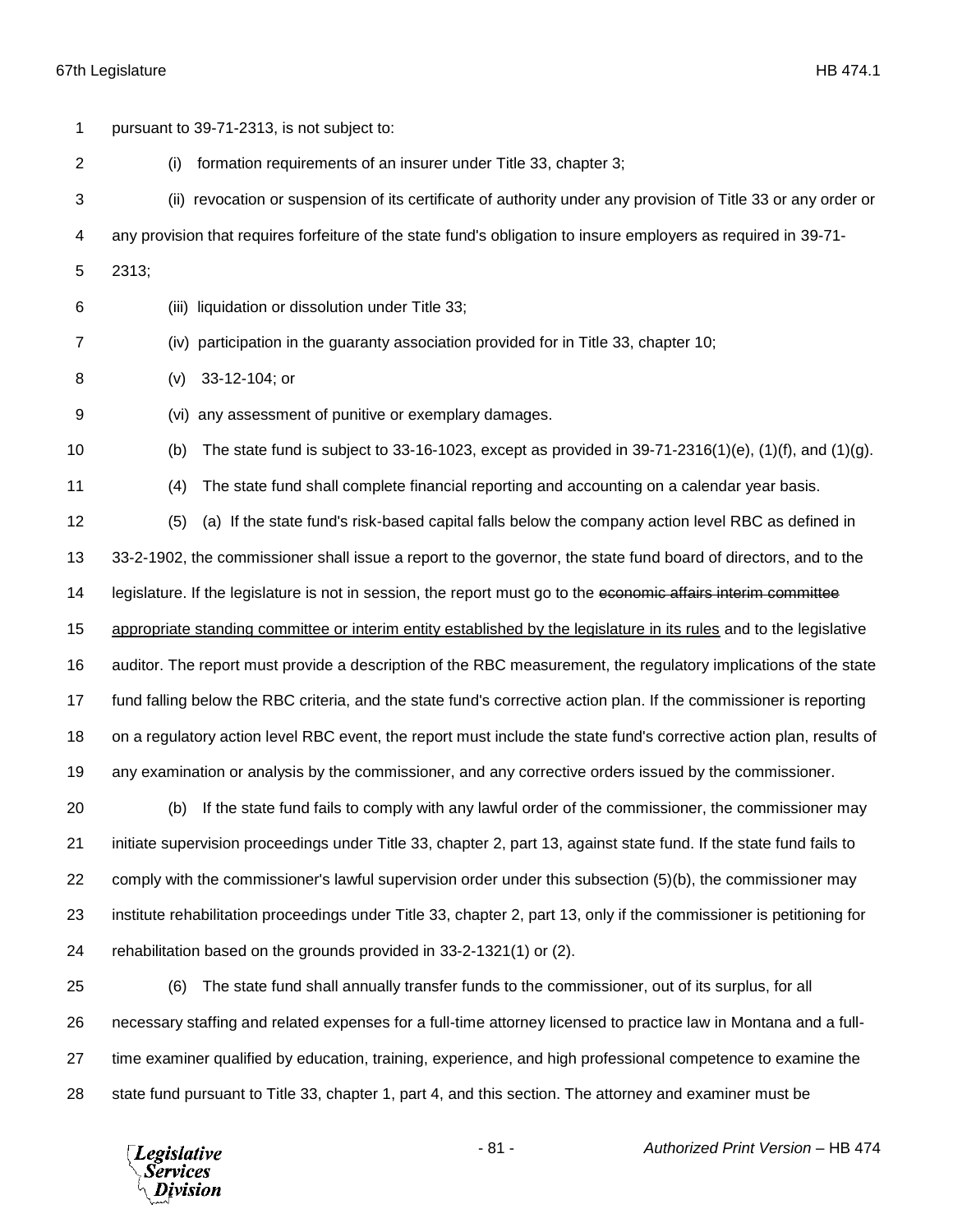| 1  |           | employees of the commissioner.                                                                                 |
|----|-----------|----------------------------------------------------------------------------------------------------------------|
| 2  | (7)       | For the purposes of this section, the term "guaranteed market" has the definition provided in 39-              |
| 3  | 71-2312." |                                                                                                                |
| 4  |           |                                                                                                                |
| 5  |           | Section 66. Section 33-22-1308, MCA, is amended to read:                                                       |
| 6  |           | "33-22-1308. Board duties -- powers. (1) The board shall:                                                      |
| 7  | (a)       | adopt a plan of operation and the reinsurance parameters for the following year, no later than                 |
| 8  |           | June 15, 2019, in accordance with the requirements of this part, and update the plan of operation and          |
| 9  |           | reinsurance parameters, if needed, no later than May 1 of each succeeding year. The board shall submit its     |
| 10 |           | plan of operation to the commissioner for approval.                                                            |
| 11 | (b)       | establish administrative and accounting procedures for the association and the program;                        |
| 12 | (c)       | select an association administrator in accordance with 33-22-1309 who will pay reinsurance claims              |
| 13 |           | in accordance with the plan of operation; and                                                                  |
| 14 | (d)       | set the budget for the reinsurance program for each policy year, including the assessment levels               |
| 15 |           | as provided in 33-22-1313 for the various members of the association.                                          |
| 16 | (2)       | The board may:                                                                                                 |
| 17 | (a)       | enter into contracts as necessary to carry out the purposes of this part;                                      |
| 18 | (b)       | appoint appropriate actuarial or other committees as necessary to provide technical assistance                 |
| 19 |           | and any other functions within the authority of the association; and                                           |
| 20 |           | (c) apply for funds or grants from public or private sources.                                                  |
| 21 | (3)       | The board may be audited by the legislative auditor.                                                           |
| 22 | (4)       | An annual review of the association and the program for solvency and compliance must be                        |
| 23 |           | performed by an independent certified public accountant using generally accepted accounting principles and     |
| 24 |           | submitted to the commissioner and the economic affairs committee of the legislature provided for in 5-5-223 as |
| 25 |           | provided in 5-11-210 for review by June 30 of each year, beginning in 2020.                                    |
| 26 | (5)       | The board shall prepare an annual report on operations and finance and send that report to the                 |
| 27 |           | economic affairs interim committee as provided in legislature in accordance with 5-11-210 and the              |
| 28 |           | commissioner by June 30 of each year, beginning in 2020."                                                      |

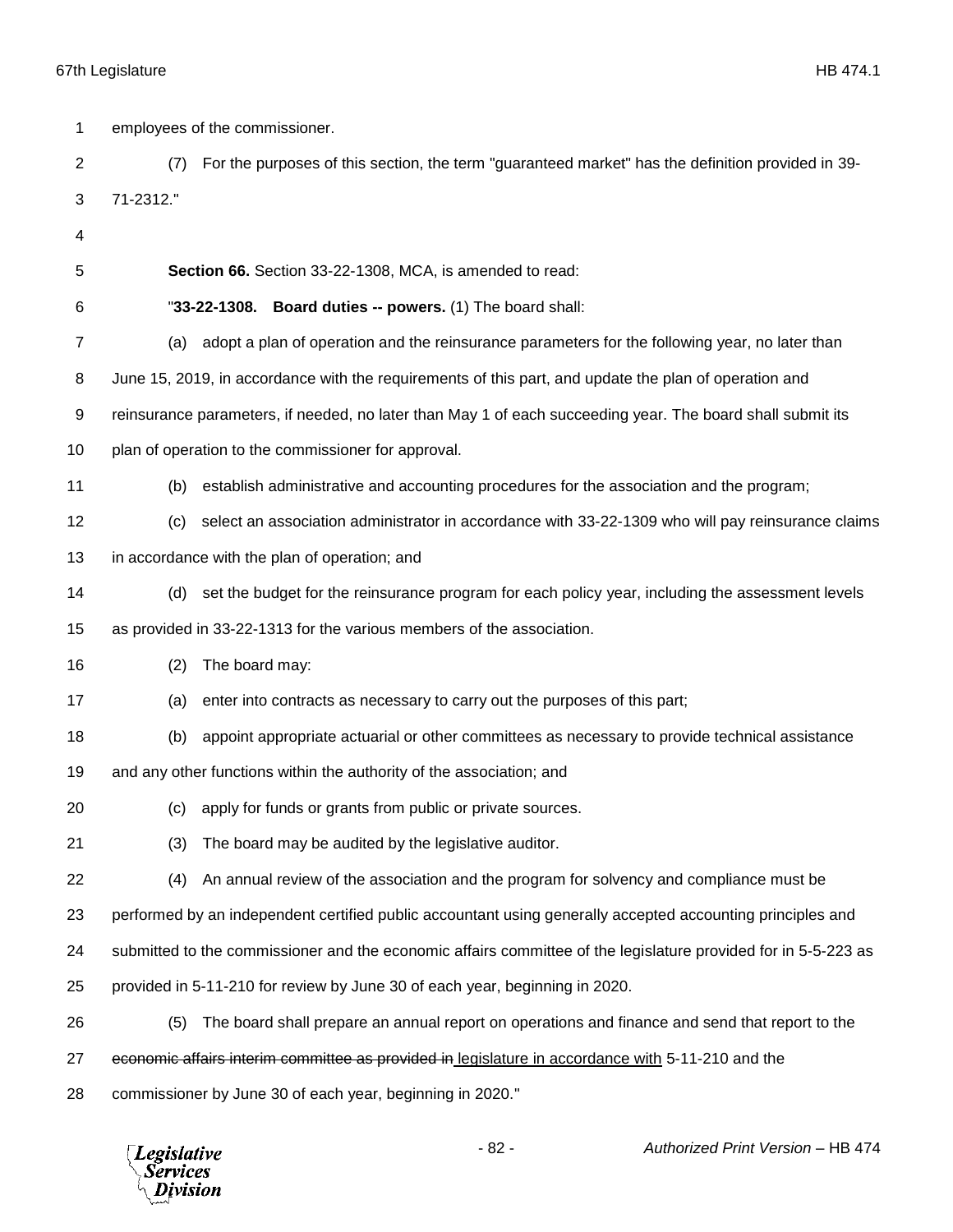| 1              |                                                                                                                  |
|----------------|------------------------------------------------------------------------------------------------------------------|
| $\overline{2}$ | Section 67. Section 37-1-101, MCA, is amended to read:                                                           |
| 3              | "37-1-101. Duties of department. In addition to the provisions of 2-15-121, the department shall:                |
| 4              | establish and provide all the administrative, legal, and clerical services needed by the boards<br>(1)           |
| 5              | within the department, including corresponding, receiving and processing routine applications for licenses as    |
| 6              | defined by a board, issuing and renewing routine licenses as defined by a board, disciplining licensees, setting |
| $\overline{7}$ | administrative fees, preparing agendas and meeting notices, conducting mailings, taking minutes of board         |
| 8              | meetings and hearings, and filing. In issuing routine licenses for a board, the department shall issue a license |
| 9              | within 45 days from the time of receiving a completed application or, within 10 calendar days, provide notice    |
| 10             | and response timelines to the applicant of deficiencies in the application or provide information as to any      |
| 11             | exigent circumstances that may delay issuing a license. For nonroutine licenses, the department shall confer     |
| 12             | with the board to which the licensure application is made and provide an expected timeline to an applicant for   |
| 13             | issuing a license, including notifying the applicant from that time forward of any deviations from the expected  |
| 14             | timeline.                                                                                                        |
| 15             | (2)<br>standardize policies and procedures and keep in Helena all official records of the boards;                |
| 16             | (3)<br>make arrangements and provide facilities in Helena for all meetings, hearings, and examinations           |
| 17             | of each board or elsewhere in the state if requested by the board;                                               |
| 18             | (4)<br>contract for or administer and grade examinations required by each board;                                 |
| 19             | investigate complaints received by the department of illegal or unethical conduct of a member of<br>(5)          |
| 20             | the profession or occupation under the jurisdiction of a board or a program within the department;               |
| 21             | assess the costs of the department to the boards and programs on an equitable basis as<br>(6)                    |
| 22             | determined by the department;                                                                                    |
| 23             | adopt rules setting administrative fees and expiration, renewal, and termination dates for licenses;<br>(7)      |
| 24             | issue a notice to and pursue an action against a licensed individual, as a party, before the licensed<br>(8)     |
| 25             | individual's board after a finding of reasonable cause by a screening panel of the board pursuant to 37-1-       |
| 26             | 307(1)(d);                                                                                                       |
| 27             | (a) provide notice to the board and to the appropriate legislative interim committee standing<br>(9)             |
| 28             | committee or interim entity established by the legislature in its rules when a board cannot operate in a cost-   |
|                |                                                                                                                  |

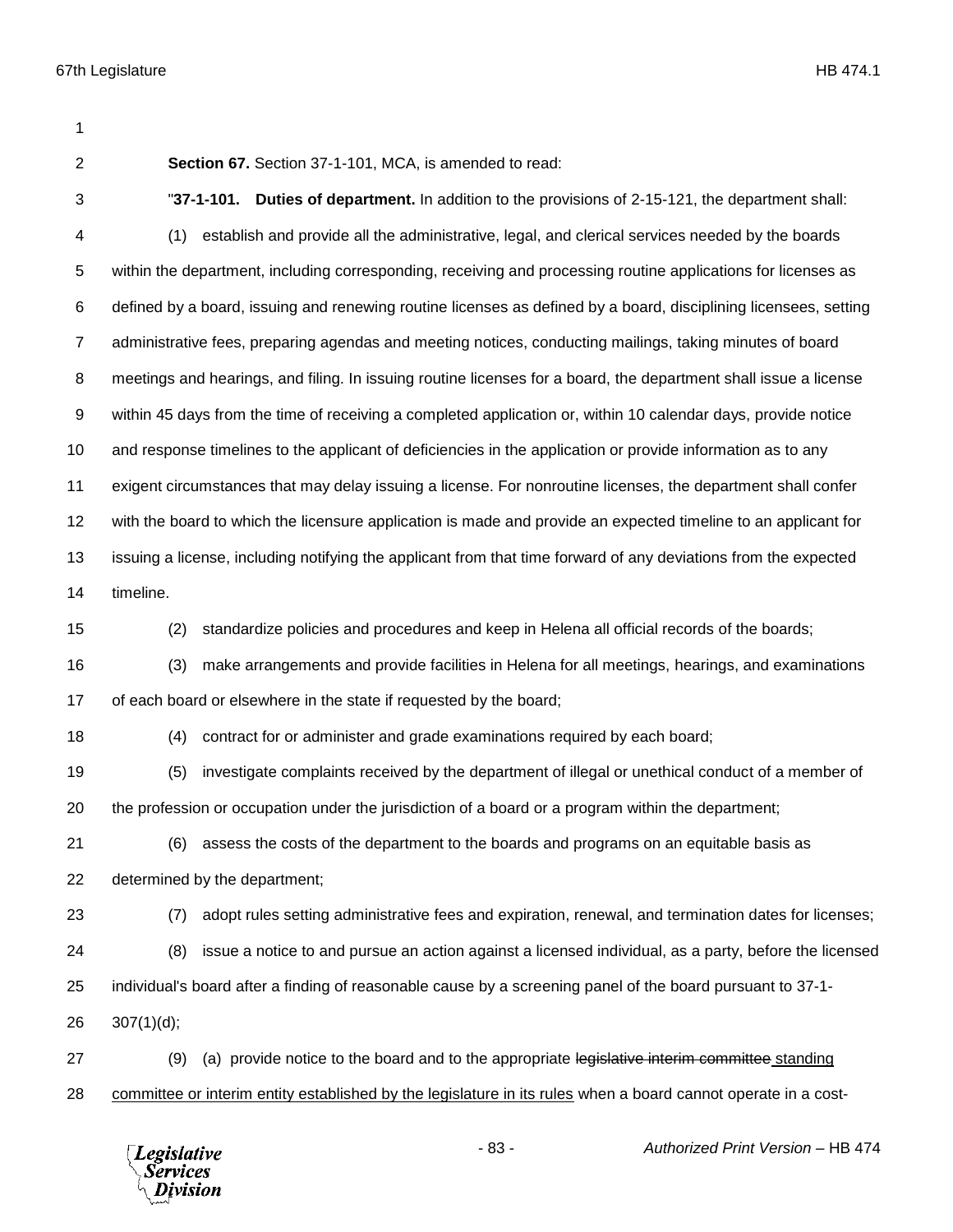effective manner;

 (b) suspend all duties under this title related to the board except for services related to renewal of licenses;

 (c) review the need for a board and make recommendations to the legislative interim committee with 5 monitoring responsibility for the boards appropriate standing committee or interim entity established by the legislature in its rules for legislation revising the board's operations to achieve fiscal solvency; and

 (d) notwithstanding 2-15-121, recover the costs by one-time charges against all licensees of the 8 board after providing notice and meeting the requirements under the Montana Administrative Procedure Act;

 (10) monitor a board's cash balances to ensure that the balances do not exceed two times the board's annual appropriation level and adjust fees through administrative rules when necessary. [This subsection does not apply to the board of public accountants, except that the department may monitor the board's cash

balances.]

(11) establish policies and procedures to set fees for administrative services, as provided in 37-1-134,

commensurate with the cost of the services provided. Late penalty fees may be set without being

commensurate with the cost of services provided.

 (12) adopt uniform rules for all boards and department programs to comply with the public notice requirements of 37-1-311 and 37-1-405. The rules may require the posting of only the licensee's name and the fact that a hearing is being held when the information is being posted on a publicly available website prior to a decision leading to a suspension or revocation of a license or other final decision of a board or the department. (Bracketed language terminates September 30, 2023--sec. 5, Ch. 50, L. 2019.)"

**Section 68.** Section 37-1-107, MCA, is amended to read:

 "**37-1-107. Joint meetings -- department duties.** (1) The department shall convene a joint meeting once every 2 years of two or more boards that:

(a) have licensees with dual licensure in related professions or occupations;

 (b) have licensees licensed by another board in a related profession or with similar scopes of practice, including but not limited to:

(i) health care boards;

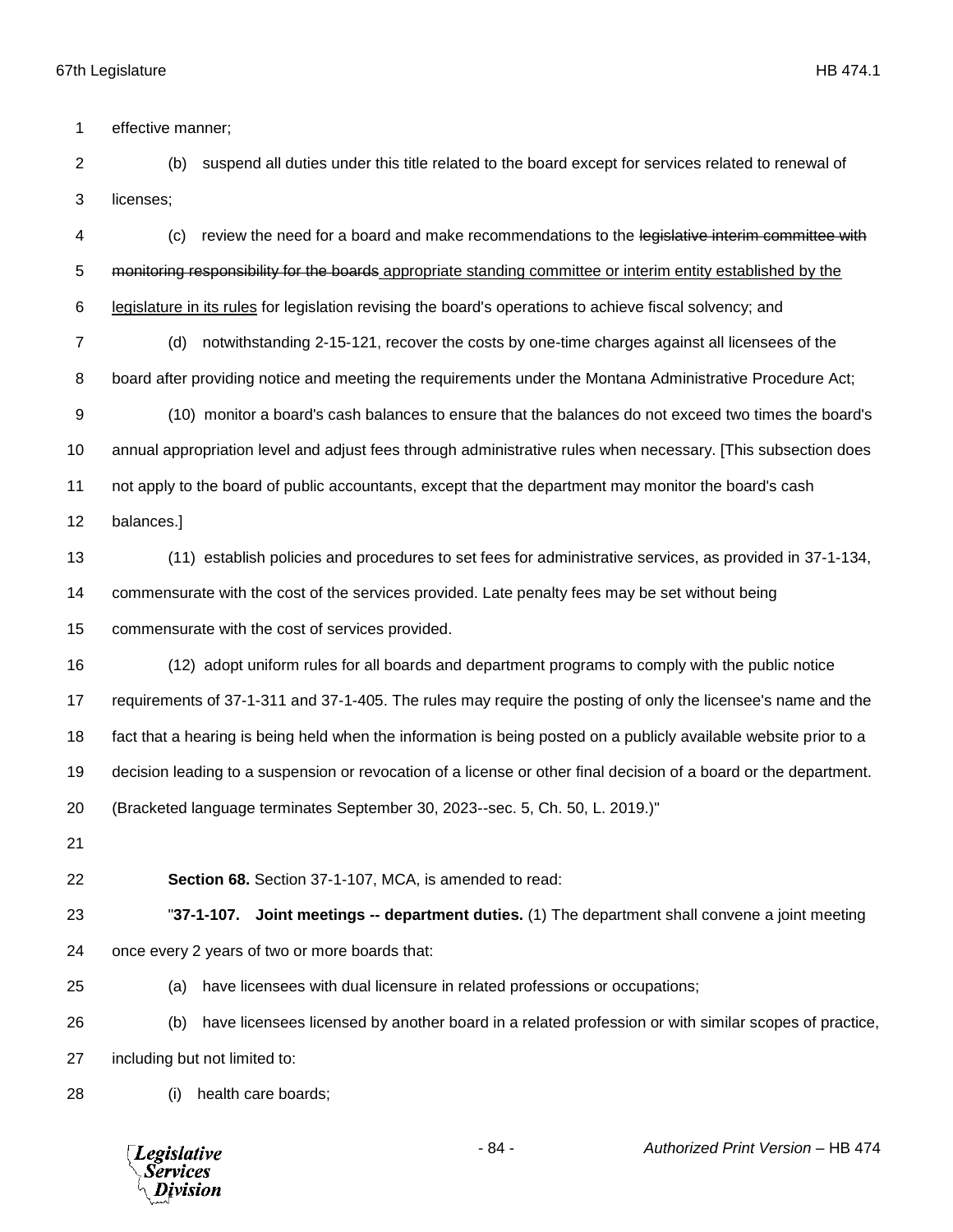*Legislative*<br>Services<br>*Division* 

| 1              | (ii) mental health care boards;                                                                                        |
|----------------|------------------------------------------------------------------------------------------------------------------------|
| $\overline{2}$ | (iii) design boards;                                                                                                   |
| 3              | (iv) therapeutic boards; or                                                                                            |
| 4              | technical boards; or<br>(v)                                                                                            |
| 5              | have issues of joint concern or related jurisdiction with each other.<br>(c)                                           |
| 6              | A quorum is not required for the joint meeting. However, one member from each board shall<br>(2)                       |
| 7              | attend.                                                                                                                |
| 8              | The department shall report to the interim committee responsible for monitoring boards legislature<br>(3)              |
| 9              | in accordance with 5-11-210 with regard to attendance and issues of concern addressed by the boards."                  |
| 10             |                                                                                                                        |
| 11             | Section 69. Section 37-1-122, MCA, is amended to read:                                                                 |
| 12             | "37-1-122. (Temporary) Active supervision -- rebuttable presumption -- reconsideration. (1) (a)                        |
| 13             | Before making a determination approving or disapproving a board action subject to active supervision as                |
| 14             | provided in 37-1-121(1)(d), the commissioner of labor and industry shall:                                              |
| 15             | notify the affected board and the economic affairs interim committee appropriate standing<br>(i)                       |
| 16             | committee or interim entity established by the legislature in its rules in writing of the particular action identified |
| 17             | for commissioner review;                                                                                               |
| 18             | (ii) give the board a timeframe of at least 30 days in which to provide the commissioner with written                  |
| 19             | comments and materials justifying the proposed action; and                                                             |
| 20             | (iii) meet with the board or its representatives regarding the board action.                                           |
| 21             | The commissioner may require that the board provide the commissioner with other relevant<br>(b)                        |
| 22             | information, including but not limited to comments, documents, or other material submitted to the board                |
| 23             | regarding the board action.                                                                                            |
| 24             | The commissioner may approve a board action subject to active supervision under 37-1-121(1)(d)<br>(c)                  |
| 25             | without the notice and opportunity for board comment required under subsection (1)(a) if the commissioner has          |
| 26             | sufficient information to act.                                                                                         |
| 27             | (a) There is a rebuttable presumption that if a board has not received a written notice as provided<br>(2)             |
| 28             | in 37-1-121(1)(d) regarding a board action within 30 days, that the board action is presumed to be approved by         |
|                |                                                                                                                        |

- 85 - *Authorized Print Version* – HB 474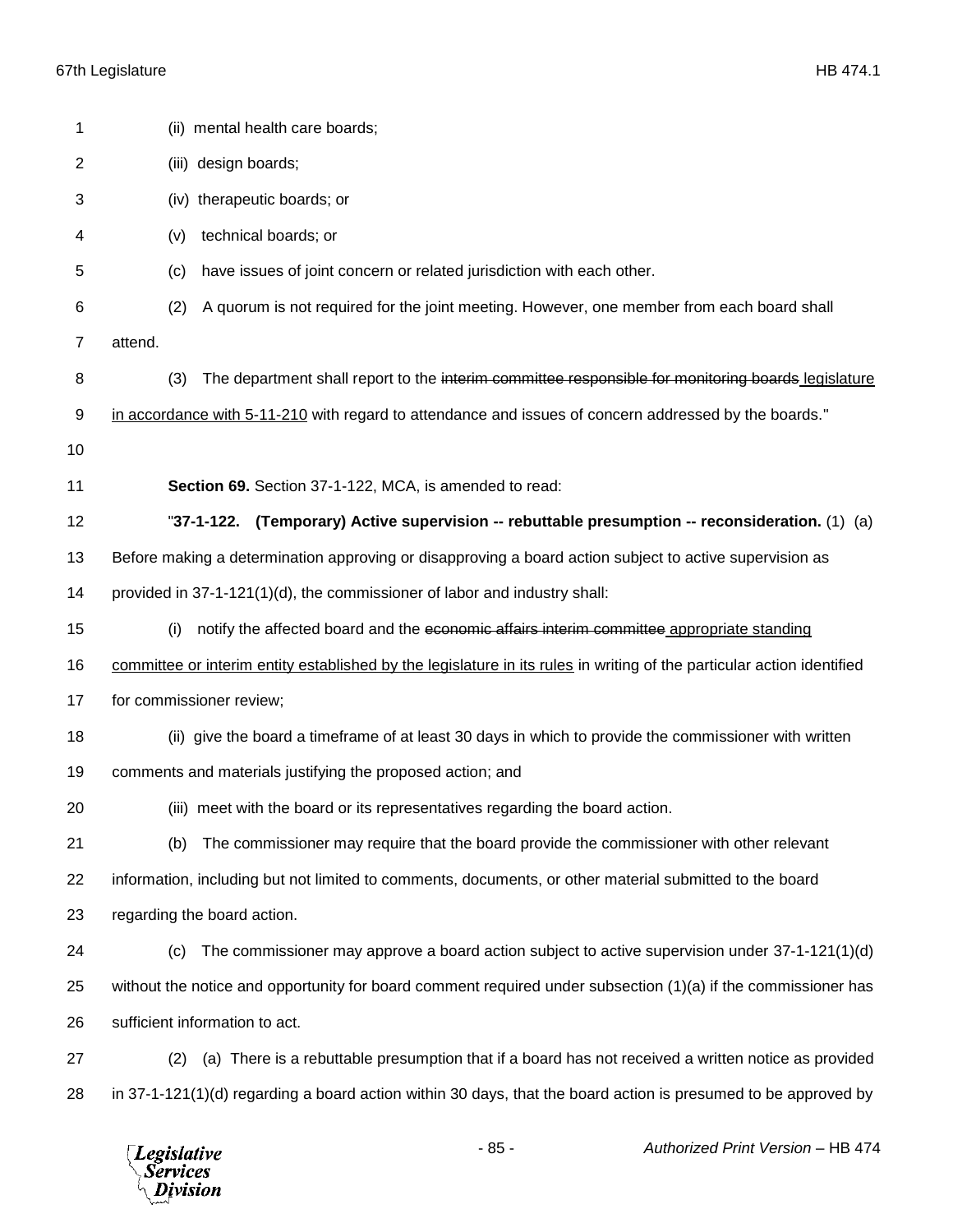the commissioner because the department has determined the board action will not unreasonably restrain or potentially unreasonably restrain competition in trade or commerce. (b) At any time a board may request that the department or commissioner confirm in writing that a board action is not subject to active supervision under 37-1-121(1)(d) because the commissioner has determined that the board action will not unreasonably restrain or potentially unreasonably restrain competition in trade or commerce. (3) If the commissioner determines that a board action is subject to active supervision procedures under 37-1-121(1)(d) and this section, the commissioner shall issue a written determination within 30 days after meeting with the board or its representatives as provided in subsection (1). (4) (a) The board may request that the commissioner reconsider the determination. A request under this subsection (4) must be in writing, provide any additional supporting materials or arguments, and be received by the commissioner within 10 days after issuance of the commissioner's written determination. (b) The commissioner may meet with the board or representatives of the board as part of the reconsideration process. (c) The commissioner shall issue a written reconsideration decision within 10 days of receiving the written request for a reconsideration or within 10 days after meeting with the board or its representatives regarding the redetermination. (5) This section may not be construed to mean that the commissioner's determination under 37-1- 121(1)(d) or the process described in this section is a contested case proceeding as defined in 2-4-102. (6) (a) After the economic affairs interim committee appropriate standing committee or interim entity established by the legislature in its rules is notified of the commissioner's decision to issue a written determination or redetermination, the committee shall notify the commissioner if the committee plans to provide an opportunity for public comment on the commissioner's action at the next committee meeting. (b) The commissioner shall notify the economic affairs interim committee appropriate standing committee or interim entity established by the legislature in its rules of a final determination under this section. The committee shall follow the procedures in Title 2, chapter 4, if the committee decides to conduct a review. A final determination of the commissioner may be suspended as provided in 2-4-305(9) whether the determination is for a rule or for another board action. (Terminates July 1, 2021--sec. 8, Ch. 322, L. 2017.)"



- 86 - *Authorized Print Version* – HB 474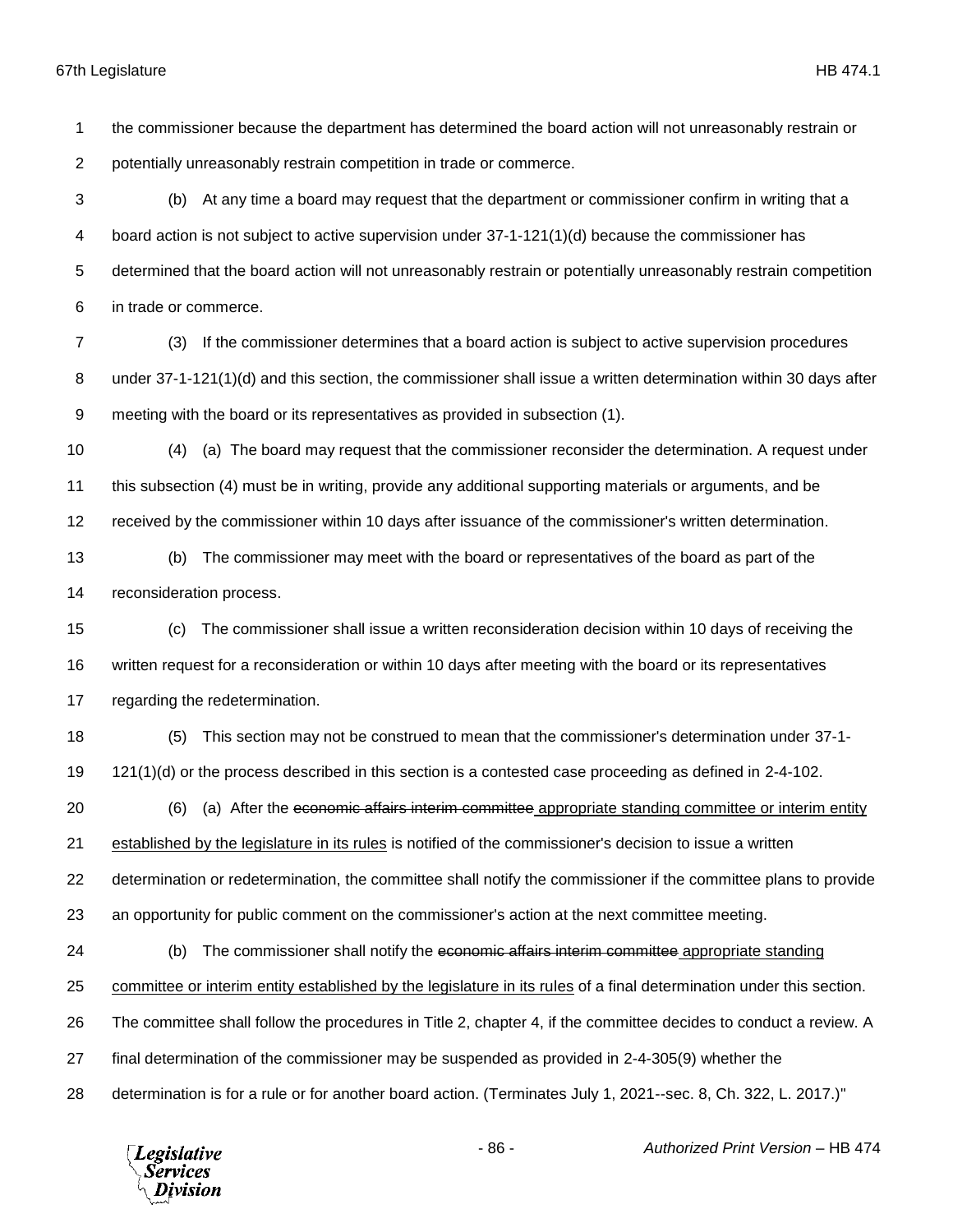| 1              |                                                                                                                    |
|----------------|--------------------------------------------------------------------------------------------------------------------|
| $\overline{2}$ | Section 70. Section 37-1-145, MCA, is amended to read:                                                             |
| 3              | "37-1-145. Military training or experience to satisfy licensing or certification requirements --                   |
| 4              | rulemaking. (1) Each licensing board or the department on behalf of a program shall by July 1, 2014, adopt         |
| 5              | rules that provide that certification or licensure requirements established by that board or program may be met    |
| 6              | by relevant military training, service, or education completed by an individual as a member of the armed forces    |
| $\overline{7}$ | or reserves of the United States, the national guard of a state, or the military reserves.                         |
| 8              | (a) An applicant for certification or licensure shall provide to the board or, if applying for licensure<br>(2)    |
| 9              | by a program, to the department satisfactory evidence, as specified in rule, of receiving military training,       |
| 10             | service, or education that is equivalent to relevant certification or licensure requirements.                      |
| 11             | The department and each licensing board shall, upon presentation of satisfactory evidence by an<br>(b)             |
| 12             | applicant for certification or licensure, accept education, training, or service completed by an individual as a   |
| 13             | member of the armed forces or reserves of the United States, the national guard of a state, or the military        |
| 14             | reserves toward the qualifications to receive the license or certification.                                        |
| 15             | The department shall report to the interim committee responsible for monitoring licensing boards<br>(3)            |
| 16             | legislature in accordance with 5-11-210 by January 1, 2014, on the progress and actions taken under this           |
| 17             | section by each licensing board or program."                                                                       |
| 18             |                                                                                                                    |
| 19             | Section 71. Section 37-3-203, MCA, is amended to read:                                                             |
| 20             | "37-3-203. Powers and duties -- rulemaking authority. (1) The board may:                                           |
| 21             | adopt rules necessary or proper to carry out the requirements in Title 37, chapter 3, parts 1<br>(a)               |
| 22             | through 4, and of chapters covering podiatry, acupuncture, physician assistants, nutritionists, and emergency      |
| 23             | care providers as set forth in Title 37, chapters 6, 13, 20, and 25, and 50-6-203, respectively. Rules adopted for |
| 24             | emergency care providers with an endorsement to provide community-integrated health care must address the          |
| 25             | scope of practice, competency requirements, and educational requirements.                                          |
| 26             | hold hearings and take evidence in matters relating to the exercise and performance of the powers<br>(b)           |
| 27             | and duties vested in the board;                                                                                    |
| 28             | aid the county attorneys of this state in the enforcement of parts 1 through 4 and 8 of this chapter<br>(c)        |

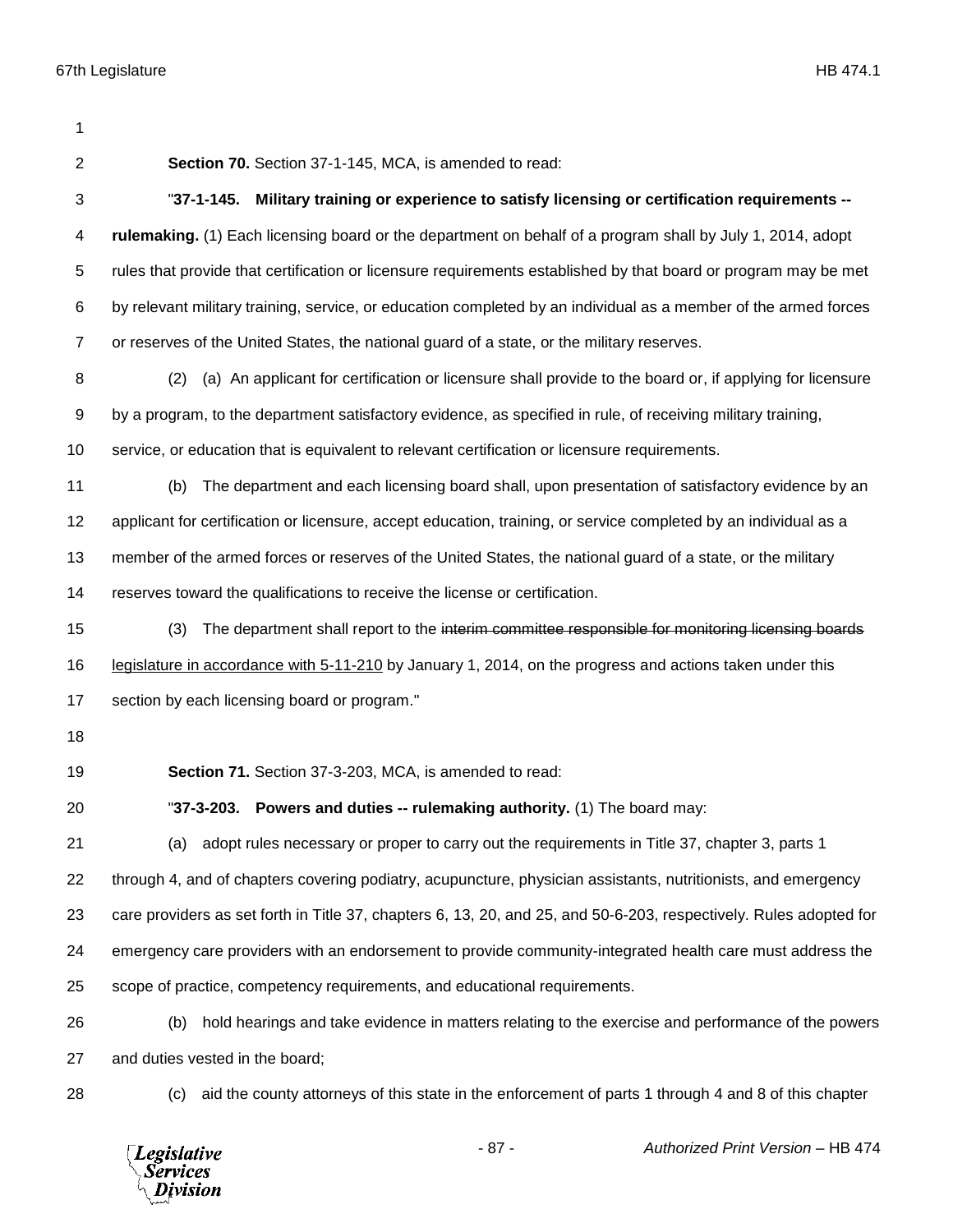| 1              | as well as Title 37, chapters 6, 13, 20, and 25, and Title 50, chapter 6, regarding emergency care providers        |
|----------------|---------------------------------------------------------------------------------------------------------------------|
| $\overline{2}$ | licensed by the board. The board also may assist the county attorneys of this state in the prosecution of           |
| 3              | persons, firms, associations, or corporations charged with violations of the provisions listed in this subsection   |
| 4              | $(1)(c)$ .                                                                                                          |
| 5              | review certifications of disability and determinations of eligibility for a permit to hunt from a vehicle<br>(d)    |
| 6              | as provided in 87-2-803(11); and                                                                                    |
| 7              | fund additional staff, hired by the department, to administer the provisions of this chapter, by<br>(e)             |
| 8              | increasing license fees as necessary.                                                                               |
| 9              | (a) The board shall establish a medical assistance program to assist and rehabilitate licensees<br>(2)              |
| 10             | who are subject to the jurisdiction of the board and who are found to be physically or mentally impaired by         |
| 11             | habitual intemperance or the excessive use of addictive drugs, alcohol, or any other drug or substance or by        |
| 12             | mental illness or chronic physical illness.                                                                         |
| 13             | The board shall ensure that a licensee who is required or volunteers to participate in the medical<br>(b)           |
| 14             | assistance program as a condition of continued licensure or reinstatement of licensure must be allowed to           |
| 15             | enroll in a qualified medical assistance program within this state and may not require a licensee to enroll in a    |
| 16             | qualified treatment program outside the state unless the board finds that there is no qualified treatment program   |
| 17             | in this state.                                                                                                      |
| 18             | (a) The board shall report annually on the number and types of complaints it has received<br>(3)                    |
| 19             | involving physician practices in providing written certification, as defined in 50-46-302, for the use of marijuana |
| 20             | for a debilitating medical condition provided for in Title 50, chapter 46. The report must contain:                 |
| 21             | the number of complaints received by the board pursuant to 37-1-308;<br>(i)                                         |
| 22             | (ii) the number of complaints for which a reasonable cause determination was made pursuant to 37-1-                 |
| 23             | 307;                                                                                                                |
| 24             | (iii) the general nature of the complaints;                                                                         |
| 25             | (iv) the number of investigations conducted into physician practices in providing written certification;            |
| 26             | and                                                                                                                 |
| 27             | the number of physicians disciplined by the board for their practices in providing written<br>(v)                   |
| 28             | certification for the use of marijuana for a debilitating medical condition.                                        |
|                |                                                                                                                     |

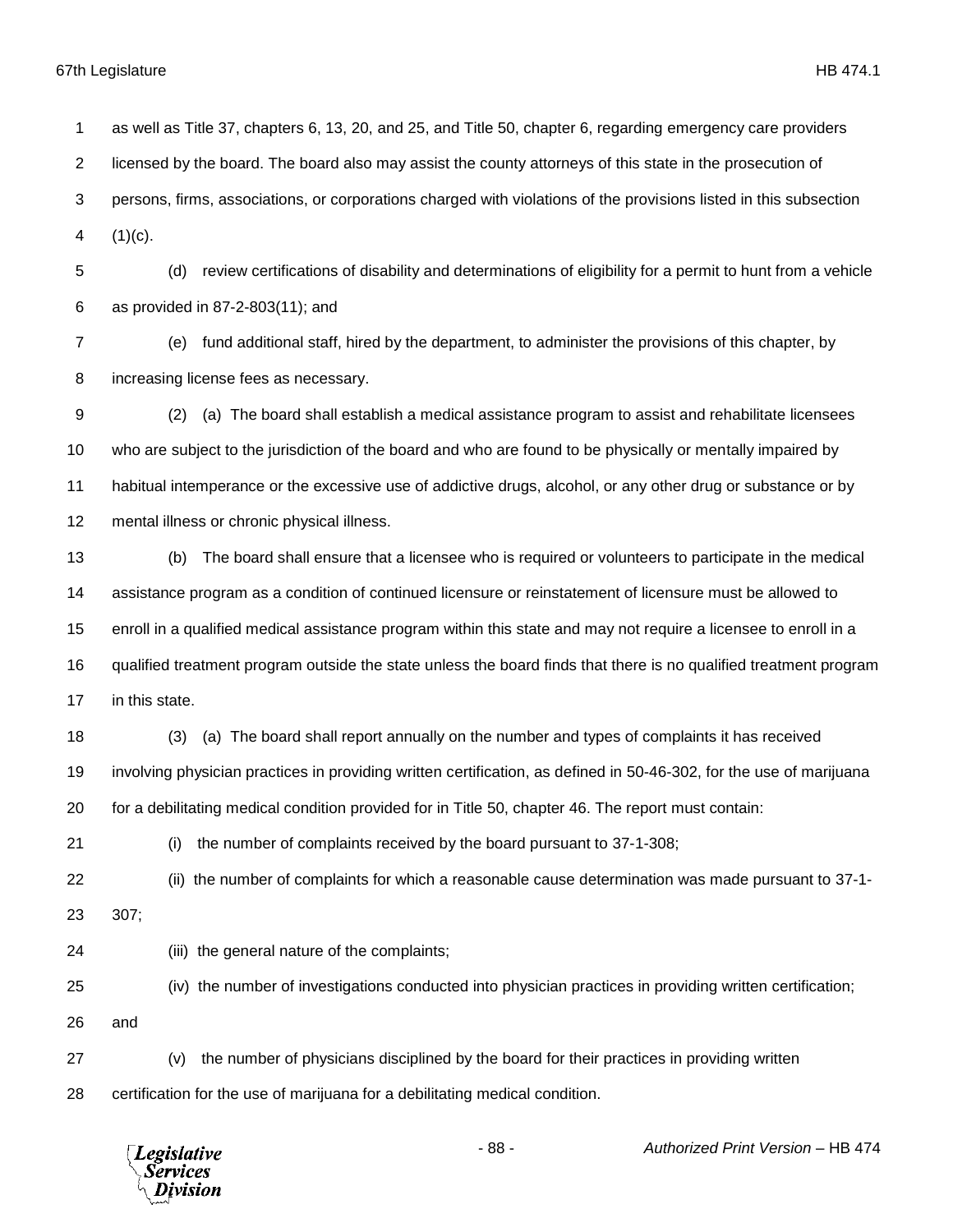| 1              | Except as provided in subsection $(3)(c)$ , the report may not contain individual identifying<br>(b)                   |
|----------------|------------------------------------------------------------------------------------------------------------------------|
| $\overline{c}$ | information regarding the physicians about whom the board received complaints.                                         |
| 3              | For each physician against whom the board takes disciplinary action related to the physician's<br>(c)                  |
| 4              | practices in providing written certification for the use of marijuana for a debilitating medical condition, the report |
| 5              | must include:                                                                                                          |
| 6              | the name of the physician;<br>(i)                                                                                      |
| 7              | (ii) the general results of the investigation of the physician's practices; and                                        |
| 8              | (iii) the disciplinary action taken against the physician.                                                             |
| 9              | The board shall provide the report to the children, families, health, and human services interim<br>(d)                |
| 10             | committee by August 1 of each year to the legislature in accordance with 5-11-210 and shall make a copy of             |
| 11             | the report available on the board's website.                                                                           |
| 12             | The board may enter into agreements with other states for the purposes of mutual recognition of<br>(4)                 |
| 13             | licensing standards and licensing of physicians and emergency care providers from other states under the               |
| 14             | terms of a mutual recognition agreement."                                                                              |
|                |                                                                                                                        |
| 15             |                                                                                                                        |
| 16             | Section 72. Section 37-7-1514, MCA, is amended to read:                                                                |
| 17             | "37-7-1514. Report to legislature. The board shall provide a report to the appropriate interim-                        |
| 18             | committees of the legislature each interim the legislature in accordance with 5-11-210, including but not limited      |
| 19             | to information on:                                                                                                     |
| 20             | (1) the cost of establishing and maintaining the registry;                                                             |
| 21             | any grants, gifts, or donations received to assist in establishing and maintaining the registry;<br>(2)                |
| 22             | (3)<br>how registry information was used; and                                                                          |
| 23             | how quickly the board was able to answer requests for information from the registry."<br>(4)                           |
| 24             |                                                                                                                        |
| 25             | Section 73. Section 39-12-103, MCA, is amended to read:                                                                |
| 26             | (Temporary) Montana HELP Act workforce development -- participation -- report.<br>"39-12-103.                          |
| 27             | (1) The department shall provide individuals receiving assistance for health care services pursuant to Title 53,       |

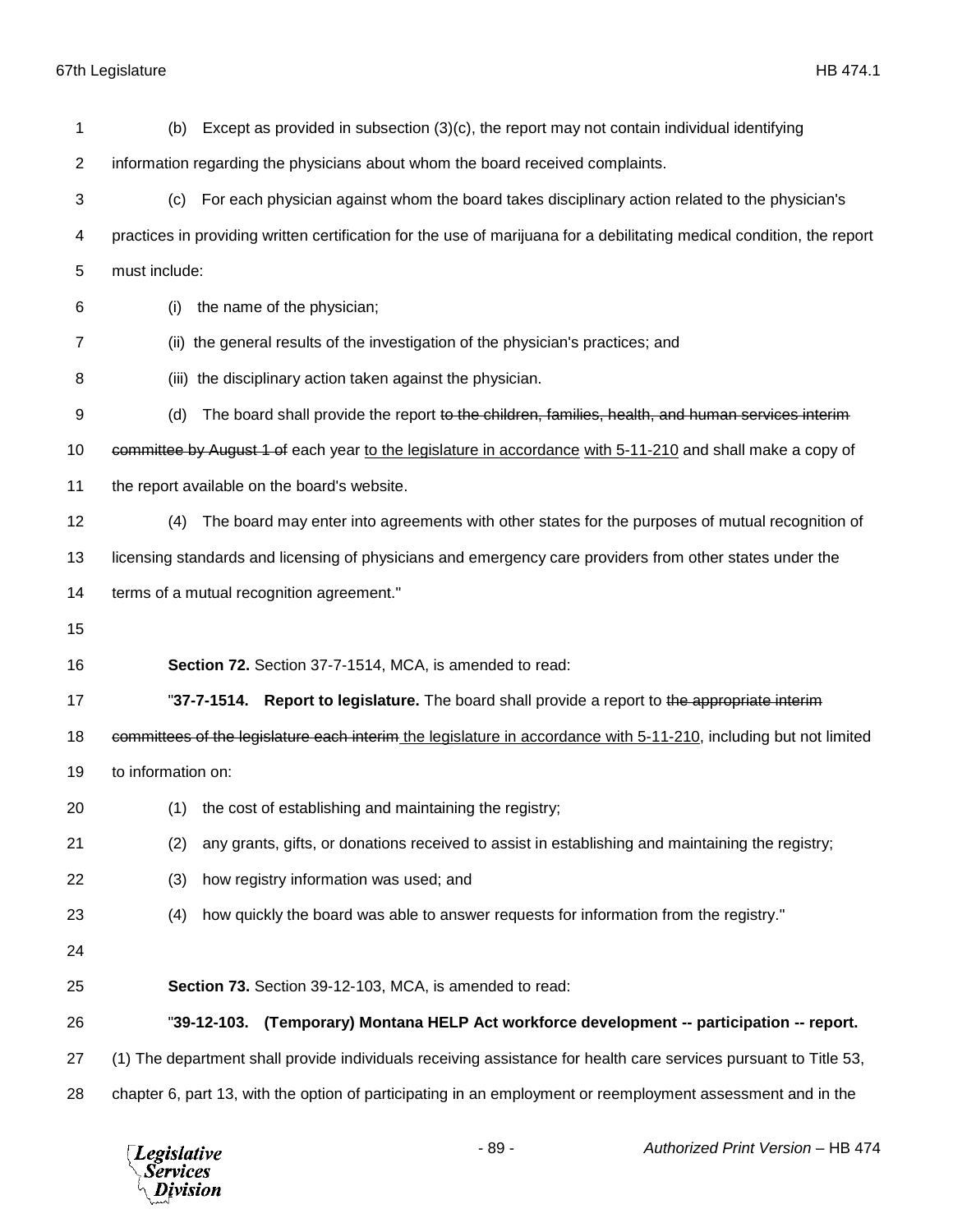workforce development program provided for in 39-12-101. The assessment must identify any probable barriers to employment that exist for the member.

 (2) The department shall contact each program participant subject to the community engagement requirements of 53-6-1308 and assist the participant with completion of an employment or reemployment assessment. Based on the results of the assessment, the department shall identify services to help the individual address barriers to employment.

 (3) (a) The department shall notify the department of public health and human services when a participant has received all services and assistance under subsection (1) that can reasonably be provided to the individual.

 (b) The department is not required to provide further services under this section after it has provided the notification provided for in subsection (3)(a).

 (c) A participant who is no longer receiving services under this section does not meet the criteria of 53-6-1307(6)(c) for the exemption granted under 53-6-1307(6).

 (4) [The department shall report the following information to the] legislative finance committee and the children, families, health, and human services interim committee legislature in accordance with 5-11-210:

(a) [the activities undertaken to establish] the employer grant program provided for in 39-12-106;

(b) the number of employers receiving grant awards and the number and types of activities, training,

or jobs the employers provided; and

 (c) the total cost of providing workforce development services under this chapter, including related administrative costs.

 (5) To the extent possible, the department of public health and human services shall offset the cost of workforce development activities provided under this section by using temporary assistance for needy families reserve funds.

 (6) The department shall reduce fraud, waste, and abuse in determining and reviewing eligibility for unemployment insurance benefits by enhancing technology system support to provide knowledge-based authentication for verifying the identity and employment status of individuals seeking benefits, including the use of public records to confirm identity and to flag changes in demographics. (Terminates June 30, 2025--secs. 38, 48, Ch. 415, L. 2019.)"

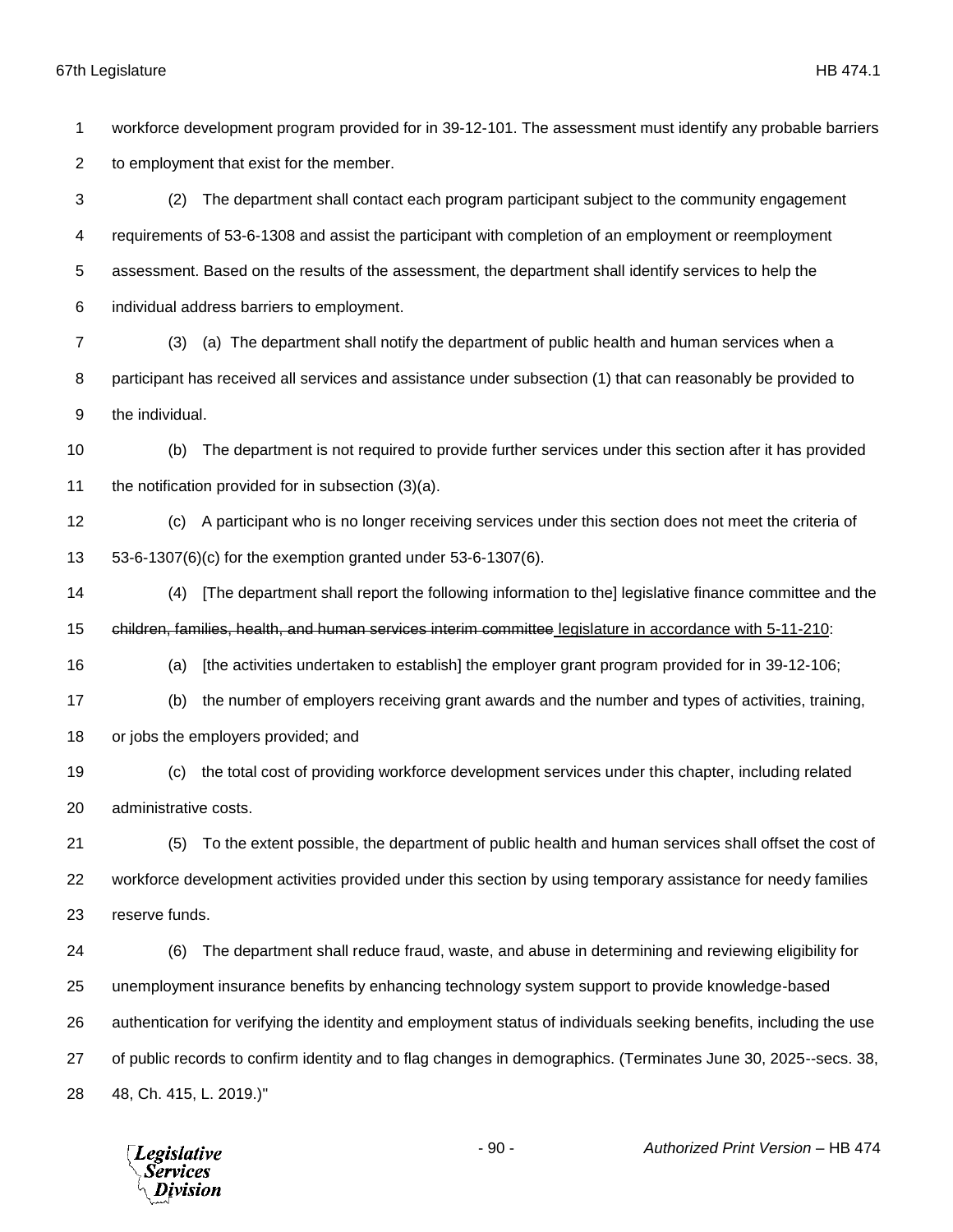| 1              |                                                                                                                 |
|----------------|-----------------------------------------------------------------------------------------------------------------|
| $\overline{c}$ | Section 74. Section 39-71-2375, MCA, is amended to read:                                                        |
| 3              | "39-71-2375. Operation of state fund as authorized insurer -- issuance of certificate of authority              |
| 4              | -- exceptions -- use of calendar year -- risk-based capital -- reporting requirements. (1) The state fund       |
| 5              | provided for in 39-71-2313 is an authorized insurer and, except as provided in this section, is subject to the  |
| 6              | provisions in Title 33 that are generally applicable to authorized workers' compensation insurers in this state |
| $\overline{7}$ | and the provisions of Title 39, chapter 71, part 23.                                                            |
| 8              | (a) The commissioner shall issue a certificate of authority to the state fund to write workers'<br>(2)          |
| 9              | compensation insurance coverages, as provided in 39-71-2316, and except as otherwise provided in this           |
| 10             | section the requirements of Title 33, chapter 2, part 1, do not apply. The certificate of authority must be     |
| 11             | continuously renewed by the commissioner.                                                                       |
| 12             | The state fund shall pay the annual fee under 33-2-708, provide the surplus funds required under<br>(b)         |
| 13             | 33-2-109 and 33-2-110, and provide to the commissioner the available documentation and information that is      |
| 14             | provided by other insurers when applying for a certificate of authority under 33-2-115.                         |
| 15             | The state fund is subject to the reporting requirements under 33-2-705 but is not subject to the tax<br>(c)     |
| 16             | on net premiums.                                                                                                |
| 17             | (a) The state fund, as the guaranteed market for workers' compensation insurance for employers<br>(3)           |
| 18             | pursuant to 39-71-2313, is not subject to:                                                                      |
| 19             | formation requirements of an insurer under Title 33, chapter 3;<br>(i)                                          |
| 20             | (ii) revocation or suspension of its certificate of authority under any provision of Title 33 or any order or   |
| 21             | any provision that requires forfeiture of the state fund's obligation to insure employers as required in 39-71- |
| 22             | 2313;                                                                                                           |
| 23             | (iii) liquidation or dissolution under Title 33;                                                                |
| 24             | (iv) participation in the guaranty association provided for in Title 33, chapter 10;                            |
| 25             | 33-12-104; or<br>(v)                                                                                            |
| 26             | any assessment of punitive or exemplary damages.<br>(vi)                                                        |
| 27             | The state fund is subject to 33-16-1023, except as provided in $39-71-2316(1)(e)$ , (1)(f), and (1)(g).<br>(b)  |
| 28             | The state fund shall complete financial reporting and accounting on a calendar year basis.<br>(4)               |

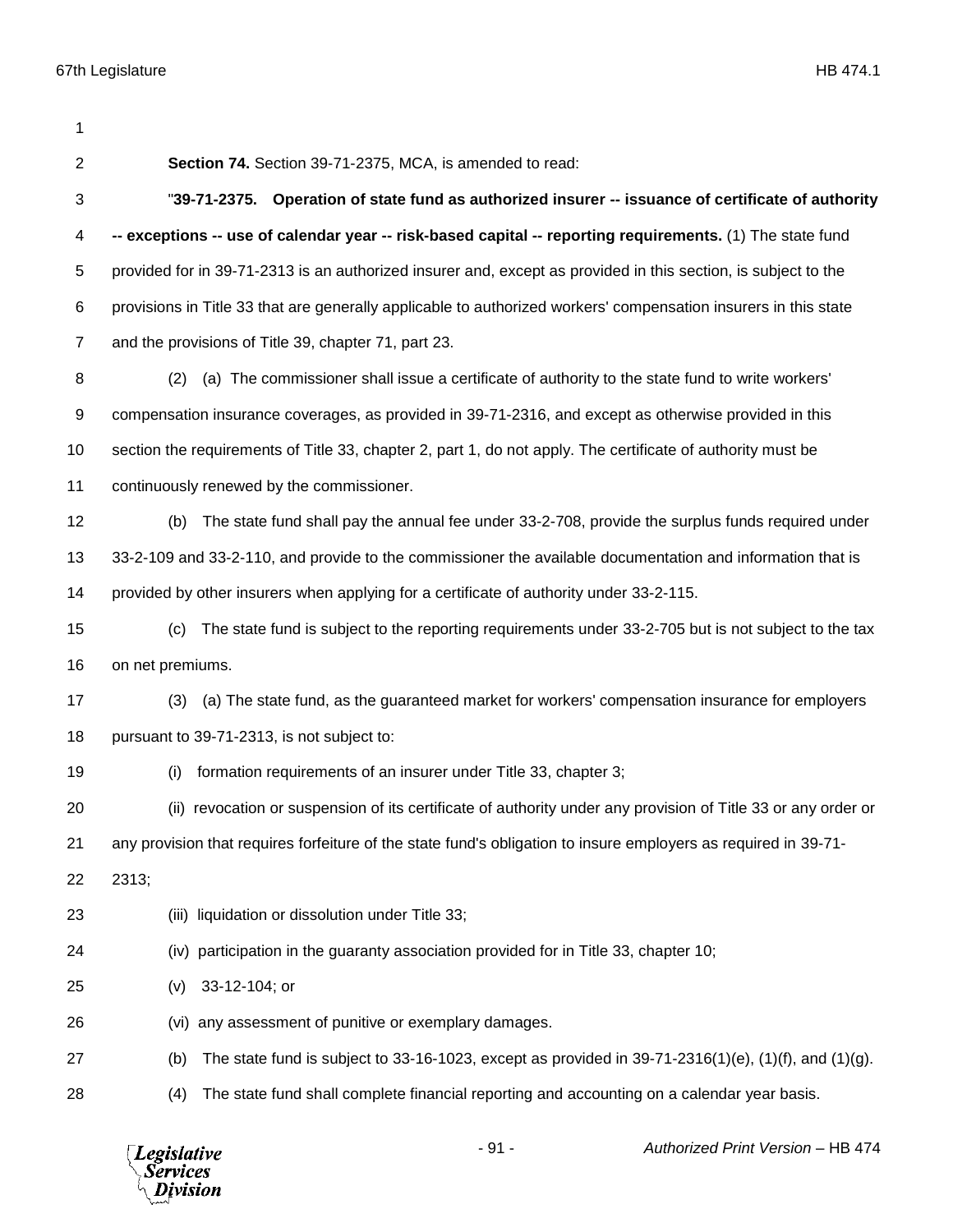(5) (a) If the state fund's risk-based capital falls below the company action level RBC as defined in 33-2-1902, the commissioner shall issue a report to the governor, the state fund board of directors, and to the 3 legislature. If the legislature is not in session, the report must go to the economic affairs interim committee 4 appropriate standing committee or interim entity established by the legislature in its rules and to the legislative auditor. The report must provide a description of the RBC measurement, the regulatory implications of the state fund falling below the RBC criteria, and the state fund's corrective action plan. If the commissioner is reporting on a regulatory action level RBC event, the report must include the state fund's corrective action plan, results of any examination or analysis by the commissioner, and any corrective orders issued by the commissioner.

 (b) If the state fund fails to comply with any lawful order of the commissioner, the commissioner may initiate supervision proceedings under Title 33, chapter 2, part 13, against state fund. If the state fund fails to comply with the commissioner's lawful supervision order under this subsection (5)(b), the commissioner may institute rehabilitation proceedings under Title 33, chapter 2, part 13, only if the commissioner is petitioning for rehabilitation based on the grounds provided in 33-2-1321(1) or (2).

 (6) The state fund shall annually transfer funds to the commissioner, out of its surplus, for all necessary staffing and related expenses for a full-time attorney licensed to practice law in Montana and a full- time examiner qualified by education, training, experience, and high professional competence to examine the state fund pursuant to Title 33, chapter 1, part 4, and this section. The attorney and examiner must be employees of the commissioner.

 (7) For the purposes of this section, the term "guaranteed market" has the definition provided in 39- 71-2312."

**Section 75.** Section 41-3-122, MCA, is amended to read:

 "**41-3-122. Strategic plan for child abuse and neglect prevention -- report to legislature.** (1) (a) By August 15, 2018, the department shall develop a strategic plan that sets out measurable goals and strategies for reducing child abuse and neglect in Montana over a 5-year period. The plan must address ways

to:

(i) increase family stability;

(ii) enhance child development for all families; and

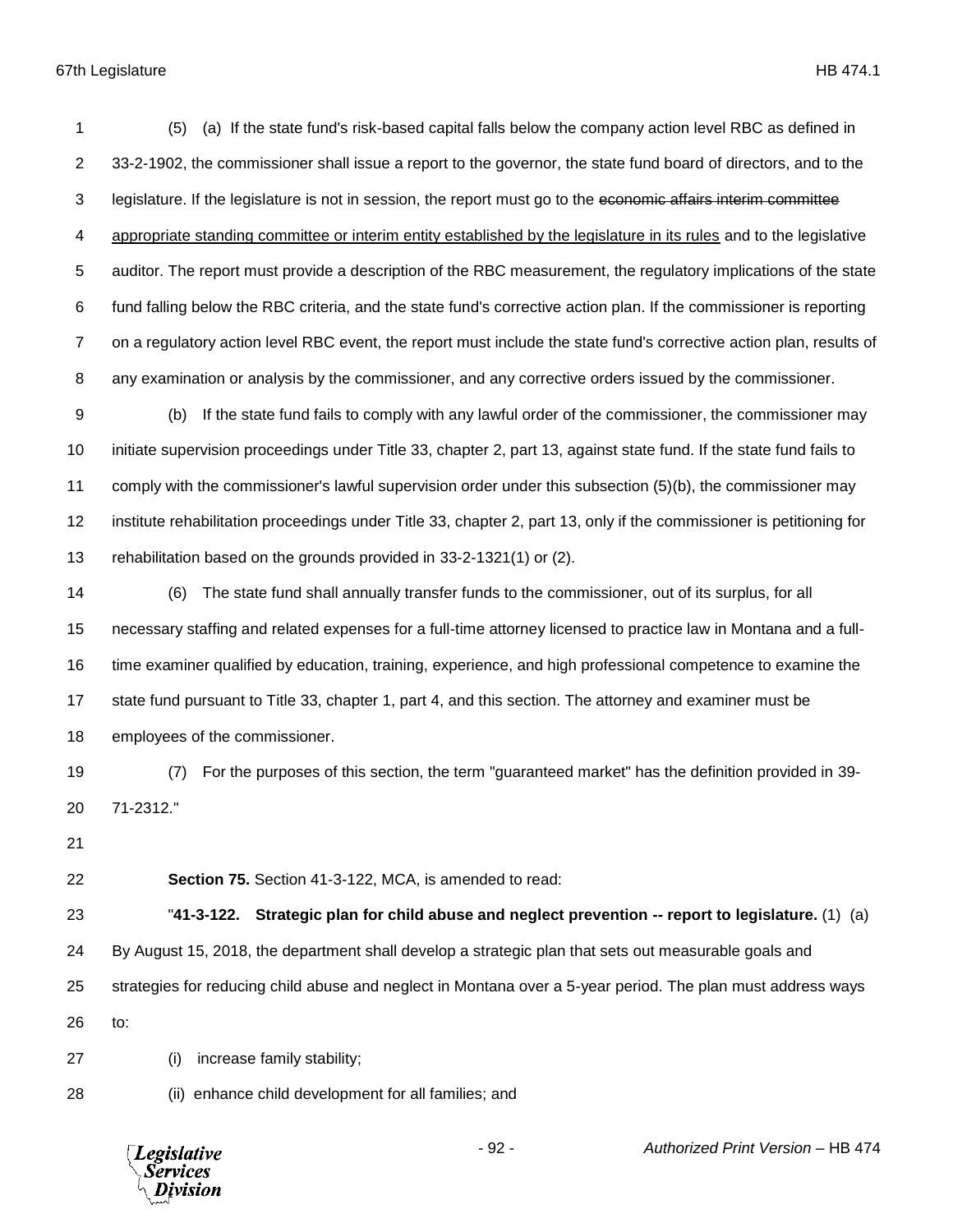| 1            | (iii) mitigate the factors known to lead to child abuse and neglect.                                           |
|--------------|----------------------------------------------------------------------------------------------------------------|
| $\mathbf{2}$ | The plan must review factors and propose strategies specific to Montana's urban and rural areas,<br>(b)        |
| 3            | as well as the state's Indian communities and reservations.                                                    |
| 4            | (2)<br>The strategic plan must:                                                                                |
| 5            | outline the degree to which child abuse and neglect are occurring in Montana and the projections<br>(a)        |
| 6            | for the occurrence of child abuse and neglect in future years;                                                 |
| 7            | discuss the effects that child abuse and neglect have on children, families, and society as a whole,<br>(b)    |
| 8            | including the effects on the physical, psychological, cognitive, and behavioral development of children;       |
| 9            | examine the risk factors that lead to child abuse and neglect and the protective factors that reduce<br>(c)    |
| 10           | the potential for child abuse and neglect to occur, using the social-ecological model that takes into account  |
| 11           | individual, family, community, and societal factors, including factors specific to Indian communities and      |
| 12           | reservations;                                                                                                  |
| 13           | review research related to risk and protective factors to evaluate the effectiveness of various<br>(d)         |
| 14           | prevention efforts and identify the characteristics of successful prevention responses;                        |
| 15           | inventory the prevention responses currently being used in Montana at the state and local levels;<br>(e)       |
| 16           | and                                                                                                            |
| 17           | propose additional prevention strategies.<br>(f)                                                               |
| 18           | The department shall, at a minimum, include the following entities in development of the strategic<br>(3)      |
| 19           | plan:                                                                                                          |
| 20           | (a) the interagency coordinating council for state prevention programs provided for in 2-15-225;               |
| 21           | the Montana children's trust fund board provided for in 2-15-2214;<br>(b)                                      |
| 22           | the state advisory council for the child and family services division of the department;<br>(c)                |
| 23           | former members of the protect Montana kids commission established by the governor by<br>(d)                    |
| 24           | executive order on September 21, 2015;                                                                         |
| 25           | representatives of Montana's tribal communities; and<br>(e)                                                    |
| 26           | representatives of other state and local agencies and organizations that work to reduce or prevent<br>(f)      |
| 27           | child abuse and neglect, including juvenile courts and health, education, social services, and law enforcement |
| 28           | agencies.                                                                                                      |
|              |                                                                                                                |

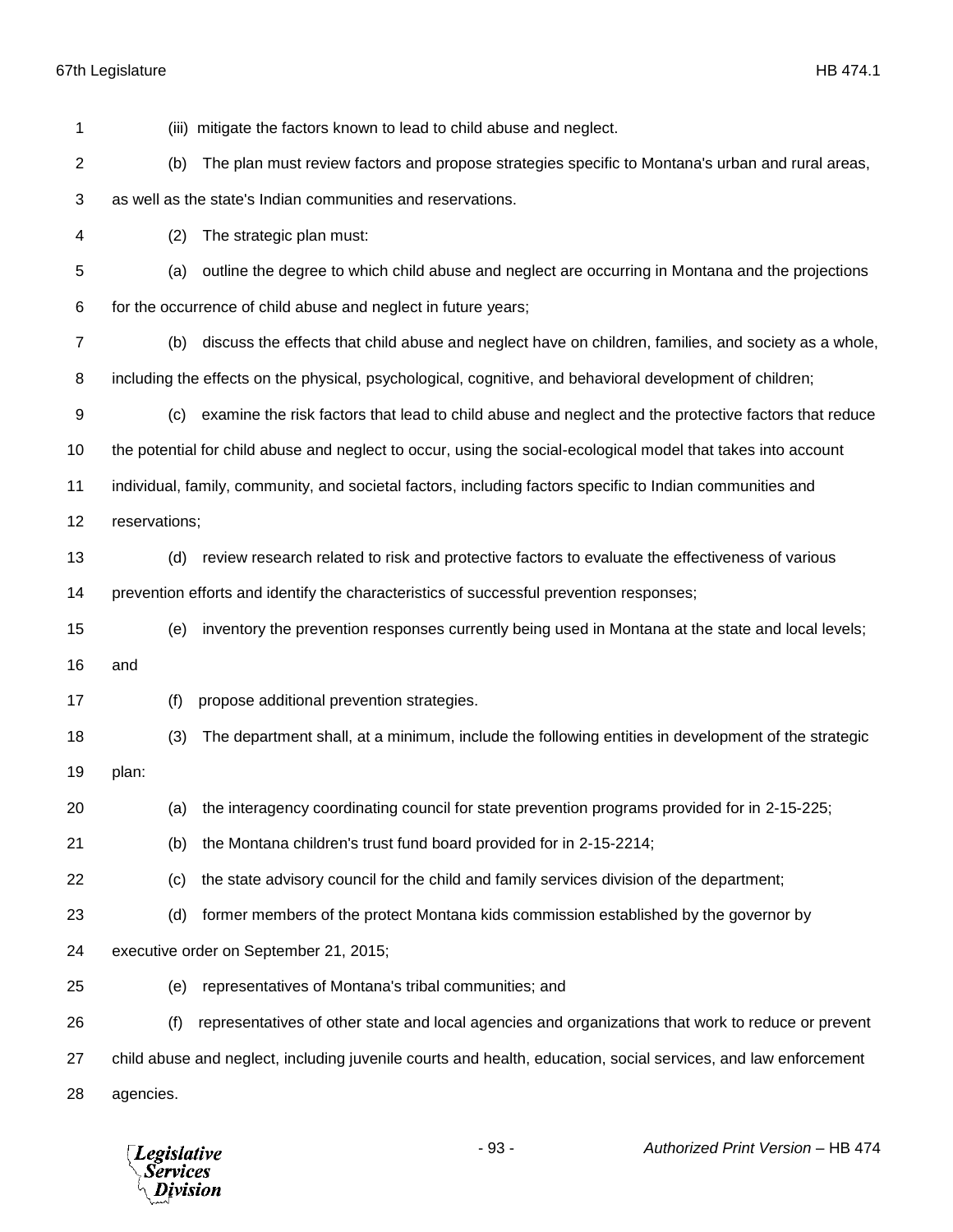| 1              | The department shall provide a copy of the strategic plan to the children, families, health, and<br>(4)              |
|----------------|----------------------------------------------------------------------------------------------------------------------|
| 2              | human services interim committee legislature in accordance with 5-11-210 and the legislative finance                 |
| 3              | committee."                                                                                                          |
| 4              |                                                                                                                      |
| 5              | Section 76. Section 41-3-123, MCA, is amended to read:                                                               |
| 6              | "41-3-123. (Temporary) Child abuse and neglect review commission -- duties -- confidentiality -                      |
| $\overline{7}$ | - liability -- report to legislature. (1) Within existing resources, the child abuse and neglect review commission   |
| 8              | established in 2-15-2019 shall:                                                                                      |
| 9              | examine the trends and patterns of child abuse and neglect, including fatalities and near fatalities<br>(a)          |
| 10             | attributable to child abuse and neglect;                                                                             |
| 11             | educate the public, service providers, and policymakers about child abuse and neglect, including<br>(b)              |
| 12             | fatalities and near fatalities attributable to child abuse and neglect, and about strategies for intervention in and |
| 13             | prevention of child abuse and neglect;                                                                               |
| 14             | coordinate with the child fatality review team and the domestic fatality review commission as<br>(c)                 |
| 15             | appropriate;                                                                                                         |
| 16             | study the laws, practices, policies, successes, and failures of surrounding states in the area of<br>(d)             |
| 17             | combating child abuse and neglect and consider whether any should be adopted in Montana; and                         |
| 18             | recommend policies, practices, and services that may encourage collaboration and reduce<br>(e)                       |
| 19             | fatalities and near fatalities attributable to child abuse and neglect.                                              |
| 20             | The commission members may determine the frequency with which the commission will meet, but<br>(2)                   |
| 21             | the commission shall meet at least once a year.                                                                      |
| 22             | The commission shall select and review a representative sample of child abuse and neglect cases<br>(3)               |
| 23             | that resulted in a fatality or near fatality.                                                                        |
| 24             | (4) Upon written request from the commission, a person who possesses records necessary and                           |
| 25             | relevant to a review being conducted under this section shall, as soon as practicable, provide the commission        |
| 26             | with the records.                                                                                                    |
| 27             | The meetings and proceedings of the commission are confidential and are exempt from the<br>(5)                       |
| 28             | provisions of Title 2, chapter 3.                                                                                    |
|                |                                                                                                                      |

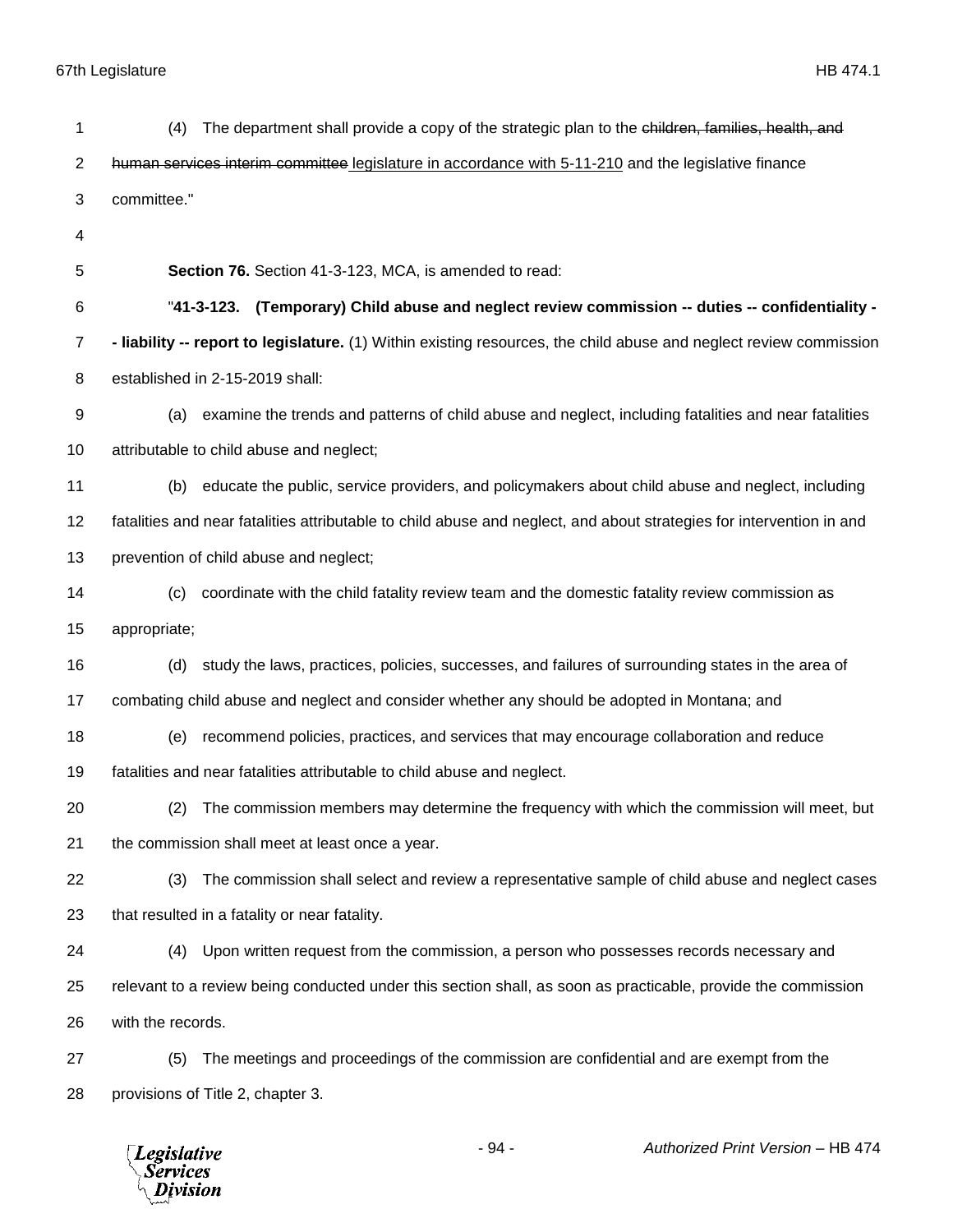| 1  | (a) The records of the commission are confidential and are exempt from the provisions of Title 2,<br>(6)             |
|----|----------------------------------------------------------------------------------------------------------------------|
| 2  | chapter 6. The records are not subject to subpoena, discovery, or introduction into evidence in a civil or criminal  |
| 3  | action unless the records are reviewed by a district court judge in camera and ordered to be provided to the         |
| 4  | person seeking access.                                                                                               |
| 5  | The commission shall disclose conclusions and recommendations on request but may not<br>(b)                          |
| 6  | disclose records that are otherwise confidential.                                                                    |
| 7  | The commission may not use the records for purposes other than those allowed under<br>(c)                            |
| 8  | subsections $(1)(a)$ and $(1)(c)$ .                                                                                  |
| 9  | The commission may:<br>(7)                                                                                           |
| 10 | require a person appearing before it to sign a confidentiality agreement created by the commission<br>(a)            |
| 11 | in order to maintain the confidentiality of the proceedings; and                                                     |
| 12 | enter into agreements with nonprofit organizations and private agencies to obtain otherwise<br>(b)                   |
| 13 | confidential records.                                                                                                |
| 14 | A member of the commission who knowingly uses records obtained pursuant to subsection (4) for<br>(8)                 |
| 15 | a purpose not authorized in subsection (1) or who discloses records in violation of subsection (6) is subject to a   |
| 16 | civil penalty of not more than \$500.                                                                                |
| 17 | (a) The commission shall report its findings and recommendations in writing to the children,<br>(9)                  |
| 18 | families, health, and human services interim committee, the law and justice interim committee legislature in         |
| 19 | accordance with 5-11-210, the governor, and the chief justice of the Montana supreme court prior to each             |
| 20 | regular legislative session. The report shall contain the following information:                                     |
| 21 | the cause and circumstances of each fatality and near fatality attributable to child abuse or neglect<br>(i)         |
| 22 | reviewed by the commission;                                                                                          |
| 23 | (ii) the age and gender of each child involved;                                                                      |
| 24 | (iii) information describing any previous reports of child abuse or neglect and the results of any                   |
| 25 | investigations into those reports that are pertinent to the child abuse or neglect that led to each fatality or near |
| 26 | fatality; and                                                                                                        |
| 27 | (iv) the services provided by and actions of the department of public health and human services on                   |
| 28 | behalf of the child that are pertinent to the child abuse or neglect that led to the fatality or near fatality.      |
|    |                                                                                                                      |

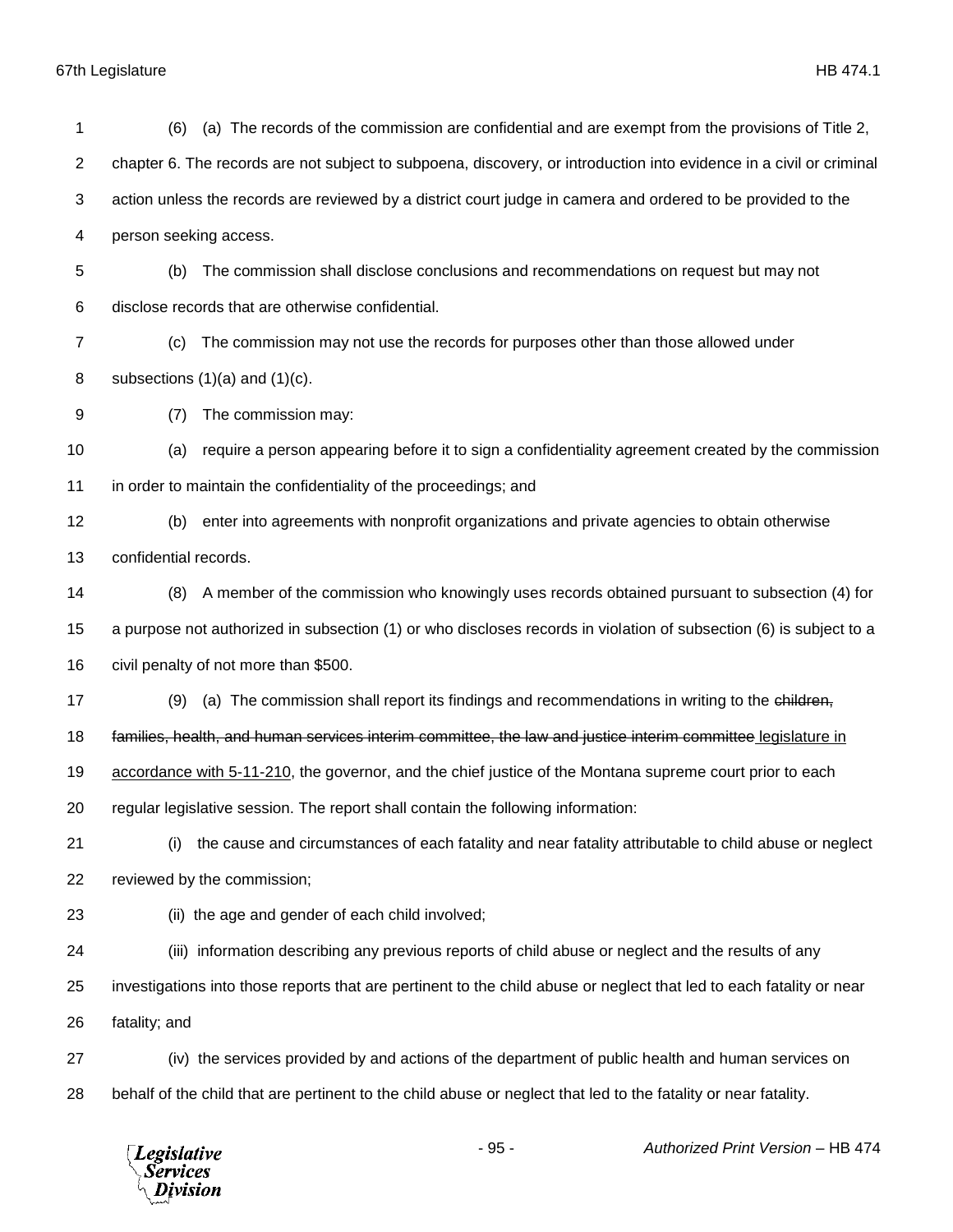| 1              | The commission periodically may issue other data or information in addition to the report.<br>(b)                   |
|----------------|---------------------------------------------------------------------------------------------------------------------|
| $\overline{2}$ | (10) The biennial report may exclude information required under subsection (9) for cases in which                   |
| 3              | reporting the information would:                                                                                    |
| 4              | be detrimental to the safety and well-being of the child, parents, or family;<br>(a)                                |
| 5              | jeopardize a criminal investigation; or<br>(b)                                                                      |
| 6              | interfere with the protection of individuals who report child abuse or neglect.<br>(c)                              |
| 7              | (11) For the purposes of this section, "near fatality" means an incident in which a child was certified by          |
| 8              | a physician to be in a medically serious or critical condition because of an action that constituted child abuse or |
| 9              | neglect. (Terminates September 30, 2021--sec. 12, Ch. 235, L. 2017.)"                                               |
| 10             |                                                                                                                     |
| 11             | Section 77. Section 41-3-210, MCA, is amended to read:                                                              |
| 12             | "41-3-210. County attorney duties -- certification -- retention of records -- reports to attorney                   |
| 13             | general and legislature. (1) (a) The county attorney shall gather all case notes, correspondence, evaluations,      |
| 14             | interviews, and other investigative materials pertaining to each report from the department or investigation by     |
| 15             | law enforcement of sexual abuse or sexual exploitation of a child made within the county. After a report is made    |
| 16             | or an investigation is commenced, the following individuals or entities shall provide to the county attorney all    |
| 17             | case notes, correspondence, evaluations, interviews, and other investigative materials related to the report or     |
| 18             | investigation:                                                                                                      |
| 19             | the department;<br>(i)                                                                                              |
| 20             | (ii) state and local law enforcement; and                                                                           |
| 21             | (iii) all members of a county or regional interdisciplinary child information and school safety team                |
| 22             | established under 52-2-211.                                                                                         |
| 23             | The duty to provide records to the county attorney under subsection $(1)(a)$ remains throughout the<br>(b)          |
| 24             | course of an investigation, an abuse and neglect proceeding conducted pursuant to this part, or the prosecution     |
| 25             | of a case involving the sexual abuse of a child or sexual exploitation of a child.                                  |
| 26             | Upon receipt of a report from the department, as required in 41-3-202, that includes an allegation<br>(c)           |
| 27             | of sexual abuse of a child or sexual exploitation of a child, the county attorney shall certify in writing to the   |
| 28             | person who initially reported the information that the county attorney received the report. The certification must  |
|                |                                                                                                                     |

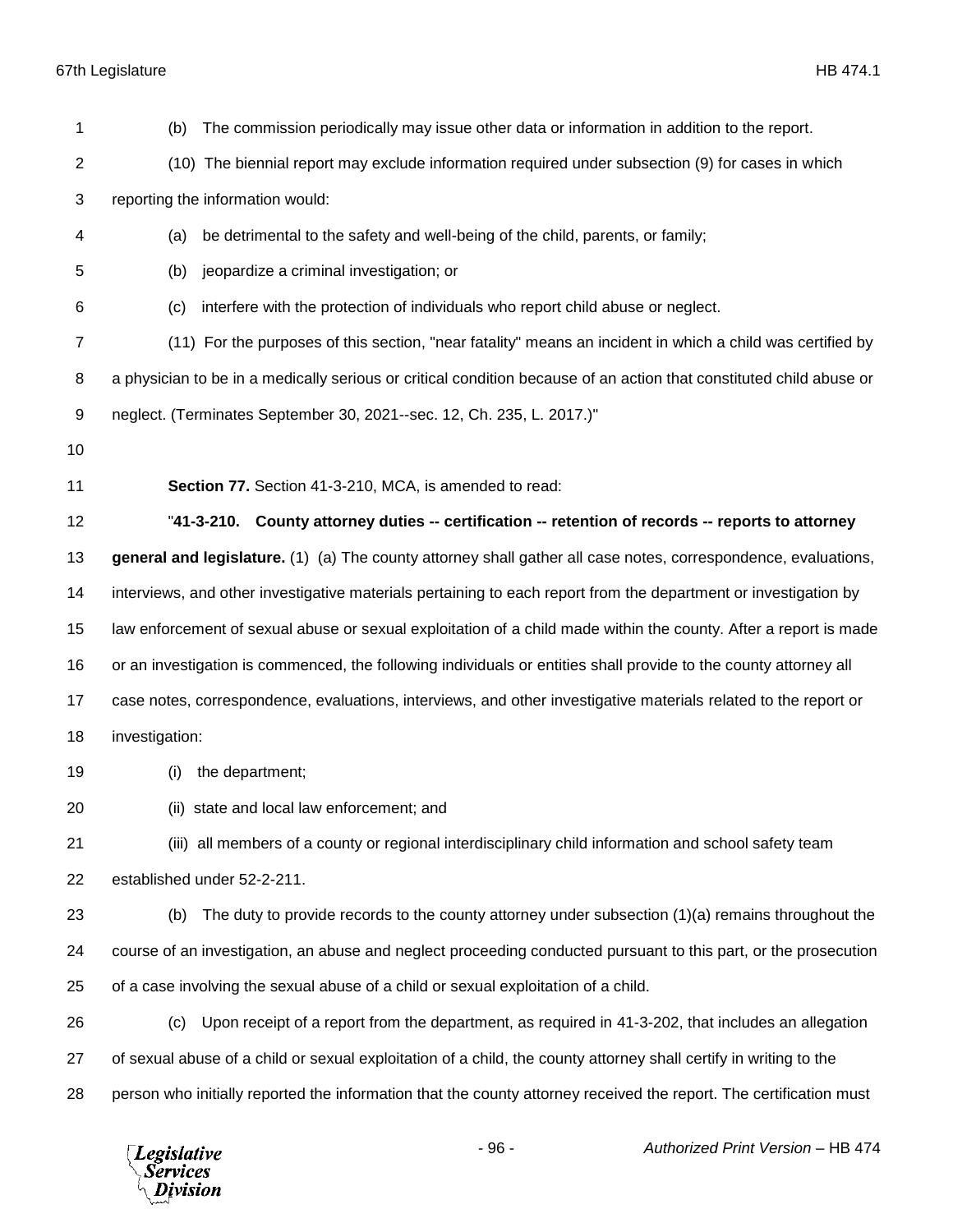*Legislative*<br>Services<br>*Division* 

| 1  |                      | include the date the report was received and the age and gender of the alleged victim. If the report was        |
|----|----------------------|-----------------------------------------------------------------------------------------------------------------|
| 2  |                      | anonymous, the county attorney shall provide the certification to the department. If the report was made to the |
| 3  |                      | county attorney by a law enforcement officer, the county attorney is not required to provide the certification. |
| 4  | (2)                  | The county attorney shall retain records relating to the report or investigation, including the                 |
| 5  |                      | certification, case notes, correspondence, evaluations, videotapes, and interviews, for 25 years.               |
| 6  | (3)                  | Each county attorney shall report every 6 months to the attorney general. The report to the                     |
| 7  |                      | attorney general must include, for each report from the department or investigation by law enforcement:         |
| 8  | (a)                  | a unique case identifier;                                                                                       |
| 9  | (b)                  | the date that the initial report or allegation was received by the county attorney;                             |
| 10 | (c)                  | the date of any decision to prosecute based on a report or investigation;                                       |
| 11 | (d)                  | the date of any decision to decline to prosecute based on a report or investigation; and                        |
| 12 | (e)                  | if charges are filed against a defendant, any known outcomes of the case.                                       |
| 13 | (4)                  | The attorney general shall report to the law and justice interim committee each year by September               |
| 14 |                      | 1 and as provided in legislature in accordance with 5-11-210. The reports must provide aggregated information   |
| 15 |                      | regarding the status of the cases reported by the county attorneys, including data on the total number of cases |
| 16 |                      | reported, the number of cases declined for prosecution, and the number of cases charged."                       |
| 17 |                      |                                                                                                                 |
| 18 |                      | Section 78. Section 41-3-1211, MCA, is amended to read:                                                         |
| 19 |                      | "41-3-1211. Powers and duties. The powers and duties of the ombudsman are:                                      |
| 20 | (1)                  | to respond to requests for assistance regarding administrative acts and to investigate                          |
| 21 | administrative acts; |                                                                                                                 |
| 22 | (2)                  | to investigate circumstances surrounding reports that are provided to the ombudsman pursuant to                 |
| 23 | 41-3-209;            |                                                                                                                 |
| 24 | (3)                  | to inspect, copy, or subpoena records as needed to perform the ombudsman's duties under this                    |
| 25 | part;                |                                                                                                                 |
| 26 | (4)                  | to take appropriate steps to ensure that persons are made aware of the purpose, services, and                   |
| 27 |                      | procedures of the ombudsman and how to contact the ombudsman;                                                   |
| 28 | (5)                  | to share relevant findings related to an investigation, subject to disclosure restrictions and                  |
|    |                      |                                                                                                                 |

- 97 - *Authorized Print Version* – HB 474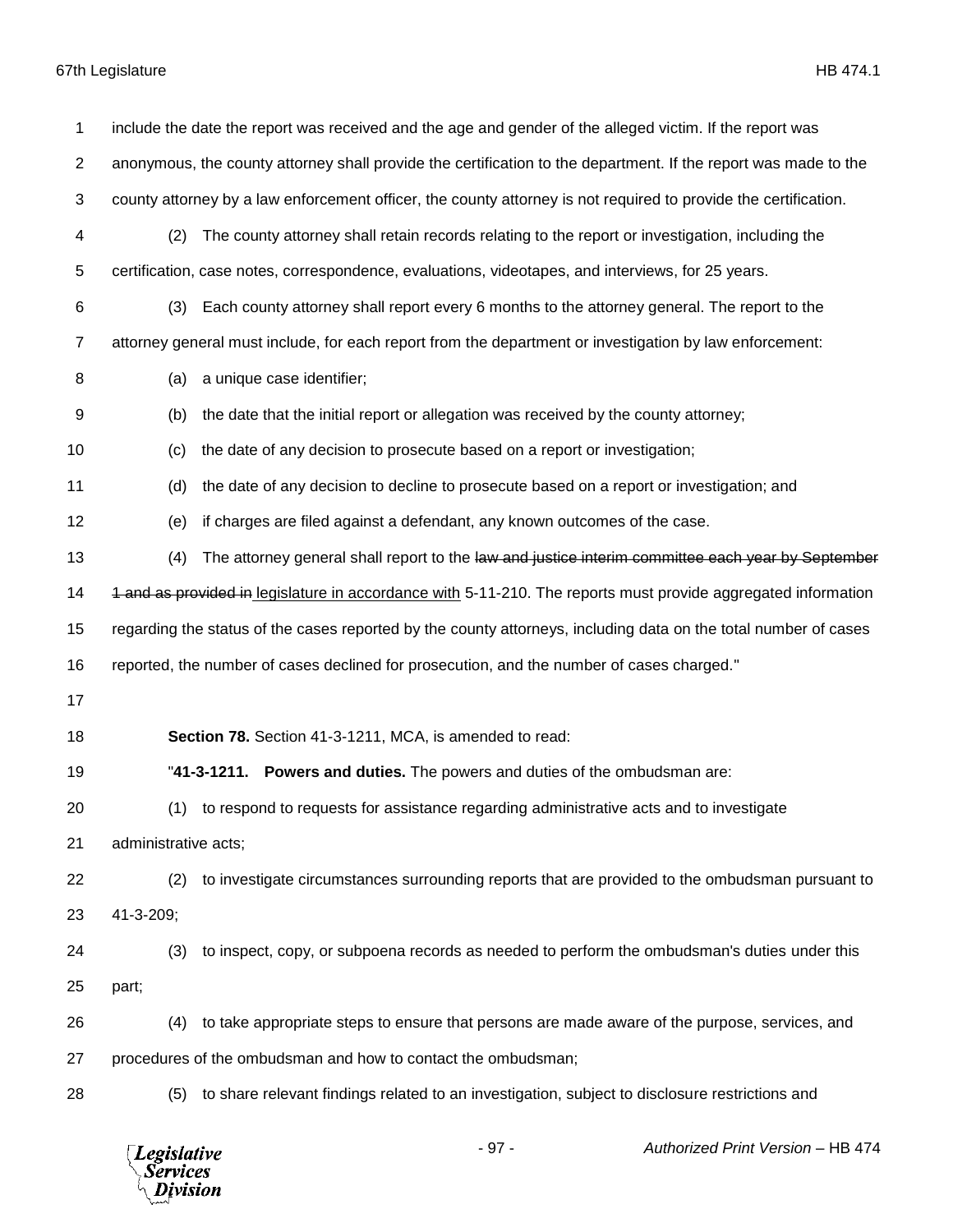confidentiality requirements, with individuals or entities legally authorized to receive, inspect, or investigate reports of child abuse or neglect; (6) to periodically review department procedures and promote best practices and effective programs by working collaboratively with the department to improve procedures, practices, and programs; (7) to undertake, participate in, and cooperate with persons and the department in activities, including but not limited to conferences, inquiries, panels, meetings, or studies, that serve to improve the manner in which the department functions; (8) to provide education on the legal rights of children; (9) to apply for and accept grants, gifts, contributions, and bequests of funds for the purpose of carrying out the ombudsman's responsibilities; and (10) to report annually to the attorney general and the children, families, health, and human services 12 interim committee legislature in accordance with 5-11-210. The report must be public and may contain recommendations from the ombudsman regarding systematic improvements for the department." **Section 79.** Section 41-5-2003, MCA, is amended to read: "**41-5-2003. Establishment of program -- office of court administrator duties.** (1) There is a juvenile delinquency intervention program. Each judicial district shall participate in the program. (2) The office of court administrator and the judicial district shall monitor the judicial district's annual allocation provided for in 41-5-130 to ensure that the judicial district does not exceed its allocation. (3) The office of court administrator shall provide technical assistance to each judicial district for the monitoring of its annual allocation. (4) The office of court administrator shall assist each youth court in developing placement alternatives and community intervention and prevention programs and services. (5) (a) Each fiscal year, the office of court administrator may select out-of-home placements, programs, and services to be evaluated for their effectiveness in achieving the purposes provided in 41-5-2002. The cost containment review panel shall provide recommendations to the office on out-of-home placements, programs, and services to be evaluated and on the scope of the evaluation. Before conducting any evaluation, the office shall obtain approval from the district court council established in 3-1-1602.

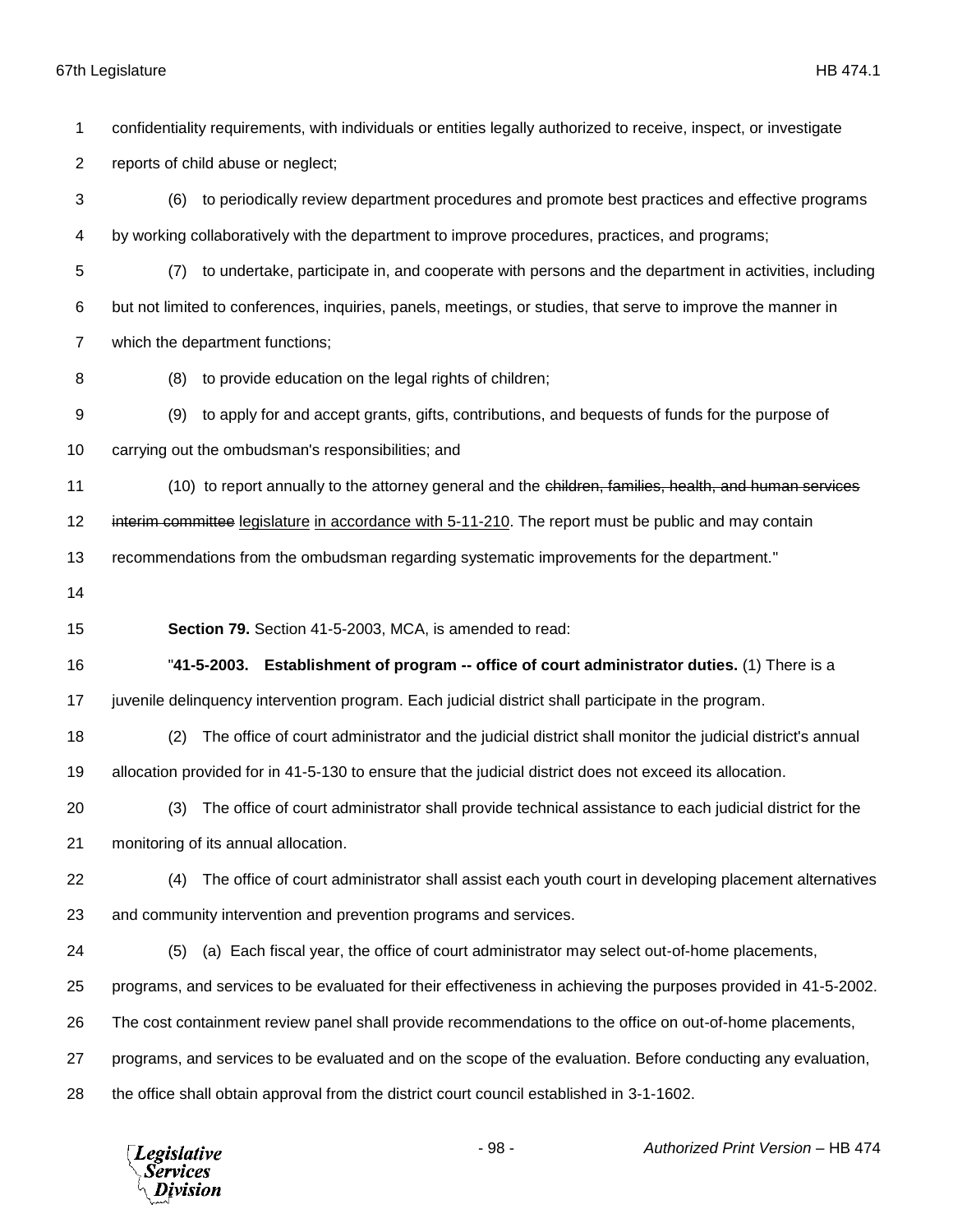| The office shall report the results of any evaluation conducted under subsection $(5)(a)$ to the<br>(b)        |
|----------------------------------------------------------------------------------------------------------------|
| department, cost containment review panel, district court council, and law and justice interim committee the   |
| legislature in accordance with 5-11-210."                                                                      |
|                                                                                                                |
| Section 80. Section 44-2-411, MCA, is amended to read:                                                         |
| "44-2-411. (Temporary) Missing indigenous persons task force -- membership -- duties. (1)                      |
| There is a missing indigenous persons task force. The task force is allocated to the department of justice for |
| staffing services and administrative purposes only.                                                            |
| Task force members, including the presiding officer, must be appointed by the attorney general or<br>(2)       |
| a designee of the attorney general. The task force membership must include but is not limited to:              |
| an employee of the department of justice who has expertise in the subject of missing persons;<br>(a)           |
| a representative from each tribal government located on the seven Montana reservations and the<br>(b)          |
| Little Shell Chippewa tribe;                                                                                   |
| a member from the Montana highway patrol; and<br>(c)                                                           |
| a representative from the attorney general's office.<br>(d)                                                    |
| While respecting the government-to-government relationship between the state and each tribe, the<br>(3)        |
| primary duties of the task force are to:                                                                       |
| administer the looping in native communities network grant program provided for in 44-2-412; and<br>(a)        |
| identify jurisdictional barriers between federal, state, local, and tribal law enforcement and<br>(b)<br>(i)   |
| community agencies; and                                                                                        |
| (ii) work to identify strategies to improve interagency communication, cooperation, and collaboration to       |
| remove jurisdictional barriers and increase reporting and investigation of missing indigenous persons.         |
| (a) The task force members must be appointed within 60 days after May 8, 2019. A vacancy on<br>(4)             |
| the task force must be filled in the manner of the original appointment.                                       |
| The task force shall develop and finalize the looping in native communities network grant<br>(b)               |
| application and award criteria no later than October 15, 2019.                                                 |
| The task force shall select the recipient of the looping in native communities network competitive<br>(c)      |
| grant under 44-2-412(2) and disburse the grant funds no later than March 15, 2020.                             |
|                                                                                                                |

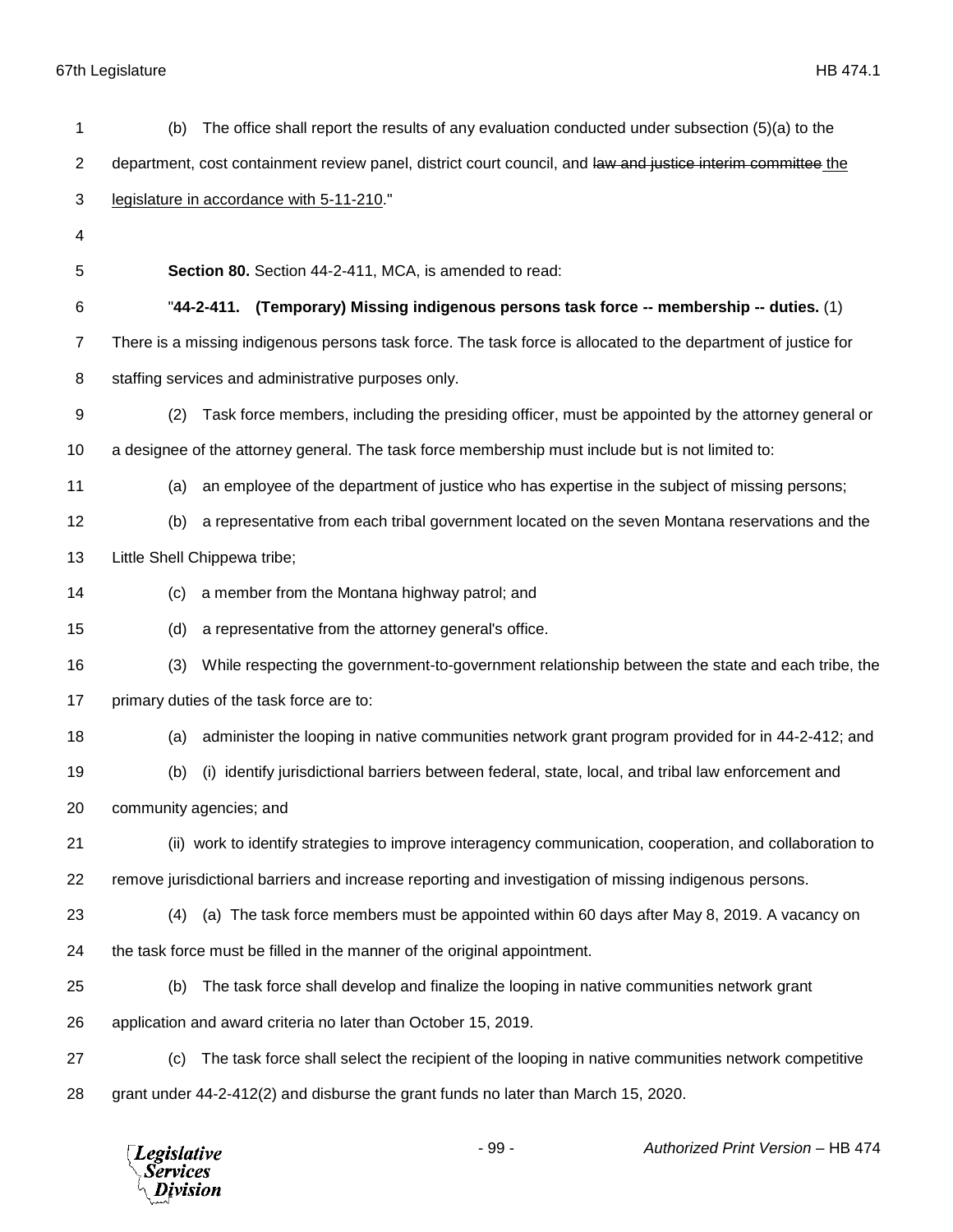| 1              | (d)                    | The task force must select eligible grantees and disburse funds for any grants awarded pursuant                 |
|----------------|------------------------|-----------------------------------------------------------------------------------------------------------------|
| $\overline{2}$ |                        | to 44-2-412(3) by June 30, 2020.                                                                                |
| 3              | (e)                    | The task force shall convene at least one meeting with tribal and local law enforcement agencies,               |
| 4              |                        | federally recognized tribes, and urban Indian organizations for the purposes of subsection (3)(b) and to        |
| 5              |                        | determine the scope of the problem of missing indigenous women and children.                                    |
| 6              | (f)                    | The task force shall prepare a written report of findings and recommendations for submission to                 |
| 7              |                        | the state-tribal relations interim committee provided for in 5-5-229, no later than September 1, 2020 the       |
| 8              |                        | legislature in accordance with 5-11-210. The report must include a recommendation to the 67th legislature as to |
| 9              |                        | whether the task force should continue in existence. (Terminates June 30, 2021--sec. 8, Ch. 373, L. 2019.)"     |
| 10             |                        |                                                                                                                 |
| 11             |                        | Section 81. Section 44-4-1606, MCA, is amended to read:                                                         |
| 12             |                        | "44-4-1606. Duties of department. (1) (a) Except as provided in subsection $(1)(b)$ , there is a                |
| 13             |                        | statewide public safety communications system administered by the department.                                   |
| 14             | (b)                    | The department of natural resources and conservation may opt out of the public safety                           |
| 15             | communications system. |                                                                                                                 |
| 16             | (2)                    | The department shall implement, sustain, and plan for the statewide public safety communications                |
| 17             |                        | system within the limits of budget authority dedicated to the system.                                           |
| 18             | (3)                    | The department shall:                                                                                           |
| 19             | (a)                    | encourage and foster the development of new and innovative technology within the public safety                  |
| 20             |                        | communications system and ways to deliver public safety communications functions;                               |
| 21             | (b)                    | promote and coordinate the sharing of statewide public safety communications system resources;                  |
| 22             | (c)                    | establish and execute a long-term, fiscally sustainable strategic plan for the statewide public safety          |
| 23             | communications system; |                                                                                                                 |
| 24             | (d)                    | establish and communicate policies and standards for the statewide public safety communications                 |
| 25             | system;                |                                                                                                                 |
| 26             | (e)                    | staff and cover the costs of the advisory council established in 44-4-1604;                                     |
| 27             | (f)                    | operate and maintain the statewide public safety communications system for the use of state                     |
| 28             |                        | government, political subdivisions, and other participating entities under terms and conditions established by  |
|                |                        |                                                                                                                 |

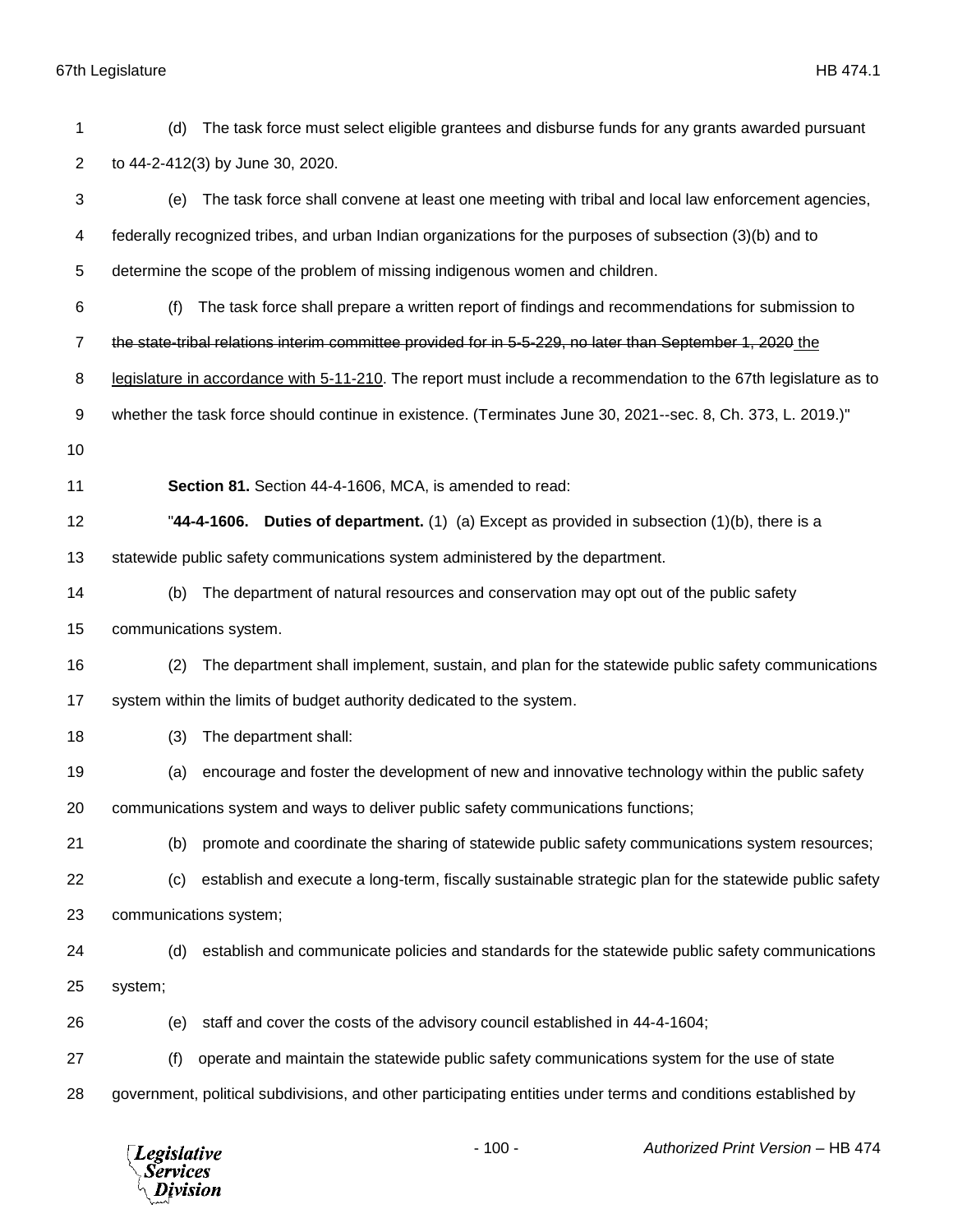the department, within the limits of budget authority dedicated to the system;

 (g) establish rates and other charges for statewide public safety communications system services provided by the department;

 (h) ensure collection of any user fees is dedicated to the operation, maintenance, expansion, or any combination of operation, maintenance, or expansion of the statewide public safety communications system. Proposed fees must be deposited in the account established in 44-4-1607 and included in the department's budget.

8 (i) accept federal funds, gifts, grants, and donations for the purposes of this part;

 (j) accept county, tribal, and municipal funds provided for the operation, maintenance, deployment, expansion, or any combination of operation, maintenance, deployment, or expansion of the statewide public safety communications system;

 (k) at the department's discretion, accept a transfer of ownership for the existing statewide public safety communications system, subsystems, or other assets or property from a county, tribal, federal, or municipal government;

 (l) establish agreements between governmental agencies that currently own, operate, or both own and operate infrastructure on the statewide public safety communications system. Agreements must, if applicable, recognize that current network control points are owned and administered by a county and will remain owned and administered by a county.

(m) pursue funding opportunities that can be leveraged based on user participation;

 (n) before September 1 of each year, report to the law and justice interim committee and to the 21 legislature as provided in accordance with 5-11-210 on the statewide public safety communications system activities of the department; and

 (o) represent the state before public and private entities on matters pertaining to the statewide public safety communications system.

 (4) The department may contract with qualified private organizations, foundations, or individuals to carry out the purposes of this part.

 (5) The department shall operate and maintain the statewide public safety communications system within the limits of budget authority dedicated to the system.

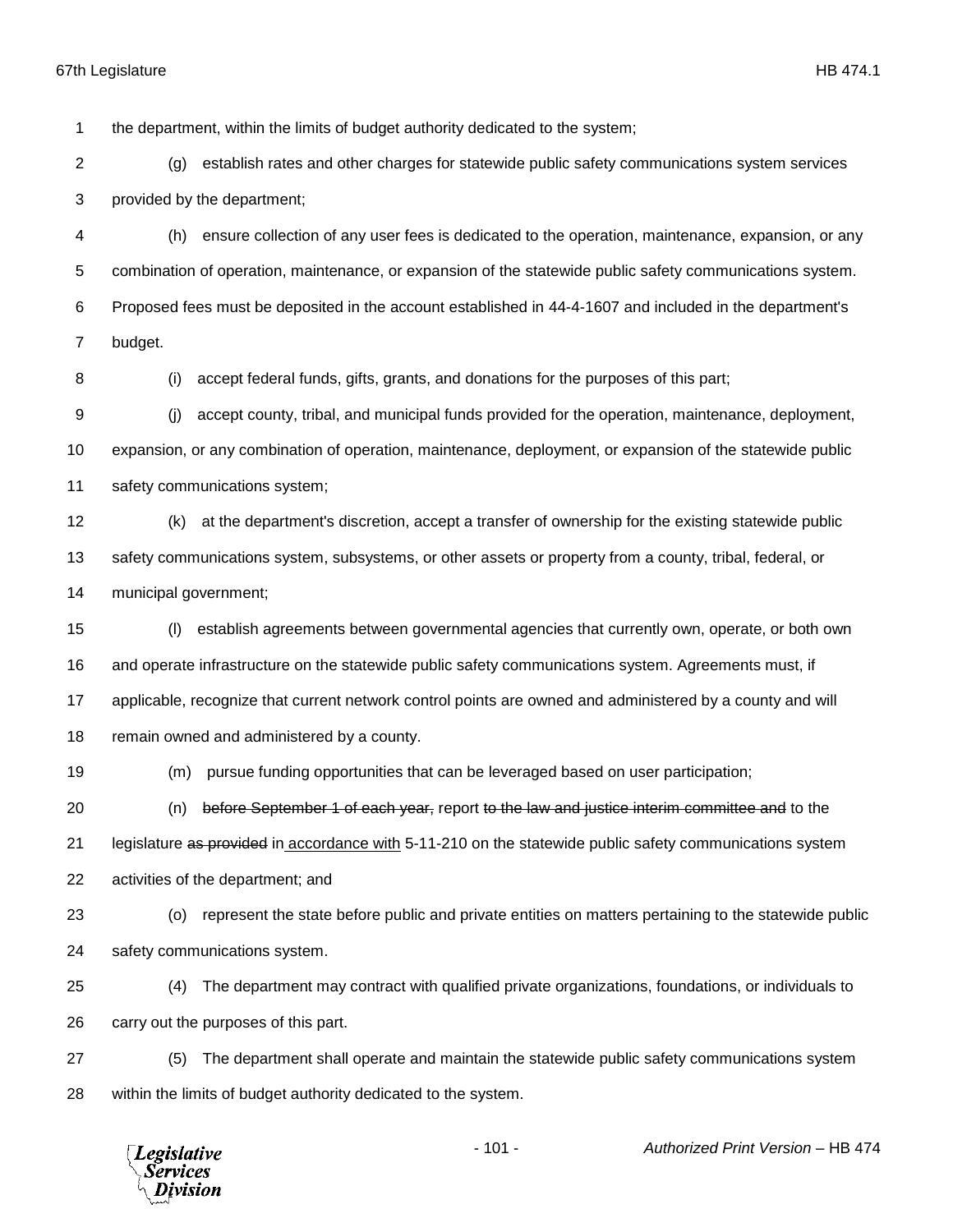- (6) This part does not provide the department with regulatory authority or responsibility over a commercial business." **Section 82.** Section 44-7-302, MCA, is amended to read: "**44-7-302. Restorative justice grants.** (1) The purposes of the restorative justice grant programs are to: (a) promote the use of restorative justice practices throughout the state; and (b) provide technical assistance to local and state jurisdictions and organizations interested in implementing the principles of restorative justice. (2) For the purposes of this part, the term "restorative justice" means criminal justice practices that elevate the role of crime victims and community members in the criminal justice process, hold offenders directly accountable to the people and communities they have harmed, restore emotional and material losses, and provide a range of opportunities for victim, offender, and community dialogue, negotiation, and problem solving to bring about a greater sense of justice, repair harm, provide restitution, reduce incarceration and recidivism rates, and increase public safety. (3) A restorative justice program eligible for grant funding pursuant to this section shall use evidence- based practices, which may include but are not limited to facilitated victim-offender meetings, family group conferencing, sentencing circles, victim impact panels, offender accountability letters, restitution programs,
- constructive community service, victim awareness education, victim empathy programs, school expulsion

alternatives, peer mediation, diversion programs, and community panels.

- (4) (a) The board of crime control shall actively seek federal grant money that may be used for the purposes of this section.
- (b) The board shall produce a biennial report summarizing the grants provided, how the grant money was spent, and the program data and information reported by grant recipients.
- 25 (c) The board shall report annually to the law and justice interim committee to the legislature in accordance with 5-11-210 regarding the status and performance of the restorative justice grant programs established in this section."
- 

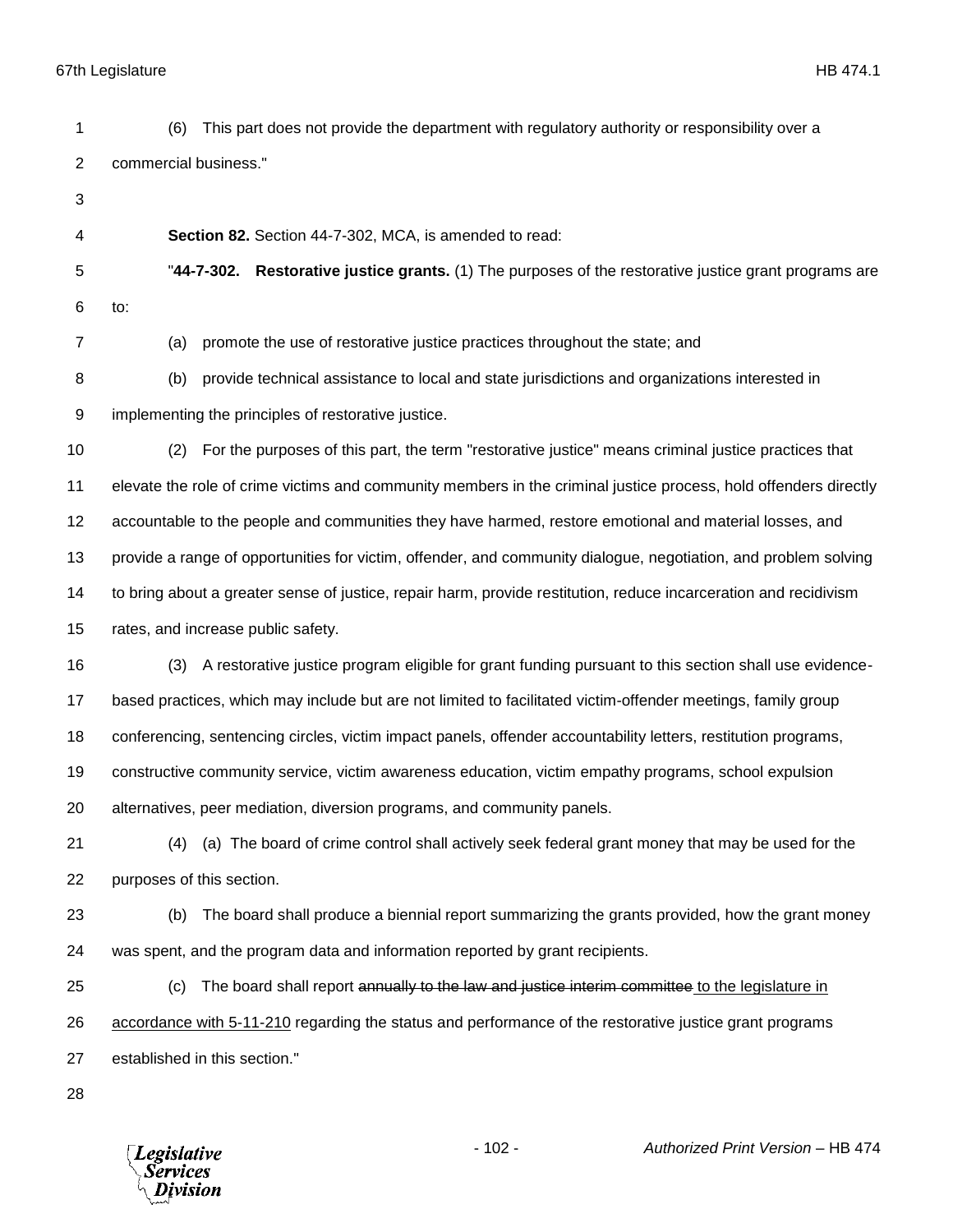|          | Section 83. Section 46-23-1028, MCA, is amended to read:                                                          |
|----------|-------------------------------------------------------------------------------------------------------------------|
|          | "46-23-1028. Supervision responses grid -- report. (1) The department shall revise, maintain, and                 |
|          | fully implement the policy known as the Montana incentives and interventions grid. The grid must guide            |
|          | responses to negative and positive behavior by people under supervision by the department, including              |
|          | responses to violations of supervision conditions, in a swift, certain, and proportional manner. The grid must    |
|          | include guidance and procedures to determine when and how to:                                                     |
| (a)      | request a warrant or arrest without a warrant;                                                                    |
| (b)      | use a 72-hour detention;                                                                                          |
| (c)      | initiate an intervention hearing;                                                                                 |
| (d)      | seek departmental approval to use up to 90-day interventions; and                                                 |
| (e)      | exhaust and document appropriate graduated violation responses before initiating the revocation                   |
| process. |                                                                                                                   |
| (2)      | The grid must recommend the least restrictive placement for offenders based on the result of a                    |
|          | validated risk and needs assessment. Placement decisions must be documented in the offender's file and must       |
|          | indicate any other less secure sanction options considered by the probation and parole officer before utilizing a |
|          |                                                                                                                   |
| (3)      | The department shall:                                                                                             |
| (a)      | provide information and training on the grid for probation and parole officers and supervisors and                |
|          | for members and staff of the board of pardons and parole;                                                         |
|          | (b) offer information and training on the grid to district court judges, prosecution and defense                  |
|          | attorneys, law enforcement personnel, county detention center personnel, contracted service providers, and        |
|          | other interested personnel;                                                                                       |
| (c)      | review the grid every 5 years to ensure that it adheres to evidence-based practices and that the                  |
|          | use of sanctions and incentives by probation and parole officers is consistent across the state;                  |
| (d)      | ensure that the guidance and procedures established in the grid consider community safety and                     |
|          | the needs of the victim and offender;                                                                             |
| (e)      | collect data relating to placement decisions based on the grid; and                                               |
| (f)      | aggregate collected data and provide a report to the law and justice interim committee each                       |
|          | higher level of custody.                                                                                          |

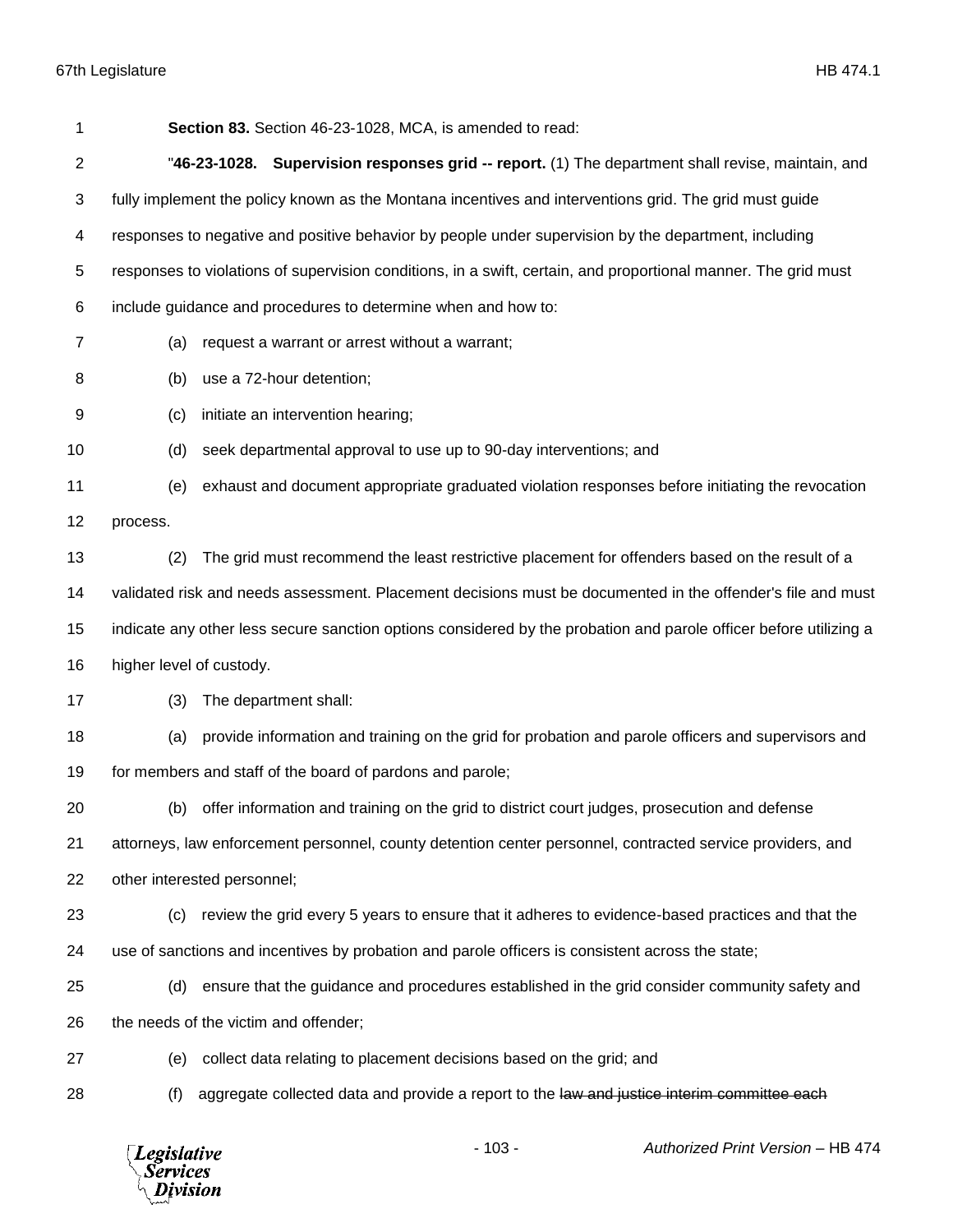*Legislative*<br>Services<br>*Division* 

| 1            | biennium legislature in accordance with 5-11-210."                                                                    |
|--------------|-----------------------------------------------------------------------------------------------------------------------|
| $\mathbf{2}$ |                                                                                                                       |
| 3            | Section 84. Section 47-1-125, MCA, is amended to read:                                                                |
| 4            | "47-1-125. Reports. (1) (a) The office shall submit a biennial report to the governor, the supreme                    |
| 5            | court, and the legislature, as provided in 5-11-210. Each interim, the director shall also specifically report to the |
| 6            | law and justice interim committee established pursuant to 5-5-202and 5-5-226 legislature in accordance with 5-        |
| 7            | 11-210.                                                                                                               |
| 8            | The biennial report must cover the preceding biennium and include:<br>(b)                                             |
| 9            | all policies or procedures in effect for the operation and administration of the statewide public<br>(i)              |
| 10           | defender system;                                                                                                      |
| 11           | (ii) all standards of practice established or being considered by the director for the public defender                |
| 12           | division, the appellate defender division, and the conflict defender division;                                        |
| 13           | (iii) the number of deputy public defenders and the region supervised by each;                                        |
| 14           | (iv) the number of public defenders employed or contracted with in the system, identified by region, if               |
| 15           | appropriate, and office;                                                                                              |
| 16           | the number of nonattorney staff employed or contracted with in the system, identified by region, if<br>(v)            |
| 17           | appropriate, and office;                                                                                              |
| 18           | (vi) the number of new cases in which counsel was assigned to represent a party, identified by region,                |
| 19           | court, and case type;                                                                                                 |
| 20           | (vii) the total number of persons represented by the public defender division, the appellate defender                 |
| 21           | division, and the conflict defender division identified by region, if appropriate, court, and case type;              |
| 22           | (viii) the annual caseload and workload of each public defender identified by region, if appropriate,                 |
| 23           | court, and case type;                                                                                                 |
| 24           | (ix) the training programs conducted by the office and the number of attorney and nonattorney staff                   |
| 25           | who attended each program;                                                                                            |
| 26           | the continuing education courses on criminal defense or criminal procedure attended by each<br>(x)                    |
| 27           | public defender employed or contracted with in the system; and                                                        |
| 28           | (xi) detailed expenditure data by court and case type.                                                                |
|              |                                                                                                                       |

- 104 - *Authorized Print Version* – HB 474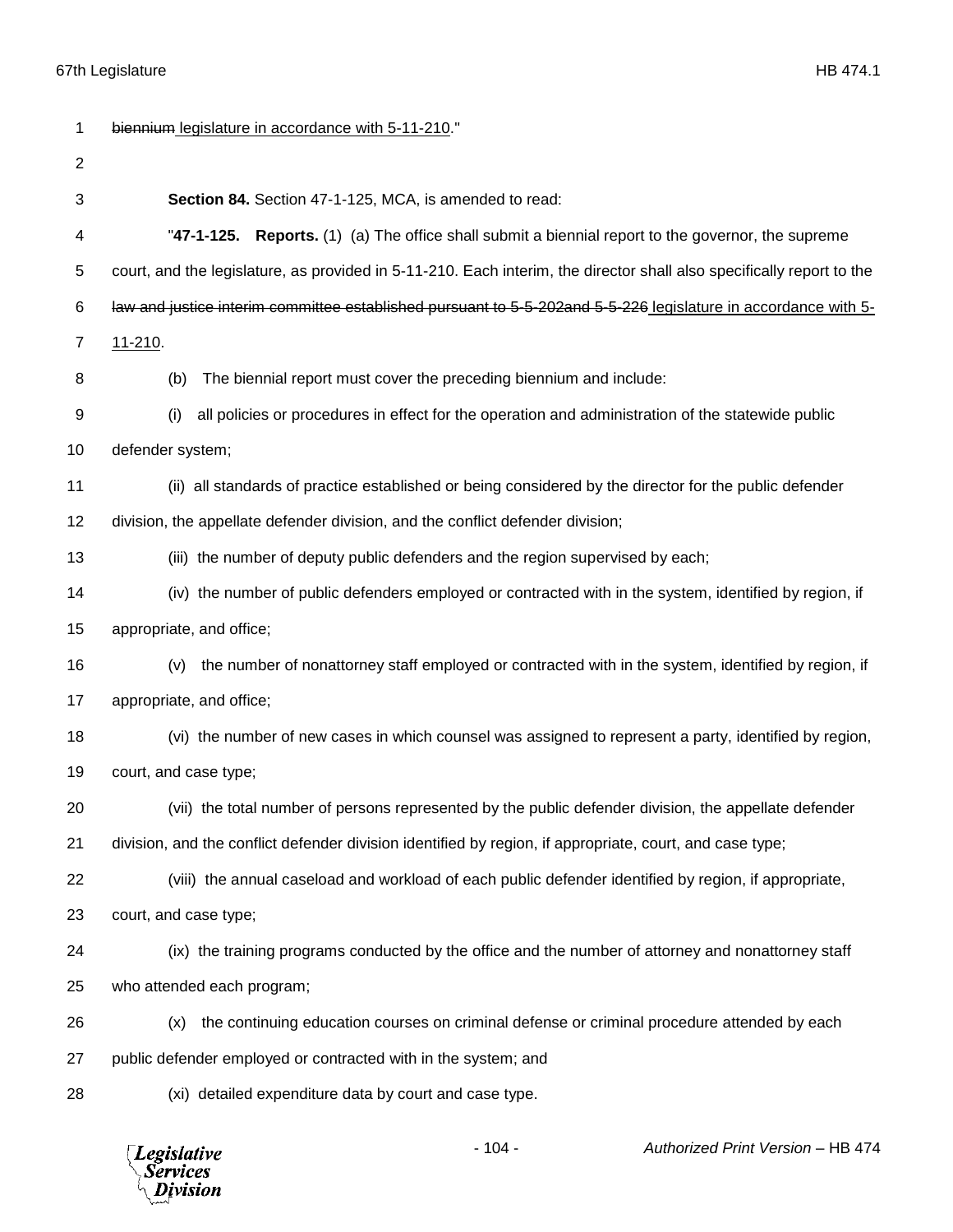| 1              | The office shall report data for each fiscal year by September 30 of the subsequent fiscal year<br>(2)             |
|----------------|--------------------------------------------------------------------------------------------------------------------|
| $\overline{2}$ | representing the caseload for the entire statewide public defender system to the governor and legislative fiscal   |
| 3              | analyst. The report must include unduplicated count data for all cases for which representation is paid for by the |
| 4              | office, the number of new cases opened, the number of cases closed, the number of cases that remain open           |
| 5              | and active, the number of cases that remain open but are inactive, and the average number of days between          |
| 6              | case opening and closure for each case type. The report must be provided in an electronic format."                 |
| 7              |                                                                                                                    |
| 8              | Section 85. Section 50-46-329, MCA, is amended to read:                                                            |
| 9              | "50-46-329. Inspections -- procedures -- prohibition on inspector affiliation with licensees. (1)                  |
| 10             | The department shall conduct unannounced inspections of registered premises and testing laboratories.              |
| 11             | (a) The department shall inspect annually each registered premises and testing laboratory.<br>(2)                  |
| 12             | The department shall collect samples during the inspection of registered premises and submit<br>(b)                |
| 13             | them to one or more testing laboratories for testing as provided in 50-46-304 and by the state laboratory by       |
| 14             | rule.                                                                                                              |
| 15             | The department may collect samples during the inspection of a registered premises and submit<br>(c)                |
| 16             | the samples to all registered testing laboratories for testing as provided by the department by rule.              |
| 17             | (a) Each provider and marijuana-infused products provider shall keep a complete set of records<br>(3)              |
| 18             | necessary to show all transactions with registered cardholders. The records must be open for inspection by the     |
| 19             | department or state laboratory, as appropriate, and state or local law enforcement agencies during normal          |
| 20             | business hours.                                                                                                    |
| 21             | Each testing laboratory shall keep:<br>(b)                                                                         |
| 22             | a complete set of records necessary to show all transactions with providers and marijuana-infused<br>(i)           |
| 23             | products providers; and                                                                                            |
| 24             | (ii) all data, including instrument raw data, pertaining to the testing of marijuana and marijuana-infused         |
| 25             | products.                                                                                                          |
| 26             | The records and data required under this subsection (3) must be open for inspection by the<br>(c)                  |
| 27             | department and state or local law enforcement agencies during normal business hours.                               |
| 28             | The department may require a provider, marijuana-infused products provider, or testing laboratory<br>(d)           |
|                | $-105 -$<br>Authorized Print Version - HB 474<br><b>Legislative</b><br><b>Services</b><br>Division                 |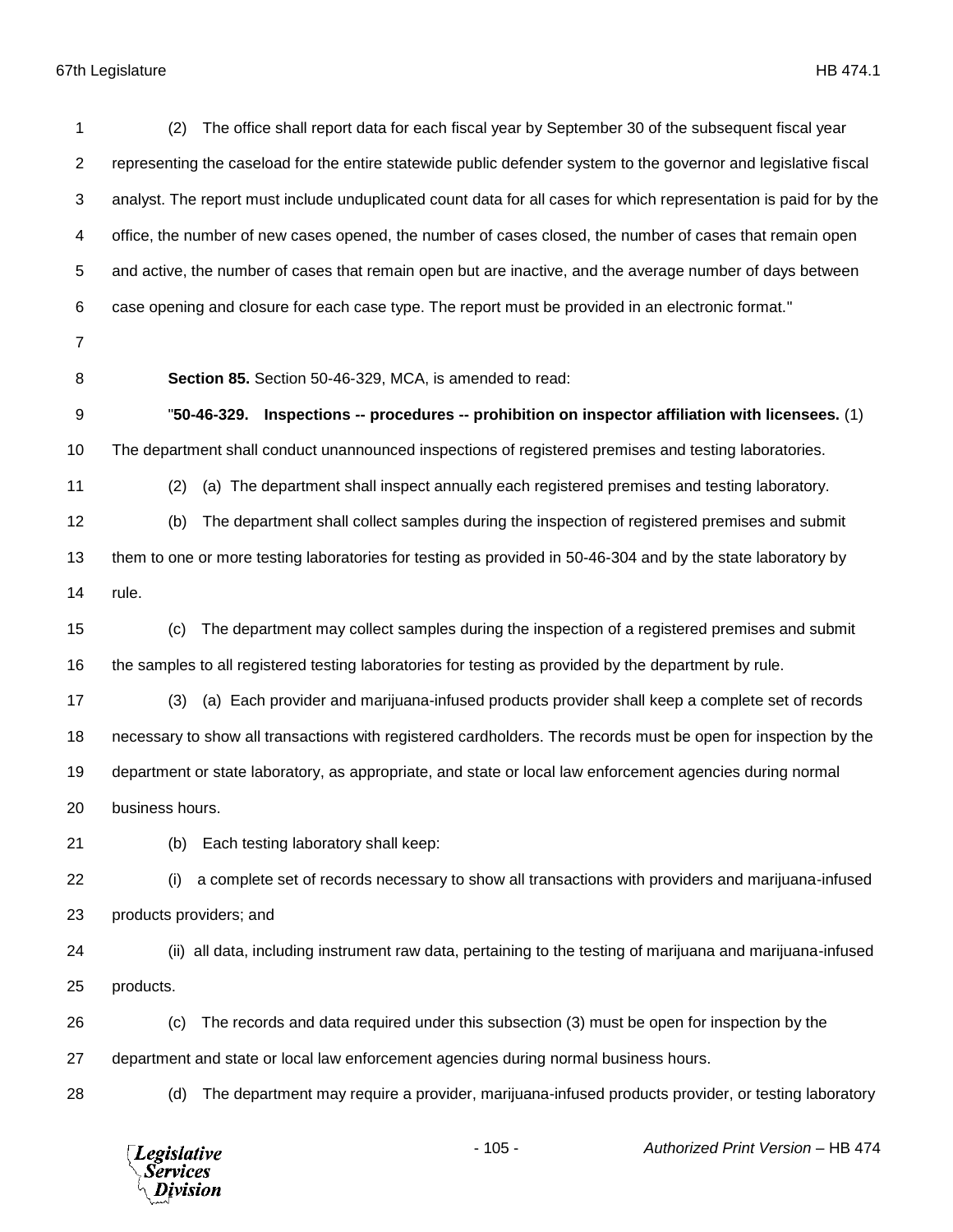to furnish information that the department considers necessary for the proper administration of this part. (4) (a) Registered premises and testing laboratories, including any places of storage, where marijuana is cultivated, manufactured, sold, stored, or tested are subject to entry by the department or state or local law enforcement agencies for the purpose of inspection or investigation during normal business hours. (b) If any part of the registered premises or testing laboratory consists of a locked area, the provider, marijuana-infused products provider, or testing laboratory shall make the area available for inspection without delay upon request of the department or state or local law enforcement officials. (5) A provider or marijuana-infused products provider shall maintain records showing the names and registry identification numbers of registered cardholders to whom mature plants, seedlings, usable marijuana, or marijuana-infused products were sold or transferred and the quantities sold or transferred to each cardholder. (6) The state laboratory shall conduct the inspections of testing laboratories required under this section. (7) If the department conducts an inspection because of a complaint against a licensee or registered premises and does not find a violation of this part, the department shall give the licensee a copy of the complaint with the name of the complainant redacted. (8) The department may not hire or contract with a person to be an inspector if the person has worked during the previous 4 years for a Montana business or facility operating under this part. (9) In addition to any other penalties provided under this part, the department may revoke, suspend for up to 1 year, or refuse to renew a license or endorsement issued under this part if, upon inspection and subsequent notice to the licensee, the department finds that any of the following circumstances exist: (a) a cause for which issuance of the license or endorsement could have been rejected had it been known to the department at the time of issuance; (b) a violation of an administrative rule adopted to carry out the provisions of this part; or (c) noncompliance with any provision of this part. (10) The department may suspend or modify a license or endorsement without advance notice upon a finding that presents an immediate threat to the health, safety, or welfare of registered cardholders, employees of the licensee, or members of the public.- 106 - *Authorized Print Version* – HB 474 **Legislative** Services ivision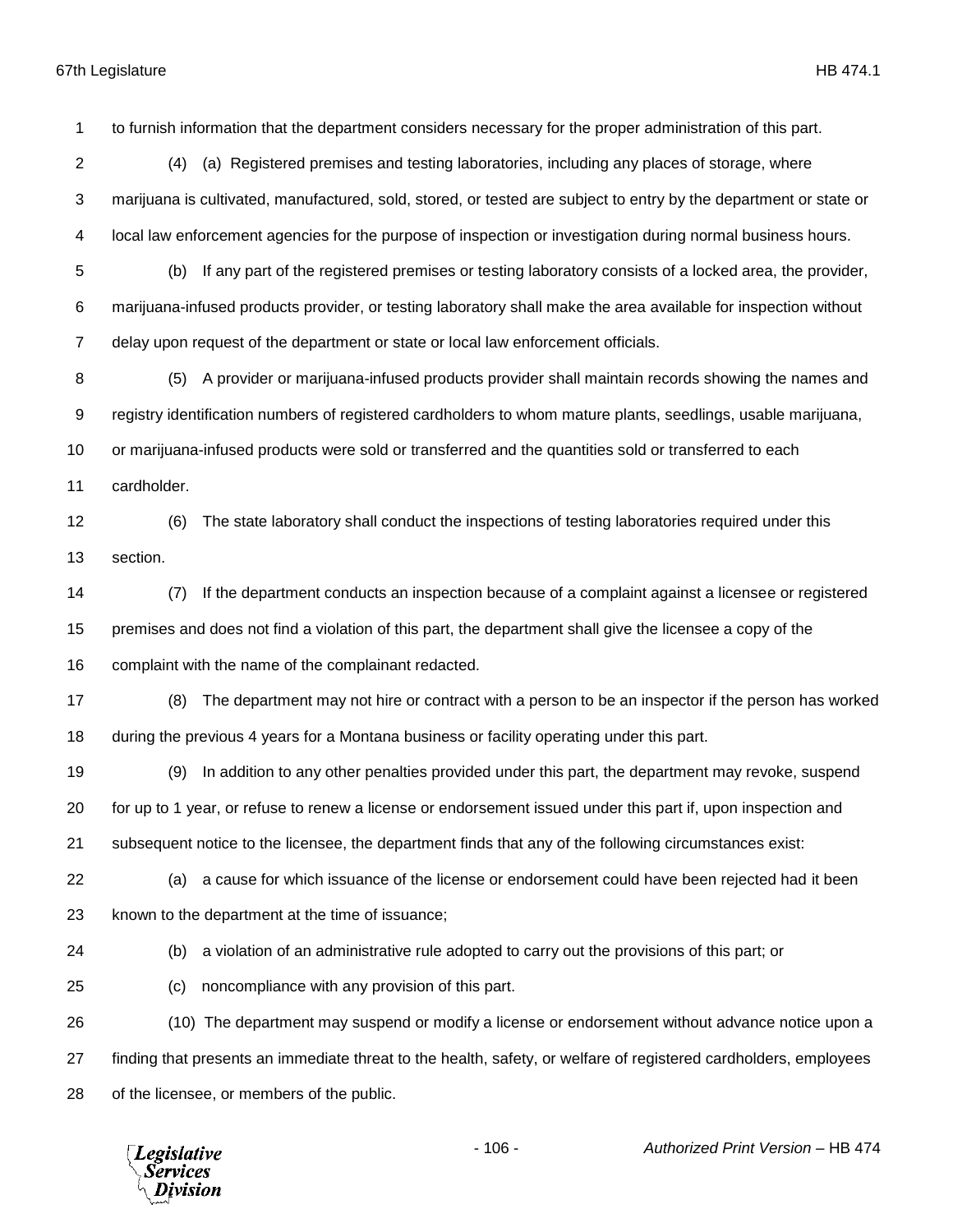| 1  | (11) Review of a department action imposing a suspension, revocation, or other modification under this              |
|----|---------------------------------------------------------------------------------------------------------------------|
| 2  | part must be conducted as a contested case hearing under the provisions of the Montana Administrative               |
| 3  | Procedure Act.                                                                                                      |
| 4  | (12) The department shall establish a training protocol to ensure uniform application and enforcement               |
| 5  | of the requirements of this part.                                                                                   |
| 6  | (13) The department shall report biennially to the children, families, health, and human services interim           |
| 7  | committee legislature in accordance with 5-11-210 concerning the results of inspections conducted under this        |
| 8  | section. The report must include the information required under 50-46-343."                                         |
| 9  |                                                                                                                     |
| 10 | Section 86. Section 50-46-343, MCA, is amended to read:                                                             |
| 11 | "50-46-343. Legislative monitoring. (1) The children, families, health, and human services interim                  |
| 12 | committee appropriate standing committee or interim entity established by the legislature in its rules shall        |
| 13 | provide oversight of the department's activities pursuant to this part, including but not limited to monitoring of: |
| 14 | the number of registered cardholders and licensees;<br>(a)                                                          |
| 15 | issues related to the cultivation, manufacture, sale, testing, and use of marijuana; and<br>(b)                     |
| 16 | the development, implementation, and use of the seed-to-sale tracking system established in<br>(c)                  |
| 17 | accordance with 50-46-304.                                                                                          |
| 18 | The committee shall identify issues likely to require future legislative attention and develop<br>(2)               |
| 19 | legislation to present to the next regular session of the legislature.                                              |
| 20 | (3) (a) The department shall periodically report to the children, families, health, and human services              |
| 21 | interim committee appropriate standing committee or interim entity established by the legislature in its rules and  |
| 22 | submit a report to the legislative clearinghouse, as provided in 5-11-210, on persons who are licensed or           |
| 23 | registered pursuant to 50-46-303. The report must include:                                                          |
| 24 | the number of applications for registry identification cards and the number of registered<br>(i)                    |
| 25 | cardholders approved;                                                                                               |
| 26 | (ii) the nature of the debilitating medical conditions of the cardholders;                                          |
| 27 | (iii) the number of providers, marijuana-infused products providers, dispensaries, and testing                      |
| 28 | laboratories licensed pursuant to this part;                                                                        |
|    |                                                                                                                     |

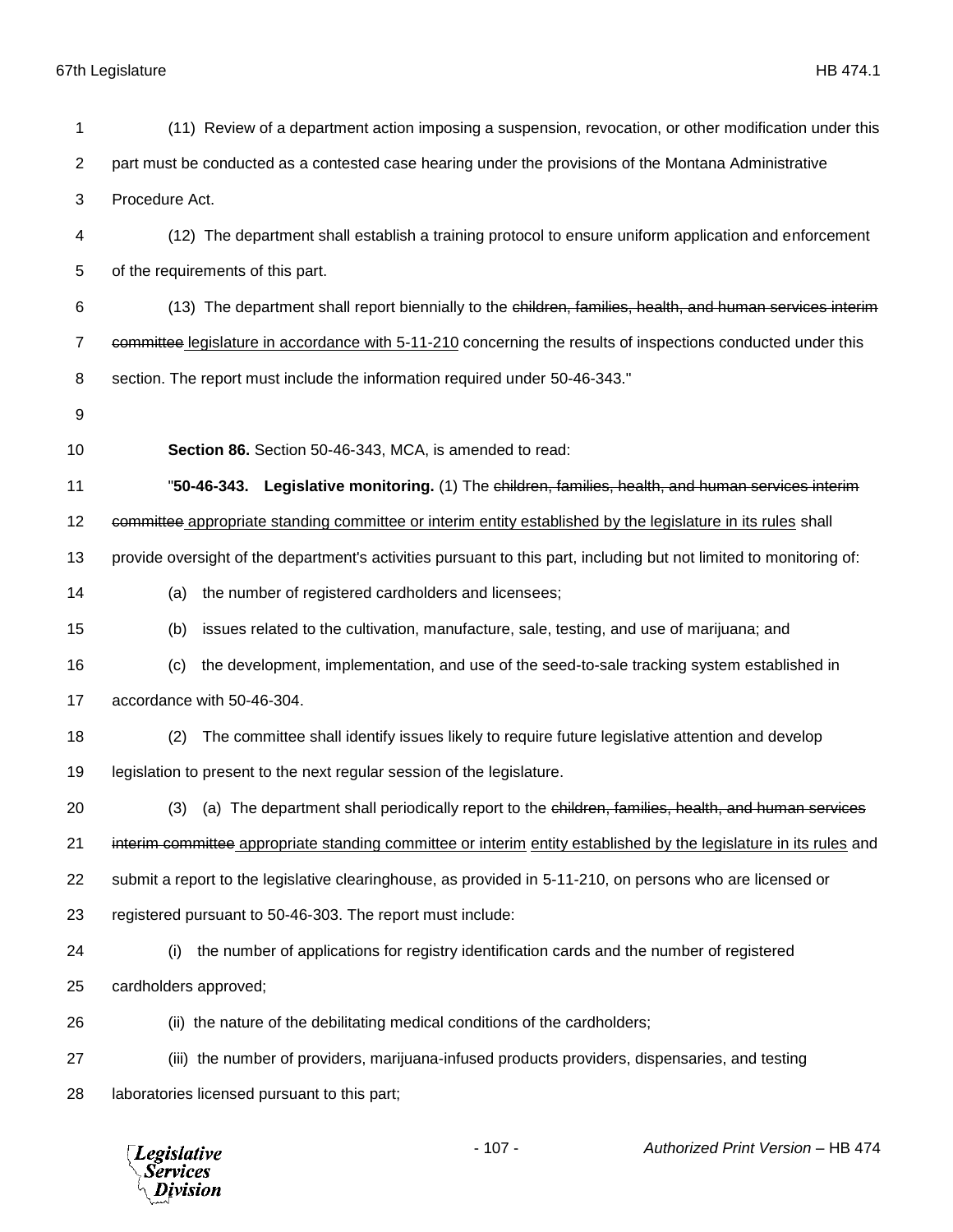| 1            | (iv) the number of endorsements approved for chemical manufacturing;                                          |
|--------------|---------------------------------------------------------------------------------------------------------------|
| $\mathbf{2}$ | the number of registry identification cards and licenses revoked; and<br>(v)                                  |
| 3            | (vi) the number of physicians providing written certification for registered cardholders and the number       |
| 4            | of written certifications each physician has provided.                                                        |
| 5            | (b)<br>The report may not provide any identifying information of cardholders, physicians, providers,          |
| 6            | marijuana-infused products providers, dispensaries, or testing laboratories.                                  |
| 7            | The report on inspections required under 50-46-329 must include, at a minimum, the following<br>(4)           |
| 8            | information for both announced and unannounced inspections:                                                   |
| 9            | the number of inspections conducted, by canopy licensure tier;<br>(a)                                         |
| 10           | the number of providers or marijuana-infused products providers who were inspected more than<br>(b)           |
| 11           | once during the year;                                                                                         |
| 12           | the number of inspections that were conducted because of complaints made to the department;<br>(c)            |
| 13           | and                                                                                                           |
| 14           | the types of enforcement actions taken as a result of the inspections.<br>(d)                                 |
| 15           | The board of medical examiners shall report annually to the children, families, health, and human<br>(5)      |
| 16           | services interim committee legislature in accordance with 5-11-210 on the number and types of complaints the  |
| 17           | board has received involving physician practices in providing written certification for the use of marijuana, |
| 18           | pursuant to 37-3-203.                                                                                         |
| 19           | The reports provided for in subsections (3) through (5) must also be provided to the revenue                  |
| 20           | interim committee provided for in 5-5-227."                                                                   |
| 21           |                                                                                                               |
| 22           | Section 87. Section 52-2-211, MCA, is amended to read:                                                        |
| 23           | "52-2-211. County or regional interdisciplinary child information and school safety team. (1)                 |
| 24           | The county commissioners of each county shall ensure the formation of a county or regional interdisciplinary  |
| 25           | child information and school safety team that includes representatives authorized by any of the following:    |
| 26           | the youth court;<br>(a)                                                                                       |
| 27           | the county attorney;<br>(b)                                                                                   |
| 28           | the department of public health and human services;<br>(c)                                                    |

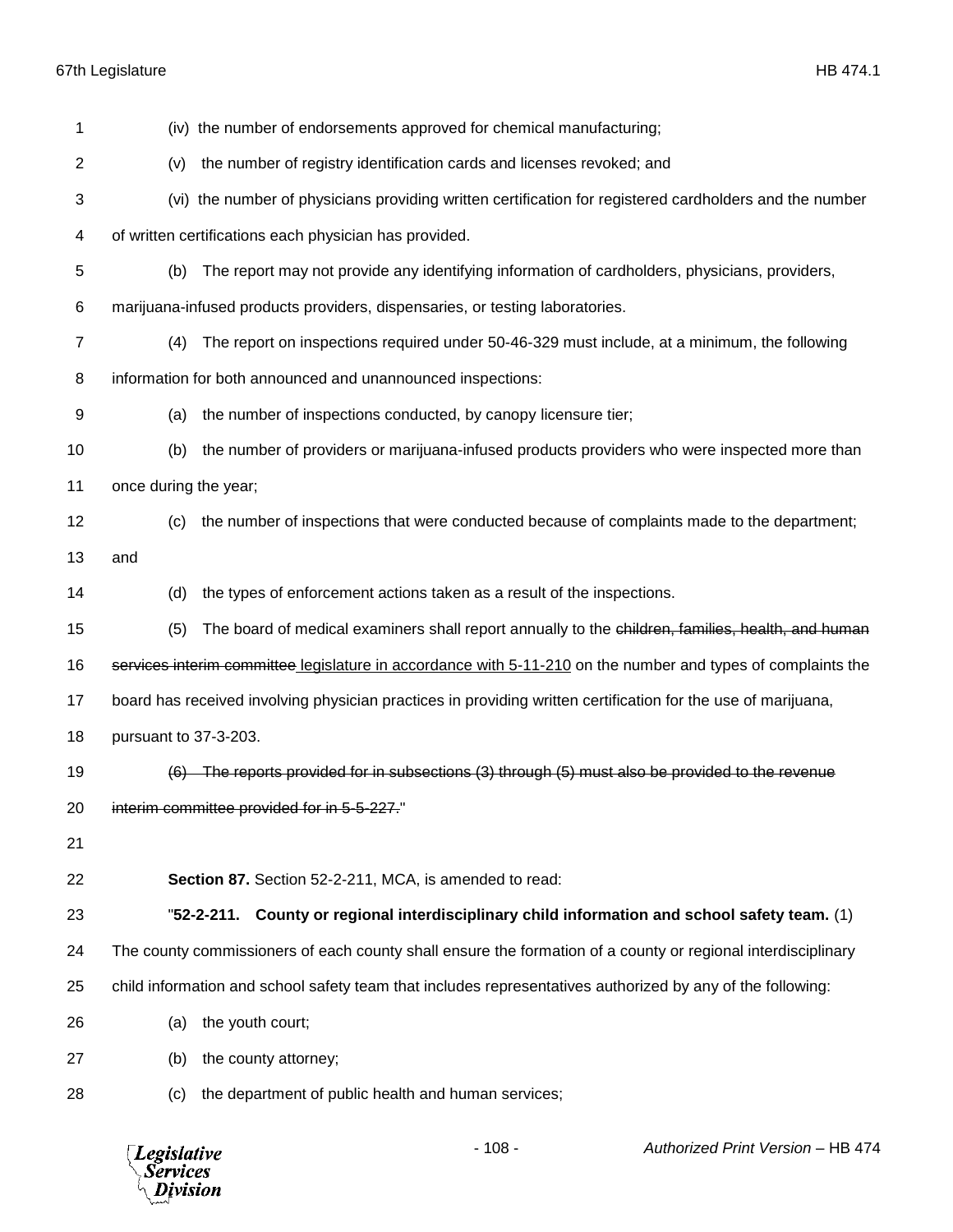| 1              | (d)                                                                                                      | the county superintendent of schools;                                                                                 |  |
|----------------|----------------------------------------------------------------------------------------------------------|-----------------------------------------------------------------------------------------------------------------------|--|
| $\overline{2}$ | the sheriff;<br>(e)                                                                                      |                                                                                                                       |  |
| 3              | (f)<br>the chief of any police force;                                                                    |                                                                                                                       |  |
| 4              | (g)                                                                                                      | any board of trustees of a public school district operating within the boundaries of the county; and                  |  |
| 5              | (h)                                                                                                      | the department of corrections.                                                                                        |  |
| 6              | (2)                                                                                                      | Officials under subsection (1) from one county may also cooperate with officials under subsection                     |  |
| $\overline{7}$ |                                                                                                          | (1) from any other county to form regional interdisciplinary child information and school safety teams, in which      |  |
| 8              | case access to information under 41-5-215(2) is authorized for all members of the regional team for each |                                                                                                                       |  |
| 9              |                                                                                                          | county participating in a regional team. The formation of regional teams must be formalized by written                |  |
| 10             |                                                                                                          | agreement between participating counties.                                                                             |  |
| 11             | (3)                                                                                                      | The persons and agencies listed in subsection (1) or (2) may by majority vote allow the following                     |  |
| 12             |                                                                                                          | persons to join the team:                                                                                             |  |
| 13             | (a)                                                                                                      | physicians, psychologists, psychiatrists, nurses, and other providers of medical and mental health                    |  |
| 14             | care;                                                                                                    |                                                                                                                       |  |
| 15             | (b)                                                                                                      | entities operating private elementary and secondary schools;                                                          |  |
| 16             | (c)                                                                                                      | attorneys; and                                                                                                        |  |
| 17             | (d)                                                                                                      | a person or entity that has or may have a legitimate interest in one or more children that the team                   |  |
| 18             | will serve.                                                                                              |                                                                                                                       |  |
| 19             | (4)                                                                                                      | (a) The members of the team or their designees may form one or more auxiliary teams for the                           |  |
| 20             |                                                                                                          | purpose of providing service to a single child, a group of children, or children with a particular type of problem or |  |
| 21             | for any other purpose.                                                                                   |                                                                                                                       |  |
| 22             | (b)                                                                                                      | A member of an auxiliary team must be a person who has personal knowledge of or experience                            |  |
| 23             |                                                                                                          | with the child or children in the member's respective field.                                                          |  |
| 24             | (5)                                                                                                      | The purpose of the team is to ensure the timely exchange and sharing of information that one or                       |  |
| 25             |                                                                                                          | more team members may be able to use in serving a child in the course of their professions and occupations,           |  |
| 26             |                                                                                                          | including but not limited to abused or neglected children, delinquent youth, and youth in need of intervention,       |  |
| 27             |                                                                                                          | and of information relating to issues of school safety. Information regarding a child that a team member              |  |
| 28             |                                                                                                          | supplies to other team members or that is disseminated to a team member under 41-3-205 or 41-5-215(2) may             |  |
|                |                                                                                                          |                                                                                                                       |  |

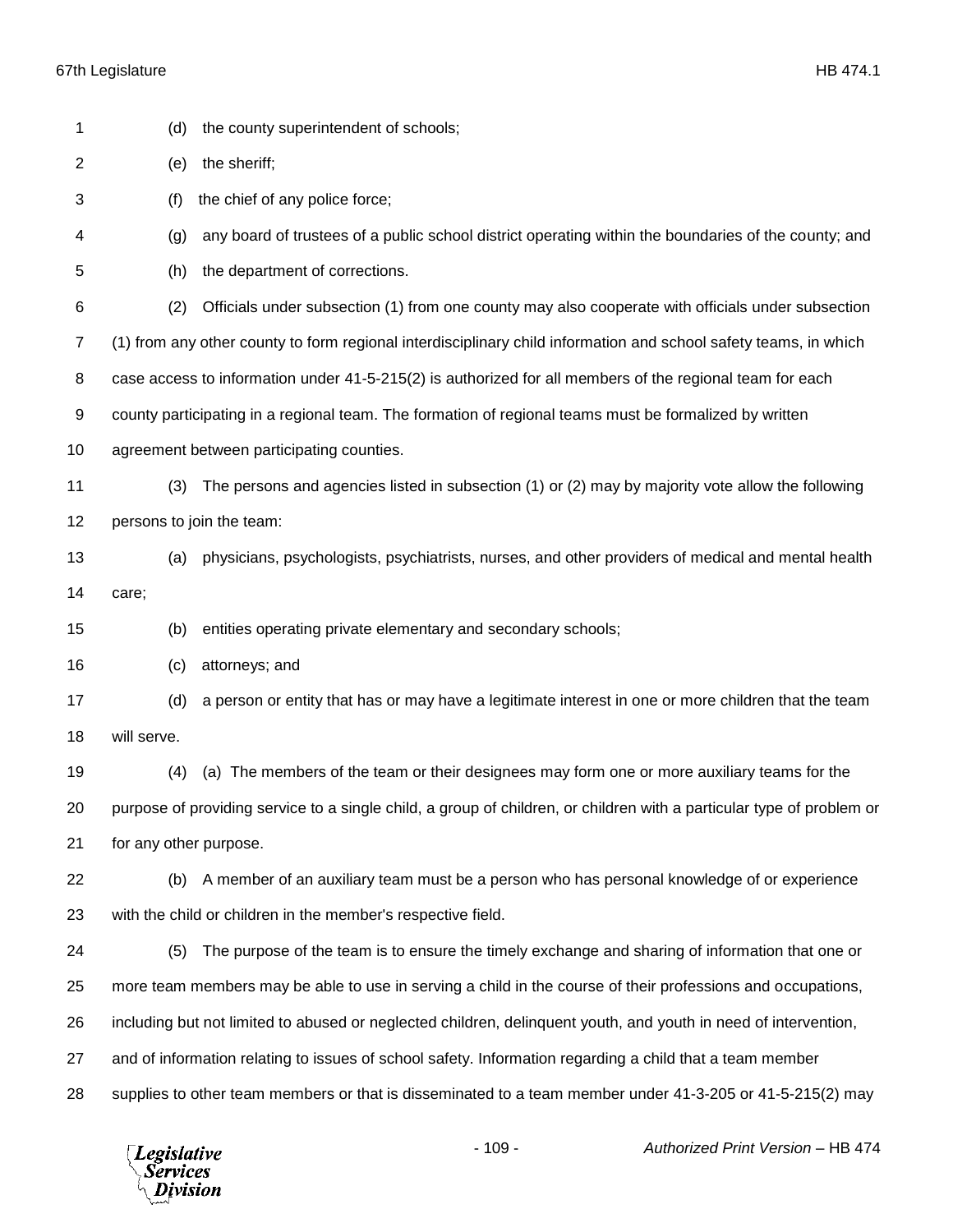not be disseminated beyond the organizations or departments that have an authorized member on the team under this section.

 (6) A written agreement may be created to provide for the rules under which the team will operate, the method by which information will be shared, distributed, and managed, and any other matters necessary to the purpose and functions of the team. Any agreement created may not limit access of any team member to information under 41-5-215(2).

 (7) An interdisciplinary child information and school safety team shall coordinate its efforts with interdisciplinary child protective teams as provided in 41-3-108 and youth placement committees as provided for in 41-5-121.

 (8) To the extent that the county or regional interdisciplinary child information and school safety team is involved in a proceeding that is held prior to adjudication of a youth in youth court, the team satisfies the

requirements of 20 U.S.C. 1232g(b)(1)(E)(ii)(I) of the Family Educational Rights and Privacy Act of 1974.

Montana school districts may release education records to the team. The officials and authorities to whom the

information is disclosed may not disclose any information to any other party without the prior written consent of

the parent or guardian of the student.

 (9) The county superintendent of schools shall provide to the office of public instruction a current copy of any written agreement under this section no later than September 1. The office of public instruction shall 18 report to the education interim committee no later than September 15 legislature in accordance with 5-11-210 any county that has not provided a written agreement under this section."

**Section 88.** Section 52-2-311, MCA, is amended to read:

 "**52-2-311. Out-of-state placement monitoring and reporting.** (1) The department shall collect the following information regarding high-risk children with multiagency service needs:

- (a) the number of children placed out of state;
- (b) the reasons each child was placed out of state;
- (c) the costs for each child placed out of state;
- (d) the process used to avoid out-of-state placements; and
- (e) the number of in-state providers participating in the pool.

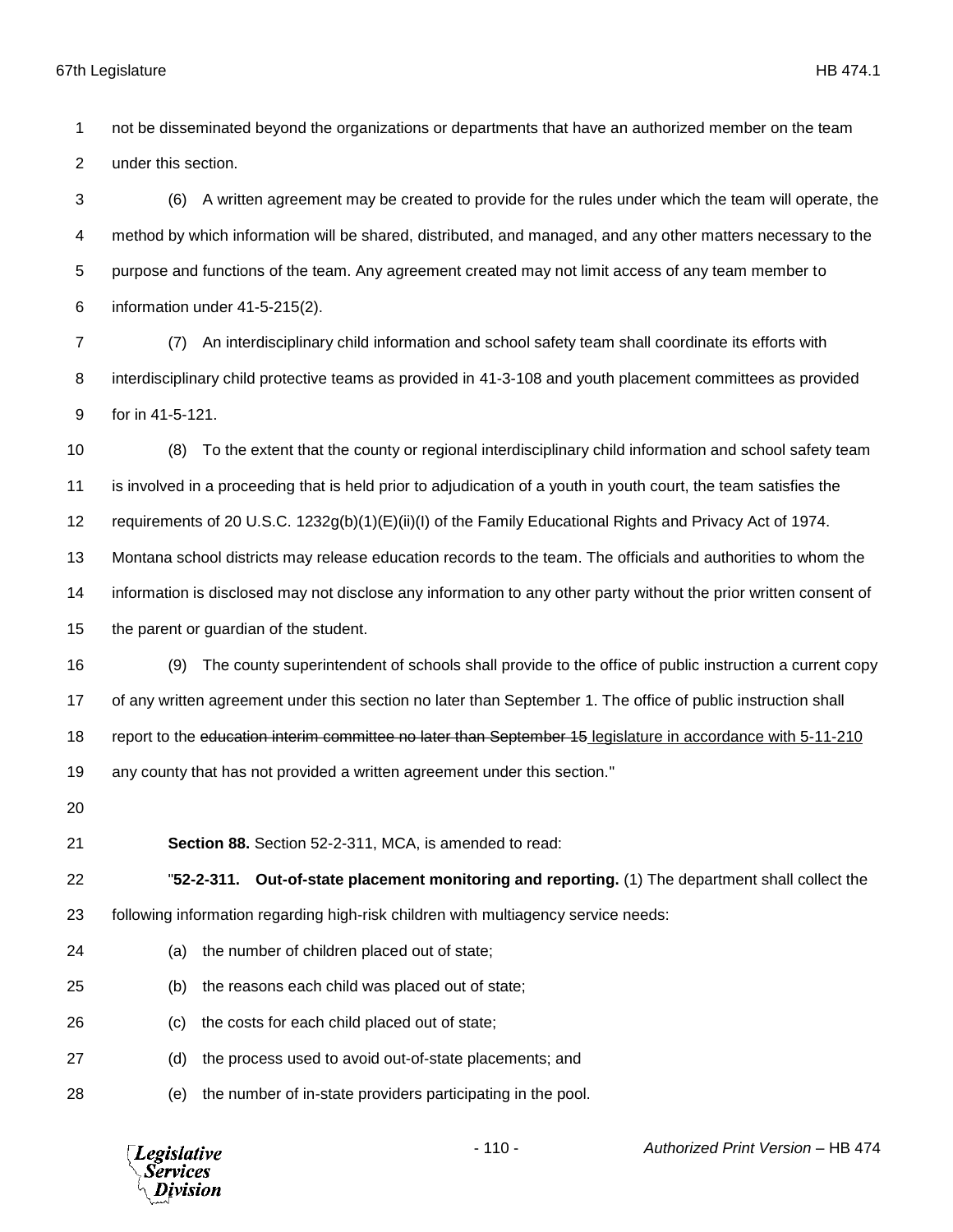*Legislative*<br>Services<br>*Division* 

| 1              | For children whose placement is funded in whole or in part by medicaid, the report must include<br>(2)           |  |  |  |
|----------------|------------------------------------------------------------------------------------------------------------------|--|--|--|
| $\overline{c}$ | information indicating other department programs with which the child is involved.                               |  |  |  |
| 3              | (3)<br>On an ongoing basis, the department shall attempt to reduce out-of-state placements.                      |  |  |  |
| 4              | (4)<br>The department shall report biannually to the children, families, health, and human services              |  |  |  |
| 5              | interim committee legislature in accordance with 5-11-210 concerning the information it has collected under this |  |  |  |
| 6              | section and the results of the efforts it has made to reduce out-of-state placements."                           |  |  |  |
| 7              |                                                                                                                  |  |  |  |
| 8              | Section 89. Section 52-2-803, MCA, is amended to read:                                                           |  |  |  |
| 9              | "52-2-803.<br>Duties of department. The department shall:                                                        |  |  |  |
| 10             | exercise licensing authority over all programs under this part;<br>(1)                                           |  |  |  |
| 11             | adopt rules prescribing the health and safety standards upon which licenses are issued under this<br>(2)         |  |  |  |
| 12             | part;                                                                                                            |  |  |  |
| 13             | adopt rules setting forth reasonable licensing fees;<br>(3)                                                      |  |  |  |
| 14             | (4)<br>make available to the public information on the name, address, and contact information for each           |  |  |  |
| 15             | licensee; and                                                                                                    |  |  |  |
| 16             | report to the children, families, health, and human services interim committee legislature in<br>(5)             |  |  |  |
| 17             | accordance with 5-11-210 on the department's efforts related to this part."                                      |  |  |  |
| 18             |                                                                                                                  |  |  |  |
| 19             | Section 90. Section 53-1-211, MCA, is amended to read:                                                           |  |  |  |
| 20             | "53-1-211. Quality assurance unit -- program standards -- evaluation -- cooperation with                         |  |  |  |
| 21             | department of public health and human services -- report. (1) There is a quality assurance unit in the           |  |  |  |
| 22             | department of corrections.                                                                                       |  |  |  |
| 23             | In addition to duties assigned to it by the department director or otherwise required by law, the unit<br>(2)    |  |  |  |
| 24             | shall:                                                                                                           |  |  |  |
| 25             | adopt an evidence-based program evaluation tool that measures how closely correctional<br>(a)                    |  |  |  |
| 26             | programs meet the known principles of effective intervention. The tool must measure program content and          |  |  |  |
| 27             | capacity to ensure the delivery of effective interventions for offenders.                                        |  |  |  |
| 28             | conduct evaluations of programs to reduce recidivism that are funded by the state; and<br>(b)                    |  |  |  |
|                |                                                                                                                  |  |  |  |

- 111 - *Authorized Print Version* – HB 474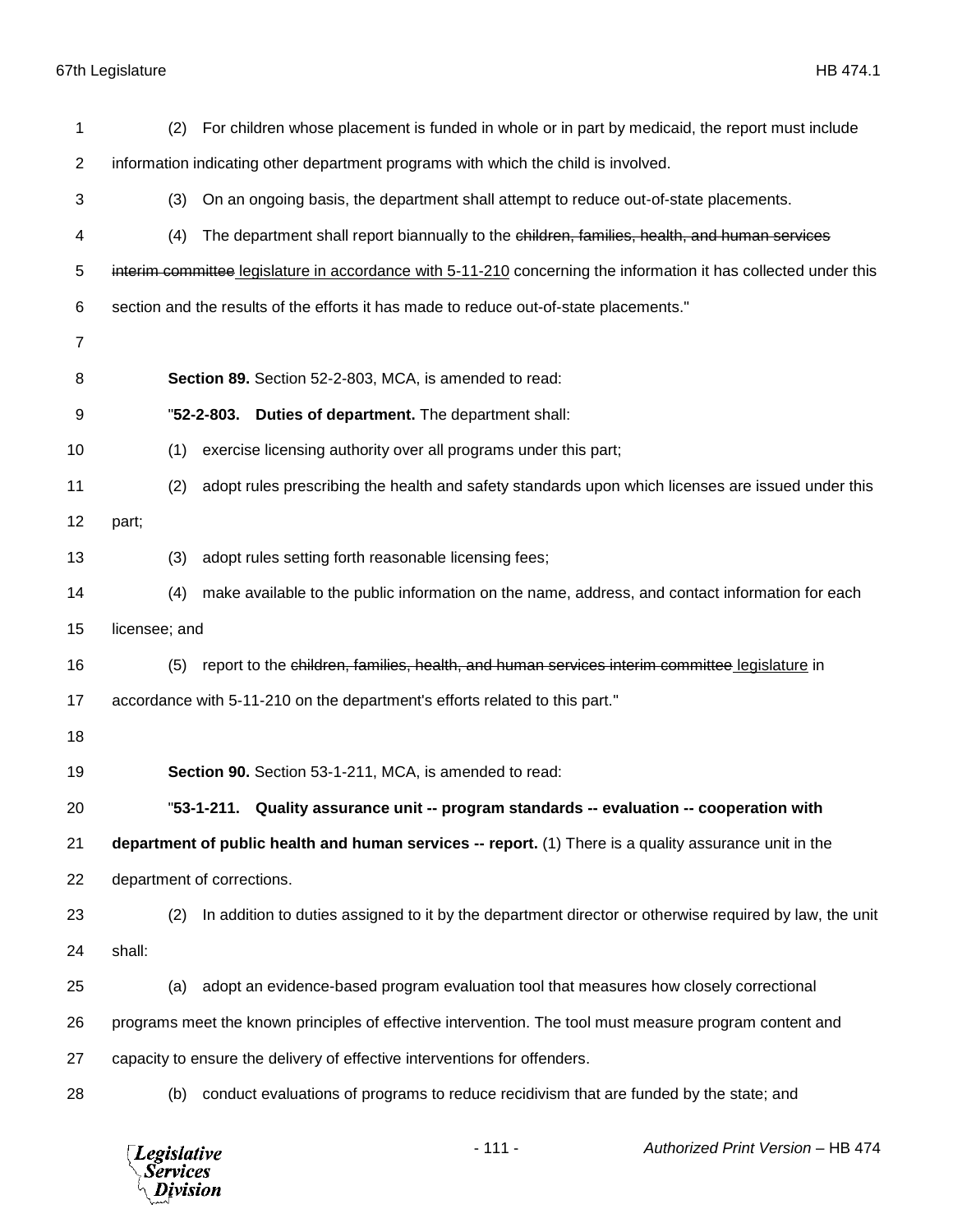| 1              | enforce standards to ensure that programs are using best practices for reducing recidivism,<br>(c)             |  |
|----------------|----------------------------------------------------------------------------------------------------------------|--|
| $\overline{2}$ | including targeting highest-risk individuals, adhering to evidence-based or research-driven practices, and     |  |
| 3              | integrating opportunities for ongoing quality assurance and evaluation.                                        |  |
| 4              | Subject to the availability of funding, the department may contract with an independent contractor<br>(3)      |  |
| 5              | or academic institution to complete evaluations.                                                               |  |
| 6              | The unit shall work jointly with the department of public health and human services to develop<br>(4)          |  |
| $\overline{7}$ | standards for quality assurance in behavioral health programs or other clinical programs.                      |  |
| 8              | The unit shall conduct regular evaluations of programs operated by the department or under a<br>(5)            |  |
| 9              | contract with the department.                                                                                  |  |
| 10             | The department shall:<br>(6)                                                                                   |  |
| 11             | develop and maintain a list of evidence-based treatment curriculums to be utilized in programs<br>(a)          |  |
| 12             | operated by or under contract with the department with priority being placed on adopting treatment curriculums |  |
| 13             | that are in the public domain and evidence-based; and                                                          |  |
| 14             | report the results of all initial and ongoing program evaluations to the law and justice interim<br>(b)        |  |
| 15             | committee each interim legislature in accordance with 5-11-210, including any identified program deficiencies  |  |
| 16             | and the department's plan to correct those deficiencies.                                                       |  |
| 17             | After May 19, 2017, the department shall ensure that contracts signed or renewed with providers<br>(7)         |  |
| 18             | contain:                                                                                                       |  |
| 19             | minimum program standards that adhere to the evidence-based program evaluation tool adopted<br>(a)             |  |
| 20             | as required in subsection (2);                                                                                 |  |
| 21             | offender eligibility criteria for program entry with the contractor; and<br>(b)                                |  |
| 22             | program dosage requirements that conform to evidence-based practices."<br>(c)                                  |  |
| 23             |                                                                                                                |  |
| 24             | Section 91. Section 53-1-216, MCA, is amended to read:                                                         |  |
| 25             | Montana criminal justice oversight council -- duties -- membership. (1) There is a<br>"53-1-216.               |  |
| 26             | Montana criminal justice oversight council. The council consists of 16 members as follows:                     |  |
| 27             | (i) two members of the house of representatives, one selected by the speaker of the house and<br>(a)           |  |
| 28             | one selected by the house minority leader; and                                                                 |  |
|                |                                                                                                                |  |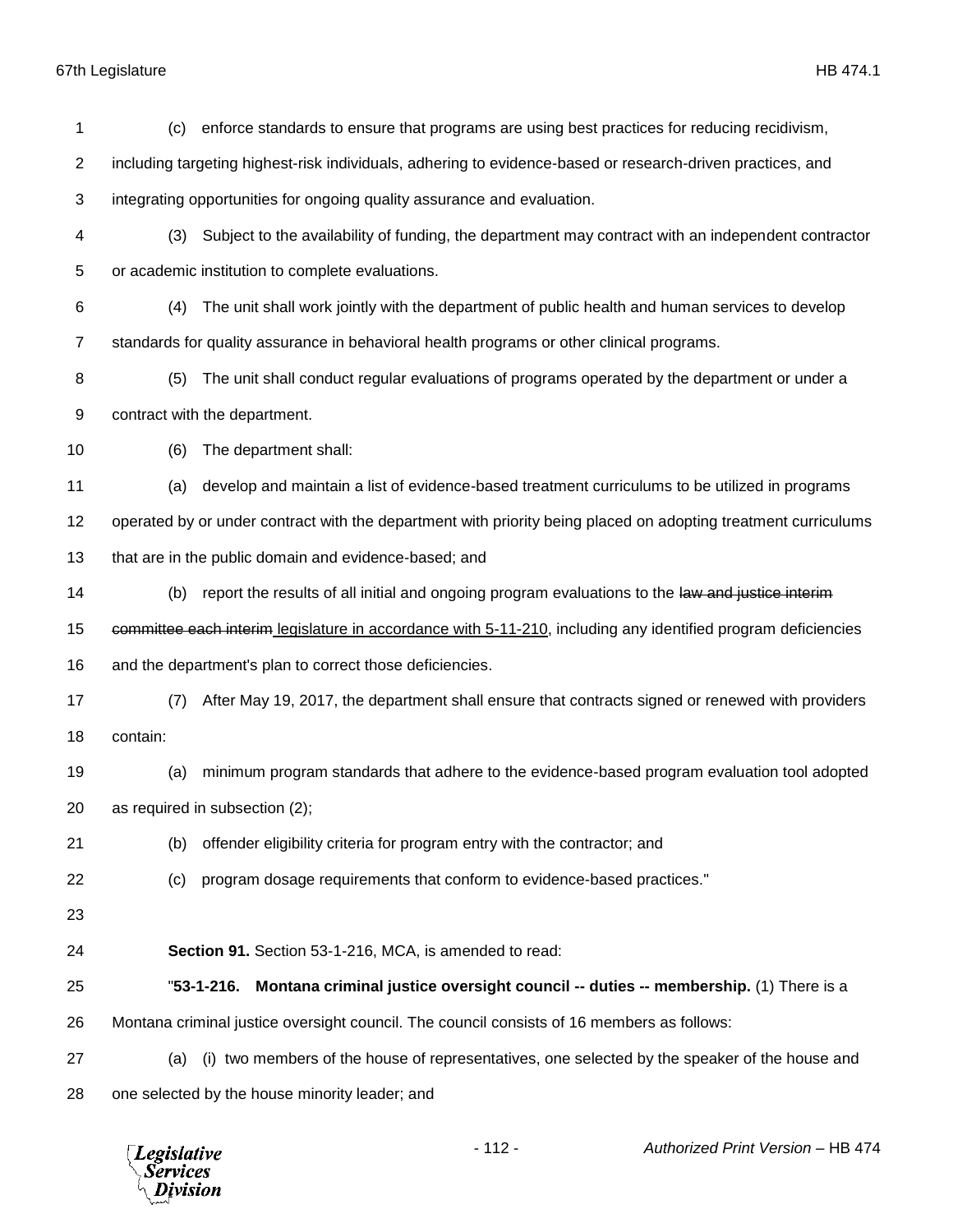| 1  |                                                                                                            | (ii) two members of the senate, one selected by the president of the senate and one selected by the |
|----|------------------------------------------------------------------------------------------------------------|-----------------------------------------------------------------------------------------------------|
| 2  | senate minority leader;                                                                                    |                                                                                                     |
| 3  | one district court judge selected by the chief justice of the Montana supreme court;<br>(b)                |                                                                                                     |
| 4  | the director and the deputy director of the department of corrections;<br>(c)                              |                                                                                                     |
| 5  | a county sheriff and a county attorney appointed by the attorney general; and<br>(d)                       |                                                                                                     |
| 6  | (e)                                                                                                        | the following individuals appointed by the governor:                                                |
| 7  | a member of a state-recognized or federally recognized Indian tribe located within the boundaries<br>(i)   |                                                                                                     |
| 8  |                                                                                                            | of the state of Montana who has expertise in criminal justice;                                      |
| 9  |                                                                                                            | (ii) one member of the board of pardons and parole;                                                 |
| 10 |                                                                                                            | (iii) one member who represents the office of state public defender;                                |
| 11 |                                                                                                            | (iv) one representative of crime victims;                                                           |
| 12 | (v)                                                                                                        | one representative of civil rights advocates; and                                                   |
| 13 |                                                                                                            | (vi) two representatives of community corrections providers, one of whom must represent a treatment |
| 14 |                                                                                                            | facility and one of whom must represent a prerelease center.                                        |
| 15 | (2)                                                                                                        | The department of corrections shall provide clerical and administrative staff services to the       |
| 16 | council.                                                                                                   |                                                                                                     |
| 17 | (3)                                                                                                        | The council shall elect a presiding officer.                                                        |
| 18 | The council shall:<br>(4)                                                                                  |                                                                                                     |
| 19 | (a)                                                                                                        | review the recommendations of the commission on sentencing established in Chapter 343, Laws         |
| 20 | of 2015;                                                                                                   |                                                                                                     |
| 21 | (b)                                                                                                        | receive and analyze data collected by agencies and entities charged with implementing the           |
| 22 | recommendations of the commission on sentencing and that are collecting data during the implementation and |                                                                                                     |
| 23 |                                                                                                            | management of specific recommendations;                                                             |
| 24 | (c)                                                                                                        | assess outcomes from the recommendations the commission on sentencing has made and                  |
| 25 |                                                                                                            | corresponding criminal justice reforms; and                                                         |
| 26 | (d)                                                                                                        | request, receive, and review data and report on performance outcome data relating to criminal       |
| 27 | justice reform.                                                                                            |                                                                                                     |
| 28 | (5)                                                                                                        | Data evaluation performed by the council must:                                                      |

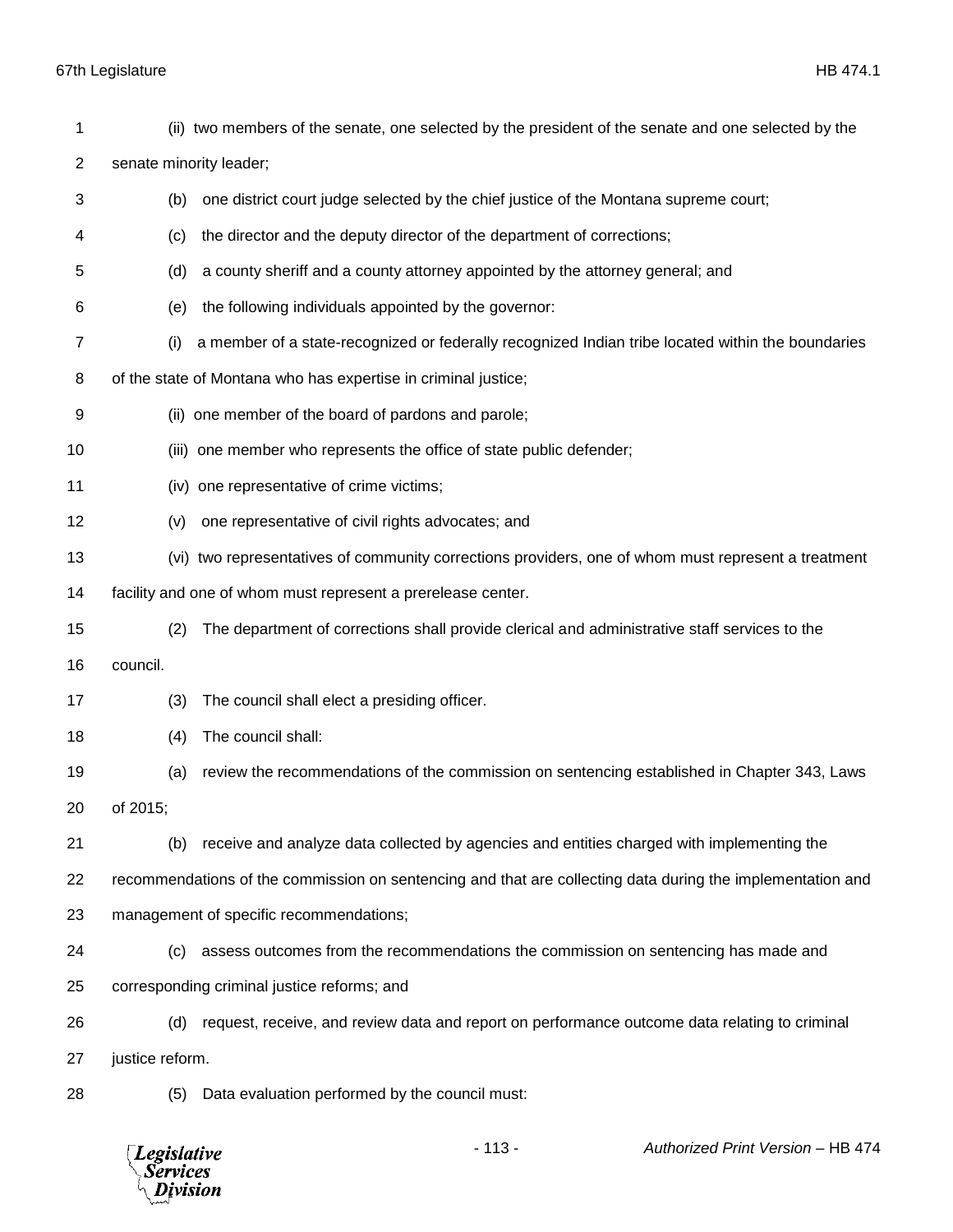| 1  | (a)                                                                                                          | assess the current electronic records utilized by criminal justice agencies;                                     |  |
|----|--------------------------------------------------------------------------------------------------------------|------------------------------------------------------------------------------------------------------------------|--|
| 2  | review and list all variables collected in each agency's information management system;<br>(b)               |                                                                                                                  |  |
| 3  | establish a baseline for historical data comparisons;<br>(c)                                                 |                                                                                                                  |  |
| 4  | (d)                                                                                                          | determine whether data is linked to specific offenders through a unique identifying factor;                      |  |
| 5  | (e)                                                                                                          | review archival data and agencies' data retention policies;                                                      |  |
| 6  | (f)                                                                                                          | determine whether presentence investigation reports are completed electronically in the                          |  |
| 7  |                                                                                                              | department of corrections' case management system within established statutory timelines;                        |  |
| 8  | (g)                                                                                                          | review any established data protocols for pretrial services;                                                     |  |
| 9  | (h)                                                                                                          | assess if the data collected or recommended to be collected on offenders and programs will                       |  |
| 10 | provide criminal justice agencies, the legislature, and the public adequate information to determine whether |                                                                                                                  |  |
| 11 | correctional programs produce standardized outcomes across the state and are an efficient use of state       |                                                                                                                  |  |
| 12 | resources; and                                                                                               |                                                                                                                  |  |
| 13 | (i)                                                                                                          | review and suggest improvements for behavioral health screening instruments and other screening                  |  |
| 14 |                                                                                                              | instruments as needed to ensure the integrity of data that is captured in criminal justice agencies' information |  |
|    |                                                                                                              |                                                                                                                  |  |
| 15 | management systems.                                                                                          |                                                                                                                  |  |
| 16 | (6)                                                                                                          | The council shall examine the feasibility of creating and maintaining a public portal through which              |  |
| 17 |                                                                                                              | criminal justice data can be accessed, including data on court case filings, correctional populations, and       |  |
| 18 |                                                                                                              | historical and legacy data sets.                                                                                 |  |
| 19 | (7)                                                                                                          | The council shall submit by September 1 of each even-numbered year a biennial report to the                      |  |
| 20 |                                                                                                              | governor and legislature, as provided in 5-11-210. The report must include:                                      |  |
| 21 | (a)                                                                                                          | a description of the council's proceedings since the previous report;                                            |  |
| 22 | (b)                                                                                                          | a summary of savings from criminal justice reforms and recommendations for how the savings                       |  |
| 23 |                                                                                                              | should be reinvested to reduce recidivism;                                                                       |  |
| 24 | (c)                                                                                                          | a description of performance measures and outcomes related to criminal justice reforms; and                      |  |
| 25 | (d)                                                                                                          | a narrative of the council's progress on establishing data collection and uniformity standards and               |  |
| 26 |                                                                                                              | any changes that have been implemented as a result of the council's work.                                        |  |
| 27 | (8)                                                                                                          | The council may appoint a working group to track any legislation resulting from criminal justice                 |  |

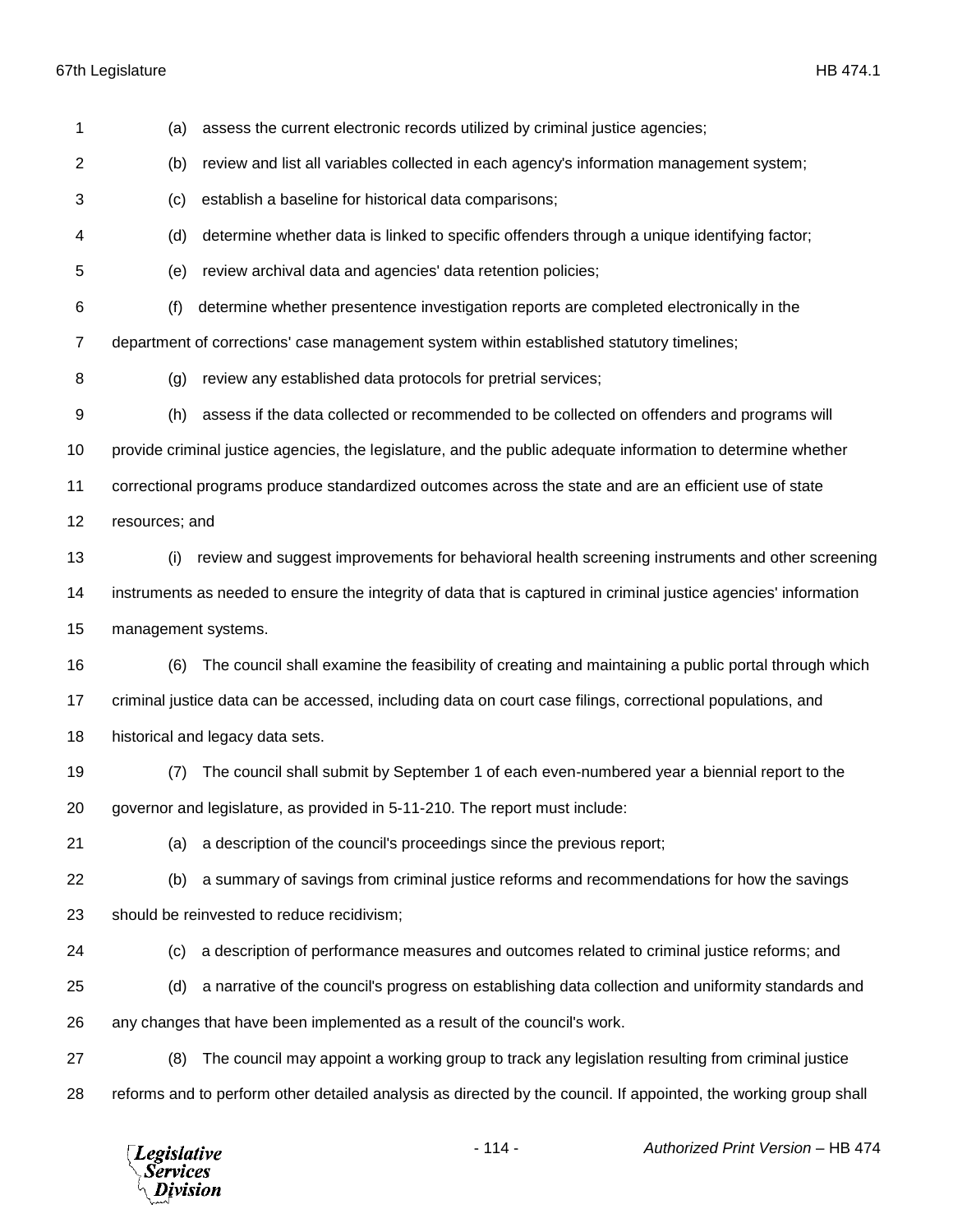meet regularly and report to the council as the council requires. The working group may include representatives of criminal justice agencies and key constituencies that are not members of the council. (9) Using the process established in legislative rules for executive agency legislative requests, the council may request legislation to enact changes to the state's criminal justice system that the council finds necessary. (10) The judicial branch, the department of corrections, the department of public health and human services, the board of pardons and parole, and the legislative services and fiscal divisions shall provide data and information as requested by the council. (11) Appointments made under subsection (1) must be made within 60 days after July 1, 2019. A vacancy on the council must be filled in the manner of the original appointment. (12) Council members must be reimbursed for travel expenses as provided in 2-18-501 through 2-18- 503. Members of the council who are full-time salaried officers or employees of this state or any political subdivision are entitled to their regular compensation. Legislative members must be compensated as provided in 5-2-302. 15 (13) The council shall report to the law and justice interim committee the legislature in accordance with 5-11-210 and the legislative finance committee as requested." **Section 92.** Section 53-2-215, MCA, is amended to read: "**53-2-215. Social Security Act section 1115 waiver.** (1) The department may pursue approval from the U.S. department of health and human services for implementation in Montana of a health insurance flexibility and accountability demonstration initiative and other demonstration projects through section 1115 waivers. (2) The department may implement a demonstration project upon approval of a section 1115 waiver by the U.S. department of health and human services. The department may: (a) coordinate a demonstration project with a program approved through a section 1915 waiver; or (b) terminate and subsume in a new section 1115 waiver an existing managed care or access program approved through a section 1915(b) waiver, an optional state plan medicaid service authorized under 53-6-101, an optional state plan eligibility group authorized under 53-6-131, or an existing program approved by

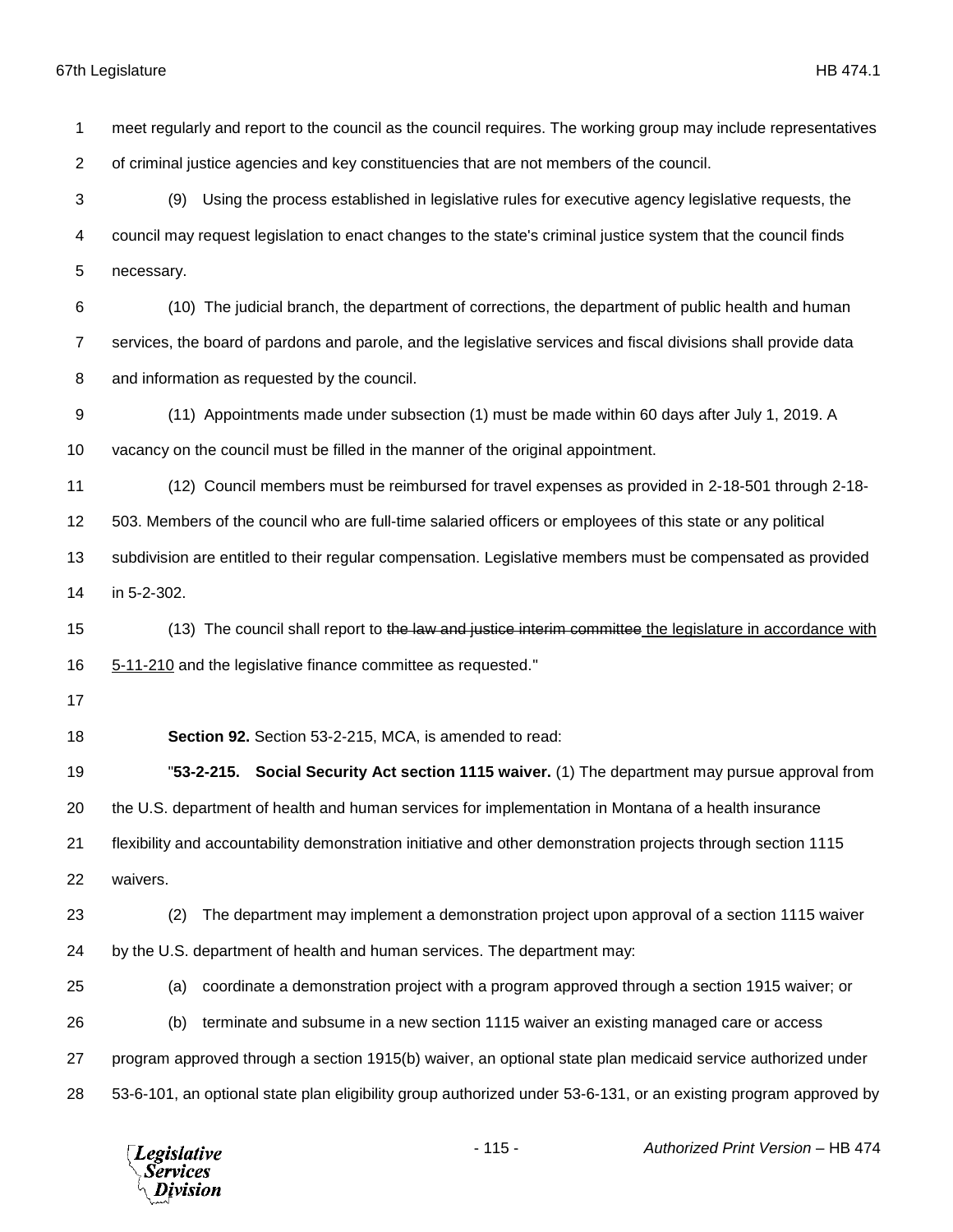a section 1115 waiver that is administered by the department.

 (3) The department may initiate and administer section 1115 waivers to more efficiently apply available state general fund money, other available state and local public and private funding, and federal money to the development and maintenance of medicaid-funded programs of health services and of other public assistance services and to structure those programs or services for more efficient and effective delivery to specific populations.

 (4) (a) In establishing programs or services in a demonstration project approved through a section 1115 waiver, the department shall administer the expenditures under each demonstration project within the state spending authority that is available for that demonstration project. The department may limit enrollments 10 in each program within a demonstration project, reduce the per capita expenditures available to enrollees, and modify and reduce the types and amounts of services available through each program when the department determines that expenditures can be reasonably expected to exceed the available state spending authority.

 (b) The department shall develop a contingency plan if there is a spending cap as a condition of the waiver and the spending cap is exceeded. The contingency plan must address the effects on new programs, services, or eligibility groups.

 (5) The department may coordinate the state children's health insurance program authorized under Title 53, chapter 4, part 10, with a section 1115 waiver for the purpose of increasing the state funding match available under the waiver and expanding the number of participants in the state children's health insurance program.

(6) The department, subject to the terms and conditions of the section 1115 waiver:

(a) shall establish the eligibility groups based upon the funding principles stated in 53-6-101(2);

(b) may provide medicaid coverage for one or more optional medicaid eligibility groups;

 (c) may provide medicaid coverage for one or more specific populations of persons who are not within the federally authorized medicaid eligibility groups but who are within the requirements of subsection (7);

(d) may establish the service coverage, eligibility requirements, financial participation requirements,

and other features for the administration and delivery of services to each section 1115 waiver eligibility group;

(e) shall set limits on the number of participants for each section 1115 waiver eligibility group;

(f) shall set limits on the total expenditures under each demonstration project; and

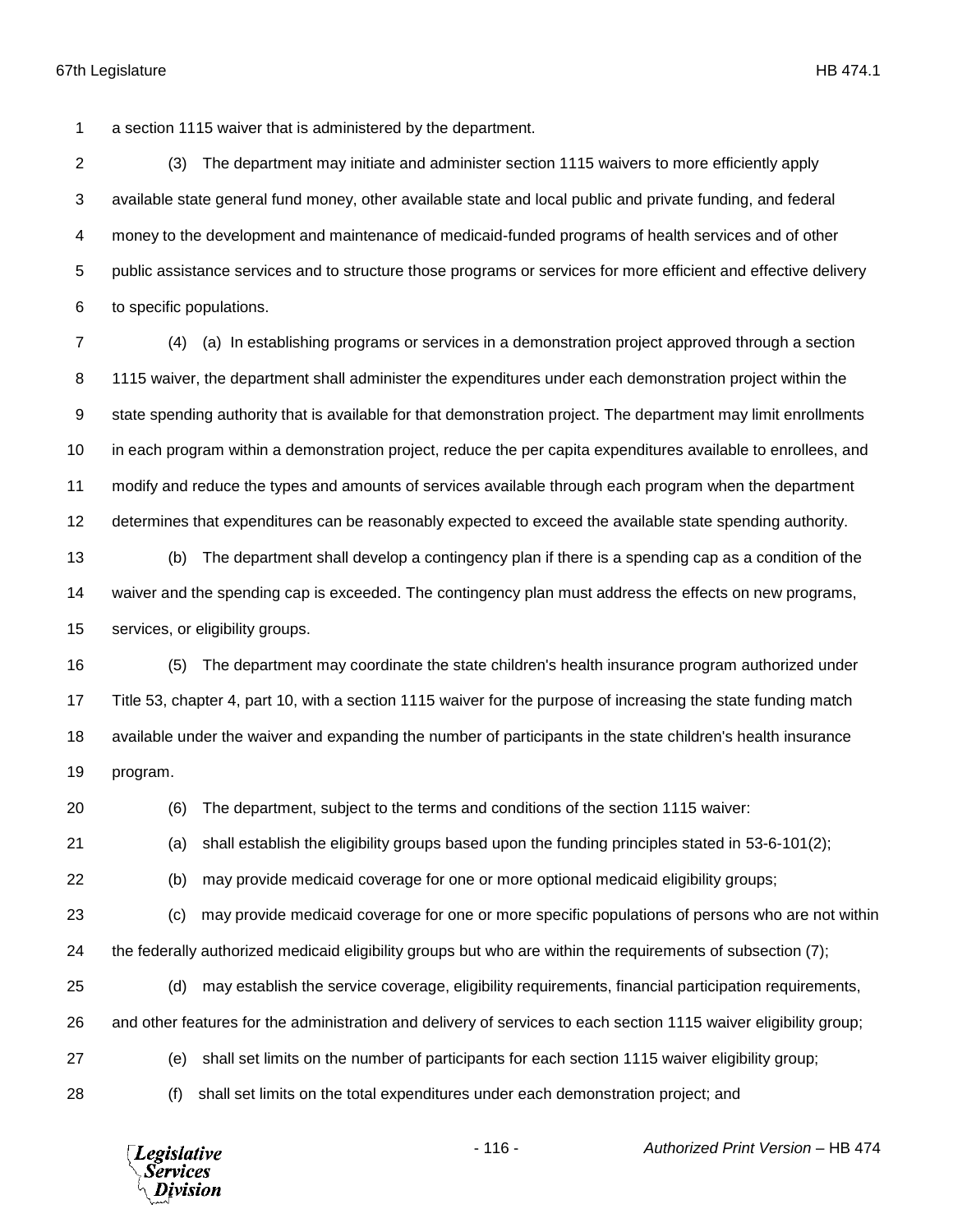(g) shall set the limits on the total expenditures on the services to be provided to each section 1115 waiver eligibility group.

 (7) The categories of persons that the department may consider for establishment as a section 1115 waiver eligibility group include but are not limited to:

 (a) low-income parents of children who are eligible to participate in medicaid under 53-6-131 or in the state children's health insurance program authorized under Title 53, chapter 4, part 10;

 (b) children who because of limits on enrollment may not be covered through the state children's health insurance program authorized under Title 53, chapter 4, part 10;

 (c) children who are eligible to participate in the state children's health insurance program authorized under Title 53, chapter 4, part 10; and

 (d) other specific groups of persons who are participants in programs or services funded solely or primarily through state general funds or who the department determines are in need of specific types of health care and related services, such as prescription drugs, reproductive health care, and mental health services, and are without adequate financial means to procure health insurance coverage of those needs.

 (8) Children participating in a section 1115 waiver eligibility group or children who would be eligible to participate in the state children's health insurance program are subject to the eligibility criteria applicable under 53-4-1004, except as provided in subsection (9) of this section, for participation in the state children's health insurance program and must receive benefits as provided through the state children's health insurance program under 53-4-1005.

 (9) (a) Except as provided in this subsection (9), the eligibility for the section 1115 waiver eligibility groups may not exceed 150% of the federal poverty level.

(b) The department may establish eligibility at greater than 150% but no more than 200% of the

- federal poverty level for any of the following groups established for purposes of a section 1115 waiver:
- 

(i) participants in the state children's health insurance program;

(ii) participants in a group that may be covered under the state children's health insurance program;

(iii) participants in a family planning program;

 (iv) participants in a group composed of persons previously served through a program funded with state general fund money and other nonmedicaid money; or

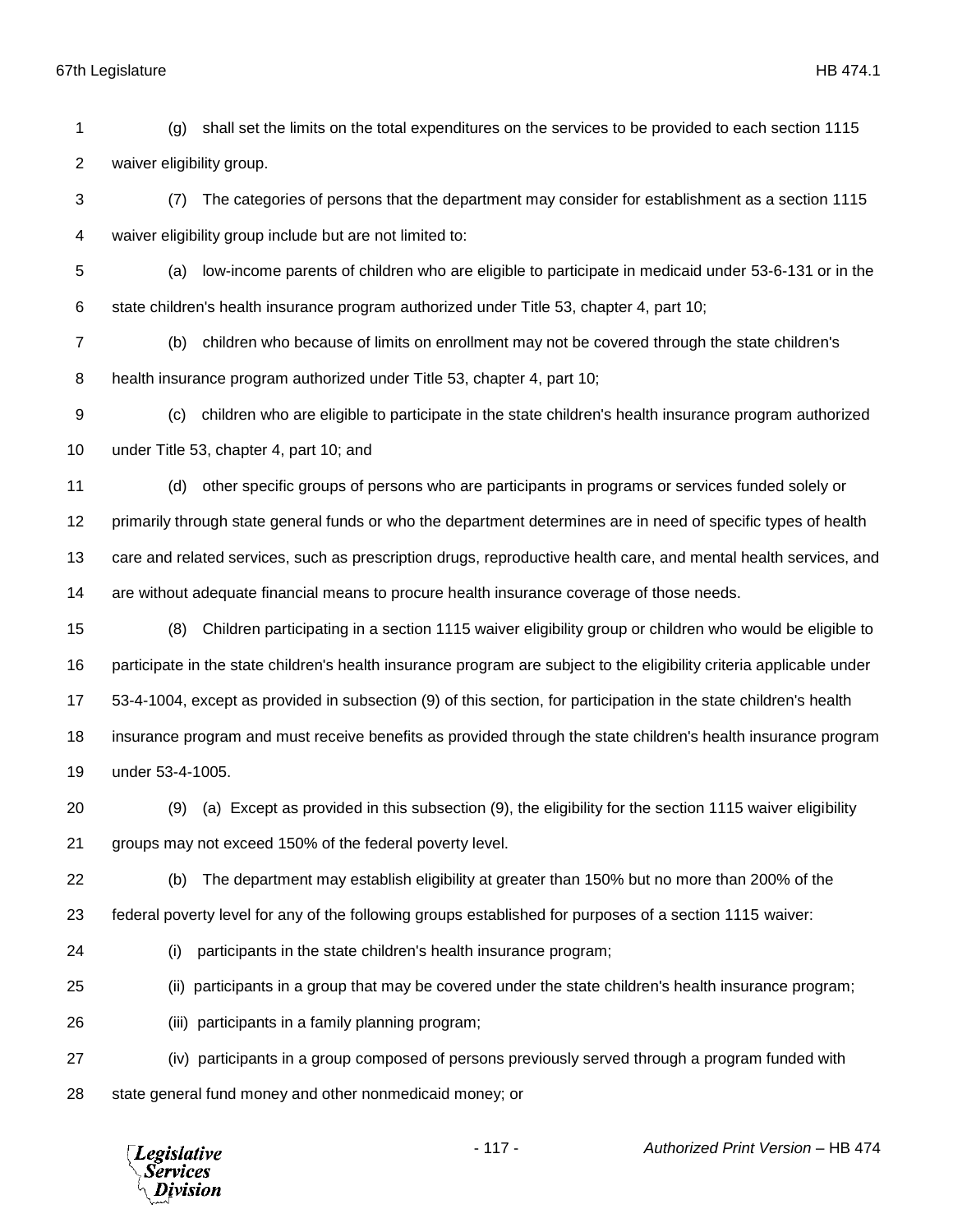(v) participants in a group composed of persons with a significant need for particular services that are not readily available to that population through insurance products or because of personal financial limitations. (c) In establishing the eligibility criteria based upon federal poverty levels, the department shall select levels to ensure that the resulting expenditures will remain within the available funding and will conform with the terms and conditions of approval by the U.S. department of health and human services. (d) The department may adopt additional programmatic and financial eligibility criteria for a section 1115 waiver eligibility group in order to appropriately define the subject population, to limit use for fiscal and programmatic purposes, to prevent improper use, and to conform the administration of the program with the terms and conditions of the section 1115 waiver. (e) Eligibility criteria applicable to a section 1115 waiver eligibility group need not conform to the criteria applicable to another section 1115 waiver eligibility group or to a medicaid eligibility group that is not encompassed within the demonstration project. (10) (a) For each section 1115 waiver eligibility group, the department shall establish the program benefit or benefits to be available to the participants in the group. (b) Program benefits may be in the form of: (i) assistance in the payment of health insurance premiums for health care coverage through an employer or other existing group coverage available to the program enrollee; (ii) assistance in the payment of health insurance premiums for health care coverage that meets a set of defined standards and limitations adopted by the department in consultation with the commissioner of insurance and obtained from participating private insurers or through self-insured pools; (iii) premium purchase for insurance coverage on behalf of children who are 18 years of age or younger for the defined set of health care and related services adopted by the department for the state children's health insurance program authorized in Title 53, chapter 4, part 10; or (iv) coverage of a defined set of health care and related services administered directly by the department on a fee-for-service basis. (c) The department may limit the types of program benefits available to enrollees in a program. For programs in which the department provides for more than one type of program benefit, the department may require that enrollees, either as a whole or on an individual basis based on certain circumstances, use certain



- 118 - *Authorized Print Version* – HB 474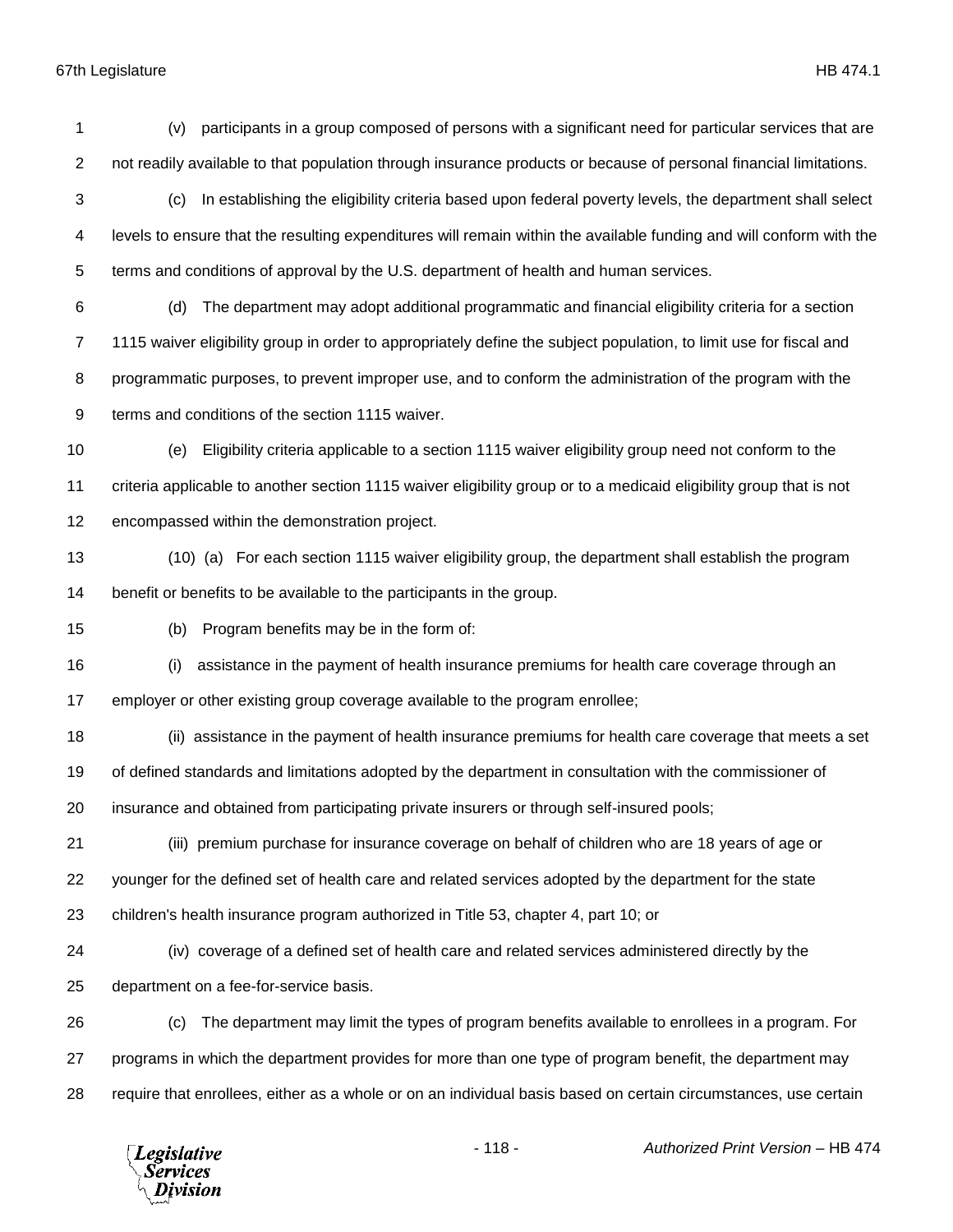types of program benefits in lieu of using other types of program benefits.

 (d) The department shall, as necessary to maintain expenditures for a program within the available funding for that program, set monetary limitations on the total benefit amounts available on a periodic basis for an enrollee through that program, whether that benefit is in the form of premium assistance, premium purchase, or a set of covered services.

 (11) The benefits for a section 1115 waiver eligibility group may be in the form of a defined set of covered services consisting of one or more of the mandatory and optional medicaid state plan services specified in 53-6-101 or other health-care related services. The department may select the types of services that constitute a defined set of covered services for a section 1115 waiver eligibility group. The department may provide coverage of a service not specified in 53-6-101 if the department determines the service to be appropriate for the particular section 1115 waiver eligibility group. The department may define the nature, components, scope, amount, and duration of each covered service to be made available to a section 1115 waiver eligibility group. The nature, components, scope, amount, and duration of a covered service made available to a section 1115 waiver eligibility group need not conform to those aspects of that service as defined by the department for delivery as a covered service to another section 1115 waiver eligibility group or to a medicaid eligibility group that is not encompassed within a section 1115 waiver.

 (12) The department may adopt financial participation requirements for enrollees in a section 1115 eligibility group to foster appropriate use among enrollees and to maintain the fiscal accountability of the program. The department may adopt financial participation requirements, including but not limited to copayments, payment of monthly or yearly enrollment fees, or deductibles. The requirements may vary among the section 1115 waiver eligibility groups. In adopting financial participation requirements for enrollees selecting 22 coverage as provided in subsection  $(10)(b)(iv)$ , the department may not adopt cost-sharing amounts that exceed the nominal deductible, coinsurance, copayment, or similar charges adopted by the department to apply to categorically or medically needy persons for a service pursuant to the state medicaid plan.

 (13) (a) The department shall adopt rules as necessary for the implementation of a section 1115 waiver. Rules may include but are not limited to:

(i) designation of programs and activities for implementation of a section 1115 waiver;

(ii) features and benefit coverage of the programs;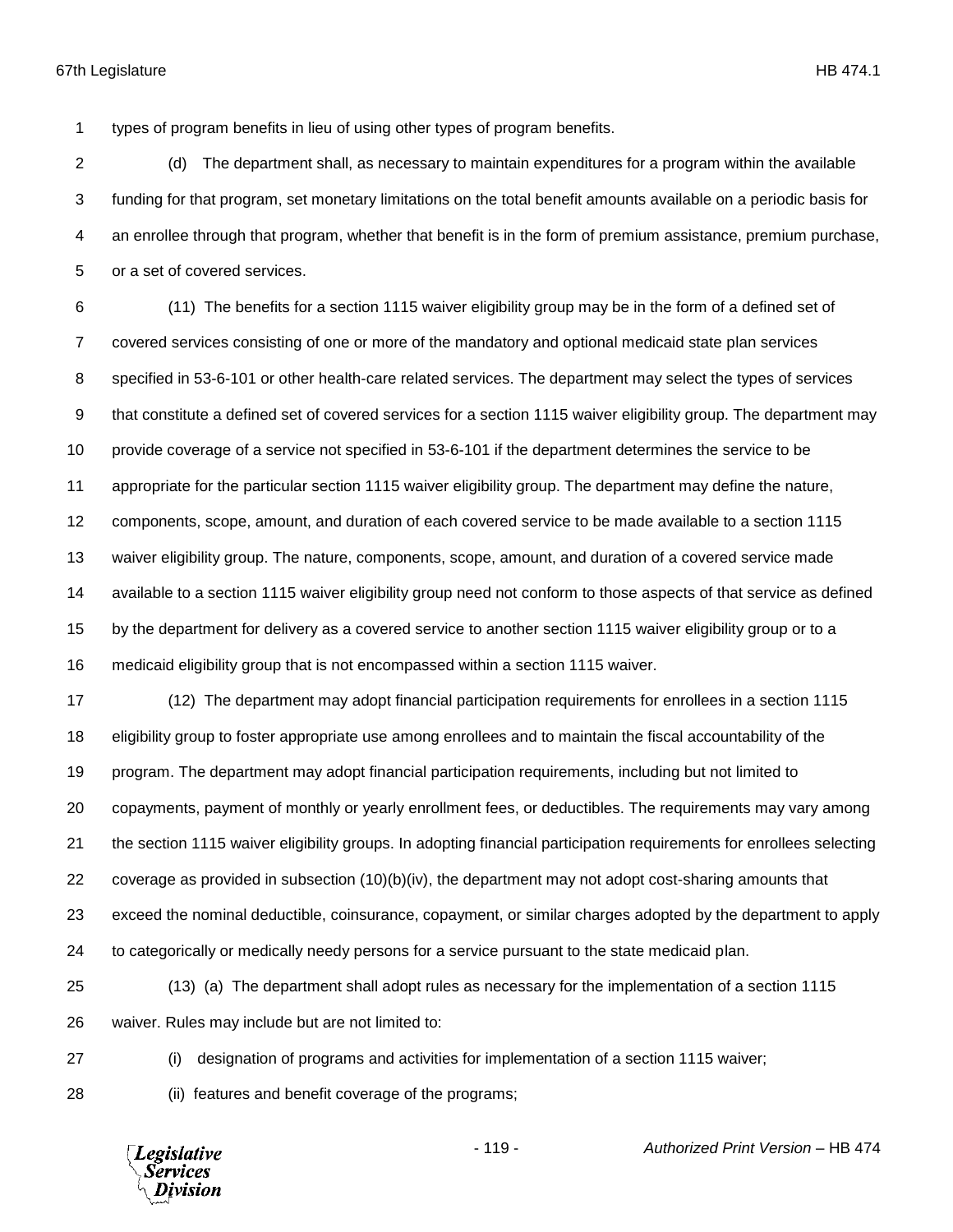| 1  | (iii) the nature, components, scope, amount, and duration of each program service;                                    |
|----|-----------------------------------------------------------------------------------------------------------------------|
| 2  | appropriate insurance products and coverage as benefits;<br>(iv)                                                      |
| 3  | required enrollee eligibility information;<br>(v)                                                                     |
| 4  | (vi) enrollee eligibility categories, criteria, requirements, and related measures;                                   |
| 5  | (vii) limits upon enrollment;                                                                                         |
| 6  | (viii) requirements and limitations for service costs and expenditures;                                               |
| 7  | (ix) measures to ensure the appropriateness and quality of services to be delivered;                                  |
| 8  | provider requirements and reimbursement;<br>(x)                                                                       |
| 9  | (xi) financial participation requirements for enrollees;                                                              |
| 10 | (xii) use measures; and                                                                                               |
| 11 | (xiii) other appropriate provisions necessary for administration of a demonstration project and for                   |
| 12 | implementation of the conditions placed upon approval of a section 1115 waiver by the U.S. department of              |
| 13 | health and human services.                                                                                            |
| 14 | Unless required by federal law or regulation, the department may not adopt rules that exclude a<br>(b)                |
| 15 | child from medicaid services or require prior authorization for a child to access medicaid services if the child      |
| 16 | would be eligible for or able to access the services without prior authorization if the child was not in foster care. |
| 17 | (14) The department shall administer the programs and activities that are subject to a section 1115                   |
| 18 | waiver in accordance with the terms and conditions of approval by the U.S. department of health and human             |
| 19 | services. The department may modify aspects of established programs and activities administered by the                |
| 20 | department as may be necessary to implement a section 1115 waiver as provided in this section.                        |
| 21 | (15) The department may seek an initial duration and durational extensions for a section 1115 waiver                  |
| 22 | as the department determines appropriate for demonstration and fiscal considerations.                                 |
| 23 | (16) The department shall provide a report to the legislature, as provided in 5-11-210, on the                        |
| 24 | conditions of approval and the status of implementation for each section 1115 waiver approved by the U.S.             |
| 25 | department of health and human services. For any proposed section 1115 waiver not approved by the U.S.                |
| 26 | department of health and human services, the department shall provide to the next legislative session a report        |
| 27 | on the basis for disapproval and an analysis of the fiscal costs and programmatic impacts of serving the              |
| 28 | persons within the proposed section 1115 waiver eligibility groups through eligibility under one of the optional      |

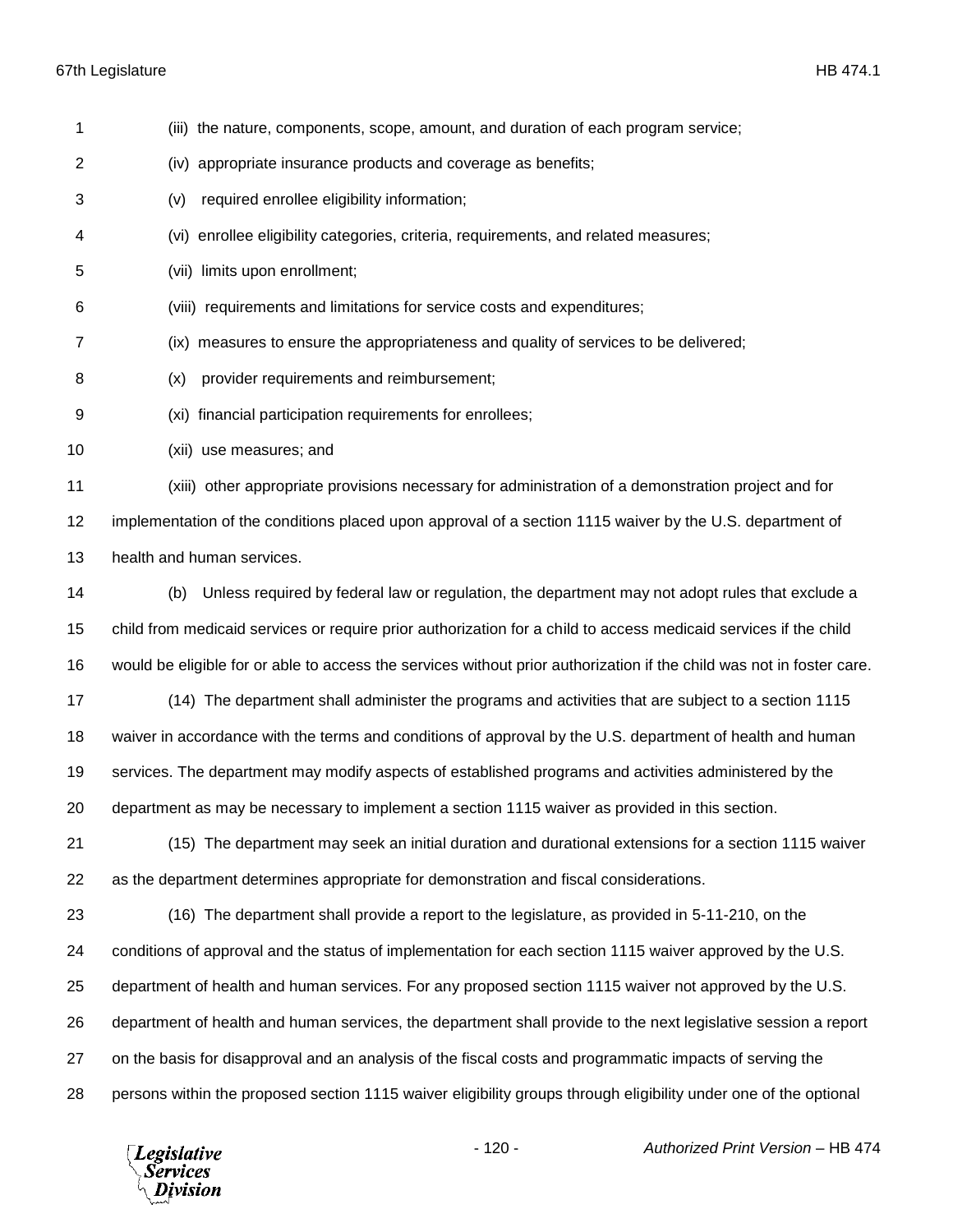medicaid eligibility categories established in federal law and authorized by 53-6-131.

 (17) The department shall present a section 1115 waiver proposal to the appropriate medicaid advisory council, which must include consumer advocates, prior to the submission of the proposal to the federal government.

 (18) The department shall present a section 1115 waiver proposal to the house appropriations committee or, during the interim, the children, families, health, and human services interim committee appropriate standing committee or interim entity established by the legislature in its rules for review and comment at a public hearing prior to the submission of the proposal to the federal government for formal approval and shall also present the section 1115 waiver after final approval from the federal government.

 (19) (a) The department shall provide for a public comment period on the proposed section 1115 waiver at least 60 days before the submission of the section 1115 waiver application to the federal government for formal approval.

 (b) The department shall give notice of the proposal by announcing the pending submittal, stating its general purpose, and informing the public that information on the proposal is available on the department's website.

 (c) The department shall provide for public comment through electronic means or mail and shall provide for a public forum in at least one location at which members of the public can submit views on the proposal. The department shall consider comments received and make any appropriate changes to the waiver request before submitting it to the federal government.

 (d) The department shall post on its website the waiver concept paper, formal correspondence regarding a waiver proposal, and the final approved waiver, including documents received from the centers for medicare and medicaid services."

**Section 93.** Section 53-4-209, MCA, is amended to read:

 "**53-4-209. Montana parents as scholars program -- department duties.** (1) There is a Montana parents as scholars program administered by the department.

(2) The department shall:

(a) use state maintenance of effort funds or temporary assistance for needy families funds in a

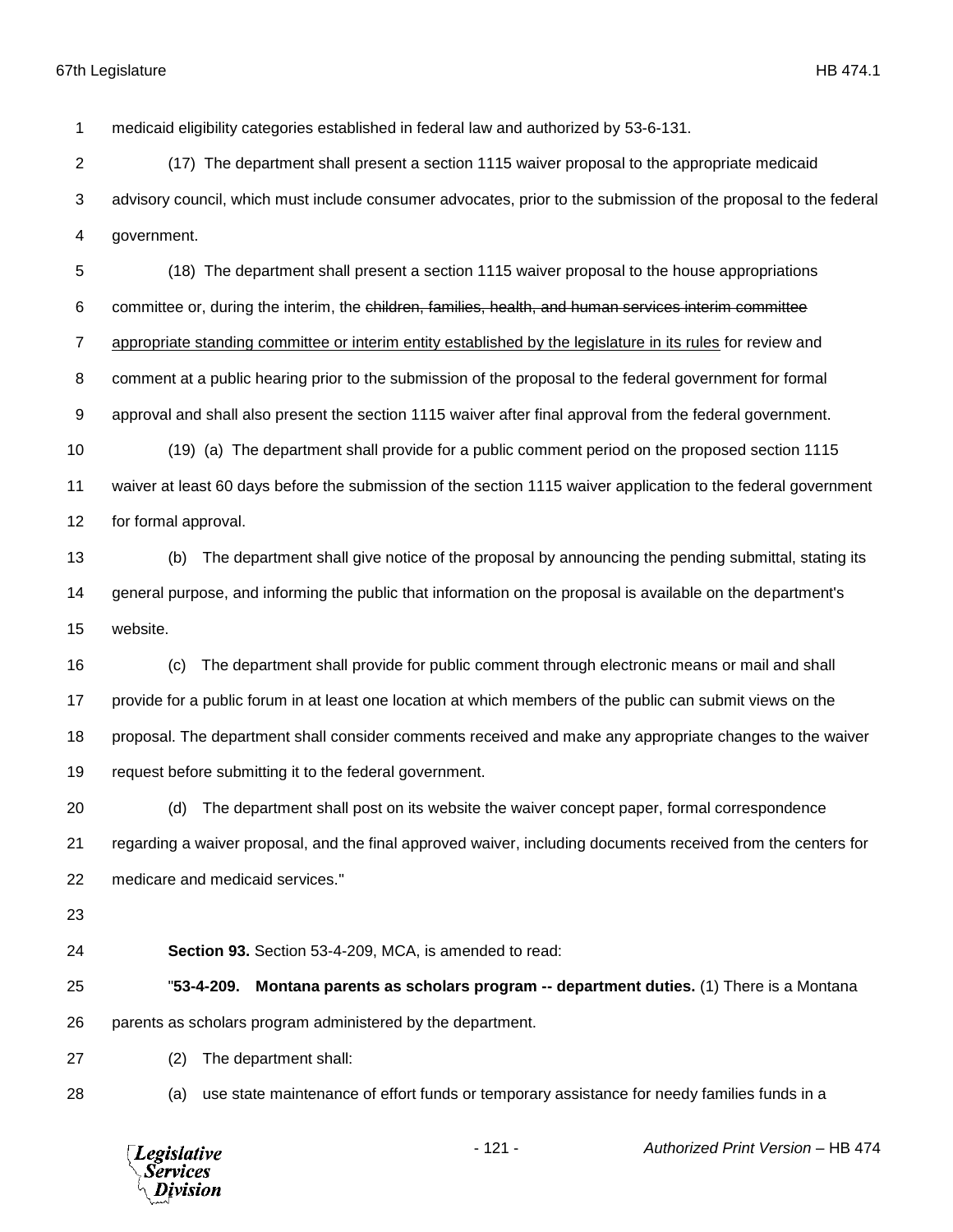*Legislative*<br>Services<br>*Division* 

| 1  | program to provide assistance to eligible households for the purpose of continuation of education leading        |  |  |
|----|------------------------------------------------------------------------------------------------------------------|--|--|
| 2  | toward a high school diploma, a high school equivalency diploma, vocational training, an associate's degree, or  |  |  |
| 3  | a baccalaureate degree;                                                                                          |  |  |
| 4  | allow an individual receiving temporary assistance for needy families to attend an approved<br>(b)               |  |  |
| 5  | educational program if the individual:                                                                           |  |  |
| 6  | meets the income and resource eligibility requirements for temporary assistance for needy families;<br>(i)       |  |  |
| 7  | and                                                                                                              |  |  |
| 8  | (ii) qualifies as a full-time student pursuant to subsection (4); and                                            |  |  |
| 9  | limit approved educational programs to educational courses that are intended to promote<br>(c)                   |  |  |
| 10 | economic self-sufficiency, not to exceed the baccalaureate level.                                                |  |  |
| 11 | The participants may apply for and may be eligible for child-care assistance provided by the<br>(3)              |  |  |
| 12 | department to be paid from the temporary assistance for needy families block grant funds that are transferred to |  |  |
| 13 | discretionary funding for child care.                                                                            |  |  |
| 14 | A program must require a participant to be a full-time student, which means that a participant:<br>(4)           |  |  |
| 15 | shall maintain enrollment in at least 12 credit hours each semester or 30 credit hours a year; or<br>(a)         |  |  |
| 16 | must be a full-time high school student, student studying for a high school equivalency diploma, or<br>(b)       |  |  |
| 17 | vocational training student as defined by the institution in which the participant is enrolled;                  |  |  |
| 18 | shall maintain a 2.0 grade point average on a 4.0 grade point scale or be making satisfactory<br>(c)             |  |  |
| 19 | progress as defined by the institution in which the participant is enrolled; and                                 |  |  |
| 20 | may not be allowed to remain in the program after receiving a baccalaureate degree.<br>(d)                       |  |  |
| 21 | (a) There may be no more than 25 participants in the program at any one time.<br>(5)                             |  |  |
| 22 | Temporary assistance for needy families participants within the 12-month period allowed by<br>(b)                |  |  |
| 23 | federal law do not count in the total number of participants in the parents as scholars program. However, the    |  |  |
| 24 | parents as scholars program may be used to extend a participant's education beyond the 12-month federal          |  |  |
| 25 | period.                                                                                                          |  |  |
| 26 | The department shall provide annual reports to the legislative finance committee and the children,<br>(6)        |  |  |
| 27 | families, health, and human services interim committee legislature in accordance with 5-11-210."                 |  |  |
| 28 |                                                                                                                  |  |  |

- 122 - *Authorized Print Version* – HB 474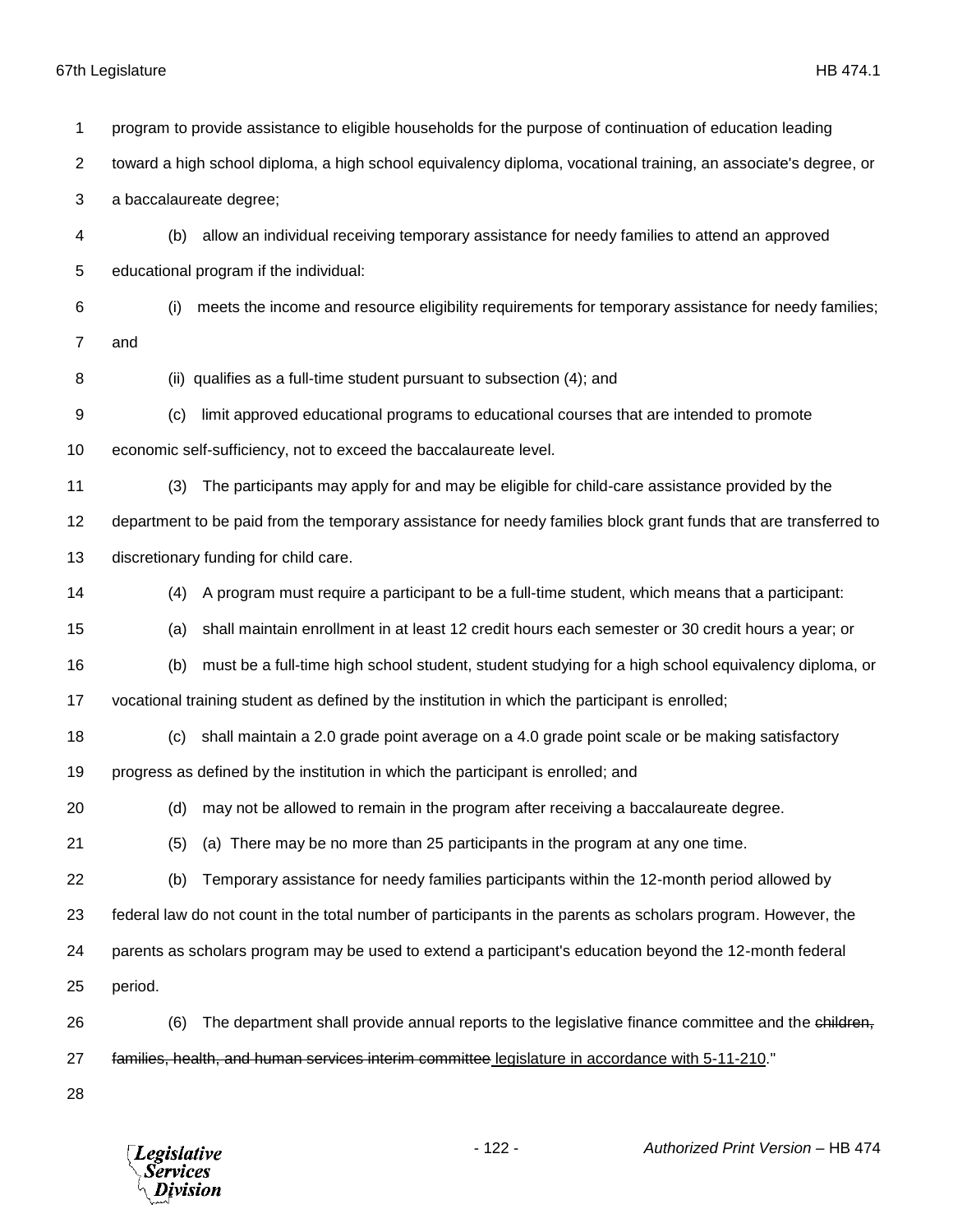| 1  | Section 94. Section 53-4-1009, MCA, is amended to read:                                                          |
|----|------------------------------------------------------------------------------------------------------------------|
| 2  | "53-4-1009. (Temporary) Department to adopt rules -- review by interim committee entity. (1)                     |
| 3  | The department of public health and human services shall adopt rules necessary for the administration of the     |
| 4  | program, including rules governing the application process, termination, and confidentiality.                    |
| 5  | The rules may include, as necessary:<br>(2)                                                                      |
| 6  | the amount, scope, and duration of specific services provided;<br>(a)                                            |
| 7  | criteria to ensure that the services provided are medically necessary and cost-effective;<br>(b)                 |
| 8  | provisions for participant cost sharing, including, at the department's discretion:<br>(c)                       |
| 9  | the establishment of enrollment fees, premiums, deductibles, and copayments; and<br>(i)                          |
| 10 | (ii) the process for setting the amounts of enrollment fees, premiums, deductibles, and copayments,              |
| 11 | taking into account a participant's family income and resources; and                                             |
| 12 | the type of professionals who may deliver services or direct the delivery of services and the<br>(d)             |
| 13 | qualifications required of those professionals.                                                                  |
| 14 | In adopting rules, the department shall consider the federal requirements on which the receipt of<br>(3)         |
| 15 | the federal share of program funds are contingent and may not include any provision that places that funding at  |
| 16 | risk. Rules adopted by the department must, when appropriate, take into account the availability of appropriated |
| 17 | funds.                                                                                                           |
| 18 | Rules adopted by the department pursuant to 53-4-1004 and 53-4-1009 must be presented to and<br>(4)              |
| 19 | reviewed by an appropriate interim committee that examines issues related to children and families the           |
| 20 | appropriate standing committee or interim entity established by the legislature in its rules. (Terminates on     |
| 21 | occurrence of contingency--sec. 15, Ch. 571, L. 1999.)"                                                          |
| 22 |                                                                                                                  |
| 23 | Section 95. Section 53-6-710, MCA, is amended to read:                                                           |
| 24 | "53-6-710.<br>Advisory council -- duties. (1) There is an advisory council to review requests for                |
| 25 | proposals issued and contracts proposed to be awarded under this part.                                           |
| 26 | The advisory council consists of seven members appointed as follows:<br>(2)                                      |
| 27 | two members appointed by the speaker of the house of representatives, at least one of whom<br>(a)                |
| 28 | must be a health care provider;                                                                                  |

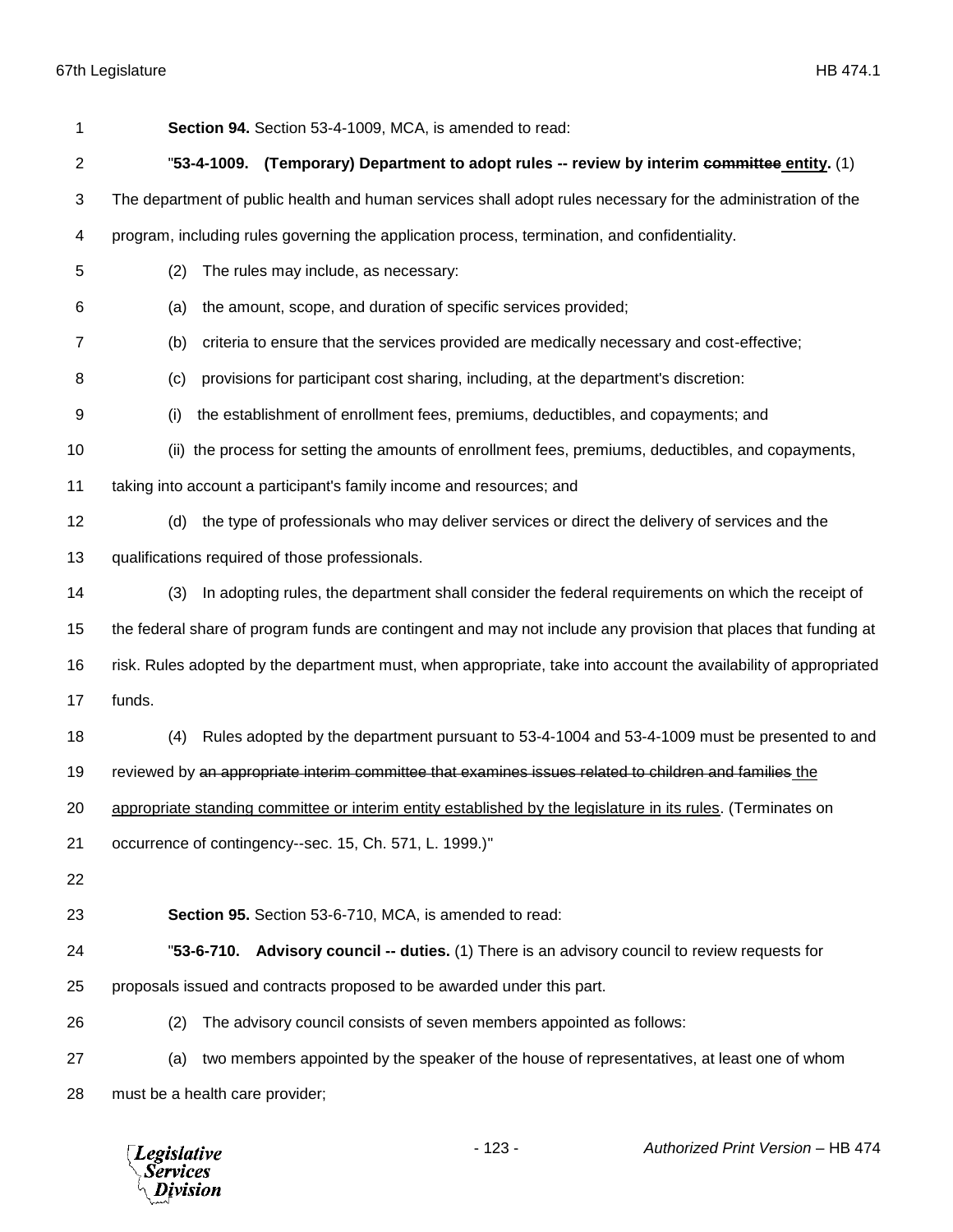| 1              | (b)                                                                                                              | two members appointed by the president of the senate, at least one of whom must be a health                     |  |  |
|----------------|------------------------------------------------------------------------------------------------------------------|-----------------------------------------------------------------------------------------------------------------|--|--|
| $\overline{2}$ | care provider; and                                                                                               |                                                                                                                 |  |  |
| 3              | three members appointed by the governor, at least one of whom must be a health care provider.<br>(c)             |                                                                                                                 |  |  |
| 4              | (3)<br>Members shall serve staggered, 3-year terms.                                                              |                                                                                                                 |  |  |
| 5              | When the department proposes to seek a medicaid waiver for managed care, the council shall<br>(4)                |                                                                                                                 |  |  |
| 6              | conduct the following activities before the department issues a request for proposal and after it has selected a |                                                                                                                 |  |  |
| $\overline{7}$ |                                                                                                                  | vendor but before a contract is awarded:                                                                        |  |  |
| 8              | (a)                                                                                                              | hold a public hearing in the geographic area that would be affected by the program or contract in               |  |  |
| 9              | order to:                                                                                                        |                                                                                                                 |  |  |
| 10             | (i)                                                                                                              | educate medicaid recipients, health care providers, and the public residing in the area about the               |  |  |
| 11             |                                                                                                                  | provisions of the proposed program or contract and the consumer's options; and                                  |  |  |
| 12             |                                                                                                                  | (ii) accept public comment about the proposed program or contract;                                              |  |  |
| 13             | (b)                                                                                                              | submit a report of its findings related to the public comment process to the appropriate interim or             |  |  |
| 14             |                                                                                                                  | legislative committee legislature in accordance with 5-11-210, the legislative auditor's office, and the        |  |  |
| 15             | department.                                                                                                      |                                                                                                                 |  |  |
| 16             | (5)                                                                                                              | The council shall meet according to a schedule adopted by a majority vote of the council.                       |  |  |
| 17             | (6)                                                                                                              | The council is attached to the department for administrative purposes only, and members are                     |  |  |
| 18             |                                                                                                                  | entitled to reimbursement for travel expenses as provided in 2-18-501 through 2-18-503."                        |  |  |
| 19             |                                                                                                                  |                                                                                                                 |  |  |
| 20             |                                                                                                                  | Section 96. Section 53-6-1325, MCA, is amended to read:                                                         |  |  |
| 21             |                                                                                                                  | (Temporary) Report to legislature. The department shall report quarterly the following<br>"53-6-1325.           |  |  |
| 22             |                                                                                                                  | information to the legislative finance committee and the children, families, health, and human services interim |  |  |
| 23             |                                                                                                                  | appropriate standing committee or interim entity established by the legislature in its rules quarterly:         |  |  |
| 24             | (1)                                                                                                              | the number of individuals who were determined eligible for medicaid-funded services pursuant to                 |  |  |
| 25             | 53-6-1304;                                                                                                       |                                                                                                                 |  |  |
| 26             | (2)                                                                                                              | demographic information on program participants;                                                                |  |  |
| 27             | (3)                                                                                                              | the average length of time that participants remained eligible for medical assistance;                          |  |  |
| 28             | (4)                                                                                                              | the number of participants subject to the fees provided for in 15-30-2660 and the total amount of               |  |  |
|                |                                                                                                                  |                                                                                                                 |  |  |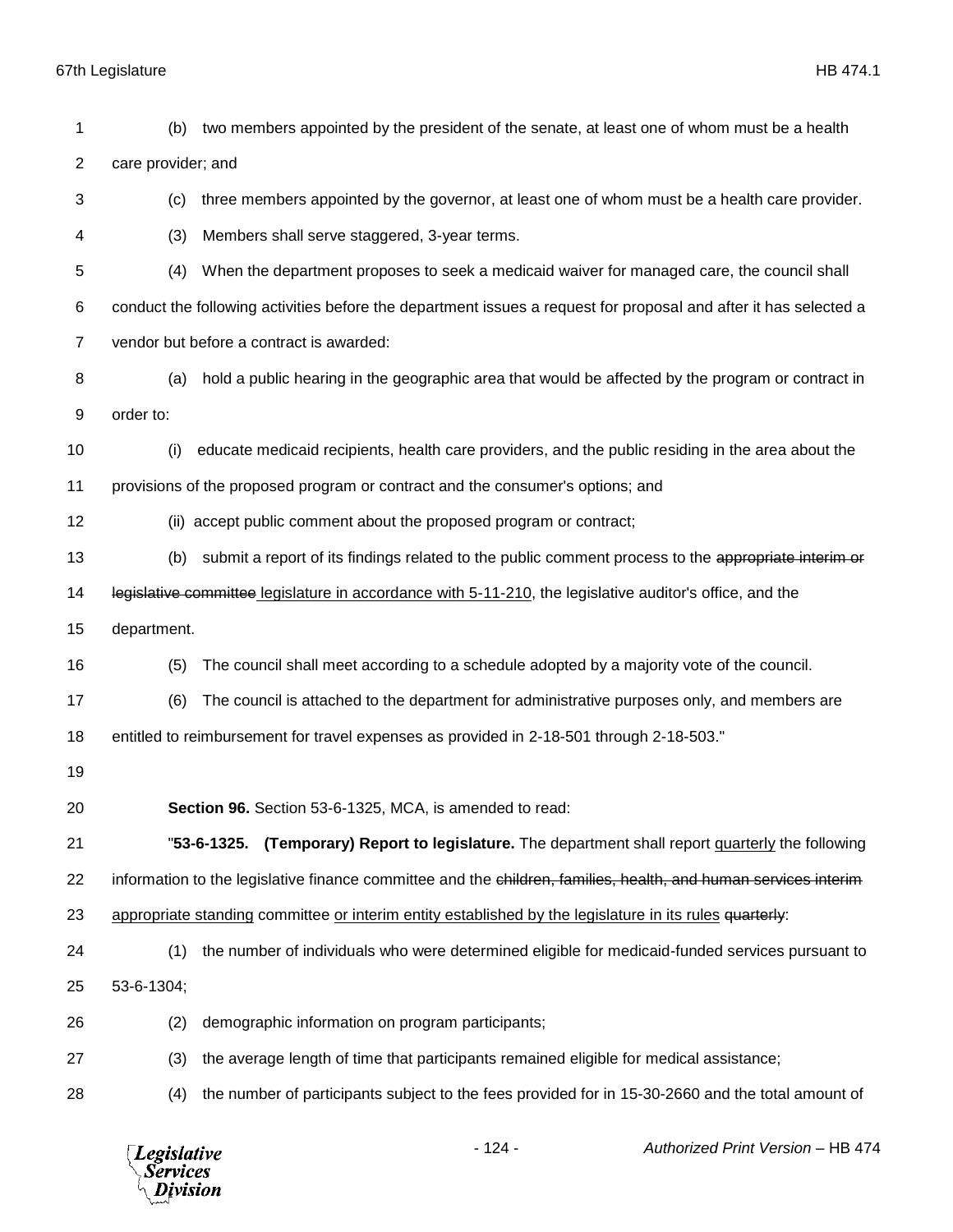| 1              | fees collected;                                                                                    |                                                                                                                     |
|----------------|----------------------------------------------------------------------------------------------------|---------------------------------------------------------------------------------------------------------------------|
| $\overline{2}$ | the amount of money deposited in the Montana HELP Act special revenue account, by source of<br>(5) |                                                                                                                     |
| 3              | funding;                                                                                           |                                                                                                                     |
| 4              | (6)                                                                                                | the level of participant engagement in wellness activities or incentives offered under this part;                   |
| 5              | (7)                                                                                                | the number of participants who took part in community engagement activities, the number whose                       |
| 6              |                                                                                                    | program participation was suspended for failure to take part in community engagement activities, and the            |
| 7              |                                                                                                    | number who were disenrolled from the program for failure to report a change in circumstances;                       |
| 8              | (8)                                                                                                | the number of participants who reduced their dependency on the HELP Act program, either                             |
| 9              |                                                                                                    | voluntarily or because of increased income levels; and                                                              |
| 10             | (9)                                                                                                | the total cost of providing services under this part, including related administrative costs.                       |
| 11             |                                                                                                    | (Terminates June 30, 2025, on occurrence of contingency--sec. 48, Ch. 415, L. 2019.)"                               |
| 12             |                                                                                                    |                                                                                                                     |
| 13             |                                                                                                    | Section 97. Section 53-20-225, MCA, is amended to read:                                                             |
| 14             |                                                                                                    | Department monitoring of Montana developmental center residents -- report to<br>"53-20-225.                         |
| 15             |                                                                                                    | legislature. (1) The department shall monitor:                                                                      |
| 16             | (a)                                                                                                | individuals released from the Montana developmental center and placed in a community home as                        |
| 17             |                                                                                                    | defined in 53-20-302 for 2 years after placement in a community home; and                                           |
| 18             | (b)                                                                                                | for the duration of their residency, individuals who are admitted to and residing at the Montana                    |
| 19             | developmental center.                                                                              |                                                                                                                     |
| 20             | (2)                                                                                                | The department shall evaluate on a quarterly basis behaviors in the following areas to determine                    |
| 21             |                                                                                                    | whether the skills, abilities, and behaviors of an individual subject to this section have improved, diminished, or |
| 22             | remained unchanged:                                                                                |                                                                                                                     |
| 23             | (a)                                                                                                | verbal or nonverbal communication, as appropriate for the individual;                                               |
| 24             | (b)                                                                                                | activities of daily living;                                                                                         |
| 25             | (d)                                                                                                | emotional well-being;                                                                                               |
| 26             | (e)                                                                                                | physical aggression; and                                                                                            |
| 27             | (f)                                                                                                | sexually inappropriate behaviors.                                                                                   |
|                |                                                                                                    |                                                                                                                     |

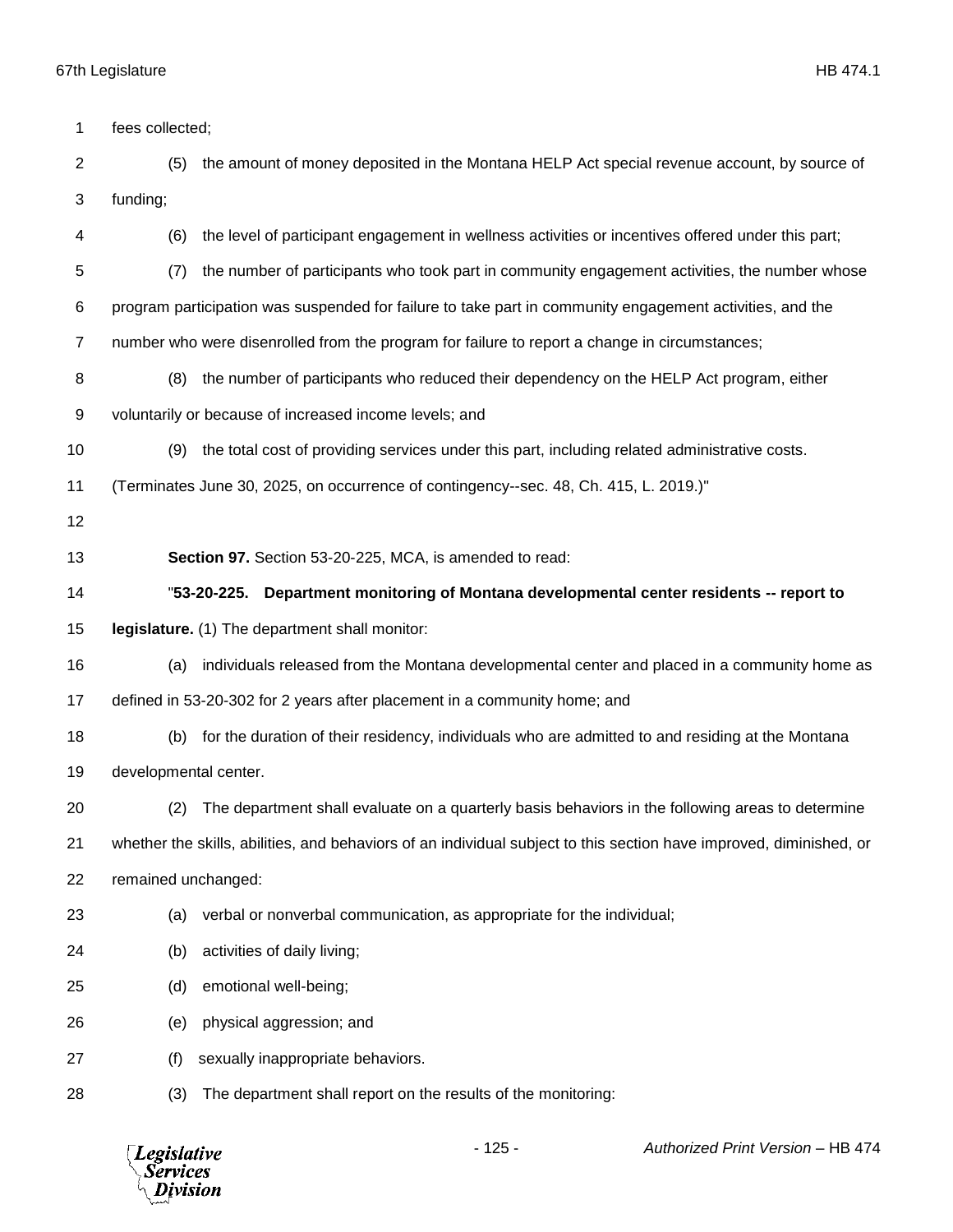| 1              | (a)                                                                                                        | at least quarterly to family members and guardians of the individuals if the family members and                |  |
|----------------|------------------------------------------------------------------------------------------------------------|----------------------------------------------------------------------------------------------------------------|--|
| $\overline{2}$ | guardians are authorized to receive health care information; and                                           |                                                                                                                |  |
| 3              | annually to the children, families, health, and human services interim committee legislature in<br>(b)     |                                                                                                                |  |
| 4              | accordance with 5-11-210. The report to the interim committee-may provide information only in an aggregate |                                                                                                                |  |
| 5              | form and may not contain any individually identifying information."                                        |                                                                                                                |  |
| 6              |                                                                                                            |                                                                                                                |  |
| 7              | Section 98. Section 53-21-508, MCA, is amended to read:                                                    |                                                                                                                |  |
| 8              |                                                                                                            | "53-21-508. Monitoring of children's mental health outcomes -- report. (1) Each September and                  |  |
| 9              |                                                                                                            | March, the department shall measure factors, specific to a point in time, for children receiving targeted case |  |
| 10             |                                                                                                            | management services in the state-funded children's mental health system to determine the effect of the         |  |
| 11             | services on the likelihood the children will remain at home, in school, and out of trouble.                |                                                                                                                |  |
| 12             | (2)                                                                                                        | The department shall monitor the following factors to determine whether children receiving                     |  |
| 13             | targeted case management services are able to remain at home:                                              |                                                                                                                |  |
| 14             | (a)                                                                                                        | the number of children placed in out-of-home mental health treatment, including the level and type             |  |
| 15             | of care and whether the treatment is provided in state or out of state; and                                |                                                                                                                |  |
| 16             | (b)                                                                                                        | the number of children placed in a foster care setting, including kinship care, or a correctional              |  |
| 17             | setting.                                                                                                   |                                                                                                                |  |
| 18             | (3)                                                                                                        | The department shall monitor the following factors related to the school success of a child                    |  |
| 19             | receiving targeted case management services:                                                               |                                                                                                                |  |
| 20             | (a) the number of children enrolled in and attending school; and                                           |                                                                                                                |  |
| 21             | (b)                                                                                                        | the number of children who advanced to the next grade level from the previous school year.                     |  |
| 22             | (4)                                                                                                        | The department shall monitor the following additional factors for children receiving targeted case             |  |
| 23             | management services:                                                                                       |                                                                                                                |  |
| 24             | the number of children receiving treatment for substance use;<br>(a)                                       |                                                                                                                |  |
| 25             | (b)                                                                                                        | the number of children screened for substance use disorders by the current case management                     |  |
| 26             | provider;                                                                                                  |                                                                                                                |  |
| 27             | (c)                                                                                                        | the number of children involved, formally or informally, with youth court; and                                 |  |
| 28             | (d)                                                                                                        | the number of children in care or treatment related to suicide risk.                                           |  |
|                |                                                                                                            |                                                                                                                |  |

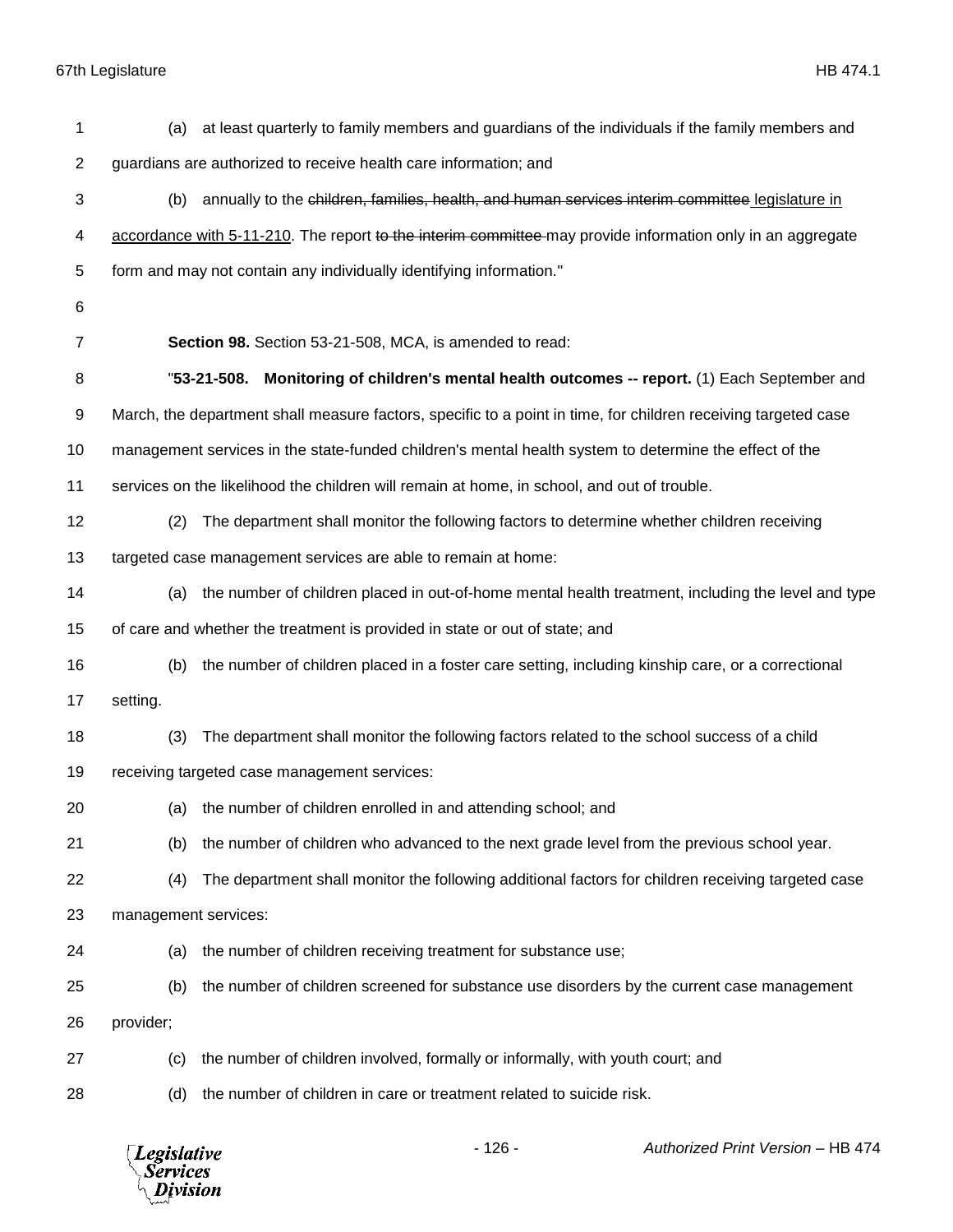| 1  | The department shall report annually to the children, families, health, and human services interiment<br>(5)    |  |  |
|----|-----------------------------------------------------------------------------------------------------------------|--|--|
| 2  | committee and to the legislature as provided in accordance with 5-11-210 on the information required under this |  |  |
| 3  | section."                                                                                                       |  |  |
| 4  |                                                                                                                 |  |  |
| 5  | Section 99. Section 53-21-1102, MCA, is amended to read:                                                        |  |  |
| 6  | "53-21-1102. Suicide reduction plan. (1) The department of public health and human services shall               |  |  |
| 7  | produce a biennial suicide reduction plan that must be submitted to the legislature as provided in accordance   |  |  |
| 8  | with 5-11-210.                                                                                                  |  |  |
| 9  | The plan must include:<br>(2)                                                                                   |  |  |
| 10 | an assessment of both risk and protective factors impacting Montana's suicide rate;<br>(a)                      |  |  |
| 11 | specific activities to reduce suicide;<br>(b)                                                                   |  |  |
| 12 | concrete targets for suicide reduction among various demographic populations, including but not<br>(c)          |  |  |
| 13 | limited to American Indians, veterans, and youth;                                                               |  |  |
| 14 | measurable outcomes for all activities; and<br>(d)                                                              |  |  |
| 15 | information on all existing state suicide reduction activities for all state agencies, as well as any<br>(e)    |  |  |
| 16 | known local or tribal suicide reduction activities.                                                             |  |  |
| 17 | (3)<br>Upon the development of a suicide reduction plan draft, the department shall initiate a public           |  |  |
| 18 | comment period of not less than 21 days during which members of mental health advocacy groups and other         |  |  |
| 19 | interested parties may submit comments on and suggestions for the plan. The department shall produce a final    |  |  |
| 20 | plan, which takes public comment into account, no later than 60 days after the close of the comment period.     |  |  |
| 21 | The plan must be published on the department's website and submitted to the appropriate interim committee of    |  |  |
| 22 | the legislature legislature in accordance with 5-11-210, the director of the department, and the governor."     |  |  |
| 23 |                                                                                                                 |  |  |
| 24 | Section 100. Section 60-2-119, MCA, is amended to read:                                                         |  |  |
| 25 | "60-2-119. (Temporary) Limit on projects -- reporting requirement. (1) The commission may                       |  |  |
| 26 | award alternative project delivery contracts for no more than four projects by December 31, 2024.               |  |  |
| 27 | A project awarded but not completed by December 31, 2024, is authorized to proceed until final<br>(2)           |  |  |
| 28 | completion of the project.                                                                                      |  |  |
|    |                                                                                                                 |  |  |

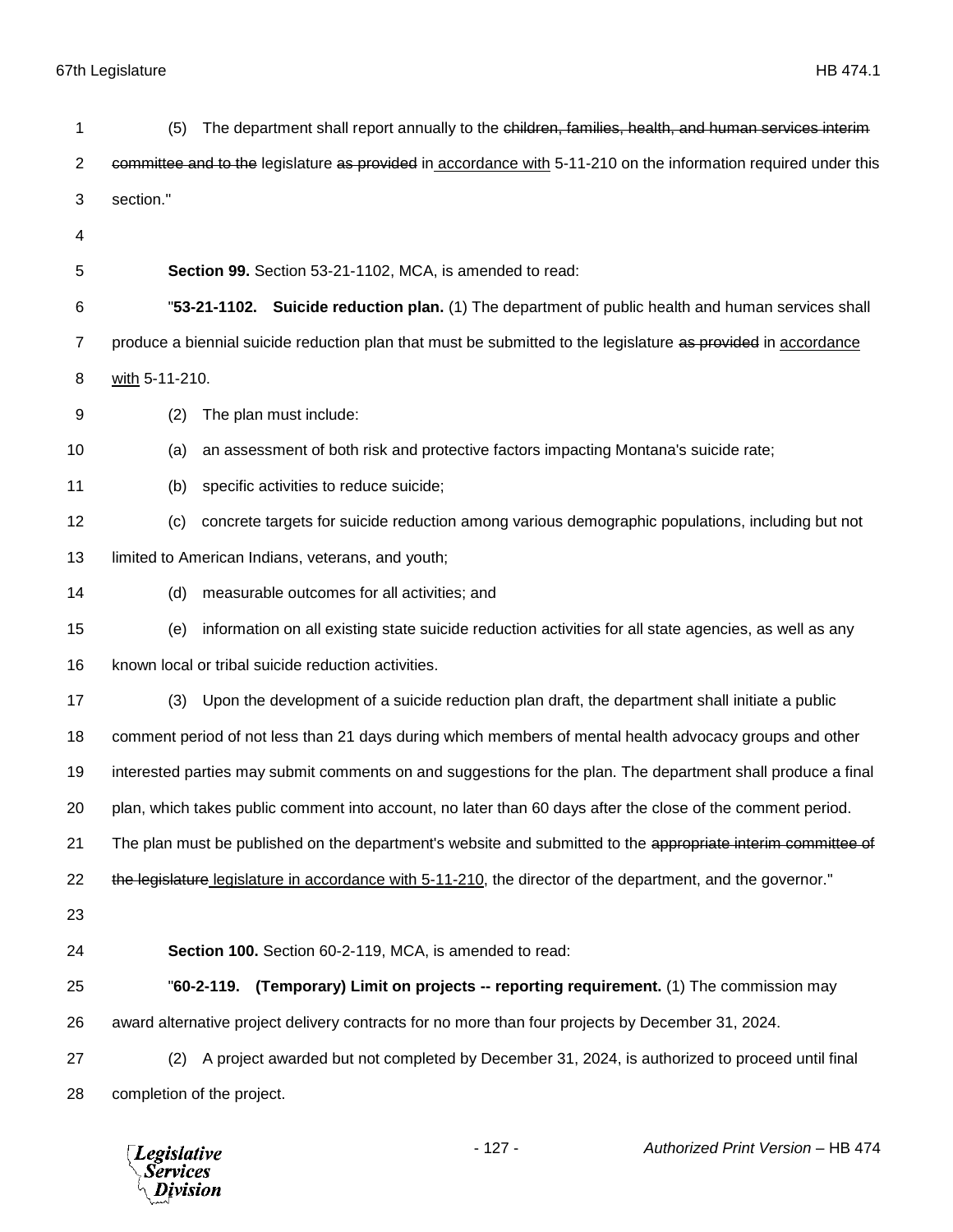| 1              | (a) The department shall provide an annual report to the governor and to the transportation<br>(3)              |
|----------------|-----------------------------------------------------------------------------------------------------------------|
| $\overline{2}$ | interim committee, legislature in accordance with 5-11-210. The report must contain a benefit analysis of       |
| 3              | alternative project delivery contracting in comparison to other contracting processes authorized in 60-2-111.   |
| 4              | The department shall report to the governor and the transportation interim committee upon<br>(b)                |
| 5              | request appropriate standing committee or interim entity established by the legislature in its rules to provide |
| 6              | information about alternative project delivery contracting. (Terminates December 31, 2024--sec. 6, Ch. 54, L.   |
| $\overline{7}$ | $2017.$ "                                                                                                       |
| 8              |                                                                                                                 |
| 9              | Section 101. Section 61-10-154, MCA, is amended to read:                                                        |
| 10             | "61-10-154. Department of transportation to adopt motor carrier safety standards --                             |
| 11             | enforcement -- designation of peace officers -- duties -- violations. (1) As used in this section, the terms    |
| 12             | "for-hire motor carrier", "private motor carrier", "gross vehicle weight rating", and "gross combination weight |
| 13             | rating" have the same meaning as provided in 49 CFR 390.5.                                                      |
| 14             | The department of transportation shall adopt, by rule, standards for safety of operations of:<br>(2)            |
| 15             | any for-hire motor carrier or any private motor carrier;<br>(a)                                                 |
| 16             | any motor vehicle or vehicle combination used in interstate commerce that has a gross vehicle<br>(b)            |
| 17             | weight rating, gross combination weight rating, gross vehicle weight, or gross combination weight, whichever is |
| 18             | greater, of 10,001 pounds or more;                                                                              |
| 19             | any motor vehicle or vehicle combination used in intrastate commerce that has a gross vehicle<br>(c)            |
| 20             | weight rating, gross combination weight rating, gross vehicle weight, or gross combination weight, whichever is |
| 21             | greater, of 26,001 pounds or more and that is not a farm vehicle operating solely in Montana;                   |
| 22             | any motor vehicle that is designed or used to transport at least 16 passengers, including the<br>(d)            |
| 23             | driver, and that is not used to transport passengers for compensation;                                          |
| 24             | any motor vehicle that is designed or used to transport at least nine passengers, including the<br>(e)          |
| 25             | driver, for compensation; or                                                                                    |
| 26             | any motor vehicle that is used to transport hazardous materials of a type or quantity that requires<br>(f)      |
| 27             | the vehicle to be marked or placarded in accordance with federal hazardous materials regulations in 49 CFR,     |
| 28             | part 172.                                                                                                       |
|                |                                                                                                                 |

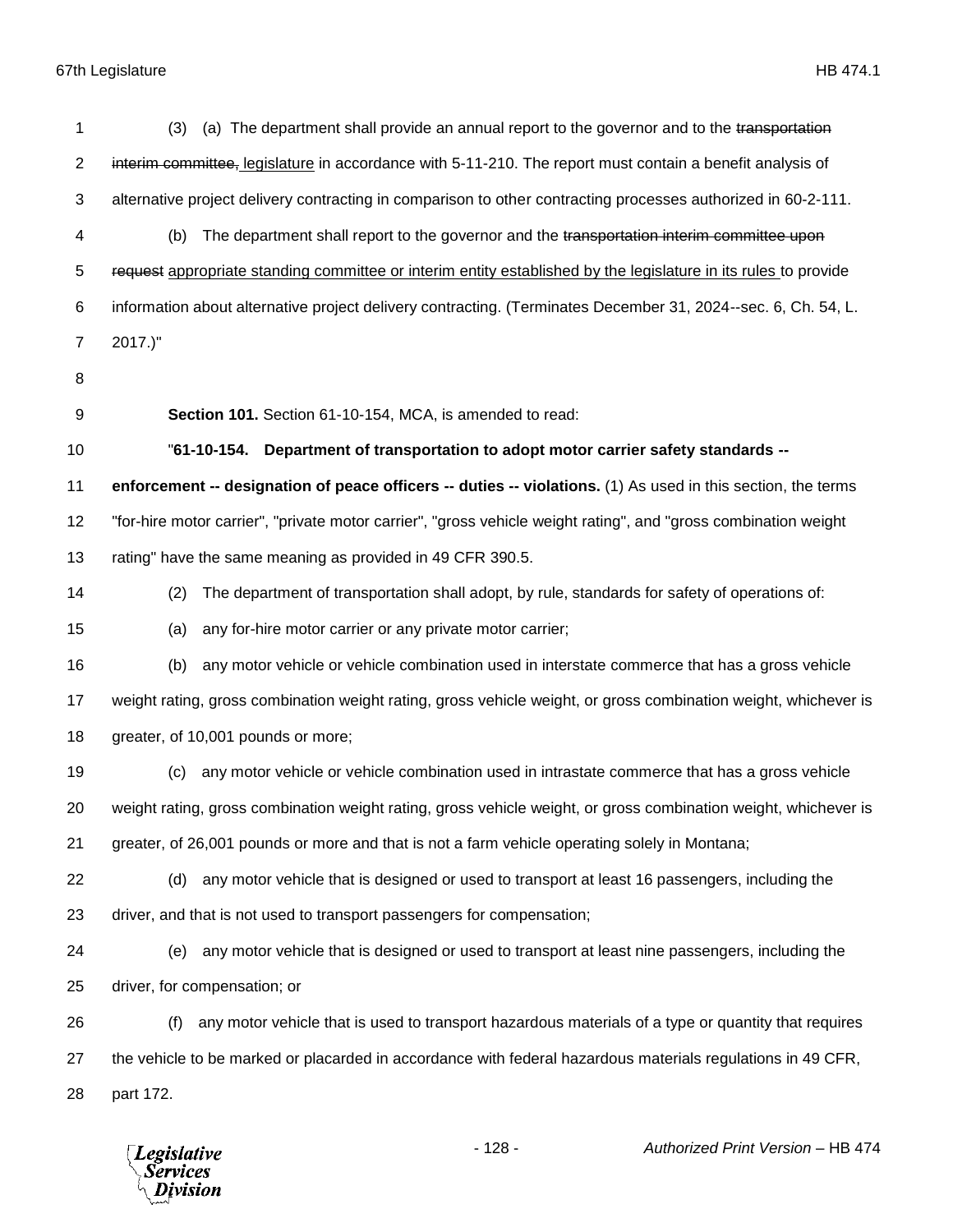| 1              | Standards of safety adopted under this section must substantially comply, within allowed tolerance<br>(3)        |  |
|----------------|------------------------------------------------------------------------------------------------------------------|--|
| $\overline{2}$ | guidelines, to the federal motor carrier safety regulations and the federal hazardous material regulations as    |  |
| 3              | applied to motor carriers and vehicles transporting passengers or property in commerce.                          |  |
| 4              | The department of transportation shall work with the highway patrol in the enforcement of safety<br>(4)          |  |
| 5              | standards adopted pursuant to this section. The highway patrol and the department of transportation shall        |  |
| 6              | cooperate to ensure minimum duplication and maximum coordination of enforcement efforts.                         |  |
| $\overline{7}$ | In order to enforce compliance with safety standards adopted pursuant to this section, the<br>(5)                |  |
| 8              | department of transportation shall designate employees as peace officers. The designated employees must be       |  |
| 9              | employed in the administration of the motor carrier services functions of the department of transportation. Each |  |
| 10             | employee designated as a peace officer may:                                                                      |  |
| 11             | issue citations and make arrests in connection with violations of safety standards adopted under<br>(a)          |  |
| 12             | this section;                                                                                                    |  |
| 13             | (b)<br>issue summonses;                                                                                          |  |
| 14             | accept bail;<br>(c)                                                                                              |  |
| 15             | serve warrants for arrest;<br>(d)                                                                                |  |
| 16             | make reasonable inspections of cargo carried by commercial motor vehicles;<br>(e)                                |  |
| 17             | enforce the provisions of Title 49 of the United States Code and regulations that have been<br>(f)               |  |
| 18             | adopted under Title 49 and make reasonable safety inspections of commercial motor vehicles used by motor         |  |
| 19             | carriers; and                                                                                                    |  |
| 20             | (g) require production of documents relating to the cargo, driver, routing, or ownership of commercial           |  |
| 21             | motor vehicles.                                                                                                  |  |
| 22             | In addition to other enforcement duties assigned under 61-10-141 and this section, an employee<br>(6)            |  |
| 23             | of the department of transportation who is appointed as a peace officer pursuant to 61-12-201 or this section    |  |
| 24             | has:                                                                                                             |  |
| 25             | the same authority to enforce provisions of the motor carriers law as that granted to the public<br>(a)          |  |
| 26             | service commission under 69-12-203;                                                                              |  |
| 27             | the duty to secure or make copies, or both, of all bills of lading or other evidence of delivery for<br>(b)      |  |
| 28             | shipment of agricultural seeds, as defined in 80-5-120, that have been sold or are intended for sale in Montana  |  |
|                |                                                                                                                  |  |

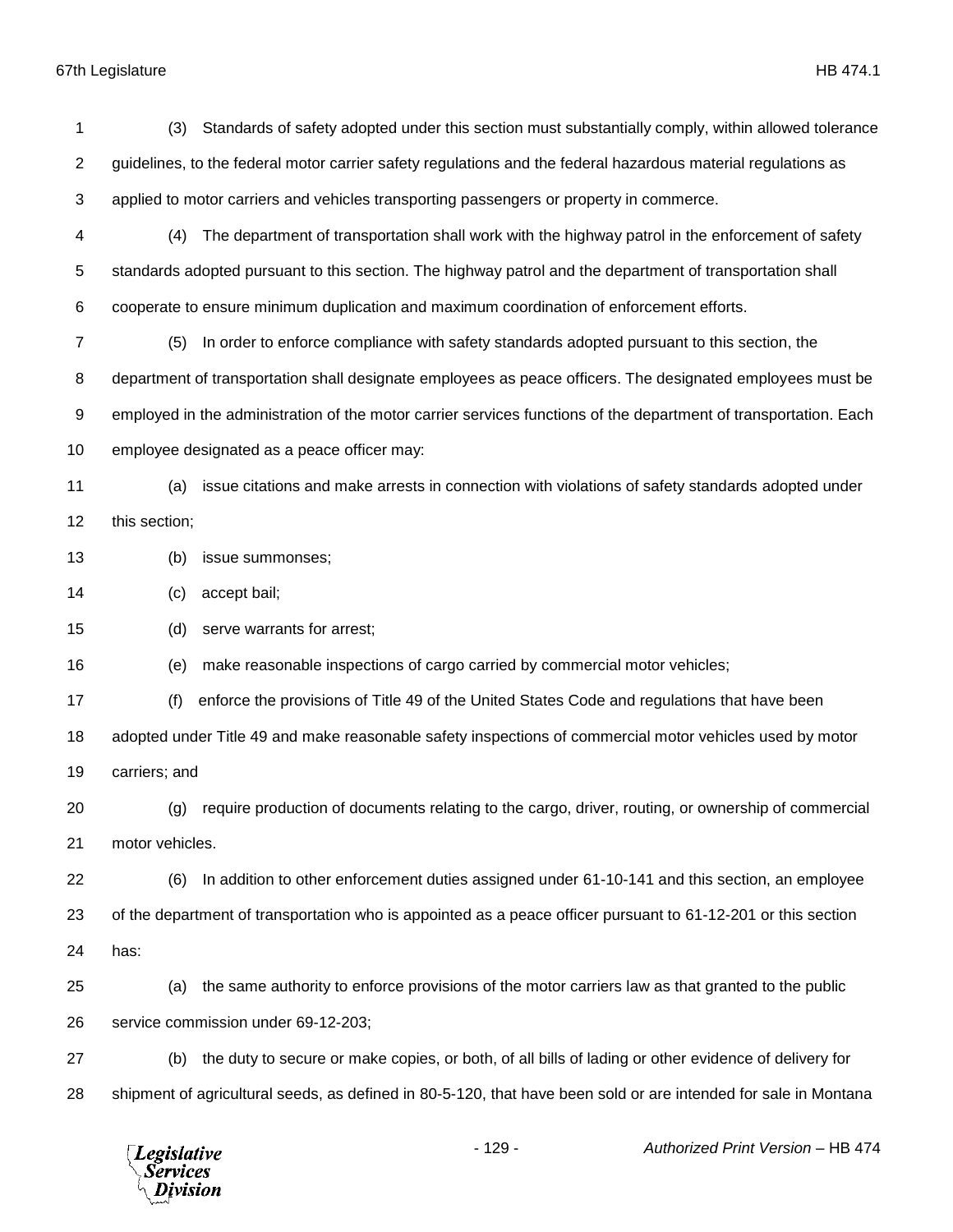and to forward the copies to the department of agriculture within 24 hours of the date that the bill of lading was obtained; and

 (c) the authority, if probable cause exists, to stop and inspect a supply tank connected to the engine of any diesel-powered motor vehicle operating on the public highways of this state in order to determine compliance with Title 15, chapter 70, part 4.

 (7) A violation of the standards adopted pursuant to this section is punishable as provided in 61-9- 512, and the court, upon conviction, as defined in 61-5-213, shall forward a record of conviction to the department within 5 days in accordance with 61-11-101.

9 (8) The department of transportation shall report to the transportation interim committee biennially, legislature in accordance with 5-11-210, on its enforcement of the provisions of Title 15, chapter 70, part 4, pursuant to the authority provided in subsection (6)(c) and on any impacts that enforcement has had on the state special revenue fund."

**Section 102.** Section 69-8-402, MCA, is amended to read:

 "**69-8-402. Universal system benefits programs.** (1) Universal system benefits programs are established for the state of Montana to ensure continued funding of and new expenditures for energy conservation, renewable resource projects and applications, and low-income energy assistance.

 (2) (a) Except as provided in subsection (11), beginning January 1, 1999, 2.4% of each utility's annual retail sales revenue in Montana for the calendar year ending December 31, 1995, is established as the initial funding level for universal system benefits programs. To collect this amount of funds on an annualized basis in 1999, the commission shall establish rates for utilities subject to its jurisdiction and the governing boards of cooperatives shall establish rates for the cooperatives.

 (b) The recovery of all universal system benefits programs costs imposed pursuant to this section is authorized through the imposition of a universal system benefits charge assessed at the meter for each local utility system customer as provided in this section.

 (c) A utility must receive credit toward annual funding requirements for the utility's internal programs or activities that qualify as universal system benefits programs, including those amortized or nonamortized portions of expenditures for the purchase of power that are for the acquisition or support of renewable energy,

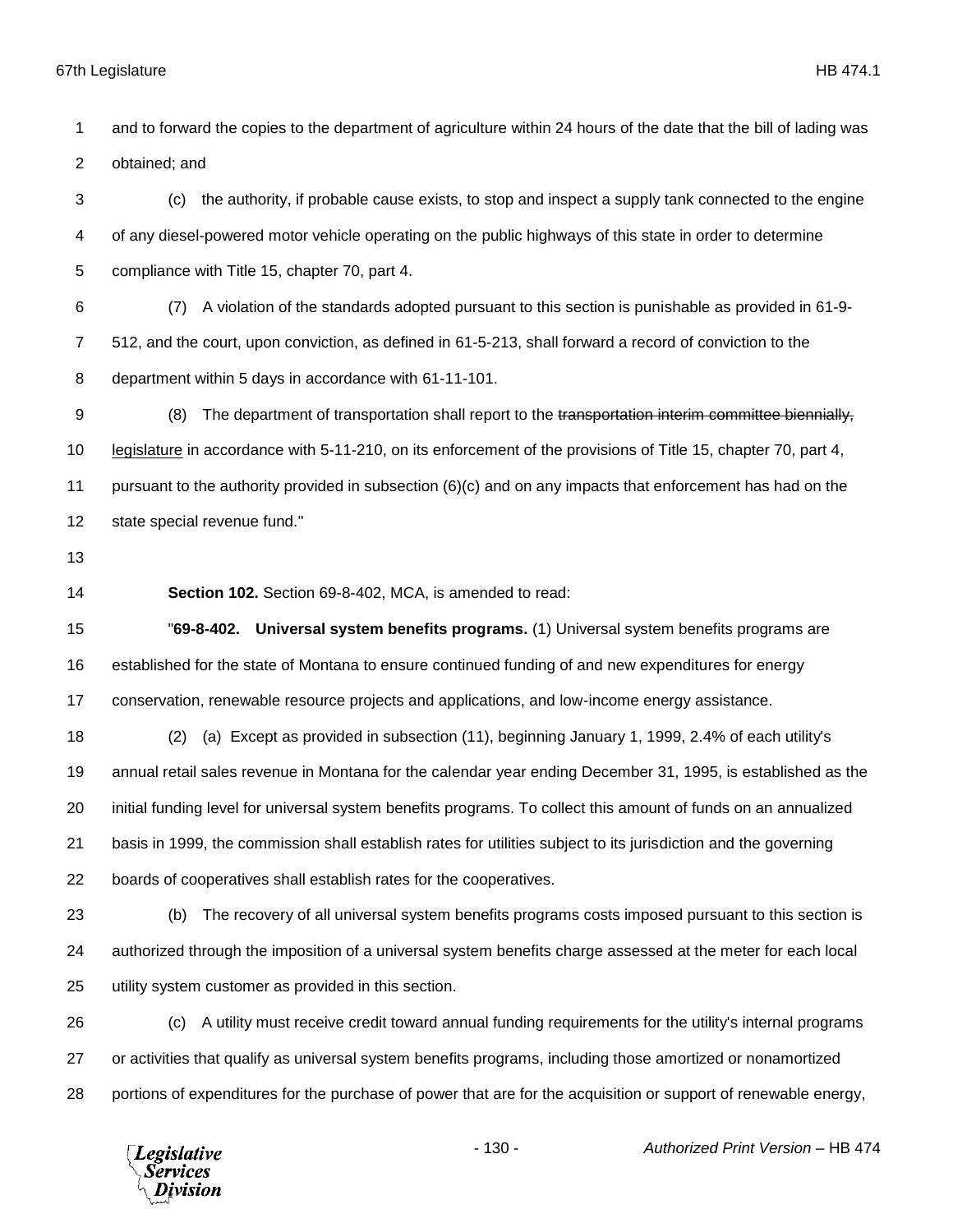conservation-related activities, or low-income energy assistance, and for large customers' programs or activities as provided in subsection (7). The department of revenue shall review claimed credits of the utilities and large customers pursuant to 69-8-414. (d) A utility at which the sale of power for final end use occurs is the utility that receives credit for the universal system benefits programs expenditure. (e) A customer's utility shall collect universal system benefits funds less any allowable credits. (f) For a utility to receive credit for low-income-related expenditures, the activity must have taken place in Montana. (g) If a utility's or a large customer's credit for internal activities does not satisfy the annual funding provisions of this subsection (2), then the utility or large customer shall make a payment to the universal system benefits fund established in 69-8-412 for any difference. (3) Cooperative utilities may collectively pool their statewide credits to satisfy their annual funding requirements for universal system benefits programs and low-income energy assistance. (4) A utility's transition plan must describe how the utility proposes to provide for universal system benefits programs, including the methodologies, such as cost-effectiveness and need determination, used to measure the utility's level of contribution to each program. (5) (a) A cooperative utility's minimum annual funding requirement for low-income energy and weatherization assistance is established at 17% of the cooperative utility's annual universal system benefits funding level and is inclusive within the overall universal system benefits funding level. (b) Except as provided in subsection (11), a public utility's minimum annual funding requirement for low-income energy and weatherization assistance is established at 50% of the public utility's annual universal system benefits funding level and is inclusive within the overall universal system benefits funding level. (c) A utility must receive credit toward the utility's low-income energy assistance annual funding requirement for the utility's internal low-income energy assistance programs or activities. Internal programs and activities may include providing low-income energy and weatherization assistance on Indian reservations. (d) If a utility's credit for internal activities does not satisfy its annual funding requirement, then the utility shall make a payment for any difference to the universal low-income energy assistance fund established in 69-8-412.- 131 - *Authorized Print Version* – HB 474 **Legislative** *Services* Division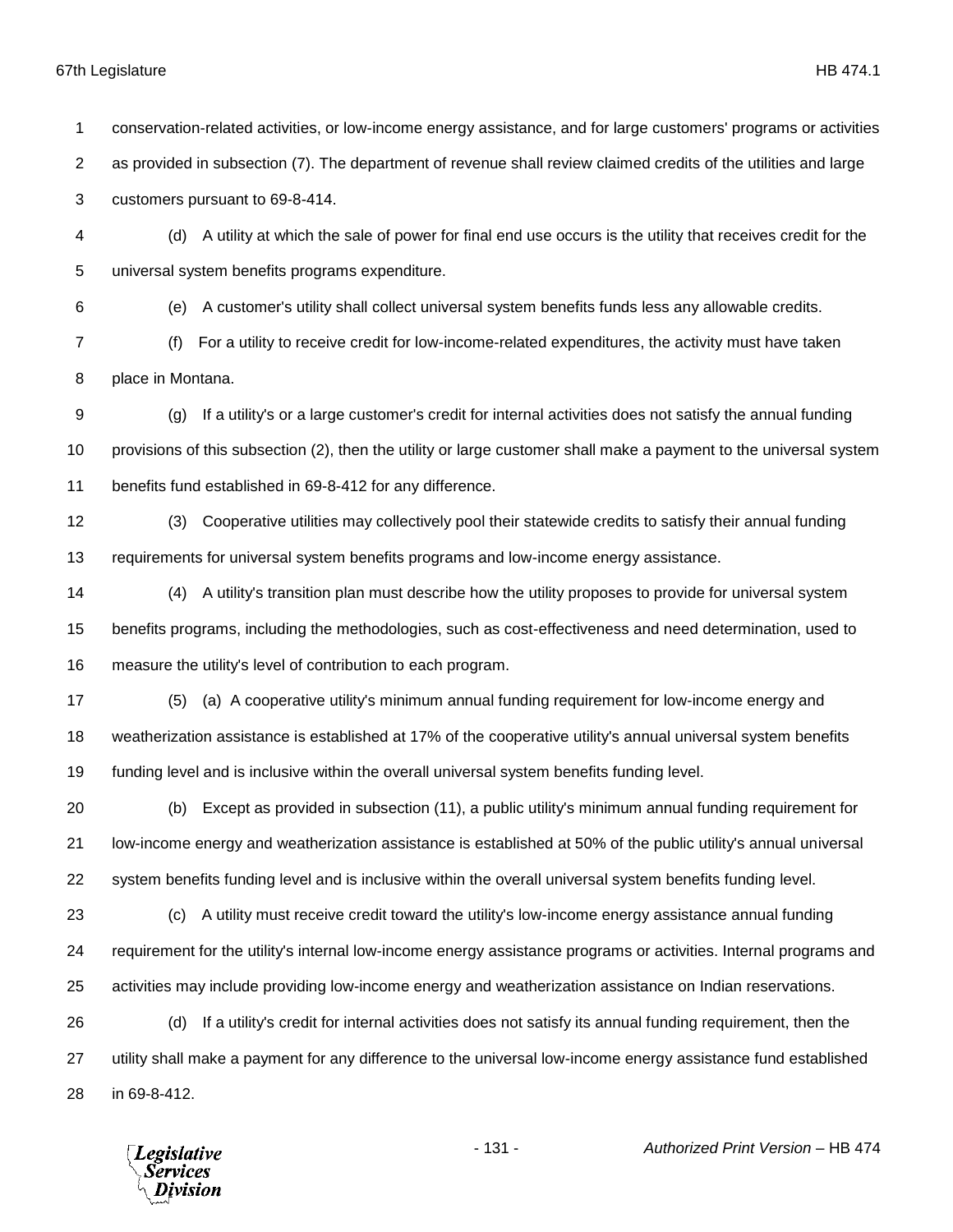Division

 (6) An individual customer may not bear a disproportionate share of the local utility's funding requirements, and a sliding scale must be implemented to provide a more equitable distribution of program costs. (7) (a) A large customer: (i) shall pay a universal system benefits programs charge with respect to the large customer's qualifying load equal to the lesser of: (A) \$500,000, less the large customer credits provided for in this subsection (7); or (B) the product of 0.9 mills per kilowatt hour multiplied by the large customer's total kilowatt hour purchases, less large customer credits with respect to that qualifying load provided for in this subsection (7); (ii) must receive credit toward that large customer's universal system benefits charge for internal expenditures and activities that qualify as a universal system benefits programs expenditure, and these internal expenditures must include but not be limited to: (A) expenditures that result in a reduction in the consumption of electrical energy in the large customer's facility; and (B) those amortized or nonamortized portions of expenditures for the purchase of power at retail or wholesale that are for the acquisition or support of renewable energy or conservation-related activities. (b) Large customers making these expenditures must receive a credit against the large customer's universal system benefits charge, except that any of those amounts expended in a calendar year that exceed that large customer's universal system benefits charge for the calendar year must be used as a credit against those charges in future years until the total amount of those expenditures has been credited against that large customer's universal system benefits charges. (8) (a) Except as provided in subsection (11), a public utility shall prepare and submit an annual summary report of the public utility's activities relating to all universal system benefits programs to the 24 commission, the department of revenue, and the energy and telecommunications interim committee provided for in5-5-230 legislature in accordance with 5-11-210. A cooperative utility shall prepare and submit annual summary reports of activities to the cooperative utility's respective local governing body, the statewide 27 cooperative utility office, and the energy and telecommunications interim committee legislature in accordance with 5-11-210. The statewide cooperative utility office shall prepare and submit an annual summary report of - 132 - *Authorized Print Version* – HB 474 **Legislative** *Services*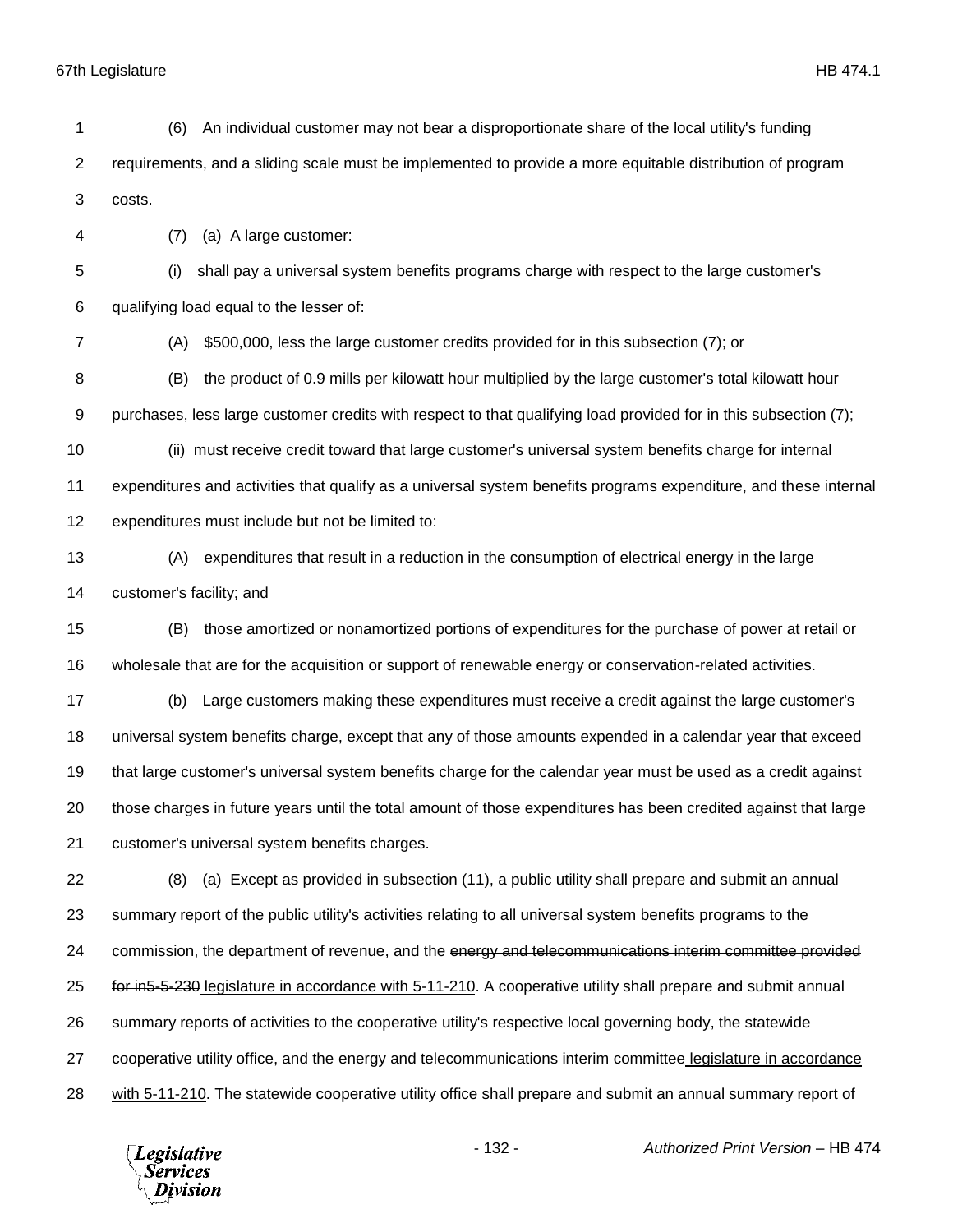the activities of individual cooperative utilities, including a summary of the pooling of statewide credits, as 2 provided in subsection (3), to the department of revenue and the energy and telecommunications interiment committee legislature in accordance with 5-11-210. The annual report of a public utility or of the statewide cooperative utility office must include but is not limited to: (i) the types of internal utility and customer programs being used to satisfy the provisions of this chapter; (ii) the level of funding for those programs relative to the annual funding requirements prescribed in subsection (2); (iii) any payments made to the statewide funds in the event that internal funding was below the prescribed annual funding requirements; and (iv) the names of all large customers who either utilized credits to minimize or eliminate their charge pursuant to subsection (7) or received a reimbursement for universal system benefits related to expenditures from the utility during the previous reporting year. 14 (b) Before September 15 of the year preceding a legislative session, the energy and 15 telecommunications interim committee appropriate standing committee or interim entity established by the legislature in its rules shall: (i) review the universal system benefits programs and, if necessary, submit recommendations regarding these programs to the legislature; and (ii) review annual universal system benefits reports provided by utilities in accordance with subsection (8)(a) and compare those reports with reports provided by large customers to the department of revenue in accordance with subsection (10)(a) and identify large customers, if any, who are not in compliance with reporting requirements in accordance with this subsection (8) and subsection (10). (9) A utility or large customer filing for a credit shall develop and maintain appropriate documentation to support the utility's or the large customer's claim for the credit. (10) (a) A large customer claiming credits for a calendar year shall submit an annual summary report of its universal system benefits programs activities and expenditures to the department of revenue and to the large customer's utility. A report must be filed with the department even if a large customer is being reimbursed for a prior year's project. The annual report of a large customer must identify each qualifying project or

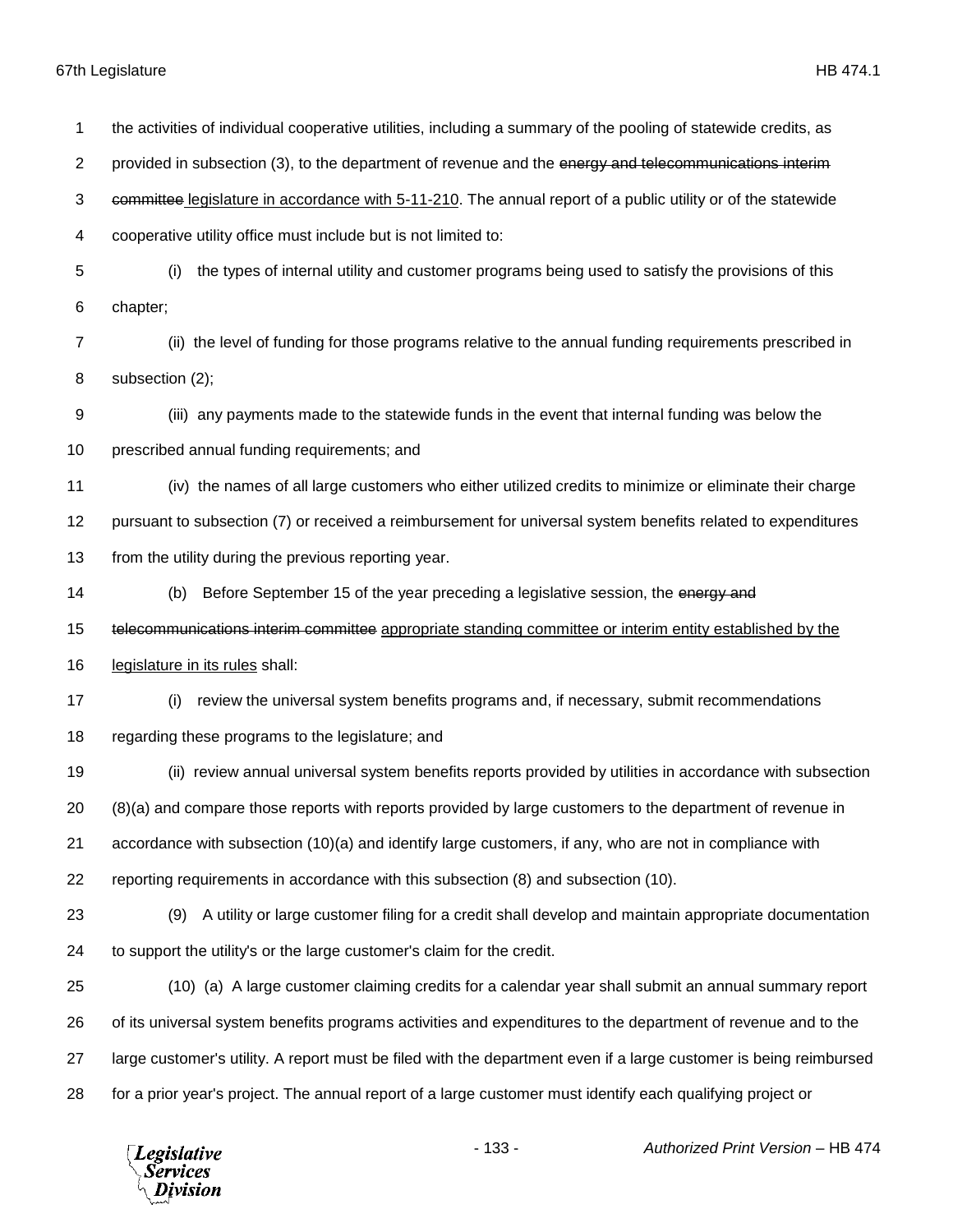expenditure for which it has claimed a credit and the amount of the credit. Prior approval by the utility is not required, except as provided in subsection (10)(b).

 (b) If a large customer claims a credit that the department of revenue disallows in whole or in part, the large customer is financially responsible for the disallowance. A large customer and the large customer's utility may mutually agree that credits claimed by the large customer be first approved by the utility. If the utility approves the large customer credit, the utility may be financially responsible for any subsequent disallowance.

(11) A public utility with fewer than 50 customers is exempt from the requirements of this section."

- 
- 

**Section 103.** Section 75-1-208, MCA, is amended to read:

 "**75-1-208. Environmental review procedure.** (1) (a) Except as provided in 75-1-205(4) and subsection (1)(b) of this section, an agency shall comply with this section when completing any environmental review required under this part.

 (b) To the extent that the requirements of this section are inconsistent with federal requirements, the requirements of this section do not apply to an environmental review that is being prepared jointly by a state agency pursuant to this part and a federal agency pursuant to the National Environmental Policy Act or to an environmental review that must comply with the requirements of the National Environmental Policy Act.

17 (2) (a) Except as provided in subsection  $(2)(b)$ , a A project sponsor may, after providing a 30-day notice, appear before the environmental quality council at any regularly scheduled meeting to discuss issues regarding the agency's environmental review of the project. The environmental quality council shall ensure that the appropriate agency personnel are available to answer questions.

21 (b) If the primary concern of the agency's environmental review of a project is the quality or quantity of water, a project sponsor may, after providing a 30-day notice, appear before the water policy committee

established in 5-5-231 at any regularly scheduled meeting to discuss issues regarding the agency's

environmental review of the project. The water policy committee shall ensure that the appropriate agency

personnel are available to answer questions.

 (3) If a project sponsor experiences problems in dealing with the agency or any consultant hired by the agency regarding an environmental review, the project sponsor may submit a written request to the agency director requesting a meeting to discuss the issues. The written request must sufficiently state the issues to

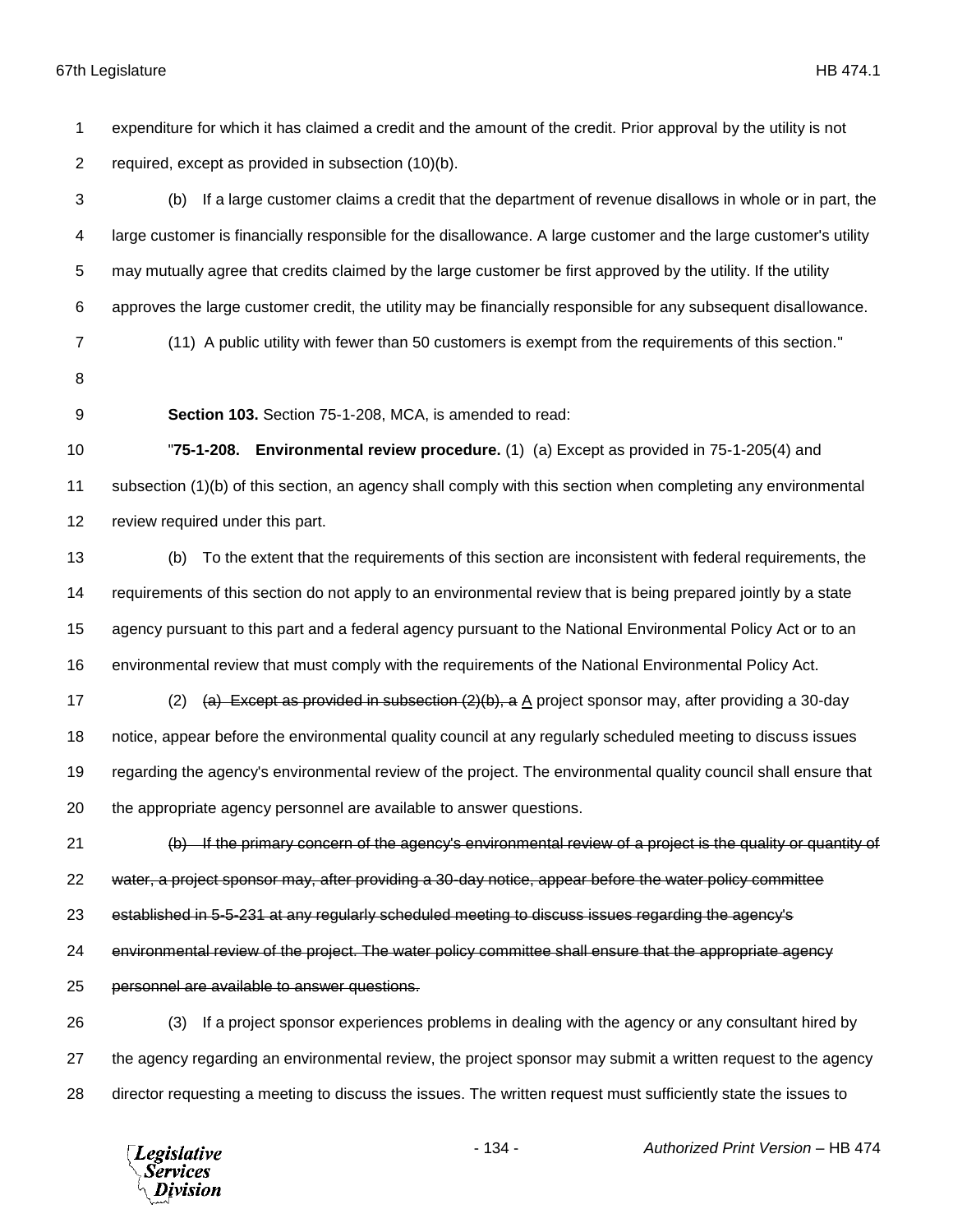allow the agency to prepare for the meeting. If the issues remain unresolved after the meeting with the agency

director, the project sponsor may submit a written request to appear before the appropriate board, if any, to

discuss the remaining issues. A written request to the appropriate board must sufficiently state the issues to

allow the agency and the board to prepare for the meeting.

 (4) (a) Subject to the requirements of subsection (5), to ensure a timely completion of the environmental review process, an agency is subject to the time limits listed in this subsection (4) unless other time limits are provided by law. All time limits are measured from the date the agency receives a complete application. An agency has:

(i) 60 days to complete a public scoping process, if any;

(ii) 90 days to complete an environmental review unless a detailed statement pursuant to 75-1-

201(1)(b)(iv) or 75-1-205(4) is required; and

(iii) 180 days to complete a detailed statement pursuant to 75-1-201(1)(b)(iv).

 (b) The period of time between the request for a review by a board and the completion of a review by a board under 75-1-201(9) or subsection (10) of this section may not be included for the purposes of determining compliance with the time limits established for conducting an environmental review under this subsection or the time limits established for permitting in 75-2-211, 75-2-218, 75-20-216, 75-20-231, 76-4-114, 82-4-122, 82-4-231, 82-4-337, and 82-4-432.

 (5) An agency may extend the time limits in subsection (4) by notifying the project sponsor in writing that an extension is necessary and stating the basis for the extension. The agency may extend the time limit one time, and the extension may not exceed 50% of the original time period as listed in subsection (4). After one extension, the agency may not extend the time limit unless the agency and the project sponsor mutually agree to the extension.

 (6) If the project sponsor disagrees with the need for the extension, the project sponsor may request that the appropriate board, if any, conduct a review of the agency's decision to extend the time period. The appropriate board may, at its discretion, submit an advisory recommendation to the agency regarding the issue. (7) (a) Except as provided in subsection (7)(b), if an agency has not completed the environmental

 review by the expiration of the original or extended time period, the agency may not withhold a permit or other authority to act unless the agency makes a written finding that there is a likelihood that permit issuance or other

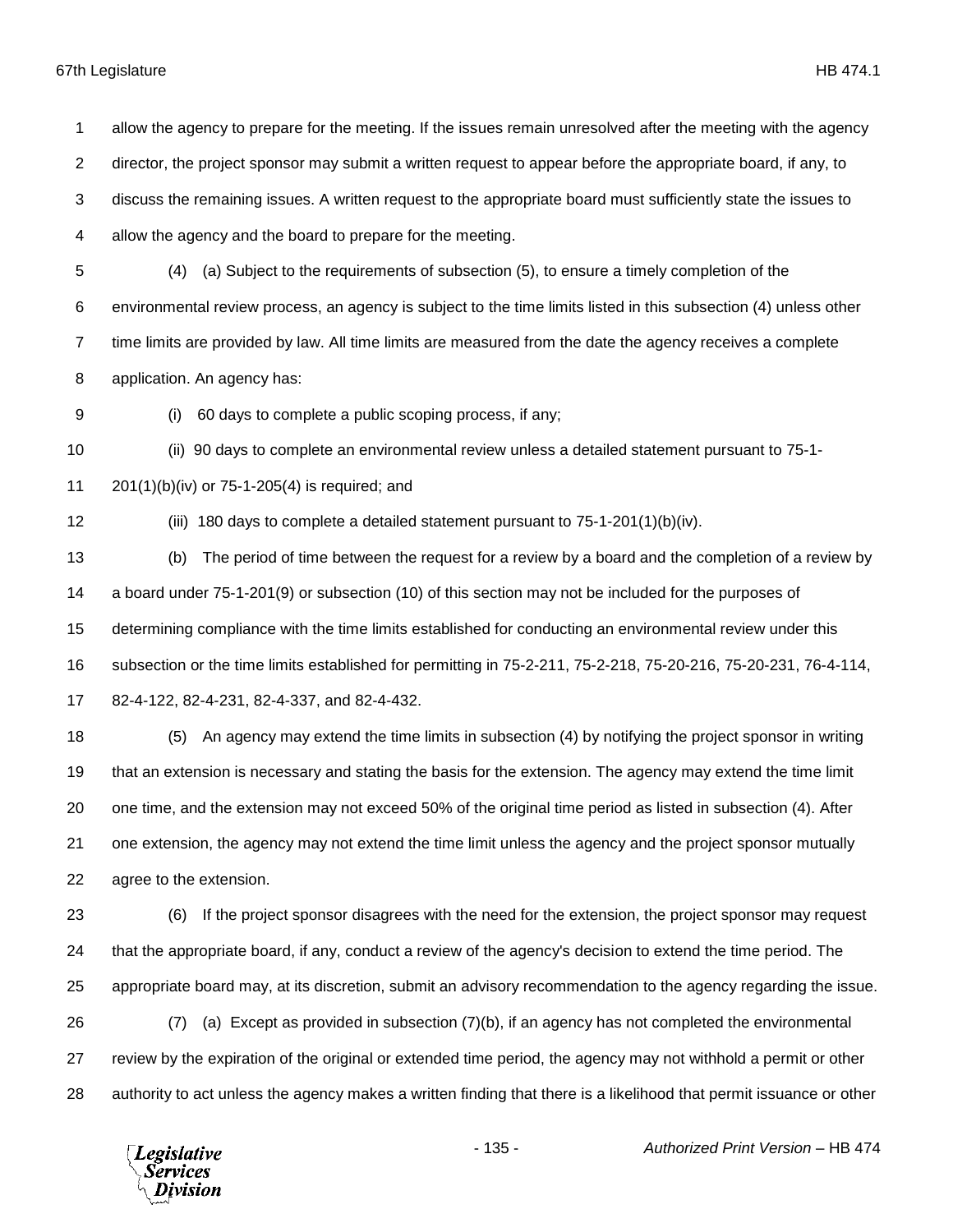approval to act would result in the violation of a statutory or regulatory requirement.

- (b) Subsection (7)(a) does not apply to a permit granted under Title 75, chapter 2, or under Title 82, chapter 4, parts 1 and 2.
- (8) Under this part, an agency may only request information from the project sponsor that is relevant to the environmental review required under this part.
- (9) An agency shall ensure that the notification for any public scoping process associated with an environmental review conducted by the agency is presented in an objective and neutral manner and that the notification does not speculate on the potential impacts of the project.
- (10) An agency may not require the project sponsor to provide engineering designs in greater detail than that necessary to fairly evaluate the proposed project. The project sponsor may request that the appropriate board, if any, review an agency's request regarding the level of design detail information that the agency believes is necessary to conduct the environmental review. The appropriate board may, at its discretion, submit an advisory recommendation to the agency regarding the issue.
- (11) An agency shall, when appropriate, evaluate the cumulative impacts of a proposed project. However, related future actions may only be considered when these actions are under concurrent consideration by any agency through preimpact statement studies, separate impact statement evaluations, or permit processing procedures."
- 

**Section 104.** Section 75-1-324, MCA, is amended to read:

- "**75-1-324. Duties of environmental quality council.** The environmental quality council shall: (1) gather timely and authoritative information concerning the conditions and trends in the quality of 22 the environment, both current and prospective, analyze and interpret the information for the purpose of determining whether the conditions and trends are interfering or are likely to interfere with the achievement of the policy set forth in 75-1-103, and compile and submit to the governor and the legislature studies relating to the conditions and trends;
- (2) review and appraise the various programs and activities of the state agencies, in the light of the policy set forth in 75-1-103, for the purpose of determining the extent to which the programs and activities are contributing to the achievement of the policy and make recommendations to the governor and the legislature

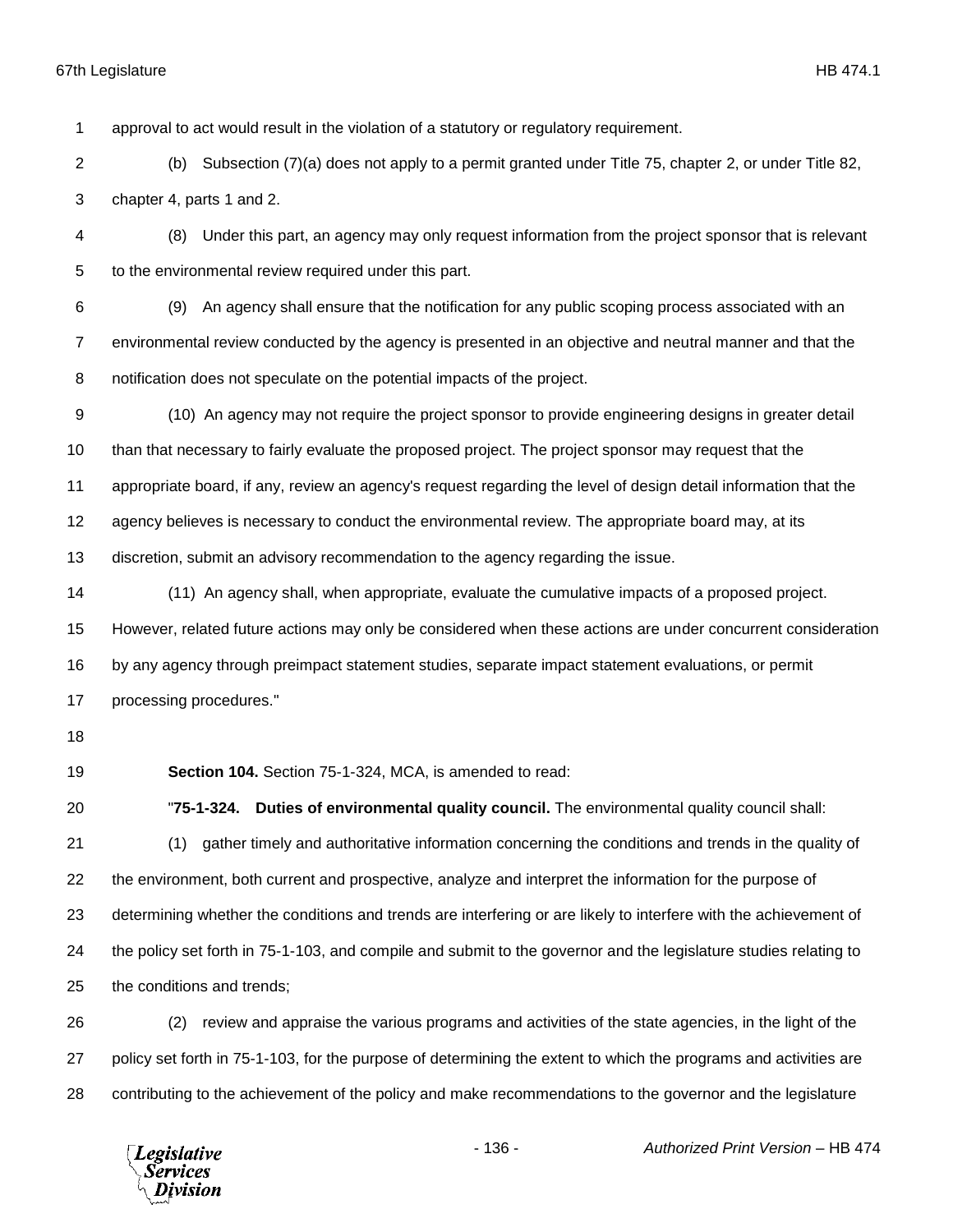*Services* Division

 with respect to the policy; (3) develop and recommend to the governor and the legislature state policies to foster and promote the improvement of environmental quality to meet the conservation, social, economic, health, and other requirements and goals of the state; (4) conduct investigations, studies, surveys, research, and analyses relating to ecological systems and environmental quality; (5) document and define changes in the natural environment, including the plant and animal systems, and accumulate necessary data and other information for a continuing analysis of these changes or trends and an interpretation of their underlying causes; (6) make and furnish studies, reports on studies, and recommendations with respect to matters of policy and legislation as the legislature requests; (7) analyze legislative proposals in clearly environmental areas and in other fields in which legislation might have environmental consequences and assist in preparation of reports for use by legislative committees, administrative agencies, and the public; (8) consult with and assist legislators who are preparing environmental legislation to clarify any deficiencies or potential conflicts with an overall ecologic plan; (9) review and evaluate operating programs in the environmental field in the several agencies to identify actual or potential conflicts, both among the activities and with a general ecologic perspective, and suggest legislation to remedy the situations; and (10) except as provided in5-5-231, perform the administrative rule review, draft legislation review, 21 program evaluation, and monitoring functions of an interim committee an appropriate standing committee or interim entity established by the legislature in its rules for the following executive branch agencies and the entities attached to the agencies for administrative purposes: (a) department of environmental quality; (b) department of fish, wildlife, and parks; and (c) department of natural resources and conservation." **Section 105.** Section 75-5-313, MCA, is amended to read:- 137 - *Authorized Print Version* – HB 474 **Legislative**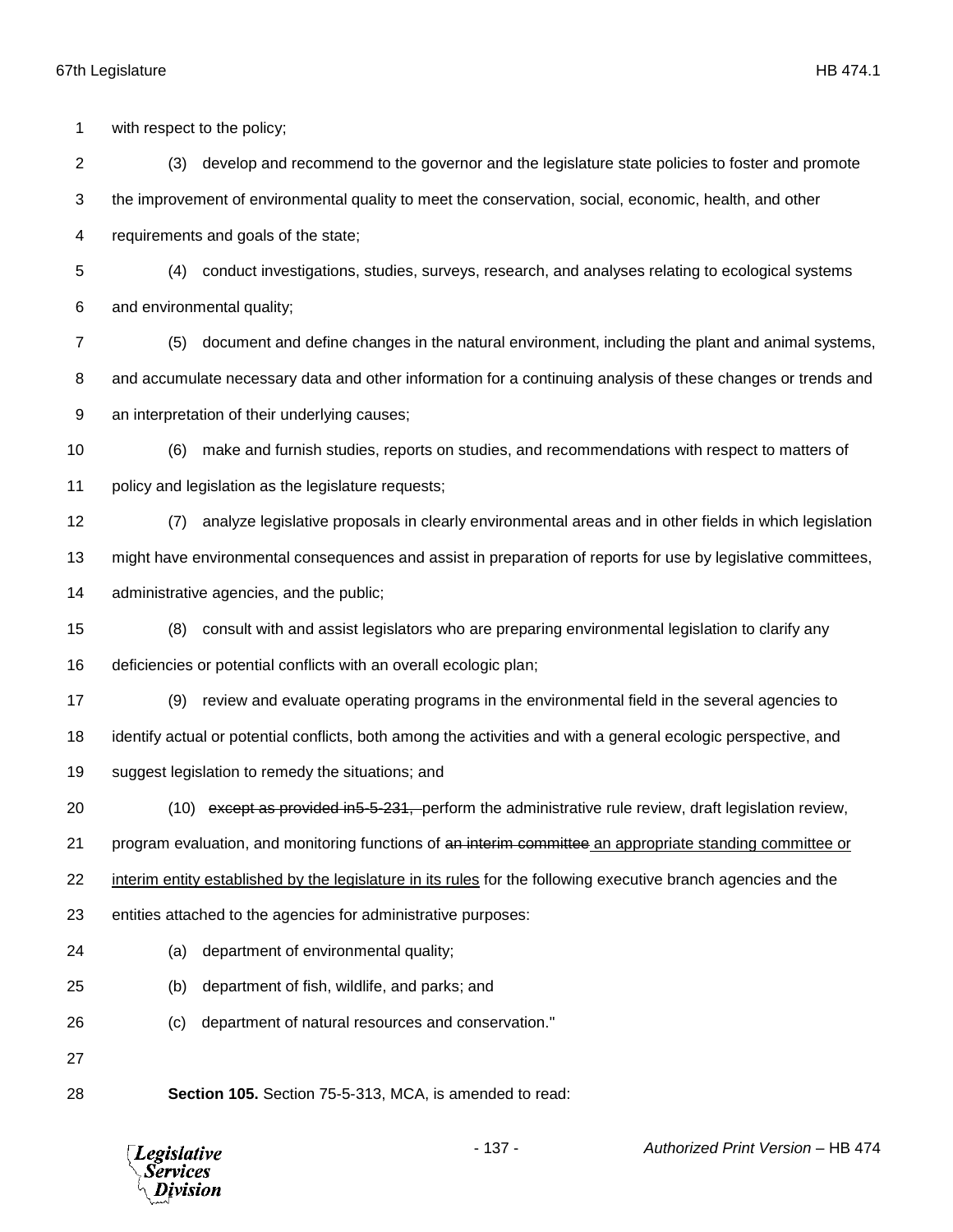Services ivision

 "**75-5-313. Nutrient standards variances -- individual, general, and alternative.** (1) The department shall, on a case-by-case basis, approve the use of an individual nutrient standards variance in a discharge permit based upon adequate justification pursuant to subsection (2) that attainment of the base numeric nutrient standards is precluded due to economic impacts, limits of technology, or both. (2) (a) The department, in consultation with the nutrient work group, shall develop guidelines for individual nutrient standards variances to ensure that the economic impacts from base numeric nutrient standards on public and private systems are equally and adequately addressed. In developing those guidelines, 8 the department and the nutrient work group shall consider economic impacts appropriate for application within Montana, acknowledging that advanced treatment technologies for removing nutrients will result in significant and widespread economic impacts. (b) The department shall consult with the nutrient work group prior to recommending base numeric nutrient standards to the board and shall continue to consult with the nutrient work group in implementing individual nutrient standards variances. (3) The department shall review each application for an individual nutrient standards variance on a case-by-case basis to determine if there are reasonable alternatives, such as trading, permit compliance schedules, or the alternatives provided in subsections (5), (10), and (11), that preclude the need for the individual nutrient standards variance. (4) Individual nutrient standards variances approved by the department become effective and may be incorporated into a permit only after a public hearing and adoption by the department under the rulemaking procedures of Title 2, chapter 4, part 3. (5) (a) Because the treatment of wastewater to base numeric nutrient standards would result in substantial and widespread economic impacts on a statewide basis, a permittee who meets the requirements established in subsection (5)(b) may, subject to subsection (6), apply for a general nutrient standards variance. (b) The department shall approve the use of a general nutrient standards variance for permittees with wastewater treatment facilities that discharge to surface water: (i) in an amount greater than or equal to 1 million gallons per day of effluent if the permittee treats the discharge to, at a minimum, 1 milligram total phosphorus per liter and 10 milligrams total nitrogen per liter, calculated as a monthly average during the period in which the base numeric nutrient standards apply;- 138 - *Authorized Print Version* – HB 474 **Legislative**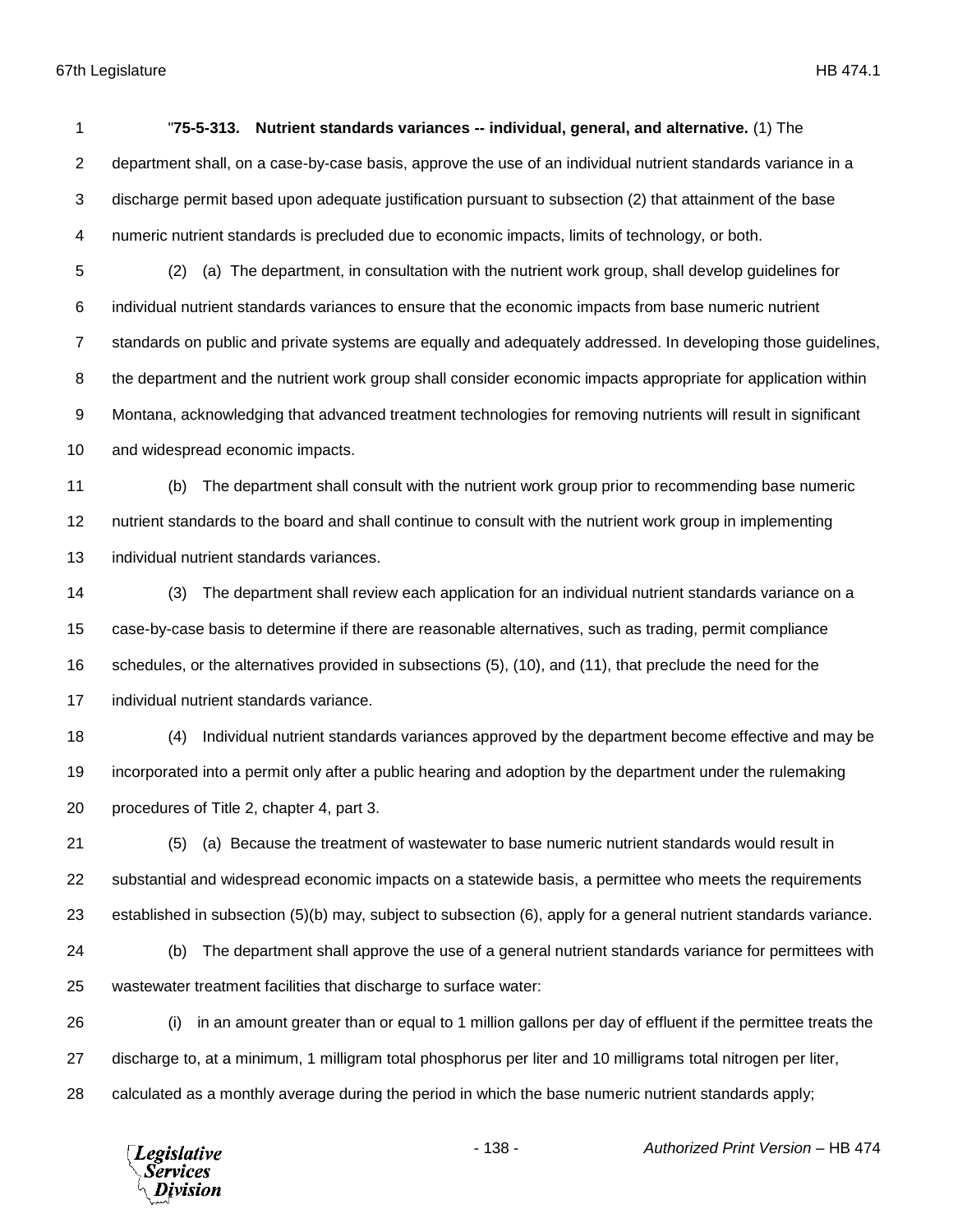(ii) in an amount less than 1 million gallons per day of effluent if the permittee treats the discharge to, at a minimum, 2 milligrams total phosphorus per liter and 15 milligrams total nitrogen per liter, calculated as a monthly average during the period in which the base numeric nutrient standards apply; or (iii) from lagoons that were not designed to actively remove nutrients if the permittee maintains the performance of the lagoon at a level equal to the performance of the lagoon on October 1, 2011. (6) (a) The monthly average concentrations for total nitrogen and total phosphorus in subsection (5)(b) are the highest concentrations allowed in each category and remain in effect until May 31, 2016. (b) Categories and concentrations in subsection (5)(b) must be adopted by rule by May 31, 2016. 9 (7) (a) Immediately after May 31, 2016, and every 3 years thereafter after that, the department, in consultation with the nutrient work group, shall revisit and update the concentration levels provided in subsection (5)(b). (b) If more cost-effective and efficient treatment technologies are available, the concentration levels provided in subsection (5)(b) must be updated pursuant to subsection (7)(c) to reflect those changes. (c) The updates become effective and may be incorporated into a permit only after a public hearing and adoption by the department under the rulemaking procedures of Title 2, chapter 4, part 3. (8) An individual, general, or alternative nutrient standards variance may be established for a period not to exceed 20 years and must be reviewed by the department every 3 years from the date of adoption to ensure that the justification for its adoption remains valid. (9) (a) Permittees receiving an individual, general, or alternative nutrient standards variance shall evaluate current facility operations to optimize nutrient reduction with existing infrastructure and shall analyze cost-effective methods of reducing nutrient loading, including but not limited to nutrient trading without substantial investment in new infrastructure. (b) The department may request that a permittee provide the results of an optimization study and nutrient reduction analysis to the department within 2 years of receiving an individual, general, or alternative nutrient variance. (10) (a) A permittee may request that the department provide an alternative nutrient standards variance if the permittee demonstrates that achieving nutrient concentrations established for an individual or general nutrient standards variance would result in an insignificant reduction of instream nutrient loading.

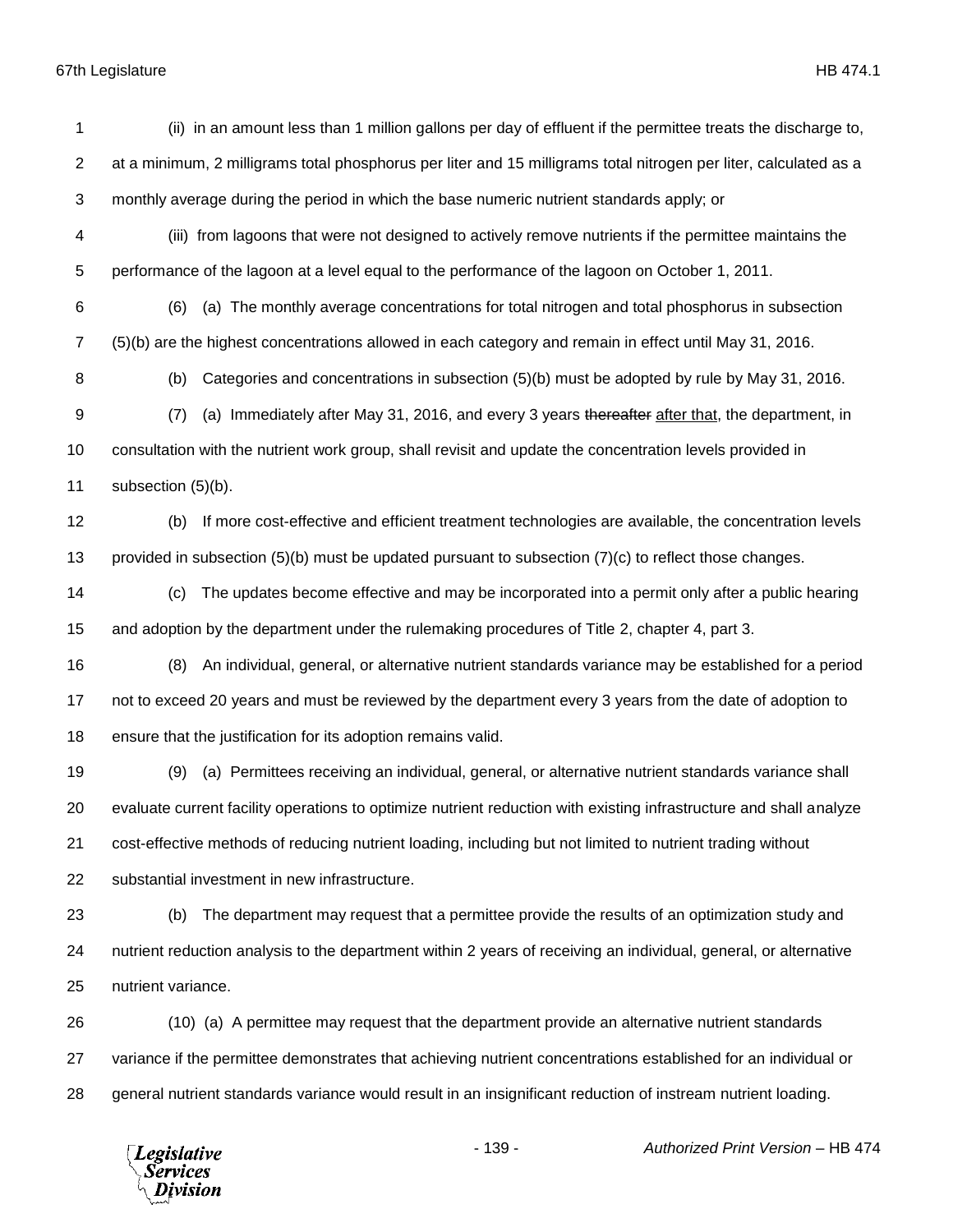(b) A permittee receiving an alternative nutrient standards variance shall comply with the requirements of subsections (8) and (9) and shall demonstrate that the permittee's contribution to nutrient concentrations in the watershed continues to remain insignificant. (11) The department shall encourage the use of alternative effluent management methods to reduce instream nutrient loading, including reuse, recharge, land application, and trading. (12) On or before July 1 of each year, the The department, in consultation with the nutrient work group, 7 shall report to the water policy committee established in 5-5-231 environmental quality council by providing a summary of the status of the base numeric nutrient standards, the nutrient standards variances, and the implementation of those standards and variances, including estimated economic impacts. (13) On or before September 1 of each year preceding the convening of a regular session of the legislature, the department, in consultation with the nutrient work group, shall summarize the two most recent 12 reports provided under subsection (12) and submit to the water policy committee established in 5-5-231 legislature this final summary in accordance with 5-11-210." **Section 106.** Section 75-5-703, MCA, is amended to read: "**75-5-703. Development and implementation of total maximum daily loads.** (1) The department shall, in consultation with local conservation districts and watershed advisory groups, develop total maximum daily loads or TMDLs for threatened or impaired water bodies or segments of water bodies in order of the priority ranking established by the department under 75-5-702. Each TMDL must be established at a level that will achieve compliance with applicable water quality standards and must include a reasonable margin of safety that takes into account any lack of knowledge concerning the relationship between the TMDL and water quality standards. The department shall consider applicable guidance from the federal environmental protection agency, as well as the environmental, economic, and social costs and benefits of developing and implementing a TMDL. (2) In establishing TMDLs under subsection (1), the department may establish waste load allocations for point sources and may establish load allocations for nonpoint sources, as set forth in subsection (8), and may allow for effluent trading. The department shall, in consultation with local conservation districts and

watershed advisory groups, develop reasonable land, soil, and water conservation practices specifically

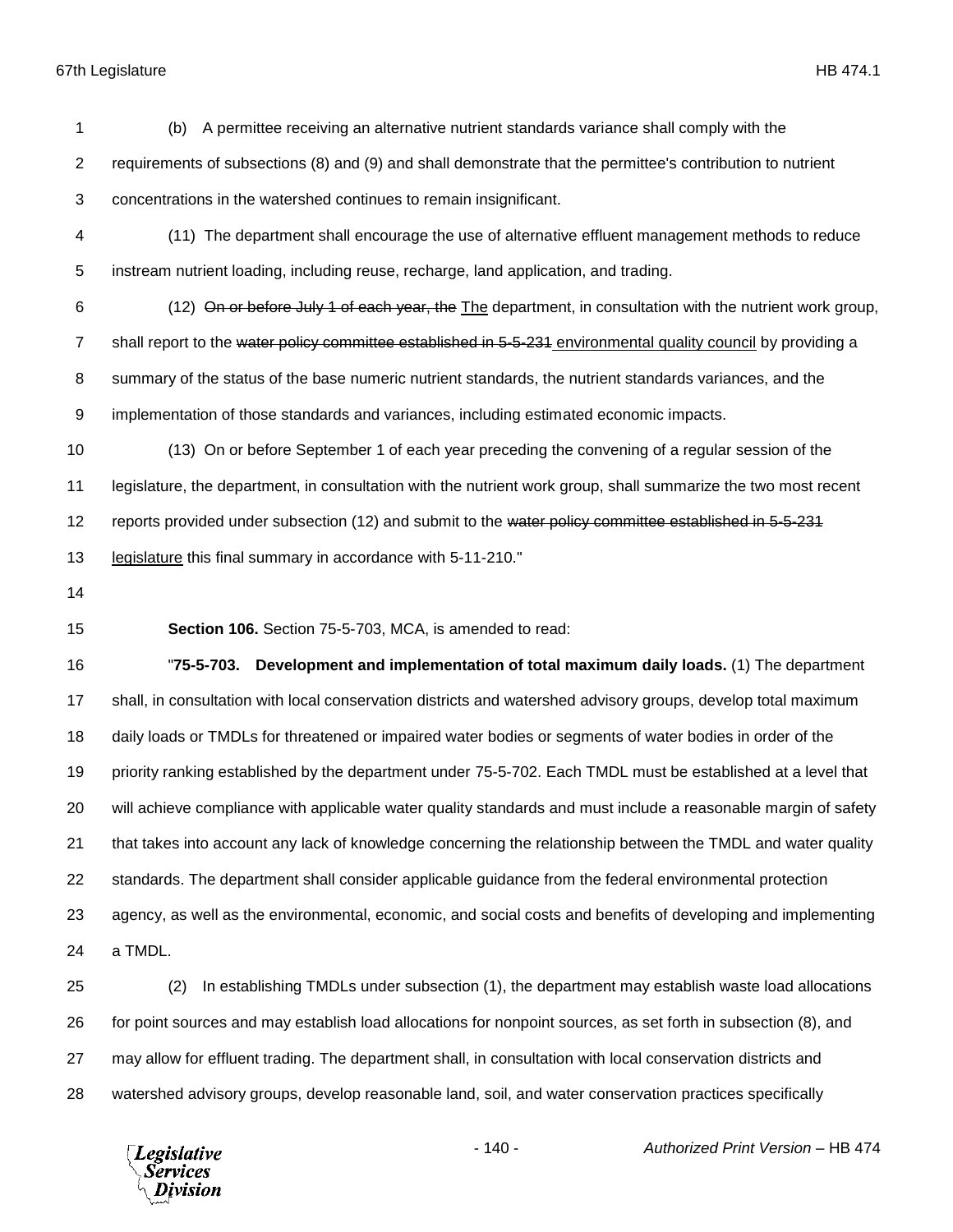recognizing established practices and programs for nonpoint sources.

 (3) The department shall establish a schedule that provides a reasonable timeframe for TMDL development for impaired and threatened water bodies that are on the most recent list prepared pursuant to 75- 5-702. On or before July 1 of each even-numbered year, the department shall report the progress in completing TMDLs and the current schedule for completion of TMDLs for the water bodies that remain on the list to the water policy committee established in 5-5-231 environmental quality council.

 (4) The department shall provide guidance for TMDL development on any threatened or impaired water body, regardless of its priority ranking, if the necessary funding and resources from sources outside the department are available to develop the TMDL and to monitor the effectiveness of implementation efforts. The department shall review the TMDL and either approve or disapprove the TMDL. If the TMDL is approved by the department, the department shall ensure implementation of the TMDL according to the provisions of subsections (6) through (8).

 (5) For water bodies listed under 75-5-702, the department shall provide assistance and support to landowners, local conservation districts, and watershed advisory groups for interim measures that may restore water quality and remove the need to establish a TMDL, such as informational programs regarding control of nonpoint source pollution and voluntary measures designed to correct impairments. When a source implements voluntary measures to reduce pollutants prior to development of a TMDL, those measures, whether or not reflected in subsequently issued waste discharge permits, must be recognized in development of the TMDL in a way that gives credit for the pollution reduction efforts.

(6) After development of a TMDL and upon approval of the TMDL, the department shall:

(a) incorporate the TMDL into its current continuing planning process;

- (b) incorporate the waste load allocation developed for point sources during the TMDL process into appropriate water discharge permits; and
	- (c) assist and inform landowners regarding the application of a voluntary program of reasonable land, soil, and water conservation practices developed pursuant to subsection (2).

 (7) Once the control measures identified in subsection (6) have been implemented, the department shall, in consultation with the statewide TMDL advisory group, develop a monitoring program to assess the waters that are subject to the TMDL to determine whether compliance with water quality standards has been

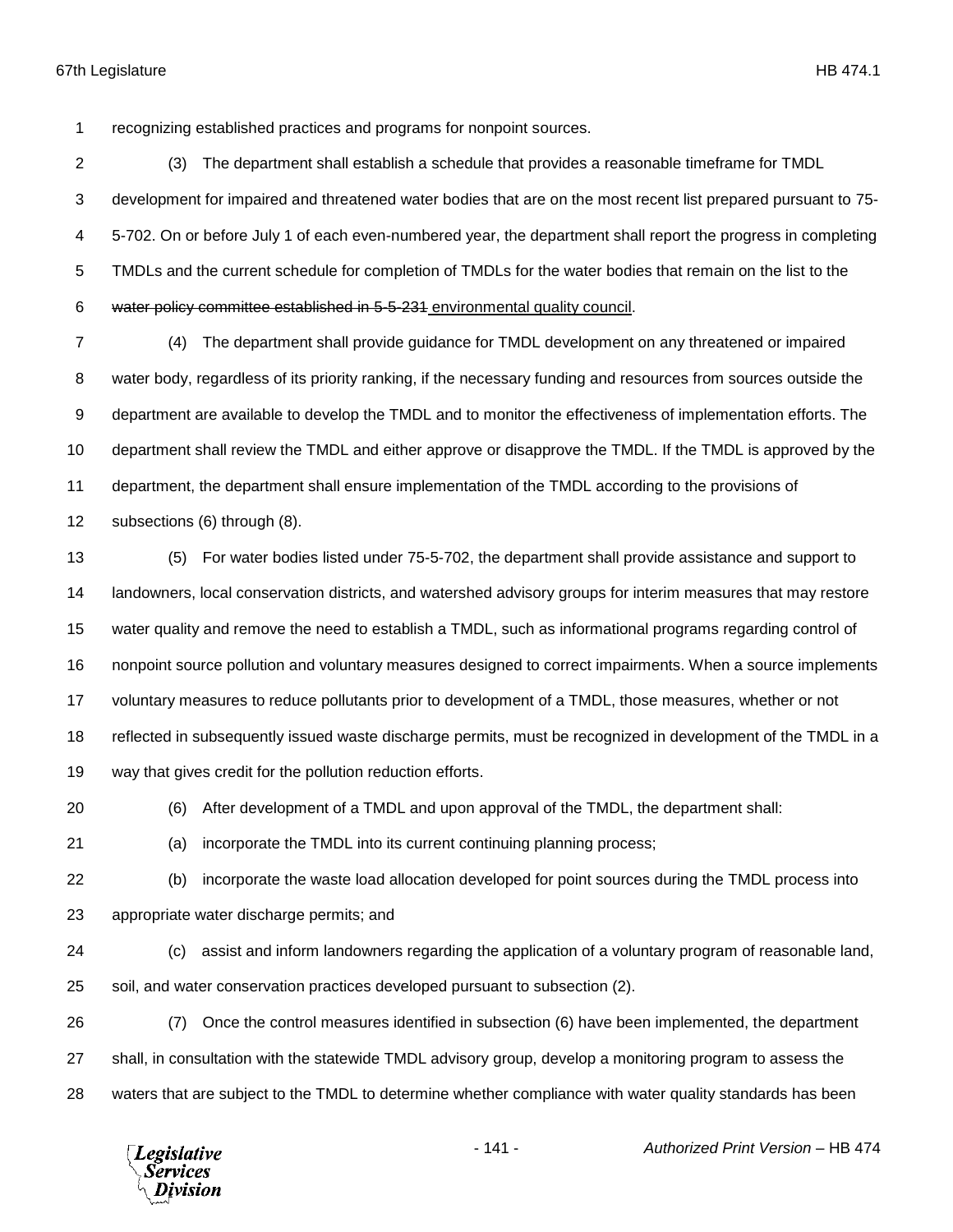attained for a particular water body or whether the water body is no longer threatened. The monitoring program must be designed based on the specific impairments or pollution sources. The department's monitoring program must include long-term monitoring efforts for the analysis of the effectiveness of the control measures developed. (8) The department shall support a voluntary program of reasonable land, soil, and water conservation practices to achieve compliance with water quality standards for nonpoint source activities for water bodies that are subject to a TMDL developed and implemented pursuant to this section. (9) If the monitoring program provided under subsection (7) demonstrates that the TMDL is not achieving compliance with applicable water quality standards within 5 years after approval of a TMDL, the department shall conduct a formal evaluation of progress in restoring water quality and the status of reasonable land, soil, and water conservation practice implementation to determine if: (a) the implementation of a new or improved phase of voluntary reasonable land, soil, and water conservation practice is necessary; (b) water quality is improving but a specified time is needed for compliance with water quality standards; or (c) revisions to the TMDL are necessary to achieve applicable water quality standards. (10) Pending completion of a TMDL on a water body listed pursuant to 75-5-702: (a) point source discharges to a listed water body may commence or continue, provided that: (i) the discharge is in conformance with a discharge permit that reflects, in the manner and to the extent applicable for the particular discharge, the provisions of 75-5-303; (ii) the discharge will not cause a decline in water quality for parameters by which the water body is impaired; and (iii) minimum treatment requirements adopted pursuant to 75-5-305 are met; (b) the issuance of a discharge permit may not be precluded because a TMDL is pending; (c) new or expanded nonpoint source activities affecting a listed water body may commence and continue if those activities are conducted in accordance with reasonable land, soil, and water conservation practices; and (d) for existing nonpoint source activities, the department shall continue to use educational nonpoint

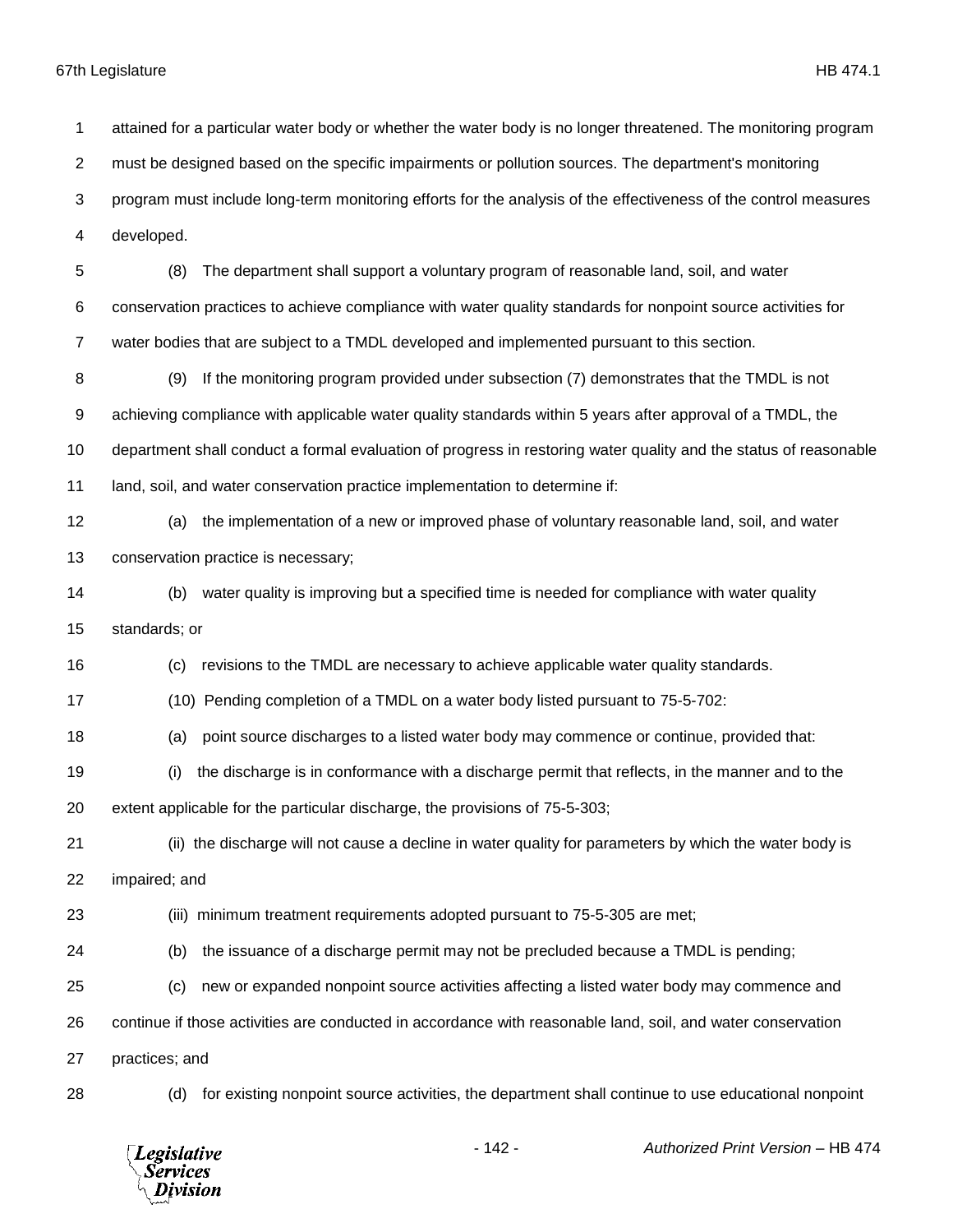| 1              | source control programs and voluntary measures as provided in subsections (5) and (6).                        |
|----------------|---------------------------------------------------------------------------------------------------------------|
| $\overline{2}$ | (11) This section may not be construed to prevent a person from filing an application or petition under       |
| 3              | 75-5-302, 75-5-310, or 75-5-312."                                                                             |
| 4              |                                                                                                               |
| 5              | Section 107. Section 82-2-701, MCA, is amended to read:                                                       |
| 6              | "82-2-701. Sand and gravel deposit program -- investigation -- purpose -- prioritization. (1) The             |
| 7              | Montana bureau of mines and geology shall establish a sand and gravel deposit program for the purpose of      |
| 8              | investigating sand and gravel deposits in areas of the state where conflicts between development and sand and |
| 9              | gravel operations are high.                                                                                   |
| 10             | In prioritizing areas for investigation, the bureau of mines and geology shall consider the largest<br>(2)    |
| 11             | counties, according to the most recent census data, and counties with the most opencut mining permits and     |
| 12             | subdivision applications, according to the department of environmental quality.                               |
| 13             | The bureau of mines and geology may start an investigation when it has sufficient funds to<br>(3)             |
| 14             | conduct an investigation.                                                                                     |
| 15             | Within 1 year of starting an investigation, the bureau of mines and geology shall present the<br>(4)          |
| 16             | results of the investigation in the form of maps and text to:                                                 |
| 17             | the counties included in the investigation; and<br>(a)                                                        |
| 18             | the local government interim committee; and<br>(b)                                                            |
| 19             | the environmental quality council legislature in accordance with 5-11-210."<br>$\left( \Theta \right)$        |
| 20             |                                                                                                               |
| 21             | Section 108. Section 85-1-203, MCA, is amended to read:                                                       |
| 22             | "85-1-203. State water plan. (1) The department shall gather from any source reliable information             |
| 23             | relating to Montana's water resources and prepare from the information a continuing comprehensive inventory   |
| 24             | of the water resources of the state. In preparing this inventory, the department may:                         |
| 25             | conduct studies;<br>(a)                                                                                       |
| 26             | adopt studies made by other competent water resource groups, including federal, regional, state,<br>(b)       |
| 27             | or private agencies;                                                                                          |
| 28             | perform research or employ other competent agencies to perform research on a contract basis;<br>(C)           |
|                |                                                                                                               |

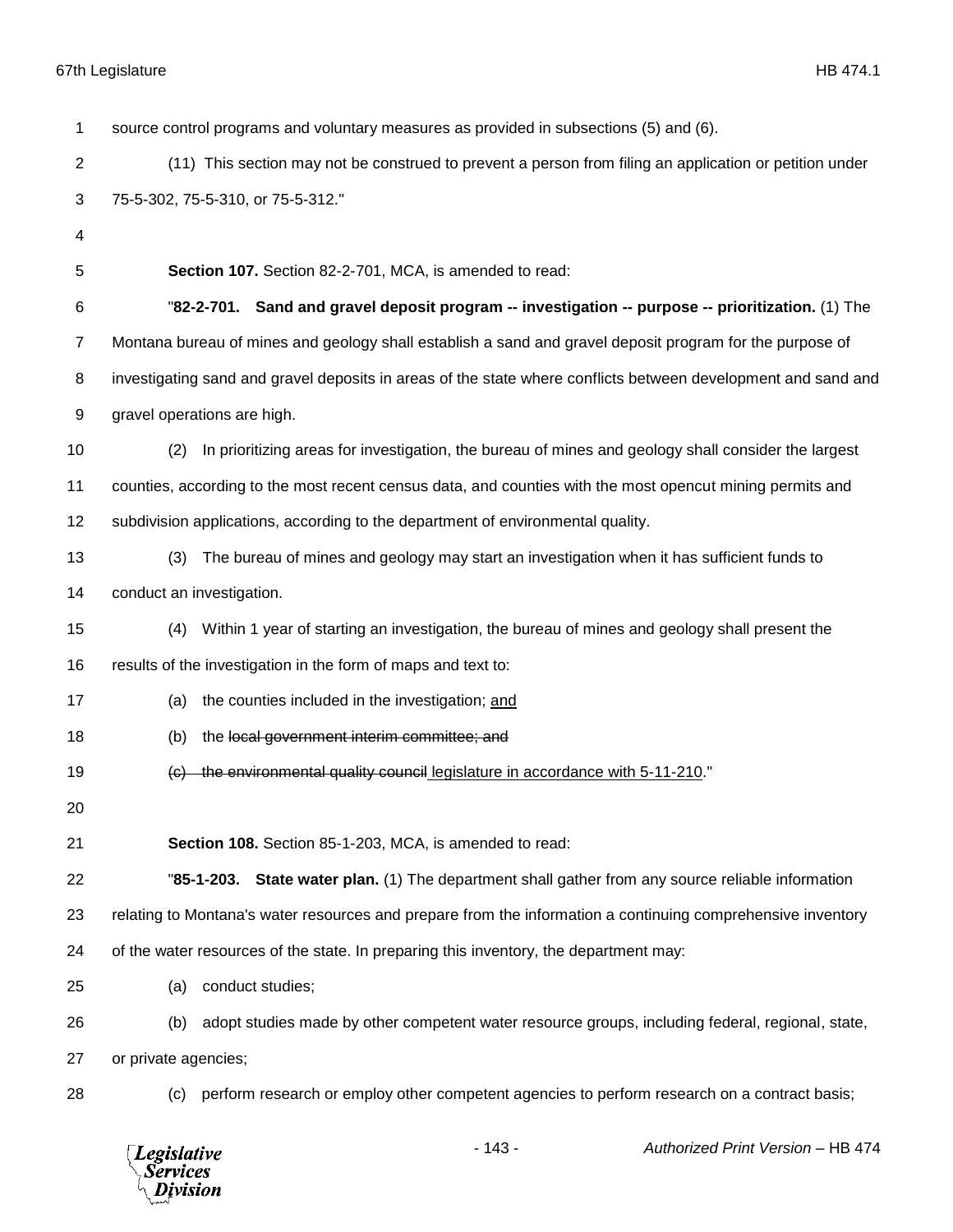**Legislative** *Services* Division

 and (d) hold public hearings in affected areas at which all interested parties must be given an opportunity to appear. (2) The department shall formulate and adopt and amend, extend, or add to a comprehensive, coordinated multiple-use water resources plan known as the "state water plan". The state water plan may be formulated and adopted in sections, with some of these sections corresponding with hydrologic divisions of the state. The state water plan must set out a progressive program for the conservation, development, utilization, and sustainability of the state's water resources and propose the most effective means by which these water resources may be applied for the benefit of the people, with due consideration of alternative uses and combinations of uses. (3) Sections of the state water plan must be completed for the Missouri, Yellowstone, and Clark Fork River basins, submitted to the 2015 legislature, and updated at least every 20 years. These basinwide plans must include: (a) an inventory of consumptive and nonconsumptive uses associated with existing water rights; (b) an estimate of the amount of surface and ground water needed to satisfy new future demands; (c) analysis of the effects of frequent drought and of new or increased depletions on the availability of future water supplies; (d) proposals for the best means, such as an evaluation of opportunities for storage of water by both private and public entities, to satisfy existing water rights and new water demands; (e) possible sources of water to meet the needs of the state; and (f) any legislation necessary to address water resource concerns in these basins. (4) (a) The department shall create a water user council in both the Yellowstone and Missouri River basins that is inclusive and representative of all water interests and interests in those basins. For the Clark Fork River basin, the department shall continue to utilize the Clark Fork River basin task force established pursuant to 85-2-350. (b) The councils in the Missouri and Yellowstone River basins consist of representatives of existing watershed groups or councils within the basins. (c) Each council may have up to 20 members.

- 144 - *Authorized Print Version* – HB 474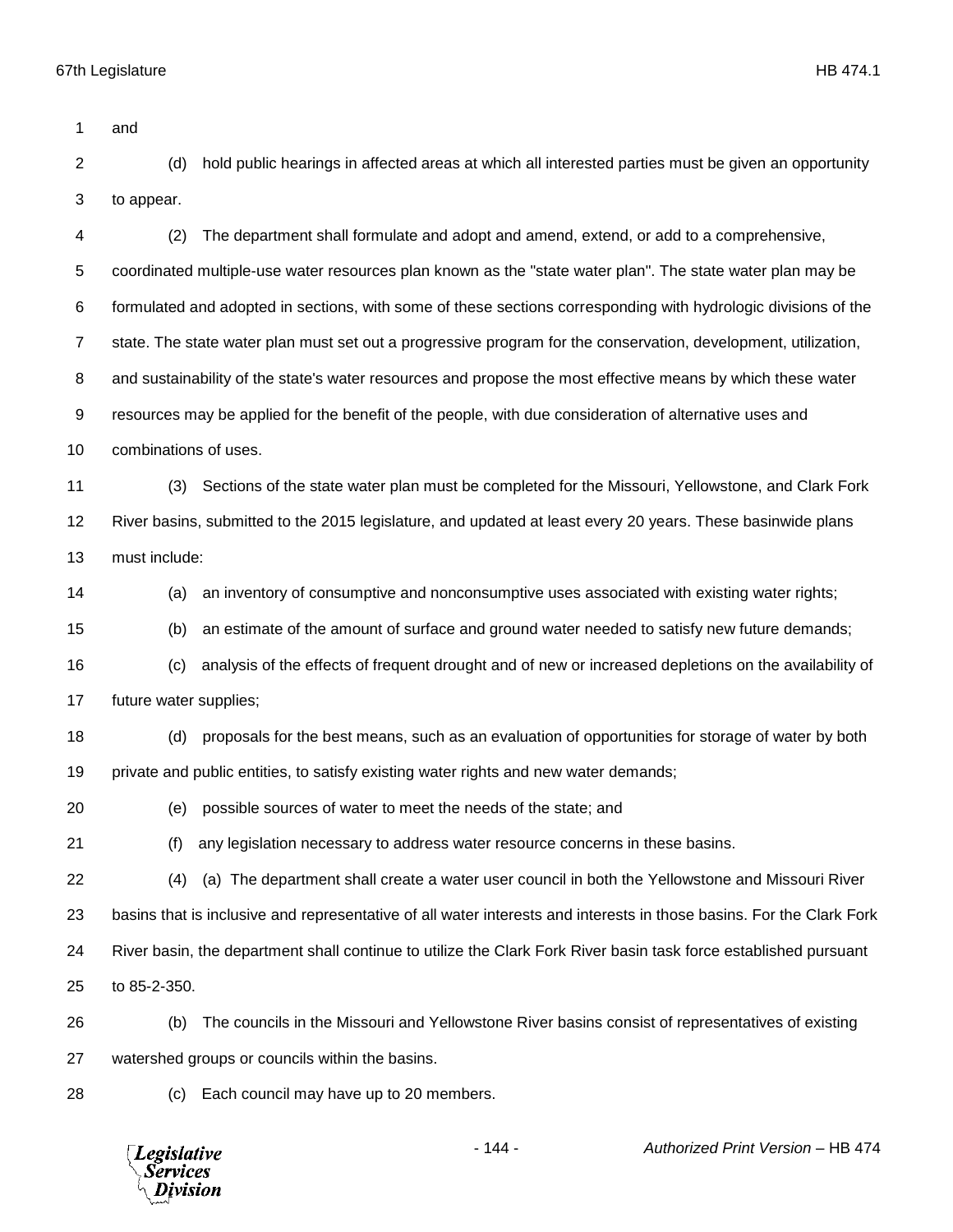(d) Each water user council shall make recommendations to the department on the basinwide plans required by subsection (3). (5) Before adopting the state water plan or any section of the plan, the department shall hold public hearings in the state or in an area of the state encompassed by a section of the plan if adoption of a section is proposed. Notice of the hearing or hearings must be published for 2 consecutive weeks in a newspaper of general county circulation in each county encompassed by the proposed plan or section of the plan at least 30 days prior to the hearing. (6) The department shall submit to the water policy committee established in 5-5-231 and to the 9 legislature at the beginning of each regular session in accordance with 5-11-210 the state water plan or any section of the plan or amendments, additions, or revisions to the plan that the department has formulated and adopted. (7) The legislature, by joint resolution, may revise the state water plan. (8) The department shall prepare a continuing inventory of the ground water resources of the state. The ground water inventory must be included in the comprehensive water resources inventory described in subsection (1) but must be a separate component of the inventory. (9) The department shall publish the comprehensive inventory, the state water plan, the ground water inventory, or any part of each, and the department may assess and collect a reasonable charge for these publications. (10) In developing and revising the state water plan as provided in this section, the department shall 20 consult with the water policy committee established in5-5-231 environmental quality council and solicit the 21 advice of the water policy environmental quality council committee in carrying out its duties under this section." **Section 109.** Section 85-1-501, MCA, is amended to read: "**85-1-501. Survey of power generation capacity.** (1) The department shall study the economic and environmental feasibility of constructing and operating a small-scale hydroelectric power generating facility on each of the water projects under its control and shall periodically update those studies as the cost of the electrical energy increases. In determining whether small-scale hydroelectric generation may be economically

feasible on a particular project, the department shall consider:

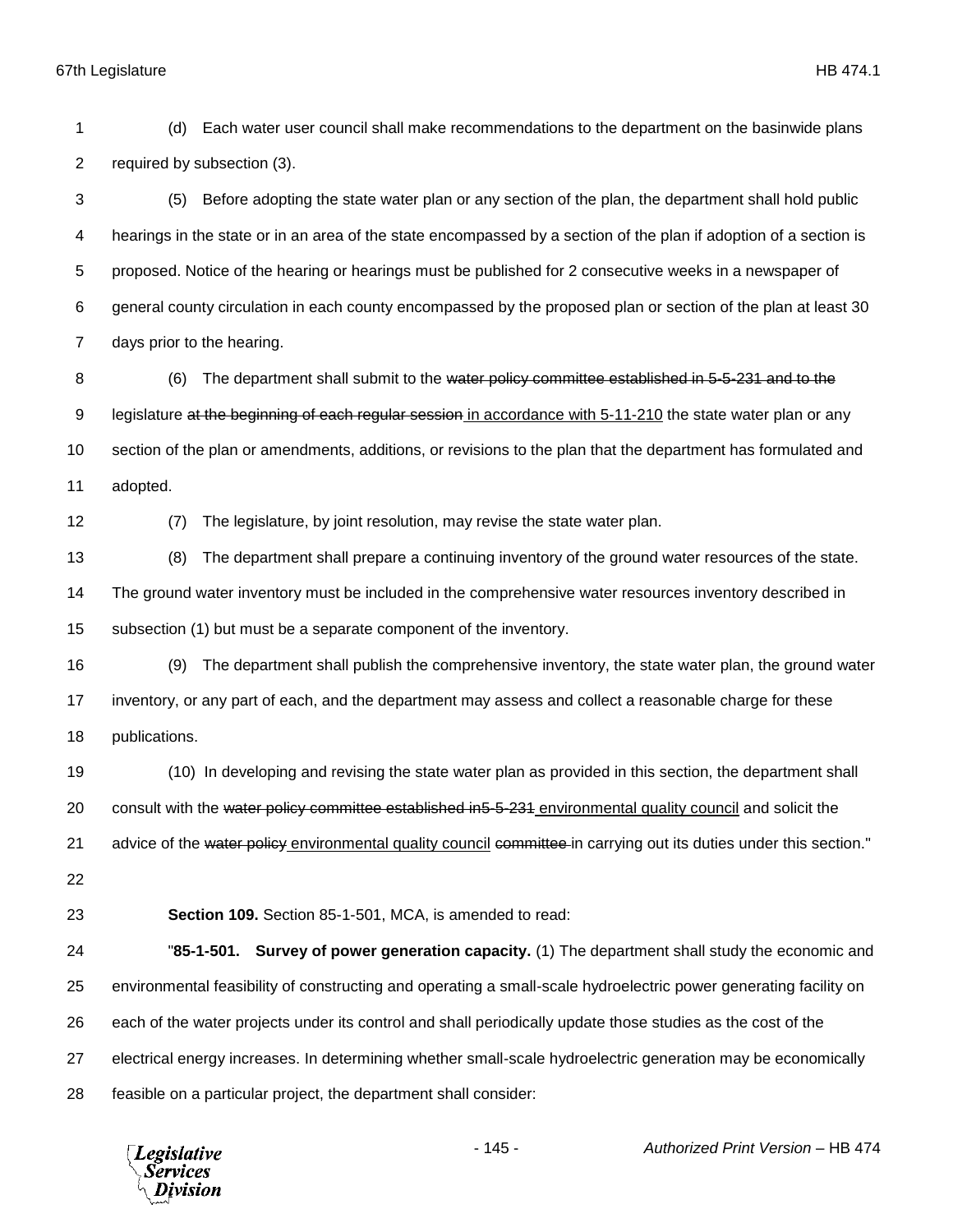| 1              | the estimated cost of construction of a facility;<br>(a)                                                          |
|----------------|-------------------------------------------------------------------------------------------------------------------|
| $\overline{2}$ | the estimated cost of maintaining, repairing, and operating the facility;<br>(b)                                  |
| 3              | the estimated cost of tying into an existing power distribution channel;<br>(c)                                   |
| 4              | (d)<br>the ability of public utilities or rural electric cooperatives to lease and operate such a facility;       |
| 5              | the debt burden to be serviced;<br>(e)                                                                            |
| 6              | the revenue expected to be derived;<br>(f)                                                                        |
| 7              | the likelihood of a reasonable rate of return on the investment; and<br>(g)                                       |
| 8              | the potential impacts on water supply and streamflows.<br>(h)                                                     |
| 9              | Prior to September 1 of each even-numbered year, the department shall update the energy and<br>(2)                |
| 10             | telecommunications interim committee and the water policy interim committee The department shall provide a        |
| 11             | report to the legislature in accordance with 5-11-210 on all past and current studies conducted pursuant to this  |
| 12             | section."                                                                                                         |
| 13             |                                                                                                                   |
| 14             | Section 110. Section 85-1-621, MCA, is amended to read:                                                           |
| 15             | "85-1-621. Report. The department shall prepare a biennial report describing the status of the                    |
| 16             | renewable resource grant and loan program. The report must describe ongoing projects and projects that have       |
| 17             | been completed during the biennium. The report must identify and rank in order of priority the projects for which |
| 18             | the department has received applications. The report must also describe proposed projects and activities for      |
| 19             | the coming biennium and recommendations for necessary appropriations. A copy of the report must be                |
| 20             | submitted to the water policy committee established in 5-5-231 legislature in accordance with 5-11-210."          |
| 21             |                                                                                                                   |
| 22             | Section 111. Section 85-2-281, MCA, is amended to read:                                                           |
| 23             | "85-2-281. (Temporary) Reporting requirements. The department and the water court shall:                          |
| 24             | provide quarterly reports to the water policy committee during a legislative interim appropriate<br>(1)           |
| 25             | standing committee or interim entity established by the legislature in its rules on:                              |
| 26             | the progress of the adjudication on a basin-by-basin basis;<br>(a)                                                |
| 27             | the number of basins for which examination was completed during the reporting period;<br>(b)                      |
|                |                                                                                                                   |

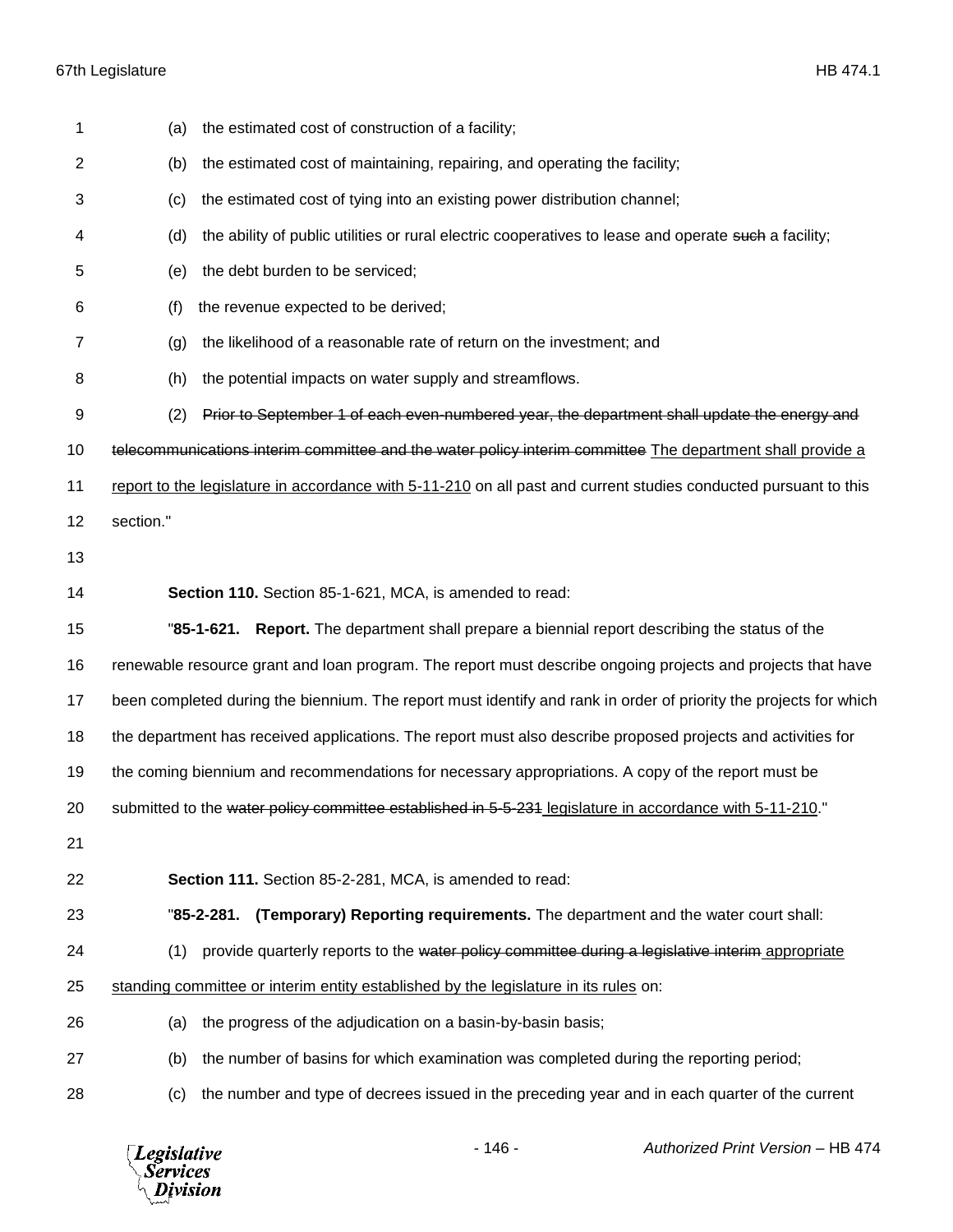year and an update on summary reports in review; (d) the number of claims resolved each month in the preceding year; (e) the percentage of claims resolved by basin, limited to basins under active review by the water court, after issuance of a decree and passage of the deadline of the notices of intent to appear; and (f) compact status describing compacts approved by the water court and pending compacts; (2) include a status report on the adjudication in their presentation to the applicable appropriation subcommittees during each legislative session including the number of basins for which examination was completed during the reporting period; and (3) provide a budget that outlines how each of the entities will be funded in the next biennium, including general fund money and state special revenue funds. (Terminates June 30, 2028--secs. 10, 11, Ch. 269, L. 2015.)" **Section 112.** Section 85-2-316, MCA, is amended to read: "**85-2-316. State reservation of waters.** (1) The state, any political subdivision or agency of the state, or the United States or any agency of the United States may apply to the department to acquire a state water reservation for existing or future beneficial uses or to maintain a minimum flow, level, or quality of water 17 throughout the year or at periods or for a length of time that the department designates. (2) (a) Water may be reserved for existing or future beneficial uses in the basin where it is reserved, as described by the following basins: (i) the Clark Fork River and its tributaries to its confluence with Lake Pend Oreille in Idaho; (ii) the Kootenai River and its tributaries to its confluence with Kootenay Lake in British Columbia; (iii) the St. Mary River and its tributaries to its confluence with the Oldman River in Alberta; (iv) the Little Missouri River and its tributaries to its confluence with Lake Sakakawea in North Dakota; (v) the Missouri River and its tributaries to its confluence with the Yellowstone River in North Dakota; and (vi) the Yellowstone River and its tributaries to its confluence with the Missouri River in North Dakota. (b) A state water reservation may be made for an existing or future beneficial use outside the basin where the diversion occurs only if stored water is not reasonably available for water leasing under 85-2-141 and

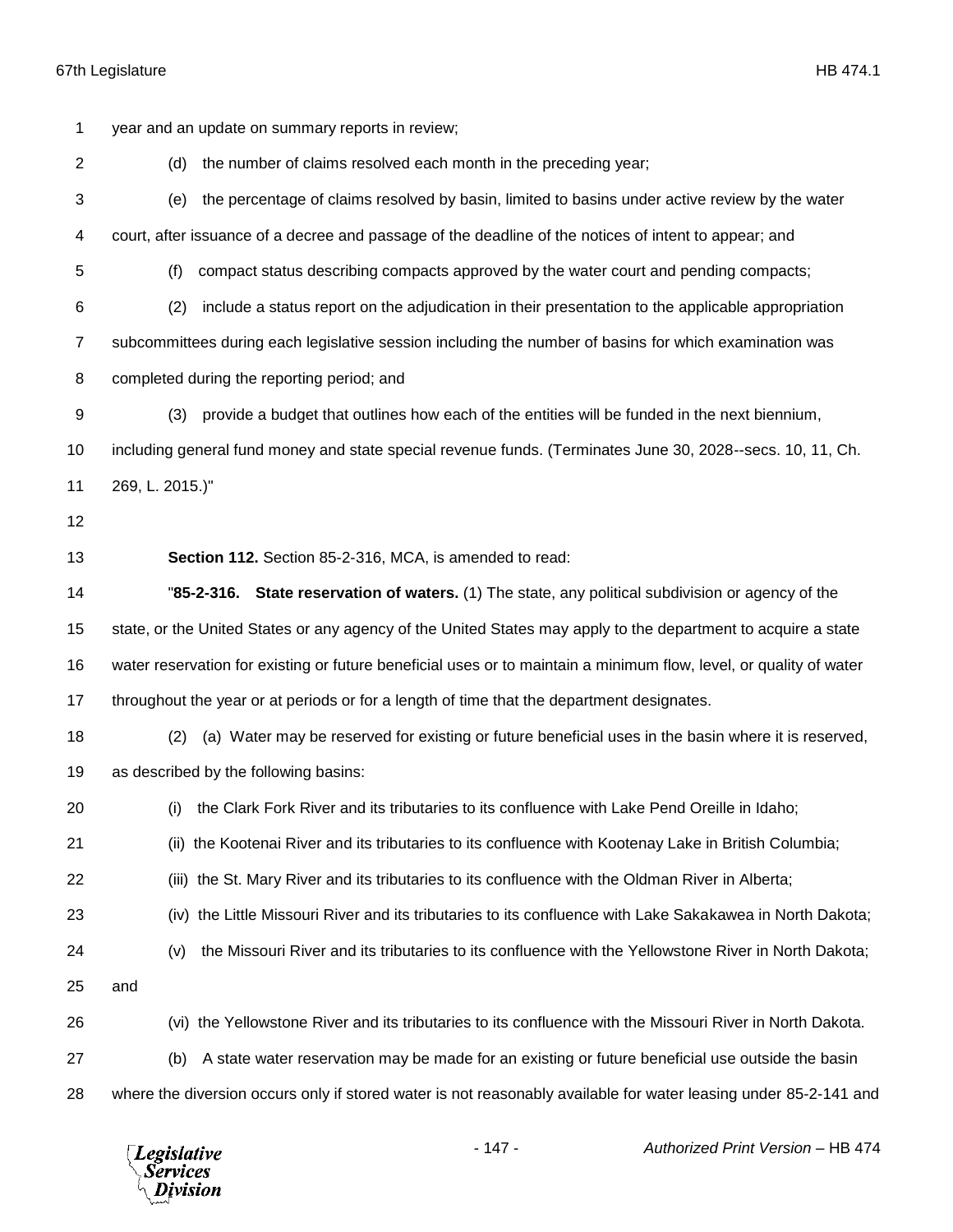the proposed use would occur in a basin designated in subsection (2)(a).

 (3) (a) The department shall adopt rules that are necessary to determine whether or not an application is correct and complete based on the provisions applicable to issuance of a state water reservation. The rules must be adopted in compliance with Title 2, chapter 4.

 (b) An applicant shall submit a correct and complete application. The determination of whether an application is correct and complete must be based on rules adopted under this subsection (3) that are in effect at the time the application is submitted. The department shall proceed in accordance with 85-2-302 with regard to any defects in the application.

 (c) The application must be made on a form prescribed by the department. The department shall make the forms available through its offices.

(d) Upon receiving a correct and complete application, the department shall proceed in accordance

with 85-2-307 through 85-2-309. After the hearing provided for in 85-2-309, the department shall decide

whether to reserve the water for the applicant. The department's costs of giving notice, holding the hearing,

conducting investigations, and making records incurred in acting upon the application to reserve water, except

the cost of salaries of the department's personnel, must be paid by the applicant. In addition, a reasonable

proportion of the department's cost of preparing an environmental analysis must be paid by the applicant unless

- waived by the department upon a showing of good cause by the applicant.
- (4) (a) Except as provided in 85-20-1401, the department shall issue a state water reservation if the applicant establishes to the department by a preponderance of evidence:
- (i) the purpose of the reservation;
- 21 (ii) the need for the reservation;
- (iii) the amount of water necessary for the purpose of the reservation;
- (iv) that the reservation is in the public interest.

(b) In determining the public interest under subsection (4)(a)(iv), the department shall issue a water

reservation for withdrawal and transport for use outside the state if the applicant proves by clear and convincing

- evidence that:
- (i) the proposed out-of-state use of water is not contrary to water conservation in Montana; and (ii) the proposed out-of-state use of water is not otherwise detrimental to the public welfare of the

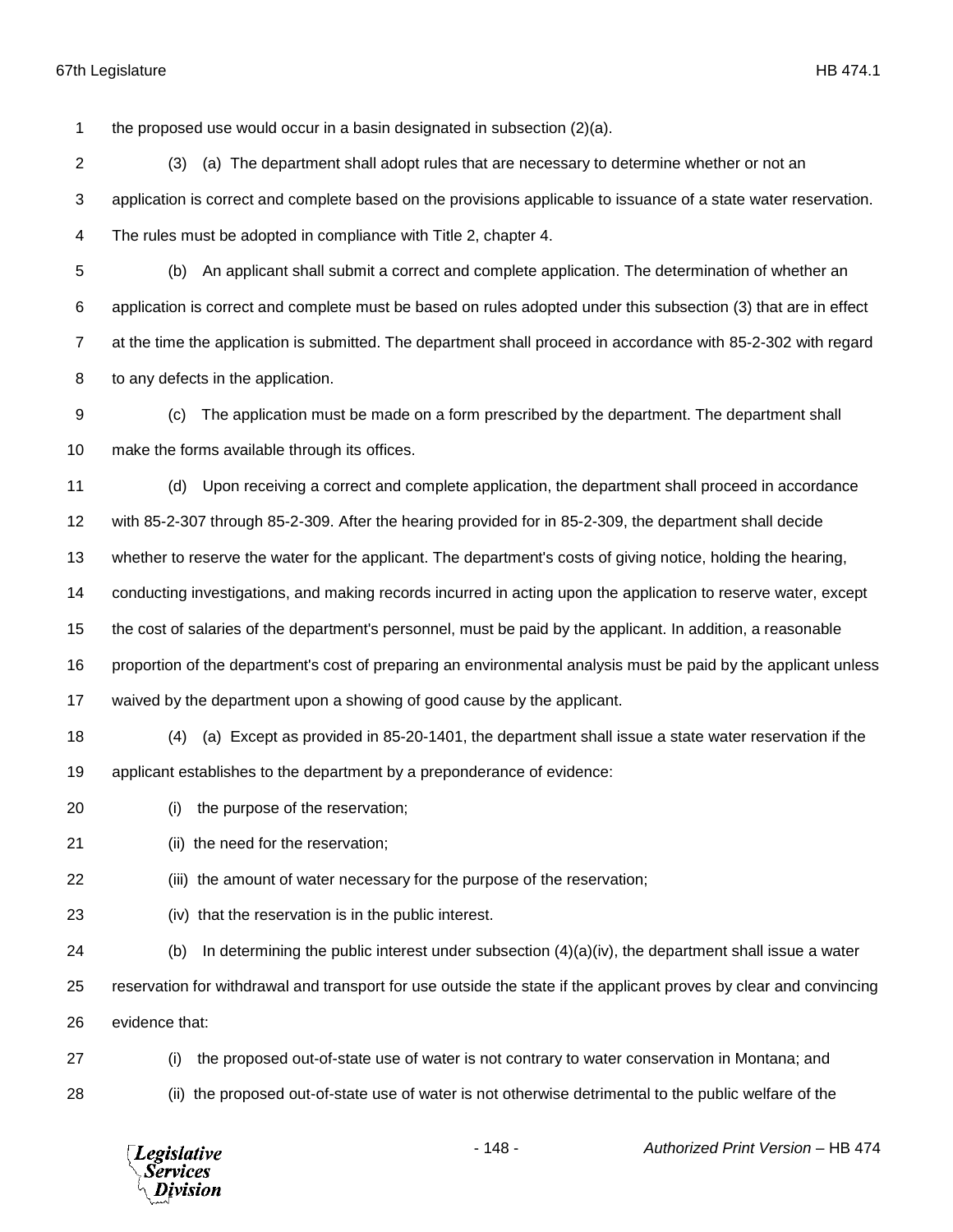citizens of Montana. (c) In determining whether the applicant has proved by clear and convincing evidence that the requirements of subsections (4)(b)(i) and (4)(b)(ii) are met, the department shall consider the following factors: (i) whether there are present or projected water shortages within the state of Montana; (ii) whether the water that is the subject of the application could feasibly be transported to alleviate water shortages within the state of Montana; (iii) the supply and sources of water available to the applicant in the state where the applicant intends to use the water; and (iv) the demands placed on the applicant's supply in the state where the applicant intends to use the water. (d) When applying for a state water reservation to withdraw and transport water for use outside the state, the applicant shall submit to and comply with the laws of the state of Montana governing the appropriation, lease, use, and reservation of water. (5) If the purpose of the state water reservation requires construction of a storage or diversion facility, the applicant shall establish to the department by a preponderance of evidence that there will be progress toward completion of the facility and accomplishment of the purpose with reasonable diligence in accordance with an established plan. (6) (a) Upon issuing a state water reservation for the purpose of maintaining a minimum flow, level, or quality of water, the appropriation of water is complete. (b) The department shall limit any state water reservations after May 9, 1979, for maintenance of minimum flow, level, or quality of water that it awards at any point on a stream or river to a maximum of 50% of the average annual flow of record on gauged streams. Ungauged streams are not subject to the limit under this subsection (6)(b). (7) A state water reservation issued under this section has a priority of appropriation dating from the filing of a correct and complete application with the department. (8) (a) A person desiring to use water reserved to a conservation district for agricultural purposes shall make application for the use with the district, and the district, upon approval of the application, shall inform the department of the approved use and issue the applicant an authorization for the use. The department shall

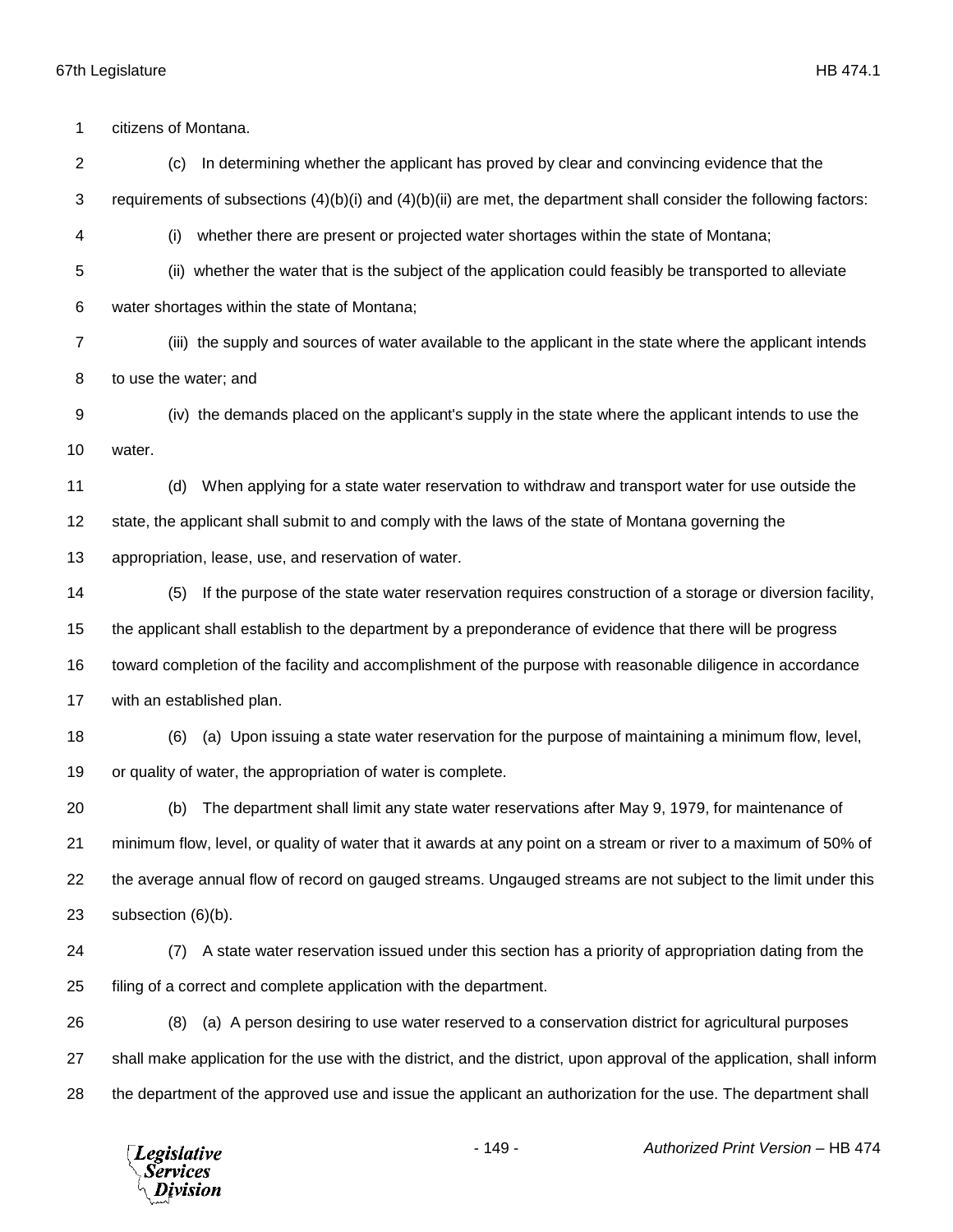maintain records of all uses of water reserved to conservation districts and be responsible, when requested by the districts, for rendering technical and administrative assistance within the department's staffing and budgeting limitations in the preparation and processing of the applications for the conservation districts. The department shall, within its staffing and budgeting limitations, complete any feasibility study requested by the districts within 12 months of the time that the request was made. The department shall extend the time allowed to develop a plan identifying projects for using a district's reservation as long as the conservation district makes a good faith effort, within its staffing and budget limitations, to develop a plan.

 (b) Upon actual application of water to the proposed beneficial use, the authorized user shall notify the conservation district. The notification must contain a certified statement by a person with experience in the design, construction, or operation of project works for agricultural purposes describing how the reserved water was put to use. The department or the district may then inspect the appropriation to determine if it has been completed in substantial accordance with the authorization.

- (9) A state water reservation issued under this section may not adversely affect any rights in existence at that time. The department may issue a state water reservation subject to terms, conditions, restrictions, and limitations it considers necessary to satisfy the criteria of this section.
- (10) (a) Except for a reservation provided in subsection (6) or a reservation provided in 85-20-1401, the department shall, at least once every 10 years, review existing state water reservations to ensure that the
- objectives of the reservations are being met.
- 

(b) The department shall provide the water policy interim committee, established in 5-5-231,

- legislature in accordance with 5-11-210 a summary of the reviews before September 15, 2026.
- (c) Following a review pursuant to this subsection (10), at the request of the entity holding a water reservation or when the objectives of a state water reservation are not being met, the department may:
- 

(i) extend the time period to complete the appropriation of water;

- (ii) modify the reservation; or
- (iii) revoke the reservation.
- (d) Any undeveloped water made available as a result of a revocation or modification under this

subsection (10) is available for appropriation by others pursuant to this part.

(11) Except as provided in 85-20-1401, the department may modify an existing or future order

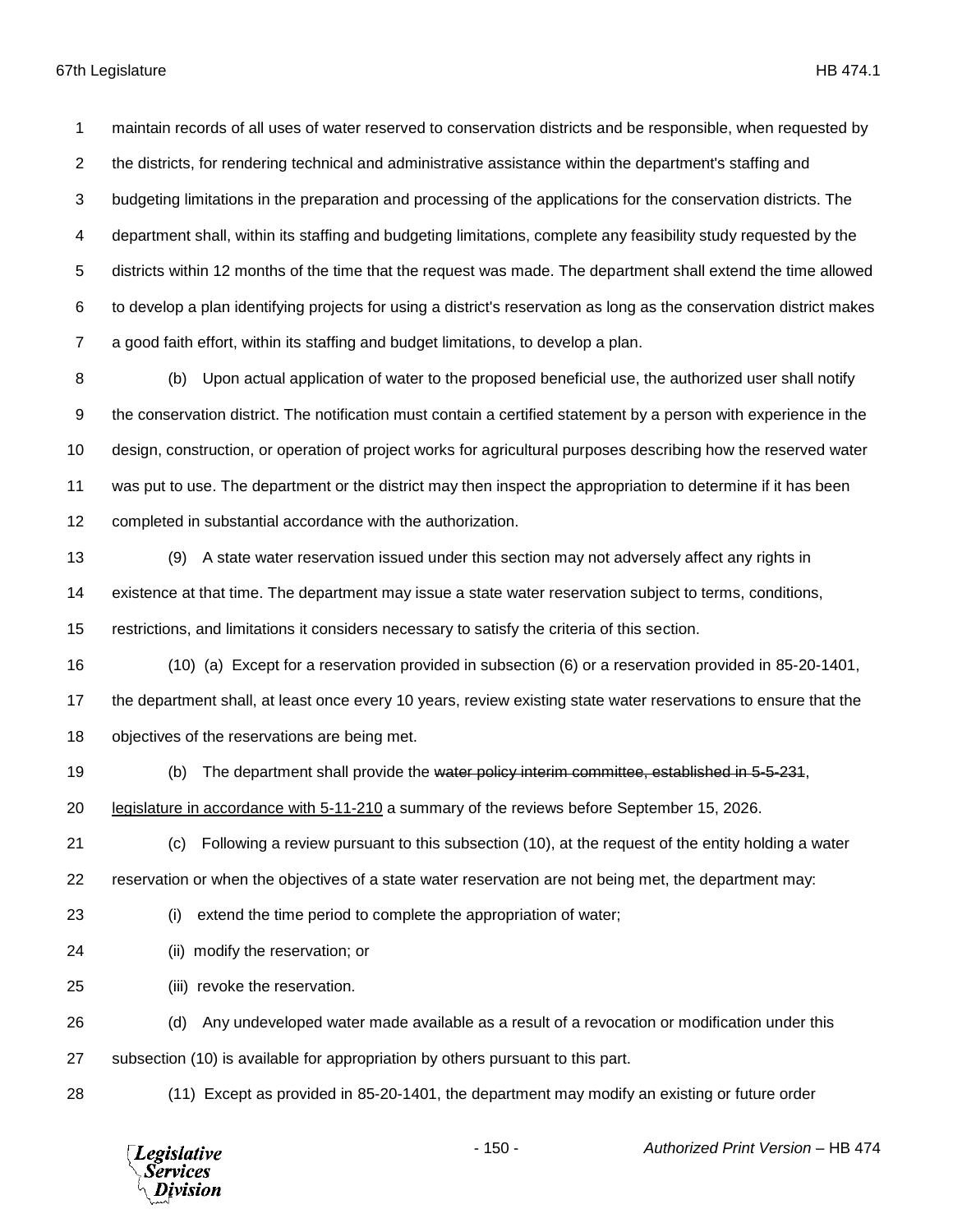originally adopted to reserve water for the purpose of maintaining minimum flow, level, or quality of water, so as to reallocate the state water reservation or portion of the reservation to an applicant who is a qualified reservant under this section. Reallocation of water reserved pursuant to a state water reservation may be made by the department following notice and hearing if the department finds that all or part of the reservation is not required for its purpose and that the need for the reallocation has been shown by the applicant to outweigh the need shown by the original reservant. Reallocation of reserved water may not adversely affect the priority date of the reservation, and the reservation retains its priority date despite reallocation to a different entity for a different use. The department may not reallocate water reserved under this section on any stream or river more frequently than once every 5 years.

 (12) A reservant may not make a change in a state water reservation under this section, except as permitted under 85-2-402 and this subsection. If the department approves a change, the department shall give notice and require the reservant to establish that the criteria in subsection (4) will be met under the approved change.

 (13) A state water reservation may be transferred to another entity qualified to hold a reservation under subsection (1). Only the entity holding the reservation may initiate a transfer. The transfer occurs upon the filing of a water right ownership update form with the department, together with an affidavit from the entity receiving the reservation establishing that the entity is a qualified reservant under subsection (1), that the entity agrees to comply with the requirements of this section and the conditions of the reservation, and that the entity can meet the objectives of the reservation as granted. If the transfer of a state water reservation involves a change in an appropriation right, the necessary approvals must be acquired pursuant to subsection (12).

 (14) This section does not vest the department with the authority to alter a water right that is not a state water reservation.

 (15) The department shall undertake a program to educate the public, other state agencies, and political subdivisions of the state as to the benefits of the state water reservation process and the procedures to be followed to secure the reservation of water. The department shall provide technical assistance to other state agencies and political subdivisions in applying for reservations under this section.

 (16) Water reserved under this section is not subject to the state water leasing program established under 85-2-141."

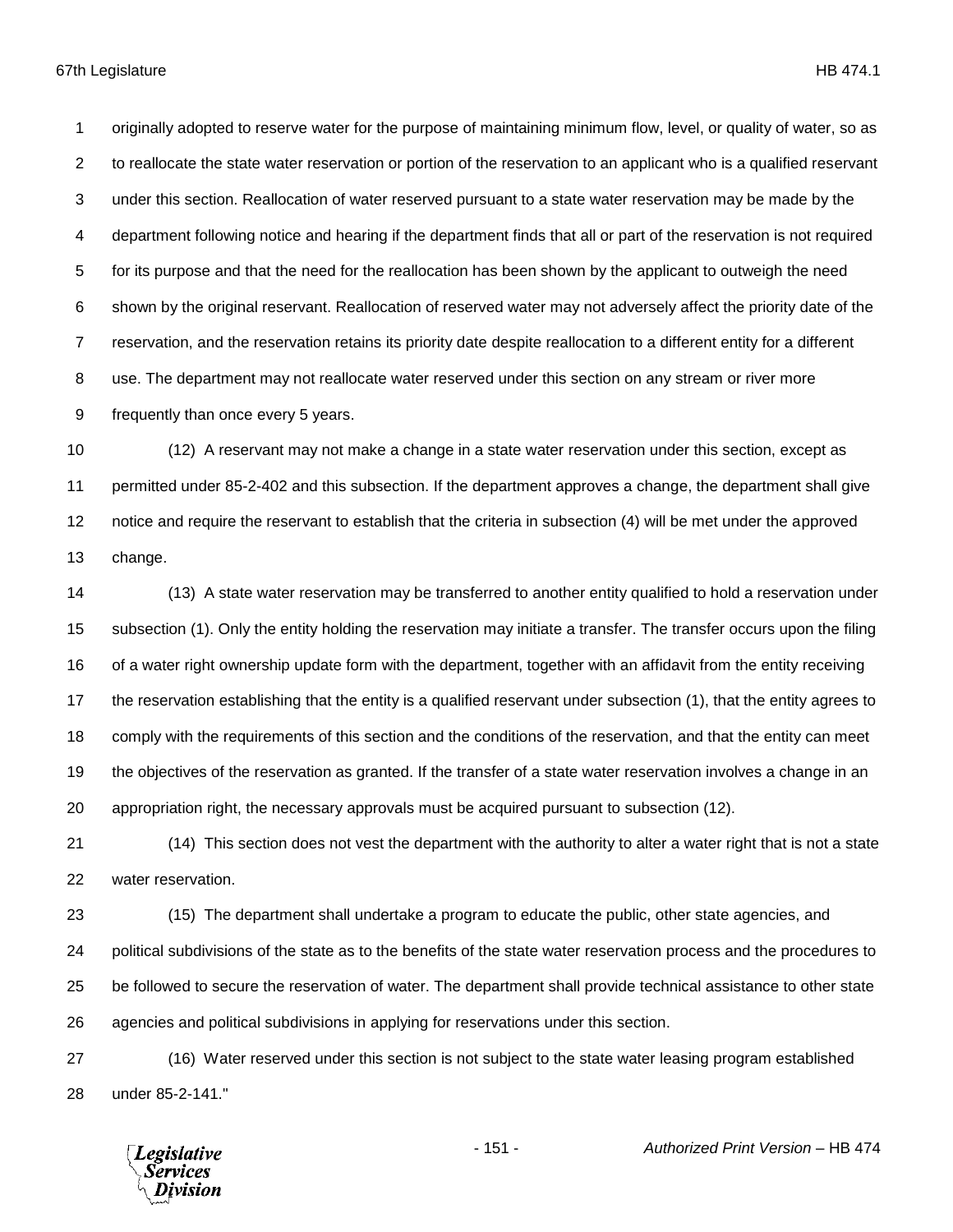| 1  |                                                                                                                 |
|----|-----------------------------------------------------------------------------------------------------------------|
| 2  | Section 113. Section 85-2-350, MCA, is amended to read:                                                         |
| 3  | "85-2-350. Clark Fork River basin task force -- duties -- water management plan. (1) The                        |
| 4  | governor's office shall designate an appropriate entity to convene and coordinate a Clark Fork River basin task |
| 5  | force to prepare proposed amendments to the state water plan provided for under 85-1-203 related to the Clark   |
| 6  | Fork River basin. The designated appropriate entity shall:                                                      |
| 7  | identify the individuals and organizations, public, tribal, and private, that are interested in or<br>(a)       |
| 8  | affected by water management in the Clark Fork River basin;                                                     |
| 9  | provide advice and assistance in selecting representatives to serve on the task force;<br>(b)                   |
| 10 | develop, in consultation with the task force, appropriate opportunities for public participation in<br>(c)      |
| 11 | studies of water management in the Clark Fork River basin; and                                                  |
| 12 | ensure that all watersheds and viewpoints within the basin are adequately represented on the task<br>(d)        |
| 13 | force, including a representation from the following:                                                           |
| 14 | the reach of the Clark Fork River in Montana below its confluence with the Flathead River;<br>(i)               |
| 15 | (ii) the Flathead River basin, including Flathead Lake, from Flathead Lake to the confluence of the             |
| 16 | Flathead River and the Clark Fork River;                                                                        |
| 17 | (iii) the Flathead River basin upstream from Flathead Lake;                                                     |
| 18 | (iv) the reach of the Clark Fork River between the confluence of the Blackfoot River and the Clark Fork         |
| 19 | River and the confluence of the Clark Fork River and the Flathead River;                                        |
| 20 | (v) the Bitterroot River basin as defined in 85-2-344; and                                                      |
| 21 | (vi) the upper Clark Fork River basin as defined in 85-2-335.                                                   |
| 22 | Task force members shall serve 2-year terms and may serve more than one term. The<br>(2)                        |
| 23 | Confederated Salish and Kootenai tribal government has the right to appoint a representative to the task force. |
| 24 | (3)<br>The task force shall:                                                                                    |
| 25 | identify short-term and long-term water management issues and problems and alternatives for<br>(a)              |
| 26 | resolving any issues or problems identified;                                                                    |
| 27 | identify data gaps regarding basin water resources, especially ground water;<br>(b)                             |
| 28 | coordinate water management by local basin watershed groups, water user organizations, and<br>(c)               |

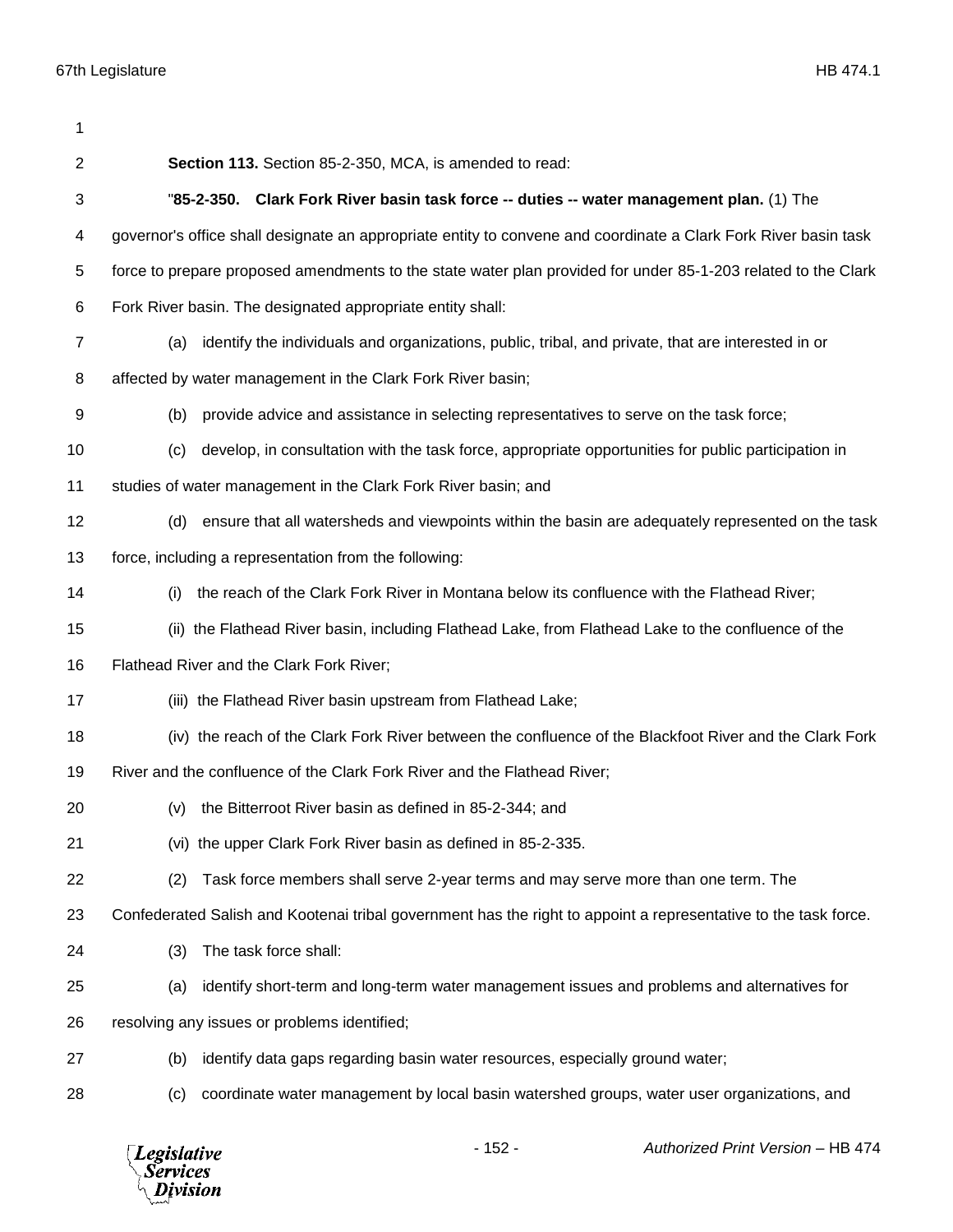| 1              | individual water users to ensure long-term sustainable water use;                                            |  |  |
|----------------|--------------------------------------------------------------------------------------------------------------|--|--|
| $\overline{2}$ | (d)<br>provide a forum for all interests to communicate about water issues;                                  |  |  |
| 3              | advise government agencies about water management and permitting activities in the Clark Fork<br>(e)         |  |  |
| 4              | River basin;                                                                                                 |  |  |
| 5              | consult with local and tribal governments within the Clark Fork River basin;<br>(f)                          |  |  |
| 6              | make recommendations, if recommendations are considered necessary, to the department for<br>(g)              |  |  |
| $\overline{7}$ | consideration as amendments to the state water plan provided for under 85-1-203 related to the Clark Fork    |  |  |
| 8              | River basin; and                                                                                             |  |  |
| 9              | (h)<br>report to:                                                                                            |  |  |
| 10             | the department on a periodic basis;<br>(i)                                                                   |  |  |
| 11             | (ii) the water policy committee established in5-5-231 annually environmental quality council; and            |  |  |
| 12             | (iii) the appropriations subcommittee that deals with natural resources and commerce each legislative        |  |  |
| 13             | session."                                                                                                    |  |  |
| 14             |                                                                                                              |  |  |
| 15             | Section 114. Section 85-2-436, MCA, is amended to read:                                                      |  |  |
| 16             | "85-2-436. Instream flow to protect, maintain, or enhance streamflows to benefit fishery                     |  |  |
| 17             | resource -- change in appropriation rights. (1) The department of fish, wildlife, and parks may change an    |  |  |
| 18             | appropriation right, which it either holds in fee simple or leases, to an instream flow purpose of use and a |  |  |
| 19             | defined place of use to protect, maintain, or enhance streamflows to benefit the fishery resource.           |  |  |
| 20             | (2) The change in purpose of use or place of use must meet all of the criteria and process outlined in       |  |  |
| 21             | 85-2-307 through 85-2-309, 85-2-401, and 85-2-402 and the additional criteria and process described in       |  |  |
| 22             | subsection (3) of this section to protect the rights of other appropriators from adverse impacts.            |  |  |
| 23             | (a) The department of fish, wildlife, and parks, with the consent of the commission, may lease<br>(3)        |  |  |
| 24             | existing rights for the purpose of protecting, maintaining, or enhancing streamflows to benefit the fishery  |  |  |
| 25             | resource.                                                                                                    |  |  |
| 26             | The department may not approve a change in appropriation right until all objections are resolved.<br>(b)     |  |  |
| 27             | The application for a change in appropriation right authorization must include specific information<br>(c)   |  |  |
| 28             | on the length and location of the stream reach in which the streamflow is to be protected, maintained, or    |  |  |
|                | $-153-$<br>Authorized Print Version - HB 474<br>Legislative<br>Services<br>ivision                           |  |  |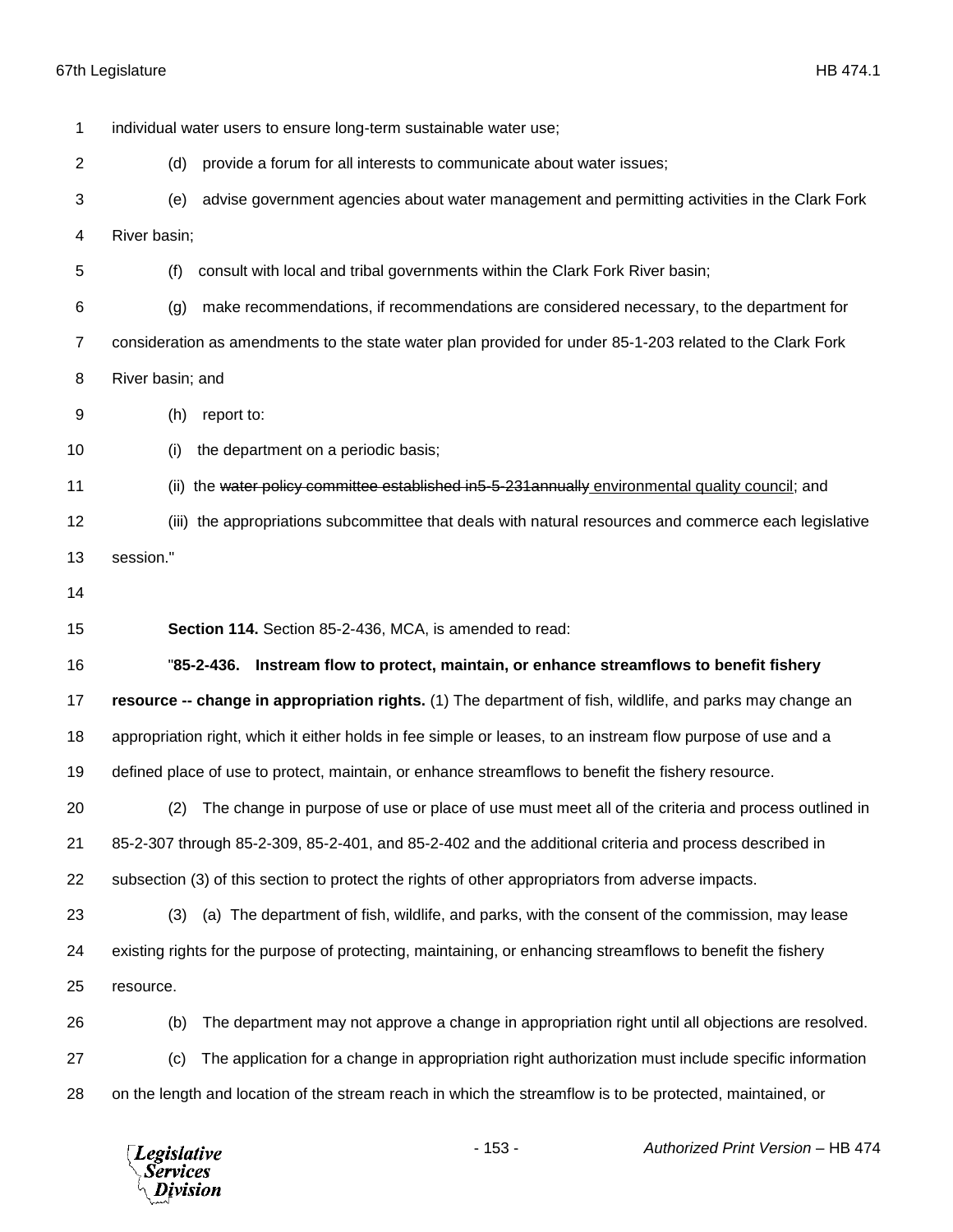enhanced and must provide a detailed streamflow measuring plan that describes the points where and the manner in which the streamflow must be measured.

 (d) The maximum quantity of water that may be changed to instream flow is the amount historically diverted. However, only the amount historically consumed, or a smaller amount if specified by the department in the change in appropriation right authorization, may be used to protect, maintain, or enhance streamflows below the point of diversion that existed prior to the change in appropriation right.

 (e) A lease for instream flow purposes may be entered for a term of up to 10 years, except that a lease of water made available from the development of a water conservation or storage project may be for a term equal to the expected life of the project but not more than 30 years. All leases may be renewed an indefinite number of times but not for more than 10 years for each term. Upon receiving notice of a lease renewal, the department shall notify other appropriators potentially affected by the lease and shall allow 90 days for submission of new evidence of adverse effects to other water rights. A change in appropriation right authorization is not required for a renewal unless an appropriator other than an appropriator described in subsection (3)(i) submits evidence of adverse effects to the appropriator's rights that has not been considered previously. If new evidence is submitted, a change in appropriation right authorization must be obtained according to the requirements of 85-2-402.

 (f) The department may modify or revoke the change in appropriation right authorization up to 10 years after it is approved if an appropriator other than an appropriator described in subsection (3)(i) submits new evidence not available at the time the change in appropriation right was approved that proves by a preponderance of evidence that the appropriator's water right is adversely affected.

 (g) The priority of appropriation for a lease or change in appropriation right under this section is the same as the priority of appropriation of the right that is changed to an instream flow purpose.

 (h) Neither a change in appropriation right nor any other authorization is required for the reversion of a leased appropriation right to the lessor's previous use.

 (i) A person issued a water use permit with a priority of appropriation after the date of filing of an application for a change in appropriation right authorization under this section may not object to the exercise of the changed water right according to its terms or to the reversion of a leased appropriation right to the lessor according to the lessor's previous use.

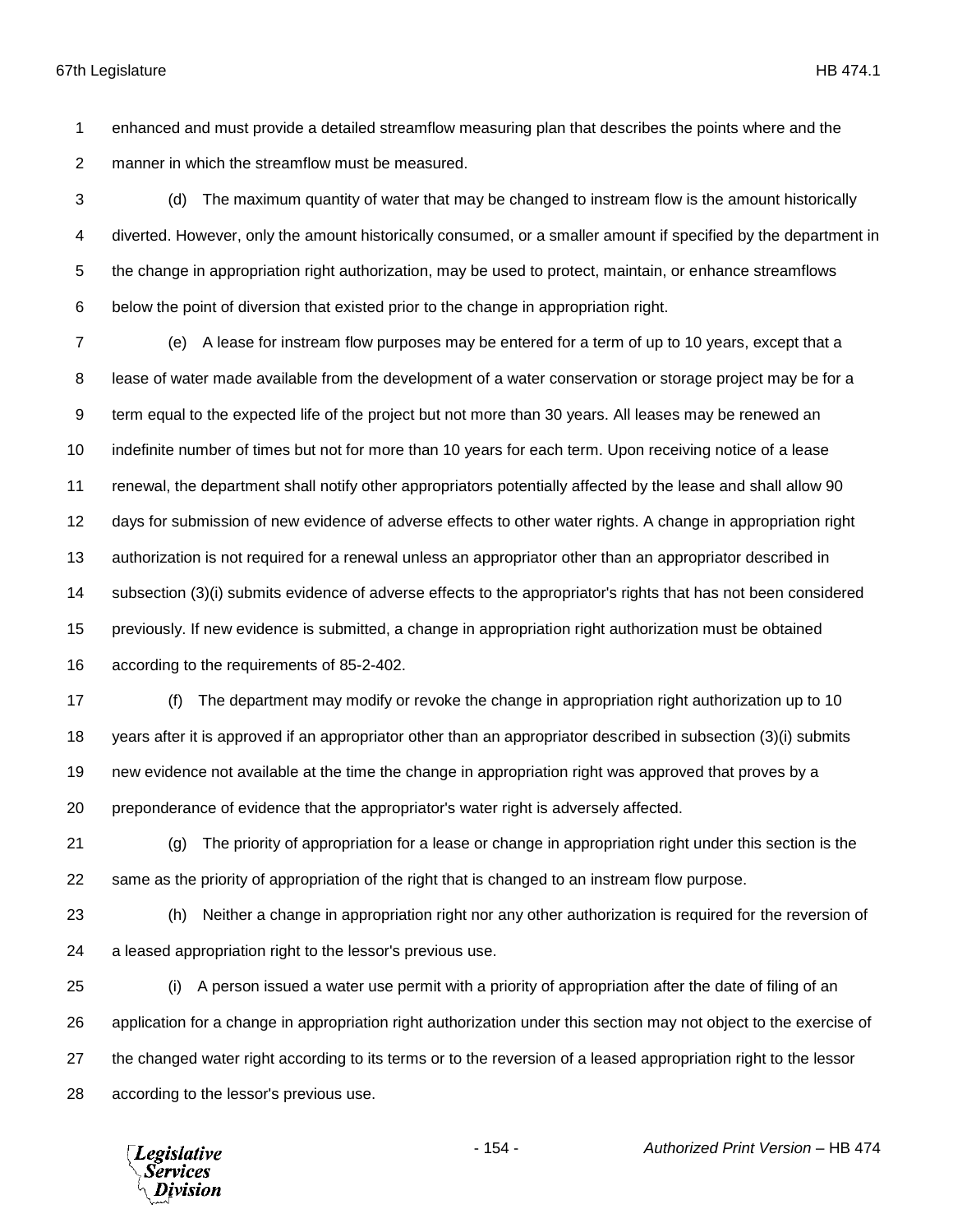| 1              | The department of fish, wildlife, and parks shall pay all costs associated with installing devices or<br>(i)        |  |
|----------------|---------------------------------------------------------------------------------------------------------------------|--|
| $\overline{2}$ | providing personnel to measure streamflows according to the measuring plan required under this section.             |  |
| 3              | (a) The department of fish, wildlife, and parks shall complete and submit to the department,<br>(4)                 |  |
| 4              | commission, and water policy committee established in 5-5-231 the legislature in accordance with 5-11-210 a         |  |
| 5              | biennial progress report by December 1 of odd-numbered years. This report must include a summary of all             |  |
| 6              | appropriation rights changed to an instream flow purpose in the last 2 years.                                       |  |
| 7              | For each change in appropriation right to an instream flow purpose, the report must include a copy<br>(b)           |  |
| 8              | of the change authorization issued by the department and must address:                                              |  |
| 9              | the length of the stream reach and how it is determined;<br>(i)                                                     |  |
| 10             | (ii) critical streamflow or volume needed to protect, maintain, or enhance streamflow to benefit the                |  |
| 11             | fishery resource;                                                                                                   |  |
| 12             | (iii) the amount of water available for instream flow as a result of the change in appropriation right;             |  |
| 13             | (iv) contractual parameters, conditions, and other steps taken to ensure that each change in                        |  |
| 14             | appropriation right does not harm other appropriators, particularly if the stream is one that experiences natural   |  |
| 15             | dewatering; and                                                                                                     |  |
| 16             | methods used to monitor use of water under each change in appropriation right.<br>(v)                               |  |
| 17             | This section does not create the right for a person to bring suit to compel the renewal of a lease<br>(5)           |  |
| 18             | that has expired.                                                                                                   |  |
| 19             | (a) From May 8, 2007, through June 30, 2029, the department of fish, wildlife, and parks may<br>(6)                 |  |
| 20             | change, pursuant to this section, the appropriation rights that it holds in fee simple to instream flow purposes on |  |
| 21             | no more than 12 stream reaches.                                                                                     |  |
| 22             | After June 30, 2029, the department of fish, wildlife, and parks may not change the appropriation<br>(b)            |  |
| 23             | rights that it holds in fee simple to instream flow purposes on any stream reaches.                                 |  |
| 24             | After June 30, 2029, the department of fish, wildlife, and parks may not enter into any new lease<br>(7)            |  |
| 25             | agreements pursuant to this section or renew any leases that will expire after that date."                          |  |
| 26             |                                                                                                                     |  |
| 27             | Section 115. Section 85-2-525, MCA, is amended to read:                                                             |  |
| 28             | Ground water investigation program -- advisory committee. (1) The Montana bureau<br>"85-2-525.                      |  |

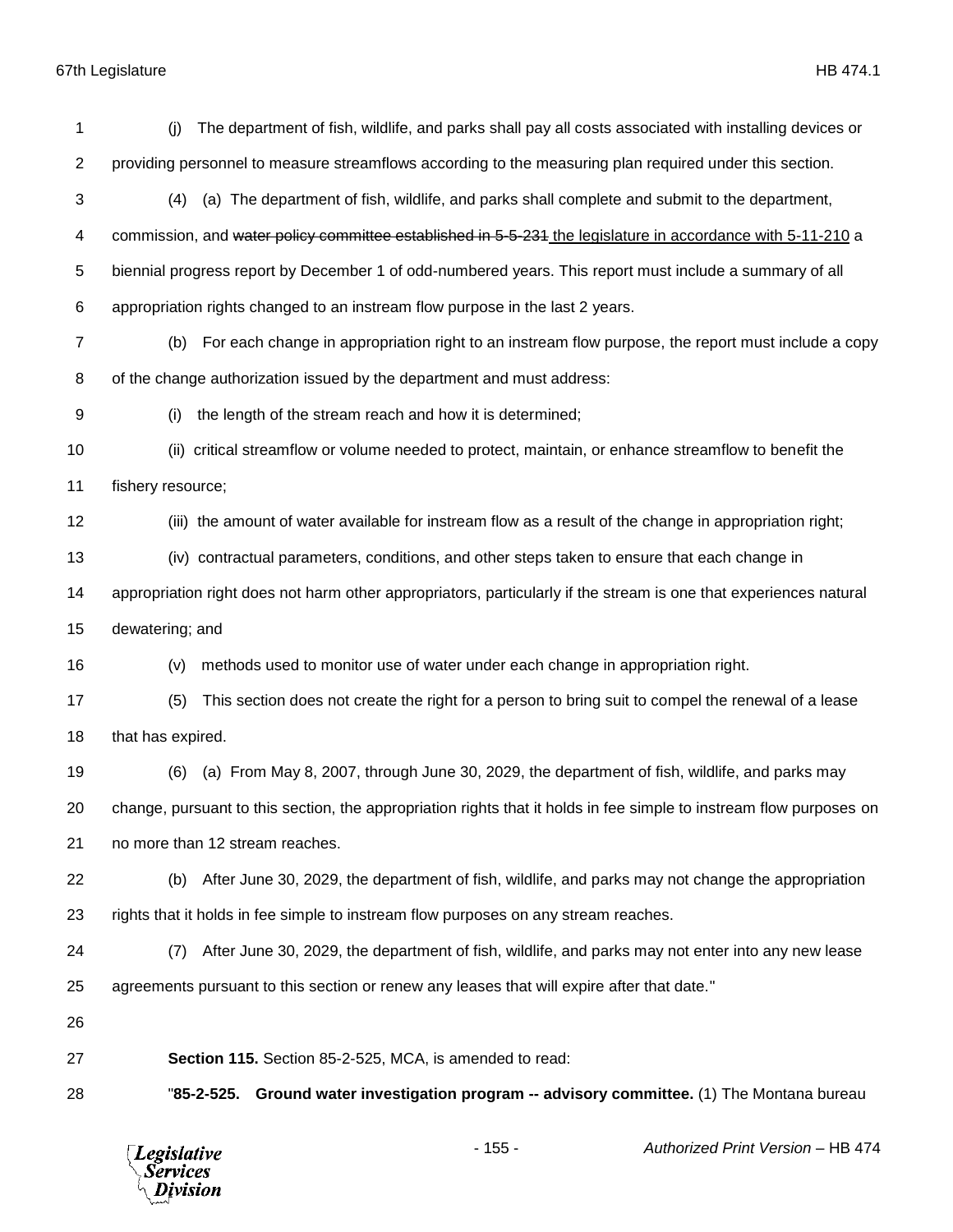of mines and geology shall develop and implement a ground water investigation program for the purpose of collecting and compiling ground water and aquifer data. The program shall gather data, compile existing information, conduct field studies, and prepare a detailed hydrogeologic assessment report for each subbasin. The program shall develop a monitoring plan and a hydrogeologic model for each subbasin for which a report is prepared. (2) The ground water assessment steering committee, established by 2-15-1523, shall prioritize subbasins for investigation based upon current and anticipated growth of agriculture, industry, housing, and commercial activity. Permit applications for the development of surface water or ground water and the timing of adjudication of water rights may be taken into account in prioritizing subbasins. (3) The bureau of mines and geology shall report, in accordance with 5-11-210, on the work of the 11 ground water investigation program to the water policy committee established in 5-5-231 legislature." **Section 116.** Section 90-1-105, MCA, is amended to read: "**90-1-105. Functions of department of commerce -- economic development.** The department of commerce shall: (1) provide coordinating services to aid state and local groups and Indian tribal governments in the promotion of new economic enterprises and conduct publicity and promotional activities within the state, nationally, and internationally in connection with new economic enterprises; (2) collect and disseminate information regarding the advantages of developing agricultural, recreational, commercial, and industrial enterprises within this state; (3) serve as an official state liaison between persons interested in locating new economic enterprises in Montana and state and local groups and Indian tribal governments seeking new enterprises; (4) aid communities and Indian tribal governments interested in obtaining new business or expanding existing business; (5) (a) study and promote means of expanding markets for Montana products within the state, nationally, and globally; and (b) provide training and assistance for Montana small businesses and entrepreneurs to expand markets for made-in-Montana products;

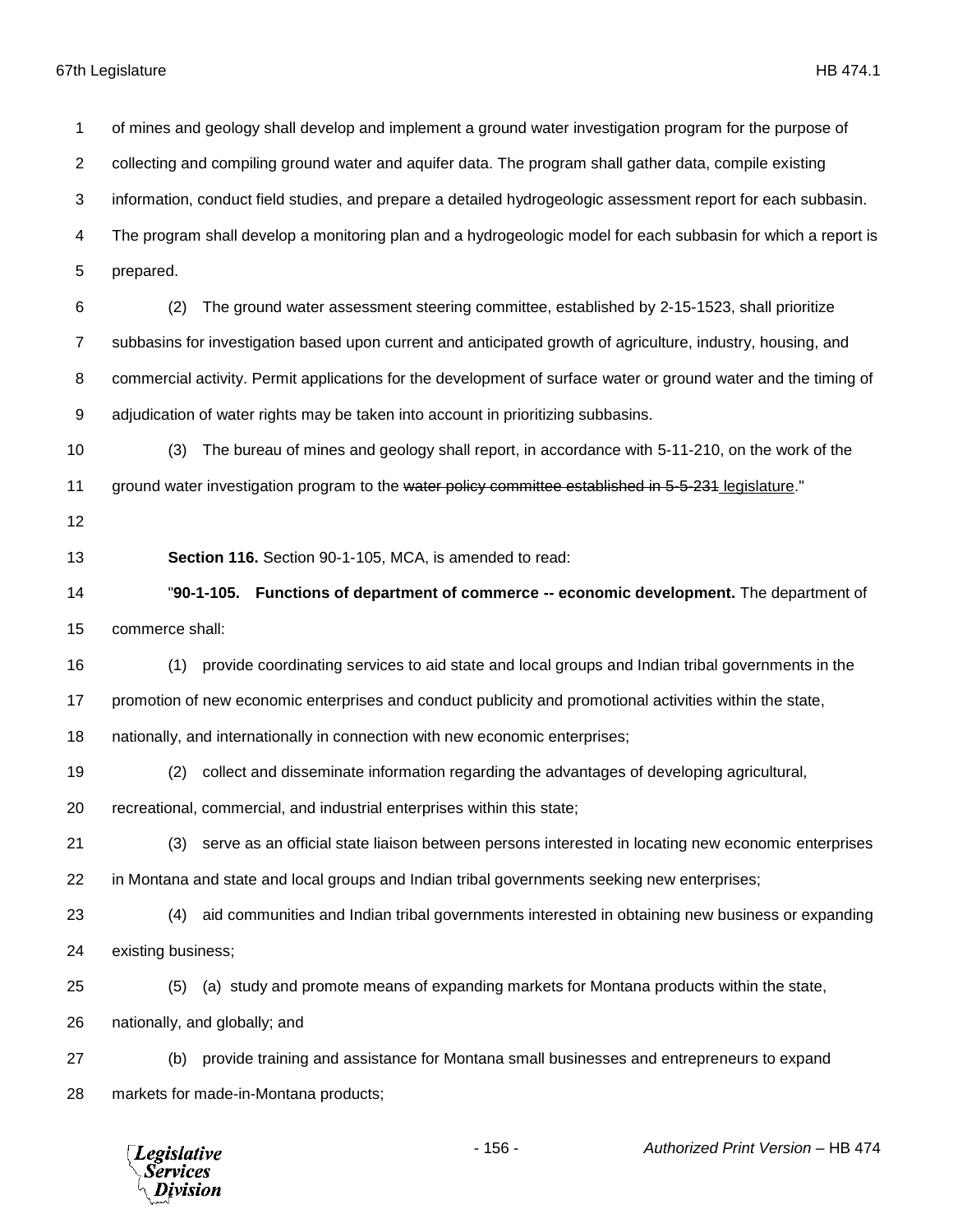attractions of the state; (7) starting in 2020, publish a decennial report, to be authored by the bureau of business and economic research at the university of Montana, on the economic contributions and impacts of Indian reservations in Montana based on federal, state, local, tribal, and private inputs. Copies of the report must be provided to the governor, each tribal government in Montana, the state-tribal economic development 7 commission, and the state-tribal relations committee legislature in accordance with 5-11-210, and the report must be published on the department's website. (8) explore the use of cooperative agreements, as provided in Title 18, chapter 11, part 1, for the promotion and enhancement of economic opportunities on the Indian reservations in Montana; and (9) assist the state-tribal economic development commission established in 90-1-131 in: (a) identifying federal government and private sector funding sources for economic development on Indian reservations in Montana; and (b) fostering and providing assistance to prepare, develop, and implement cooperative agreements, in accordance with Title 18, chapter 11, part 1, with each of the tribal governments in Montana." **Section 117.** Section 90-1-132, MCA, is amended to read: "**90-1-132. Commission purposes -- duties and responsibilities.** (1) The general purposes of the state-tribal economic development commission include: (a) assisting, promoting, encouraging, developing, and advancing economic prosperity and employment on Indian reservations in Montana by fostering the expansion of business, manufacturing, tourism, agriculture, and community development programs; (b) cooperating and acting in conjunction with other organizations, public and private, to benefit tribal communities; (c) recruiting business enterprises to locate on or invest in enterprises on the reservations; and (d) identifying, obtaining, and coordinating federal, state, and private sector gifts, grants, loans, and donations to further economic development on the Indian reservations in Montana. (2) The state-tribal economic development commission shall:- 157 - *Authorized Print Version* – HB 474 **Legislative** *Services* Division

(6) encourage and coordinate public and private agencies or bodies in publicizing the facilities and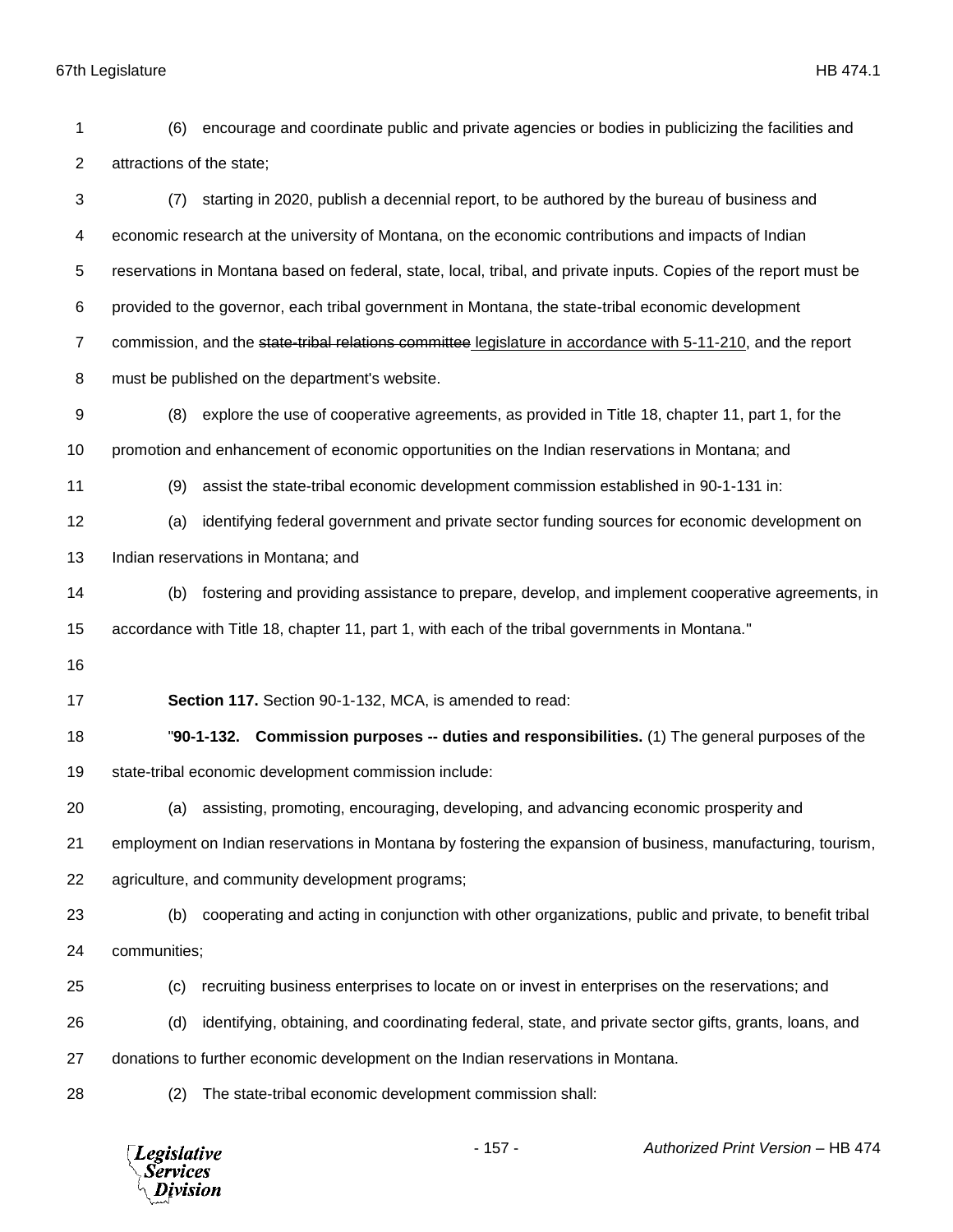(a) in conjunction with the tourism advisory council provided for in 2-15-1816, oversee use of proceeds to expand tourism activities and visitation in the Indian tourism region;

 (b) determine, with assistance from the tribal business center coordinator and the federal grants coordinator in the office of the state director of Indian affairs, the availability of federal, state, and private sector gifts, grants, loans, and donations to tribal governments, Indian business enterprises, and communities located on Indian reservations in Montana;

 (c) apply for grants listed in the Catalog of Federal Domestic Assistance for which the commission is eligible and which would, if awarded, supply identifiable economic benefits to any or all of the Indian reservations in Montana;

 (d) in cooperation with a tribal government, and when allowed by federal law and regulation, assist the tribe in applying for grants listed in the Catalog of Federal Domestic Assistance for which an appropriate tribal entity is eligible and which would, if awarded, supply identifiable economic benefits to any or all of the Indian reservations in Montana;

 (e) evaluate the apportionment of current spending of federal funds by state agencies in areas including but not limited to economic development, housing, community infrastructure, business finance, tourism promotion, transportation, and agriculture;

 (f) conduct or commission and oversee a comprehensive assessment of the economic development needs and priorities of each Indian reservation in the state;

 (g) notify tribal governments, the governor, the state director of Indian affairs, and the directors of the departments of commerce, agriculture, and transportation, of the availability of specific federal, state, or private sector funding programs or opportunities that would directly benefit Indian communities in Montana;

 (h) assist tribal governments and other tribal entities that are eligible for federal assistance programs as provided in the most recent published edition in the Catalog of Federal Domestic Assistance in applying for funds that would contribute to the respective tribes' economic development;

 (i) work cooperatively with tribal government officials, the state director of Indian affairs, and other appropriate state officials to help foster state-tribal cooperative agreements pursuant to Title 18, chapter 11, part 1, that will:

(i) enhance economic development on the Indian reservations in Montana; and

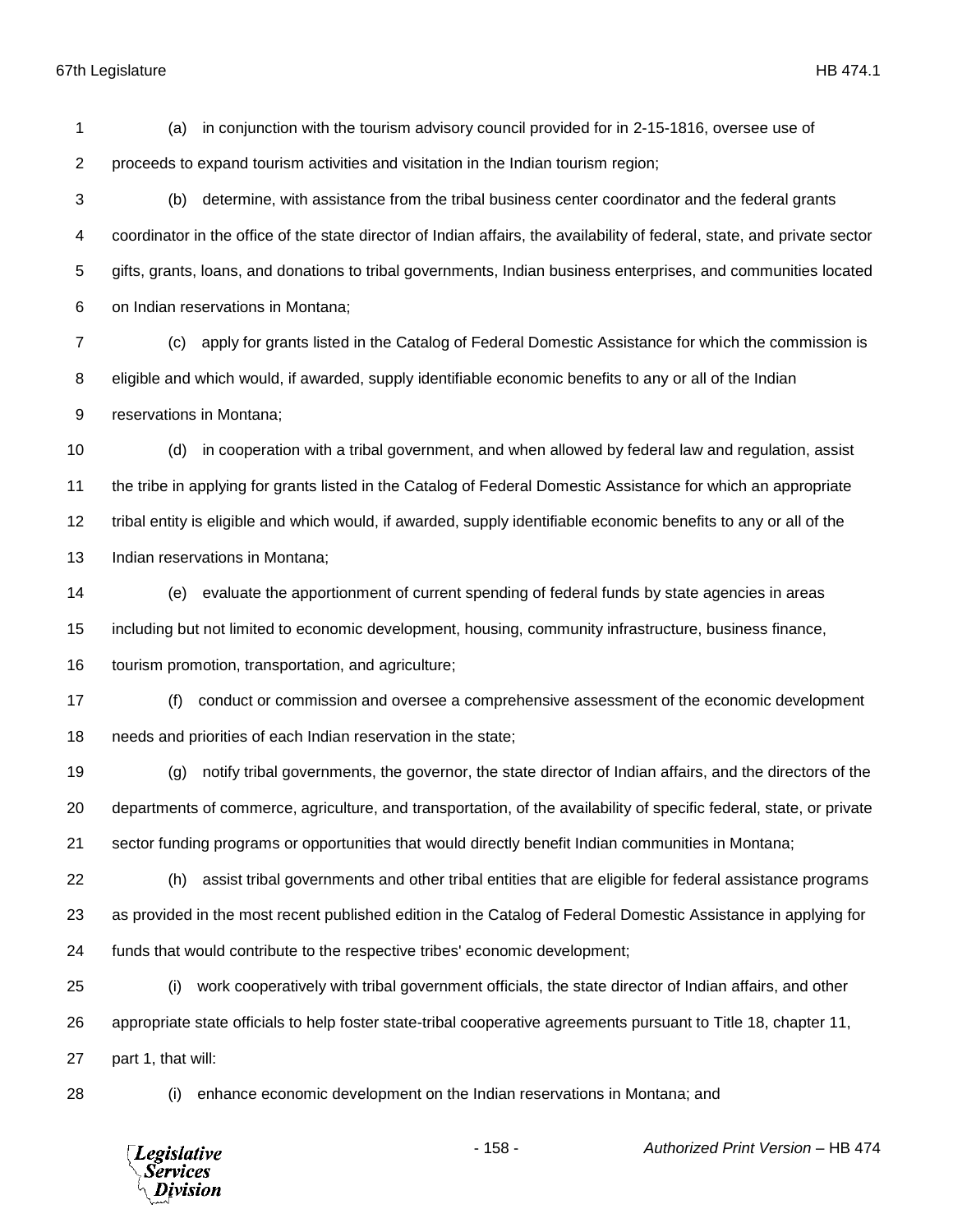(ii) help the department of commerce to fully implement and comply with the provisions of 90-1-105;

and

3 (j) provide to the governor, the legislative council, the state-tribal relations committee legislature in accordance with 5-11-210, the legislative auditor, and to each of the presiding officers of the tribal governments in Montana a biennial report that summarizes the activities of the commission."

- 
- 

**Section 118.** Section 90-1-182, MCA, is amended to read:

 "**90-1-182. State assistance to local governments in review of and comment on federal land management proposals -- rulemaking.** (1) In carrying out the provisions of 90-1-181, the department of commerce may conduct on behalf of local governments a socioeconomic impact review and analysis of significant federal land management proposals. The department of commerce may use the review and analysis to comment in a timely manner on the federal proposals regarding projected impacts on local government.

(2) The department of commerce may:

 (a) establish a minimal procedure for local governments to request from the department a review and analysis of significant federal land management proposals that may have a direct socioeconomic impact on the community for which the local government has requested the review. The request must include sufficient details about the federal land management proposal for the department of commerce to determine a deadline by which 18 the review must be conducted.

(b) contract with a unit of the Montana university system experienced in technical, doctorate-level

analysis of the socioeconomic impacts of federal land management proposals to provide an independent

economic analysis of the federal proposals;

(c) advocate on behalf of the local government before the agency issuing the federal land

management proposals, using the reports generated under this subsection (2); and

24 (d) report to an appropriate legislative interim committee the legislature in accordance with 5-11-210 regarding the number of requests, the types of requests, and the number of responses handled annually. The department shall post the information under this subsection (2)(d) on its website along with a summary of each requested analysis.

(3) The department of commerce may adopt rules to implement this section."

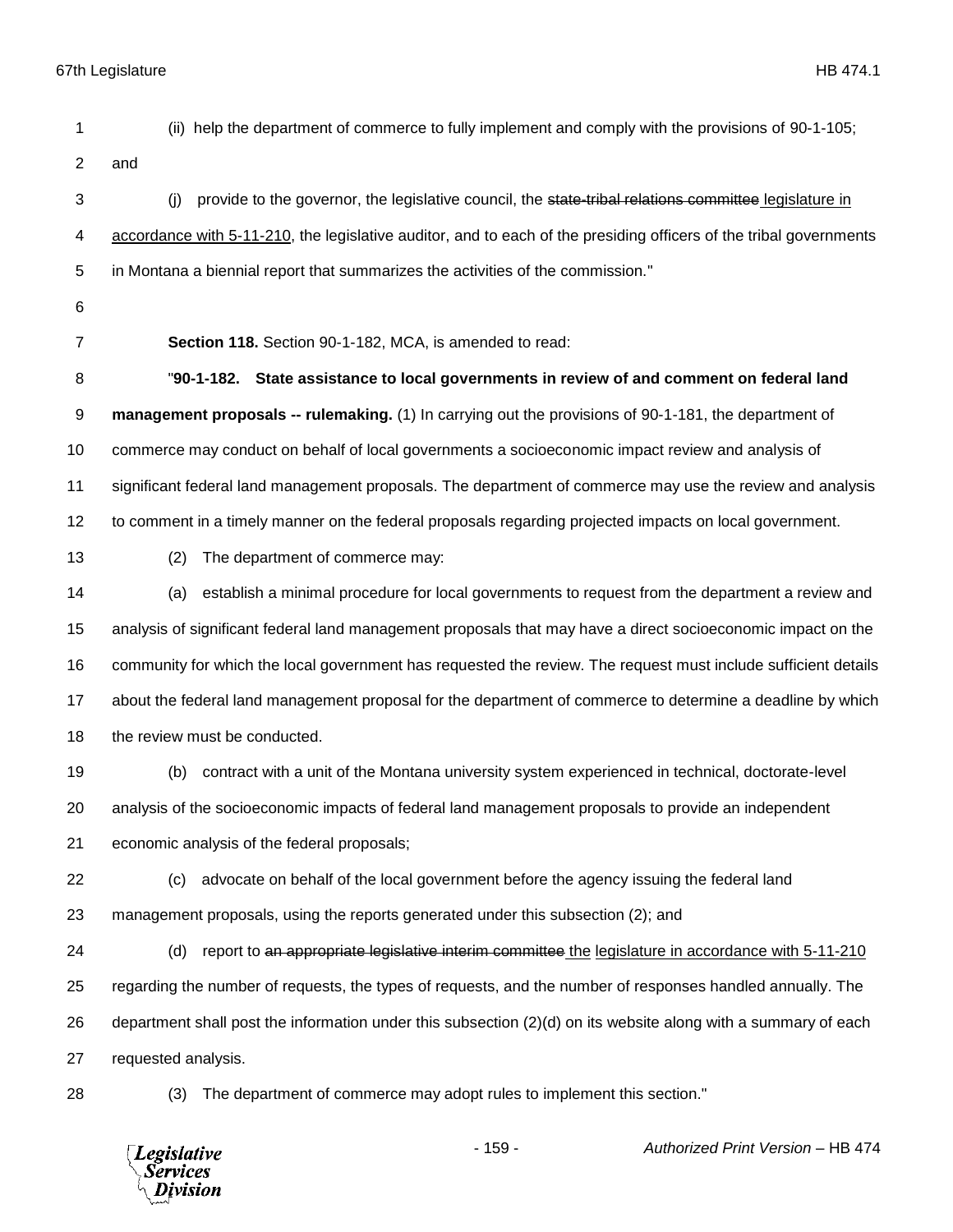| 1  |                                                                                                                 |  |  |
|----|-----------------------------------------------------------------------------------------------------------------|--|--|
| 2  | Section 119. Section 90-1-503, MCA, is amended to read:                                                         |  |  |
| 3  | "90-1-503. Outcome measures. (1) The department of commerce shall develop reasonable outcome                    |  |  |
| 4  | measures by which the success of the distressed wood products industry revolving loan program provided for in   |  |  |
| 5  | this part must be measured on an annual basis. Minimal outcome that must be measured includes:                  |  |  |
| 6  | the uses of loan funds that provided the best overall results; and<br>(a)                                       |  |  |
| 7  | a determination of the overall success of the loan program, including but not limited to the number<br>(b)      |  |  |
| 8  | of jobs created or retained, pay levels, financial status, reports on project activities, the growth of a local |  |  |
| 9  | economy, and the taxable value of property or equipment.                                                        |  |  |
| 10 | The department may require information from entities receiving loans in order to measure<br>(2)                 |  |  |
| 11 | outcome.                                                                                                        |  |  |
| 12 | In accordance with 5-11-210, the department shall provide a status report of the distressed wood<br>(3)         |  |  |
| 13 | products industry loan account to the economic affairs interim committee provided for in 5-5-223 legislature."  |  |  |
| 14 |                                                                                                                 |  |  |
| 15 | Section 120. Section 90-3-1301, MCA, is amended to read:                                                        |  |  |
| 16 | "90-3-1301. Geothermal research. (1) Subject to subsection (2), the Montana bureau of mines and                 |  |  |
| 17 | geology may conduct geothermal research that:                                                                   |  |  |
| 18 | characterizes the geothermal resource base in Montana;<br>(a)                                                   |  |  |
| 19 | tests high-temperature and high-pressure drilling technologies benefiting geothermal well<br>(b)                |  |  |
| 20 | construction; and                                                                                               |  |  |
| 21 | determines reservoir characterization, monitoring, and modeling necessary for commercial<br>(c)                 |  |  |
| 22 | application in Montana.                                                                                         |  |  |
| 23 | If the research is conducted on private property, the bureau must have written agreements with:<br>(2)          |  |  |
| 24 | the surface property owner and any owners of the geothermal resource for access and use of the<br>(a)           |  |  |
| 25 | site for research purposes; and                                                                                 |  |  |
| 26 | subject to subsections (3) and (4), the utility, as defined in 69-5-102, with a service area nearest<br>(b)     |  |  |
| 27 | the research site if the utility intends to commercially develop the site.                                      |  |  |
| 28 | If the utility with a service area nearest the research site intends to develop the site for future<br>(3)      |  |  |
|    |                                                                                                                 |  |  |

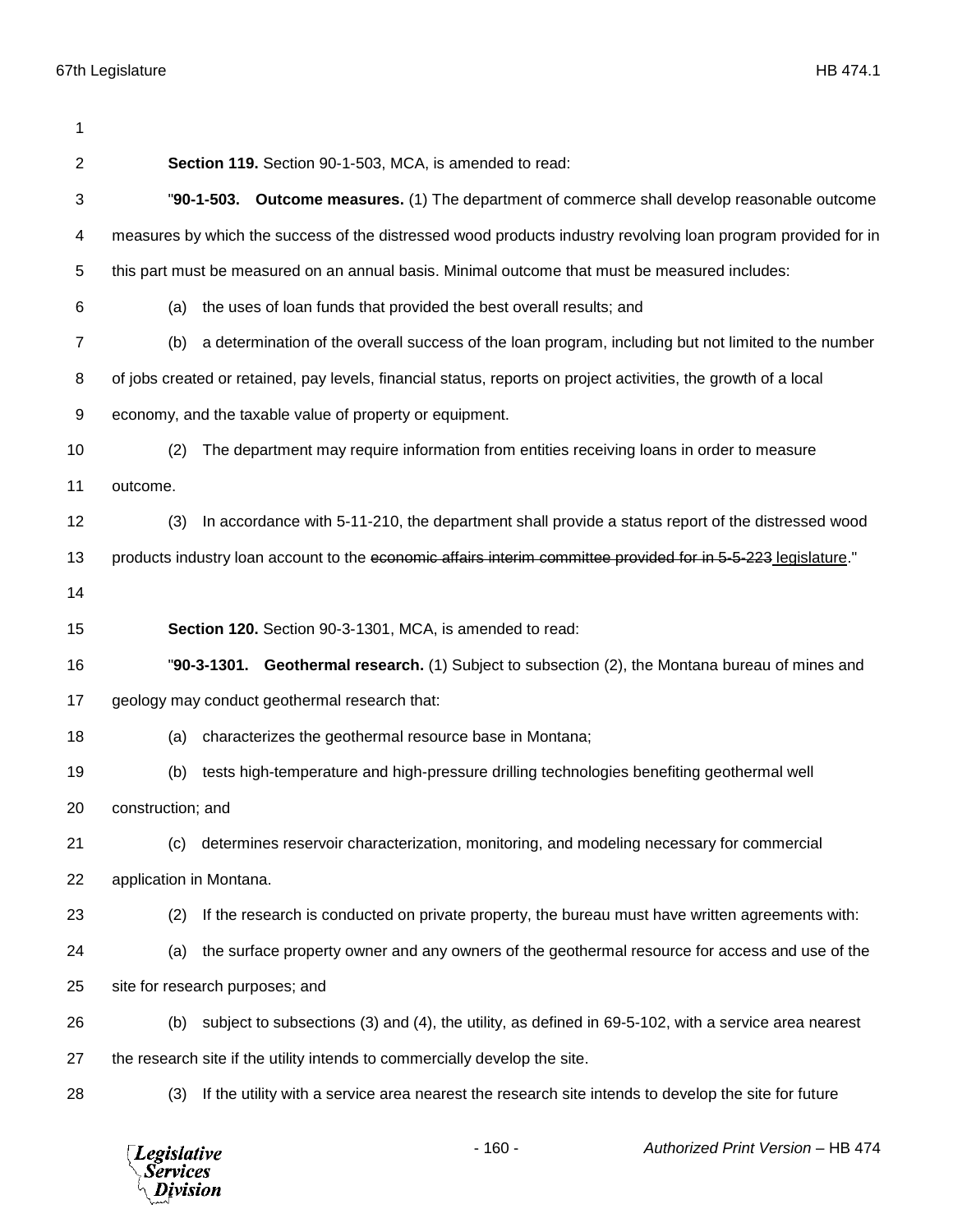67th Legislature HB 474.1 commercial use, the utility shall: (a) contribute, at a minimum, 25% of the research costs as determined by the bureau for research at the site; and (b) have an agreement in place with the surface property owner and any owners of the geothermal resource where the research site is located for future development of the geothermal resource. (4) If the utility with a service area nearest the research site does not intend to develop the site for commercial use, the utility with a service area next nearest the site may enter into a written agreement pursuant to subsection (2)(b). If a utility does not intend to develop the site for future commercial use, the agreement pursuant to subsection (2)(b) is not required. (5) In determining the utility with a service area nearest the site, all measurements must be made on the shortest vector that can be drawn from the line nearest the service area to the nearest portion of the geothermal site. 13 (6) Prior to September 1 of each even-numbered year, the The bureau shall update the energy and 14 telecommunications interim committee report to the legislature in accordance with 5-11-210 on research conducted pursuant to this section and funding received pursuant to 90-3-1302." **Section 121.** Section 90-4-1003, MCA, is amended to read: "**90-4-1003. Energy policy development process.** (1) At the first interim committee meeting held during each interim, the energy and telecommunications interim committee established in 5-5-230 The appropriate standing committee or interim entity established by the legislature in its rules shall review the state 21 energy policy and, if determined necessary by the committee, discuss at future meetings issues to be included in a revised policy and recommend potential changes. 23 (2) If the committee entity decides to discuss issues to be included in a revised policy and recommend potential changes, it shall consult with a broad representation of stakeholders, including appropriate state agencies and the public, in developing the proposed revised state energy policy. 26 (3) If revisions to the state energy policy are proposed by the committee entity, then before 27 September 15 of the year preceding a legislative session, the committee entity shall forward its recommendations for a proposed revised state energy policy to the legislature and to the appropriate state



- 161 - *Authorized Print Version* – HB 474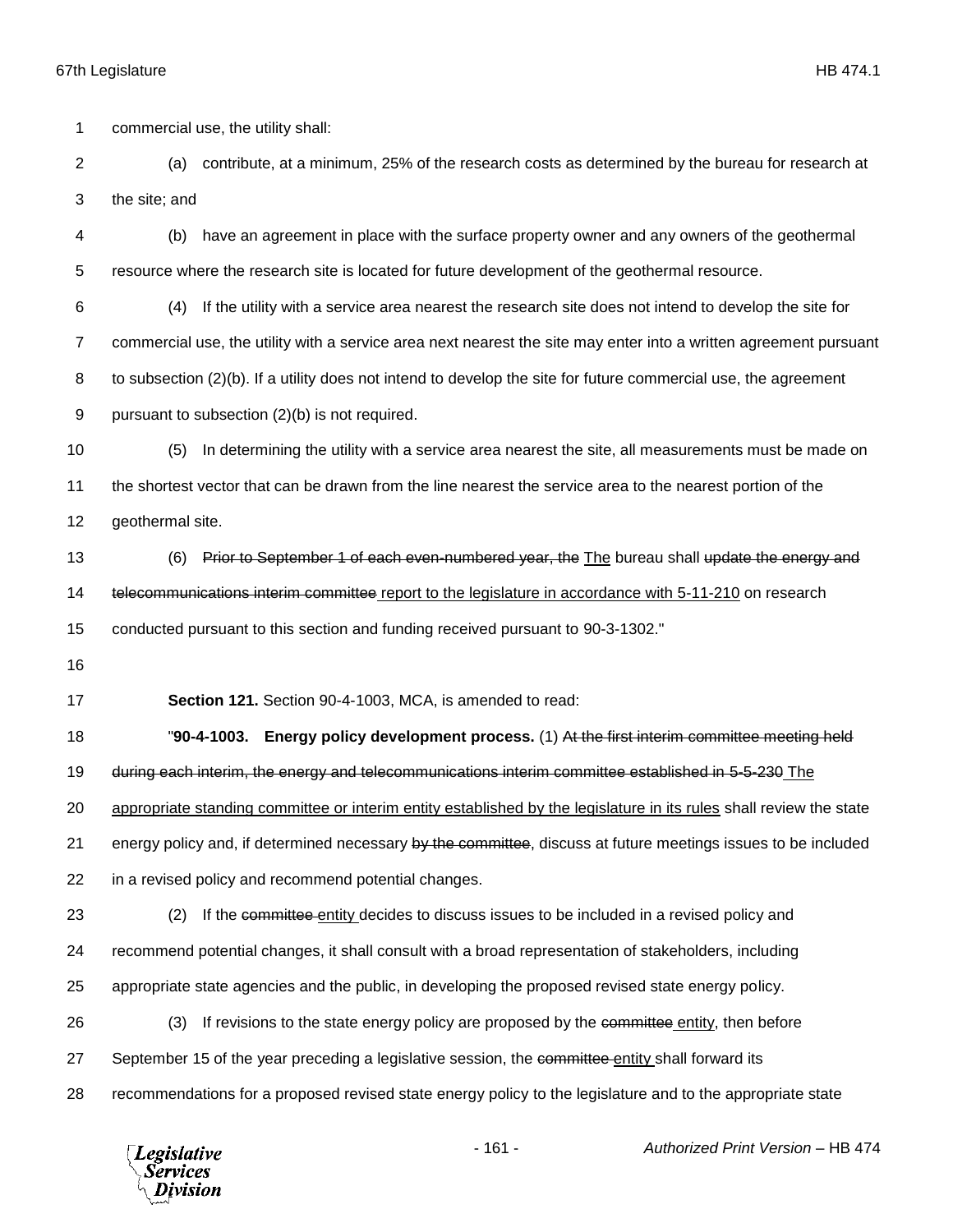| 1              | agencies for adoption.                                   |                                                                                                                      |  |
|----------------|----------------------------------------------------------|----------------------------------------------------------------------------------------------------------------------|--|
| $\overline{c}$ | (4)                                                      | In carrying out its responsibilities under this section, the committee entity shall use its interiment               |  |
| 3              |                                                          | budget, as allocated by the legislative council, and rely on the input of locally available experts and staff        |  |
| 4              |                                                          | research to accomplish its responsibilities."                                                                        |  |
| 5              |                                                          |                                                                                                                      |  |
| 6              | Section 122. Section 90-11-102, MCA, is amended to read: |                                                                                                                      |  |
| 7              |                                                          | "90-11-102.<br><b>Duties and assistance.</b> (1) It is the duty of the state director of Indian affairs to carry out |  |
| 8              |                                                          | the legislative policy set forth in 90-11-101.                                                                       |  |
| 9              | (2)                                                      | The state director shall:                                                                                            |  |
| 10             | (a)                                                      | meet at least quarterly with tribal governments and become acquainted with the problems                              |  |
| 11             |                                                          | confronting the Indians of Montana;                                                                                  |  |
| 12             | (b)                                                      | meet with executive branch directors on issues arising between Montana's Indian citizens, tribes,                    |  |
| 13             | and state agency personnel and programs;                 |                                                                                                                      |  |
| 14             | (c)                                                      | report to the governor's cabinet meeting concerning issues confronting Indian people and tribal                      |  |
| 15             | governments;                                             |                                                                                                                      |  |
| 16             | (d)                                                      | advise the legislative and executive branches of the state of Montana of those problems and                          |  |
| 17             | issues;                                                  |                                                                                                                      |  |
| 18             | (e)                                                      | make recommendations for the alleviation of those problems and issues;                                               |  |
| 19             | (f)                                                      | serve the Montana delegation in the federal congress as an adviser and intermediary in the field of                  |  |
| 20             | Indian affairs;                                          |                                                                                                                      |  |
| 21             | (g)                                                      | act as a liaison for representative Indian organizations and groups, public and private, whenever                    |  |
| 22             |                                                          | the state director's support is solicited by tribal governmental entities;                                           |  |
| 23             | (h)                                                      | serve on the state-tribal economic development commission established in 90-1-131;                                   |  |
| 24             | (i)                                                      | report in detail at every meeting of the interim committee of the legislature responsible for acting as              |  |
| 25             |                                                          | a liaison between the legislature and the tribal governments appropriate standing committee or interim entity        |  |
| 26             |                                                          | established by the legislature in its rules those actions taken by the state-tribal economic development             |  |
| 27             |                                                          | commission established by 90-1-131 to carry out its duties; and                                                      |  |
| 28             | (j)                                                      | hire, with the concurrence of the other members of the state-tribal economic development                             |  |

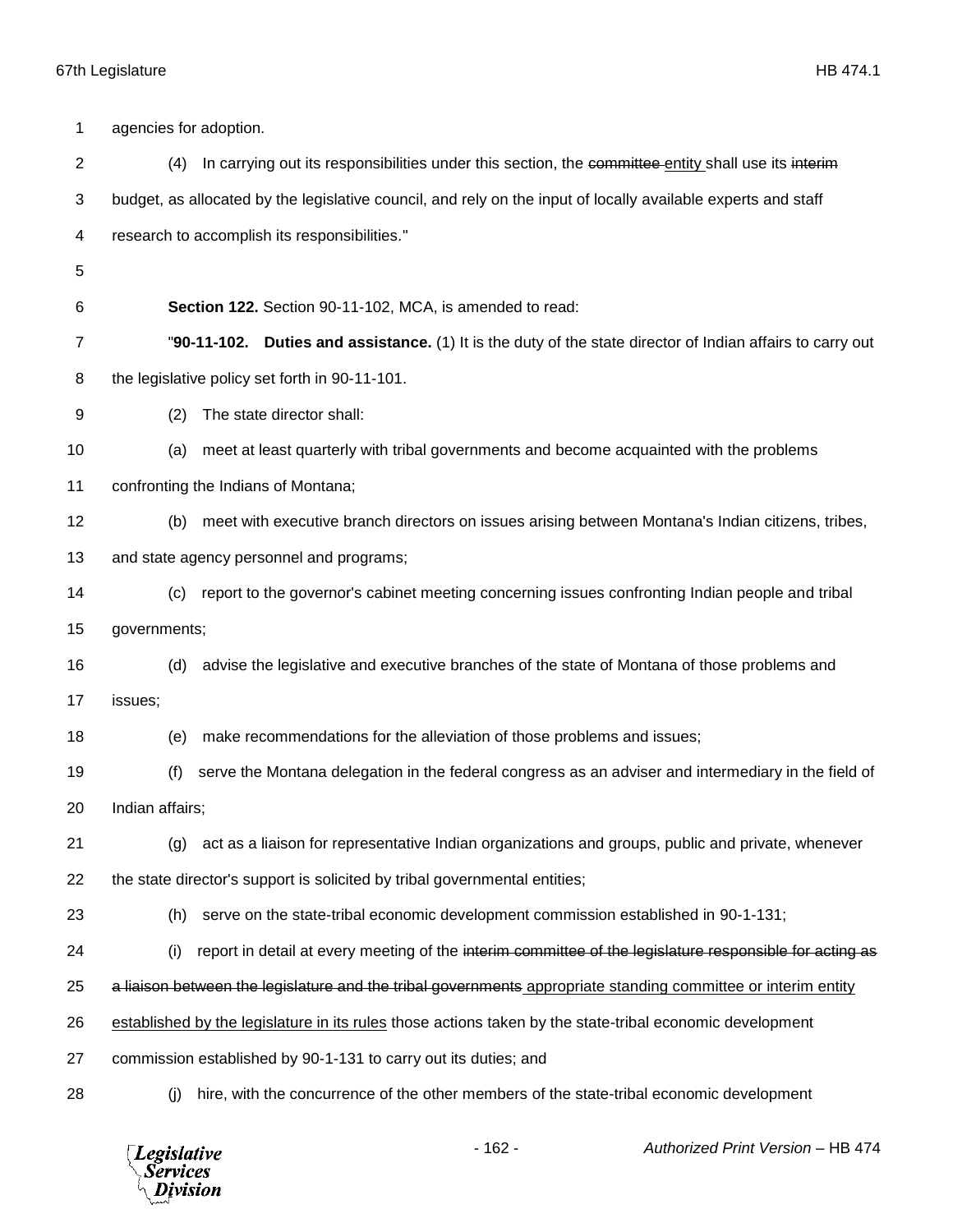commission, a tribal business center coordinator and a federal grants coordinator, and subsequently provide administrative support for both positions. (3) All executive and legislative agencies of state government may within the area of their expertise and authority provide assistance to tribal councils or their official designees requesting assistance on any matter relating to education, health, natural resources, and economic development on Indian reservation lands." NEW SECTION. **Section 123. Transition.** The legislative council, in accordance with 5-11-105 and subject to rules adopted by the legislature, shall assign interim study resolutions passed by the 2021 legislature to the appropriate administrative committee, standing committee, or interim entity established by the legislature in its rules. NEW SECTION. **Section 124. Repealer.** The following sections of the Montana Code Annotated are repealed: 5-5-201. Power to administer oaths. 5-5-202. Interim committees. 5-5-211. Appointment and composition of interim committees. 5-5-212. Implied resignation of member -- vacancies. 5-5-213. Officers of interim committees. 5-5-214. Interim activity. 5-5-215. Duties of interim committees. 5-5-216. Recommendations of committees. 5-5-217. Selection and assignment of interim studies. 5-5-223. Economic affairs interim committee. 5-5-224. Education interim committee. 5-5-225. Children, families, health, and human services interim committee. 5-5-226. Law and justice interim committee. 5-5-227. Revenue interim committee -- powers and duties -- revenue estimating and use of estimates. 5-5-228. State administration and veterans' affairs interim committee.